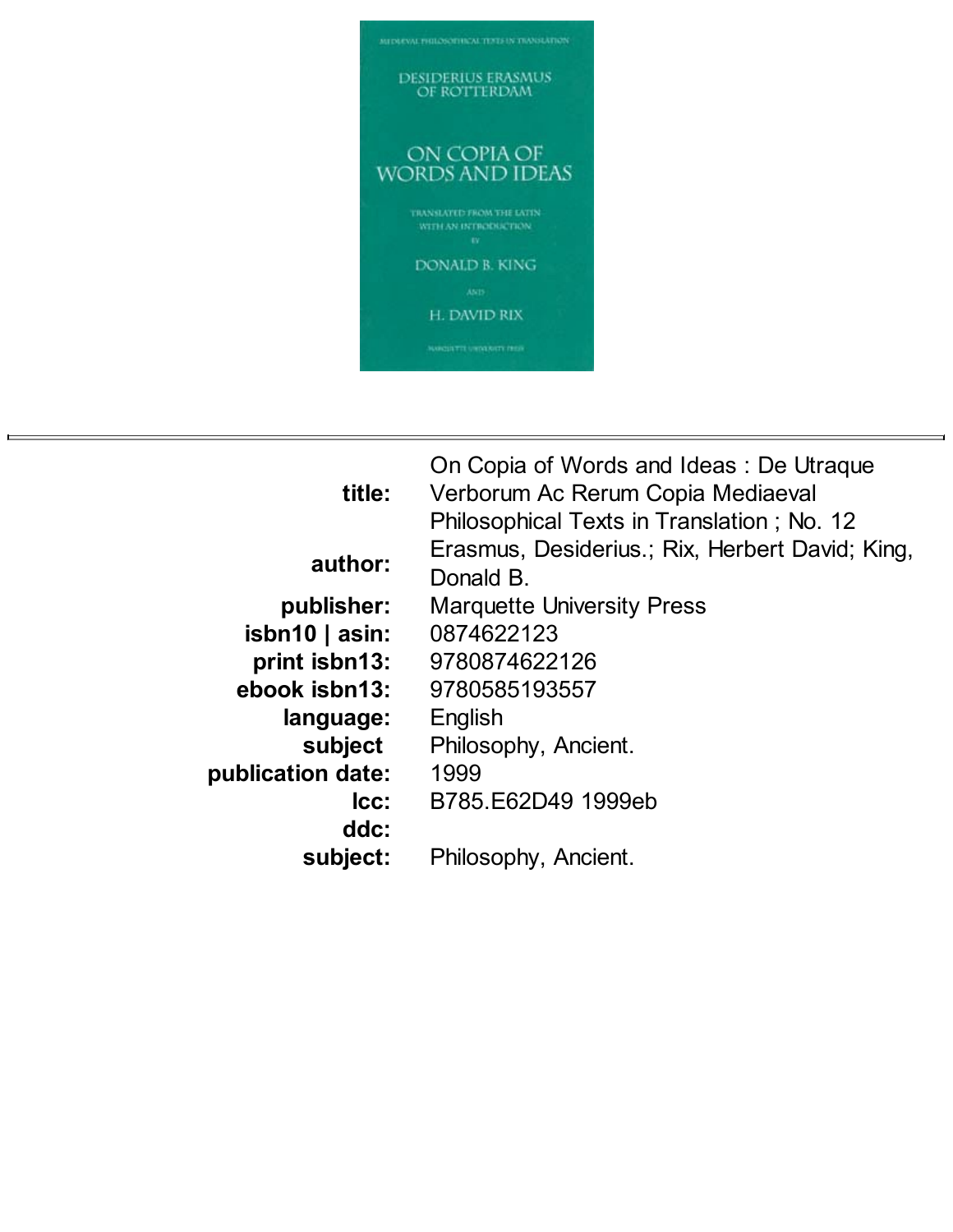#### DESIDERIUS ERASMUS OF ROTTERDAM

# On Copia of Words and Ideas (De Utraque Verborum ac Rerum Copia)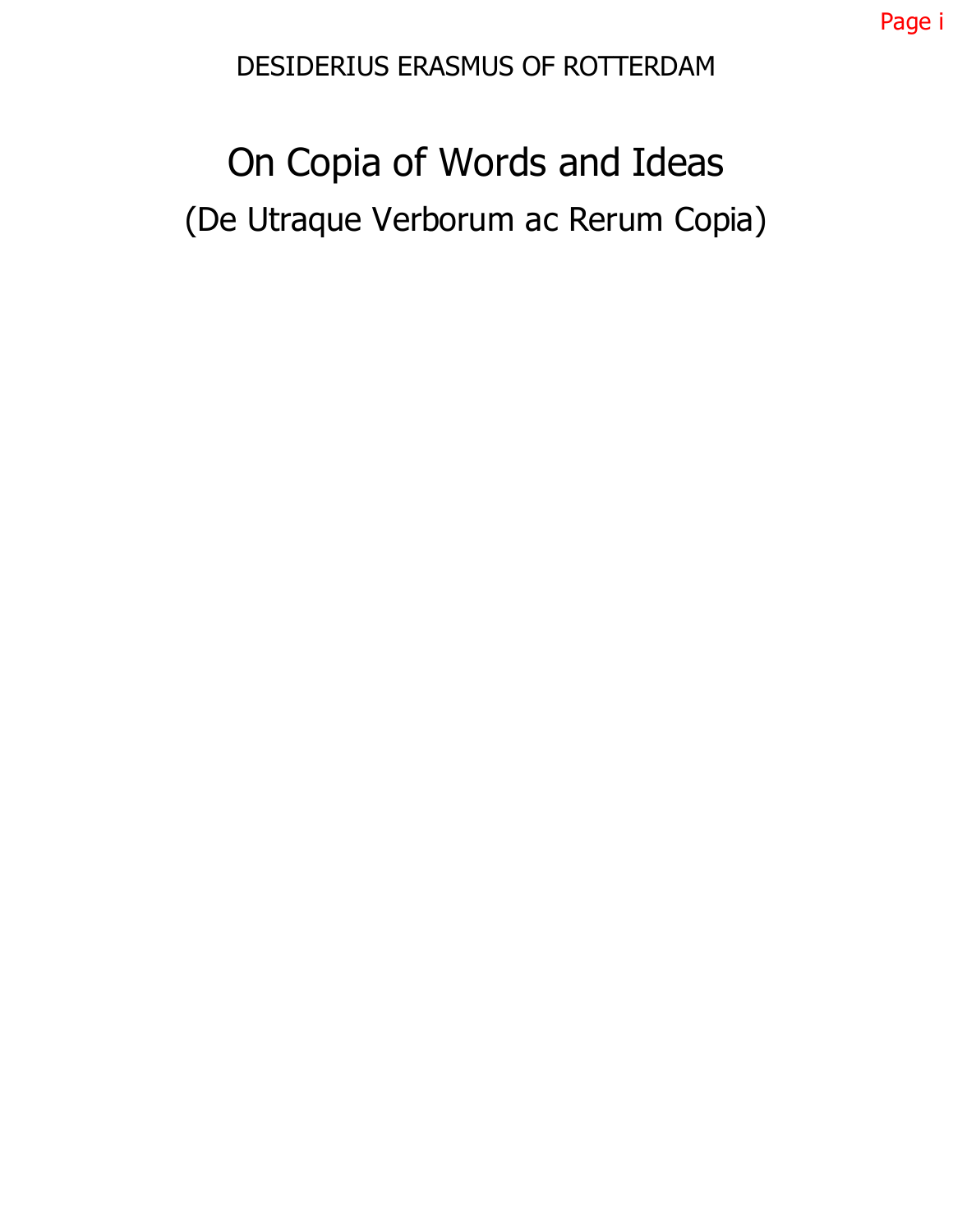Mediæval Philosophical Texts in Translation

No. 12

Marquette University Press Milwaukee Wisconsin 1999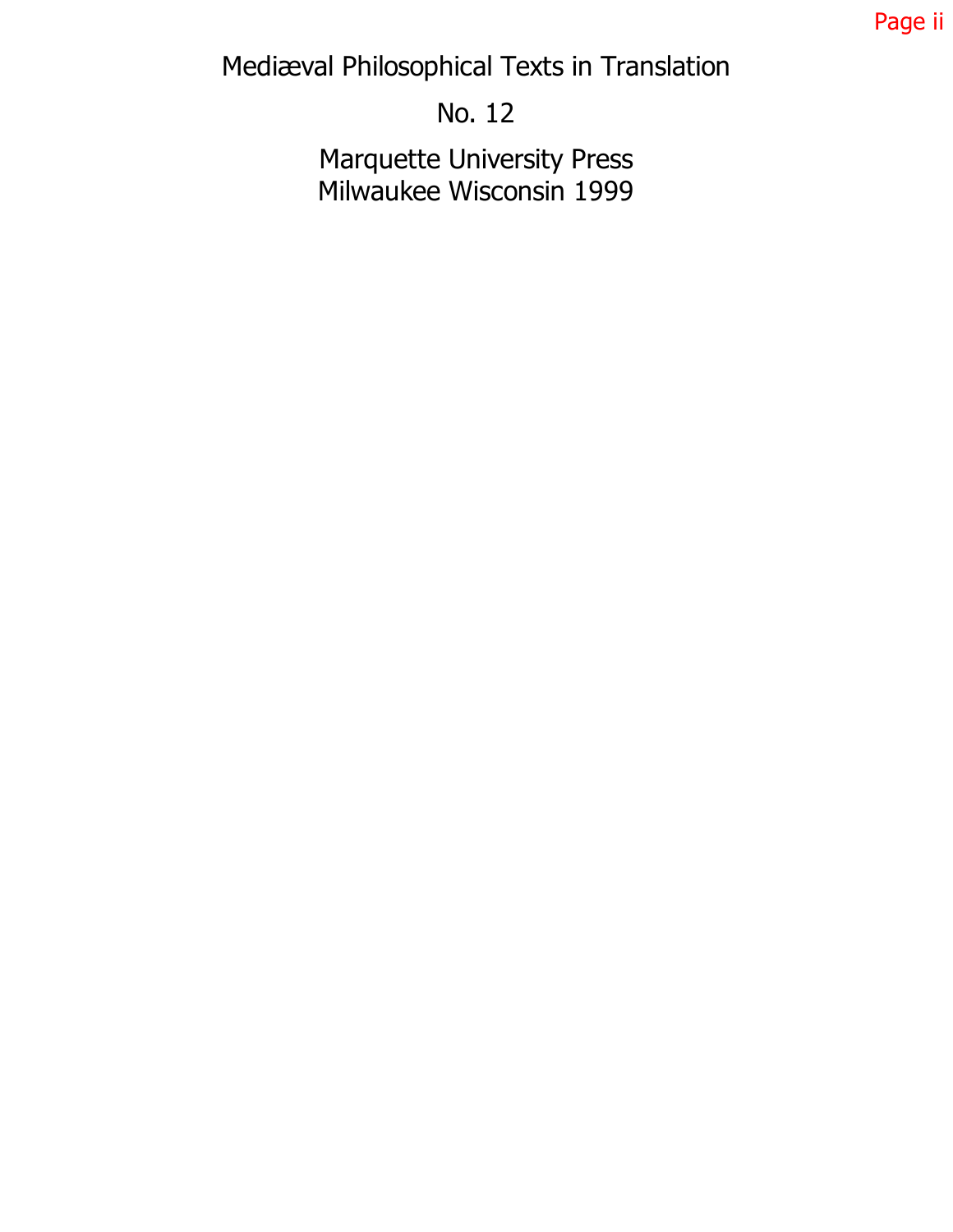Page iii

DESIDERIUS ERASMUS OF ROTTERDAM

# On Copia of Words and Ideas

(De Utraque Verborum ac Rerum Copia)

Translated from the Latin with an Introduction by Donald B. King Professor of English College of Mt. St. Joseph On-the-Ohio and H. David Rix Formerly Professor of English Pennsylvania State University THIRD PRINTING

> Marquette University Press Milwaukee Wisconsin 1999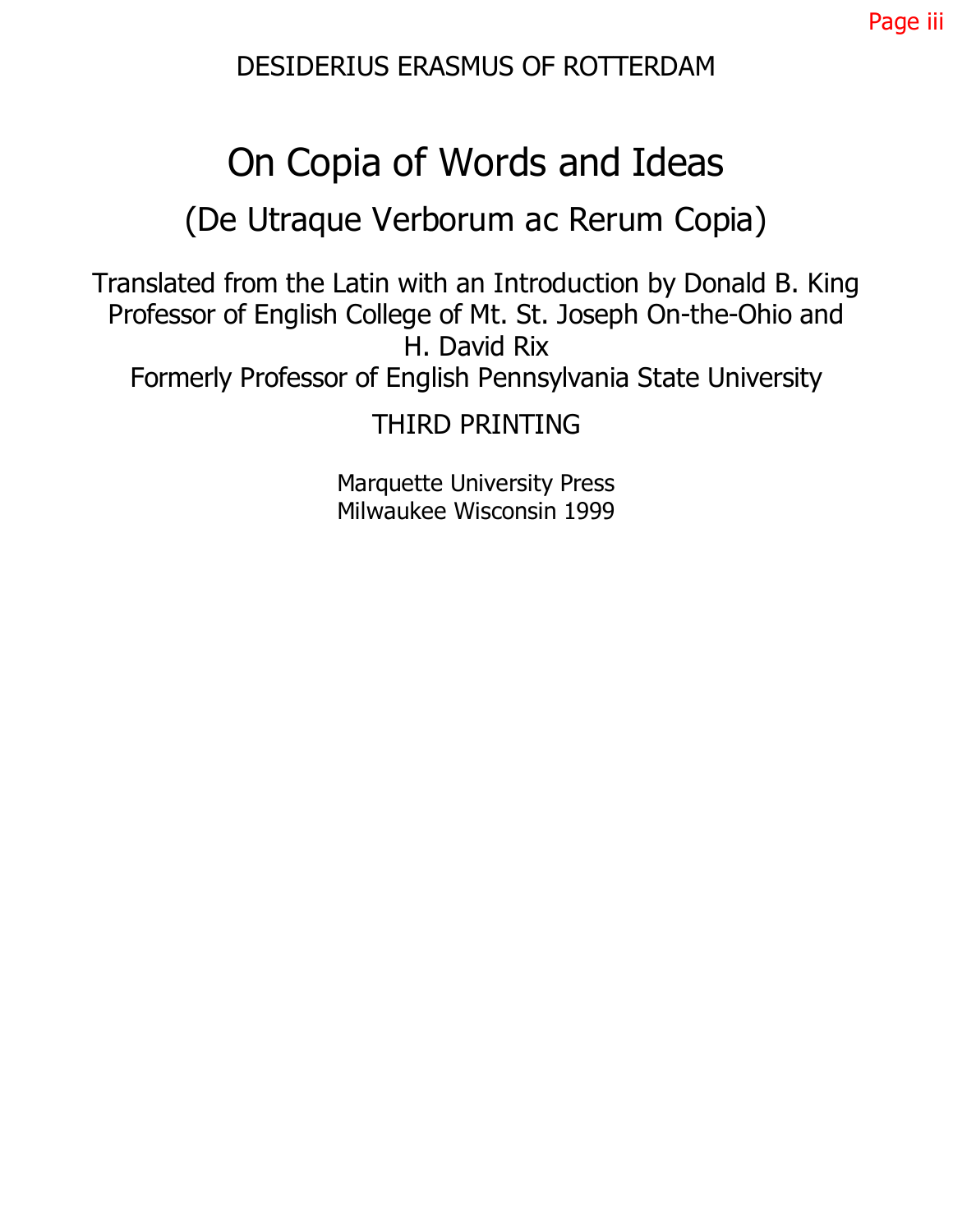Library of Congress Catalogue Number: 63-10892 © 1963, 1999, The Marquette University Press Milwaukee, Wisconsin ISBN 0-87462-212-3 Printed in the United States of America Second Printing 1982 Third Printing 1999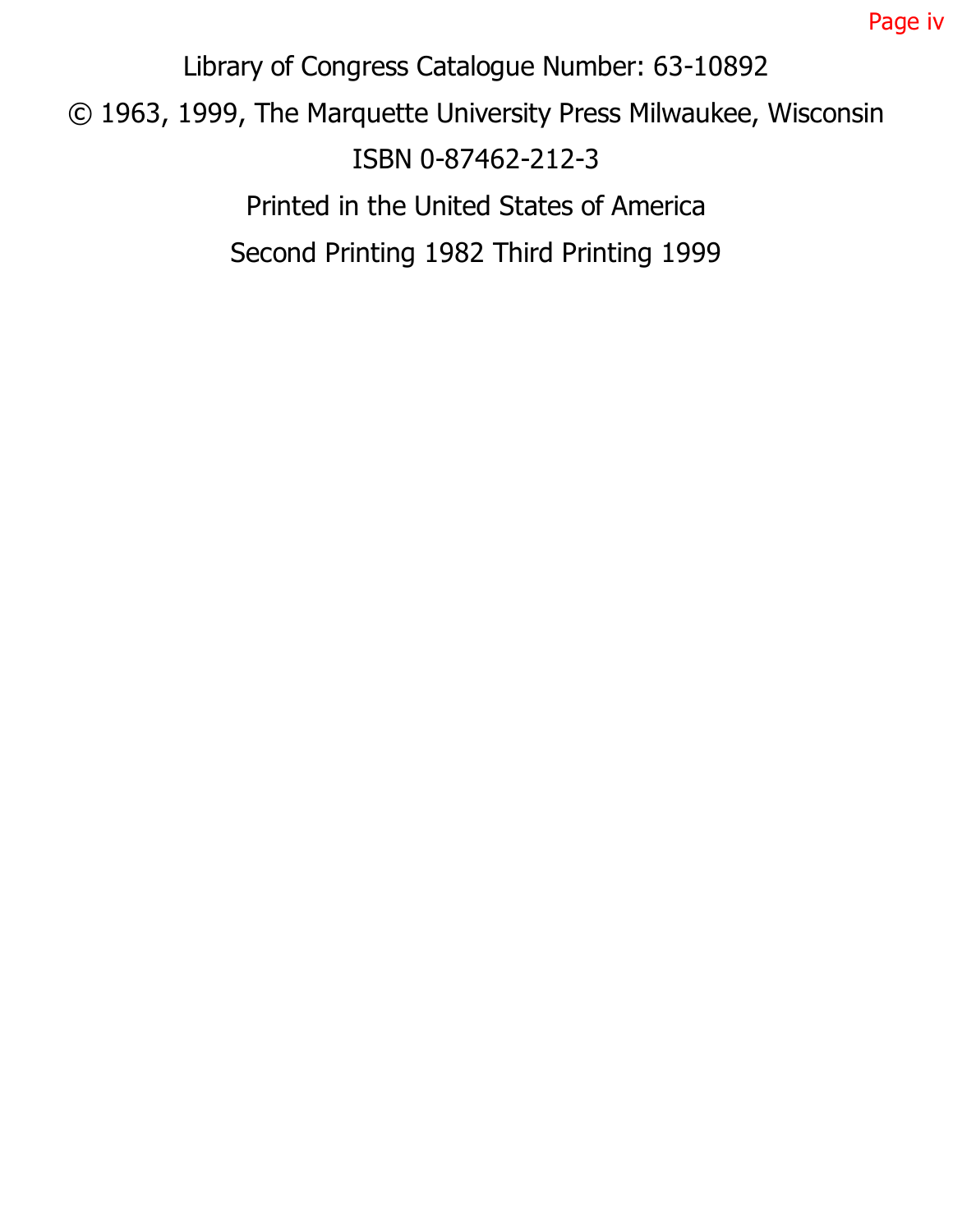# **CONTENTS**

| <b>Translator's Introduction</b>                                                                          | 1  |
|-----------------------------------------------------------------------------------------------------------|----|
| Note to the Reader                                                                                        | 9  |
| Book I                                                                                                    |    |
| Chapter I<br>That the Aspiration to Copia Is Dangerous                                                    | 11 |
| Chapter II<br>By Whom Copia Was Developed and by Whom<br>Practiced                                        | 12 |
| Chapter III<br>How Authors Have Indulged in a Display of Copia                                            | 13 |
| Chapter IV<br>To Whom Unrestrained Copia Has Been Attributed as 14<br>a Fault                             |    |
| Chapter V<br>That It Is Characteristic of the Same Artist to Speak<br><b>Both Concisely and Copiously</b> | 14 |
| Chapter VI<br>Concerning Those Who Strive for Either Conciseness<br>or Copia Foolishly                    | 15 |
| <b>Chapter VII</b><br>That Copia Is Twofold                                                               | 15 |
| Chapter VIII<br>For What Things This Training Is Useful                                                   | 16 |
| Chapter IX<br>By What Methods of Training This Faculty May Be<br>Developed                                | 17 |
| Chapter X<br><b>First Precept Concerning Copia</b>                                                        | 18 |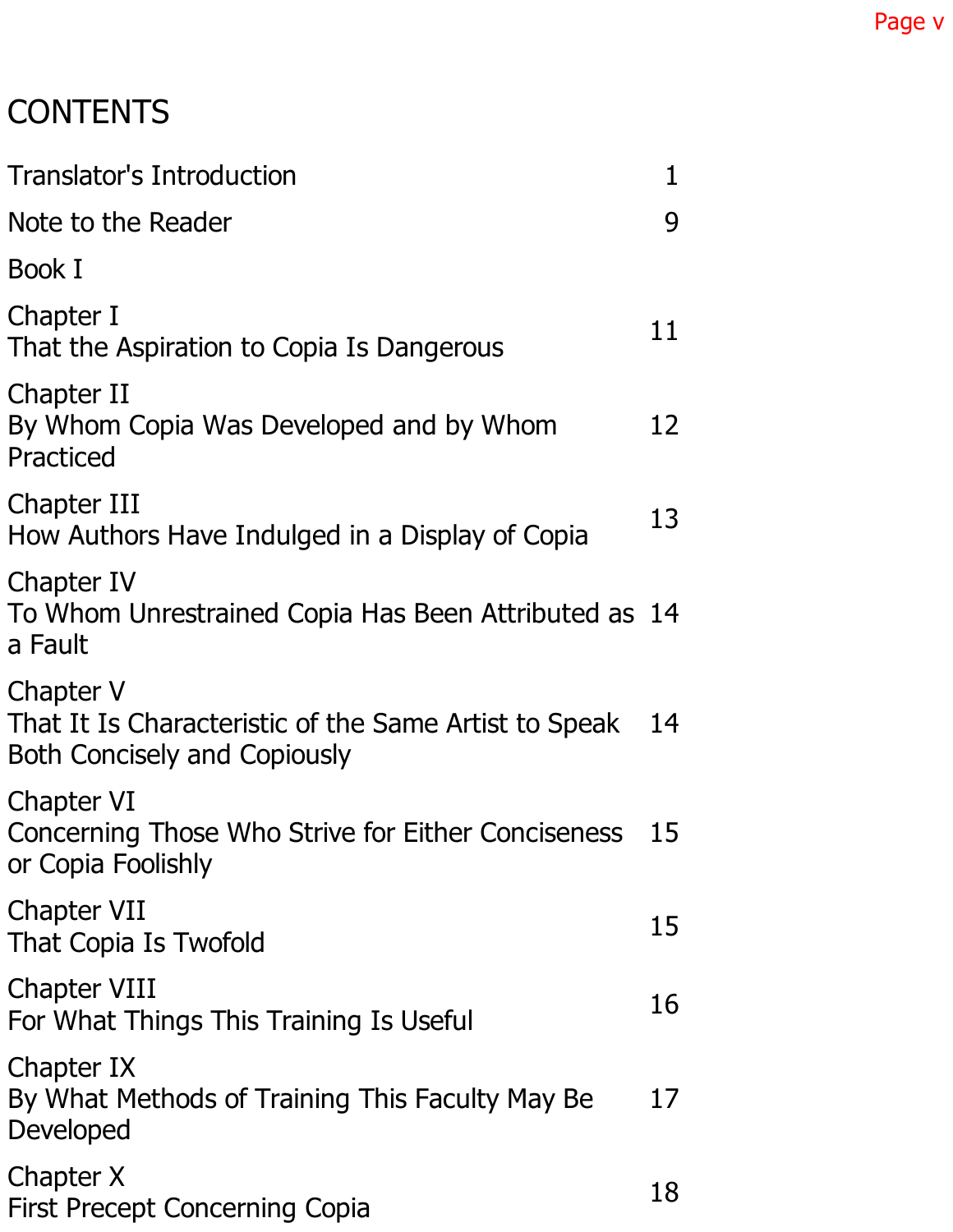| Chapter XI<br>The First Method of Varying by Synonymia     | 19 |
|------------------------------------------------------------|----|
| Chapter XII<br>The Words Peculiar to Different Ages        | 24 |
| Chapter XIII<br>Method of Varying by Enallage or Etépouse  | 25 |
| Chapter XIV<br>Method of Varying by Antonomasia            | 27 |
| Chapter XV<br>Method of Varying by Periphrasis             | 27 |
| Chapter XVI<br>Method of Varying by Metaphor               | 28 |
| Chapter XVII<br><b>Reciprocal Metaphors</b>                | 29 |
| <b>Chapter XVIII</b><br>Method of Varying by Allegory      | 30 |
| Chapter XIX<br>Method of Varying by Catachresis            | 30 |
| Chapter XX<br>Variation by Onomatopoeia                    | 31 |
| Chapter XXI<br>Method of Varying by Metalepsis             | 31 |
| Chapter XXII<br>Method of Varying by Metonymy              | 32 |
| Chapter XXIII<br>Method of Varying by Synecdoche           | 33 |
| <b>Chapter XXIV</b><br>Method of Varying by Aequipollentia | 33 |
| Chapter XXV<br>Method of Varying by Comparatives           | 34 |
| Chapter XXVI                                               |    |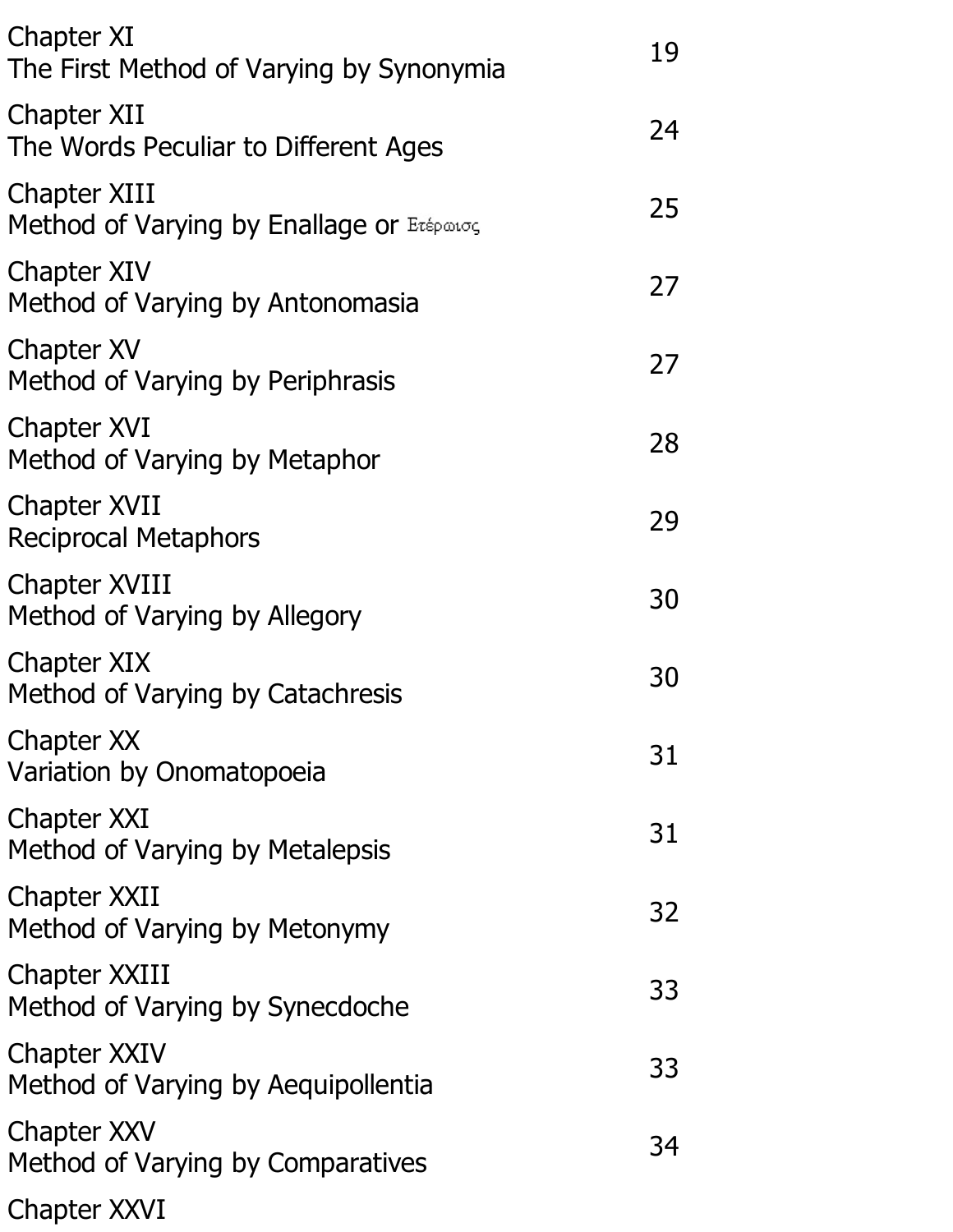| Method of Varying by Change of Relatives                    | 34 |
|-------------------------------------------------------------|----|
| Chapter XXVII<br>Method of Varying by Amplification         | 35 |
| Chapter XXVIII<br>Method of Varying by Hyperbole            | 35 |
| Chapter XXIX<br>Method of Varying by Msiaongi.e., Diminutio | 35 |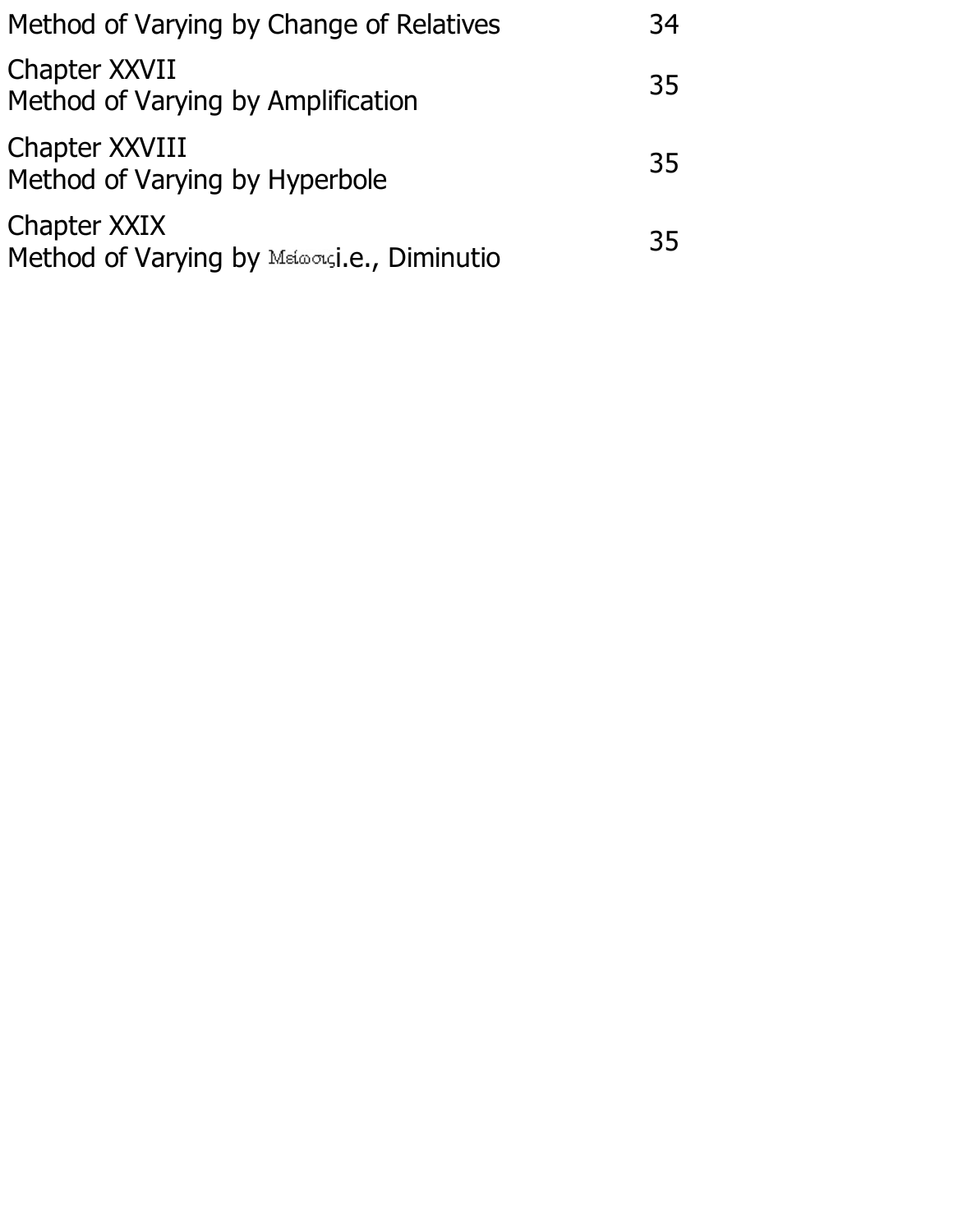| Chapter XXX<br>Method of Varying by Compositio                                                  | 36  |
|-------------------------------------------------------------------------------------------------|-----|
| <b>Chapter XXXI</b><br>Method of Varying through $\Sigma$ iveraging i.e., Constructio           | 37  |
| <b>Chapter XXXII</b><br>Method of Varying through Changing the Figure in<br><b>Various Ways</b> | 37  |
| Chapter XXXIII<br>Practice                                                                      | 38  |
| Book II                                                                                         |     |
| First Method of Embellishing                                                                    | 43  |
| Second Method of Varying                                                                        | 46  |
| <b>Third Method</b>                                                                             | 46  |
| <b>Fourth Method</b>                                                                            | 47  |
| <b>Fifth Method</b>                                                                             | 47  |
| Egressio, Sixth Method of Amplifying                                                            | 55  |
| Seventh Method                                                                                  | 56  |
| Eighth Method                                                                                   | 57  |
| Ninth Method of Enlarging                                                                       | 58  |
| Tenth Method of Amplifying                                                                      | 60  |
| Eleventh Method                                                                                 | 66  |
| On the Multiplication of the Parts of a Speech                                                  | 97  |
| Epilogue                                                                                        | 104 |
| Peroration                                                                                      | 106 |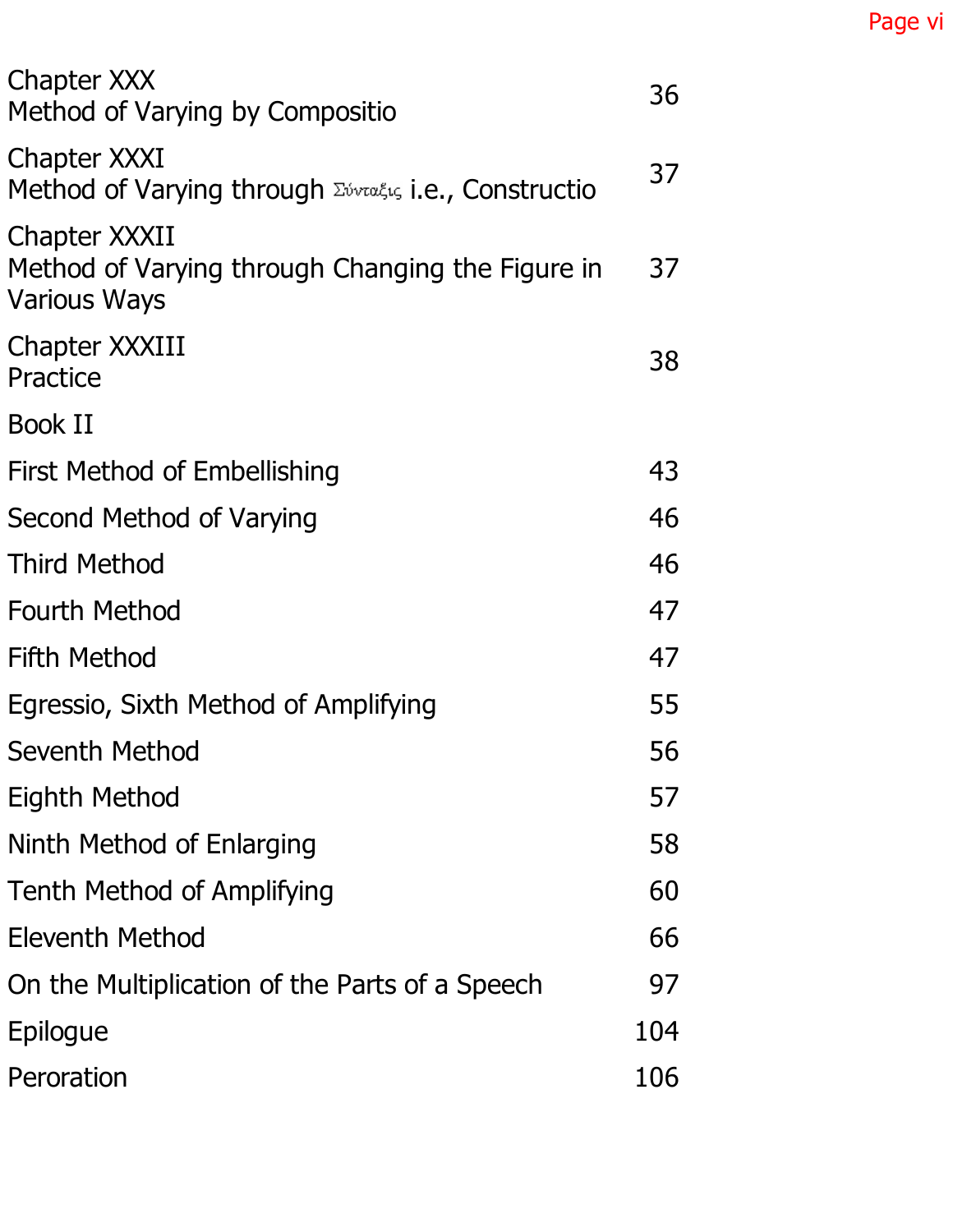# TRANSLATOR'S INTRODUCTION

### I.

#### The Works of Erasmus

On a trip to England in the summer of 1499 Erasmus met several men who were to become lifelong friends, Thomas More, John Colet, and others enthusiastic about classical literature. Particularly fruitful was his encounter with Colet, who enkindled in Erasmus what was to become a major ambition: to revivify the theology of the schools with a deeper study of Holy Scripture in the original languages and also of the works of the early Church Fathers. With this aspect of his work we are not here directly concerned. Suffice it to say that after years of preparation and after he had become the most sought after scholar in Europe he finally published in 1516 his Latin version of the New Testament together with a Greek text. The same year saw his edition of the works of St. Jerome. From then until his death twenty years later there came from his pen revised forms of his New Testament, paraphrases of large parts of Scripture, and numerous editions of the works of the Fathers of the Church. None of this work is now of serious value textually, but in its time it constituted a tremendous exploitation of the recently discovered printer's art in what Erasmus hoped would be a renaissance of Christian faith and practice springing from a return to the sources.

Upon returning to Paris from England in 1500 Erasmus published the work which more than any other was to serve as the basis for his literary reputation. This was the Adagia, a collection of about 800 Latin proverbs (later much enlarged) with appropriate comments by Erasmus. The Adagia may be said to typify Erasmus' other major ambition: to replace medieval learning with the riches of Greek and Latin letters, or as it was then called, the New Learning. Other writings of Erasmus intended to open up to his contemporaries the riches of classical style and matter include the De copia, its companion volume, the De conscribendis epistolis, and the extremely popular and witty dialogues of the Colloquia. As a measure of his indefatigable industry it may be recalled that the first collected edition of his works, published in 1540, four years after his death, filled twelve large folio volumes. In addition, eleven volumes were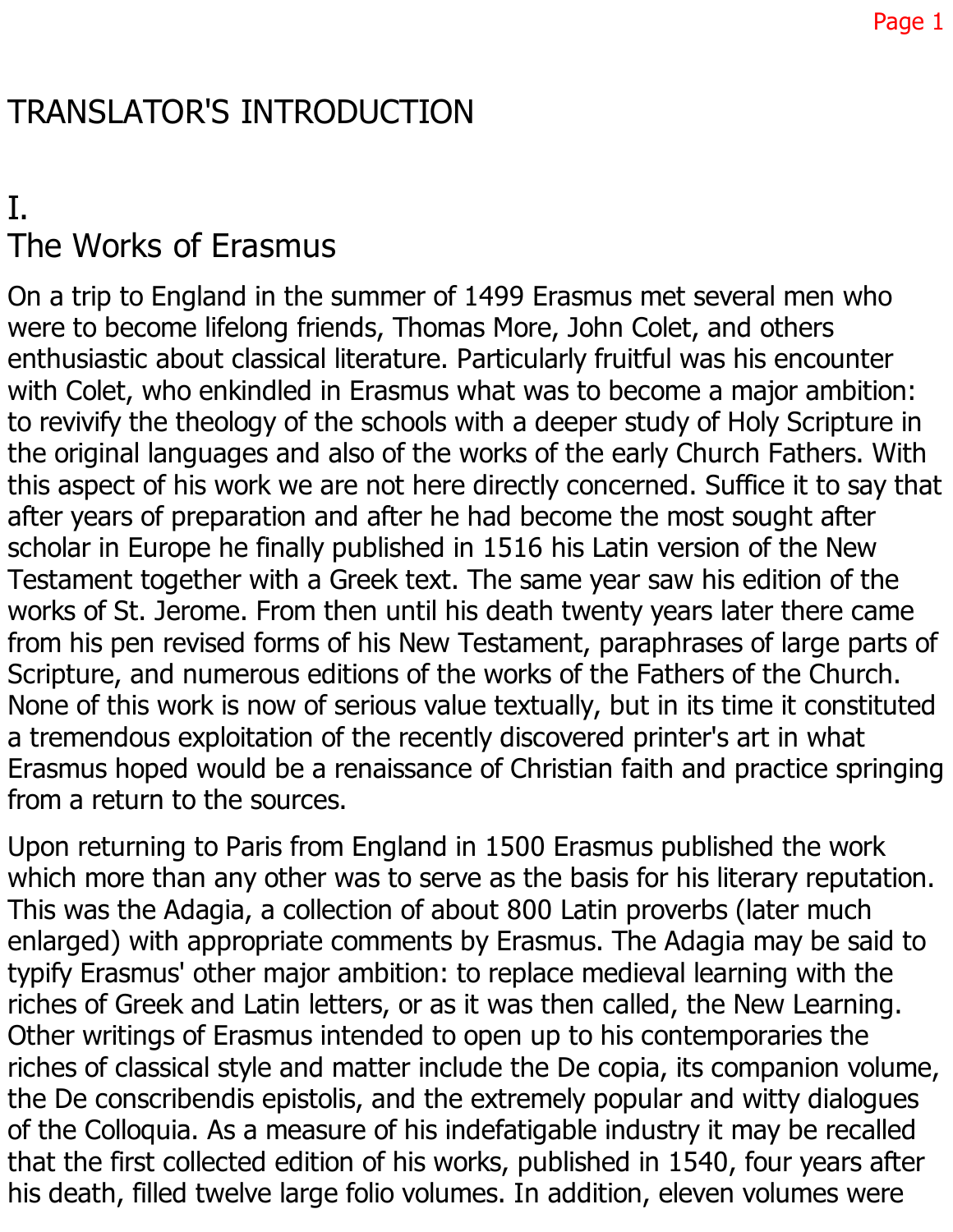required for the publication of his correspondence by P. S. Allen and H. M. Allen in the years from 1906 to 1947.1

#### II. The Editions of the De Copia

The first edition of the De duplici copia verborum ac rerum of Erasmus was completed during Erasmus' third and most lengthy visit

1 Erasmus, Opus Epistolarum, eds. P.S. Allen and H. M. Allen (Oxford: Oxford University Press, 1906-47) (hereafter cited as Allen).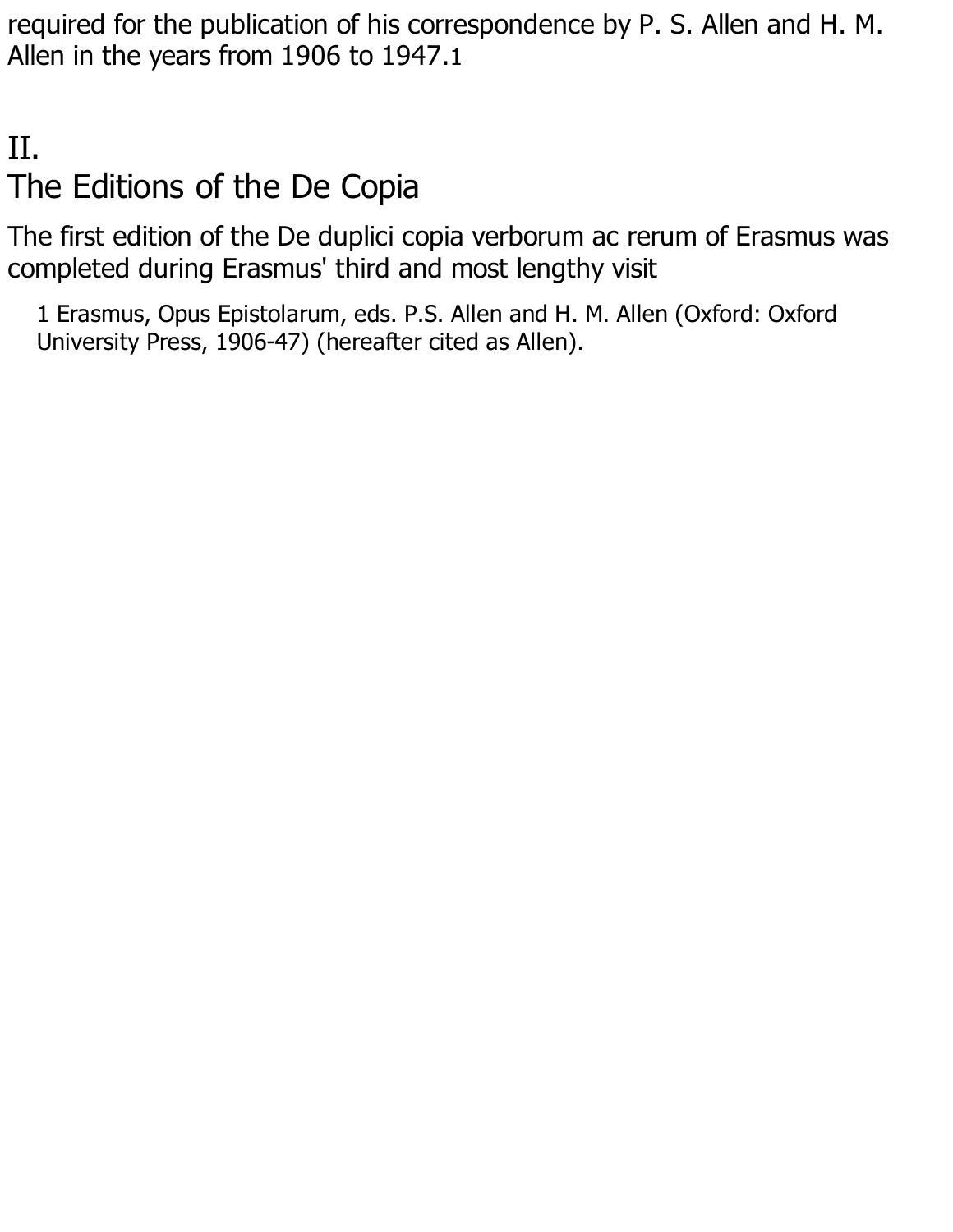to England (1509-1514). It is dedicated appropriately to John Colet for use in St. Paul's School, which he had recently opened in London. The first of many printings of the work was issued from the press of Badius at Paris on July 15, 1512 in a volume which included the De ratione studii and some minor writings:

D. Erasmi Roterodami de duplici Copia rerum ac verborum commentarii duo. De ratione studii & instituendi pueros commentarii totidem. De puero Iesu Concio scholastica: & Quaedam carmina ad eamdem rem pertinentia. Venundantur in aedibus Ascensianis.2

After Erasmus left England in 1514, he visited Strasbourg. There he gave Matthias Schurer (who had already run off a few unauthorized printings of the work) the first revised form of the De copia which Schurer printed in December, 1514.3 Later Erasmus went to Basle and gave the printer, Froben, a corrected copy of the De copia which appeared in print in 1517.4 Then, in 1526 he issued another revised version of the work from the press of Froben. Driven away from Basle in 1529 by the excesses of the Reformers, he retired to Freiburg. From there he sent his third and final revision of the De copia to the Froben press in 1534.5

The present translation was made from a seventeenth century copy of the De copia which had first been collated with a copy of the first edition of Schurer, dated January, 1513, with a copy of the first revised edition, published by Schurer in December of 1514, with a copy of the second revised edition, published by Froben in 1526, and with a copy of the 1540 Basle Opera Omnia edition representing the text as it appeared in Erasmus' third and last revision. No significant differences were found between the seventeenth century copy and the Basle edition of 1540.

One indication of the success of the De copia is to be found in a summary of its printing history.6 During the lifetime of Erasmus at least eighty-five editions of the De copia were published by a great variety of printers throughout western Europe and especially in Germany, France, and the Low Countries. After 1550 the demand for the book abated somewhat but the total number of printings during the sixteenth century was well above 150, and there were scattered editions published subsequently as late as 1824. Mention should also be

2 Copy in the library of Harvard University.

3 Allen, Ep. 311.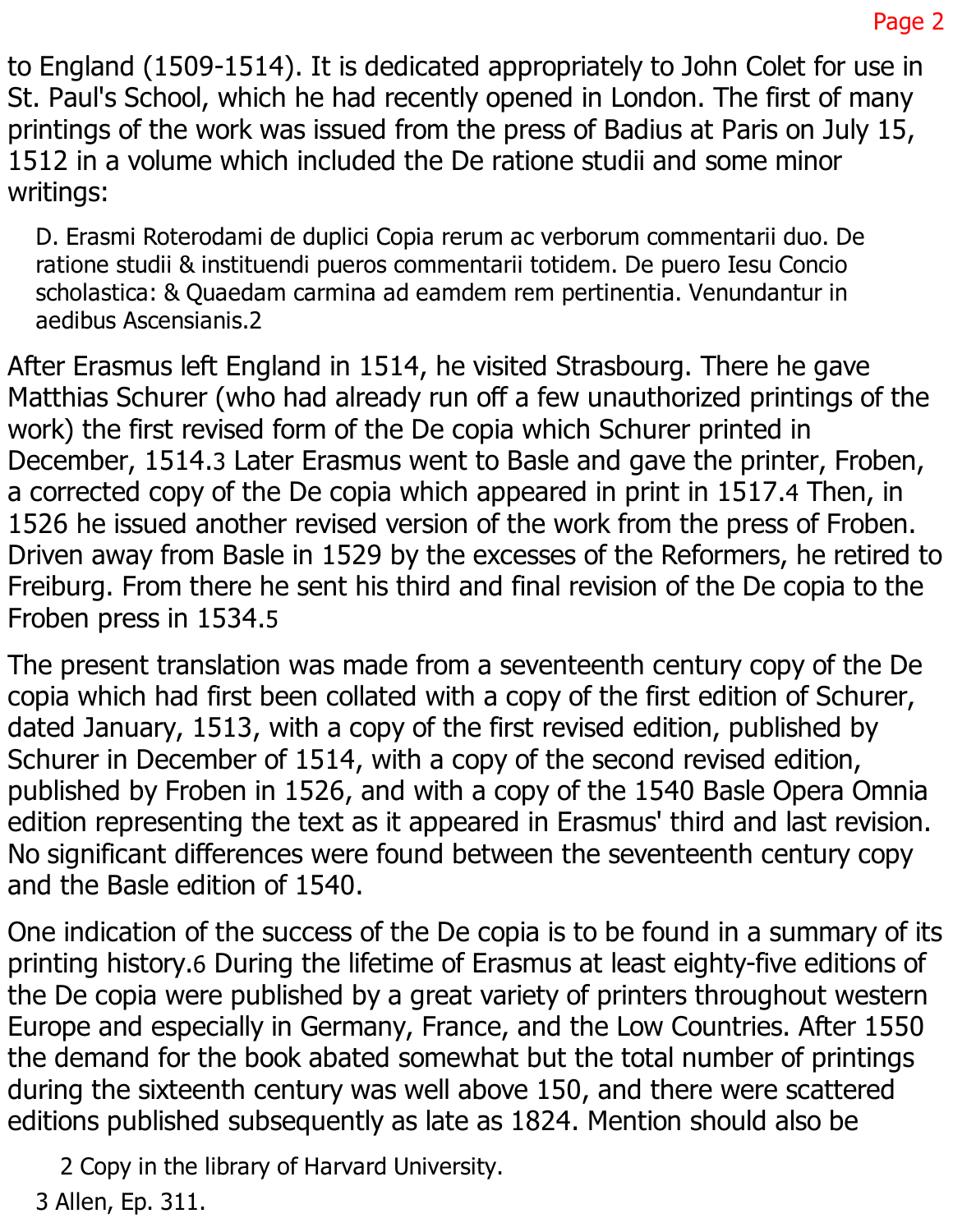4 Allen, Ep. 462.

5 For an account of Erasmus' habits in dealing with printers, see P. S. Allen, Erasmus (Oxford: Oxford University Press, 1934), pp. 109-37.

6 H. D. Rix, "The Editions of Erasmus' De Copia," Studies in Philology, XLIII (1946), 595-618.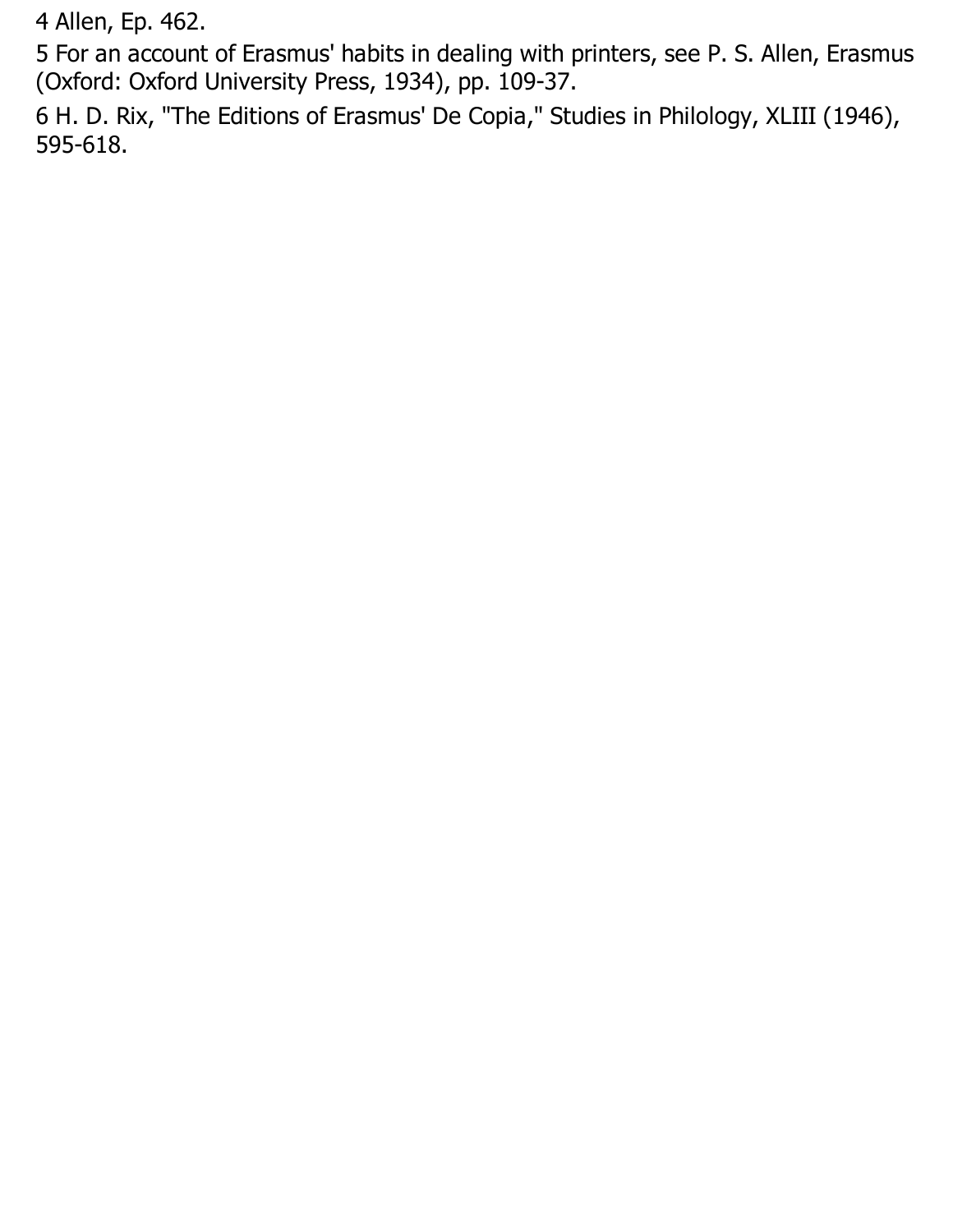made of such works as a catechism of questions and answers on its subject matter prepared by Lucas Lossius (1508-1582). The first of several editions of this digest appeared about 1550. Then there was the Enchiridion ad verborum copia of Thierry Morel with fifteen or more printings between 1525 and 1551, and the De utraque copia verborum et rerum praecepta of Andre des Freux, S.J., with several printings during the third quarter of the century. Erasmus' writings were very popular in Spain but difficult to obtain there; one way of providing the subject matter was to reproduce it in works of a Spanish author. This was done for the De copia in the Rhetorica en lengua Castellana (anonymous) printed in Alcala in 1541 and containing a section on copia borrowed from Erasmus. In England, where several editions of the De copia were published during the sixteenth century, and one as late as 1823, the Treatise on Schemes and Tropes, 1550, incorporated a partial summary of Book II in English.

#### III. Analysis of the De Copia

The general plan of the De copia was probably suggested to Erasmus by a passage in the tenth book of Quintilian's Institutio oratoria. The first chapter of that book bore the title "De copia verborum" in editions of the work printed during the lifetime of Erasmus and the phrase "copia rerum ac verborum" (echoing a similar phrase in Book III of Cicero's De oratore) appears early in the chapter. Quintilian eschewed any discussion of methods for attaining copia rerum on the ground that ideas (rerum) are peculiar to a given case so that a general approach is impracticable. His treatment of copia of words, moreover, is extremely brief, most of the chapter on this subject being devoted to a critical discussion of Greek and Roman poets, dramatists, historians, orators, and philosophers from the point of view of their value in the education of orators. This left a clear field for Erasmus to supply the pedagogical details omitted by his illustrious predecessor. It will be noted that there is no mention of Quintilian in the dedicatory epistle to Colet, but rather only of some minor writers, and that Erasmus claims credit for being the first to think through and develop the subject. But of course Erasmus is not the only great writer to be silent about sources.

Book I of the De copia, on copia of words, opens with a general discussion on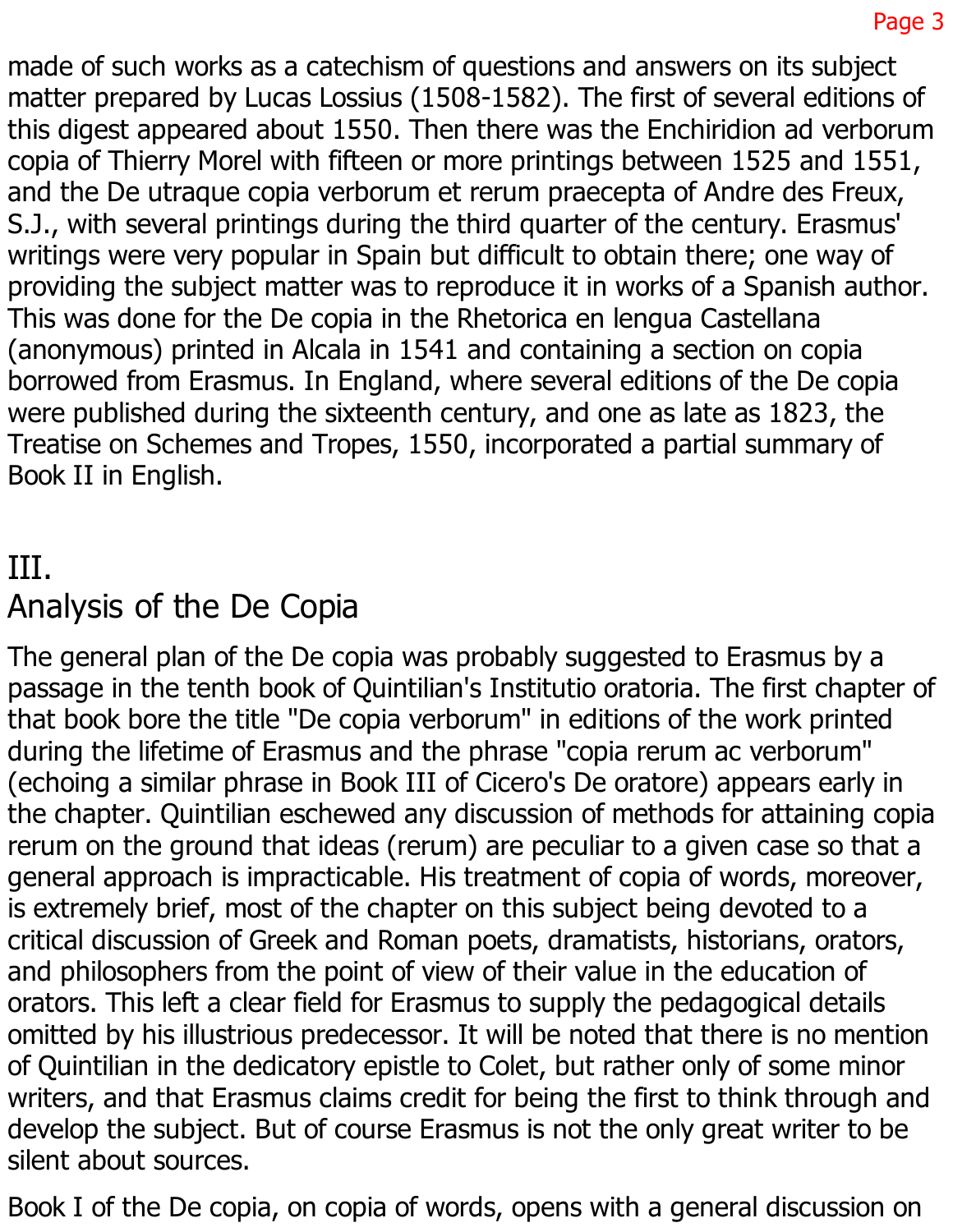the nature and value of copia. This leads to a chapter on the first precept of copia, that the writer's language should be pure, elegant, appropriate, Latin. That this chapter is not succeeded by others developing the second precept of copia, the third, etc., may be explained by the author's rather haphazard methods of organizing material. Instead there comes next (chapter 11) the first method of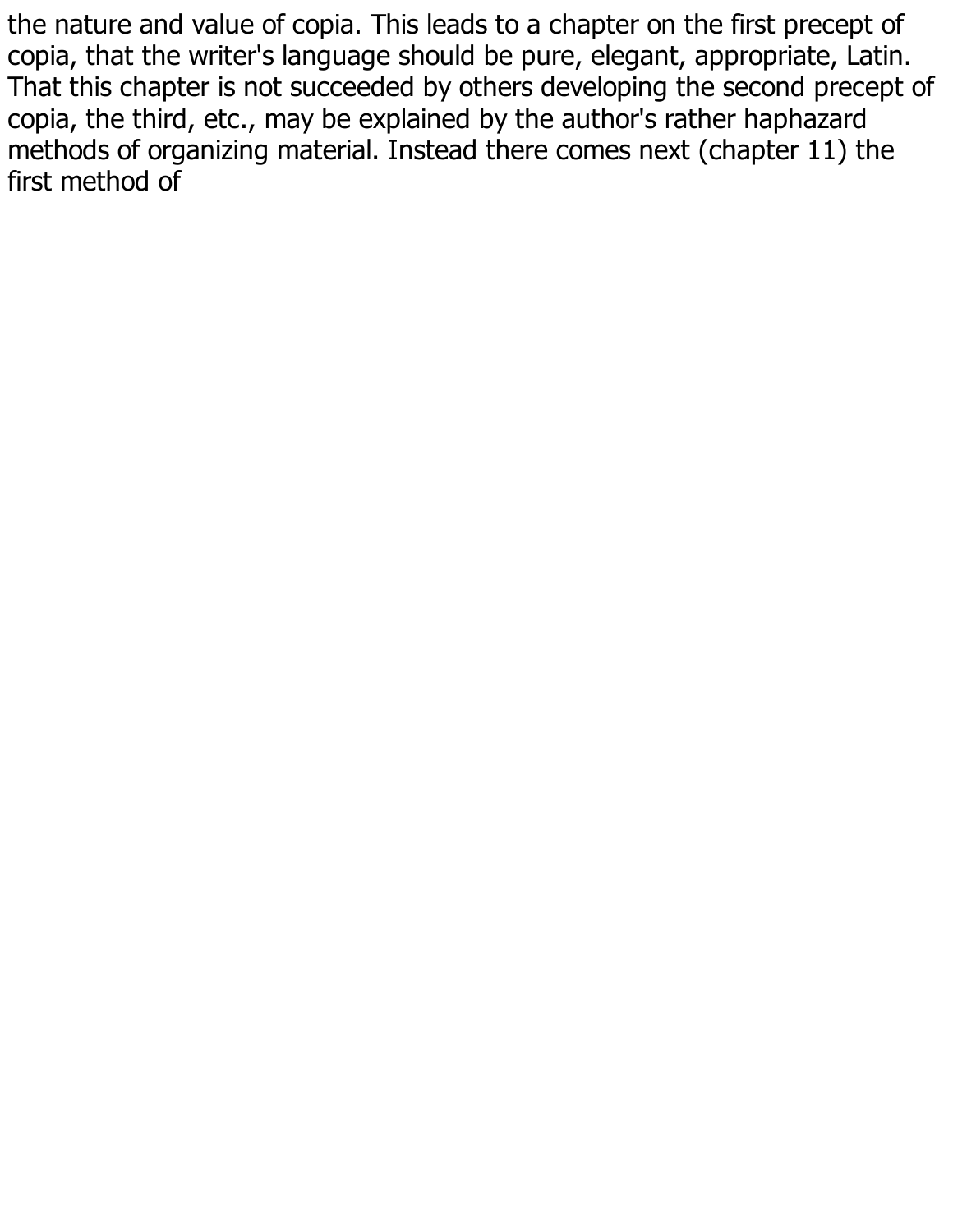Page 4

varyingby the use of synonyms. Here Erasmus is following Quintilian closely, even to the illustration, ensis, gladius. But before treating the second method of varying, Erasmus digresses at length on a topic arising from the first precept of copia, warning his readers about the use of words that are low, uncommon, poetic, and so on, through some ten categories. By far the greater part of this material on good usage appeared for the first time in the final revision of the text of 1534.

The next twenty chapters continue with methods of varying, for the key to the richness of style so highly prized in the Renaissance era was the repetition of an idea in skillfully varied diction. The particular methods that Erasmus recommends (following a suggestion of Quintilian) include the use of the traditional ten tropesmetaphor, synecdoche, etc.and of other figures as well.

Here a few words may be said about the relation of the De copia to traditional rhetorical theory. In ancient times the training of the orator was discussed under five headings: (1) methods of generating cogent arguments (inventio; Books iv and v of the Institutio oratoria), (2) appropriate arrangement of material in the oration (dispositio; Book vi), (3) rules for cultivating an admirable style (elocutio; Books viii-x), (4) devices to help the orator memorize and (5) deliver his material effectively (memoria and pronuntiatio; Book xi). The treatise of Quintilian represents the rhetorical tradition, inherited by the Romans from the Greeks, at its best, free from both pedantry and meretricious display.

The political atmosphere of the later empire contributed to the decline of the oratorical ideals of an earlier age, and the emphasis in the teaching of rhetoric shifted to style. Furthermore, style came to be identified mainly with the use of figures of speech as ornaments. This emphasis is reflected in the text which served as the principal source transmitting rhetorical doctrine in the West through the medieval centuries to the renaissance period, the Rhetorica ad Herennium, long attributed to Cicero. The last of its four books, in length nearly equal to the first three combined, is devoted to style and the figures of speech receive the major attention. Erasmus borrowed material from this text for some of his illustrations.

Several different methods of classifying the figures were in vogue. Quintilian divides them into (1) tropes, the use of words in other than their normal signification and (2) figures or schemes (a) of thought and (b) of words. In the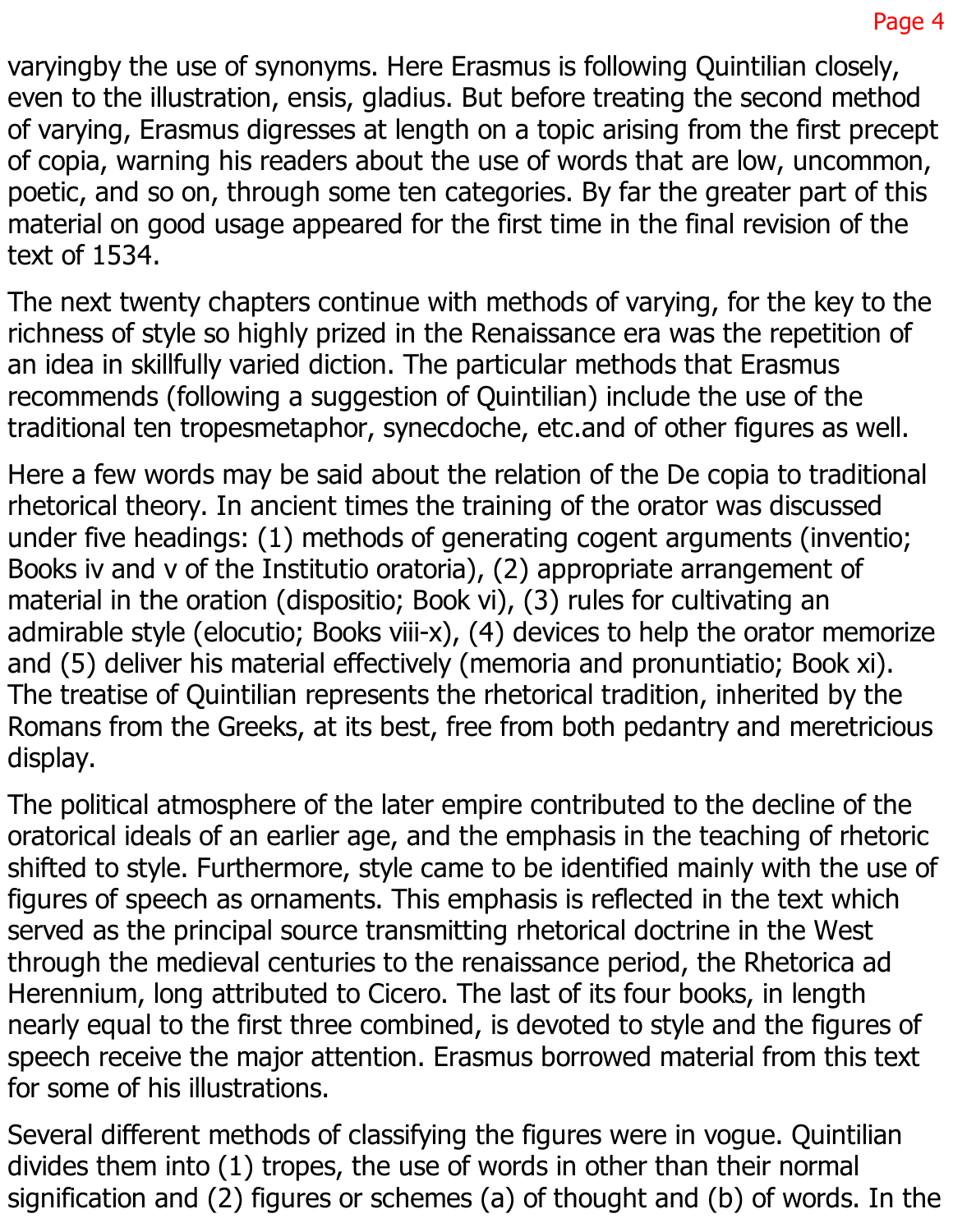ad Herennium the tropes are included with the figures of words. Classifications similar to these are found in the numerous rhetorical textbooks that appeared during the sixteenth century. Erasmus himself takes no interest in these matters. In fact, he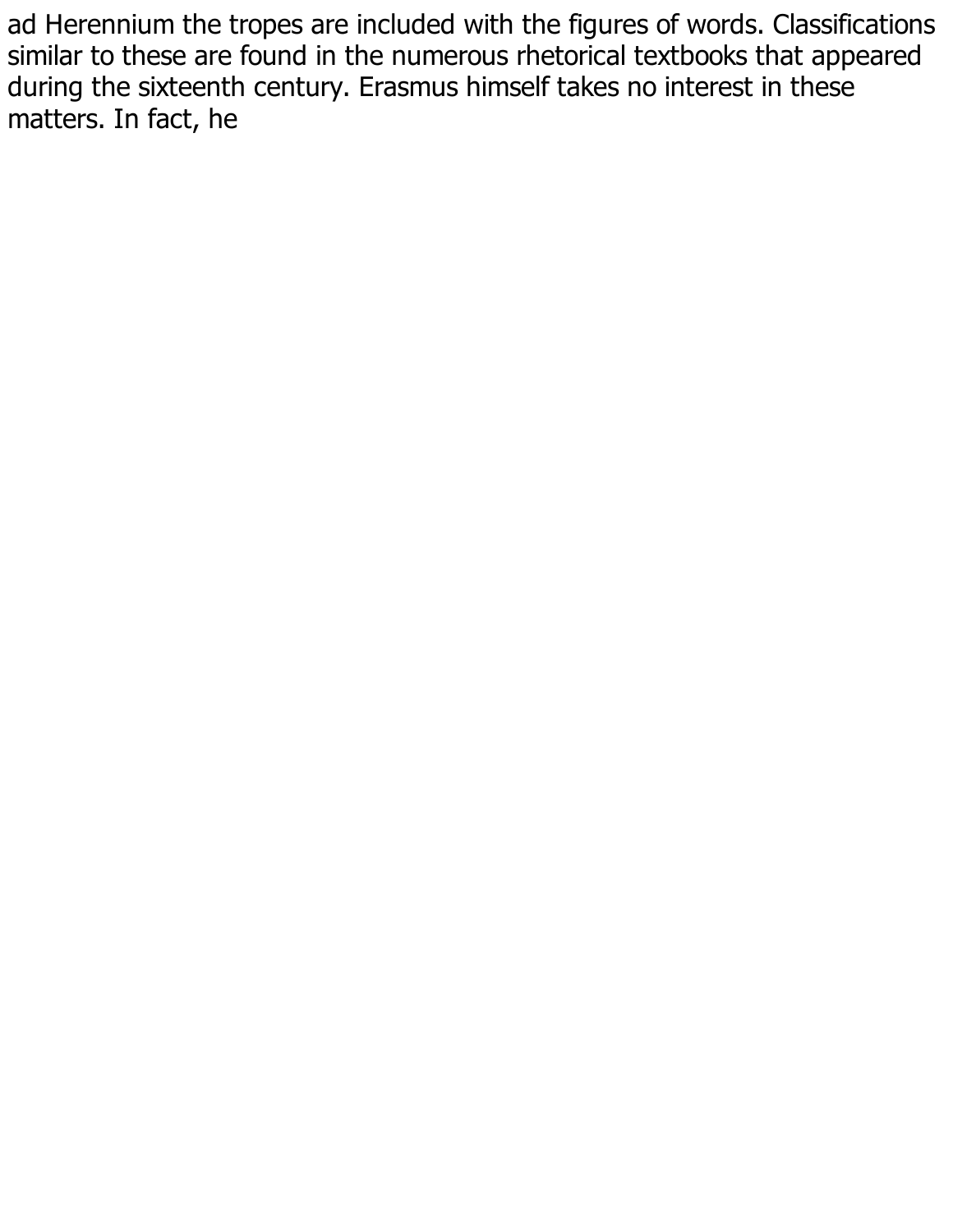appears to demonstrate his independence of these systems which seldom rise above the level of pedantry. For he freely interposes among the tropes a selection of figures of words and of thoughts to suit his purpose.

Following upon the last of the methods of varying words by the use of figures, Erasmus in chapter 33 gives a dazzling exhibition of their application, writing a hundred fifty variations on the sentence, ''Tuae literae me magnopere delectarunt, " and two hundred on "Semper dum vivam tui meminero." In this way the greatest master of copious style demonstrates to his disciples how to put principles into practice.

The remainder of Book I is essentially a thesaurus or collection of formulas arranged under a variety of headings useful to students of composition. It is the part of the De copia that underwent the principal expansion in successive revisions and that is of least interest today. In 1512, Book I included 153 chapters; in 1526, the number was extended to 171 and in 1534 to 206. Since only the first 33 chapters of Book I are presented in this translation, a few illustrations from the latter part are given here. Chapters 34 to 94, which run from a half dozen lines to several pages in length, exhibit methods of varying grammatical or syntactic forms. For example, chapter 46, the longest of all, is concerned with methods of varying superlative expressions, and contains extensive lists of such phrases as sweeter than honey, more hateful than death, wiser than Nestor, etc. Chapter 66 gives about twenty-five different formulas for citing an author. Chapters 94 to 206 are shorter chapters, many of them running only a few lines, and list variations on individual words or phrases somewhat in the fashion of a modern thesaurus except that the arrangement is haphazard rather than alphabetical. Thus Chapter 159 lists these formulas for varying solitudinis:

He lives by himself. He talks to himself. He is alone. He is solitary. He proceeds unattended. He walks alone. It is not safe to walk in deserted places, etc.

Having employed the tropes and schemes of rhetoric to develop the methods of copia for words, Erasmus turned to the topics of dialectic for the methods of copia rerum. In Book II there is very little theory and a great deal of illustration. Thus the first method of expanding a topicby partitionis given a brief sentence or two of explanation and six different illustrations. Here Erasmus is at his favorite task of making available to readers of his day selected passages of classical literature.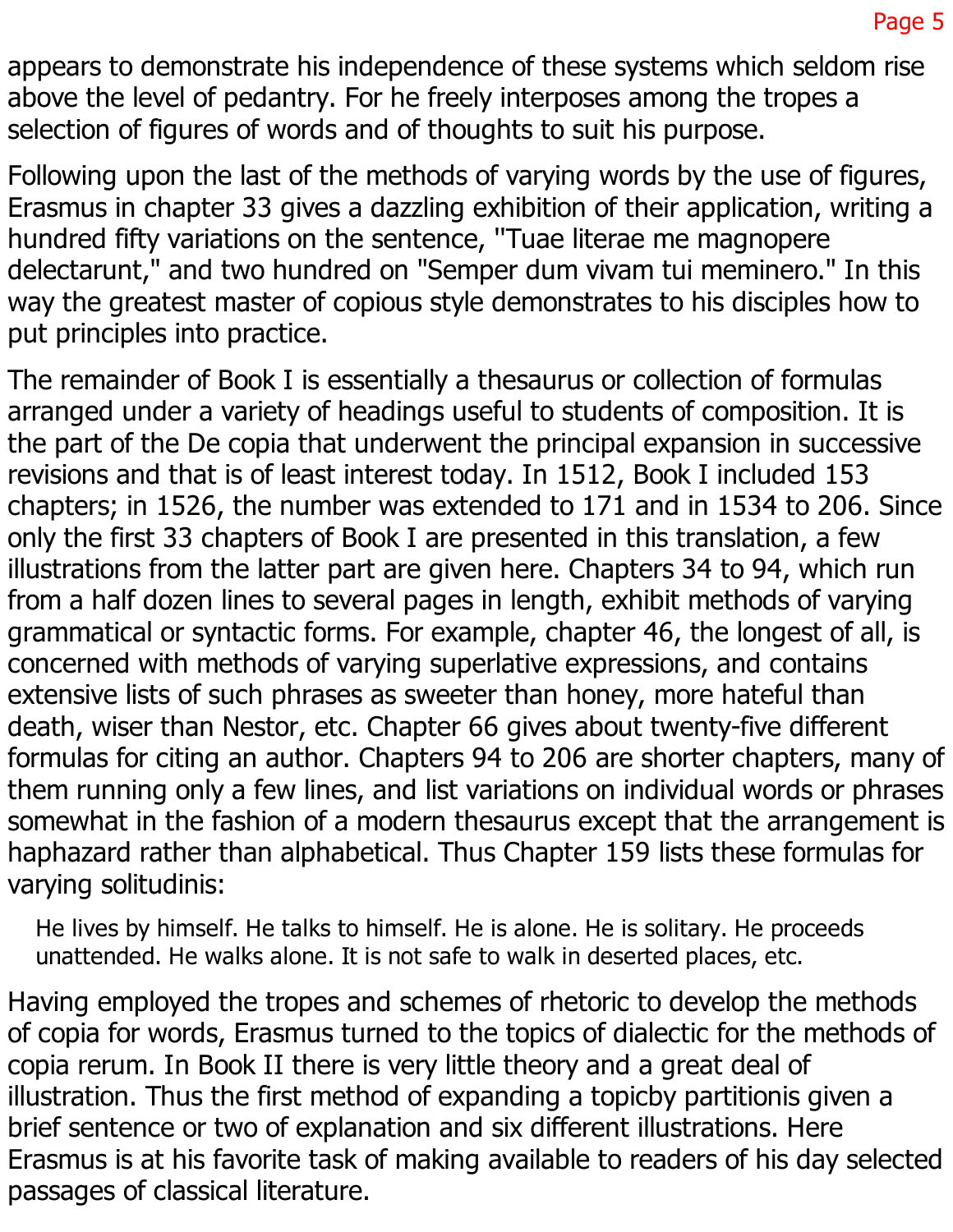The problem of organizing his subject for the convenience of the student is less to his liking. The numbered chapters of Book I have given way to a series of numbered methods of varying or expanding a theme. But this breaks down in the course of the eleventh method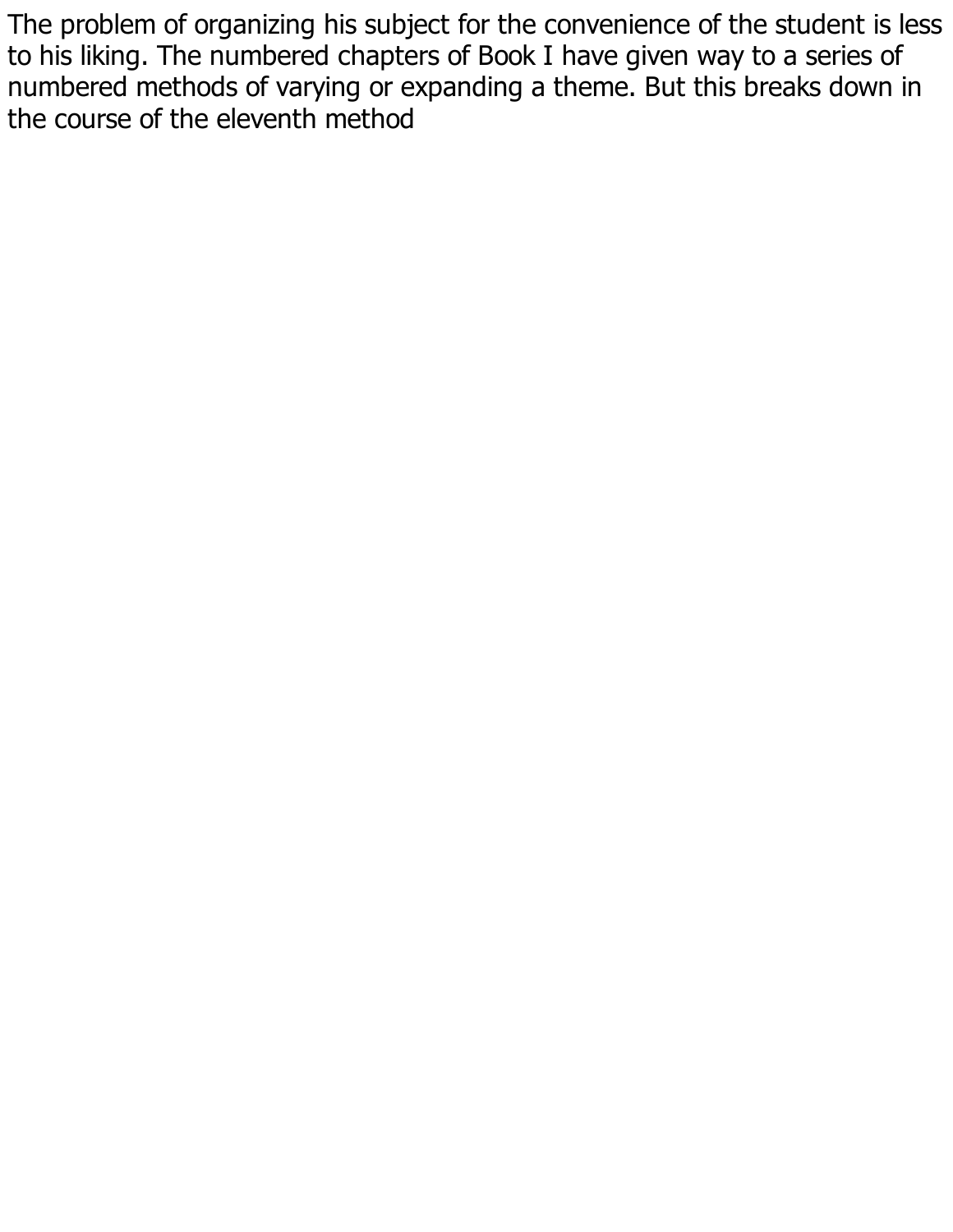#### Page 6

the accumulation of proofs. By an easy transition from commonplaces Erasmus arrives at the exemplum and to this favorite device of the medieval preacher he devotes more than half of Book II. Among numerous subdivisions of this section appears one explaining how a student should collect and classify in his notebook exempla from his reading of classical authors for use in his own writing. For good measure Erasmus illustrates his directions with a discourse on the death of Socrates, another on sailing, and a third, several pages in length, on the theme of inconstancy. Perhaps reminded by this theme of what he is supposed to be doing, he remarks that he will now continue with the methods of enlarging upon a topic. But the plan with which he had begun Book II having long since gone by the boards, he presents but one more methodmultiplication of the parts of an oration. He then brings his work to a close with some suggestions on what a student of copia should avoid. It is to be presumed that the engaging style of Book II of the De copia served to compensate for its at times unsystematic approach.

Much of the illustrative material, which constitutes by far the largest part of Book II, is not original with Erasmus. He does not always quote directly from the works of the author from whom he is borrowing, nor does he habitually give an indication of the source of his quotation. At times he quotes page after page from a series of authors, often without any hint that the material is not his own. A list of the writers most often quoted in the two books of the De copia includes: Apuleius, Aristophanes, Aulus Gellius, Cicero, Euripides, Homer, Horace, Livy, Lucian, Macrobius, Martial, Ovid, Persius, Plautus, Quintilian, Sallust, St. Jerome, Seneca, Terence, Varro and Vergil. Of these names the most important are Quintilian, from whose work come about seventy of a total of more than one hundred and fifty citations, and Cicero, whose writings supply (either directly or through quotation from Quintilian's quotations of his work) a greater number of illustrations for the De copia than do those of any other single author.

#### IV. The Importance of the De copia

In his lengthy study of the school curriculum in Shakespeare's age, T. W. Baldwin7 discusses at great length the important place of the De copia in the educational pattern of the time. The schoolmasters' editions and commentaries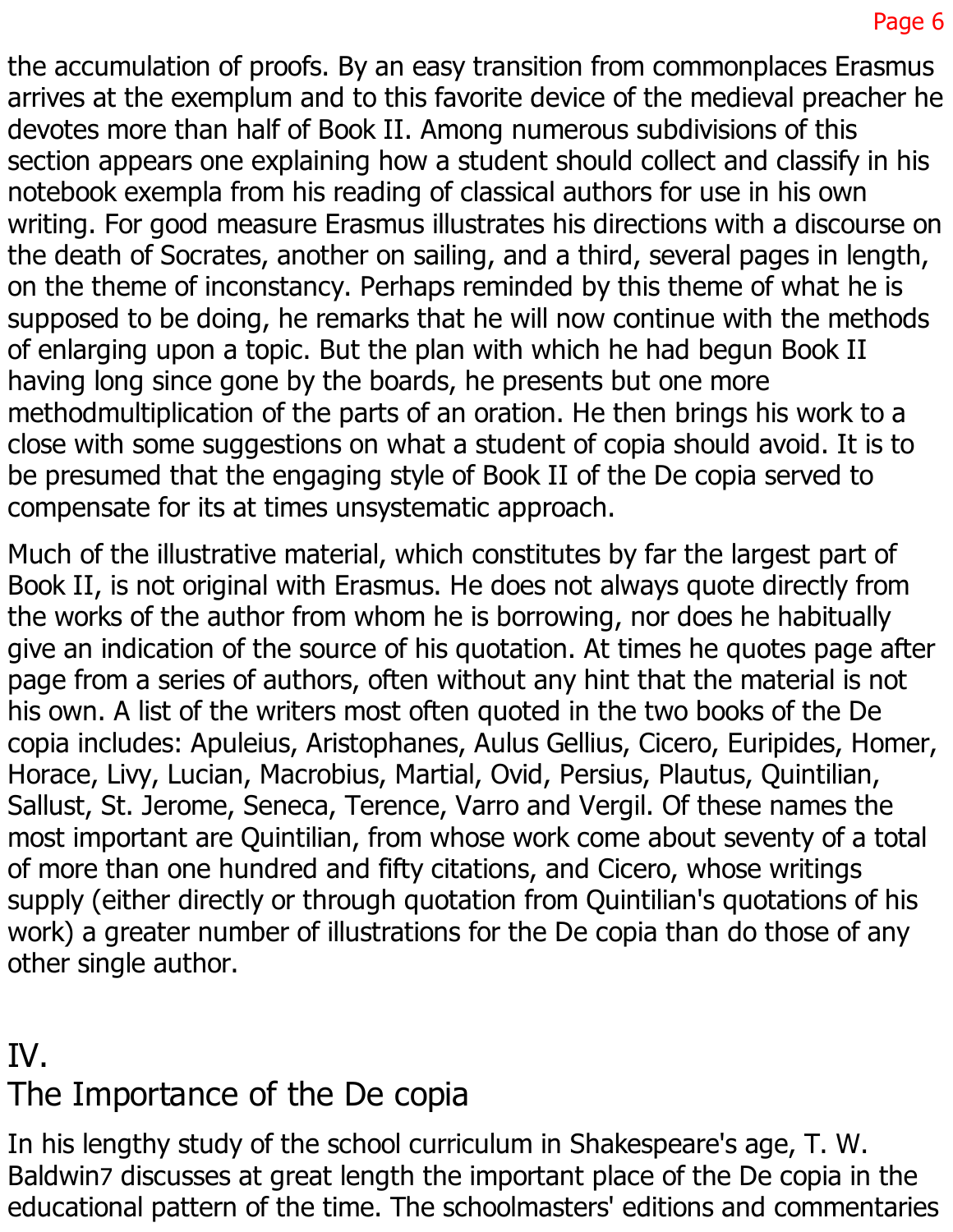that began to appear even in Erasmus' lifetime provide further evidence of Erasmus' impact on Renaissance education. In 1526, a schoolmaster, Georg Major (1502-1574) reduced

7 T. W. Baldwin, Wm. Shakespeare's Small Latine and Lesse Greeke, (Urbana, Illinois: University of Illinois Press, 1944).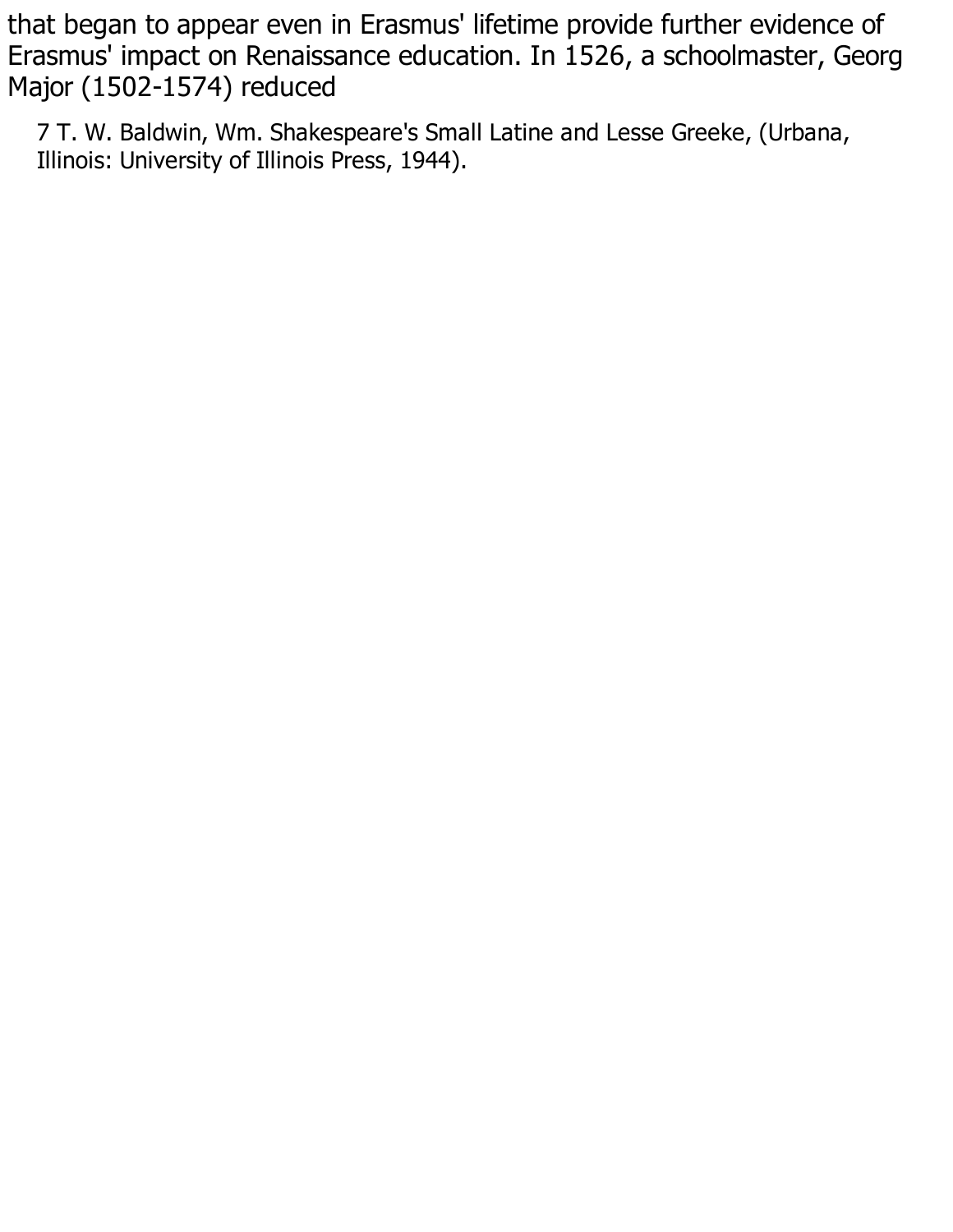Page 7

chapters 11 to 32 of Book I and all of Book II to a set of tables that could be printed in twelve or fifteen octavo pages. This summary of the De copia was first printed as part of a text which included the same author's summary of a rhetoric by Melanchthon and a digest of the tropes and schemes prepared by Petrus Mosellanus. This little textbook proved popular for the next half century. In 1527 there appeared another treatment of the methods of varying. This time an anonymous author expanded chapters 11 to 32 of Book I into something more than three times their original length, while calling his book an epitome of the copia of words. The epitome was frequently published as an appendage to the De copia.

Still another schoolmaster, M. Veltkirchius, prepared an even more ambitious work on the De copia. After each of the first thirty-two chapters of Book I and all of the sections of Book II he added a brief summary of the text and explained the rhetorical terms and classical allusions. This commentary of Veltkirchius when published separately made a book more than half as long as the De copia itself; usually, however, it was integrated with the text of Erasmus. It first appeared in 1534 from a press in Hagenau, the manuscript having been delivered to the printer by Melanchthon after the death of Veltkirchius who had been his friend.

In addition to its influence in the schools of the sixteenth century, the De copia has another importance. In his study of Renaissance humanism, R. R. Bolgar8 says:

The De copia has not been accorded the importance it deserves. It provides us in a sense with a clue to the whole of Humanism. Specifying the techniques on which imitation depended, it makes clear what men were attempting not only in Latin, but also in the vernaculars. . . .

If we want to trace how the Humanist practice of imitation affected creative writing, if we want to go behind the scenes and cast on eye on the mechanism of the process . . . our best guide is Erasmus. . . . The De copia . . . outlines his method. The Adages presents us with the fruits of that method. . . . And finally the Colloquies and the Praise of Folly show us the finished product.

It is to be hoped that the present translation will make more widely available the contents of this book so fundamental to an understanding of both the literature and the educational methods of the Renaissance.

This volume includes a translation of the first thirty-three chapters of Book I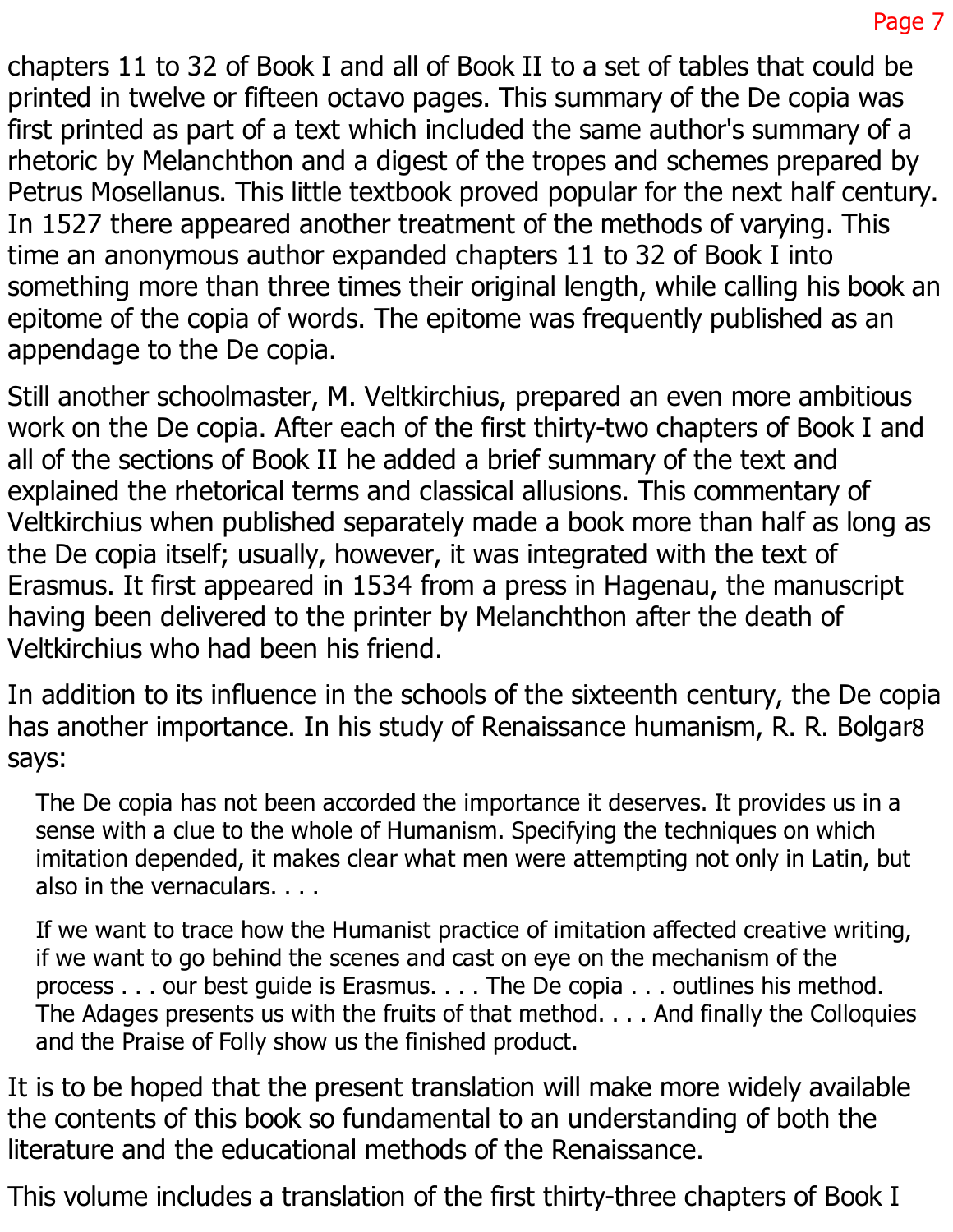and all of Book II. A number of illustrative phrases or formulae have been omitted from Book I, particularly those which have

8 R. R. Bolgar, The Classical Heritage and its Beneficiaries, (Cambridge: Cambridge University Press, 1954), pp. 273-75.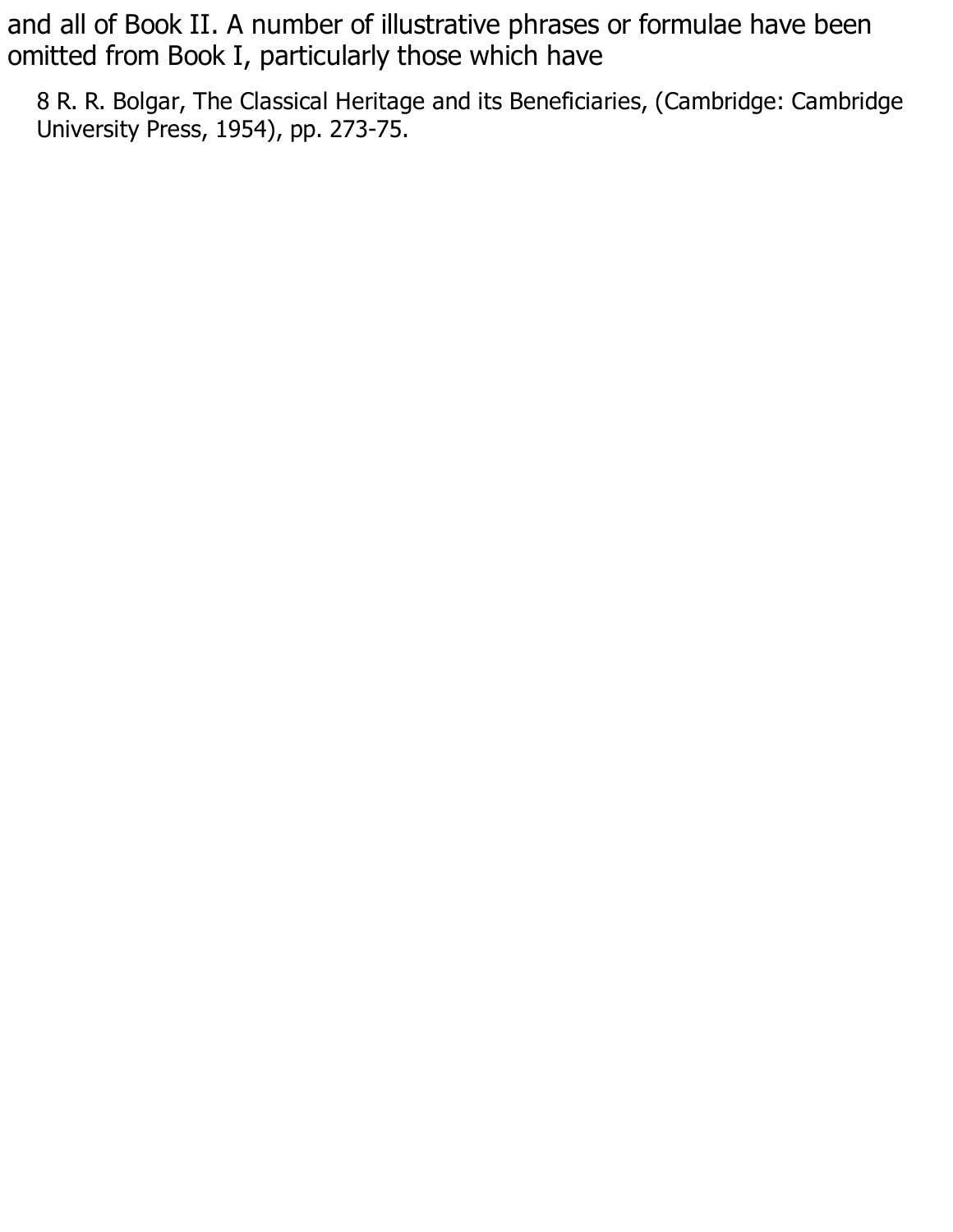significance only in their original Latin. Also omitted are the two hundred variations on the second of the two sentences at the end of Chapter 33 mentioned above. In Book II a relatively small number of illustrative examples have not been translated, but only in cases where it was felt that enough examples of the point in question have been given for twentieth century readers.

We should like to acknowledge our indebtedness to Miss Katherine Stokes, formerly of the Pennsylvania State University Library and now at Western Michigan College, for her patient help in solving many of the library problems connected with this work. We would like also to thank the Pennsylvania State University Council on Research for a grant of money to help carry out this project. Finally, special thanks are due to Louise King, who typed and retyped the manuscript.

In the preparation of this book the first of the two men whose names appear below was chiefly responsible for the translation, the second for the bibliographical work and the collation of the text.

> DONALD B. KING H. DAVID RIX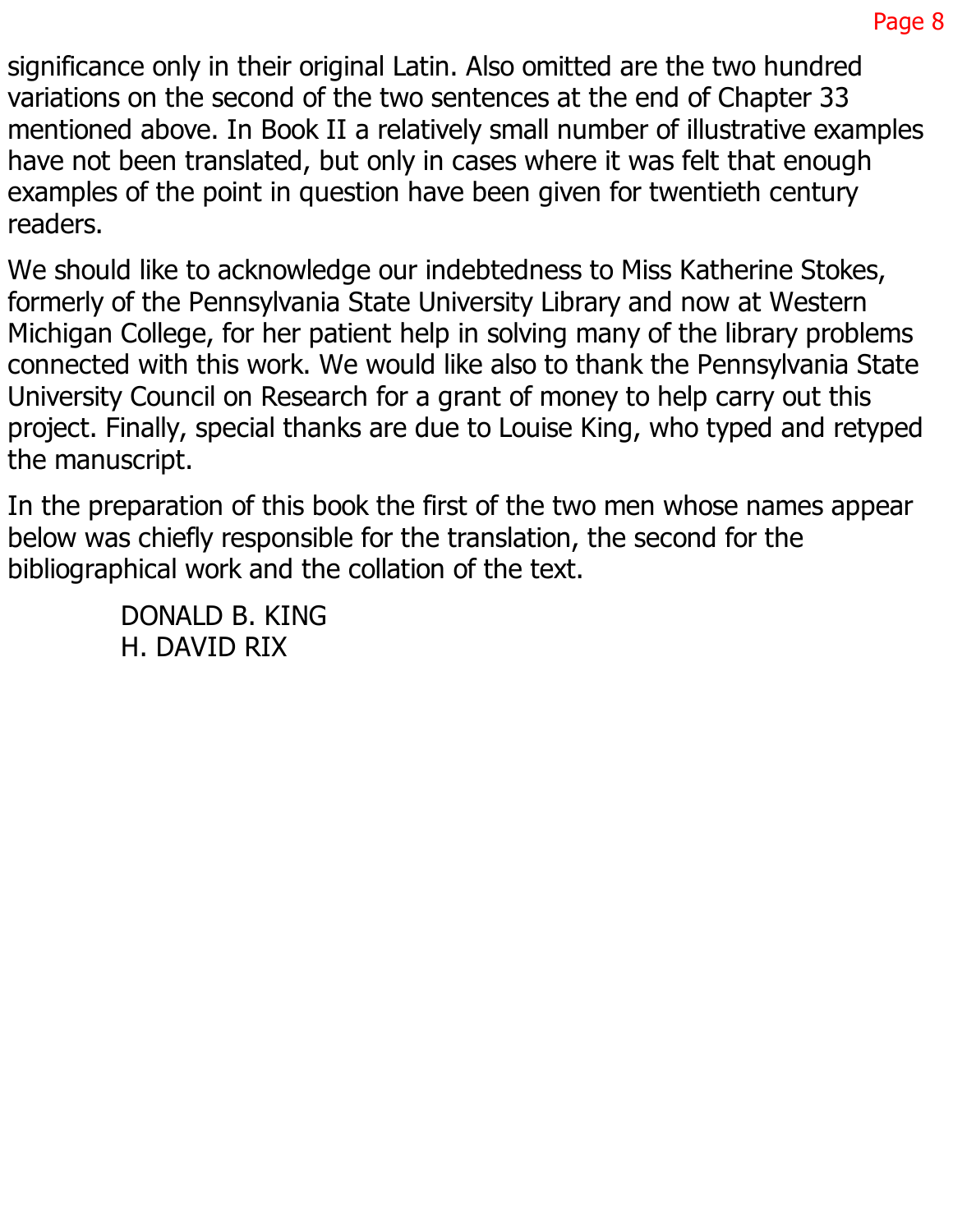# NOTE TO THE READER

The technical vocabulary of the sixteenth century in matters rhetorical far surpassed that of the twentieth century in the number and subtlety of its distinctions. In particular, the vast array of special names assigned to the various figures of speech can be very confusing to the modern reader, even the scholar. Some of these names have no exact counterpart in modern English. In this translation, the names of the figures have been translated when there is a modern equivalent in ordinary usage; in other cases the Latin name has been retained. The "Index of Figures" at the back of the translation shows the page on which the reader will find Erasmus' own definition of each figure.

The word copia presents a special problem. Weltkirch, a sixteenth century Erasmian commentator, defined copia as the "faculty of varying the same expression or thought in many ways by means of different forms of speech and a variety of figures and arguments. Copia of words has its origins in grammar; copia of thought, in dialectic." However, the word is used by Erasmus to denote not only the faculty of varying, but also varying itself. Indeed, as used by Erasmus, copia encompasses within its meaning the meaning of four English words: variation, abundance or richness, eloquence, and the ability to vary or enrich language and thought. In view of the impossibility of finding a suitable English word to translate it, the word copia has been used as an English word throughout the text of the translation.

In physical matters, the translation reflects insofar as possible the order and arrangement of the original. The paragraphing, presentation of examples, and the punctuation, where possible without confusion, are as Erasmus had them.

D.B.K.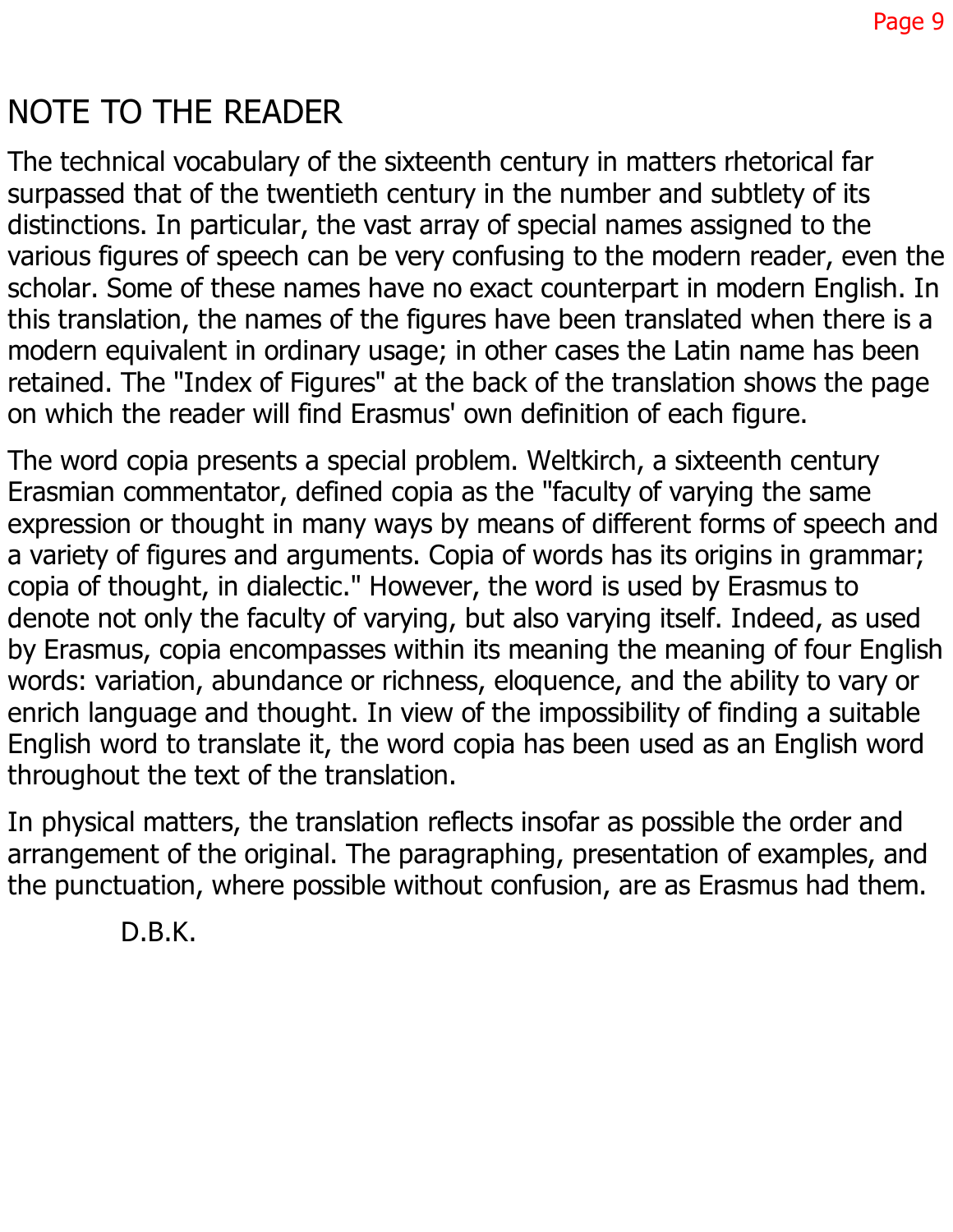# BOOK I

### Chapter I That the Aspiration to Copia Is Dangerous

Just as there is nothing more admirable or more splendid than a speech with a rich copia of thoughts and words overflowing in a golden stream, so it is, assuredly, such a thing as may be striven for at no slight risk, because, according to the proverb,

Not every man has the luck to go to Corinth.1

Whence we see it befalls not a few mortals that they strive for this divine excellence diligently, indeed, but unsuccessfully, and fall into a kind of futile and amorphous loquacity, as with a multitude of inane thoughts and words thrown together without discrimination, they alike obscure the subject and burden the ears of their wretched hearers. To such a degree is this true that a number of writers, having gone so far as to deliver precepts concerning this very thing, if it please the gods, seem to have accomplished nothing else than, having professed copia (abundance) to have betrayed their poverty. And in truth this thing has so disturbed us, that partly selecting those from among the precepts of the art of Rhetoric suitable to this purpose, and partly adapting those which we have learned by a now long-continued experience in speaking and writing and have observed in our varied reading of a great many authors, we here set forth concerning each kind of copia, a number of principles, examples, and rules. We have not, to be sure, attempted to cover everything fully in a book, but have been content, in the publication of what one might call a brief treatise, to have opened the way to the learned and studious, and as it were to have furnished certain raw materials for other workers in the field. We have thus limited our efforts partly because we were moved to undertake this labor solely by the desire to be of service and do not begrudge all the glory going to another if only we have produced something useful to youth eager for knowledge, and partly because we

Many passages from the writings of ancient authors which Erasmus quoted as illustrations or examples, he repeated from the works of Quintilian or another, instead of directly from the works of the original author. In these notes, references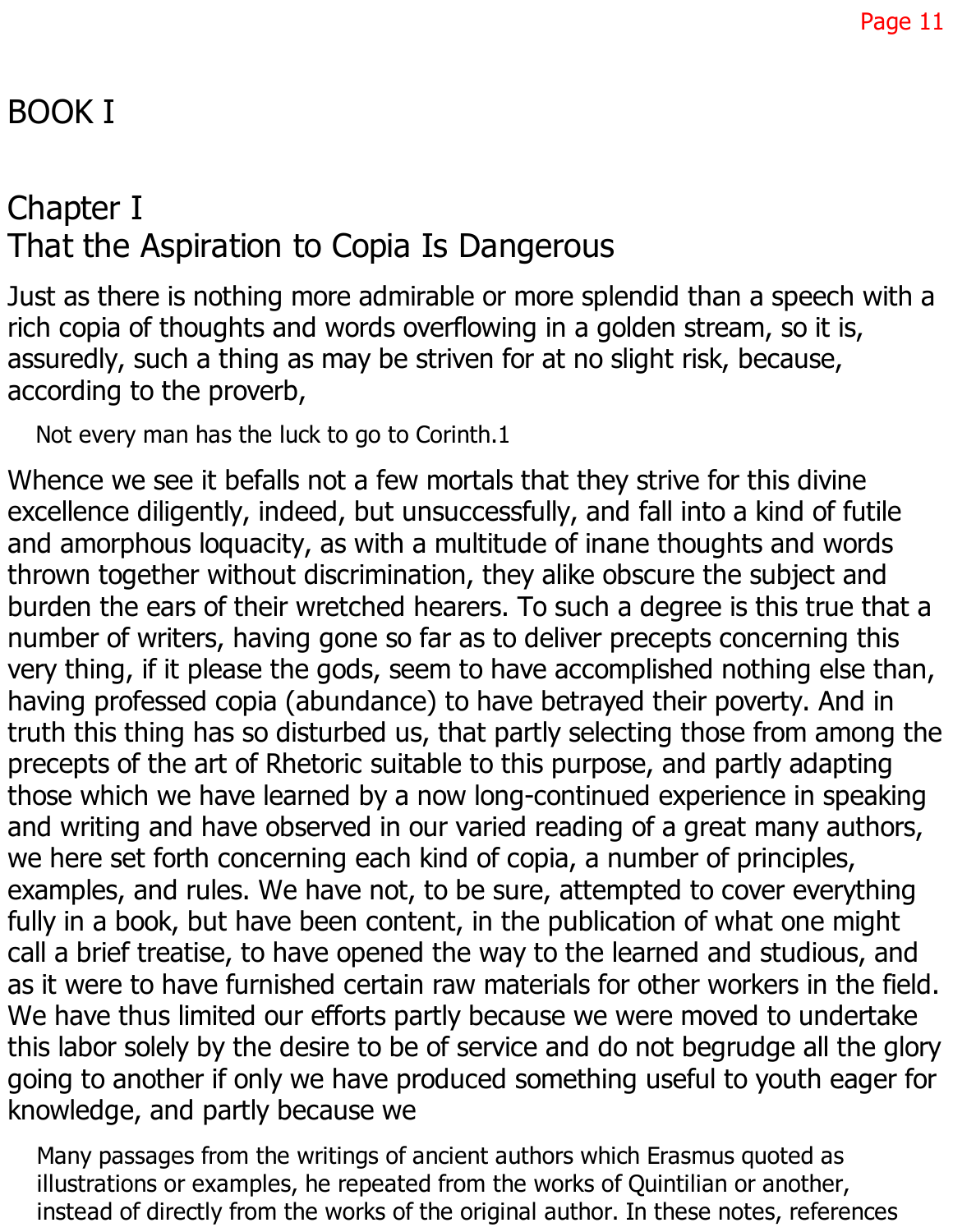to such secondary sources are enclosed in parentheses immediately following references to the primary sources.

1 Horace Epistles i. 17, 36. Cf. Aulus Gellius Attic Nights i. 8, 4.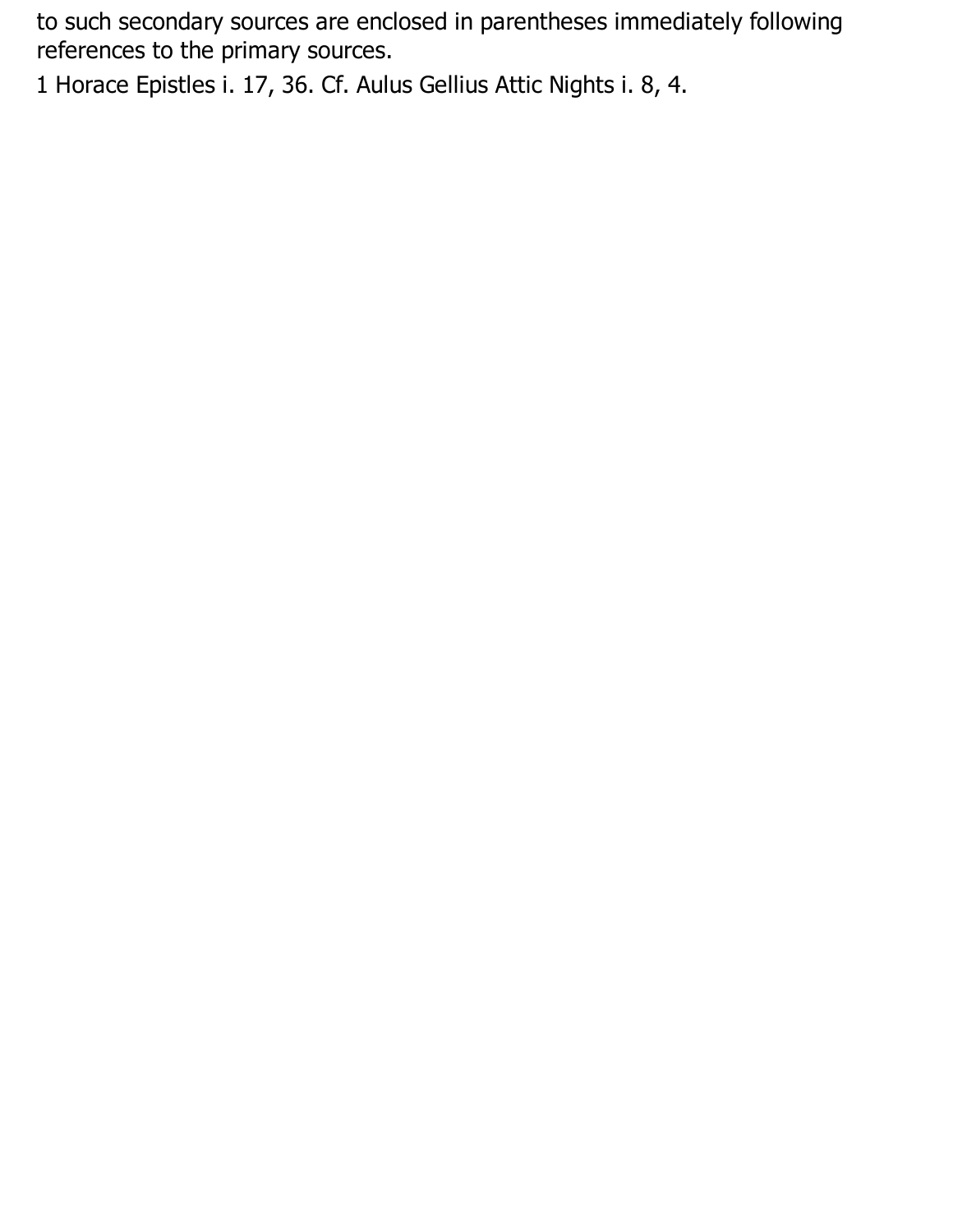have been devoted to more serious studies to an extent that there is lacking very much leisure to spend on these lesser ones, most useful to be sure to the former kind, indeed of the greatest use, but nevertheless minute in themselves.

#### Chapter II By Whom Copia Was Developed and by Whom Practiced

Further, lest anyone think this a modern device and to be disdained as lately born at our home, let him know that this method of diversifying speech is touched on lightly in a number of places by a very learned and likewise very diligent man, Quintilian,2 and that many noted Sophists showed the way to the advantages of condensing speech. And they would not by any means have been able to do this without pointing out also a method of amplification; and if their books were extant, or if, as Quintilian suggests,3 they had been willing to expound their doctrines fully, there would have been no need at all for these modest precepts of mine. It is a further recommendation of this thing that eminent men in every branch of learning have eagerly and diligently practiced this one. Thus there still survive several admirable efforts of Vergil about a mirror, about a stream frozen by the cold, about Iris, about the rising of the sun, about the four seasons of the year, about the heavenly constellations. That Aesopic fable about the fox and the crow which Apuleius narrates briefly with a wonderful economy of words, and also amplifies as fully as possible with a great many words, doubtless to exercise and display his genius, shows the same thing fully.4 But come, who could find fault with this study when he sees that Cicero, that father of all eloquence, was so given to this exercise that he used to compete with his friend, the mimic actor, Roscius, to see whether the latter might express the same idea more times by means of various gestures, or he himself render it more often in speech varied through copia of eloquence.

2 See Quintilian Education of an Orator (hereinafter referred to as Quintilian) viii. 2; xii. 1; and in general, Books viii, ix and x.

3 Quintilian iii. 1, 21.

4 Apuleius Prologue to On the God of Socrates 4.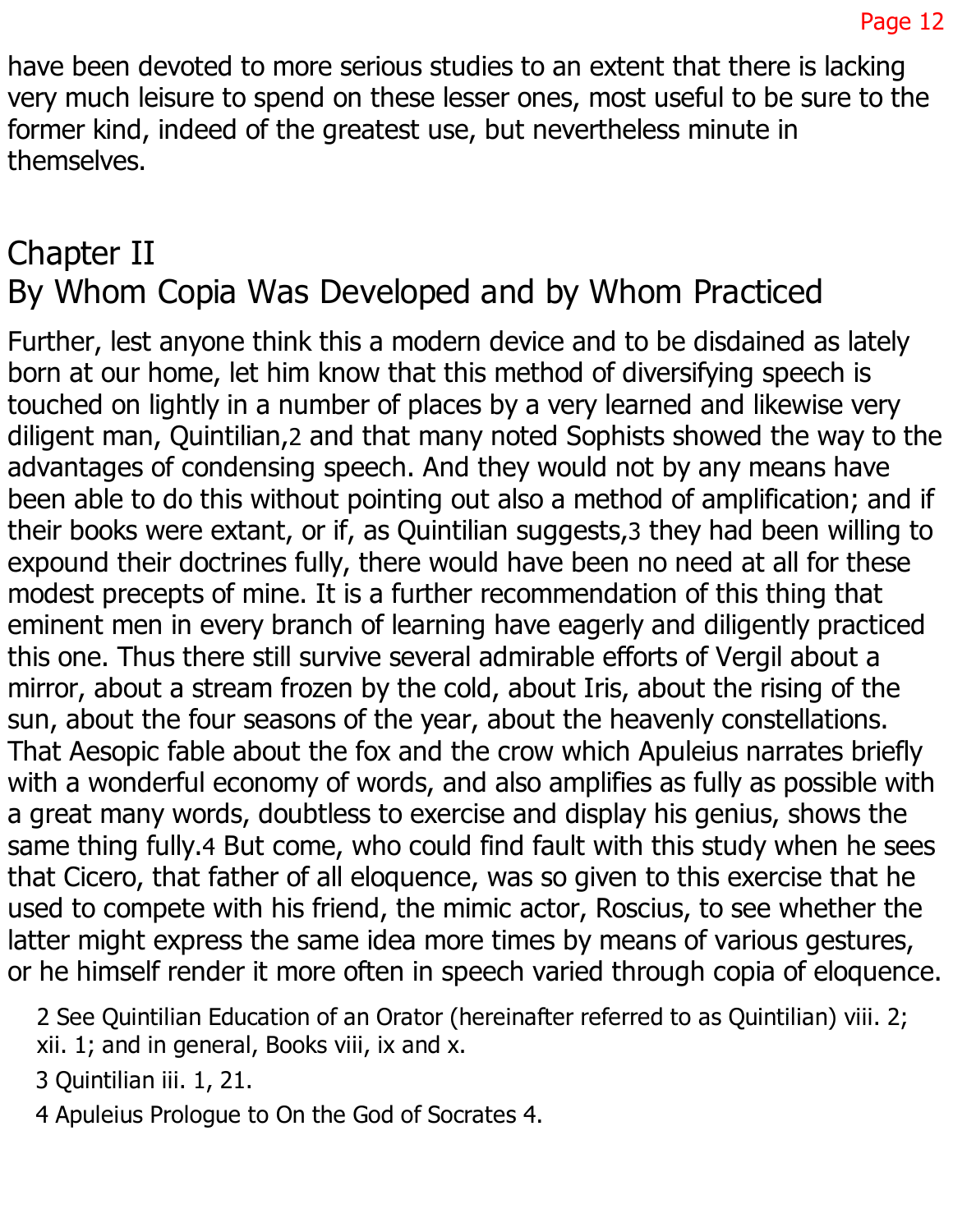# Chapter III How Authors Have Indulged in a Display of Copia

Moreover, the same authors, not only in school, but also in their serious work, sometimes indulged in a display of copia; while they at one time so compress a subject that you can take nothing away, at another, they so enrich and expand the same subject that you can add nothing to it. Homer, according to Quintilian,5 is equally admirable at bothnow copia, now brevity. Although it is not our intention here to cite examples, yet we will cite one of each from the peerless Vergil. What can have been said by anyone more concisely than this: "And the fields, where Troy was"?6 With the fewest words, as Macrobius says, he consumed the state and engulfed it; not even a ruin was left.7 On the other hand, listen to how fully he has treated the same topic:

The final day has come and the inescapable doom Of Troy; we were Trojans, there was Ilium and a great Glory of the Trojans, cruel Jupiter Argos, all has Taken away: the Greeks are supreme in a burning city. O fatherland, O home of the gods, Ilium, and Trojans' Walls, famed in war. . . . Who the disaster of that night, who the sorrows in words Could express? or who could make its tears equal to its sufferings?8

What fountain, what torrent, what sea has overflowed with as many waves as he has with words? But it might appear that this example should rather be referred to copia of thought. He indulged in profusion of words also when he said:

. . . . Does he survive and breathe the upper air, Nor yet lie dead in the cruel shadows?9

But this thing is more common in Ovid, to such a degree that he is criticized on the score that he does not preserve due moderation in copia. However, he is criticized by Seneca, whose whole style Quintilian, Suetonius and Aulus Gellius condemn.10

5 Quintilian x. 1, 46. 6 Vergil Aeneid iii. 11.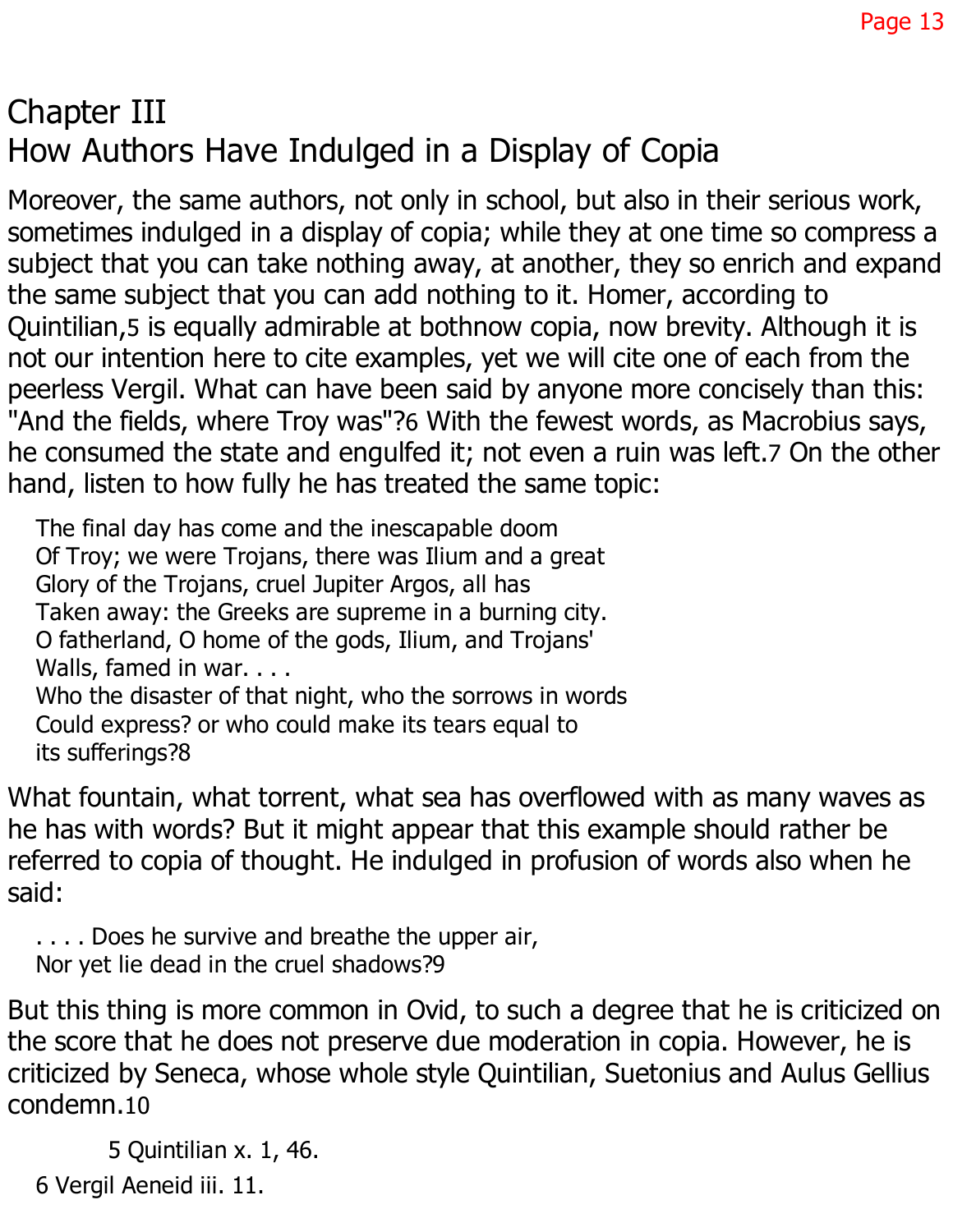Macrobius Saturnalia v. 1. Vergil Aeneid ii. 324-27; 241-42; 361-62. Vergil Aeneid i, 546-47. Quintilian x. 1, 125. Aulus Gellius Attic Nights xiii 2. 2.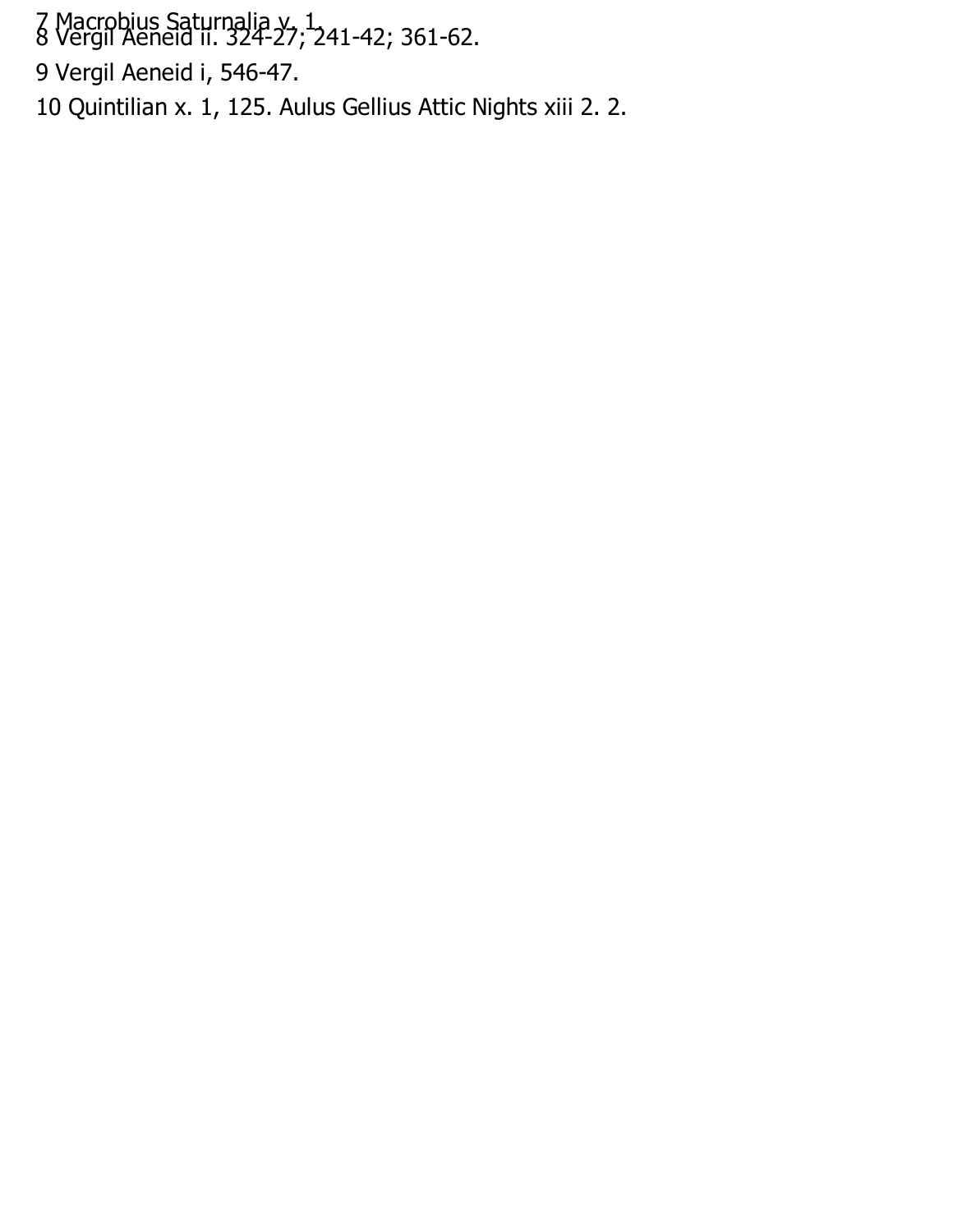# Chapter IV To Whom Unrestrained Copia Has Been Attributed as a Fault

Nor does it matter to me that some writers have been criticized for unduly and mistakenly striving for copia. For Quintilian notes too effusive and redundant copia in Stesichorus; but he mentions it in such a way as to confess that the fault should not be entirely avoided.11 In Old Comedy Aeschylus is reproached because he said the same thing twice. " $\frac{1}{11}$ K@<sub>K</sub>àik@z\$pxoµai," that is, I am come back and I am returned.12 Seneca scarcely tolerates Vergil's repeating the same idea two or three times.13 And, not to needlessly recount a long list, there have not been lacking those who condemned even Cicero as Asian and redundant and too extravagant in copia.14 But these things, as I said, don't at all concern me, who indeed am not prescribing how one should write and speak, but am pointing out what to do for training, where, as everyone knows, all things ought to be exaggerated. Then I am instructing youth, in whom extravagance of speech does not seem wrong to Quintilian, because with judgment, superfluities are easily restrained, certain of them even, age itself wears away, while on the other hand, you cannot by any method cure meagerness and poverty.15

#### Chapter V

# That It Is Characteristic of the Same Artist to Speak Both Concisely and Copiously

Now if there are any who fully approve the Homeric Menelaus, a man of few words, and who, on the other hand, disapprove of Ulysses, rushing on like a river swollen by the winter snows, that is, those whom laconism and conciseness greatly delight, not even they ought to object to our work, for in fact they themselves would find it not unprofitable, because it seems best to proceed by the same principle either to speak most concisely or most fully. If indeed it is true, as in Plato, Socrates acutely reasons, that the ability to lie and to tell the truth cleverly are talents of the same man, no artist will better compress speech to conciseness than he who has skill to enrich the same with as varied an ornamentation as possible. For as far as conciseness of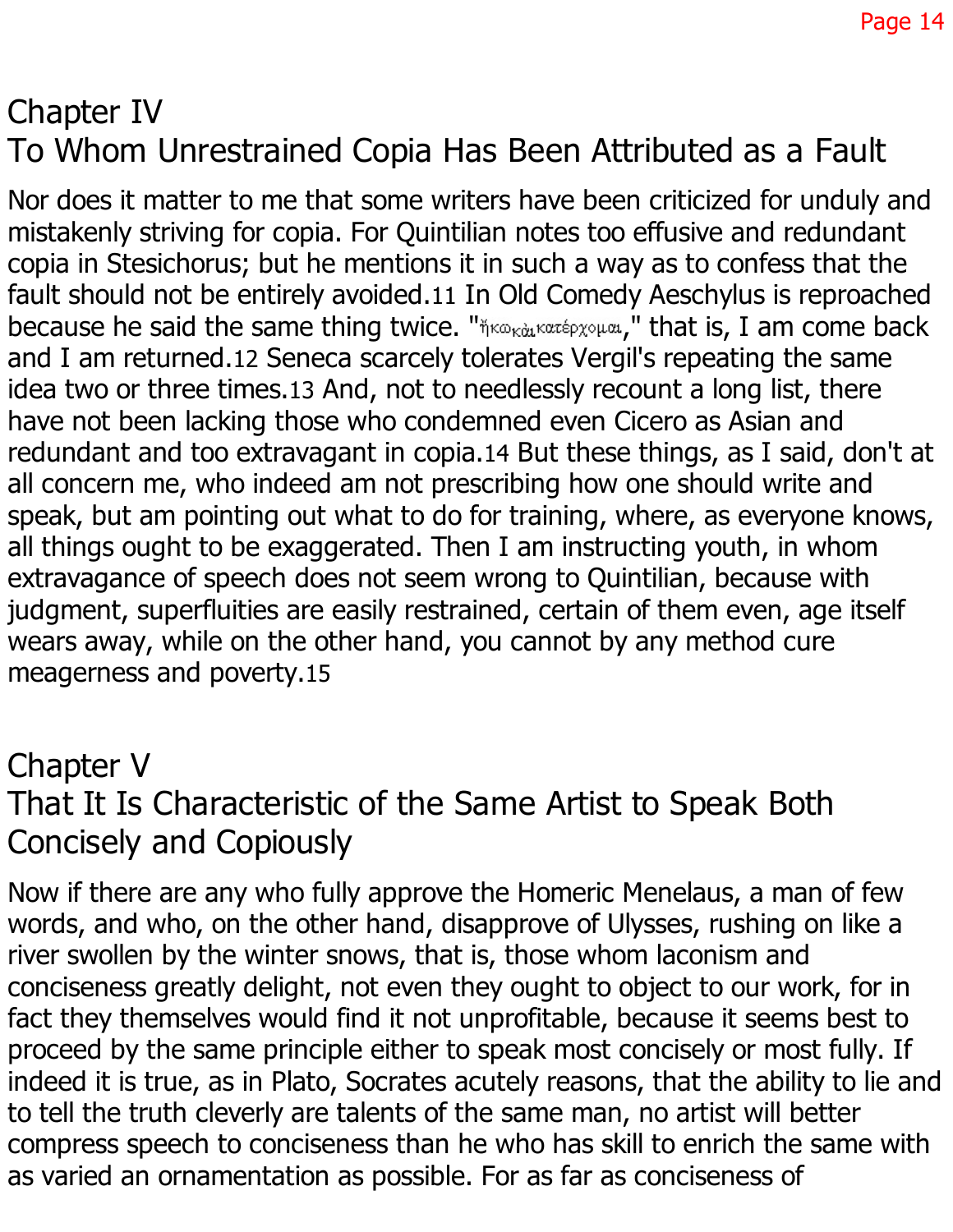Quintilian x. 1, 62. Aristophanes Frogs 1154 seq. Aulus Gellius Attic Nights xii. 2, 2. Quintilian xii. 10, 12 ad fin. Quintilian ii. 4. 5 seq.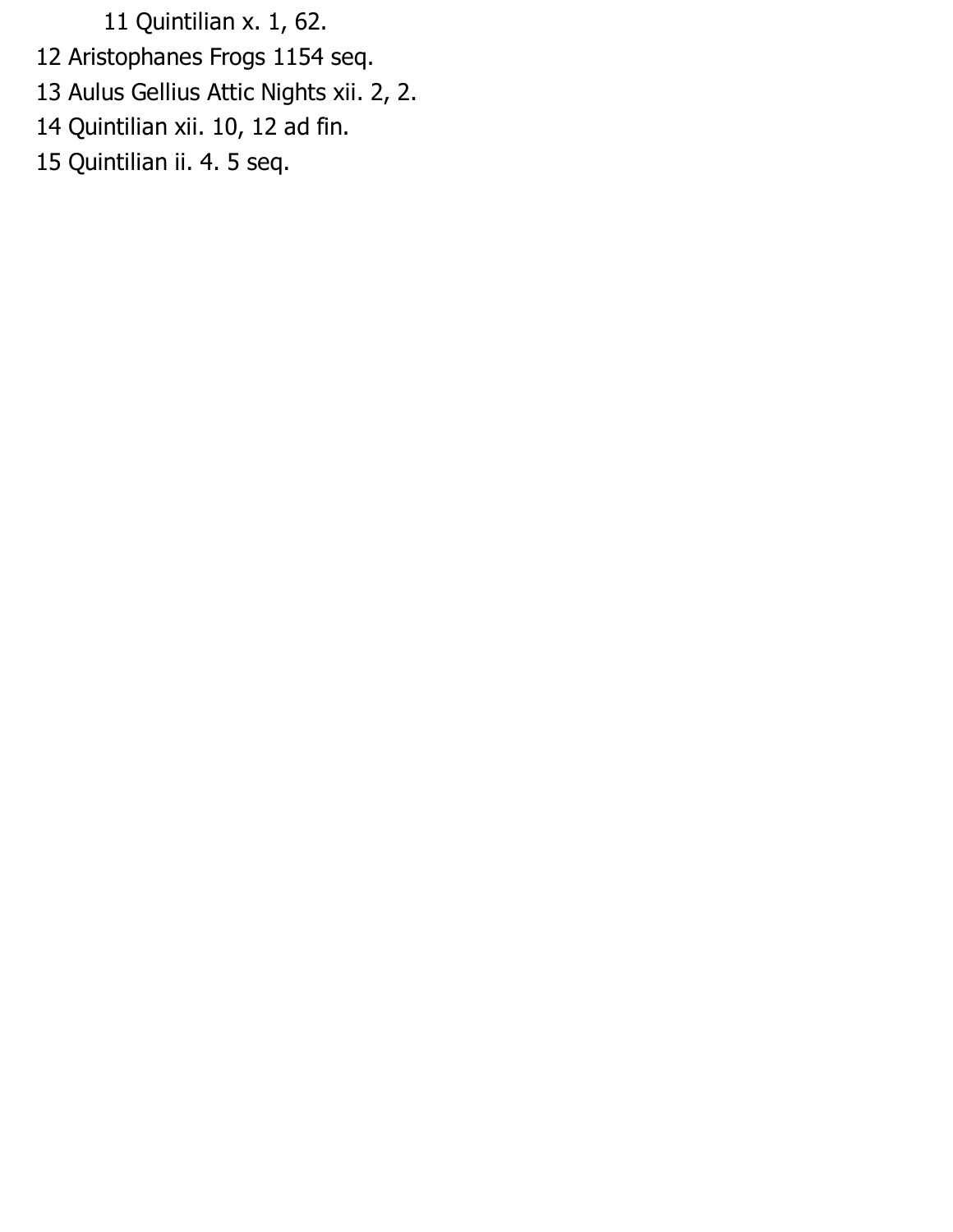speech is concerned, who could speak more tersely than he who has ready at hand an extensive array of words and figures from which he can immediately select what is most suitable for conciseness? Or as far as concerns conciseness of thought, who would be more able at expressing any subject in the fewest possible words than one who has learned and studied what the matters of special importance in a case are, the supporting pillars, as it were, what are most closely related, what are appropriate for purposes of ornament. No one certainly will see more quickly and more surely what can be suitably omitted than he who has seen what can be added and in what ways.

# Chapter VI Concerning Those Who Strive for Either Conciseness or Copia Foolishly

But if we use either brevity or copia without method, there is the danger that there may befall us what we see happen to certain perverse affectors of laconism, although they speak but few words, yet even in those few, many, not to say all, are superfluous.16 Just as in a different way it may happen to those who unskillfully strive for copia that although they are excessively loquacious, yet they say too little, leaving out many things that certainly need to be said.

Accordingly, our precepts will be directed to this, that you may be able in the fewest possible words so to comprehend the essence of a matter that nothing is lacking; that you may be able to amplify by copia in such a way that there is nonetheless no redundancy; and, the principle learned, that you may be free either to emulate laconism, if you wish, or to copy Asian exuberance, or to exhibit Rhodian moderation.

# Chapter VII That Copia Is Twofold

Furthermore, I think it is clear that copia is twofold, as Quintilian himself declares, especially admiring among the other excellences of Pindar that most happy copia of thought and words.17 And of these one consists in Synonymia, in Heterosis or Enallage of words, in metaphor, in change of word form, in Isodynamia and the remaining ways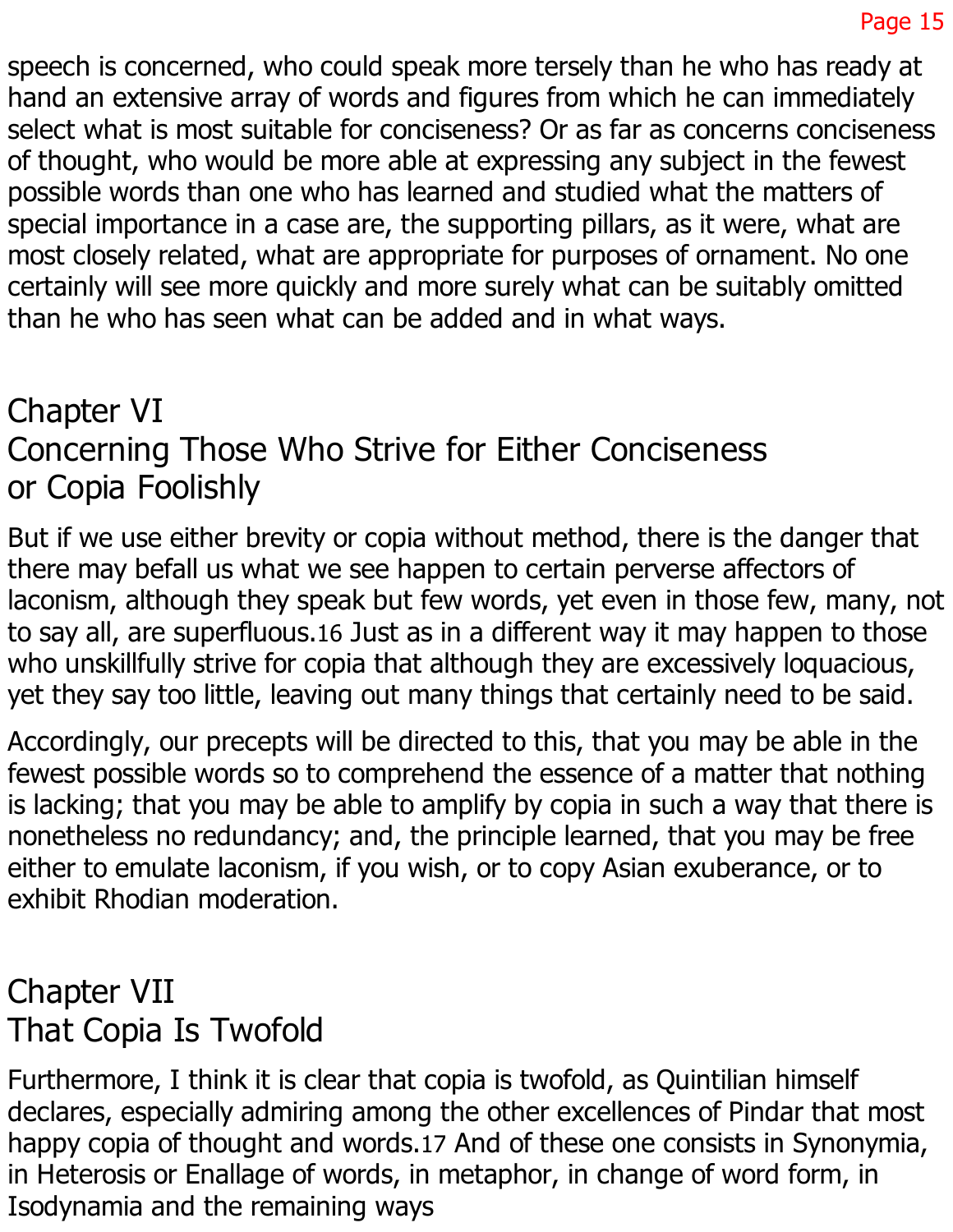16 See Quintilian viii. 3, 56, on **kakoği**lia, excellence carried to excess. 17 Quintilian x. 1. 61.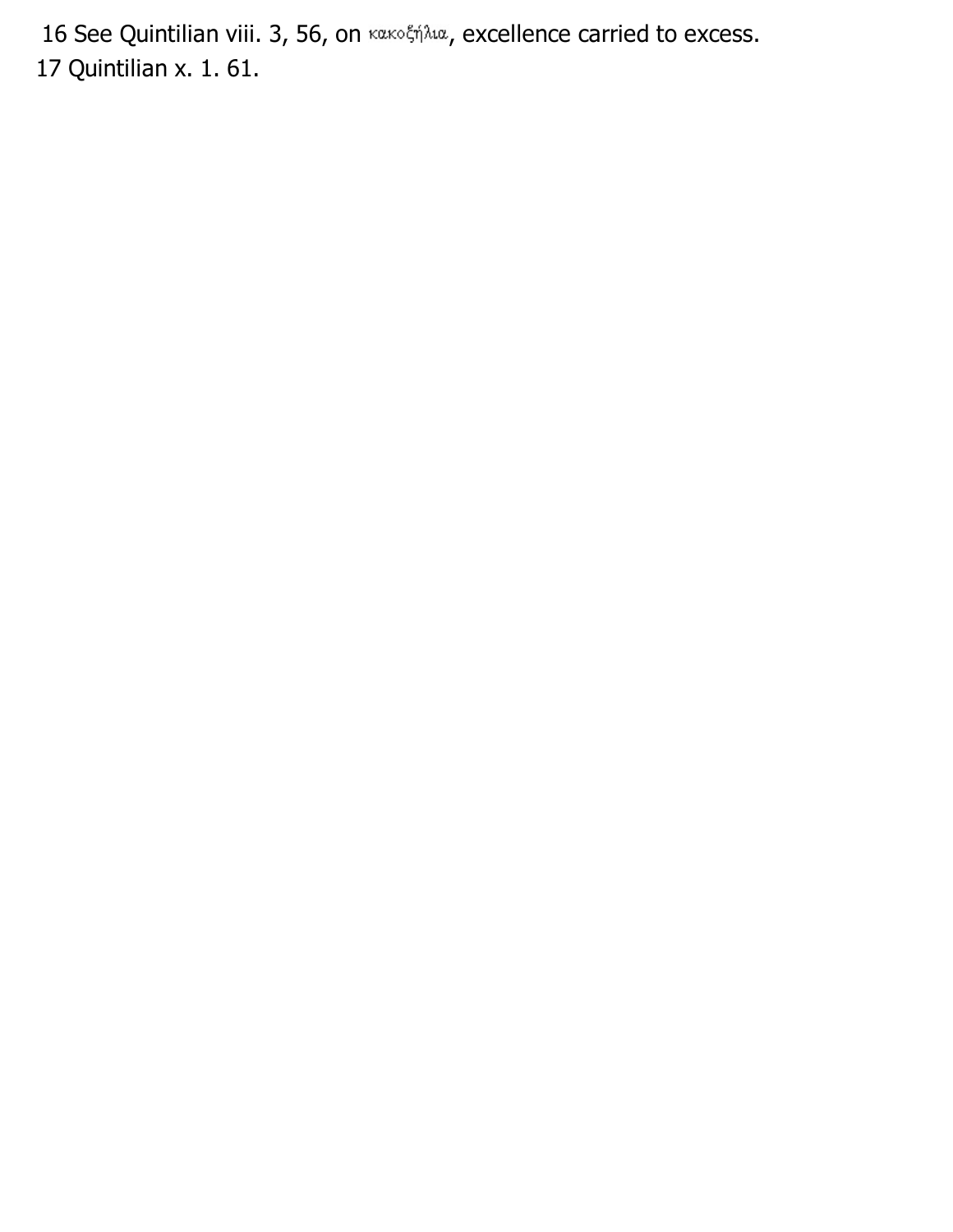of this sort for gaining variety; the other depends upon the piling up, expanding and amplifying of arguments, exempla, collationes, similes, dissimilia, contraria, and other methods of this sort, which we will discuss in more detail in their proper place. Although these can be observed anywhere, so closely combined that you cannot tell them apart at all easily, so much does one serve the other, so that they might seem to be distinct only in theory, rather than in fact and in use, nevertheless, for the purpose of teaching, we shall make the distinction in such a way that we cannot deservedly be condemned for hair splitting in distinguishing, nor, on the other hand, for negligence.

### Chapter VIII For What Things This Training Is Useful

Now in order that studious youth may apply itself to this study with an eager disposition we shall make clear in a few words for what things it is of use. First of all then, this training in varying speech will be useful in every way for attaining good style, which is a matter of no little moment. In particular, however, it will be useful in avoiding tautology, that is, repetition of the same word or expression, a vice not only unseemly but also offensive. It not infrequently happens that we have to say the same thing several times, in which case, if destitute of copia we will either be at a loss, or, like the cuckoo, croak out the same words repeatedly, and be unable to give different shape or form to the thought. And thus betraying our want of eloquence we will appear ridiculous ourselves and utterly exhaust our wretched audience with weariness. Worse than tautology is homologia, as Quintilian says,18 which does not lighten tedium with any charm of variety, and is wholly monotonous. Moreover, who is so patient a listener that he would even for a short time put up with a speech unvarying throughout? Variety everywhere has such force that nothing at all is so polished as not to seem rough when lacking its excellence. Nature herself especially rejoices in variety; in such a great throng of things she has left nothing anywhere not painted with some wonderful artifice of variety. And just as the eye is held more by a varying scene, in the same way the mind always eagerly examines whatever it sees as new. And if all things continually present themselves to the mind without variation, it will at once turn away in disgust. Thus the whole profit of a speech is lost. This great fault he will shun easily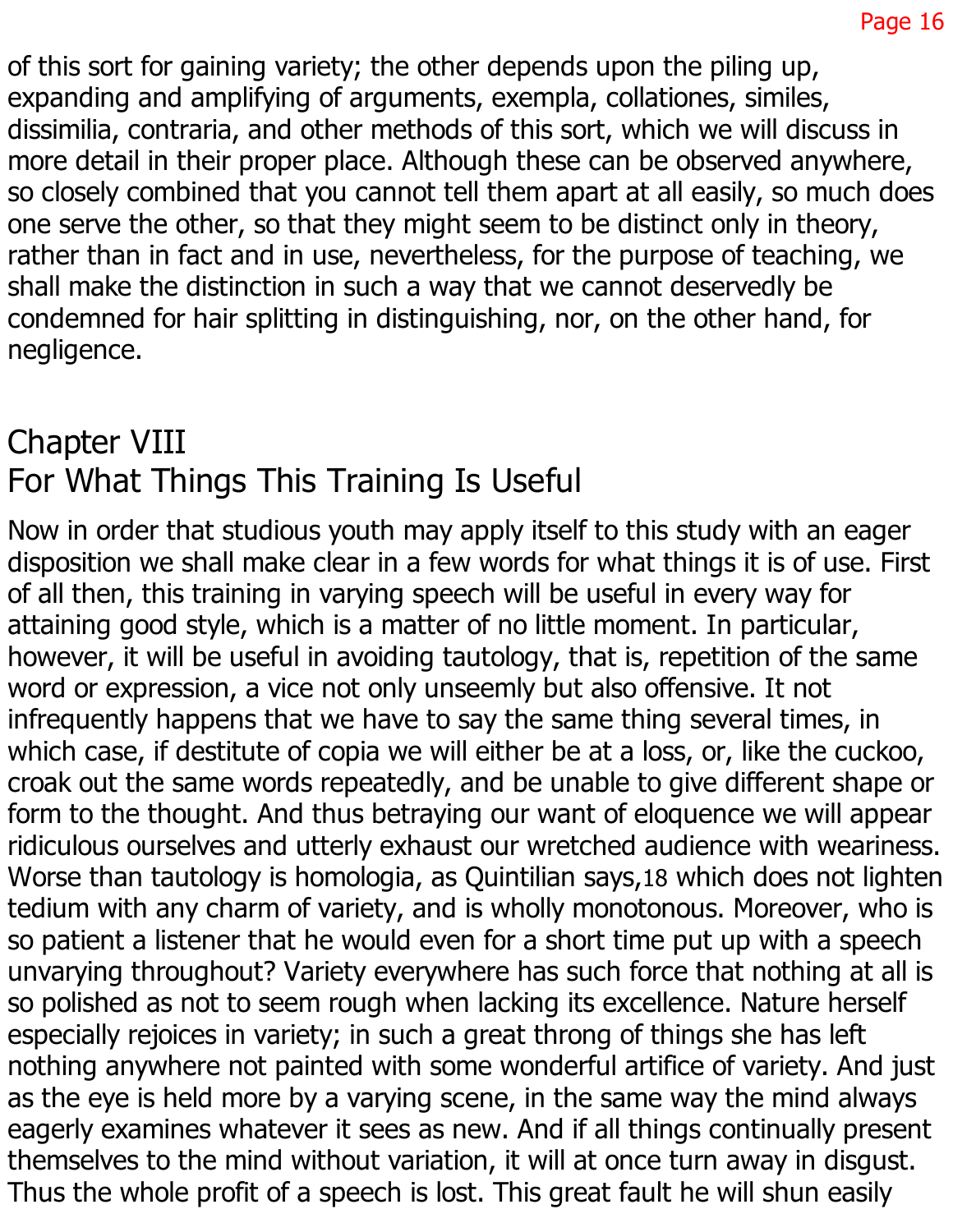who is prepared to turn the same thought into many forms, as the famous Proteus is said to have

18 Quintilian viii. 3. 52.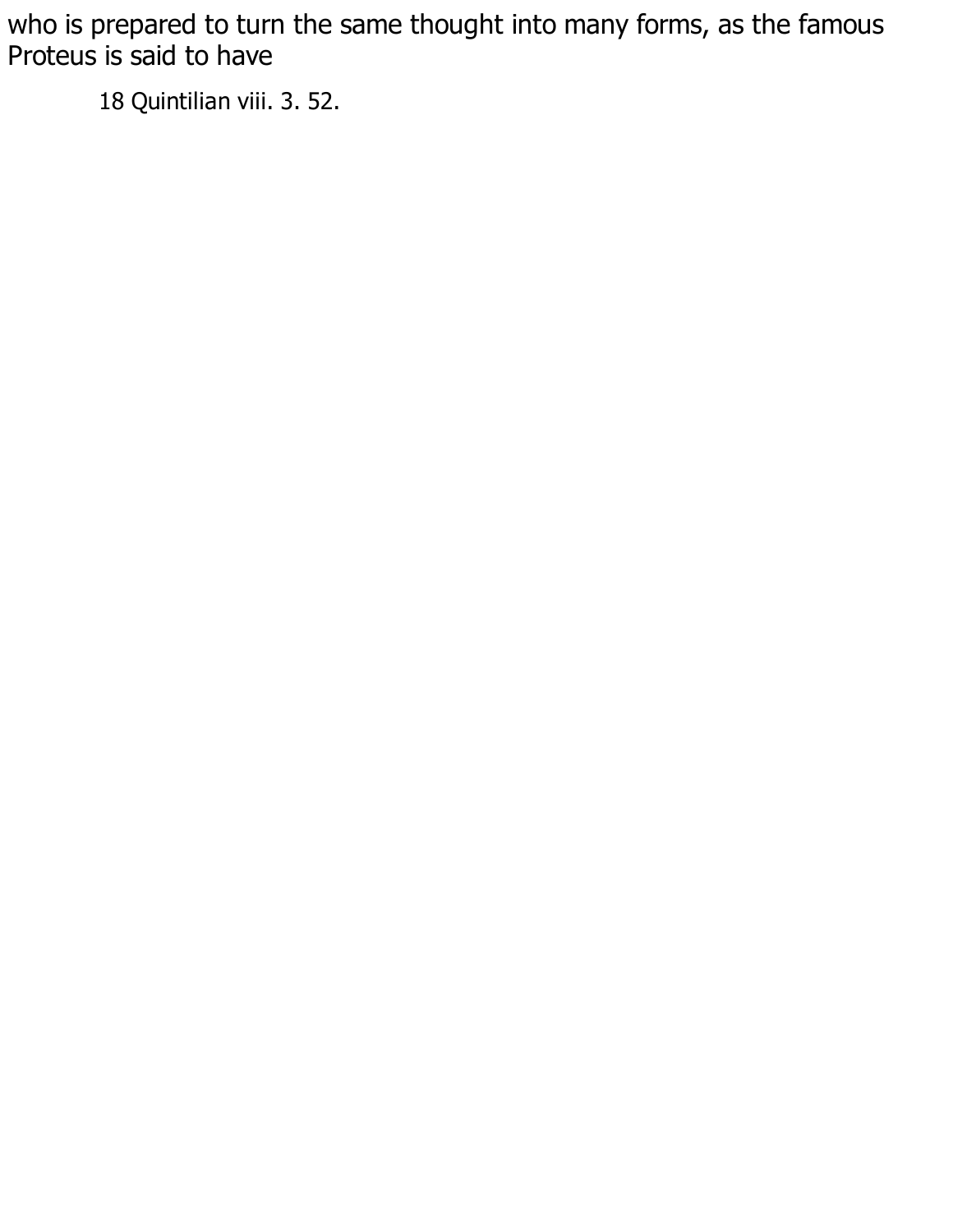changed his form. And in truth this training will contribute greatly to skill in extemporaneous speaking or writing; it will assure that we will not frequently hesitate in bewilderment or keep shamefully silent. Nor will it be difficult, with so many formulas prepared in readiness for action, to aptly divert even a rashly begun speech in any desired direction. Besides, in interpreting authors, in translating books from a foreign language, in writing verse, it will give us no little help, since in such matters, unless we are trained in the principles of copia, we shall often find ourselves either confused, or crude, or even silent.

### Chapter IX

# By What Methods of Training This Faculty May Be Developed

Next it remains to mention briefly by what methods of training this faculty may be developed. Having diligently committed the precepts to memory, we should often of set purpose select certain expressions and make as many variations of them as possible in the way Quintilian advises, ''just as several different figures are commonly formed from the same piece of wax."19 This work, moreover, will bear richer fruit, if several students compete with one another either orally or in writing, on a subject set for them. For then each individual will be aided by their common discoveries, and, the opportunity having been furnished, each one will discover many things. Again, we may treat some theme as a whole in many ways. And in this matter it will be well to emulate the ingenuity of Milo of Croton, so that making at first two variations, then three, then more and more, we may attain to such ability that at length we can without difficulty make a hundred or two hundred variations. In addition we will greatly increase the copia of our speech by translation from Greek authors, because the Greek language is especially rich in both word and thought. Moreover, it will occasionally be very useful to emulate them by paraphrasing. It will be of especial help to rewrite the verses of poets in prose; and on the other hand, to bind prose in meter, and put the same theme into first one and then another type of verse. And it will be very helpful for us to emulate and attempt by our own efforts to equal or even to improve upon that passage in any author which appears unusually rich in copia. Moreover, it will be especially useful if we peruse good authors night and day, particularly those who have excelled in copia of speech, such as Cicero, Aulus Gellius, Apuleius; and with vigilant eyes we should note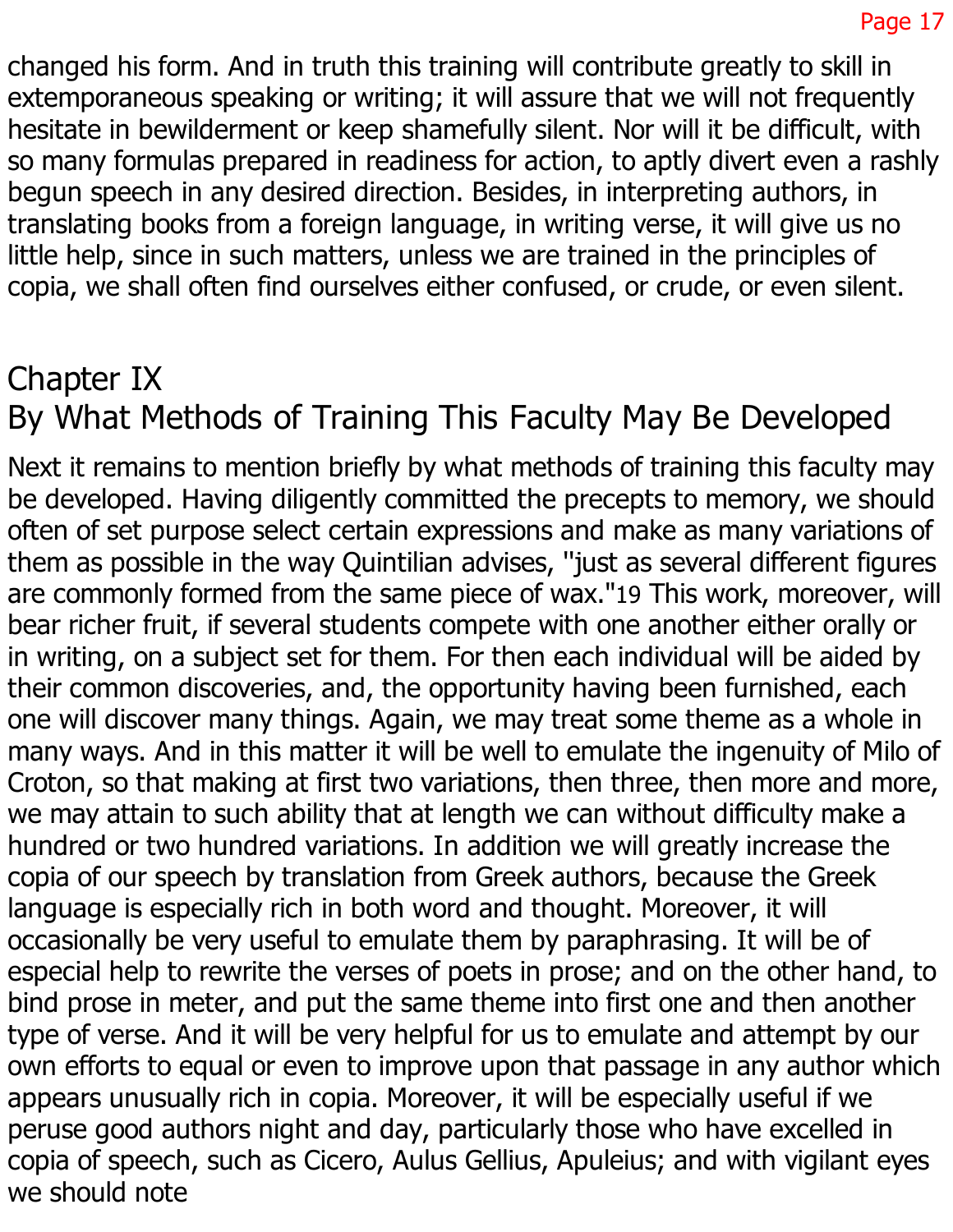Quintilian x. 5. 9.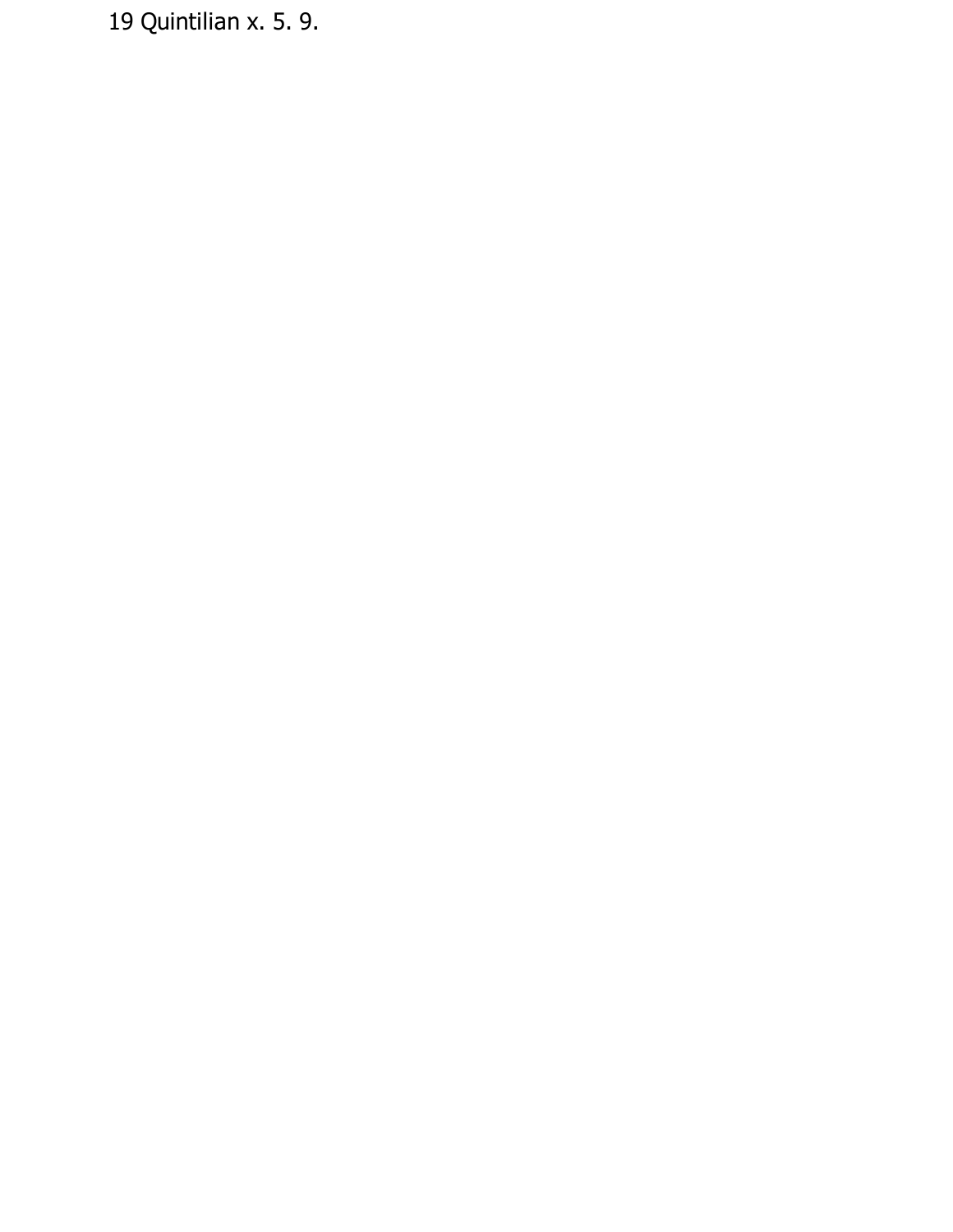all figures in them, store up in our memory what we have noted, imitate what we have stored up, and by frequent use make it a habit to have them ready at hand.

## Chapter X First Precept Concerning Copia

Having said these things as a sort of preface, it remains to address ourselves to the propounding of precepts, although the things we have already said can be regarded as precepts. However, it does not seem that we will be acting illogically if we commence the precepts here by forewarning the student of copia that, above all, care must be taken that speech be appropriate, be Latin, be elegant, be correct; and that he should not consider anything to belong to copia that is not consistent with the purity of the Roman language.

Elegance consists partly in words used by suitable authors; partly in using the right word; and partly in using it in the right expression. What clothing is to our body, diction is to the expression of our thoughts. For just as the fine appearance and dignity of the body are either set off to advantage or disfigured by dress and habit, just so thought is by words. Accordingly, they err greatly who think that it matters nothing in what words something is expressed, provided only it is in some way understandable. And the reason for changing clothes and for varying speech is one and the same. Consequently, let this be the primary concern, that the clothes be not dirty, or ill fitting, or improperly arranged. For it would be a shame if a figure good in itself should be displeasing because degraded by dirty clothes. And it would be ridiculous for a man to appear in public in a woman's dress, and unseemly for anyone to be seen with his clothes turned backside to and inside out. Therefore, if anyone should wish to strive for copia before he has acquired competence in the Latin language, that one, in my opinion at least, would be acting no less ridiculously than a pauper who did not own a single garment that he could wear without great shame, and who, suddenly changing his clothes, should appear in the forum covered by assorted rags, ostentatiously exhibiting his poverty instead of his riches. And will he not appear more senseless the more often he does this? I think he will. And yet no less absurdly do some of those who strive for copia act, who, although they are not able to express their thoughts even in one way in elegant phrases, nevertheless, just as if they were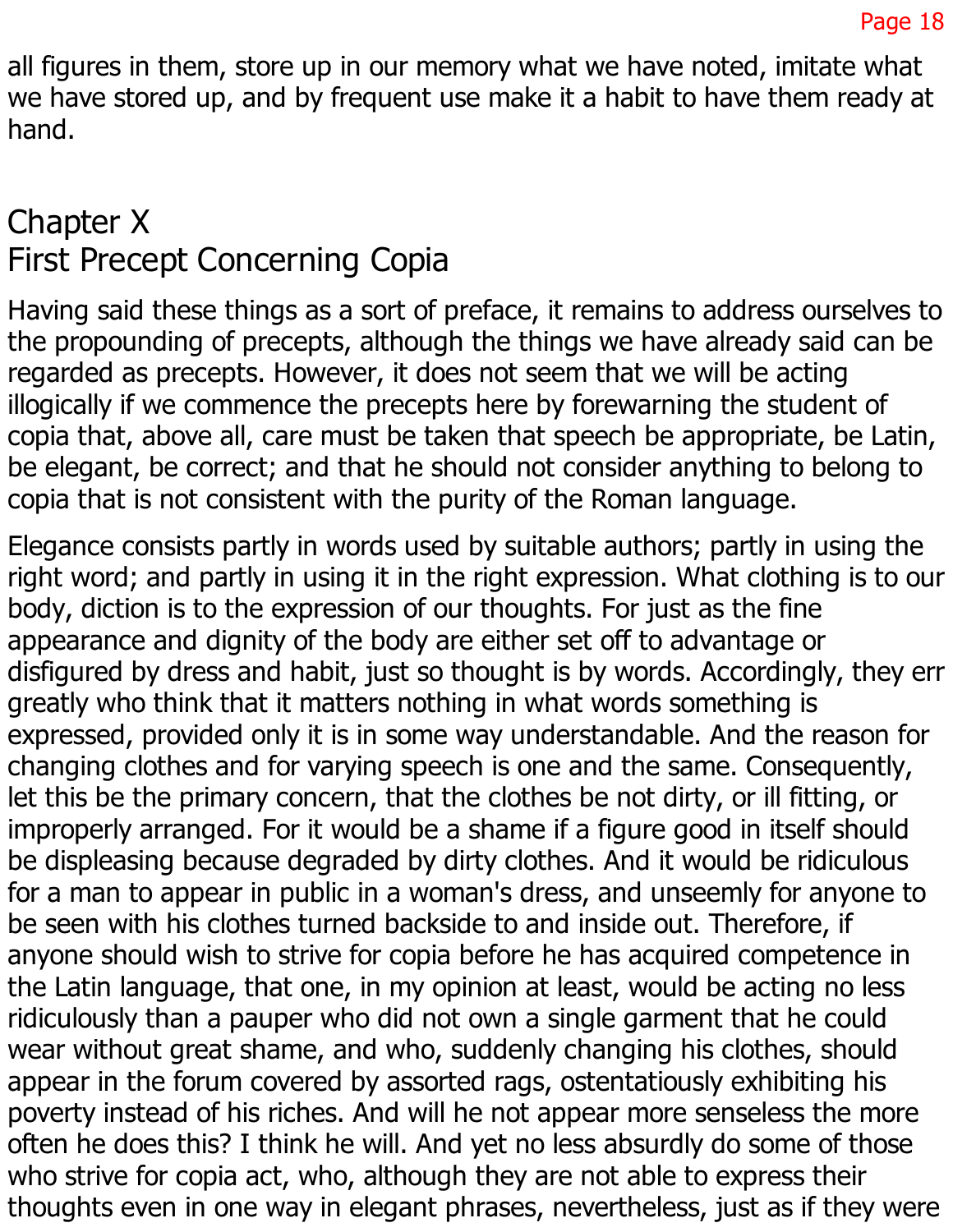ashamed to appear insufficiently stammering, variously rephrase their stuttering in such a way as to make it more stuttering; as if they have undertaken a contest with themselves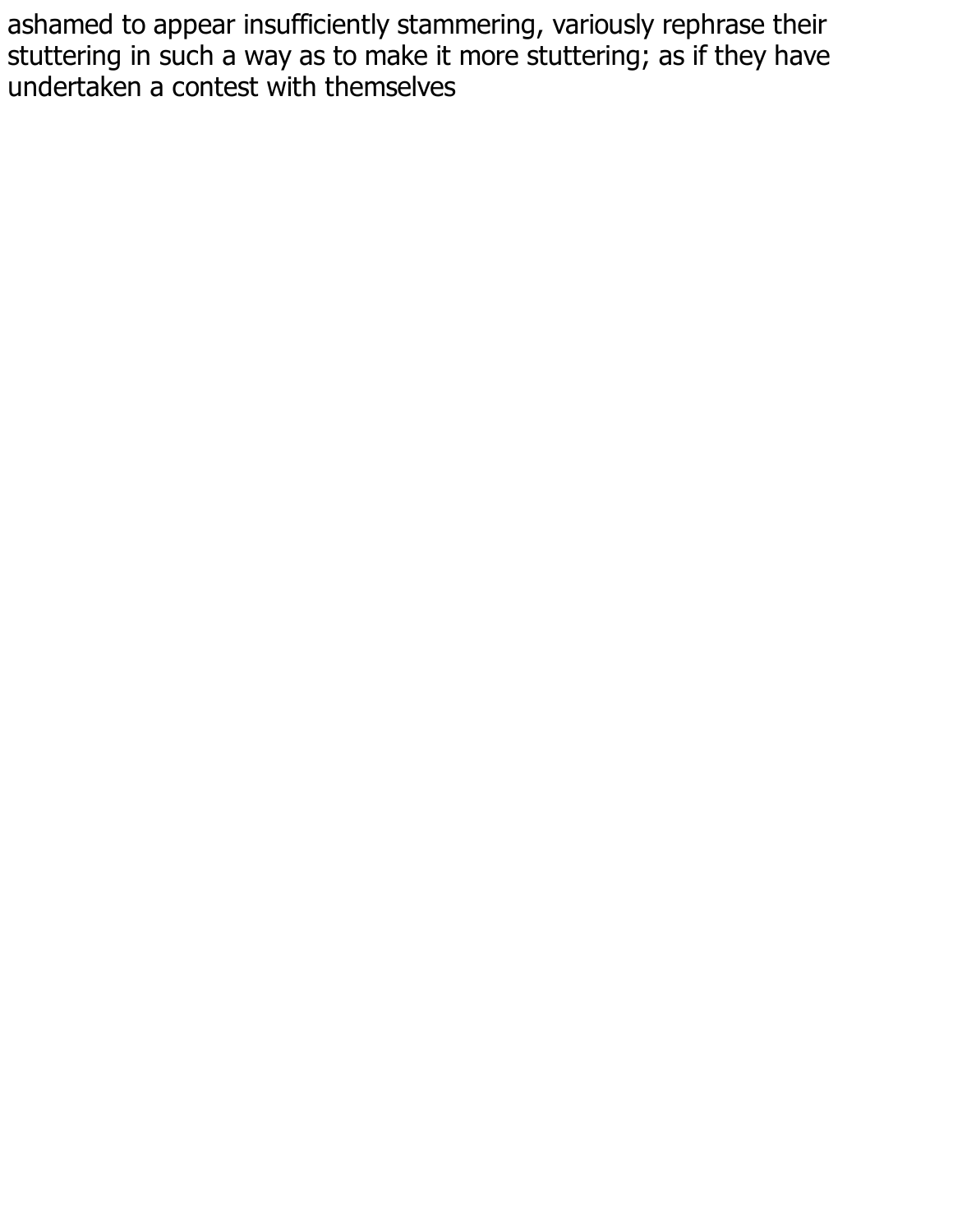to speak as barbarously as possible. I want the furnishings of a rich house to exhibit the greatest variety; but I want it to be altogether in good taste, not with every corner crammed with willow and fig and Samian ware. At a splendid banquet I want various kinds of food to be served, but who could endure anyone serving a hundred different dishes not one of which but would move to nausea? I have deliberately given this warning at length, because I know the rash presumption of very many people who prefer to omit the fundamentals and (as the saying goes) with dirty feet to hasten to the heights straightway. Nor do they sin much less seriously who, mixing the sordid with the elegant, disfigure the purple with rags, and intersperse glass among precious stones, and combine garlic with Attic sweetmeats. Now we shall set forth formulas for varying, those of course that pertain to copia of words.

## Chapter XI The First Method of Varying by Synonymia

The first, then, and simplest method of varying depends upon those words which, although they are different, express exactly the same thought, so that as far as the meaning goes it makes no difference whether you choose rather to use one or the other. And these, indeed, are called synonyms by the grammarians, the opposite of what are called homonyms. Some venture to call the former univocal; the latter, equivocal, although according to the logicians these terms correspond with the ideas themselves better than they do with the names. For we should correctly call different words meaning the same thing ioobvoquoviou and the opposite of these  $\pi$ o $\lambda$ von $\mu$ oi. Of the first type are ensis (brand), gladius (sword); domus (house), aedes (building); codex (book), liber (book); forma (beauty), decor (comeliness), pulchritudo (loveliness). Accordingly, the greatest number of these must be drawn from good authors everywherea varied furniture, or (as Quintilian says) riches piled up, so that whenever it is desirable there may be available for us a supply of words.20 Nor will it be sufficient to have prepared an abundant supply and rich store of such words unless you have them not only ready, but in sight, so that even without being sought they may come instantly to mind. Yet in this matter, we must be especially careful not to say (as some do) at just any point, whatever first comes to mind, indiscriminately, as if taking it from a heap. For in the first place, scarcely anywhere will you find two words so close in meaning that they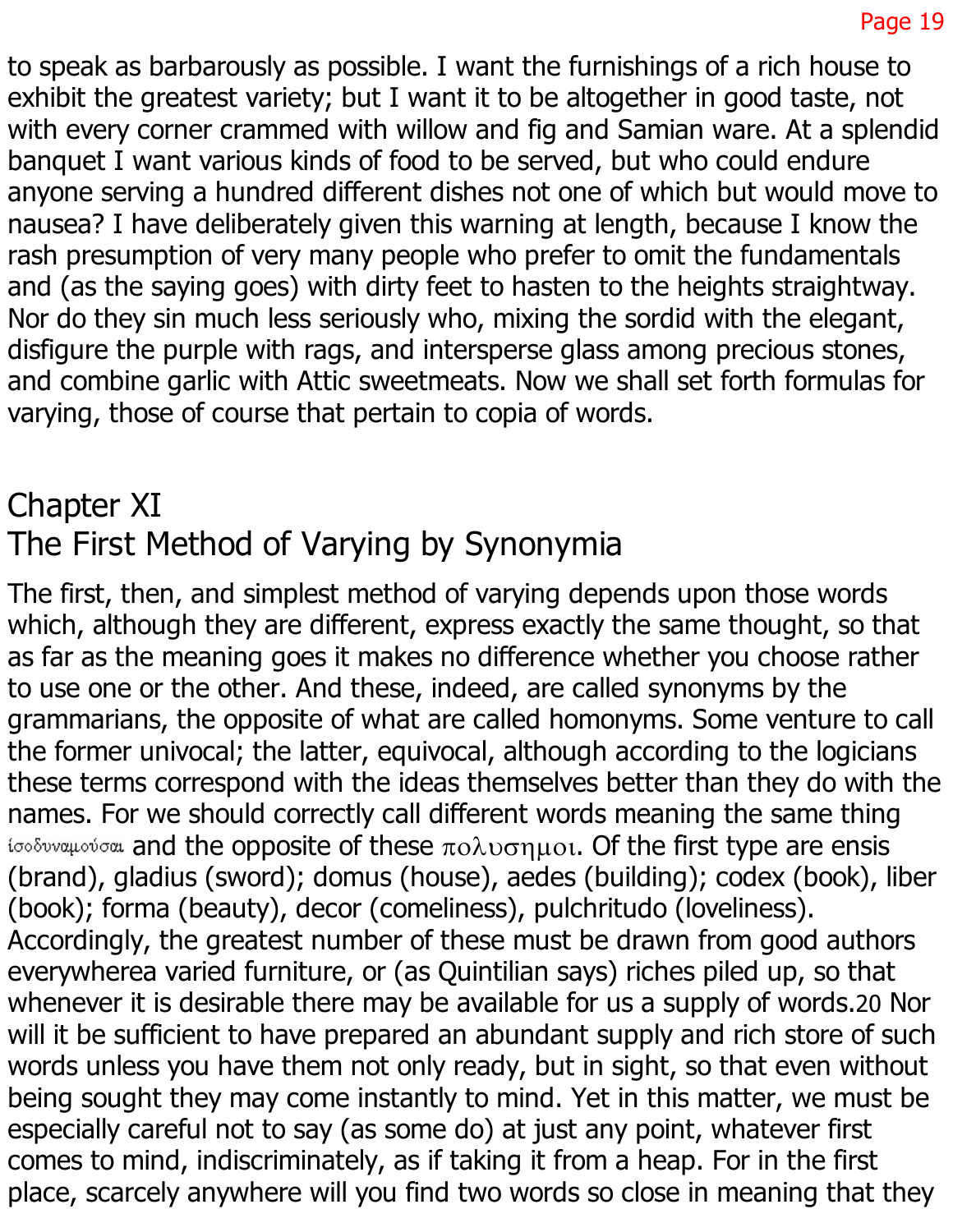do not differ in some respect.

20 Quintilian x. 1. 5.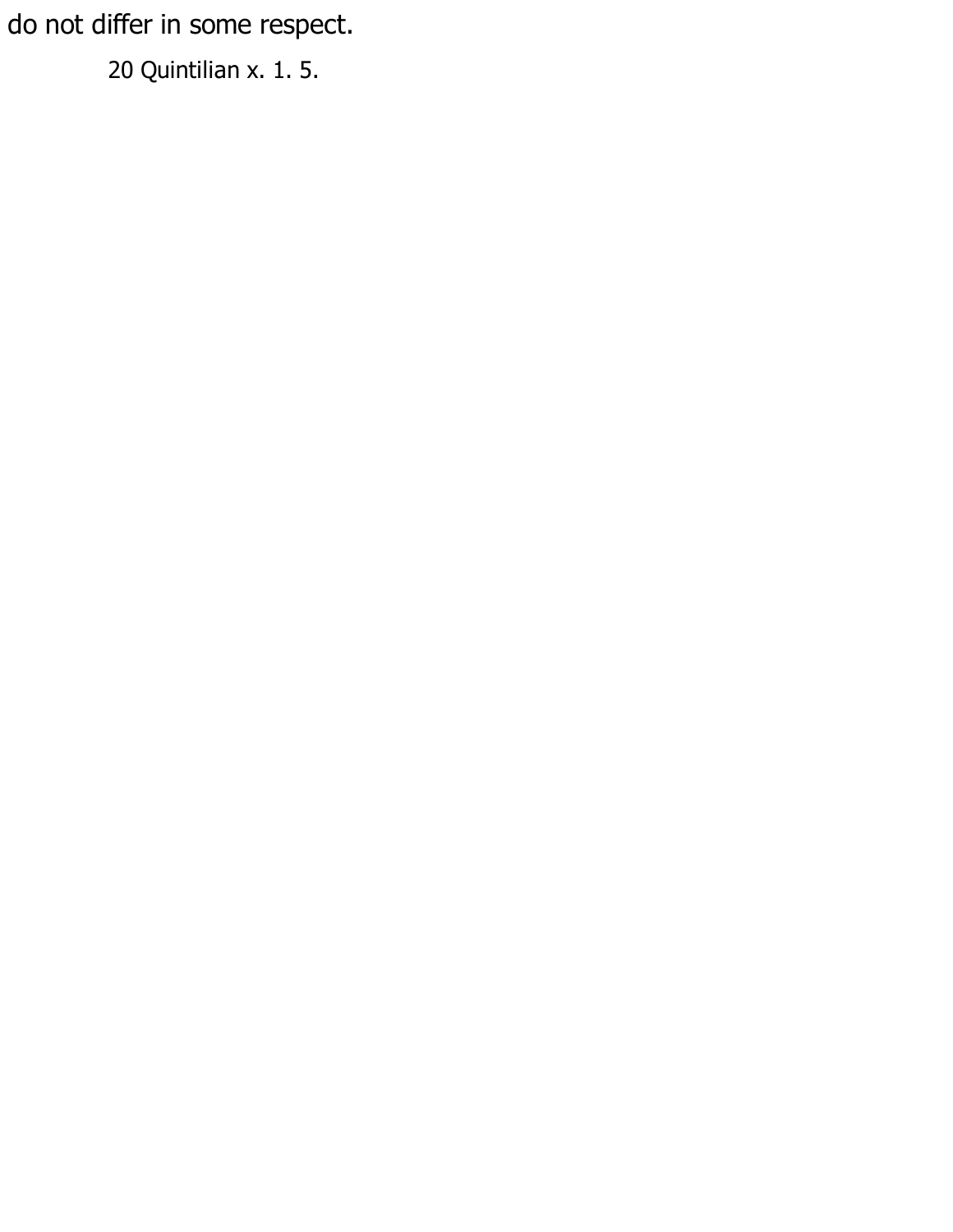For what has so much the same meaning as homines (men) and mortales (mortals)? And yet that Greek proverb, sweet oil on lentils, applies to anyone who indiscriminately uses omnes mortales (all mortals) for omnes homines (all men). In some places letter and epistle have the same meaning; in other places, different meanings. Then, although we grant there to be no difference at all in meaning, yet some words are more becoming than others, more exalted, more polished, more humorous, more emphatic, more sonorous, more suited to composition. Accordingly, discrimination should be exercised by one who is going to speak, so that from all, he chooses the best words. In selecting, judgment is required; in storing away, diligence. A careful observance of the niceties and peculiarities of speech will assure that you have judgment; constant reading of authors of every kind will permit you to store up as many words as possible, since poets express things in certain words, and orators in others. And some words are peculiar to certain ages and times. In truth even the same authors often express the same thing in different ways. First, then, the best possible words must be selected from every type of writer. Next, whatever kind they are, they will be added to the collection, and no word is to be rejected provided only it be found in some writer not entirely bad. For there is no word that is not the best in some place. Consequently, however low it be, however unusual, poetic, archaic, new, obsolete, harsh, barbarous, and exotic, nevertheless, let it be placed in its own company, as it were, and nest, so that if ever a need for it arise, it may be summoned then. But if we are afraid that the novelty or archaism of a word may be offensive to listeners, it will be well to make use of Quintilian's advice that we remember to prepare them for it in advance.21 That may be done commonly by phrases like these: Cato, the gormandizer of books, if yet it is right to use such a word for so elevated a matter; to speak in the manner of Plautus; for why should I not use words of Ennius?; for gladly we use a Horatian word, for thus those moderns speak; you recognize a word of the camp; as the poets say; as the ancients used to say; to speak like the ancients; if it is permitted to speak thus; if you permit me to speak in the popular manner; for I shall speak in Greek, that I may speak better. The same thing must be done with those words that are called risqué, i.e., which border on the obscene in meaning.

#### Low Words

Low words, then, are those that will appear meaner than befits the dignity of the subject, as if one should call a friend and familiar, a pal. Of this class for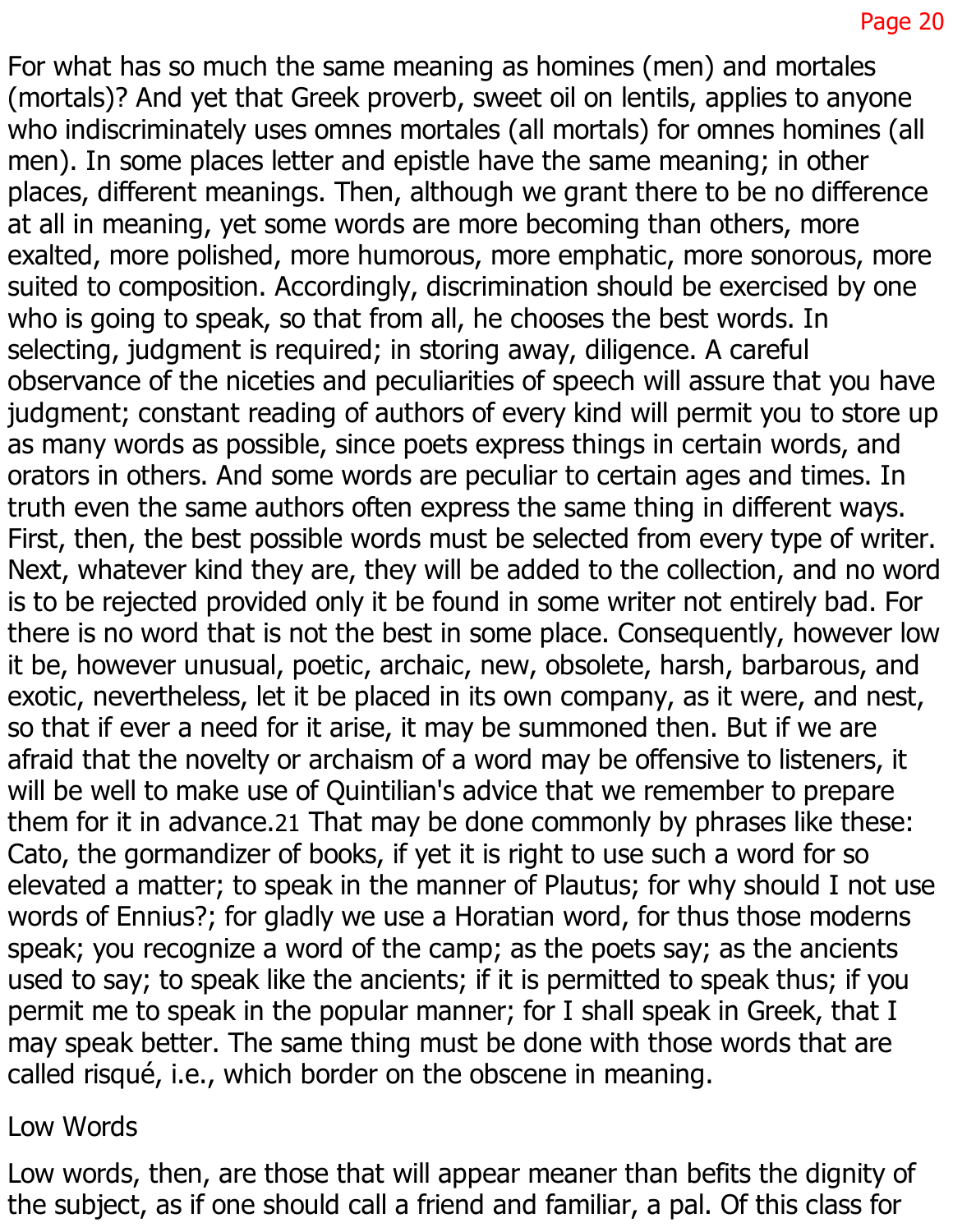the most part are those taken from the meaner

21 Quintilian viii. 3. 37.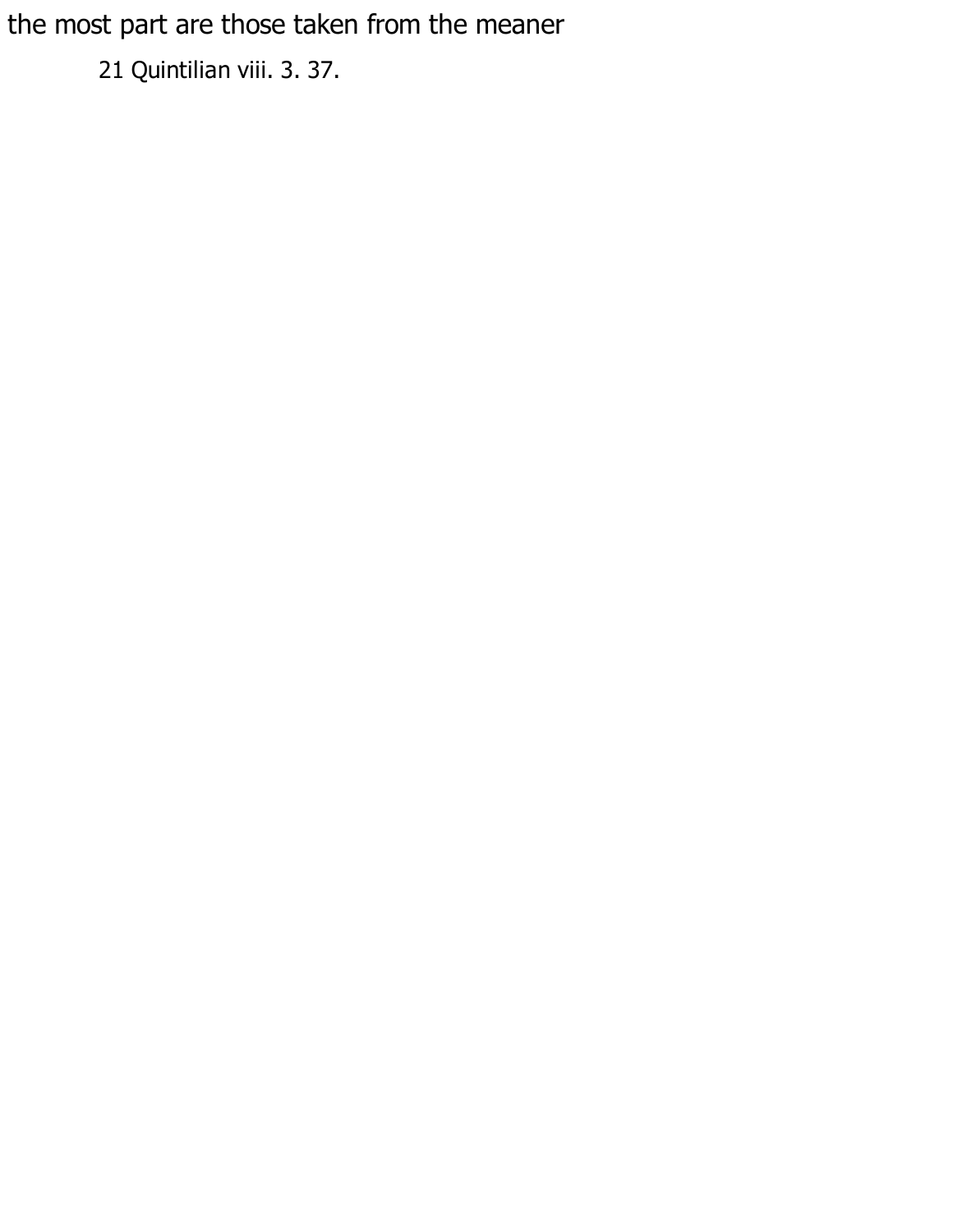crafts and trades, such as the baths, the kitchens, the tanneries, the cookshops. And yet we use these of necessity when such subjects are to be discussed. For surgeons and doctors are compelled at times to use words fitting rather than fine, and Pliny jests in camp language. Moreover, some words are base in themselves, others in reference to a subject, or persons, or other circumstances; for instance, stercus (manure) and stercorare (to manure) are not base words if one should use them in talking about agriculture among farmers; but they are, if one is talking before a prince about the republic.

#### Unusual Words

In former times the chief authority was with public usage, as Horace bears witness:

Many words will be born again that now are dead, And many will die that now are honoredif usage wills.22

In these times, since the rules of speech are sought not from the multitude, but from the works of the learned, usage does not have the same authority. Nevertheless, unusual words can now and then be found in those authors that are very often read by the learned. And today we should be careful to avoid affected speech and to avoid the practice of those who think speaking unusually is speaking rightly, a trait Cicero notes in L. Lisenna,23 a man competent in other respects, and of those who (as it is neatly put by Diomedes) only think themselves geniuses if there is need of a genius to understand them,24 and finally of those who prefer to write what men wonder at rather than understand. Now this unusualness of speech can be achieved in more than one way as will be clear from what follows.

#### Poetic Words

There are in the poets, too, words that are to be used rather sparingly, especially in prose.

#### Archaic Words

Archaic words add pleasure if they are interwoven moderately and suitably like ornaments.

#### Obsolete Words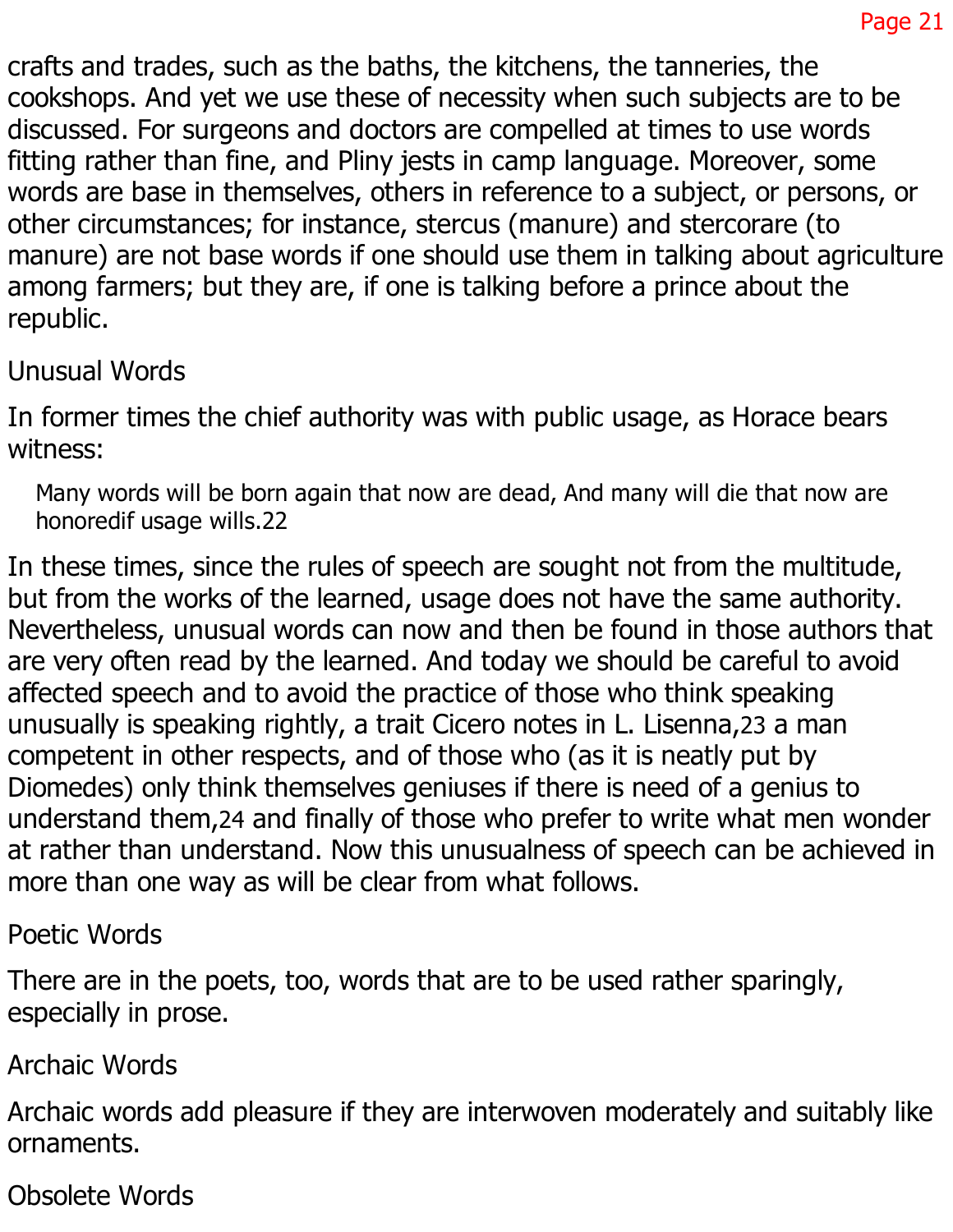Unusual words are those which are used only rarely; archaic words, those taken from writings abandoned by posterity on account of their age, as those from the XII Tables, from Ennius, Lucilius, Naevius, and Pacuvius. Obsolete words are those that have vanished completely into disuse and oblivion. Anyone who tried to speak in that way now would

22 Horace Art of Poetry 70-71.

- 23 Cicero On the Orator i. 3. 12.
- 24 Quintilian viii. Pr. 25.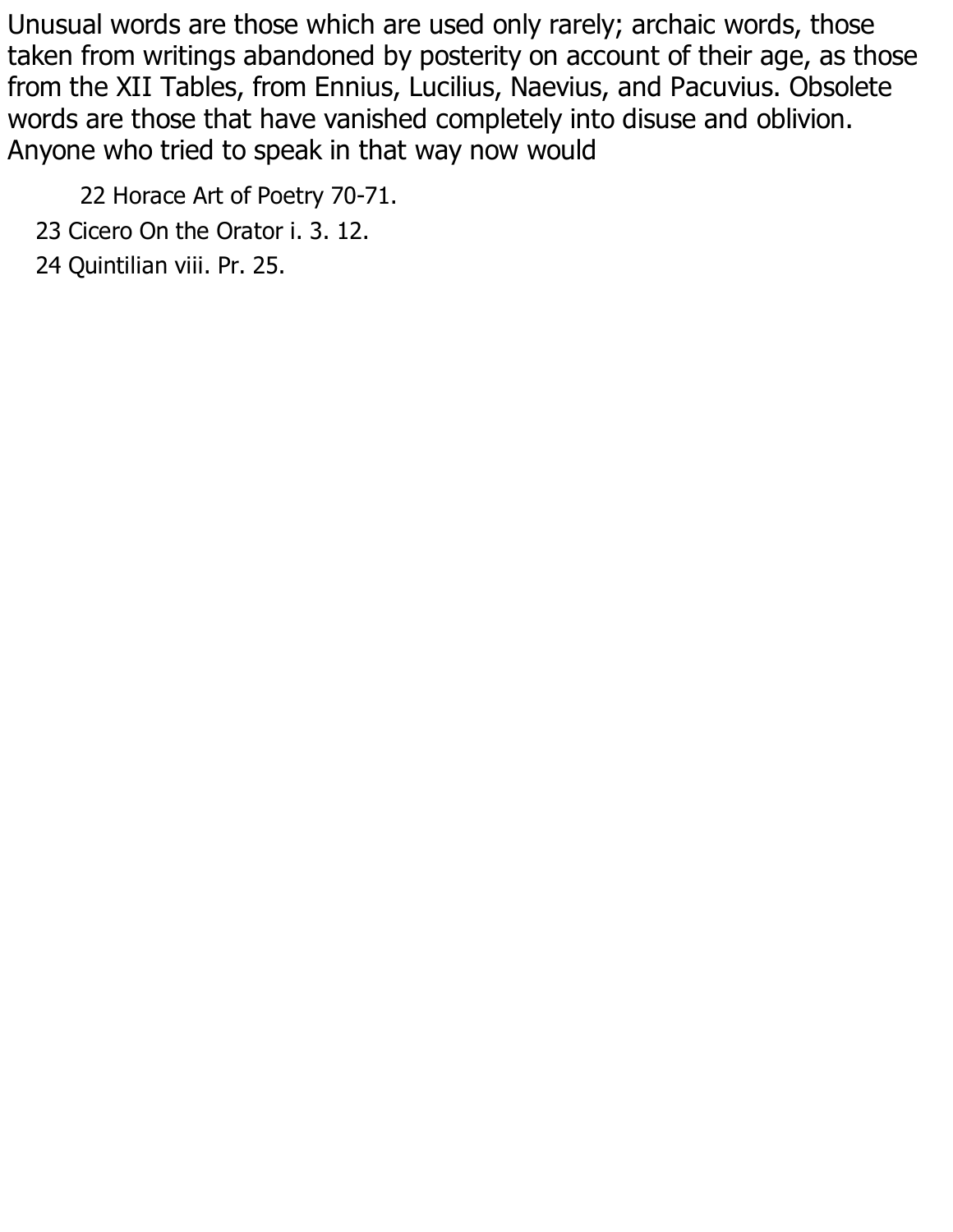be ridiculous. I do not think there is any place for obsolete words, except in joking or irony. In this matter not only must the factor of age be considered, but also that of desire and inclination. For there can be seen after the age of Livius Andronicus an archaic style, now obsolete and unused, which was gradually improved until the time of Cicero, when Roman eloquence became so polished that at last it could not become more so, but thence forward (as with all human affairs) degenerated from the peak of its brilliance. For later ages since they tried to speak differently, necessarily spoke worse. Nevertheless, Sallust, although he wrote in the same age as Cicero, is more like Cato the Censor than Cicero; and Maecenas, although he was nearly contemporaneous, yet was very far from the purity of his time. Likewise, Valerius Maximus, although he lived in the age of Tiberius Caesar when the brilliance of the time of Cicero had not yet been dimmed, nevertheless wrote in his own style rather than in that of his time. I will say nothing of Tacitus, Suetonius, Pliny, Aelius Lampridius, and other later men. But just as I approve the practice of those who are disposed to imitation of the former most fruitful age, so I do not approve some who shudder at what they find in these later writers as barbarous, especially since it is possible that what they flee here was in Cicero, in books that we do not have.

#### Harsh Words

Harsh words are those that are improperly used in a figurative sense. He has been censured who said that the republic was castrated by the death of Camillus, when he meant that the strength of the state failed with the death of that man.25 And Horace rightly censures a certain Furius because he wrote: "Jupiter spit hoary snow all over the wintry Alps."26 A similar example would be: he destroyed fields of peace; he stirred up mountains of war. It would have been less harsh had he taken a metaphor from the calm and the disturbed sea.

#### Foreign Words

Foreign words have their charm when used in the proper place.

#### Obscene Words

Obscene words ought to be far from all speech of Christians. No attention should be paid to the Cynics who do not think that it is shameful to say anything that it is not shameful to do; and that what is not shameful to do in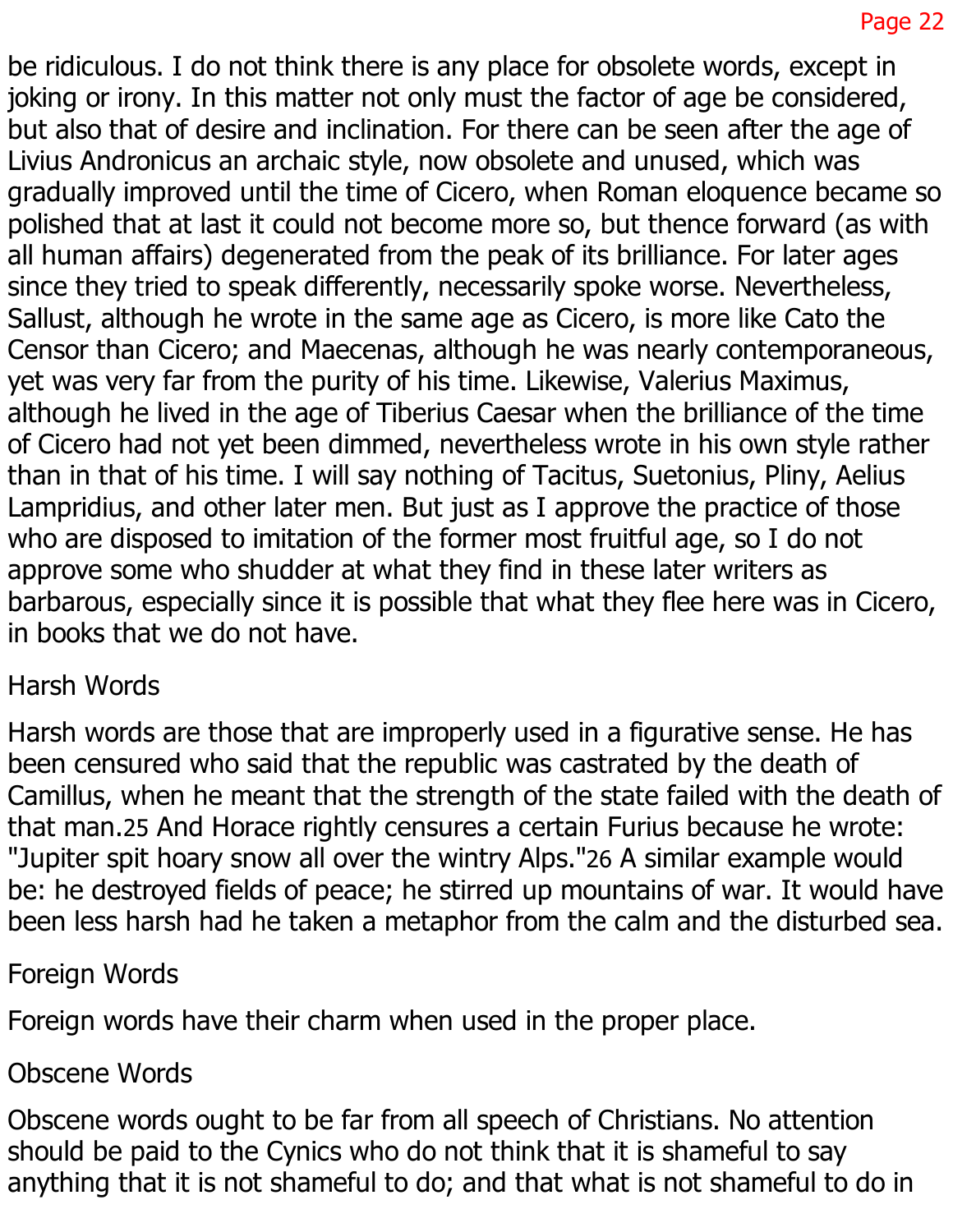private, it is not shameful to do in public, such as urinating or relieving the bowels. But, on the contrary, it is not always shameful to say what it is shameful to do. Parricide and

25 Cicero On the Orator iii. 41. 164 (Quintilian viii. 6. 15). 26 Horace Satires ii. 5. 39-41 (Quintilian viii. 6. 17).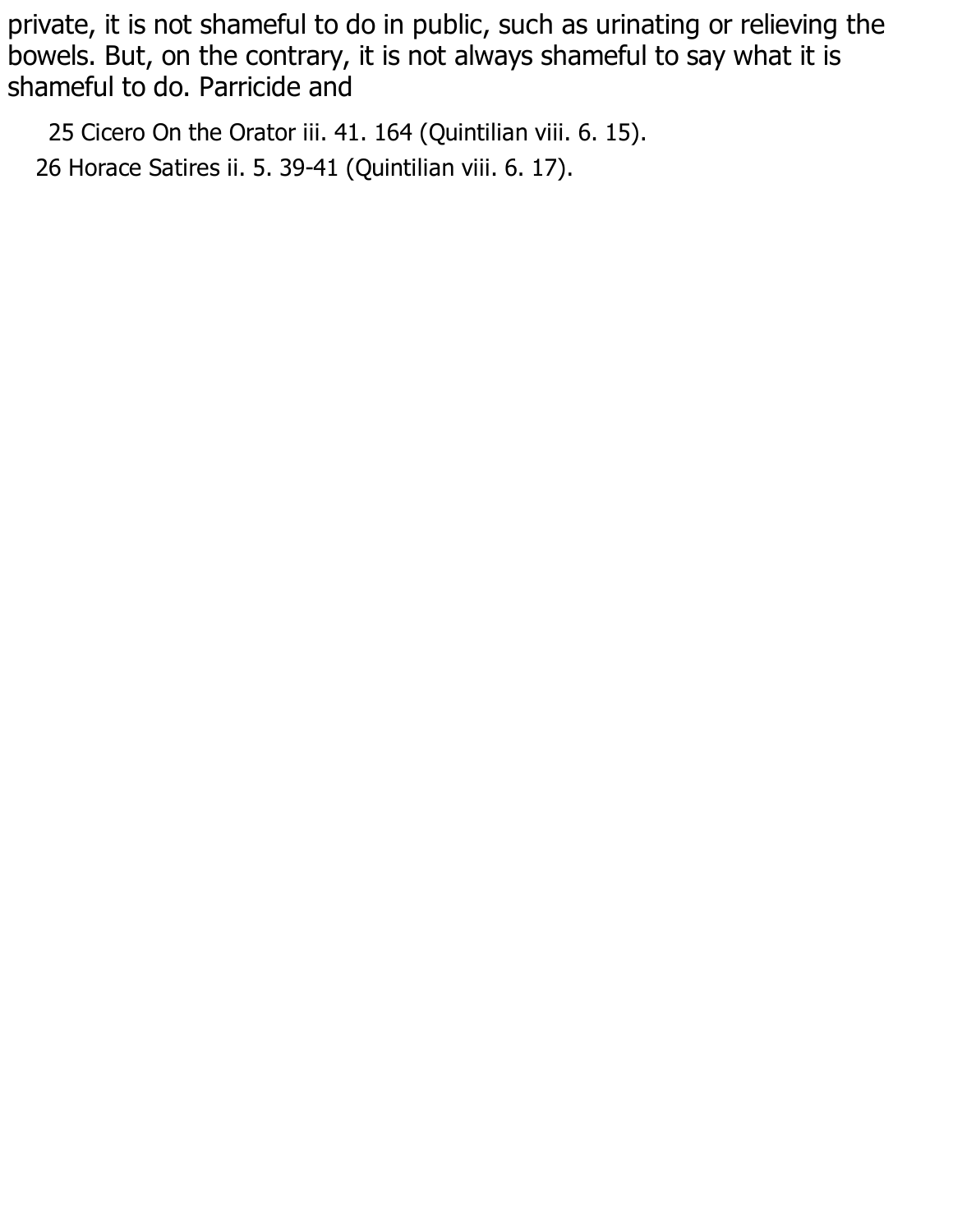incest are mentioned without shame, although each is most shameful to commit. But, as there are certain parts of the body which, although not indecent of themselves, nevertheless are covered through a certain human modesty, so there are certain indifferent actions that are concealed out of modesty. But not always is it unseemly to designate by its name something it is indecorous to do publicly. To give birth is said with modesty, a thing, nevertheless, it would be disgraceful to do in public. It is modest to say stomach, but immodest to show it. Whence then is derived a rule of obscenity? From nowhere else but from the usage, not of anyone whatsoever, but of those whose speech is chaste. For the poets, especially the satirists, have permitted themselves too much in these matters. Sometimes a metaphor is more obscene than a simple word. Some words are twisted to an obscene meaning although they are decent in themselves. Accordingly, words that are manifestly obscene should be completely avoided. Those that are indifferent can be applied in a decent sense.

#### New Words

Three kinds of new words are acceptable: those that are new coinage, or those that are used in a new way, or those that are invented by compounding. And they have a charm if only they are interspersed in moderation and in the proper place. For as it has been neatly said by Quintilian: "Occasional sourness is pleasant in foods."27 Furthermore, Greek words suitably intermingled with Latin add no slight charm. It is proper to use them either when the Greek word is more expressive, or more concise, or more emphatic, or more charming, or when we are making fun of a passage or a saying of some author. Finally, when we do not wish what we say to be understood by everyone and, not to pursue details, whenever some advantage ensues, we may interweave Greek words among the Latin, especially when we write for the learned. Otherwise, when no advantage does arise, one may excuse in schoolboys the practice of composing half in Latin and half in Greek in the traditional manner to develop their facility in both languages; but in men, in my opinion, this sort of display would be unseemly, and as lacking in dignity as if someone should alternately mix prose and meter in a book, although we know this has been done by certain learned men, for instance, by Petronius Arbiter, not however, without the appearance of madness; by Seneca, in a ludicrous encomium of Claudius; and, a work which is to be more admired, by Boethius, in serious argument.28 And yet the latter was so unlike himself in his verses that scholars can scarcely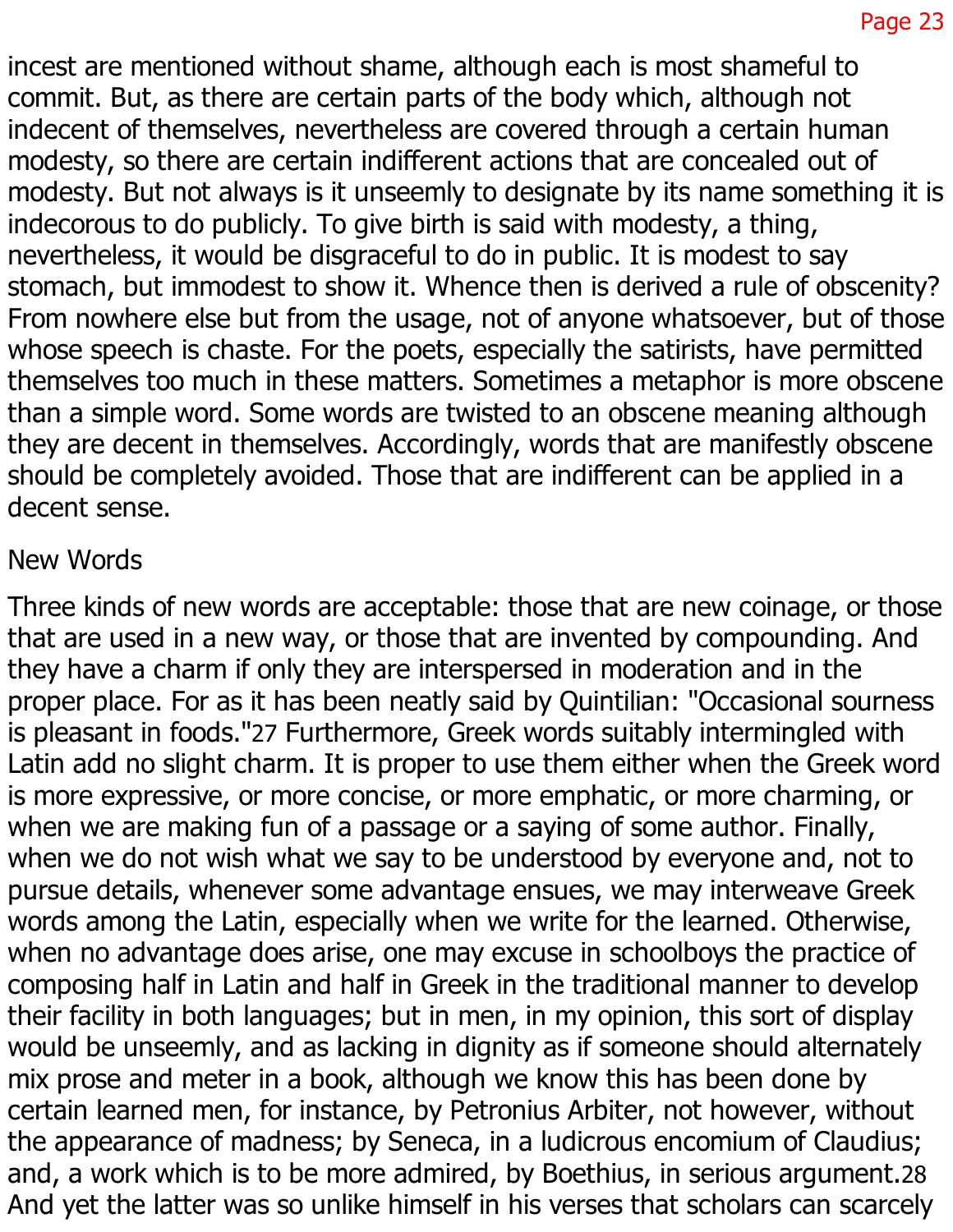believe that they were

27 Quintilian vi. 3. 19.

28 Petronius Satyricon; Seneca Apocolocyntosis of Claudius; Boethius Consolation of Philosophy.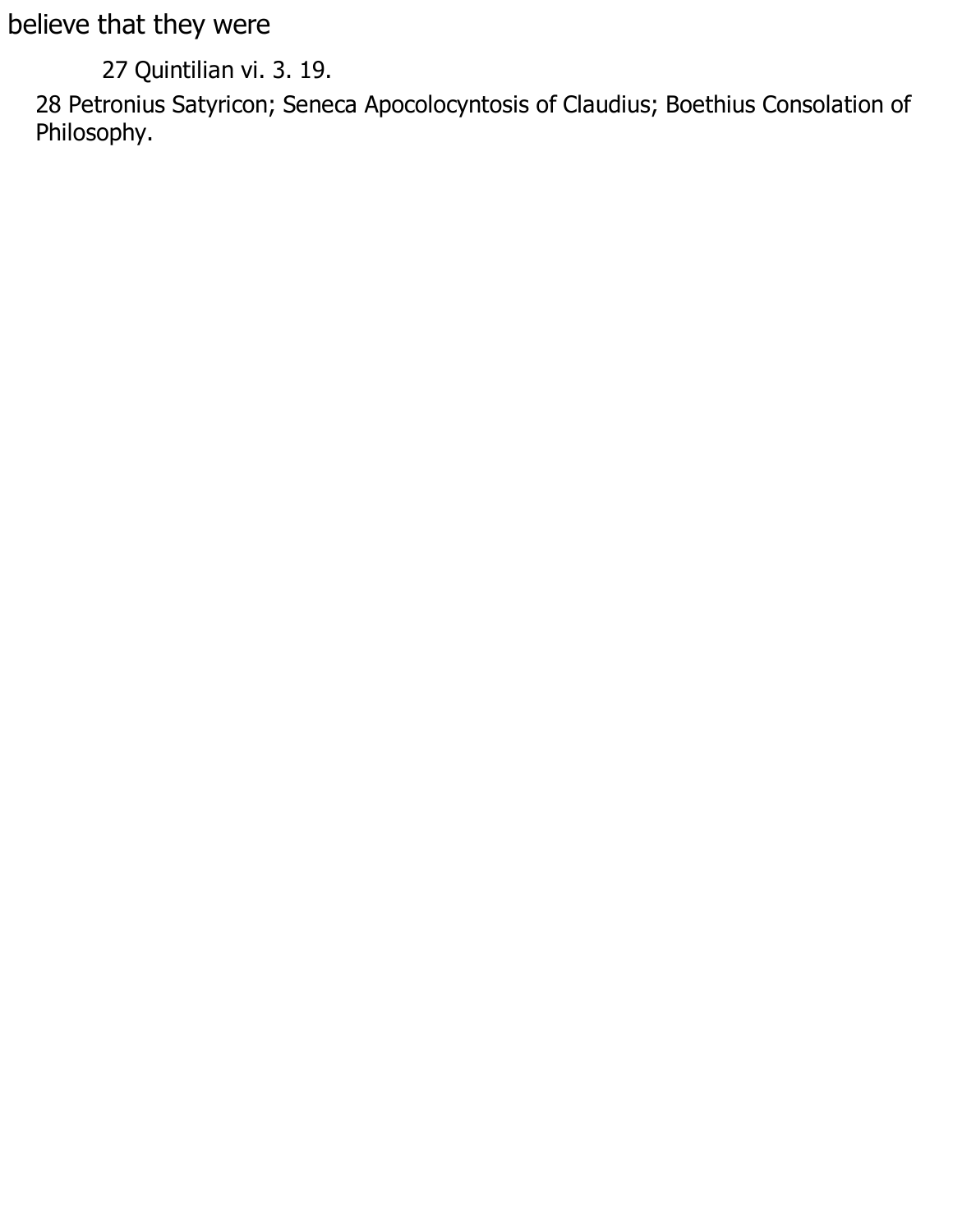written by his own unaided efforts. John Gerson, a writer not to be scorned if he had lived in this age, imitated Boethius.29 It may be also that occasionally we will be forced to express what we think by a long circumlocution or borrowing from the Greeks. Then there are not a few words of the Greeks that long use has made Latin. To use these as if Latin will be permissible, for example: rhetor, orator, etc. Some of these are so customary that the Latin word is lacking, as: philosophus, theologus, grammatica, etc. Even in these there will be some variety if they are inflected sometimes in the Greek and sometimes in the Latin form.

## Chapter XII The Words Peculiar to Different Ages

And also it will be useful to observe how a particular age has achieved variety in the use of words. Cicero first dared to say beatudinem (blessedness) and beatitatem (blessedness); aedituus for aeditimus (temple keeper) was new in the age of varro.30 A collection of effective words of this type, what the Greeks call ovraborating, will be profitable not only in avoiding suprodopia, that is, the same style of speech everywhere, if it is ever necessary to repeat the same thing several times, but also in producing the vehemence necessary for  $\delta$ sávaons, i.e., indigant emphasis: He went away, he broke out, he departed, he escaped;31 you have slain your parent, you have killed your father, you have murdered your progenitor. And rhetors place this type among the ornaments of speech and call it interpretatio. I think it should be used as an exercise rather than in a speech. For it is a most difficult type of varying, the nature of the speech remaining the same, to habitually express the same meaning repeatedly, now in some words, now in others just as effective; for example, to risk danger, to undergo risk, to incur peril, to assume risk; he builds a house, he erects a dwelling; he bought a book, he purchased a manuscript; he sent away the boy, he dismissed the servant; you are held in such honor by him, you are so esteemed by him; I gained this prize, I won these rewards; he condoned the error, he forgave the offence, he pardoned the fault; as often as I recollect this day, as often as I recall, as often as I remember. Nothing is more distasteful to human ears, and Horace rightly enjoins:

Let the thought move quickly Lest it encumber weary ears with onerous words.32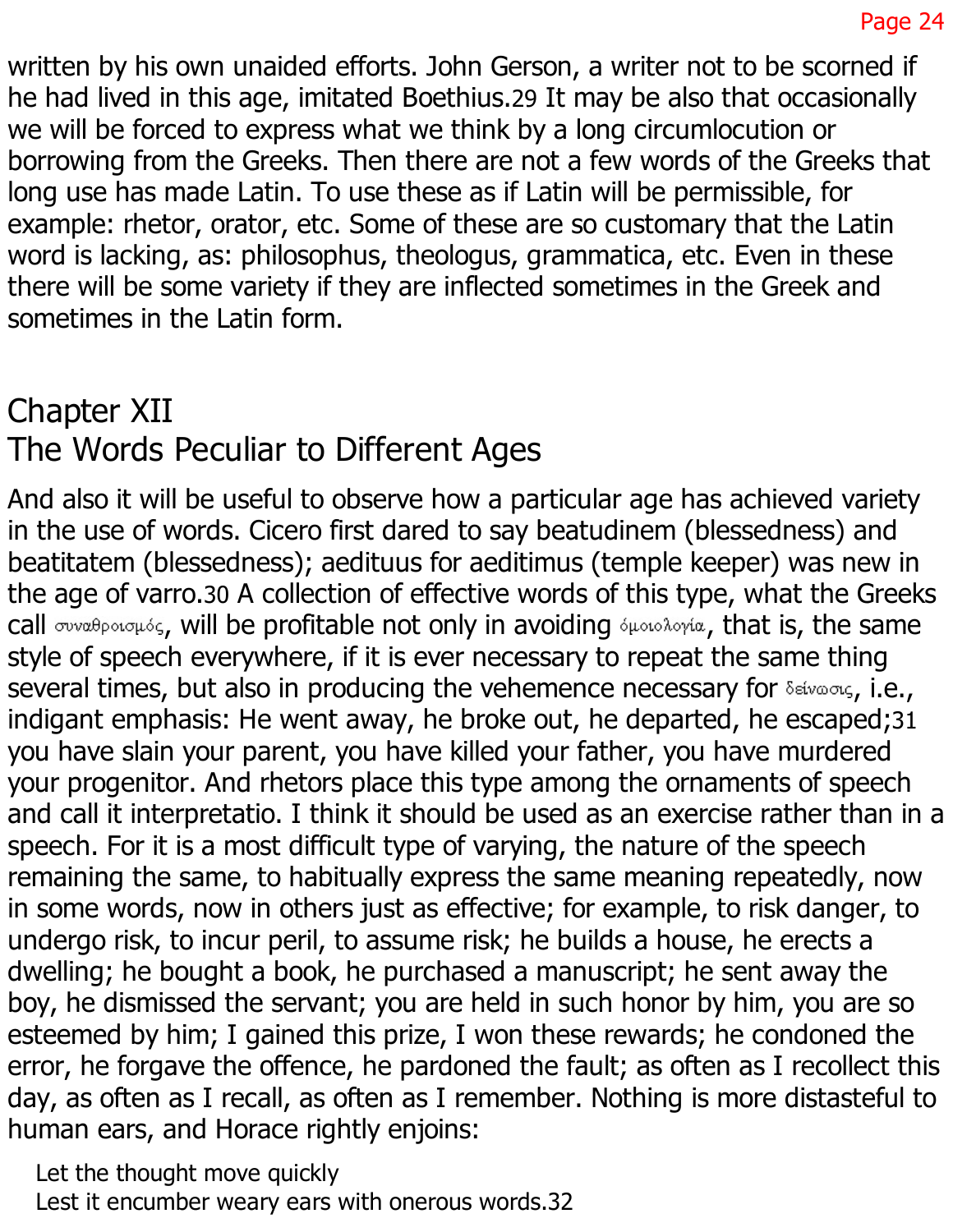Gerson On the Consolation of Theology. Cicero On the Nature of the Gods i. 34. 95. Varro On Agriculture i. 2. Cicero Against Catiline 2. 1. 1 (Quintilian ix. 3. 46). Horace Satires i. 10. 9.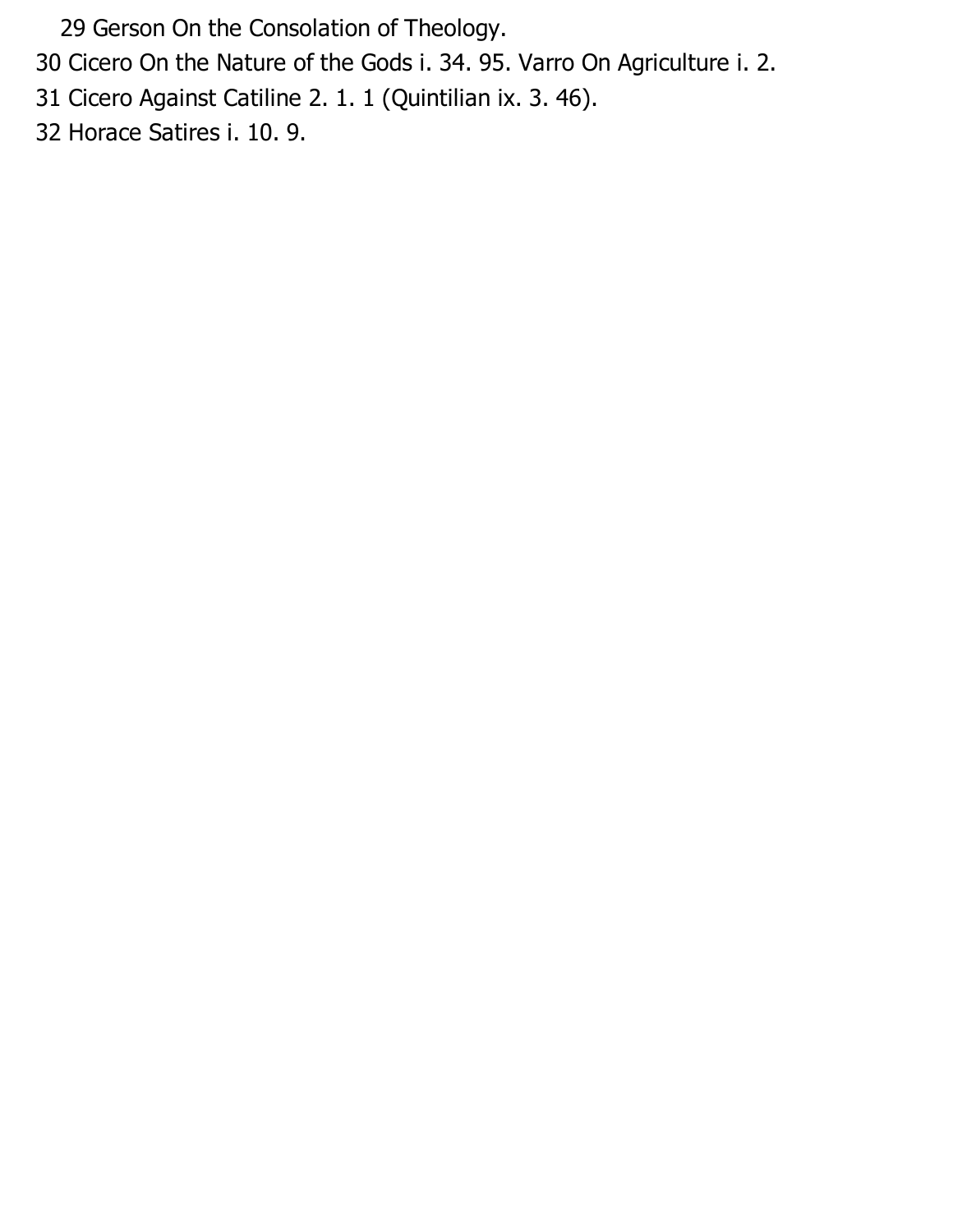It is otherwise when iteratio serves to convey an appeal to the emotions and some variety lightens the tedium of repetition. An example is this passage of Vergil's:

. . . Does he survive and breath the upper air,

Nor yet lie dead in the cruel shadows?33

Similar to this is that copia of Cicero in defense of Quintus Ligarius: "O wonderful clemency, worthy of being honored by every praise and commendation, by literary works and monuments, etc."34 He said similar things, not identical ones. Another passage in the same oration is praised, and deservedly, because it emphasizes the same thought in different words: "For when that sword of yours, Tubero, was unsheathed on the field of Pharsalus, what, etc."35 I put forward this warning the more earnestly because I have observed that otherwise distinguished orators, especially among the Italians, cultivate this as if admirable, so that they waste time with synonyms of this sort; for example, if someone expounding this verse of the Psalmist, Make a clean heart in me, God, should speak thus: "Make in me a clean heart, a fine heart, a shining heart, an immaculate heart, a heart free from uncleanness, a heart defiled by no vice, a heart cleansed, a heart washed, a heart snowwhite, '' and also might express the same thing in other words; this copia is not far from babbling.

### Chapter XIII Method of Varying by Enallage or Erépouse

The next method of varying is when something of variety is gained by a small change in the same word, as: voracious, I devour; drinker, drunkard; fond of drink, I drink; talkative, talker; jest, I jest; babbler, I babble; fallacious, false; pleasurable, pleasant. Changing a noun substantive to an adjective or vice versa are in this category; for example, according to the expression of Homer, according to the Homeric expression; a man unusually eloquent, a man of unusual eloquence; extraordinarily impudent, of extraordinary impudence. Changing an active verb to a passive or vice versa: I am most grateful, the deepest gratitude toward you is felt by me; a great admiration possesses me, I am possessed by great admiration; not thus does a mother love her son, not thus is a son loved by his mother. And, to summarily state a thing infinitely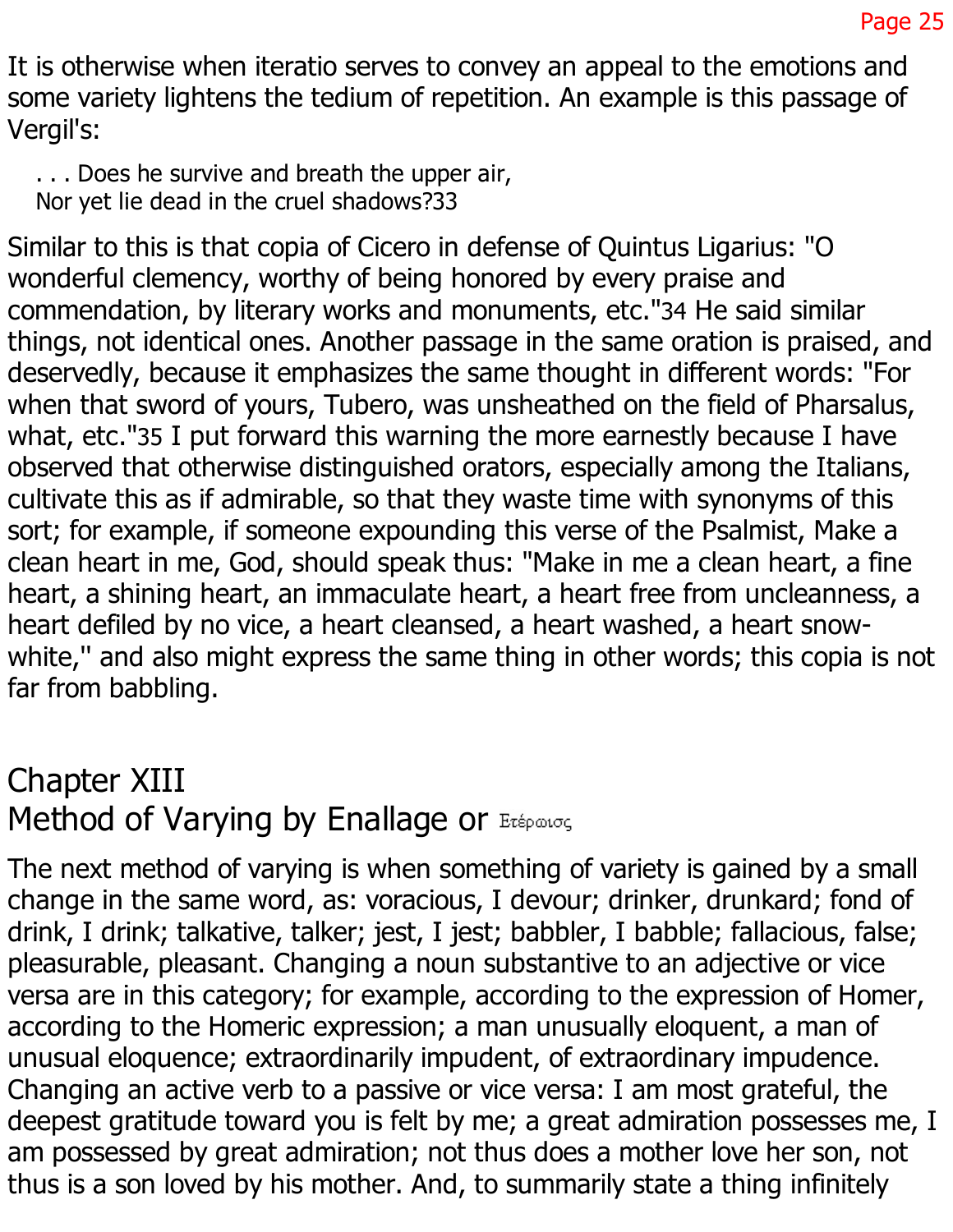various, this changing consists in two methods chiefly, either in changing the part of speech itself, or in keeping the same

33 Vergil Aeneid i. 546-47. 34 Cicero For Ligarius 2. ad. fin. 35 Cicero For Ligarius 3. 9 (Quintilian viii. 4. 27).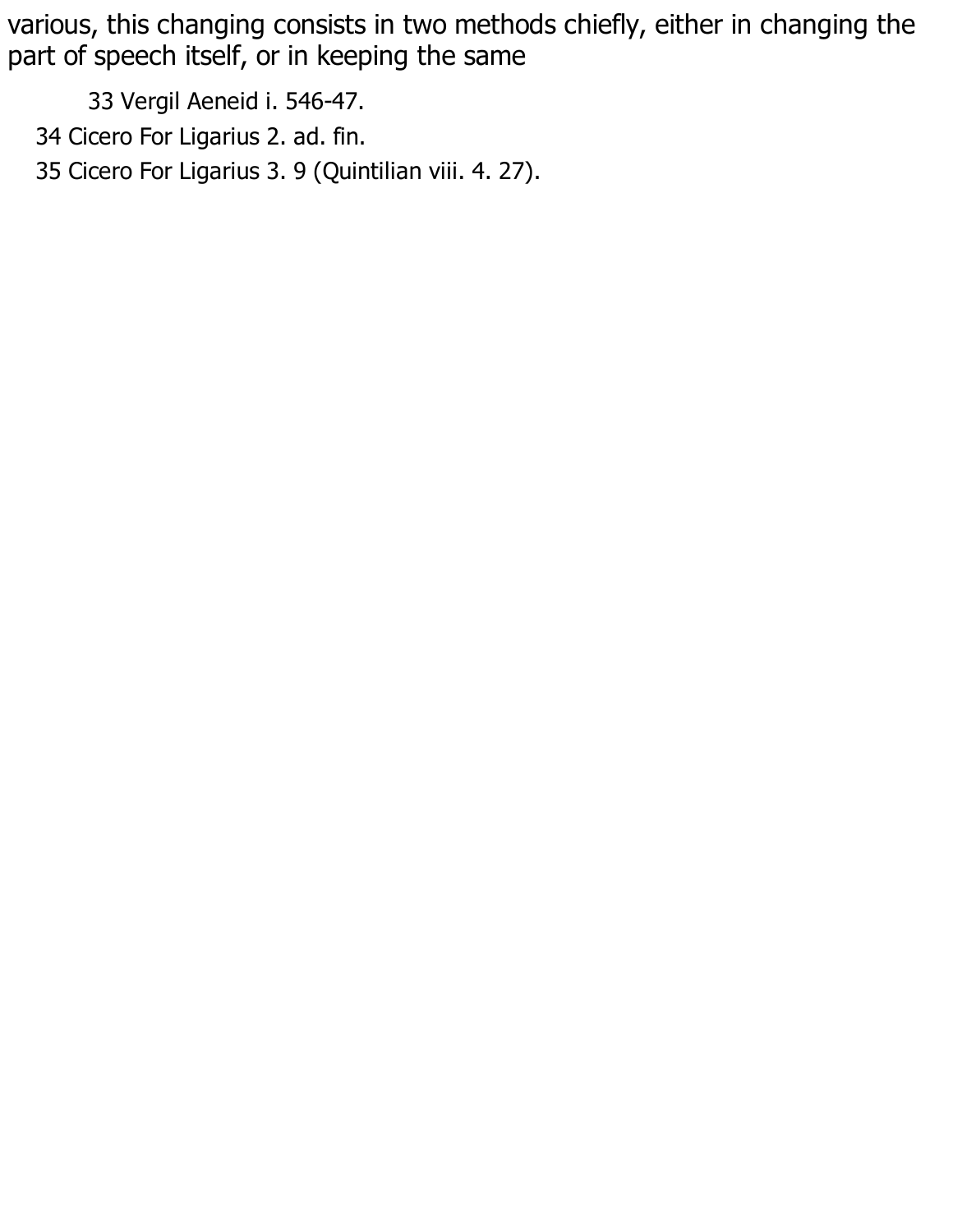part of speech and changing its form. And there are as many possible ways of changing as there are grammatical forms of a word. An example of the first method: I doubt not but that he is able. I have no doubt that he possesses ability. An infinitive in place of a noun: Virtue is to flee from vice, that is, virtue is flight from vice. In this expression a verb is interchanged with a noun: Love your lover; love him who loves you. Likewise, a verb is interchanged with a participle, a verb is substituted for a supine or participle, a gerundive is changed to a gerund, an infinitive replaces a participle, a noun is used for a gerund, a supine for a verb, an adverb is exchanged for a noun. But perhaps we shall speak more fully of these things on a more opportune occasion. Now, for the purposes of teaching let us write briefly about variation of form, pointing out clearly the exact sources.

#### Number

Singular and plural are interchanged: the Roman victor in the battle, instead of Roman victors in the battles. In general, change of number is more frequent and less harsh in nouns which the grammarians call collective, such as: crowd, people, herd, series; or in those that indicate not some one individual, but a genus or species. For it does not matter whether you say: An elephant gives birth finally in the tenth year; or elephants give birth in the tenth year.

#### Person

Person is varied in many ways; the writer can select whichever one he wishes: what should you do? as man is, so you should act. To this class belongs the figure called apostrophe, when we address an oration to some person or to some thing as though to a person, as: He assassinates Polydore and seizes his gold by force. Cursed thirst of gold, to what do you not force the hearts of men?36

#### Voice

There is some variety in change of voice: he laments, he is lamented.

Case

Likewise case can be changed.

**Species**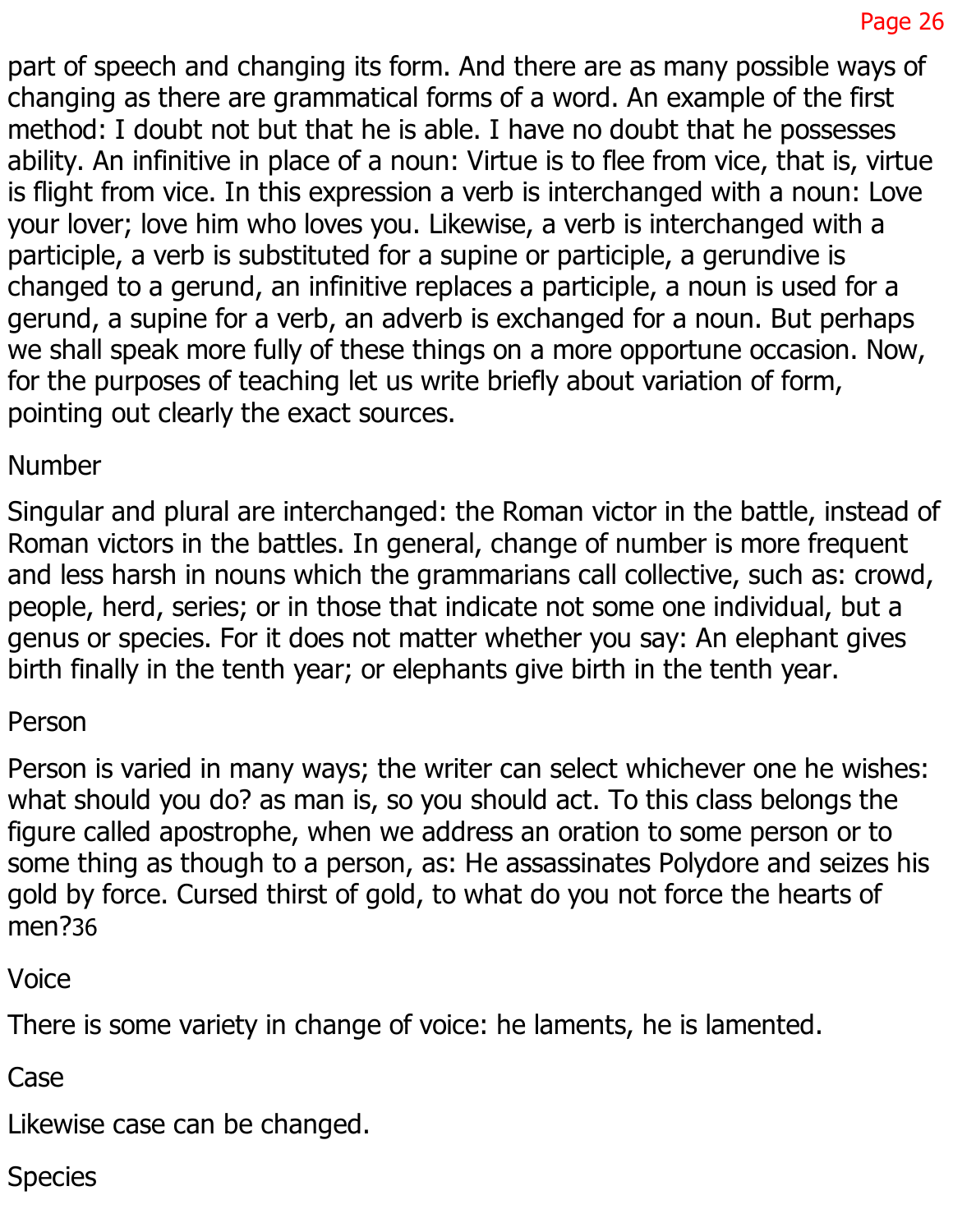Species is varied when we use derivatives for the original form as: prevented by great affairs, prevented by the greatness of affairs; or when we use diminutives instead of the simple form, or frequentatives for primitive verbs, or a substantive for an adjective, or a patrony-

36 Vergil Aeneid iii. 57 seq. (Quintilian ix. 2. 10; ix. 3. 25).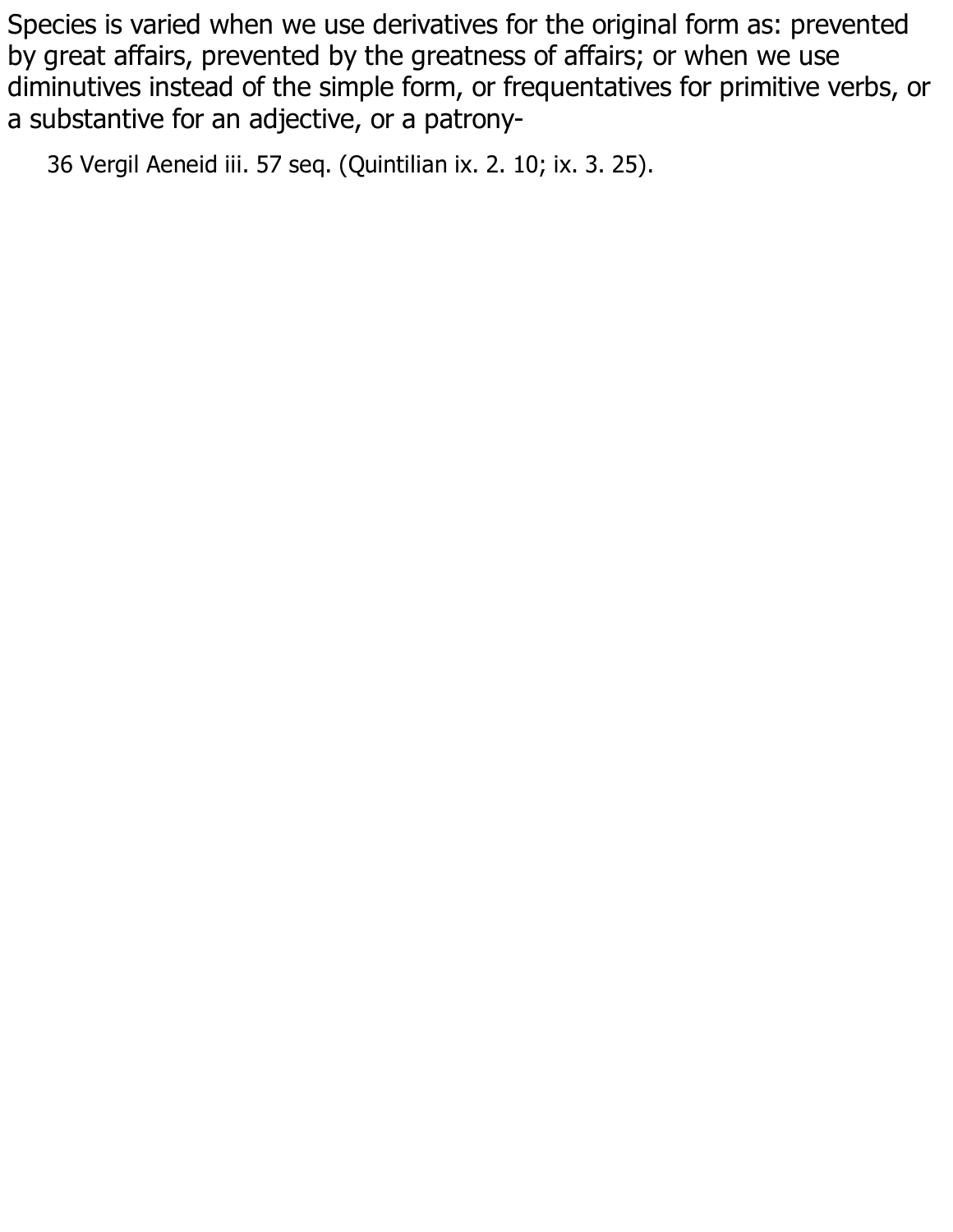mic for the root form. Although this would be permitted in poetry perhaps, in prose none would tolerate it.

Form

Change of form aids copia whenever we use simple speech for compound or vice versa; and this may be done either with or without trope.

Tense, mood, declension and conjugation can also be varied.

## Chapter XIV Method of Varying by Antonomasia

The next method of varying speech is antonomasia, i.e., change of name, as: if one should say Aeacides or Pelides for Achilles; Romulides for Romans; Priamides or Dardanides for Trojans. Sometimes one may substitute an epithet for the name itself: Which the Impious left hanging in the chamber.37 He used the Impious for Aeneas; Livy used Carthaginian for Hannibal. It is an example of the same type when one says the Poet, meaning Homer; the Philosopher meaning Aristotle; and in the same way the Greeks call the King of Persia the King. It is also of this type when one says Verres for a thief; Sardanapalus for an effeminate person; Croesus for a rich man, Phalerides for a cruel one; which things we shall discuss in their own place.

## Chapter XV Method of Varying by Periphrasis

If the antonomasia includes very many words it will be periphrasis, which some call circuitio, for example, if someone should say destroyer of Carthage and Numantia for Scipio;38 or as Horace said, author of the Trojan Wars for Homer. Moreover, this method includes several types, etymologia, notatio, finitio.

#### **Etymologia**

It is etymologia when we indicate the origin of a name, as, if one should call a legacy hunter, he who strives for and obtains the inheritances of others; or for parasite should say a man devoted to food and his belly.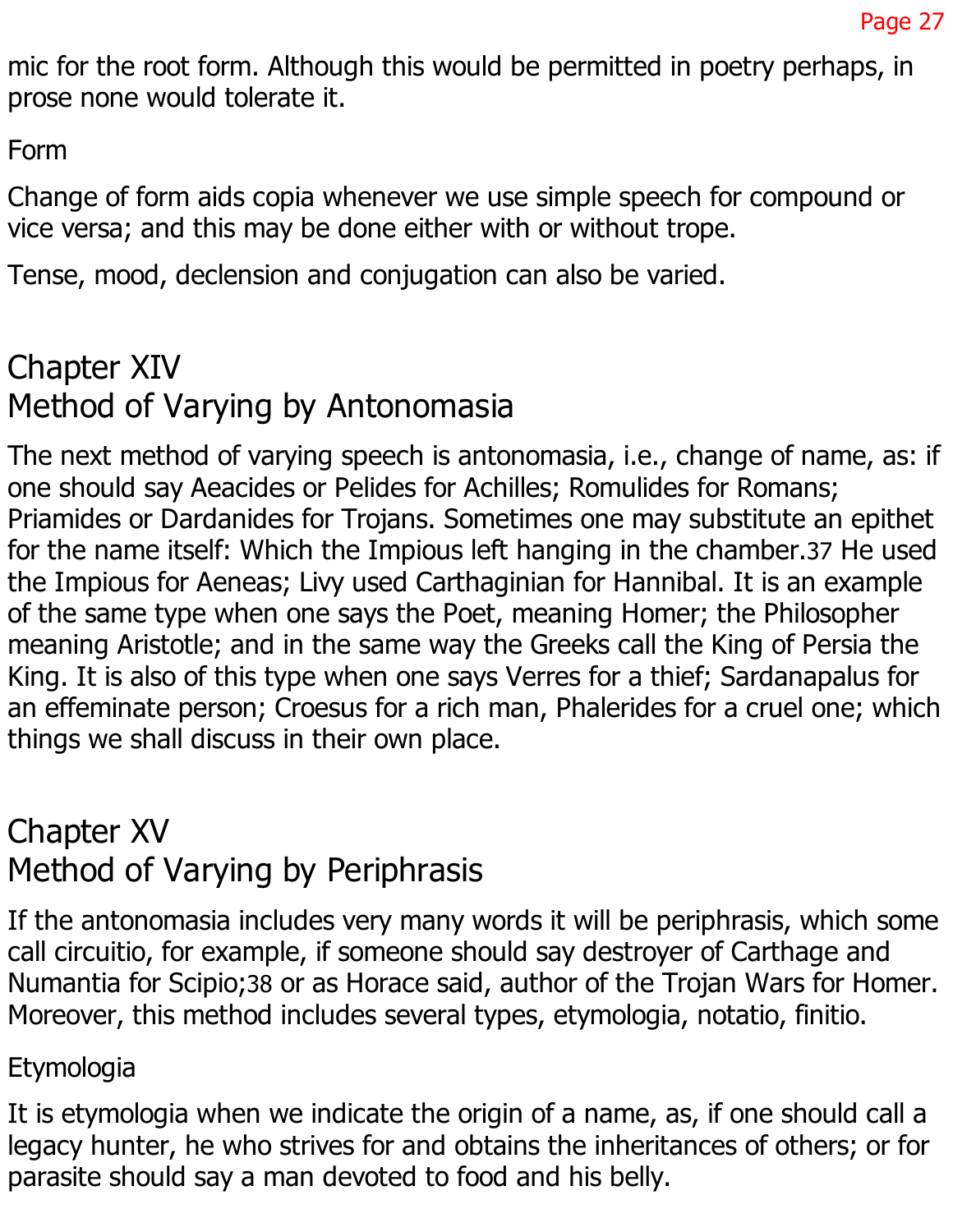Vergil Aeneid iv. 495-96 (Quintilian viii. 6). Quintilian viii. 6. 30.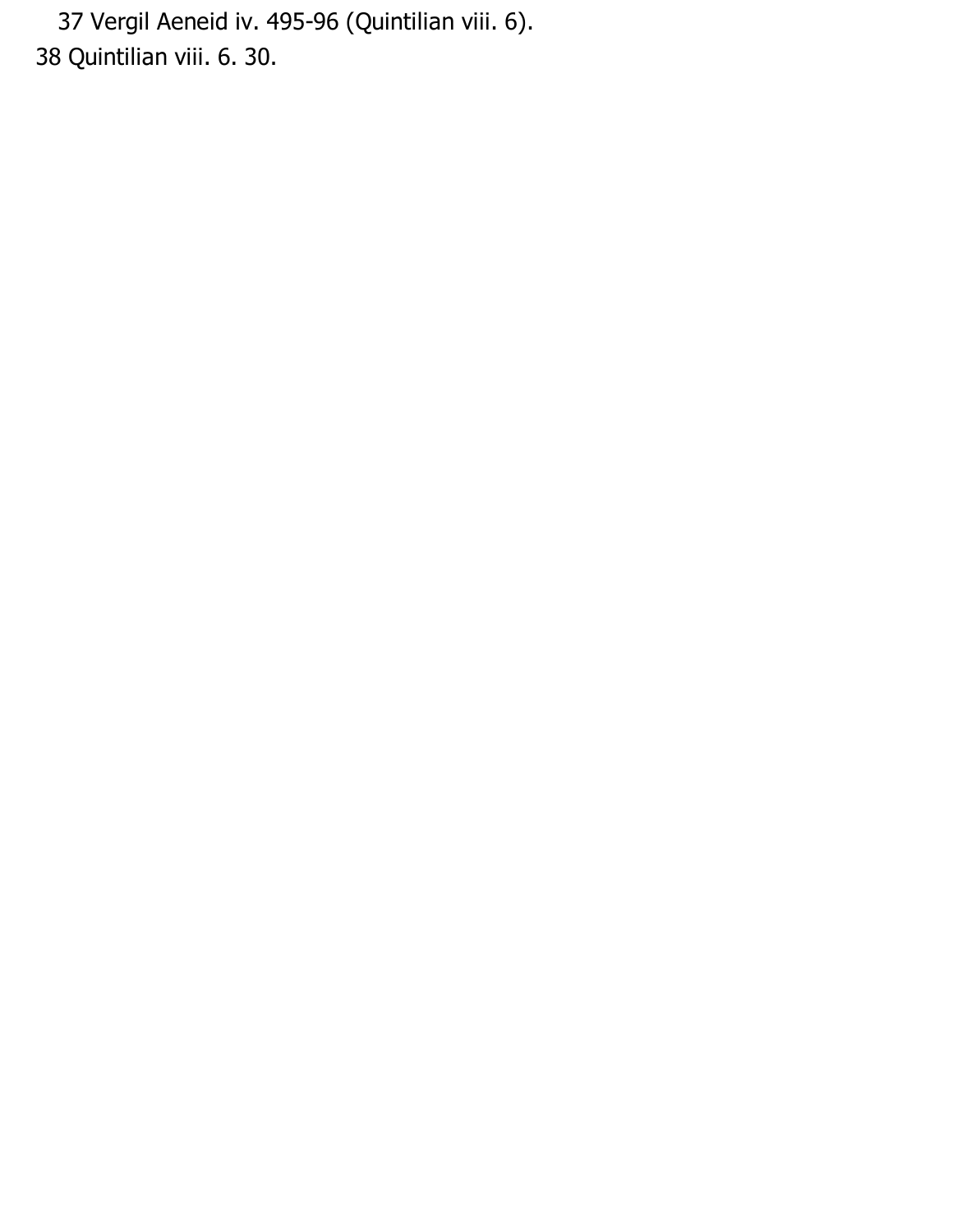#### **Notatio**

It is notatio when we describe any thing by certain of its distinctive features, as if someone feeling anger should speak of a boiling over of his spirit or bile which induced pallor in his countenance, fire in his eyes, trembling in his limbs. And it is of the same type when someone traces with his finger a head by which effeminate and unmanly men are indicated. Or if you should say, he blows his nose with his elbow, meaning he is a fish dealer.

#### Finitio

It is finitio when anyone calls rhetoric the art of speaking well; a peculator, a man who had plundered the state treasury; a tyrant, a man who had oppressed by force the laws and liberty of the citizens.

### Chapter XVI Method of Varying by Metaphor

Another method of varying comes from metaphor, which is called translatio (transference) in Latin because it transfers a word from its real and proper meaning to one not its own. This is done in many ways.

#### Deflexio

First by deflexio, as often as a word is transferred from a related thing to one very close, as, I see, for I understand. Nothing is more used than such a type of metaphor.

From the Irrational to the Rational

The next type is the transfer from the unreasoning animal to a being endowed with reason or vice versa. As if one should say that a man of odious and fatuous loquacity brayed, or bleated, or grunted, or barked.

From the Animate to the Inanimate or Vice Versa

The metaphor will be more difficult to find if it is a transference from the animate to the inanimate or vice versa: And now every field, every tree is in labor.39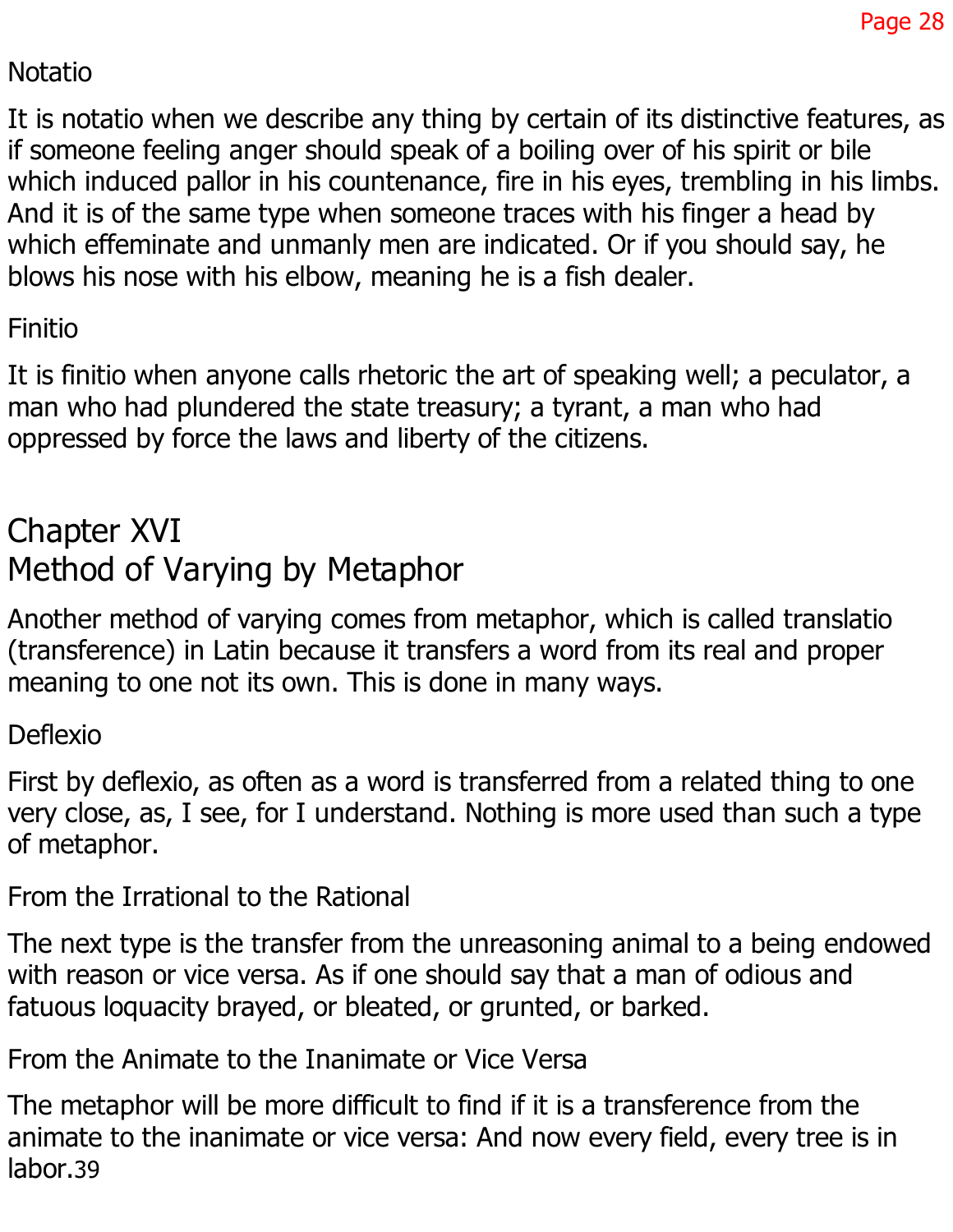From the Animate to the Animate As if someone should speak of pasturing bees.

From the Inanimate to the Inanimate

This metaphor is used when one speaks of a forest welling up, which is an expression used of fountains.

39 Vergil Eclogues 3. 56.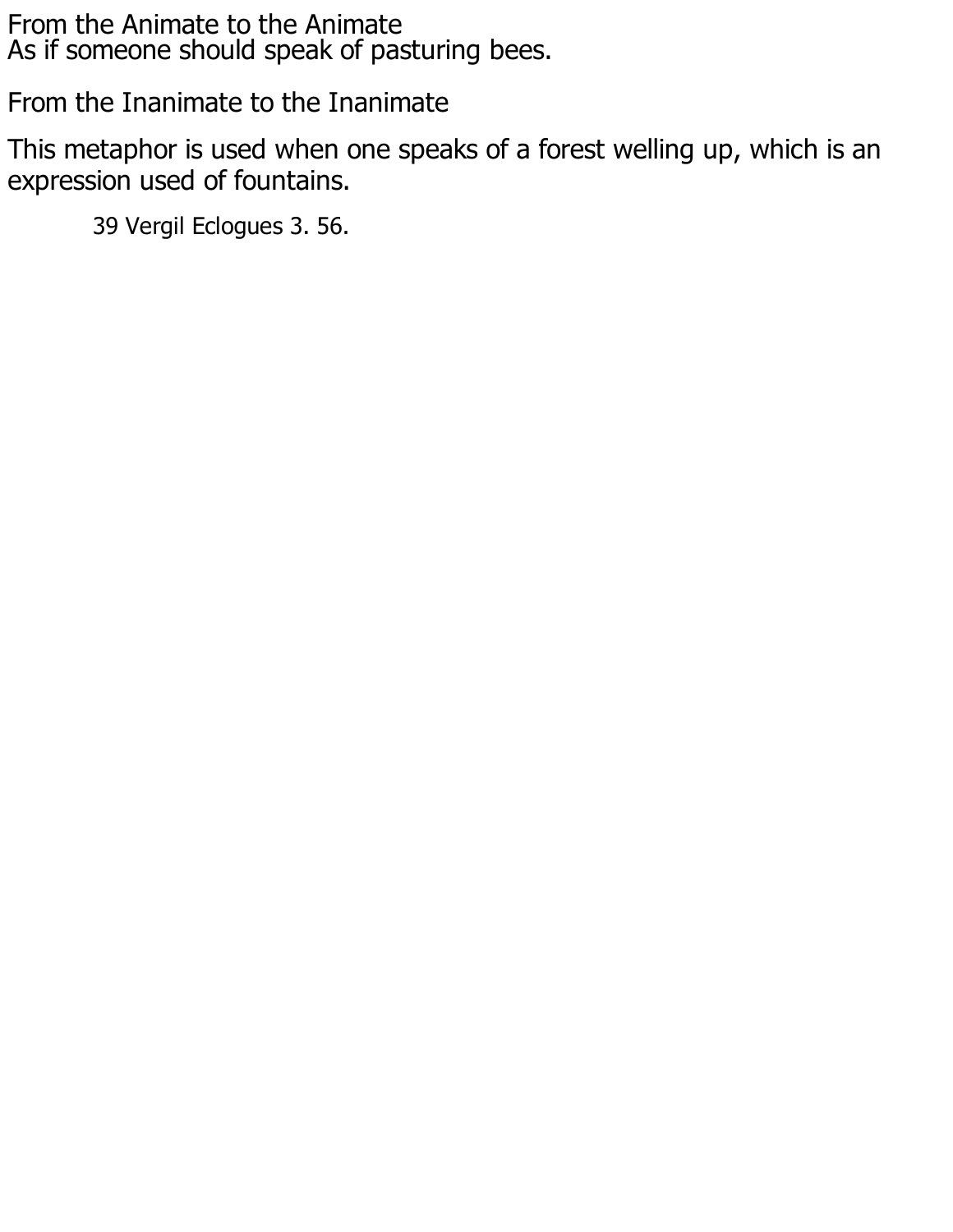## Chapter XVII Reciprocal Metaphors

Certain metaphors are reciprocal or common. The Greeks call them  $\frac{\partial x}{\partial x}$  and  $\frac{\partial y}{\partial y}$ . For as you might say charioteer for pilot; so you might rightly say pilot for charioteer. Certain ones can be applied in only one way, the Greeks call them <u>λκόλουθα</u>, i.e., not reciprocal. Since indeed as you rightly transfer crown (vertex) from man to mountain, so you would not properly refer summit (cacumen) to man. However, as Quintilian says, metaphor contributes not only to copia of speech by assuring that nothing will appear to be lacking a name, but also to ornamentation, dignity, vivid presentation, sublimity, humor.40 And sometimes it is necessary, as the farmers speak of a gem on vines, of vines gemming, of fields thirsting, of fruit being afflicted, of crops being luxuriant, and we speak of a hard man, a rough one, for we have no other word.41 But it is not within our present plan to pursue in more detail the number of ways metaphor may be used and to what degree it may differ from very closely related tropes. It will serve to suggest that whoever wishes to be more fluent in speech should observe and collect from the best authors a great number of striking metaphors and for the same purpose add many similitudines. The best are in Cicero; there are a great many in Quintilian. But in these matters hardly any other is more productive than Plutarch. From the Adagia likewise not a few can be collected because many contain an allegory or some sort of metaphor. In collecting these we labored, I know not how successfully, but certainly with great vigilance. Nothing indeed keeps us from forming metaphors ourselves by reading and by observing the nature of all things, provided only that the metaphor be not harsh, or low, or more exaggerated than is proper, or mixed, or too frequent, especially in the same class. It will likewise not be out of place to point out that a metaphor is sometimes found in a single noun, as if one should call a man devoted to his belly an animal; sometimes in an epithet, as when we speak of a man of stone, or an iron writer, or glassy waves, or a flowering age; sometimes in a single verb, as, a lifetime flies away, the years glide by; sometimes something is added to explain the metaphor, he inflamed the man with a passion for glory, he fired him with wrath.

40 Quintilian viii. 6. 4.

41 Quintilian viii. 6. 6.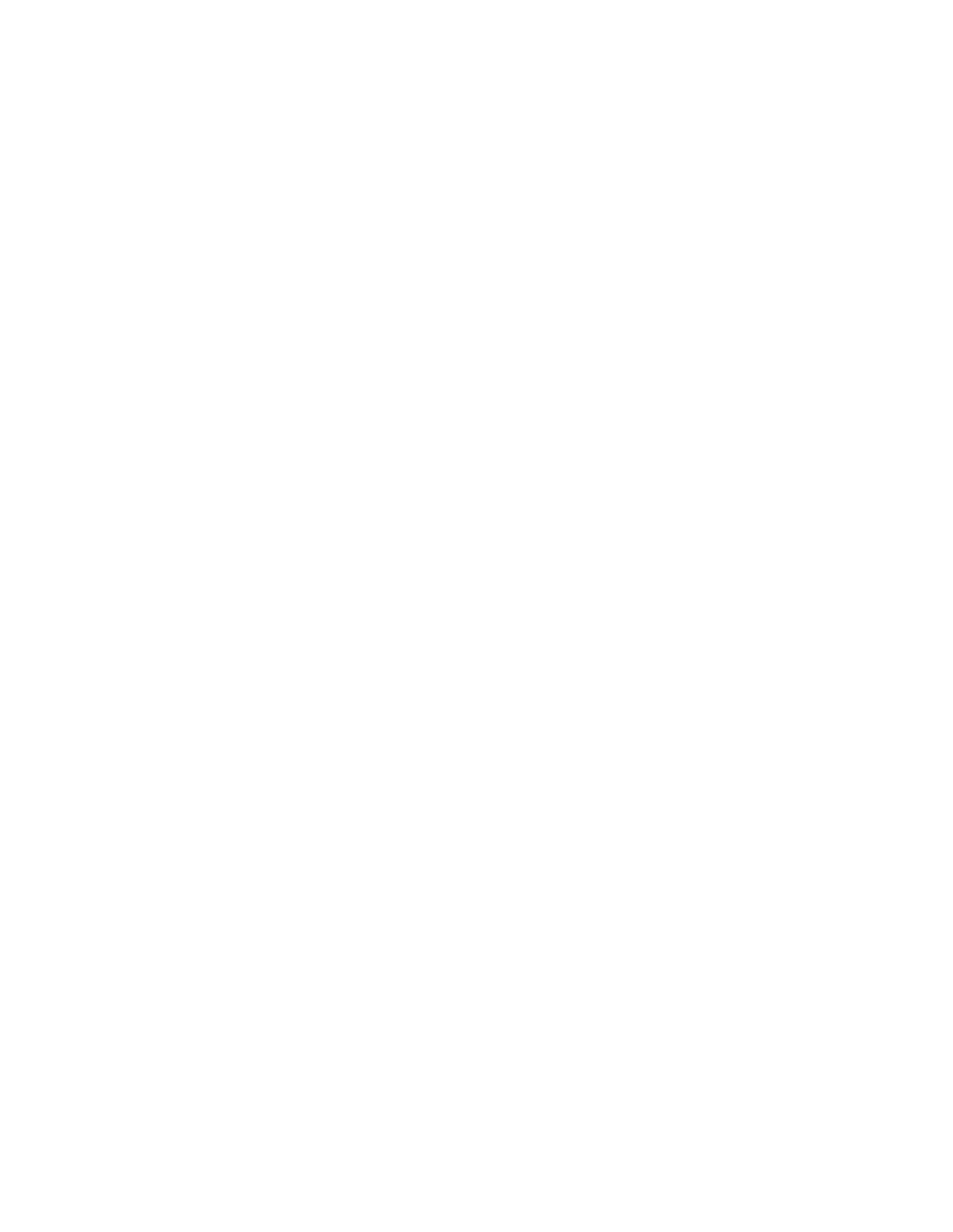## Chapter XVIII Method of Varying by Allegory

Allegory has the same force as metaphor. For allegory is nothing but a continuous metaphor, as: he would scuttle the ship in which he himself sails, i.e., he would overthrow the state, in the fall of which he himself must also perish. Use of this is more common in proverbial sententiae and in proverbs, as: flame is near smoke, which means that peril ought to be avoided in good time; saleable wine has no need of ivy trimmings, by which we mean, a thing praiseworthy in itself has no need of other recommendation. In proverbs of this sort, allegory sometimes results in enigma. Nor is that bad, if you are talking to the learned, or writing; indeed, in the latter case, not even if for the general reader. For things should not be written in such a way that everyone understands everything, but so that they are forced to investigate certain things, and learn.

### Chapter XIX Methods of Varying by Catachresis

Catachresis has the same force as the Latin term abusio, and is distinguished from metaphor by this characteristic, that it is abusio when we use a word to express a meaning related to its own for which no proper word already exists, but metaphor when such a word does exist. Just as when we call one who has killed his brother a parricide, because fratricide is not used; and there are no fish in the fish pond in which we bathe;42 man's strength is brief; far reaching plan;43 petty spirit, instead of small. Quintilian especially approves that type of speech in which the three-fold charm of similitudo, allegory and metaphor is mingled, as in Cicero: "What strait, what Euripus, do you think has so many movements, so great and so variable disturbances and changes of current as the disturbances and eddying currents in the affairs of the assemblies? Let a day elapse, or a night intervene and often everything is thrown into disorder, and a slight breath of rumor will sometimes change every opinion."44

The similitudo is developed and the metaphor adapted to what Cicero calls collatio. He burned all over with wrath, is a metaphor. Just as iron glows fiery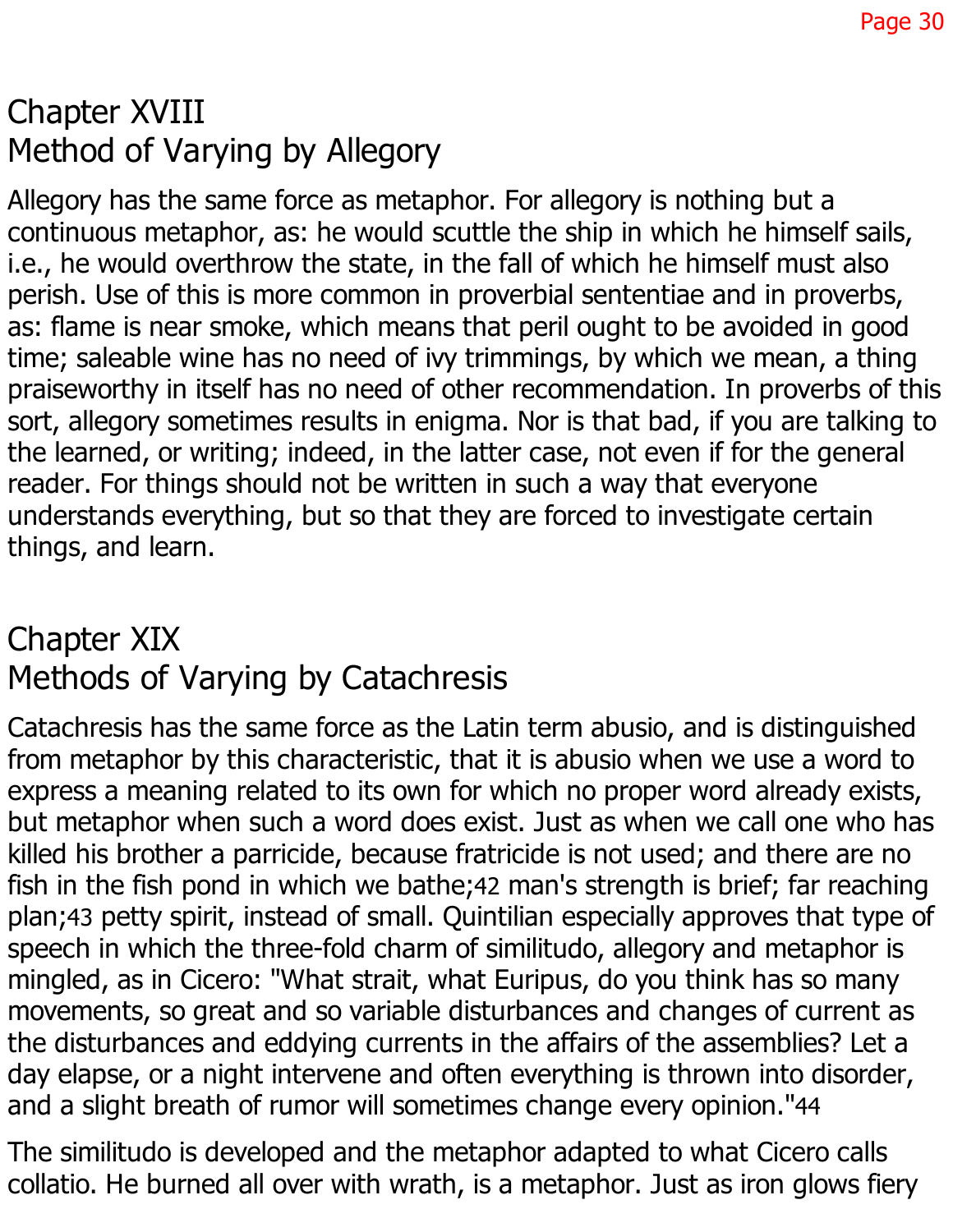with flame, so his whole countenance was in-

42 The Latin word for a bathing pool is piscina, literally, a "fish pond." 43Rhetoric for Herennius iv. 33. 45. 44 Cicero For Murena 17. 35 (Quintilian viii. 6. 49.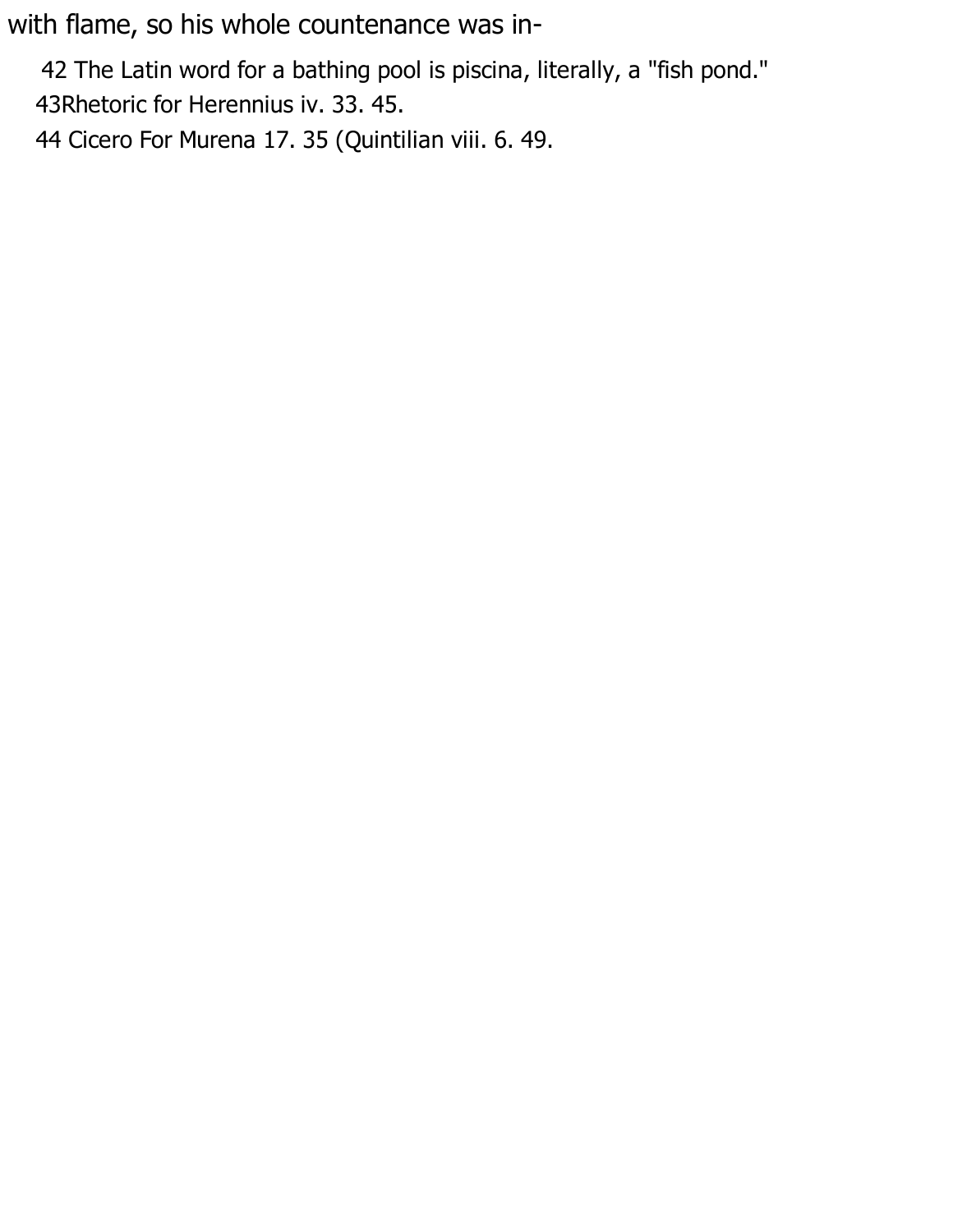flamed with wrath, is collatio. And so, in that Cicero compares the waves of Euripus to the instability of the assemblies, it is similitudo; in that he says that it has waves, it is allegory; "a breath of rumor" is metaphor. However, these tropes pertain likewise to copia of thought, which we will discuss in the second book.

## Chapter XX Variation by Onomatopoeia

Some variety comes also from onomatopoeia, which can be called the coining of a name. Of this type are taratantara for the song of a bugle, hissing, murmur, rumbling. Paragoge, i.e., the development and derivation of new words by analogy, belongs in the same class. Why we should avoid this I do not see, if ever the thought demands it; and just as we say cacaturire (to desire to go to stool), esurire (to desire to eat), what is to prevent our saying by analogy dormiturire (to desire to sleep), scripturire (to desire to write). And just as we say Graecize, why should we not also say youthize, poetize, rhetoricize, philosophize, theologize? And the Greeks, indeed, are far more productive of these coinages than the Latins. So I think we ought to dare some, especially in verse and in translating Greek authors. Certainly those that are found in suitable authors should be confidently put to use. For we ought not to consider any word which may be found in an approved author harsh or obsolete. In this matter, indeed, I disagree completely with those who shudder at every word as barbaric that they have not read in Cicero. But in fact this observation should also be made, that sometimes there is a manifold paragoge of the same expression: homunculus, homulus, homuncio (mannikin). Observation of all these things will contribute not a little to copia of speech, because in these coined terms lies a great part of the wealth of the Latin language.

## Chapter XXI Method of Varying by Metalepsis

Similar to abusio is metalepsis, which is called transumptio by the Latins. This is when we proceed by steps to that which we wish to express, as: he hid in dark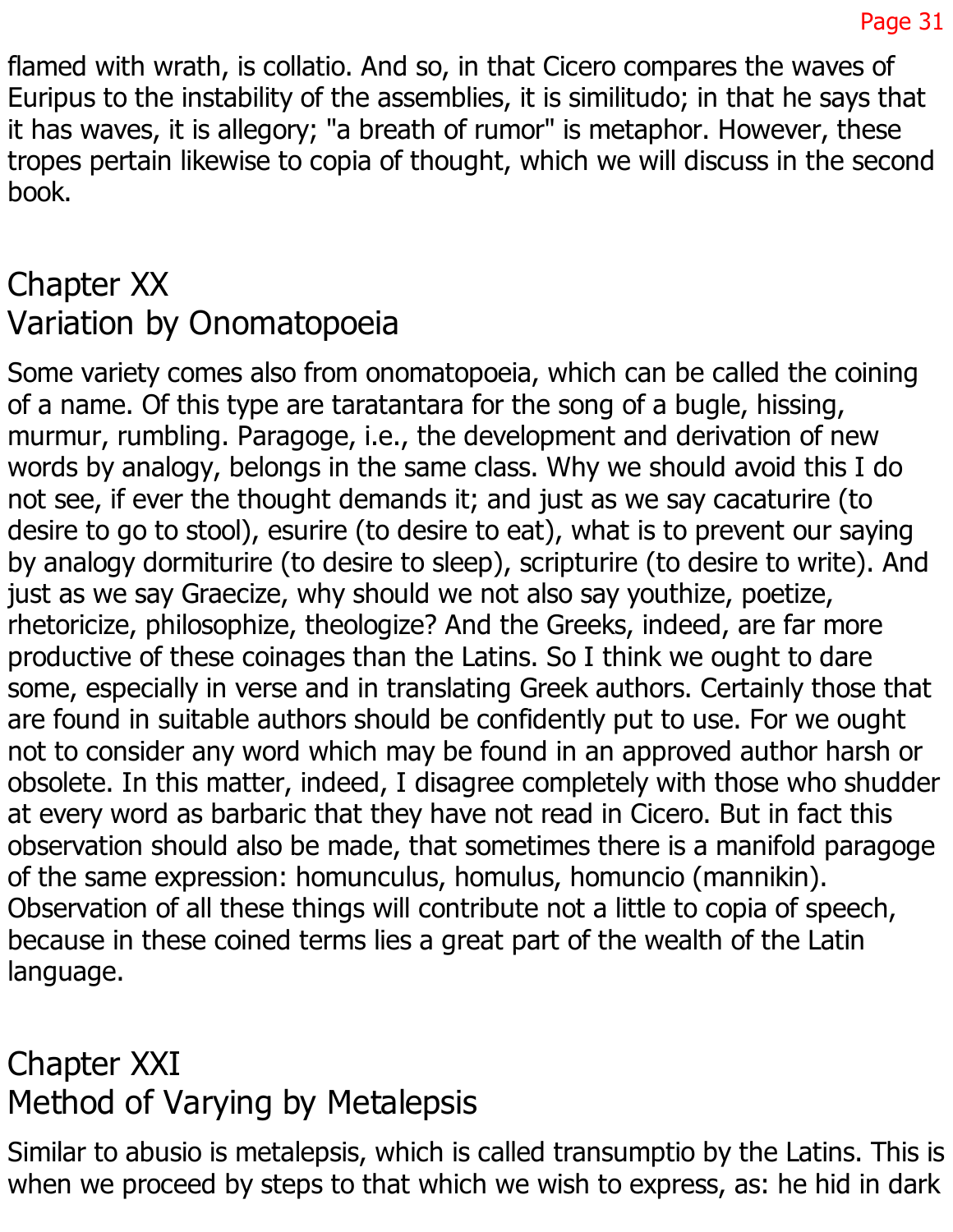caves. For the connotation is of black caves, from black, obscure, and from this finally, extreme depth. Thus the Greeks call sharp what they wish to be thought swift. But a use for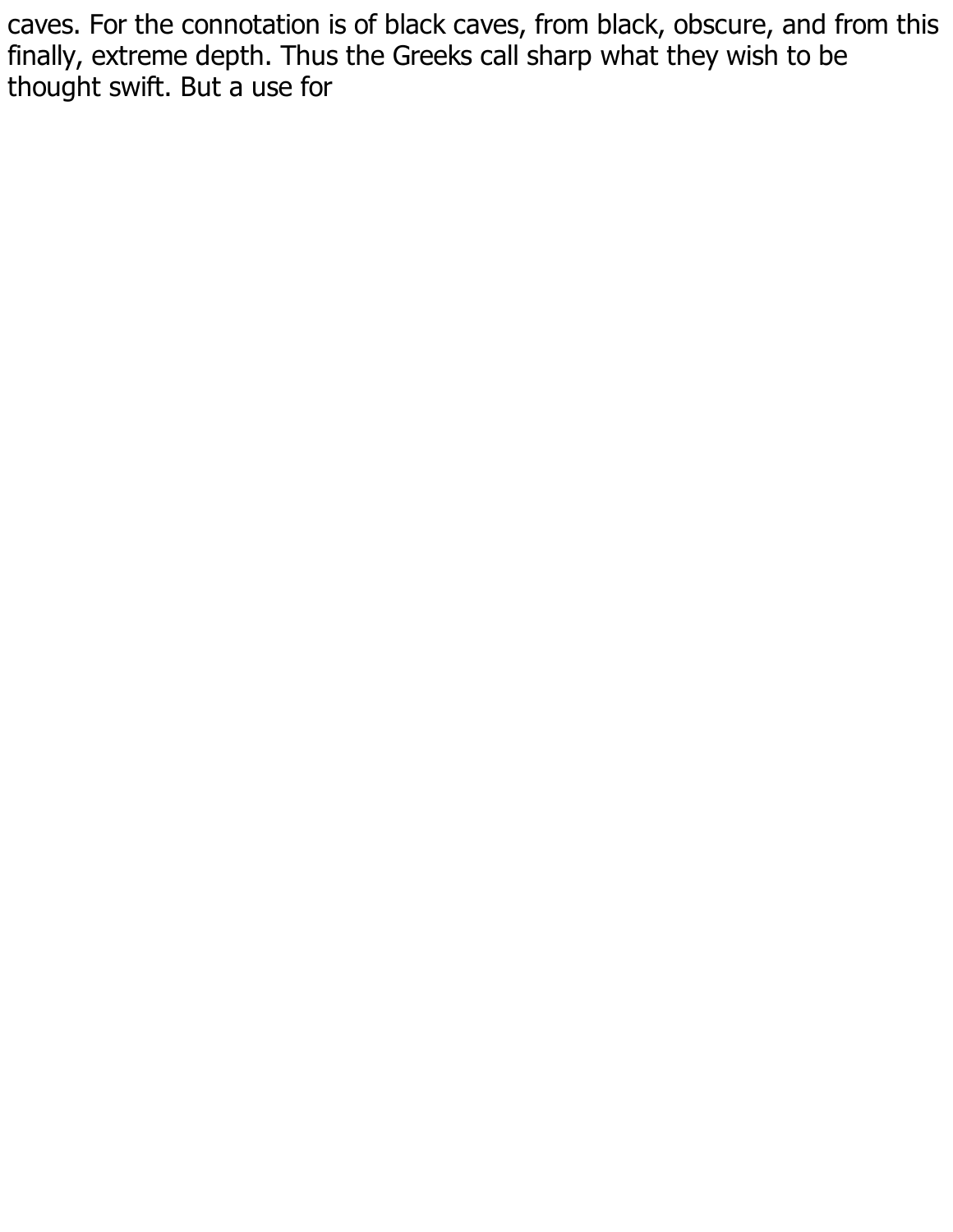this figure occurs more often in verse than in prose, and it can be considered a type of synecdoche just as those which follow.

## Chapter XXII Method of Varying by Metonymy

To no small degree does that trope which is called metonymy, i.e., the change of a name, make for copia of speech; and this is effected in many ways. Either when we use the originator for the thing in question, as in Vergil's "Ceres spoiled by the waters";45 in Terence, "Venus is cold without Ceres and Bacchus";46 in Horace: "Neptune received on land.''47 Here the originator or the protector is used for the thing in question; but if you should reverse this, it would be too harsh, as: let us pray to the vine. For here the god is present, here wine is used for Bacchus. Or when that which contains is employed for that which is contained, as: drained jugs; season most pleasing to heaven, i.e., to the heavenly ones; prosperous age. Or vice versa, which is more harsh and violent. Vergil: "Now, next to him Ucalegon burns."48 He has used the man for his house. Terence: "let us go to us, " i.e., to our homes.49 And when we say of the man whose patrimony is used up, that he was consumed.50 I pass on to you this one to be eaten up. Horace: "he tasted the old man, " i.e., the money of the old man, where the master of the thing is used for the thing itself.51 Or when we indicate the effect by the one effecting: he is faster than oars; for he means the speed which is gained by the oars. Or vice versa, as: sluggish cold, and, send gloomy fear, pale death,52 bold youth. Or when we use the leader for those who are led, as when we speak of sixty thousand killed at Canna by Hannibal.53 Or when we use the author for the work, as when we say, I have sold a Vergil; a Pliny always to be had in his hands.54 It is similar to this when we speak of a sacrilege detected, not a sacrilegious man; and to have knowledge of arms, not of the science of arms.55 To this class I think should be referred those terms that are used alike of persons and of things, as: eloquent man, eloquent speech; bold man, bold deed; you have confuted the man, you have confuted

45 Vergil Aeneid i. 177 (Quintilian viii. 6. 23).

46 Terence Eunuch iv. 5. 6.

47 Horace Art of Poetry 63 (Quintilian viii. 6. 23).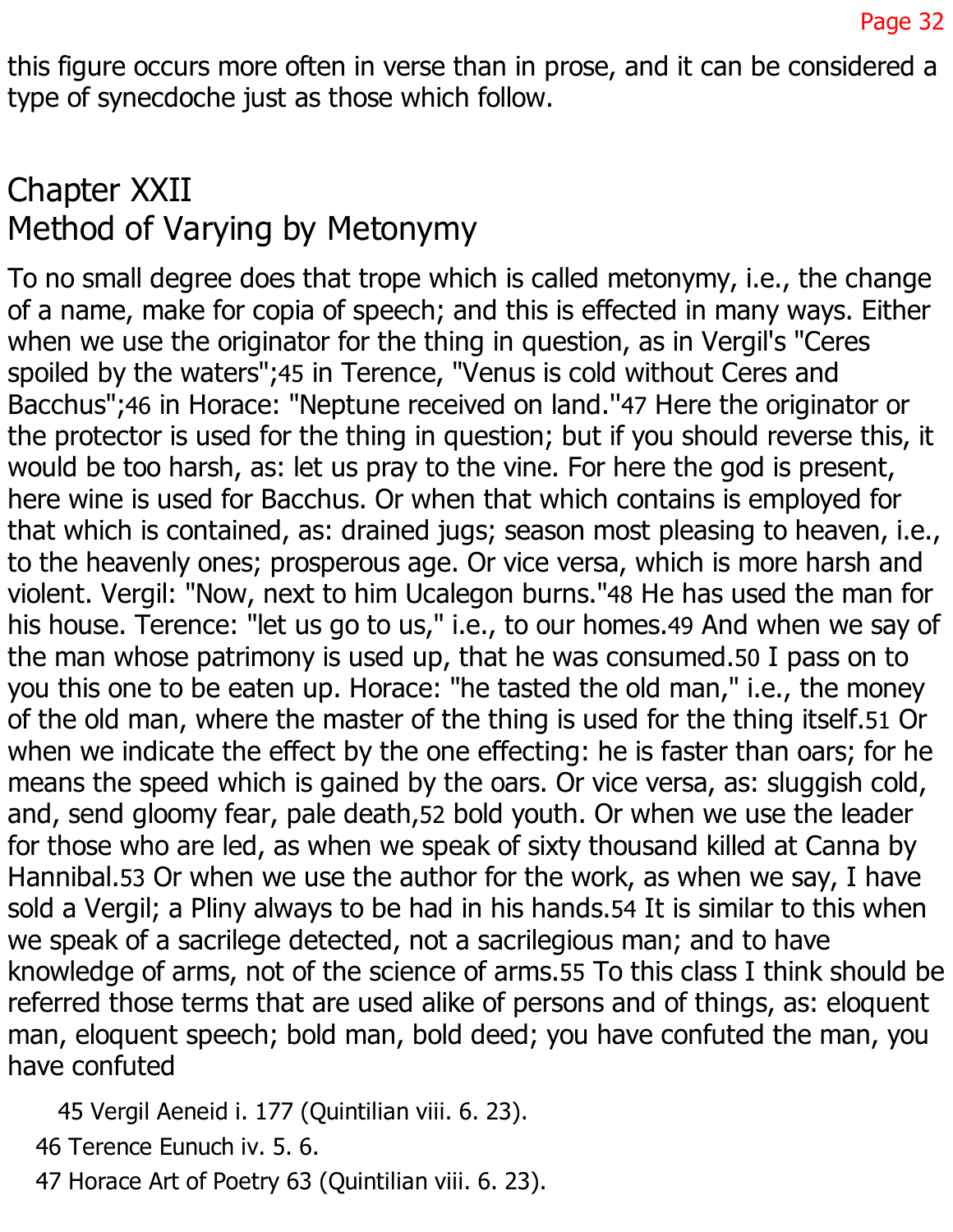Vergil Aeneid ii. <sup>311</sup> (Quintilian viii. 6. 25). <sup>49</sup> Terence Eunuch iii. 5. 64.

Quintilian viii. 6. 25.

- Horace Satires ii. 5. 82.
- Horace Odes i. 4. 13 (Quintilian viii. 6. 26-27).
- Quintilian viii. 6. 26.
- Quintilian viii. 6. 26.
- Quintilian viii. 6. 26.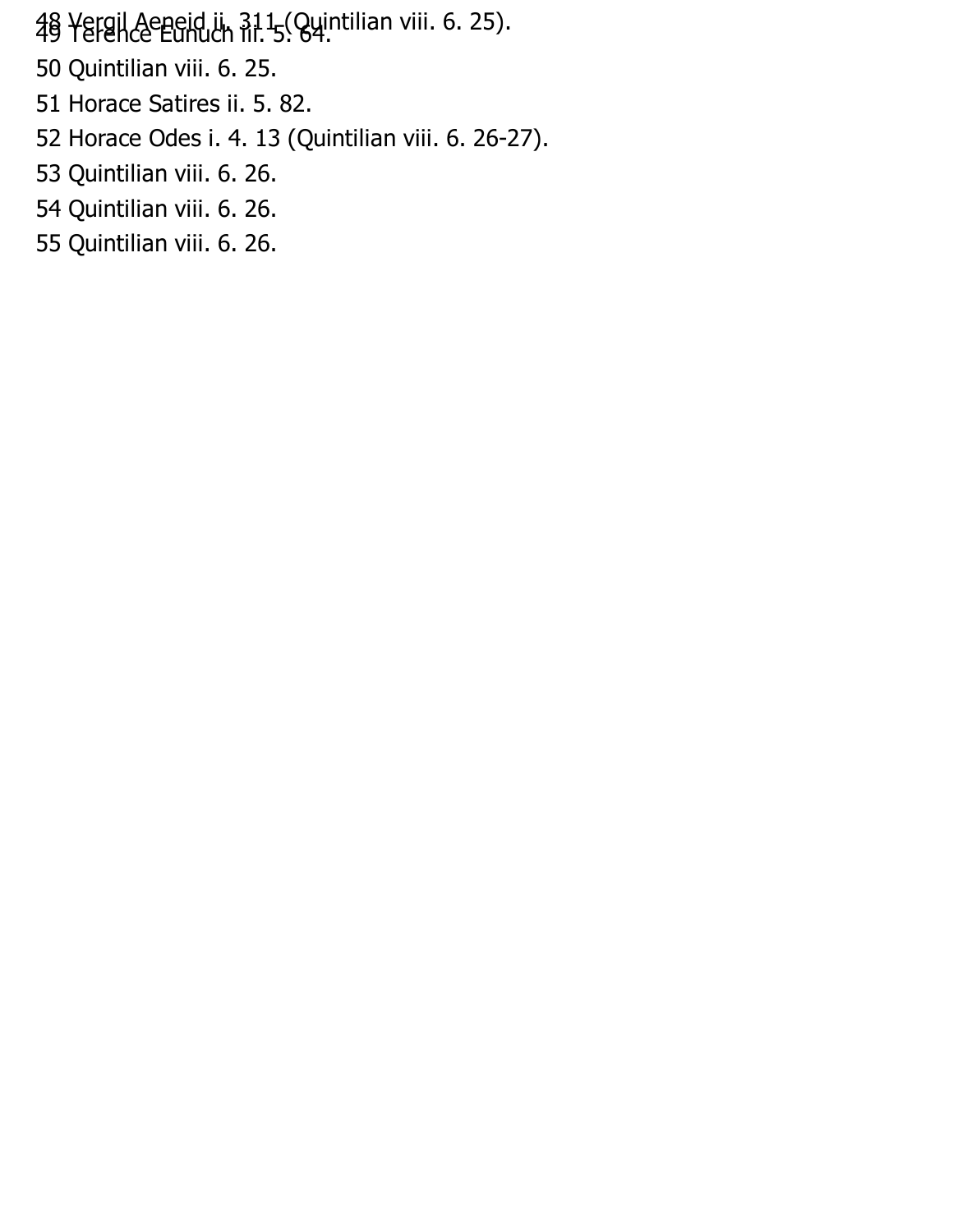the arguments of the man. But since these are encountered everywhere I will not pursue the matter further.

## Chapter XXIII Method of Varying by Synecdoche

And synecdoche will be of great help to copia. It is called intellectio, since we understand one thing from another, as when from one we understand many, for example, what we have said above, the Roman victor in the battle; and the defeated Carthaginian, for Carthaginians. The whole from the part, as point, for sword; roof, for house; and vice versa, as, "mighty sea from on high"; and, "they bore a fountain and fire."56 He said sea for wave, fountain for the part of the water. Thus Vergil. From the species, the genus, Horace: "more prone to rage than the Adriatic, "57 for any sea; Vergil: "Acheloian draught, "58 for any river; and this is not so aptly turned. From material, the thing made, as iron for sword; fir or pine for ship. From what precedes, what follows, as: he loosed her virginal girdle, i.e., he deflowered; he spurred his horse, i.e., he hastened. Likewise when we call bathed and oiled what we mean to be thought clean and shining. In short, when in any way one thing is understood from another: "they did live," for, they are dead. "We too did flourish," and, "we were Trojans."59

"And now the highest chimneys of the far farms are smoking."60 We understand that night is imminent athough something quite different is said. Again we here infer from the sign the thing signified.

## Chapter XXIV Method of Varying by Aequipollentia

An excellent method of varying is employed through  $\frac{1}{100}$   $\frac{1}{100}$   $\frac{1}{100}$  i.e., equivalence. It consists in the addition, taking away, or doubling of a negative and in opposing words, as: he holds first place, he is not among the last; he failed to do nothing (nihil non fecit); no lack of (non nihil) deceit to be practiced on a man, i.e., some deceit. Moreover, by using a different word and adding or taking away negation, you will effect at once a new form of speech: he pleases, he does not dis-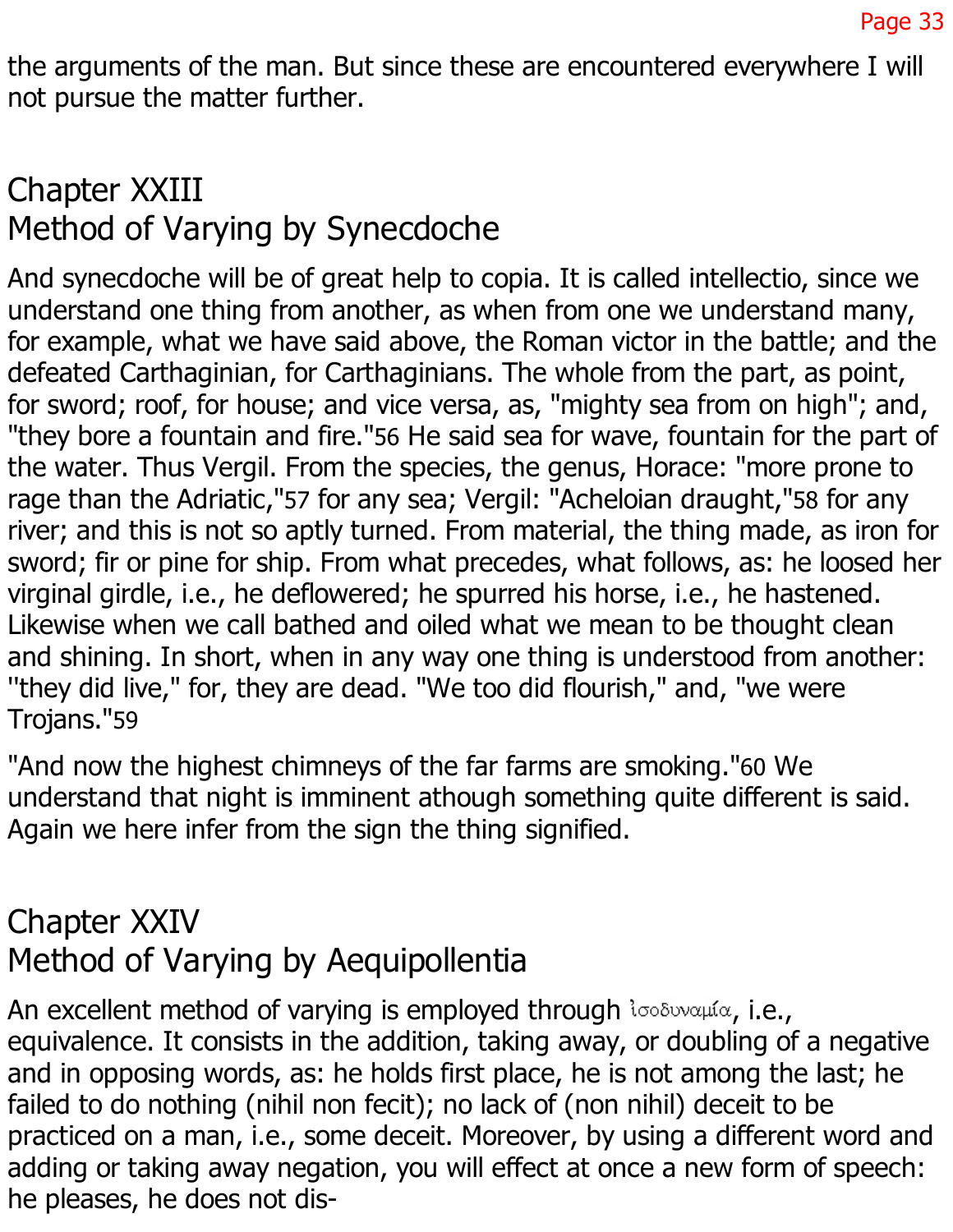Vergil Aeneid i. 114; xii. 119. Horace Odes iii. 9. 23. Vergil Georgics i. 9. Vergil Aeneid ii. 324. Vergil Eclogues i. 83.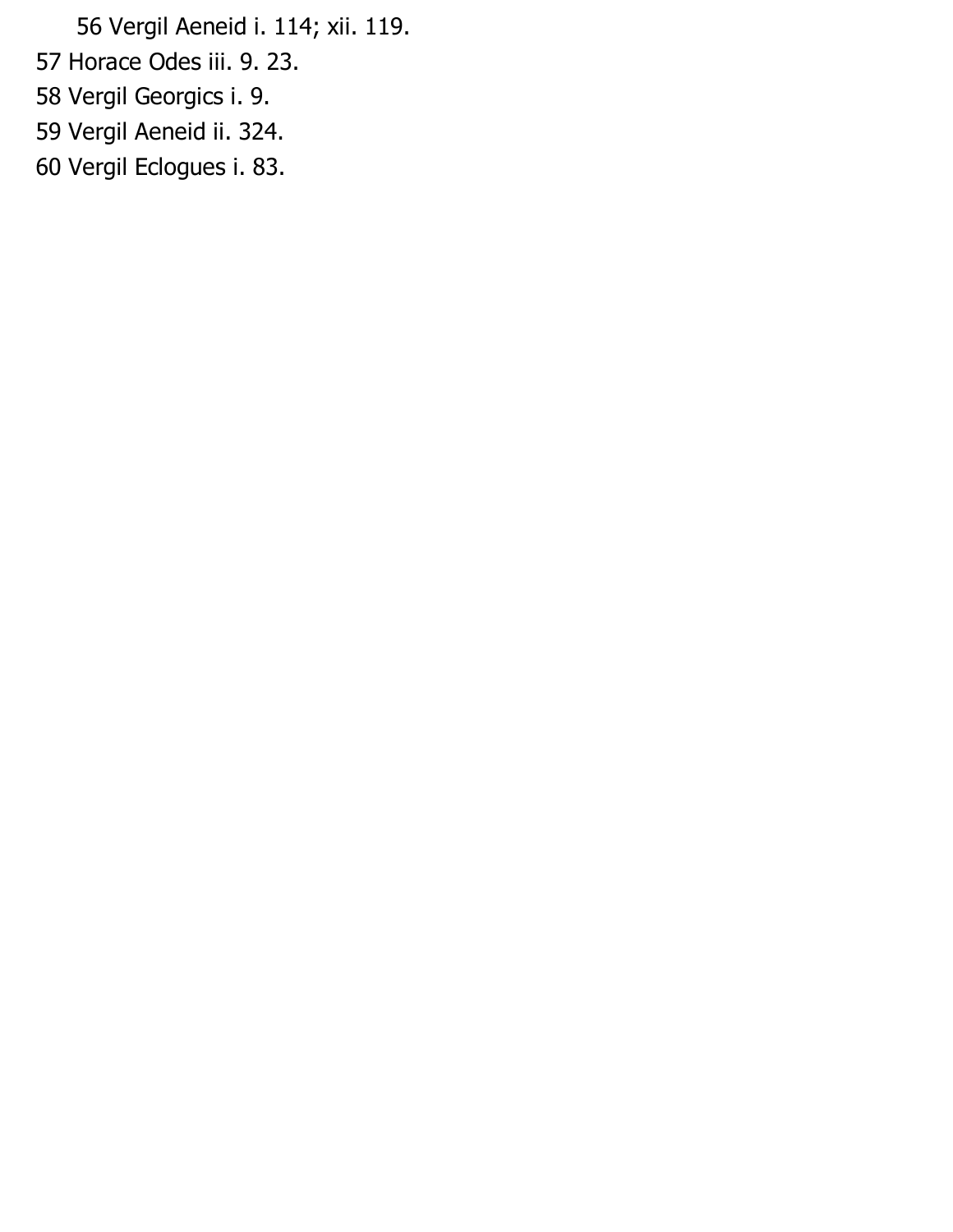please; I accept the condition, I do not reject the condition. But we will treat these and the remaining equivalents more precisely in their proper place. However, the relationship of those that are opposites of each other is variable; some are contraries, as: love, hate; angry, favoring; beautiful, ugly; some differ privatively, as: blind and seeing, dead and living, deaf and hearing, mute and talking. These characteristics are not predicated except of those things the nature of which is capable of the opposite. For a stone is neither said to be dead nor blind. Certain ones differ antithetically, as: I am willing, I am unwilling; learned, unlearned; he approves, he disapproves. The girl is ugly, she is not at all beautiful; she is by no means ugly, she is very beautiful; the man is not at alldeaf, his hearing is excellent; his hearing is not too good, he is somewhat deaf; I am unable to disapprove. Concerning relatives we will speak shortly. To this class belong those that express action and passion: he received a severe wound from him, he inflicted a severe wound on him; certain things in Cicero are discussed by the learned, the learned discuss certain things in Cicero. These things will be treated elsewhere.

### Chapter XXV Method of Varying by Comparatives

In some comparative expressions this change is accomplished without negation by merely transposing the parts, as: he puts fame before money, he puts money after fame; he holds fame of less account than money, he holds money of more account than fame; he considers gain before honesty, he considers honesty after gain. And this copia also has its sources in contraries of the following sort: he esteems, he despises; he cares for, he neglects; he longs for, he loathes; and numberless similar ones.

### Chapter XXVI Method of Varying by Change of Relatives

Likewise an easy method of varying is by relative expressions, which also really belong to the class of contraries: She does not wish to be his wife; she does not wish him for a husband; he refuses to be the father-in-law of that one, he refuses that one for a son-in-law.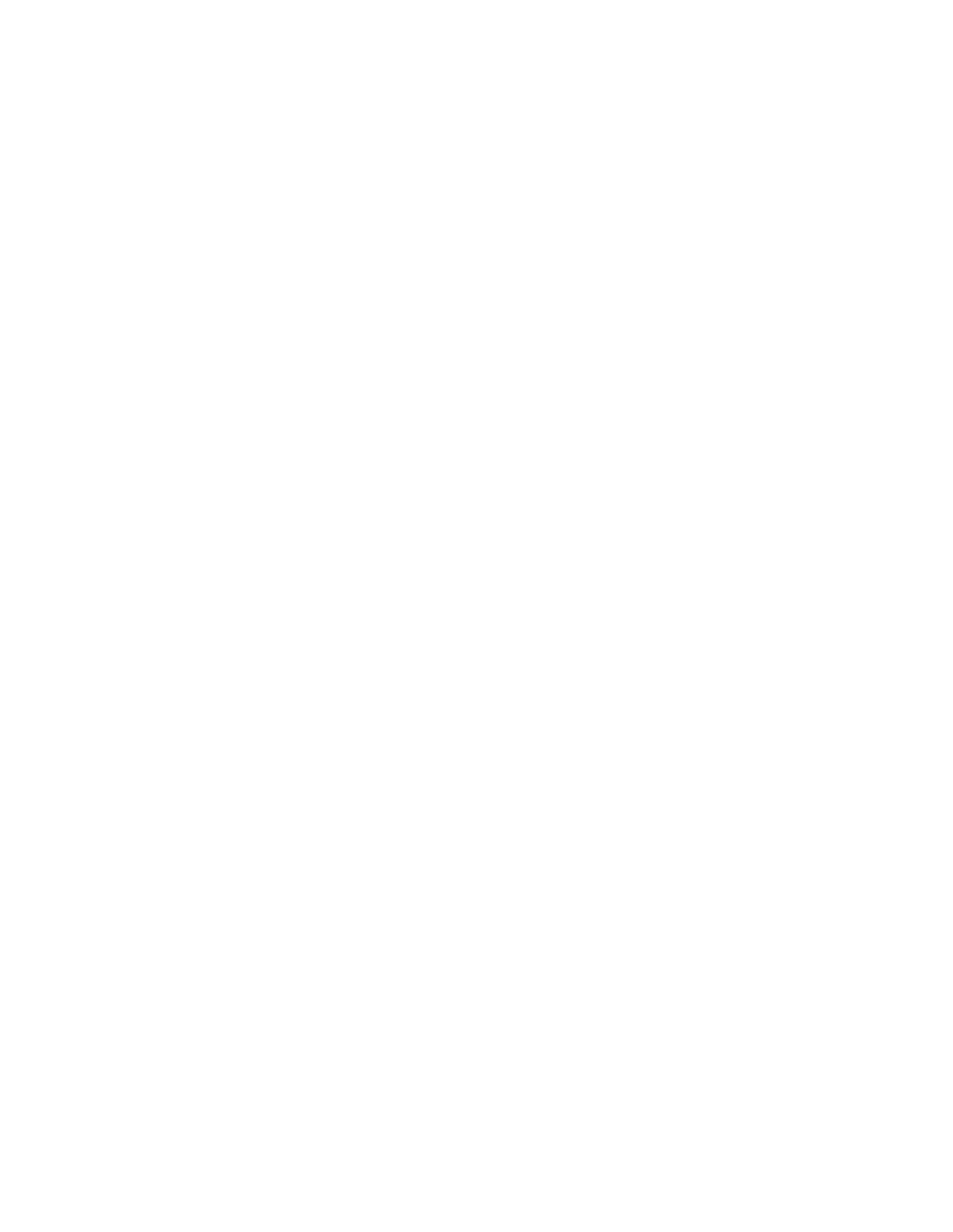# Chapter XXVII Method of Varying by Amplification

Speech is varied by auxesis, i.e., by amplification, when in order to render something more effectively we put in place of an appropriate word a stronger one; as when we say of one who has been slain, that he has been slaughtered; of one who is dishonest, that he is a brigand; of one to whom something very distressing has happened, that he has died; of one afflicted with grief, that he is lifeless. In this class also belong those terms of exaggeration which I have mentioned before, when we call a cruel man, a torturer, a despoiler of churches, a criminal, a poisoner or an evil; and besides these: crime, monstrosity, pestilence, ruin; and finally, these: Atreus for a cruel person; Sardanapalus for an effeminate one. Concerning these, more in their proper place.

# Chapter XXVIII Method of Varying by Hyperbole

Hyperbole is also a means of variation, which some have named superlatio. By this lie, as Seneca says, we come to truth; for hyperbole says more than reality warrants, yet what is true is understood from the false, as: he could split the very rocks by his eloquence; to touch the sky with his finger; swifter than the wind; and swifter than the wings of lightning.61

## Chapter XXIX Method of Varying by Mείωσις, i.e., Diminutio

A different method of varying is by  $\mu$  $\epsilon$  is  $\infty$ , i.e., diminutio. For example: When we say of one who has struck another, that he has touched him; of one who has wounded, that he has hurt.62 Sometimes diminutio has a savor of hyperbole, as: they scarcely cling to their bones;63 shorter than a pygmy; he has less than nothing. But of these also we will treat in their proper place.

61 Vergil Aeneid v. 319 (Quintilian viii. 6. 69). 62 Quintilian viii. 4. 1.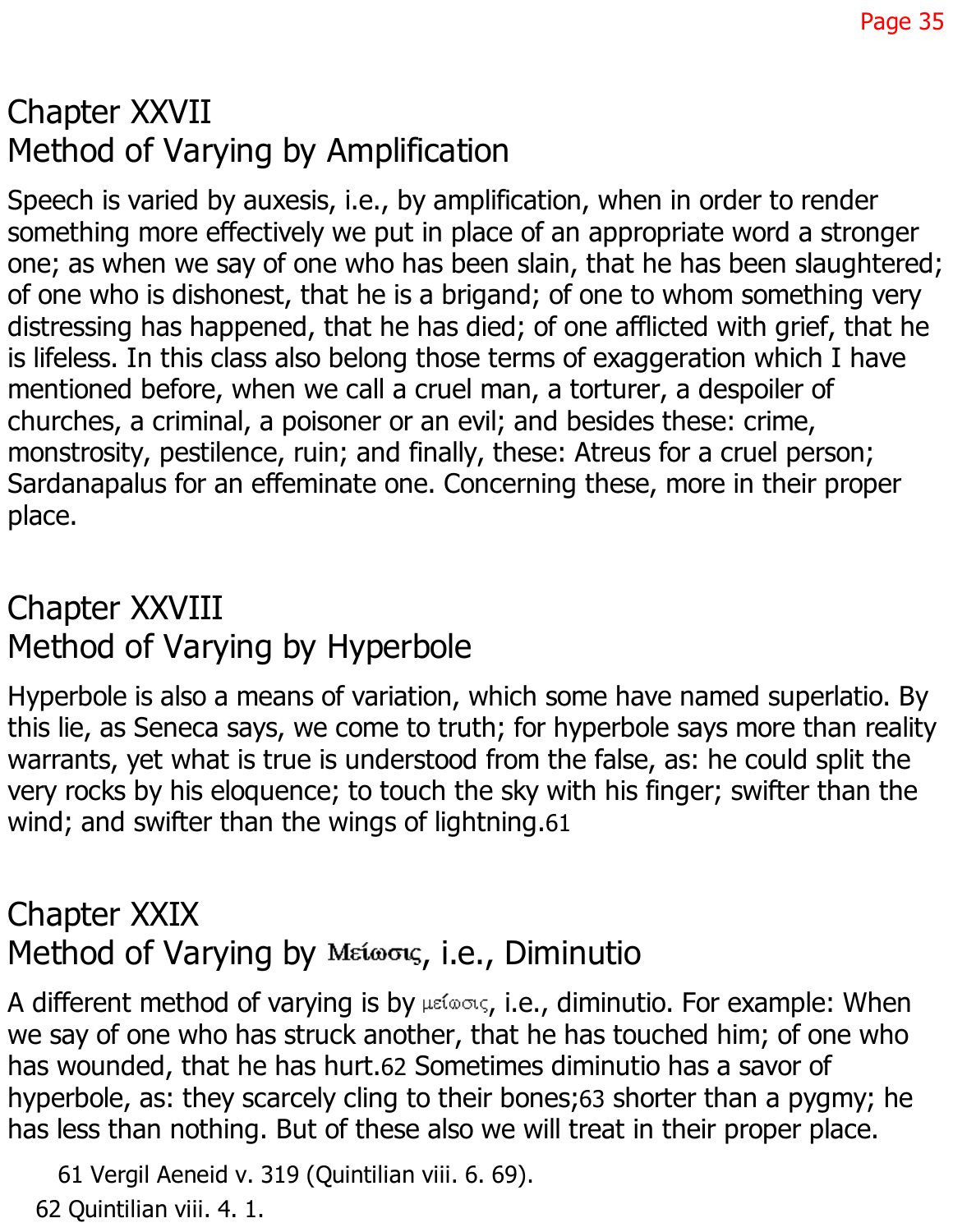Vergil Eclogues iii. 103 (Quintilian viii. 6. 73).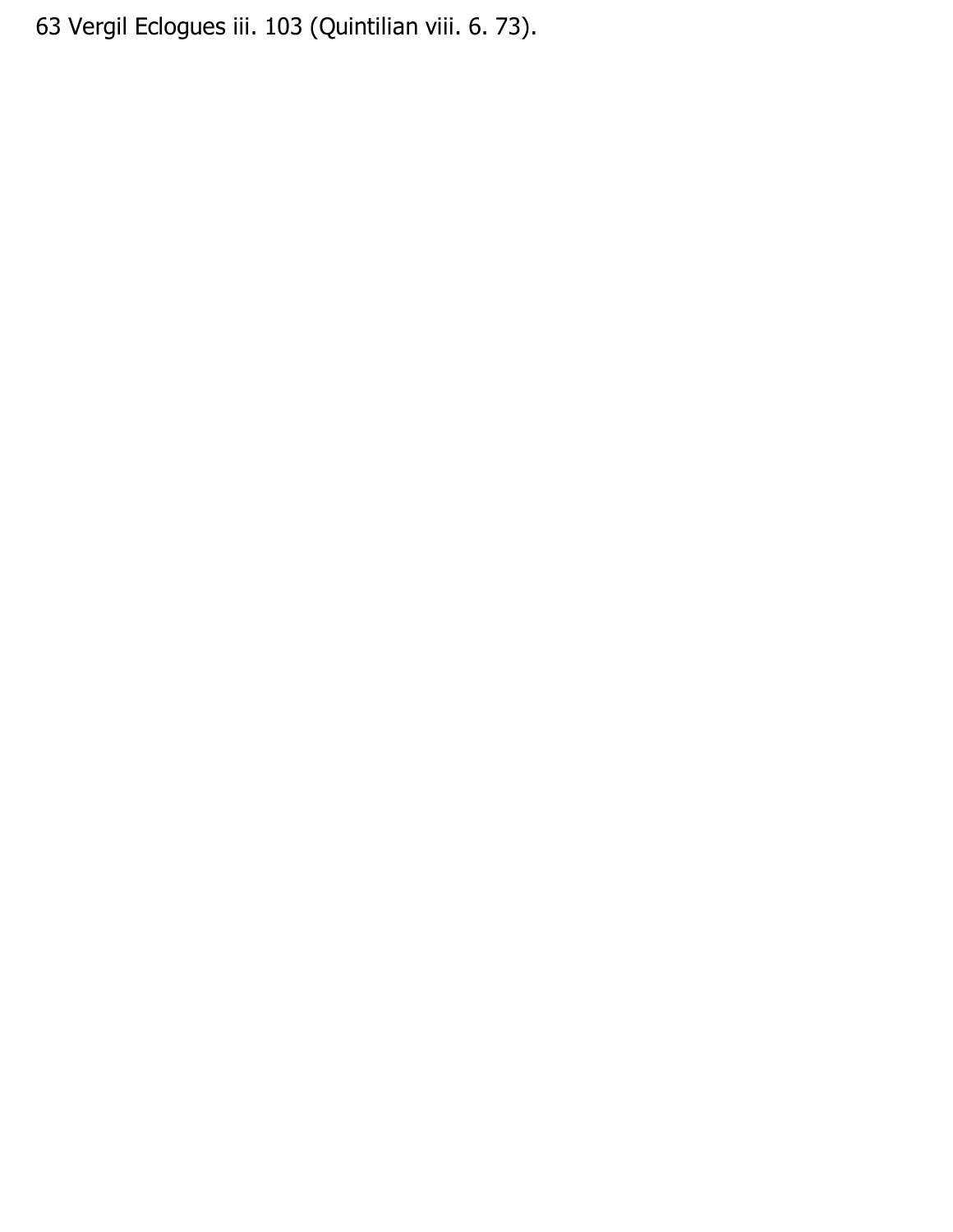# Chapter XXX Method of Varying by Compositio

Speech gains some variety from compositio. This generally depends on the figures asyndeton, polysyndeton: I came, I saw, I conquered.64 Vergil:

And roof and Lares

And arms and Amyclean dog and Cretan quiver.65

Zeugma: this is when one word modifies several expressions. Moreover, it may be done in three ways, by having the verb precede, follow, or come in the middle; as: beauty withers with disease or age, (here it precedes); with either disease or age beauty withers, (here it follows); either with age beauty withers or with disease, (here it comes in the middle).66 Likewise Cicero: "Passion overcame modesty; boldness, fear; madness, reason."67 On the other hand: "For you are not such a one, Catiline, that shame ever restrained you from disgrace, or fear from peril, or reason from madness."68 And sometimes the conjunction is not repeated through the series but the noun or verb is; that is called epanalepsis: "Does the nightly guard of the Palatine move you not at all? not at all the guards of the city? not at all the fear of the people? not at all this assembly of all good men? not at all this most splendid senate chamber? not at all the faces and features of these?''69 Similar to this would be: Passion overcame modesty; boldness overcame fear; madness overcame reason. As through synonymia: boldness overcame fear, madness conquered reason, passion subdued modesty. Let us see then in how many ways the same expression can be varied by these figures: He despises gods, he despises men; gods he despises, men he despises; he despises both gods and men, both gods and men he despises; gods he despises, and men. Under this head come also the following: more patient of hunger than cold; more desirous of gain than of glory; dearer I hold no one; and no one do I hold dearer. Although these do not contribute so much of importance, nevertheless they are helpful: and for these reasons, on account of this, on this account, for a reason so slight, for so slight a reason. I shall come to you whenever the father so wishes; whenever the father so wishes I shall come to you. It is the same method when from a single

64 Caesar quoted in Suetonius Lives of the Caesars 1. 37. 2.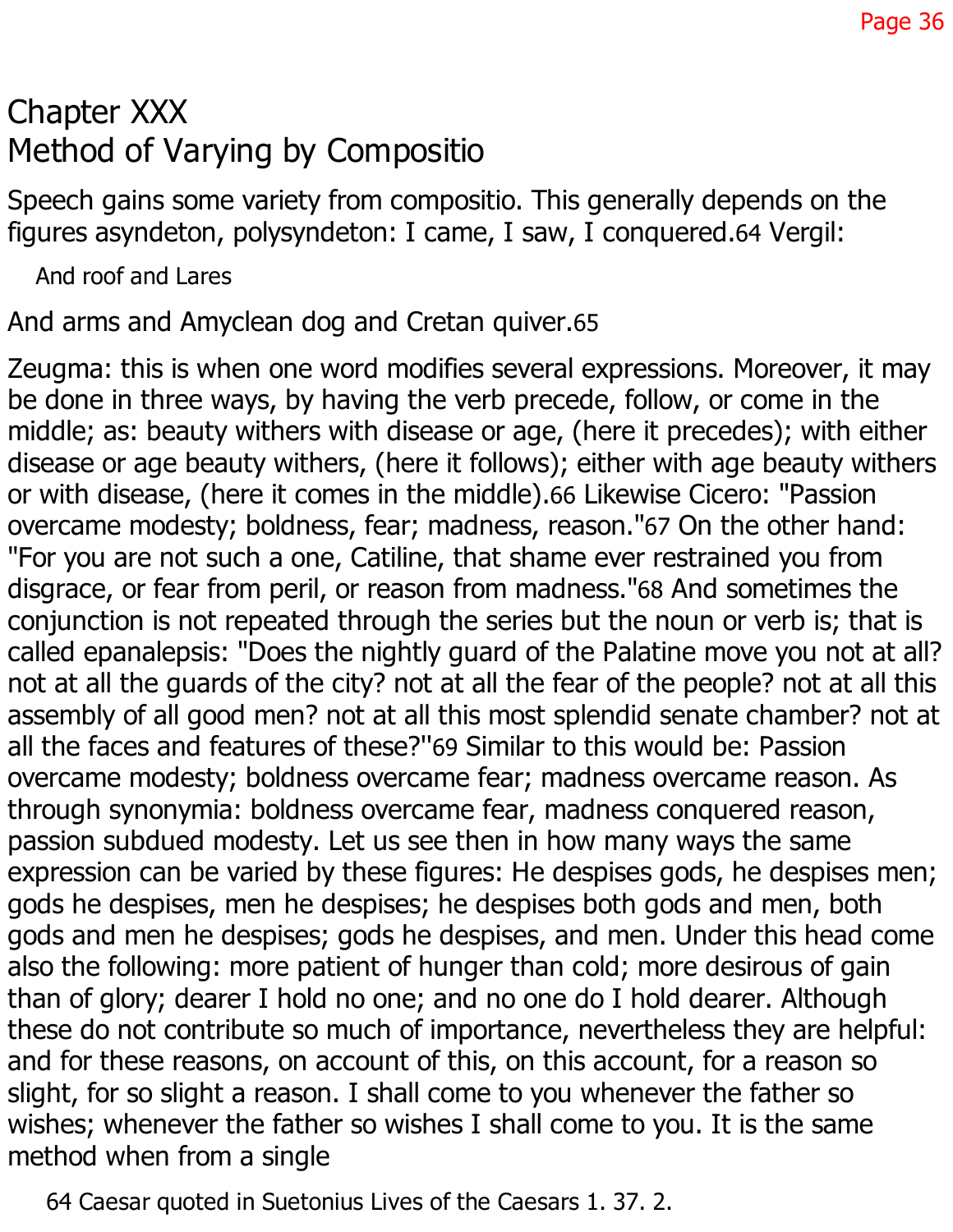Vergil Georgics iii. 344 (Quintilian ix. 3. 51). 66Rhetoric for Herennius iv. 27. 38. somewhat modified. Cicero For Cluentius 6 (Quintilian ix. 3. 62). Cicero Against Catiline 1. 9 (Quintilian ix. 3. 62). Cicero Against Catiline 1. 1.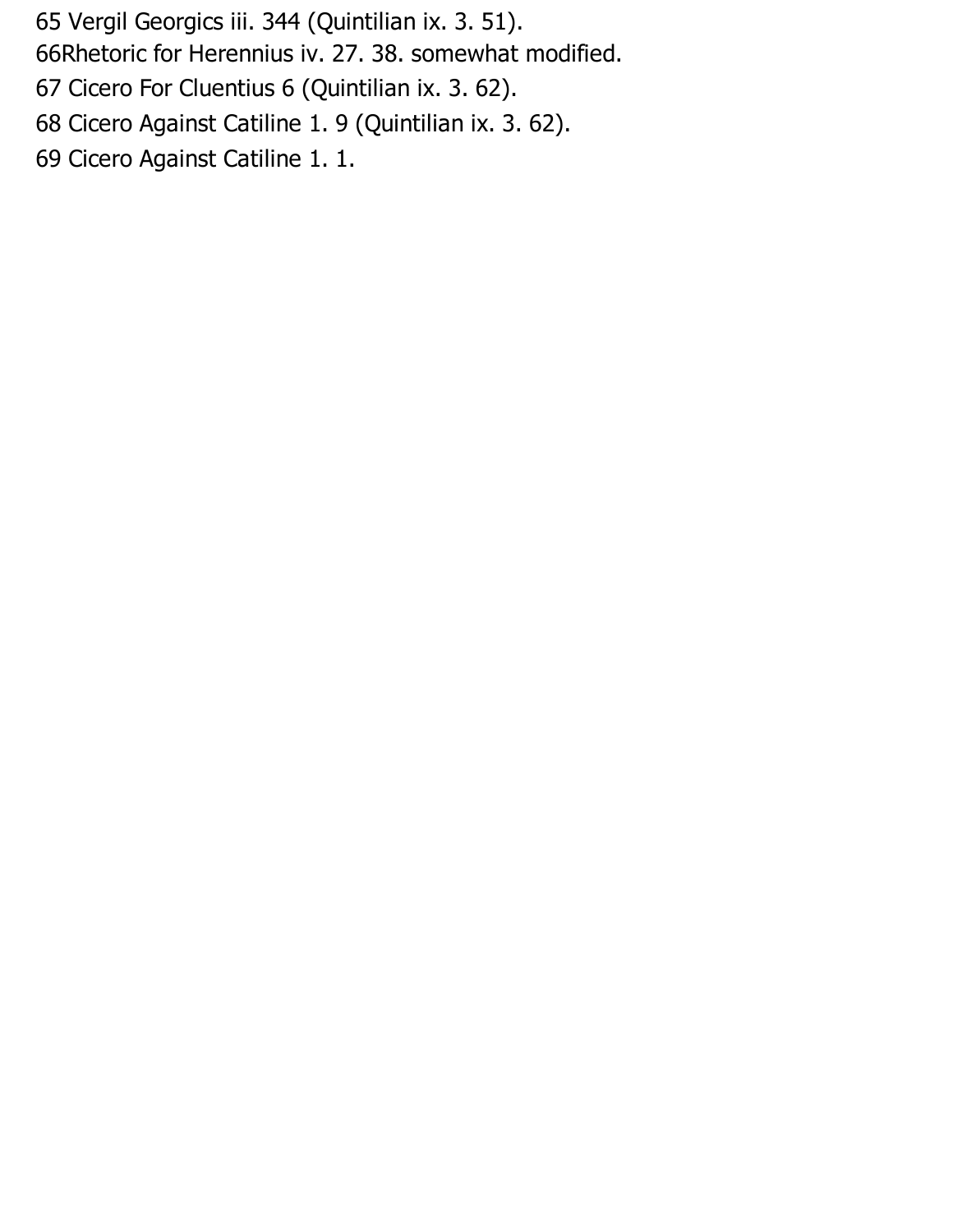expression we make a double, or vice versa, as: you owe all of your possessions to me; whatever you have, you owe entirely to me.

# Chapter XXXI Method of Varying through *Σύνταξις* i.e., Constructio

Some variety of speech likewise comes from syntax or proper connection, a subject that we touched upon above. For there are several expressions that admit of different constructions, as: much modesty, much of modesty; he wrote me, he wrote to me; he drank the whole night long, he drank throughout the night; most distinguished of the Romans, most distinguished among the Romans.

# Chapter XXXII Method of Varying through Changing the Figure in Various Ways

A speech is varied when it is presented in such a way as to alter its emotional tone and, as it were, exhibited in different attire, which may be called change of figure, as, nothing is more vain than you, or is there anything vainer than you? Here the figure is varied by use of an interrogative. The people do not care for such things, doubtless the people care for such things. Here the force of the expression is changed by use of irony. He loves money passionately; Ye gods, how he loves money! The color of the expression is changed here by use of admiratio. He despises both gods and men, I do not know whether he despises gods or men more. Here the form of expression is changed by use of dubitatio. I never thought of such things! Ye better gods, how could I have thought such things! Here the color is changed by use of abominatio. He is a man of unusual vanity, O the singular vanity of the man! Here through use of exclamation. Since you are of the lowest birth, no substance, no learning, no beauty, no genius, what reason do you have to boast so much? What do you have that you are so insolent? Noble birth? but you are of most obscure family. Wealth? but you are poorer than Irus. Erudition? but you have never applied yourself to good books. Beauty? but you are uglier than Thersites himself. Genius? but you were surely born stupid. What then, is your boasting but sheer insanity? Here the form of the speech is varied by subjectio. And in truth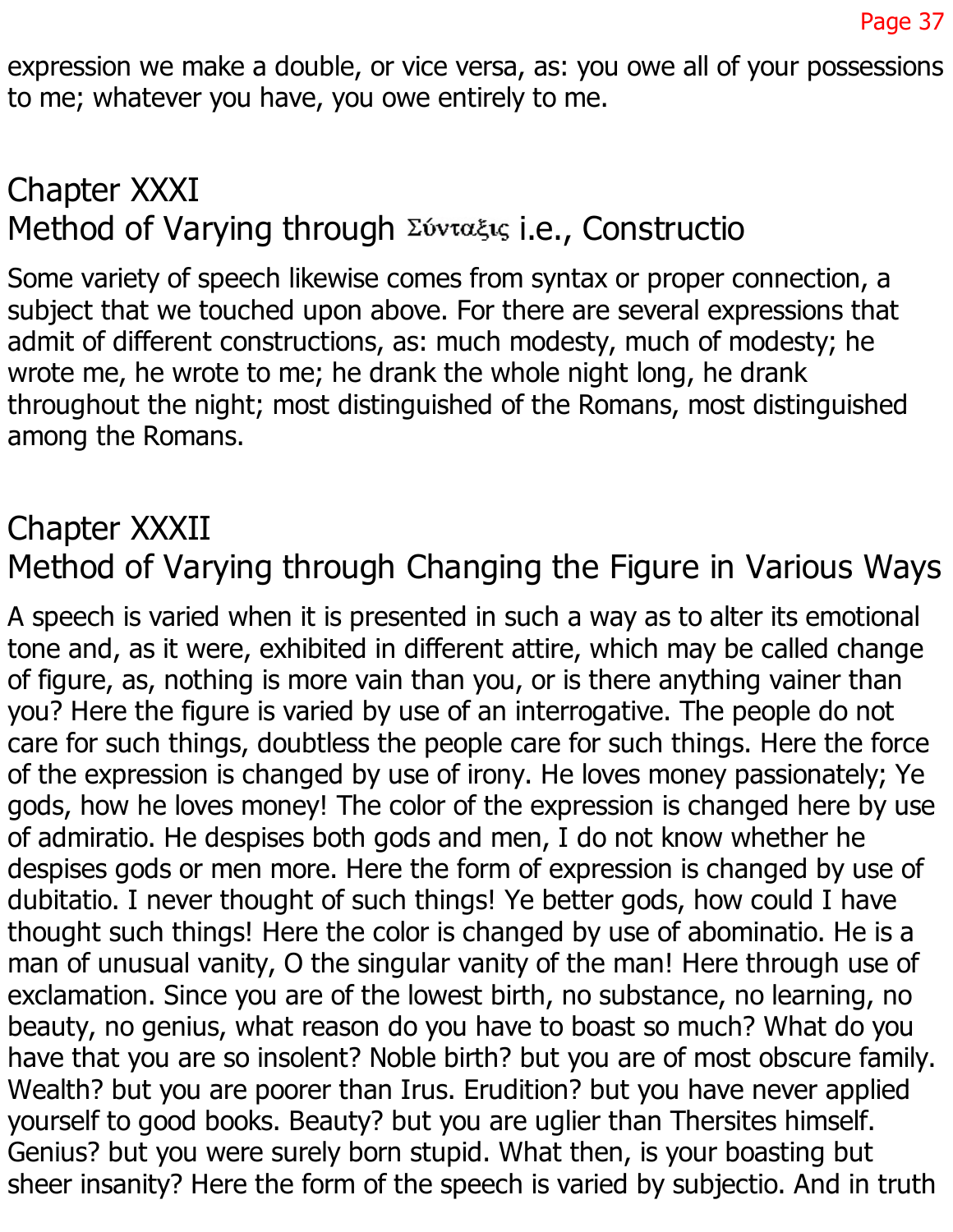the oration can be varied not only by means of all figures, but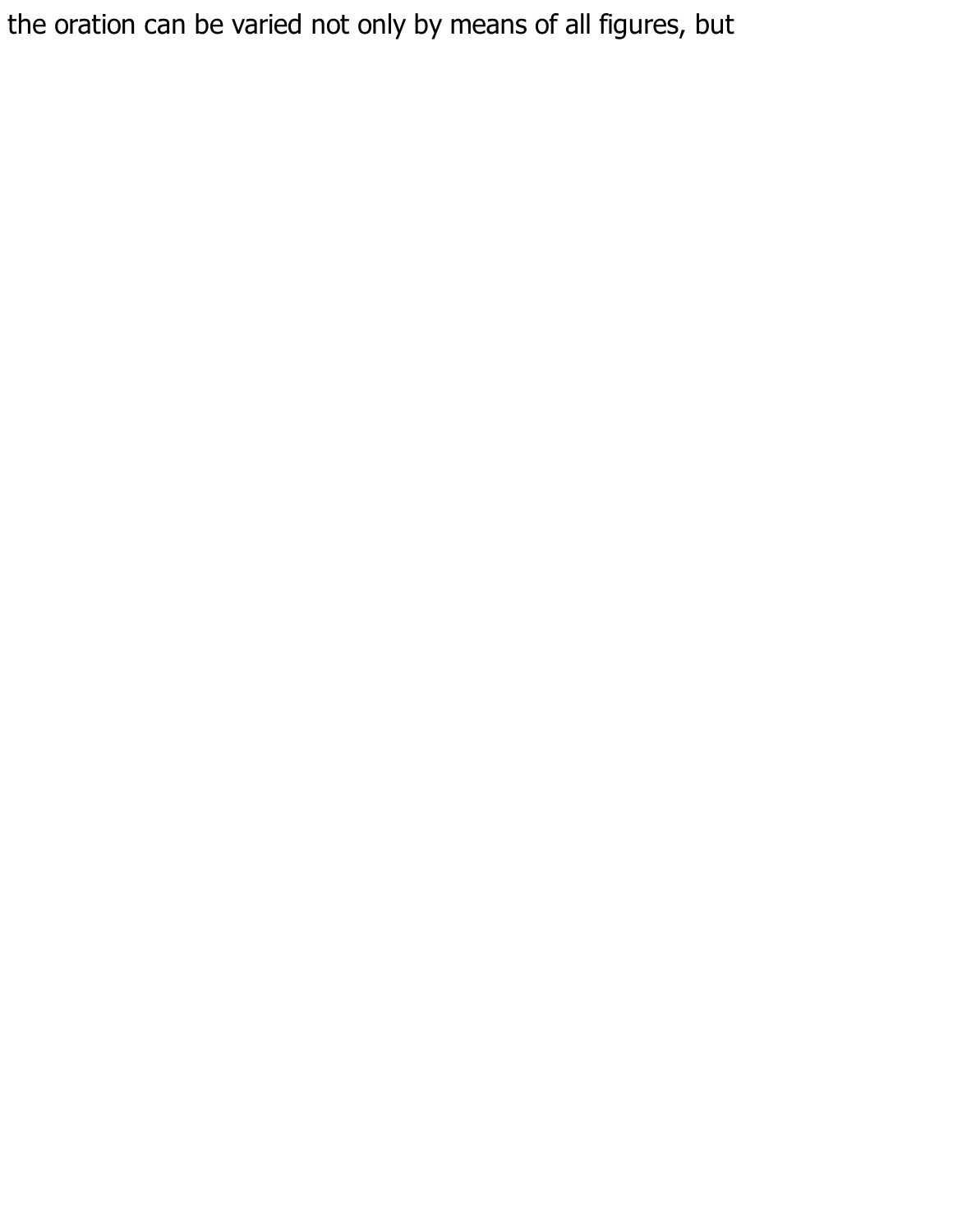also by means of nearly all the places of logic. But since these matters seem rather to pertain to copia of thought, we will treat them more fully in Book II. In this first book we have briefly pointed out nearly all forms by which speech is altered without changing the thought.

## Chapter XXXIII **Practice**

Now, to make the matter clearer, let us set forth an expression as an experiment and try how far it is possible to have it turn like Proteus into several forms; not that every method of varying is suitable in any one instance, but as many as are, we shall use. let us take the following sentence for an example: Your letter has delighted me very much. Your does not admit of a synonym. Your fulness, your sublimity, your grandeur, are periphrasis. If you use a proper name, for instance, Faustus, it is heterosis, both of part of speech and of person, Faustus' letter. If Faustine letter, there is heterosis of the substantive in the epithet.

### Letter

Epistle, letter, writing are synonyms. Little letter, little epistle, little writing constitute heterosis. Written sheet is synecdoche; what you have written to me, periphrasis.

### Me

My mind, my heart, my eyes is either periphrasis or synecdoche; us for me is enallage of number; Erasmus is heterosis of person.

### Very Much

Greatly, mightily, exceedingly, wonderfully, in a wonderful manner, etc. are synonyms. In the most profound manner, above measure, beyond measure, in an extraordinary degree, is auxesis. Not indifferently, not a little, not commonly is contrarium and negation. It is impossible to say how greatly, incredible to say, I cannot express in words, and others of that type savor of hyperbole.

### Has Delighted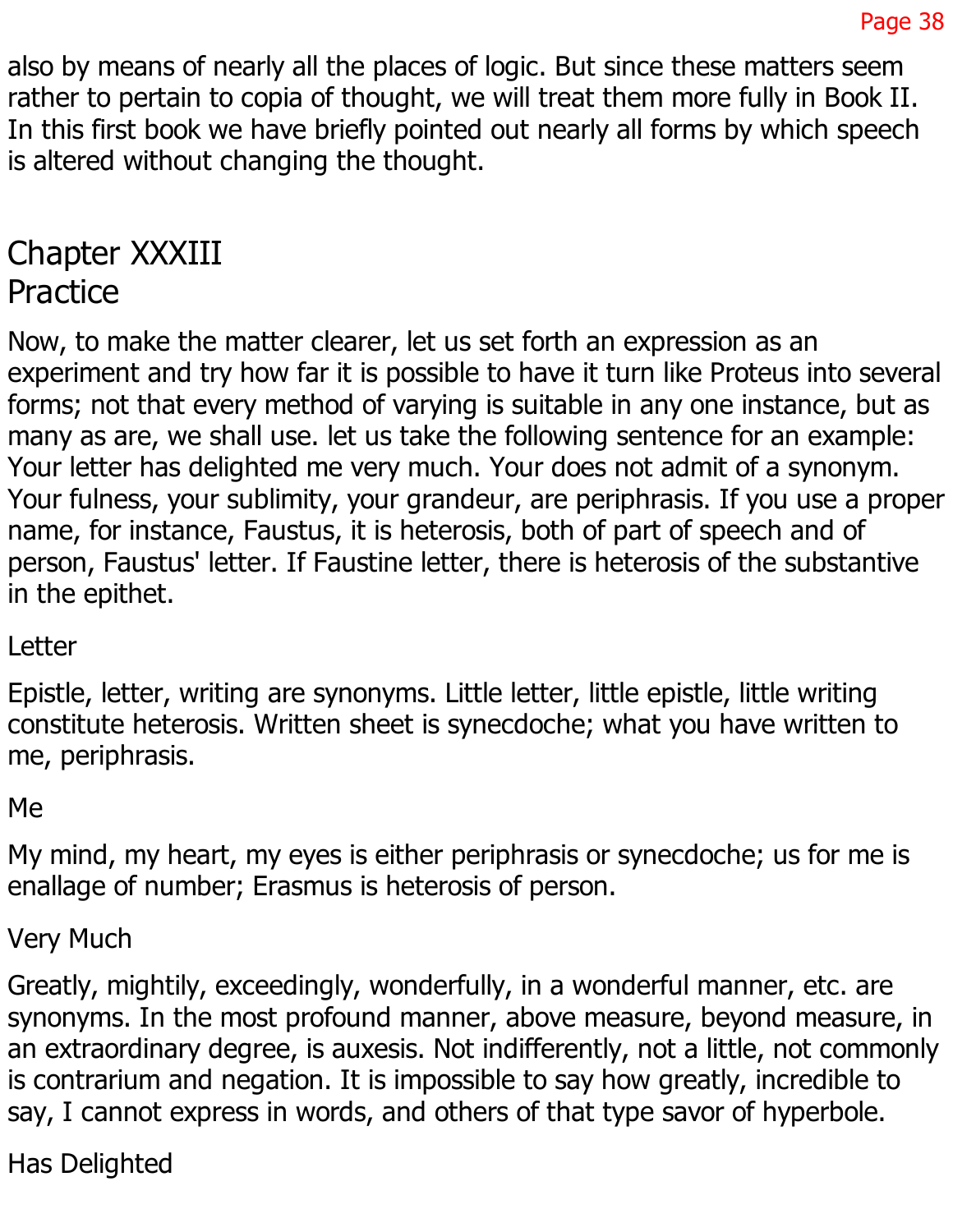Has pleased, has refreshed, has exhilarated, are synonymous, except that there seems to be metaphor in has exhilarated. Has brought pleasure, has been a pleasure, has been a joy, etc. constitute periphrasis. Has imbued with joy, has been honeyed are metaphorical; has been not unpleasant, not disagreeable, substitutions of contraries.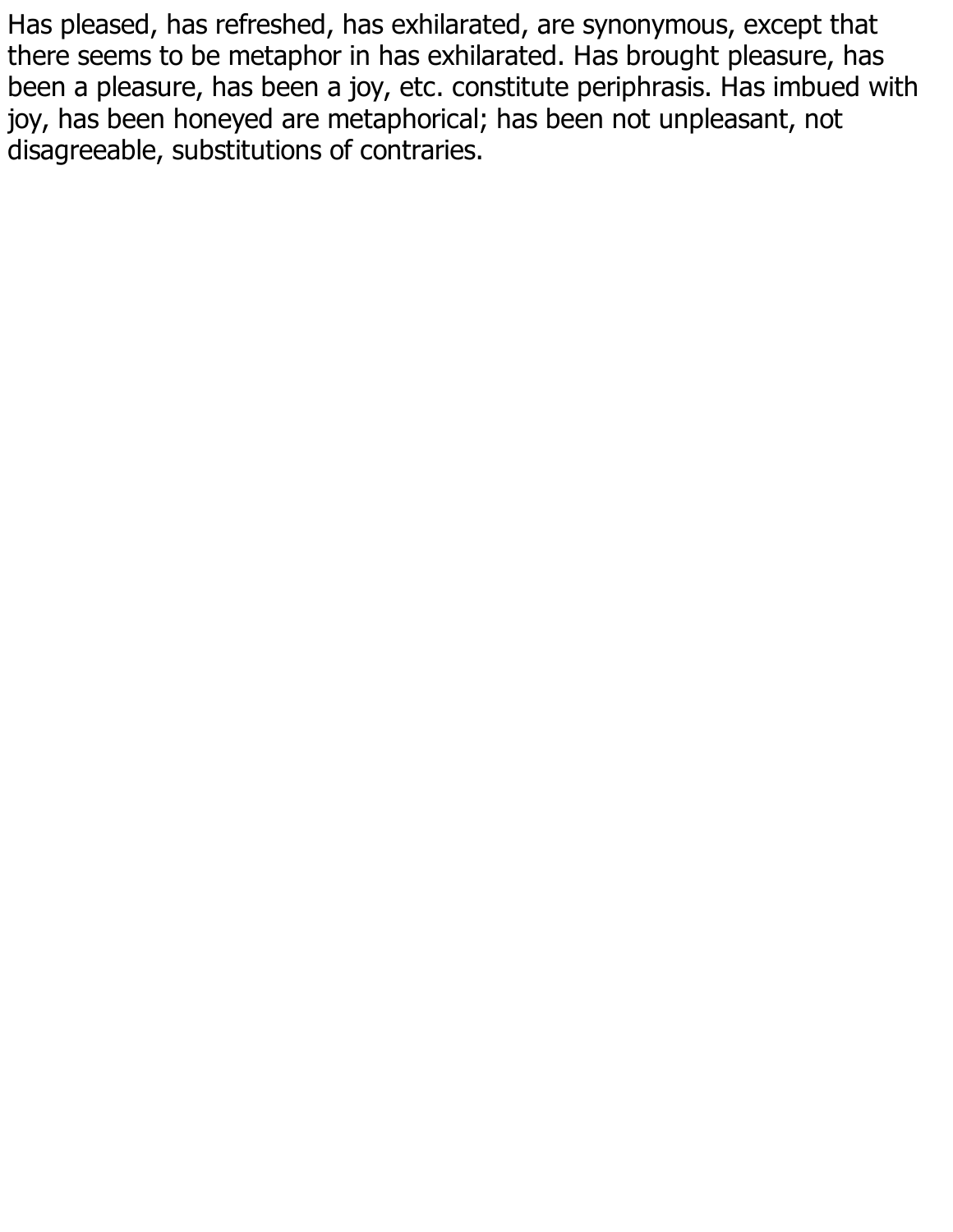#### Page 39

Others cannot readily be illustrated without a context. Now then let us make trial. Your letter has delighted me very much. In a wonderful way your letter has delighted me; in an unusually wonderful way your letter has delighted me. Up to this point almost nothing has been varied except the word order. By your letter I have been greatly delighted. I have been delighted in an unusually wonderful way by your letter. Here only the voice of the verb has been changed. Your epistle has cheered me exceedingly. In truth by your epistle I have been exceedingly cheered. Your note has refreshed my spirit in no indifferent manner. By the writing of your humanity I have been refreshed in spirit in no indifferent manner. From your most pleasing letter I have had incredible joy. Your paper has been the occasion of an unusual pleasure for me. From your paper I have received a wondrous pleasure. What you wrote has brought me the deepest delight. From what you wrote the deepest joy has been brought me. From the letter of your excellency we have drunk a great joy; this is relatio. Anyone may easily compose others for himself. From the letter of my Faustus I have drunk the greatest joy. A by no means common joy has come to me from what you wrote. I have been uniquely delighted by your letter. I have received a wonderful delight from the letter of Faustus. How exceedingly your letter has delighted my spirit. Your paper has imbued me with ineffable delight. This is metaphor. Through your letter I have been imbued with an unusual delight. What you wrote has given me incredible pleasure. This is metaphor also. Your letter provided me with no little delight. I have been exceedingly delighted by reading your letter. The reading of your letter imbued my mind with singular joy. Your epistle was very delightful. Your letter was a source of extraordinary pleasure for me. From your letter I had a singular pleasure. You epistle was the geatest joy to me. What you wrote was the keenest delight to me. Your epistle was an incredible pleasure to me. Your epistle was immeasurably pleasing to me. You would scarcely believe how greatly I enjoy (acquiescam) what you wrote. Cicero frequently used acquiescere in this way for oblectare. Your epistle was the keenest enjoyment for me. Your letter has been most delightful. A singular pleasure has been provided for me by your letter. Your letter has been the occasion of glad joy for me. On receiving your letter I was carried away with joy. When your letter came I was filled with joy. On reading your most loving letter I was seized with an unusual pleasure. When I received your letter an incredible joy seized my spirit. Your epistle caressed me with extraordinary pleasure. What you wrote to me was most delightful. That you sent a letter to me was exceedingly pleasant.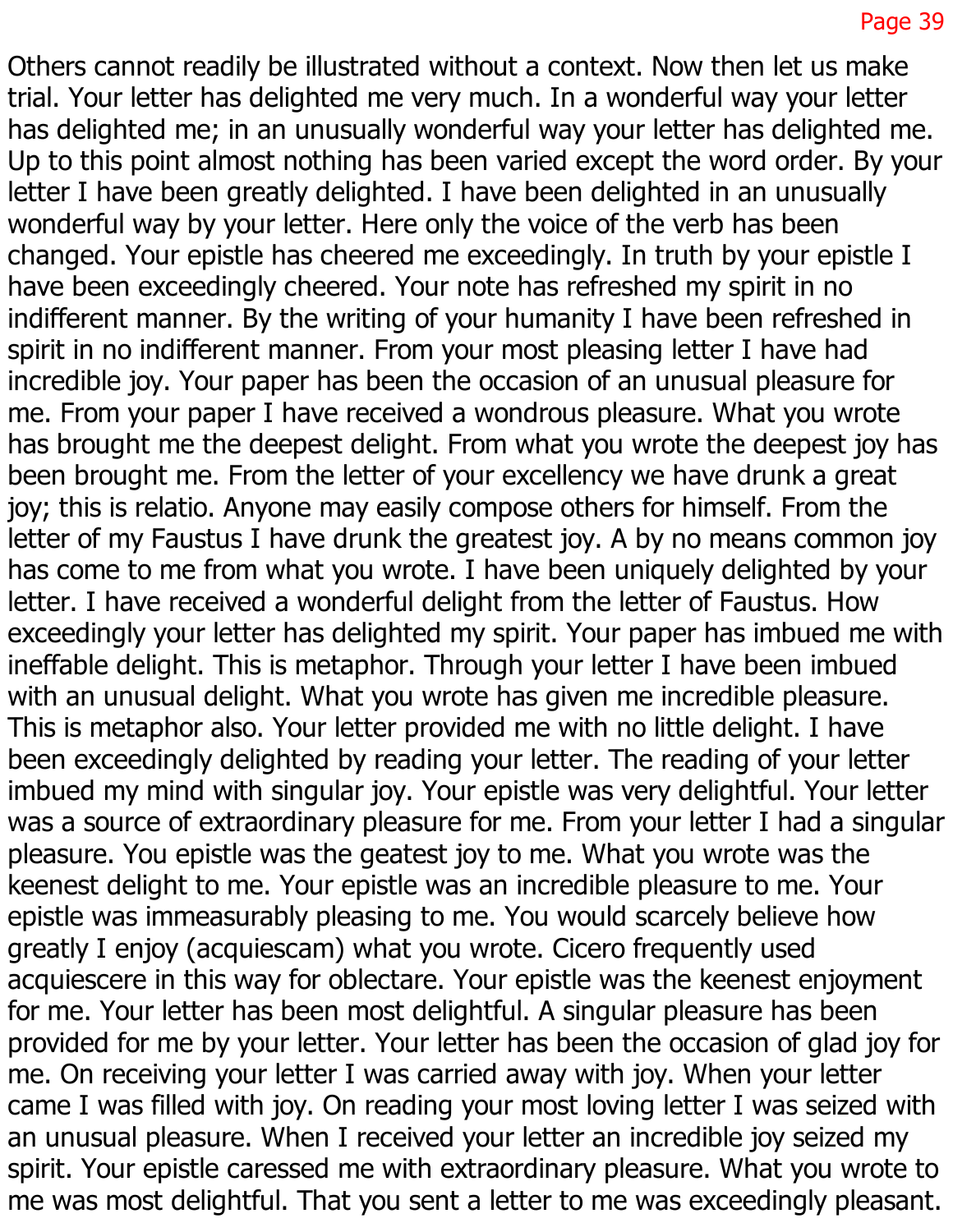Nothing could have given me more pleasure than that you deemed me worthy of your letter. Your dear letter has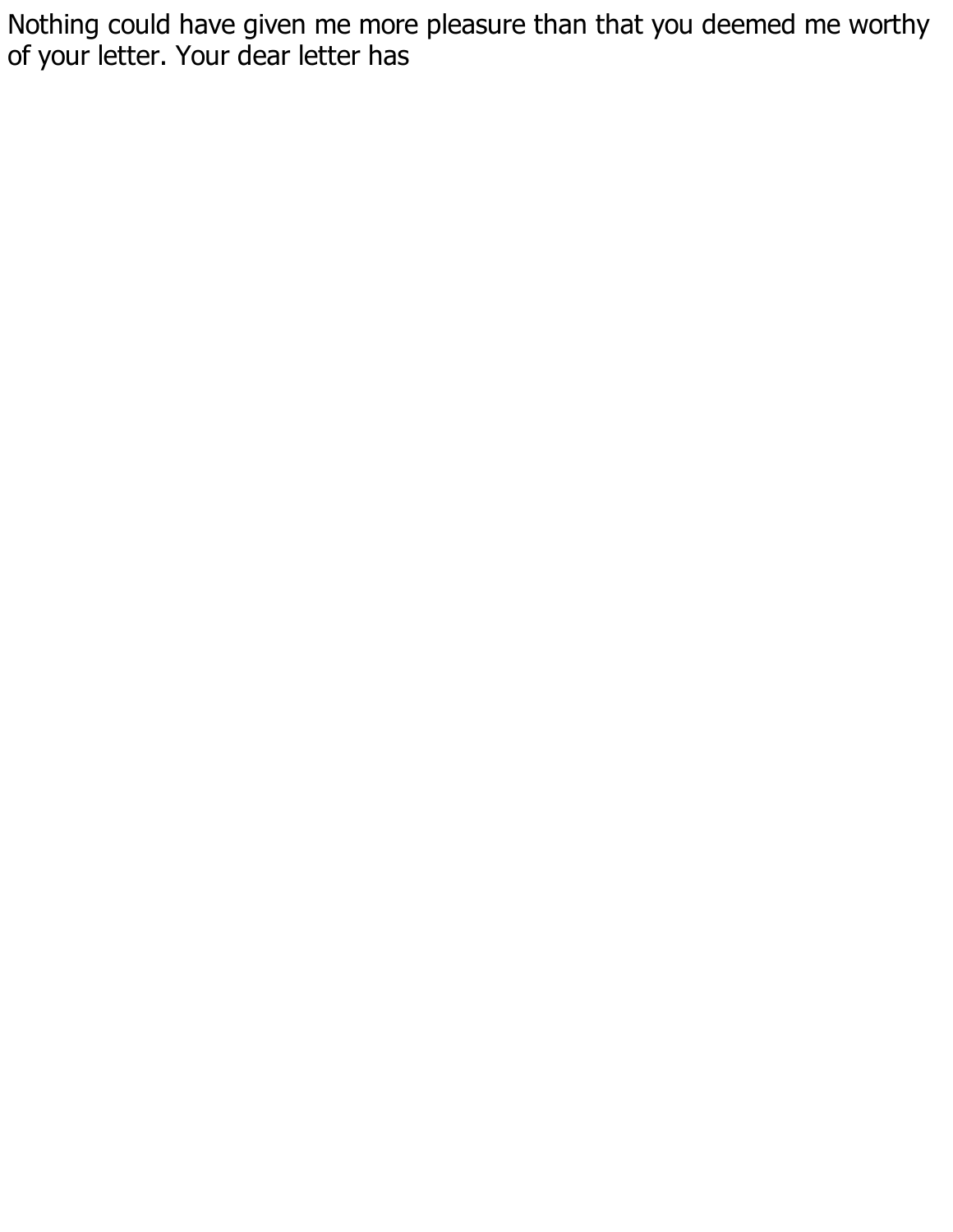made me rejoice exceedingly. By your letter I am made exceedingly joyful.

That you have informed me by your letter is not only acceptable to me, but in truth delightful. You should have seen me transported by the extent of my joy when your letter reached me. That you would greet me at least by letter was certainly delightful. Nothing more longed for than your letter could have come to me. Your very anxiously awaited letter has come. Nothing more desired than your letter could have come. In these last three there is metalepsis or at least synecdoche; for those things which we greatly desire are customarily considered pleasing. The letter of Faustus to Erasmus is unable not to be most pleasing. Not unpleasing to me was your letter. Your by no means disagreeable letter has come to me. Your writing in no way displeasing to me has come. Your letter was as charming to me as the most charming things. I have read your letter through with great pleasure. I have received your letter not without the keenest pleasure. He who handed me your letter, brought me a heap of joys. It is wonderful to say how your letter has taken hold of me. I have received the letter you sent; it lightens my heart with a new light of joys. Whatever there was of sadness in my heart, your letter cast out straightway. I felt a wondrous joy in my heart when your letter came to me. An uncommon pleasure entered my spirit from your letter. Your letter was the cause of my abundant rejoicing. Your letter made me rejoice exceedingly. It is scarcely possible to say how much joy came to me from your letter. I can hardly express in words how much pleasure was provided me by your letter. It is wondeful to say how much joy shone upon me from your letter. Immortal God! what great joy came to us from your letter? O wonderful, what great cause of joy your letter supplied! Good gods, what a great number of joys did your writing afford me? Your letter brought me greater joy than I can express. Your letter brought me very great pleasure. You would scarcely believe what a multitude of joys your letter brought to my spirit. I am not able to say in words with what great joys your letter loaded me. Why should I fear to speak thus when Terence spoke of "the day loaded with many advantages." Your letter has made me laden with joys. I rejoiced exceedingly in your letter. I took a unique pleasure in your letter. Your writing poured forth a most rich abundance of pleasure. Your letter was most pleasurable to me. By your letter the wrinkles were straightway wiped from my brow. Directly I saw your letter, I smoothed the brow of my spirit. While I read what you wrote to me, a wonderful pleasure stole into my heart. While I looked at your letter an extraordinary multitude of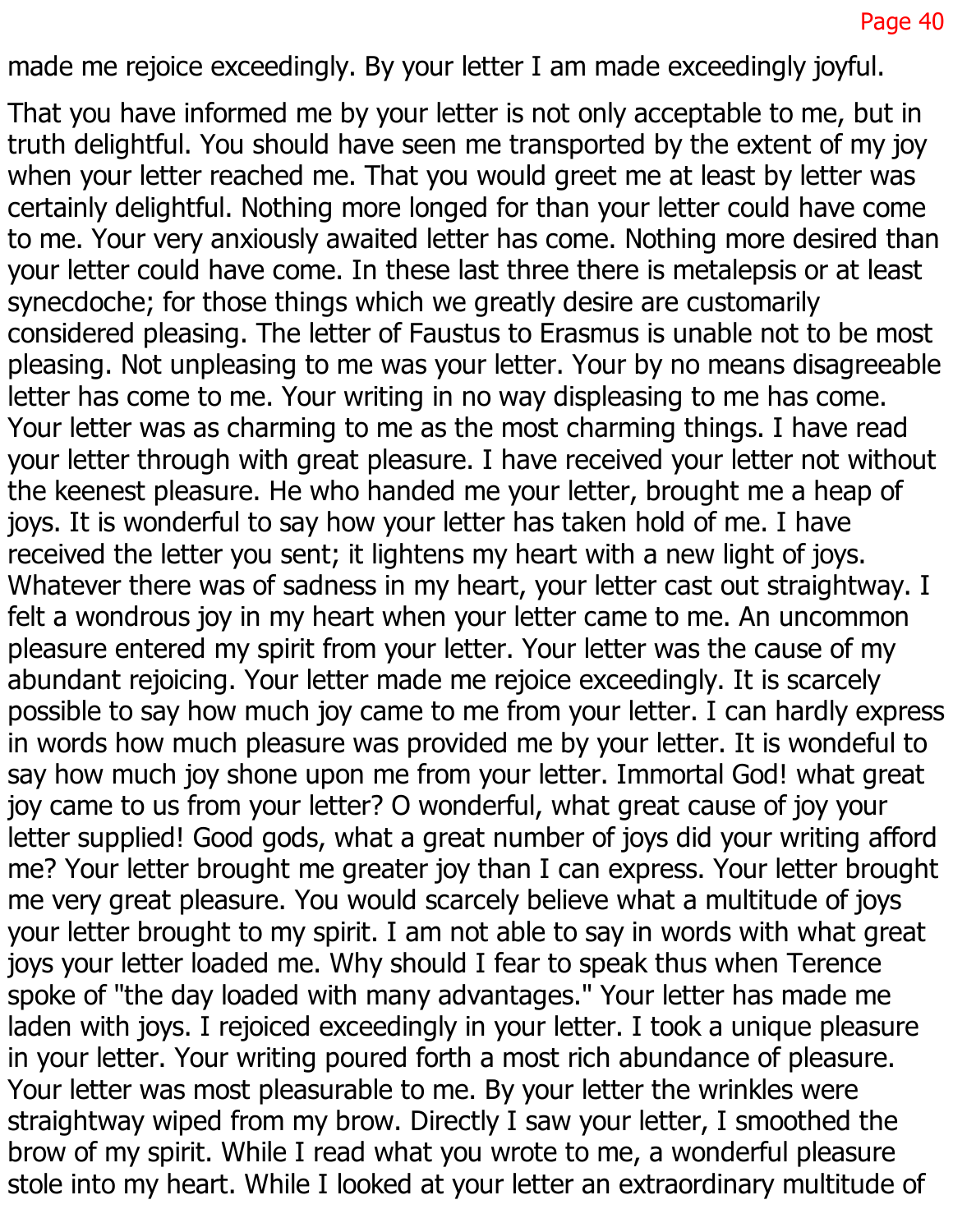joys seized my mind. When I looked at your letter an incredible wave of joy entered my heart. When I received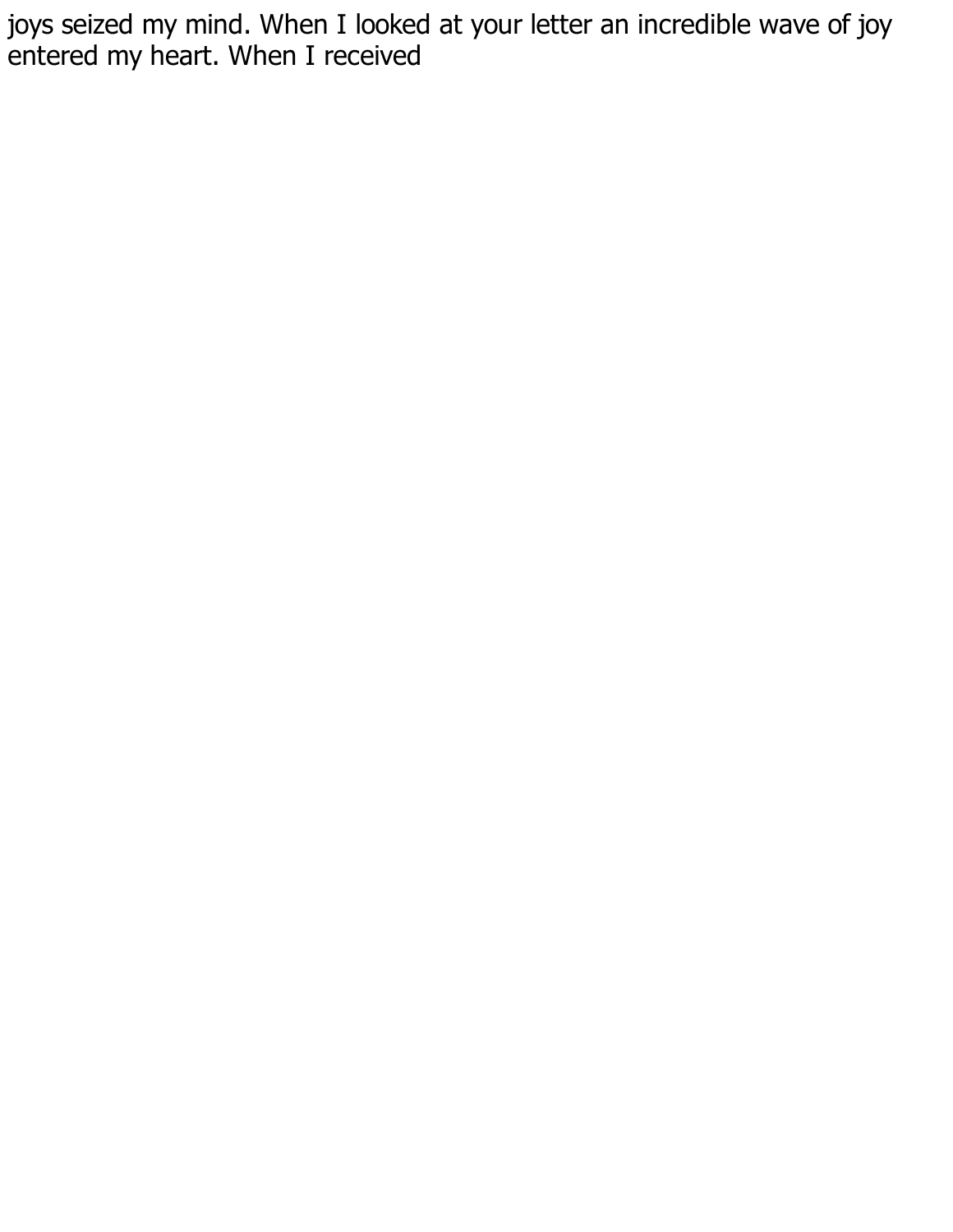#### Page 41

your most kind letter, a great joy possessed me entirely. I would die if anything more pleasing than your letter ever happened. I would perish if anything in life occurred more pleasurable than your letter. I call the muses to witness that nothing has ever before brought me more joy than your letter. Do not believe that Fortune can offer anything more pleasing than your letter. The delight your letter gives me is equalled only by the love I bear you. Oh wonderful! How much joy your letter aroused in me. What laughter, what applause, what exultant dancing your letter caused in me. Reading your most elegant letter I was touched with a strange joy. Your pen has sated me with joys. Your letter has afforded me much pleasure. Your so fine letter has wholly imbued me with joy. Your letter has imbued me with a rare pleasure. Your letter has covered my soul with an unusual pleasure. Nothing dearer than your letter has ever happened to me. I have never seen anything more joyful than your letter. There is nothing I shall receive with a gladder spirit than the next letter of my Faustus. With what joy do you suppose I am filled when I recognize your soul in your letter. When the letter carrier handed me your letter, my spirit at once began to thrill with an ineffable joy. How shall I tell you what joy titillated the spirit of your Erasmus when he received your letter. My spirit overflowed, as it were, with joy when your letter was given to me. How gladly I received your letter. After your note was brought to me, my spirit truly glowed with joy. I was almost insane with joy when I received your letter. The charm of your letter stays my spirit with extraordinary joy. I am unable to refrain from rejoicing exceedingly whenever your letters come to me. Your letter was pure honey to me. Whatever letters come from you seem to overflow with saccharin and honey. I am sumptuously refreshed by the rich banquets of your letters. Your writings are sweeter than any ambrosia. The letter of my Faustus was more sumptuous even than Sicilian feasts. There is no pleasure, no charm which I would compare with your letter. All things are sickening compared to your letter. The heart of Erasmus leaped with joy on reading your most affectionate letter. The papers covered with your writing completely filled me with joy. Whatever letter comes from you is pure joy to my heart. Your letter is alive with joy. He brought me a festal day who brought me your letter. I would have preferred what you wrote to any nectar. I would not have compared any Attic honey with your most affectionate letter. Saccharin is not sweet if it is compared with your letter. No draught of men has such a flavor as your letter has for me. What wine is to a man thirsting for it, your letter is to me. What clover is to bees, what willow boughs are to goats, what honey is to the bear,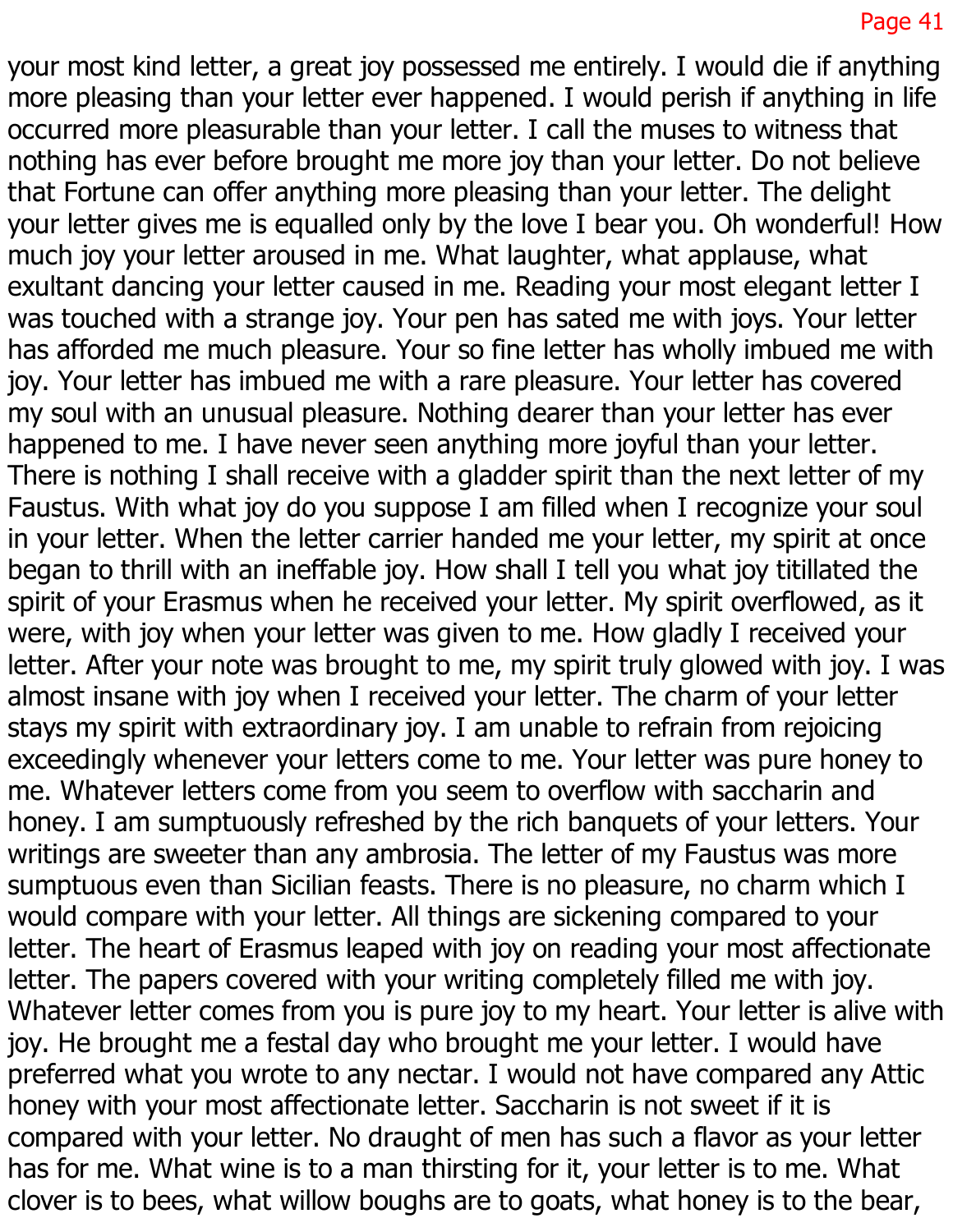your letter is to me. The letter of your sublimity was sweeter to me than any honey. When I received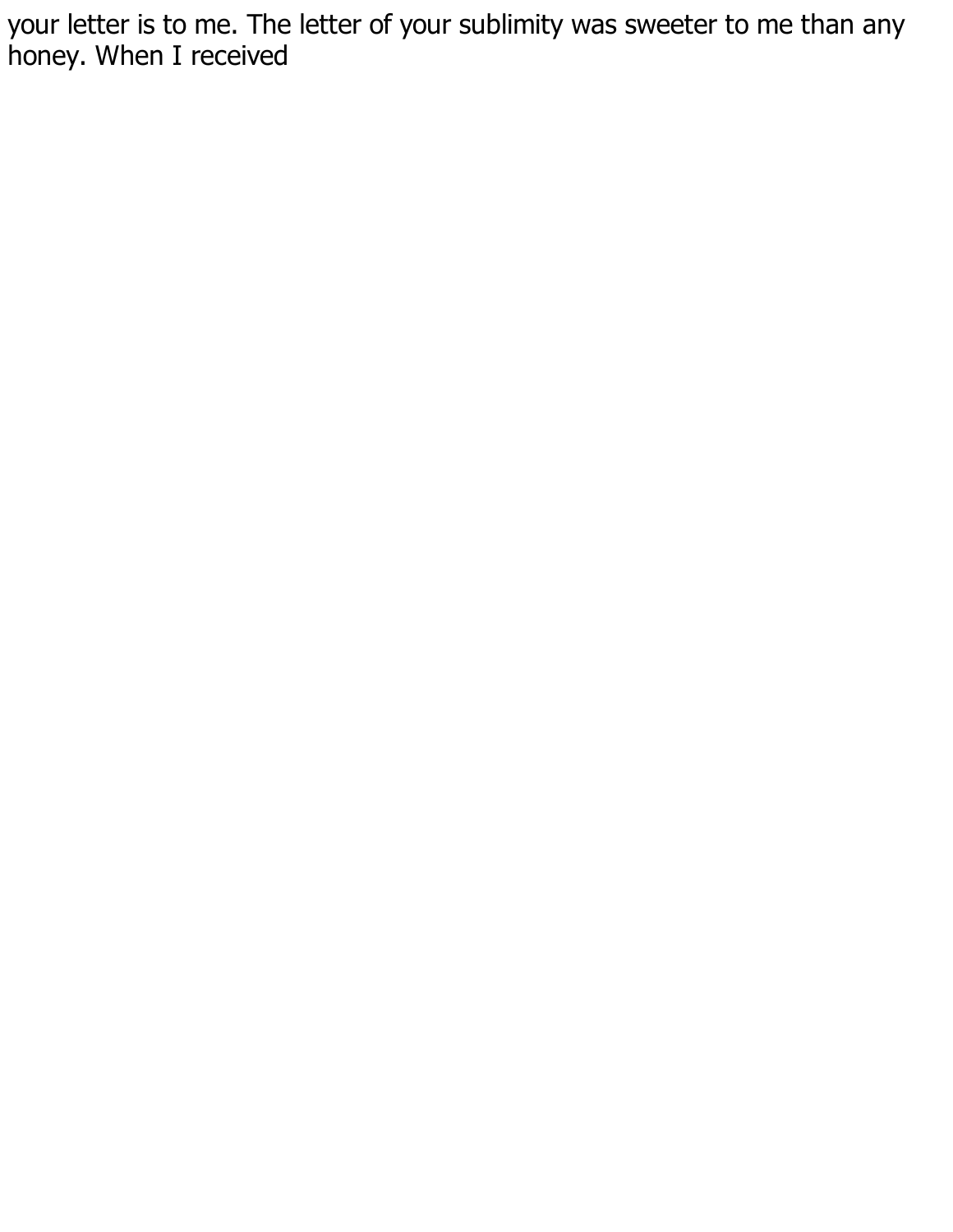your so eagerly awaited letter, you would have said that Erasmus was certainly drunk with joy. As soon as your letter came, you would have seen me as though drunk with excessive joy. As utterly as I love you, so utterly am I delighted by your letter. What you wrote seems nothing but pure charm to me. No dainty so caresses the palate as your letter charms my spirit. No luxuries titillate the palate more agreeably than what you wrote titillates my mind. 'Aµát&n Bov�v, i.e., a wagon full of pleasures, he brought who brought your letter. Your letter brought me a  $\delta \& \theta \& \psi$  (well) of pleasures when your letter was given to me. He carried a  $64\lambda\alpha$ oo $\alpha$  (sea) of joys who brought your letter. To me your letter was assuredly what Atoceyket alos, i.e., brain of Zeus, was to the Persians.

If any of these appear to be of such a sort as would scarcely be considered suitable in prose, remember that this exercise is adapted to the composition of verse also.70

70 As explained in the Introduction (pp. 1-8) only the first thirty-three chapters of Book 1 are included in this translation.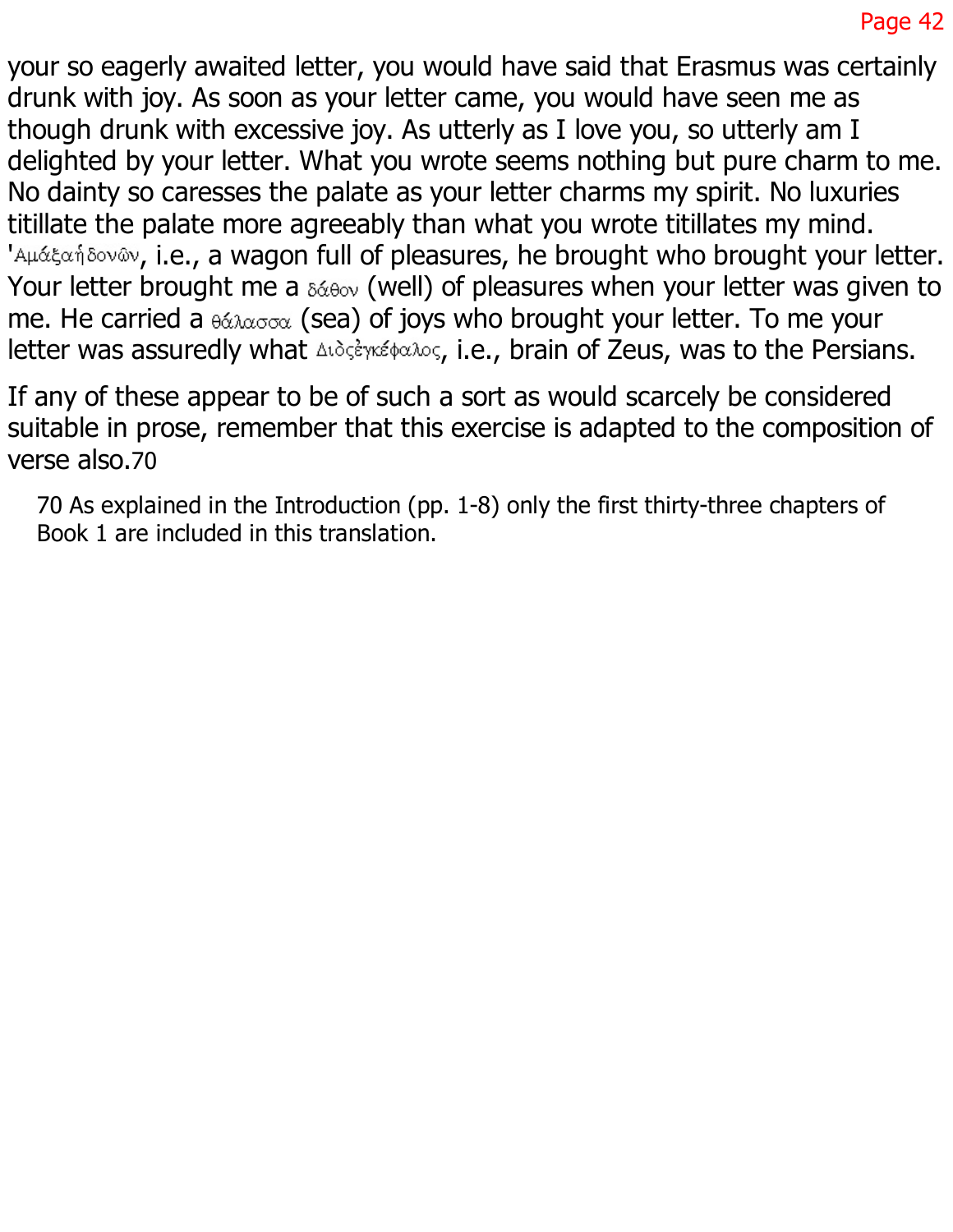# BOOK II

# And Next Concerning the First Method of Embellishing

Now that we have stated our ideas on copia of words as briefly as we were able, it remains for us to touch upon copia of thought briefly. And so, to begin this part of the work with those matters that are most nearly related to the former, the first way to embellish thought is to relate at length and treat in detail something that could be expressed summarily and in general. And this, in fact, is the same as if one should display merchandise first through a latticework, or rolled up in carpets, then should unroll the carpets and disclose the merchandise, exposing it completely to sight. An example of this method follows:

He lost everything through excess.

This expression, complete in itself, and, as it were, all rolled up, may be developed by enumerating a great many kinds of possessions, and by setting forth various ways of losing property. Whatever had come by inheritance from father or mother, whatever had come by death of other relatives, whatever had been added from his wife's dowry, which was not at all mean, whatever had accrued from bequests (and considerable had accrued), whatever he had received from the liberality of his prince, whatever private property he had procured, all money, military equipment, clothes, estates, fields, together with farms and herds, in short, everything, whether movable or real estate, and finally even his immediate household property, in a short time he so consumed, wasted, and devoured in foulest passion for harlots, in daily banquets, in sumptuous entertainments, nightly drinking bouts, low taverns, delicacies, perfumes, dice, and gaming that what remained to him would not equal a farthing. In this case the words everything and he lost by excess are developed in detail. We will add yet another:

He has finished his education.

This is a general statement. You will be able to develop this by recounting one by one the individual disciplinesevery field of learning. There is no branch of learning at all in which he has not been elaborately trained, no discipline which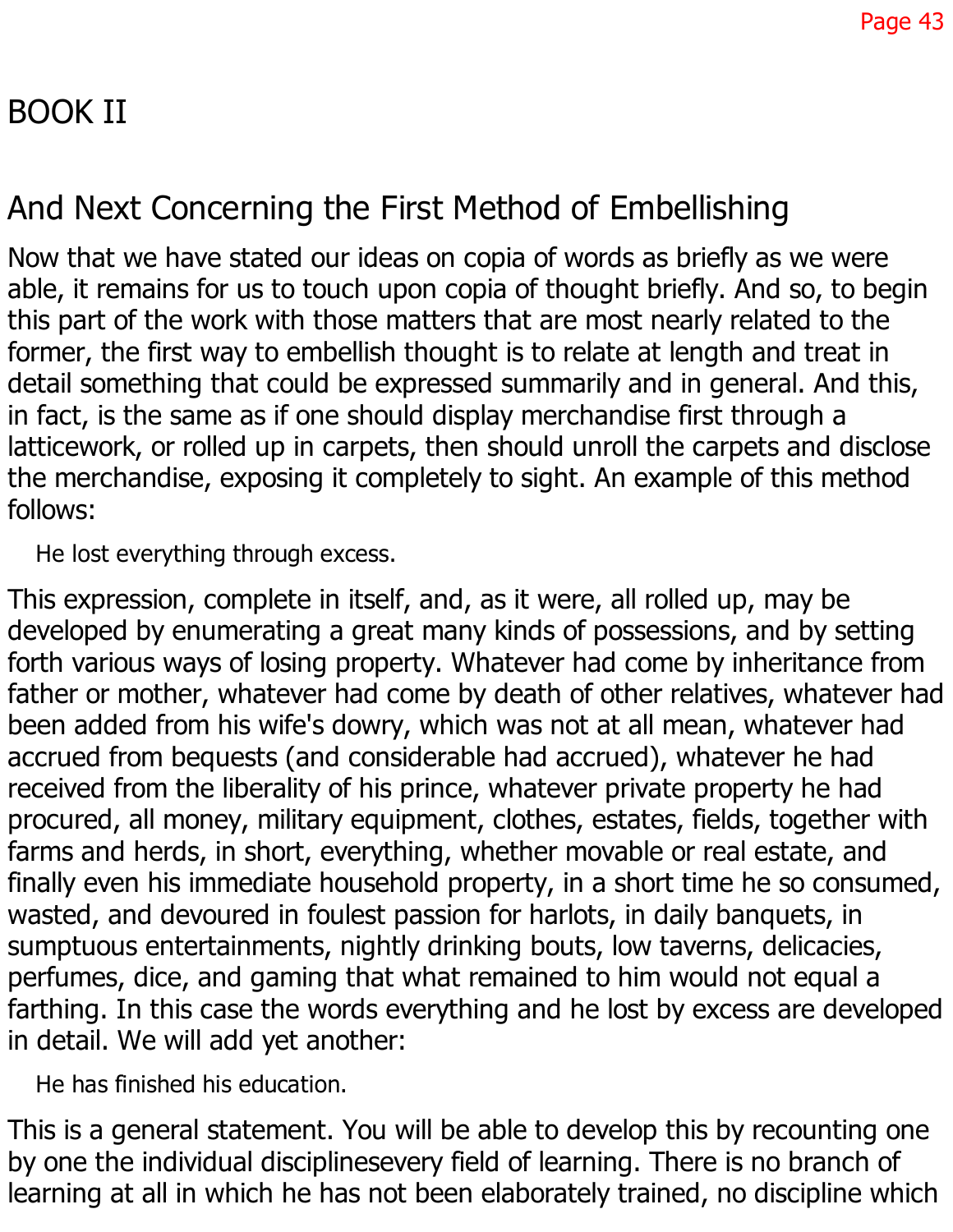he has not learned thoroughly to the smallest detail, and has so learned that he seems to have worked in that one alone. Further, he knows wonderfully well all the stories of the poets; and more, he has a rich fund of the ornaments of the rhetoricians, and has also studied the difficult canons of the gram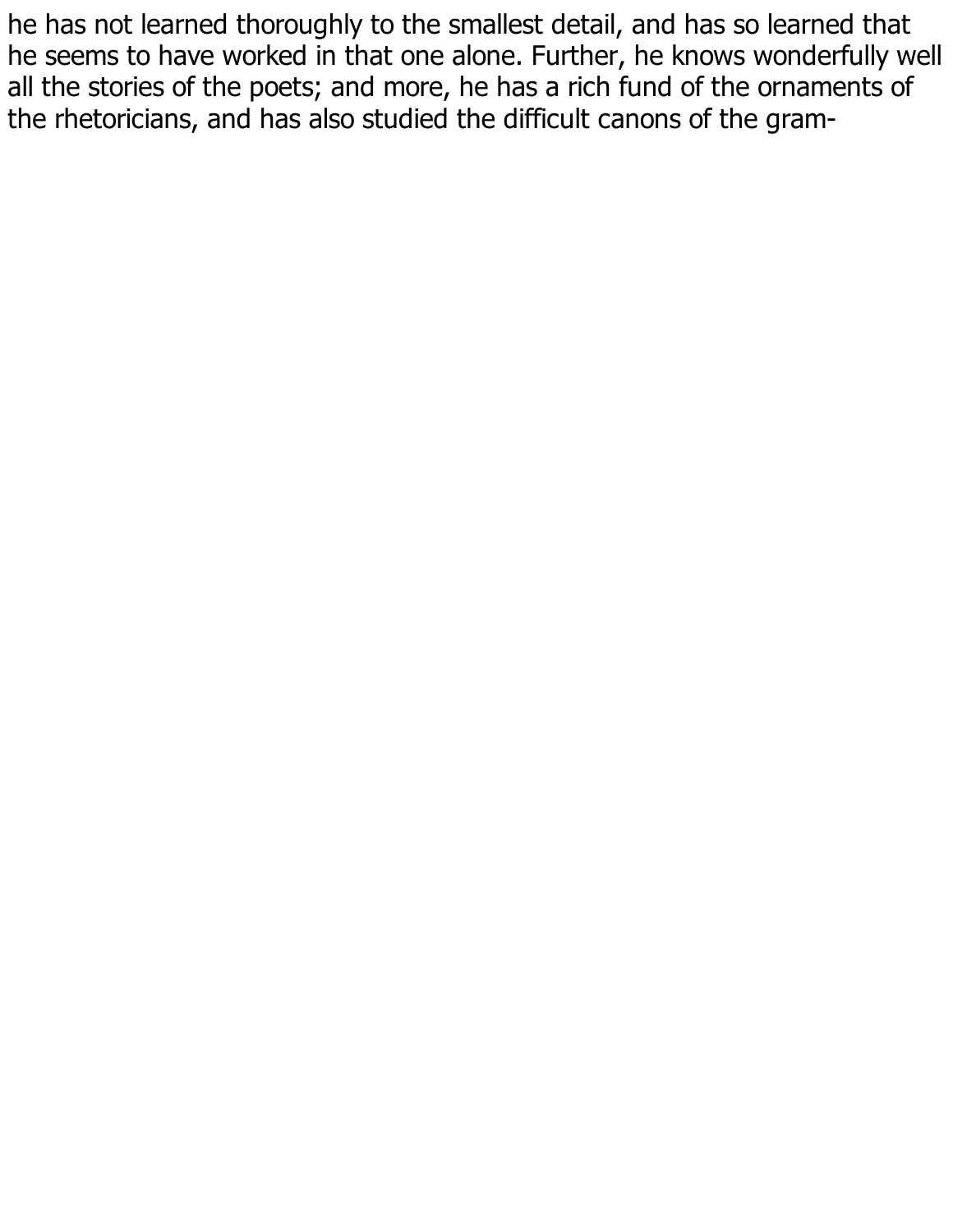marians. He is versed in the subtleties of the dialecticians; he has traced out the mysteries of natural philosophy, he has conquered the difficulties of metaphysics, he has penetrated the abstruseness of the theologians, he has learned the demonstrations of mathematics, likewise he is versed in the movements of the stars, the systems of numbers, the surveying of land, the location of cities, mountains, rivers and springs, their names and the distances between them, the harmonies and intervals of tones. Further, whatever of history there is, both ancient and modern, he knows. Whatever there is of good authors, of antiquity or of modern times, all that he has. Add to these an equal competence in Greek and Latin literature and languages; finally, whatever learning of any time has been acquired and handed down by eminent authors, all that, this man has completely comprehended and learned and holds in his mind. Another:

Endowed with all the gifts of nature and fortune.

If anyone should wish to develop this, he will relate the individual physical advantages, then one by one the gifts of intellect and of character, lastly, family, wealth, country, success and whatever good fortune commonly brings. Again, a third example will be omniscient Hippias. If anyone wished to expand this, he could repeat with a varied copia of words all those things that Apuleius recounts in his description of Hippias in the Florida.

There survives a most appropriate example of this method in Lucian, in the Harmonides. For although he could have summarily said, "I have learned the whole art of flute playing, " he preferred to display copia by developing details in this manner. "You have taught me how to play the flute correctly, and to blow on the mouthpiece lightly, as it were, and with harmony, then, with skilled and facile touch to use my fingers in frequent raising and lowering of the tone; morever you have taught me to keep time and, furthermore, to note what is proper to any type of harmony, the divine impetus of the Phrygian, the Bacchic fury of the Lydian, the sobriety and restraint of the Doric, the cheerfulness of the Ionic, so that the modes harmonize with the dance."1 If in the last example above the author had seen fit to do in each branch of learning what Lucian did here in the one field of music, you can see how great copia of speech there would have been.

In this connection I should not think it out of place to make this suggestion, that a general statement of the subject be placed at the beginning and that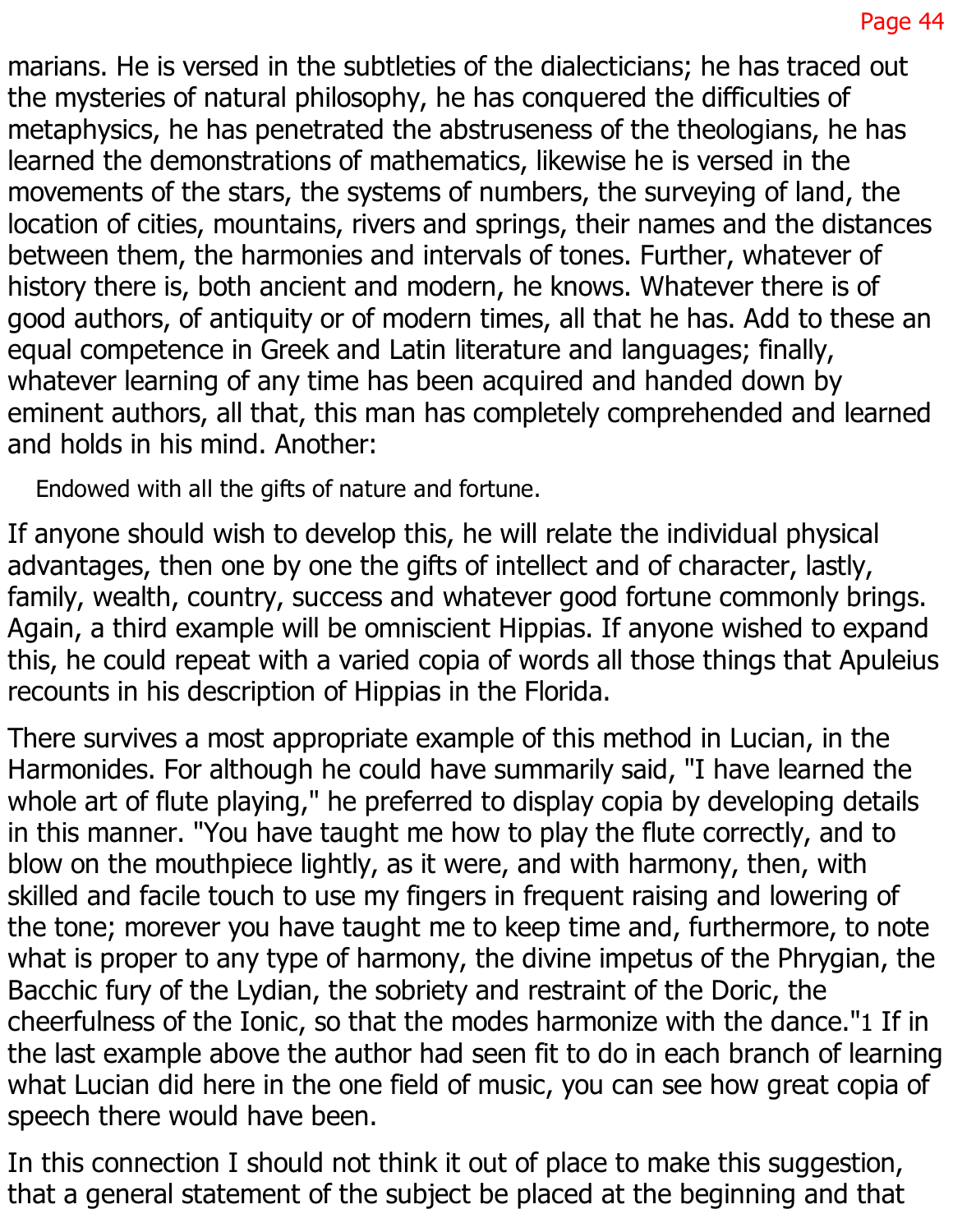the same be then repeated in another form of speech, and that finally you should return to the general statement as though at last wearied of enumerating details, even though nothing

1 Lucian Harmonides 1.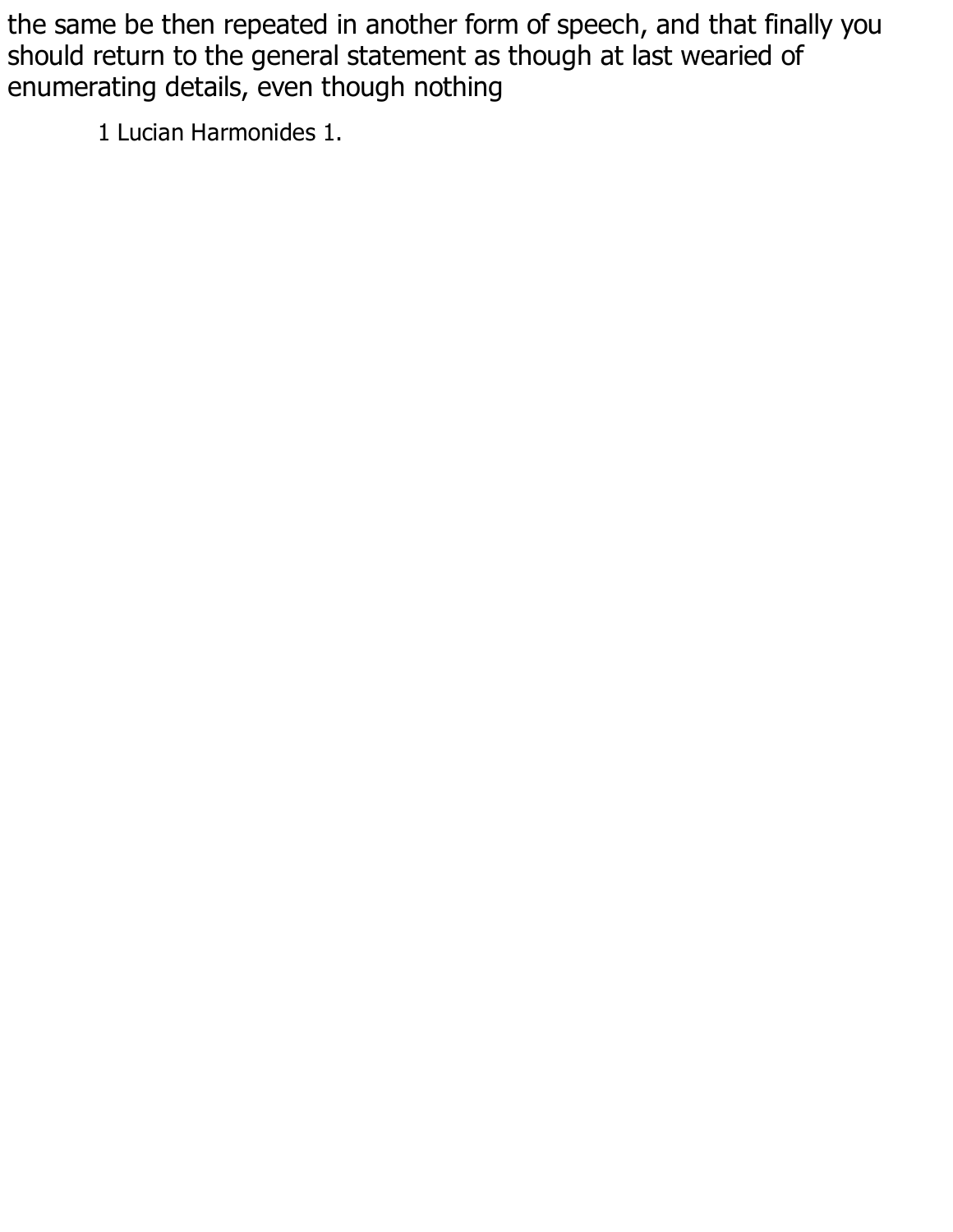has been omitted. Moreover, we must be careful not to confuse the regular succession of details with a chaotic mass of words, and we must take care not to make everything topsy-turvy, so that we do not accumulate an unmanageable multitude of words, wholly lacking in charm, but do prevent the boredom of our hearer or reader by skillful arrangement, or fitting distribution, or elegant description. To this class belongs also the case where the subject may not be divided into classes but must be partitioned. For example, he is wholly a monster, will be expanded by first dividing man into body and spirit, then mentioning the individual parts of the body, likewise the individual parts of the spirit: He is a monster in body and spirit; whatever you observe in his body or spirit you will find monstrous, a shaking head, a dog's eyes, the mouth of a serpent, the features of a fury, a distended paunch of a belly, hands hooked for rapine, twisted feetfinally even the whole shape of his body. What but a monster is displayed in all these? Note that beast's tongue and voice, you will saya monstrosity; examine his nature, you will discover a monster. Consider his character, examine his life, you will find all things monstrous, and, not to pursue details, every inch of him is nothing but monster. Here if one wanted to linger over the painting, as it were, of the details, it is amply evident how much richness might be added to the speech. Another example also:

He was drenched.

From his topmost hair to the very bottom of his shoe he was wet with rain: Head, shoulders, chest, stomach, legs, in a word, his whole body was dripping with water. It may be worthwhile to mention that this first method can also be used for the sort of expression in which we add a generalization to some more specific statement. This is done chiefly for the purpose of amplifying: While every field of knowledge contributes much to the ornament and advantage of mortals, philosophy does so especially. Likewise, license is disgusting at every age to be sure, but it is by far most disgusting in old age. Likewise, while prudence is of great importance in everything, it is especially so in wars. For the simple statement was that prudence is of great importance in wars. Of this type is that example in Cicero's oration For His House before the Pontifices: "While many things, Pontifices, were discovered and established by our ancestors with the help of the gods, nothing was more striking than their decision that you be at the head of the religious rites of the immortal gods and also at the head of the state."2 Although of what consequence is it to cite this one example of this class, since they are to be met with everywhere?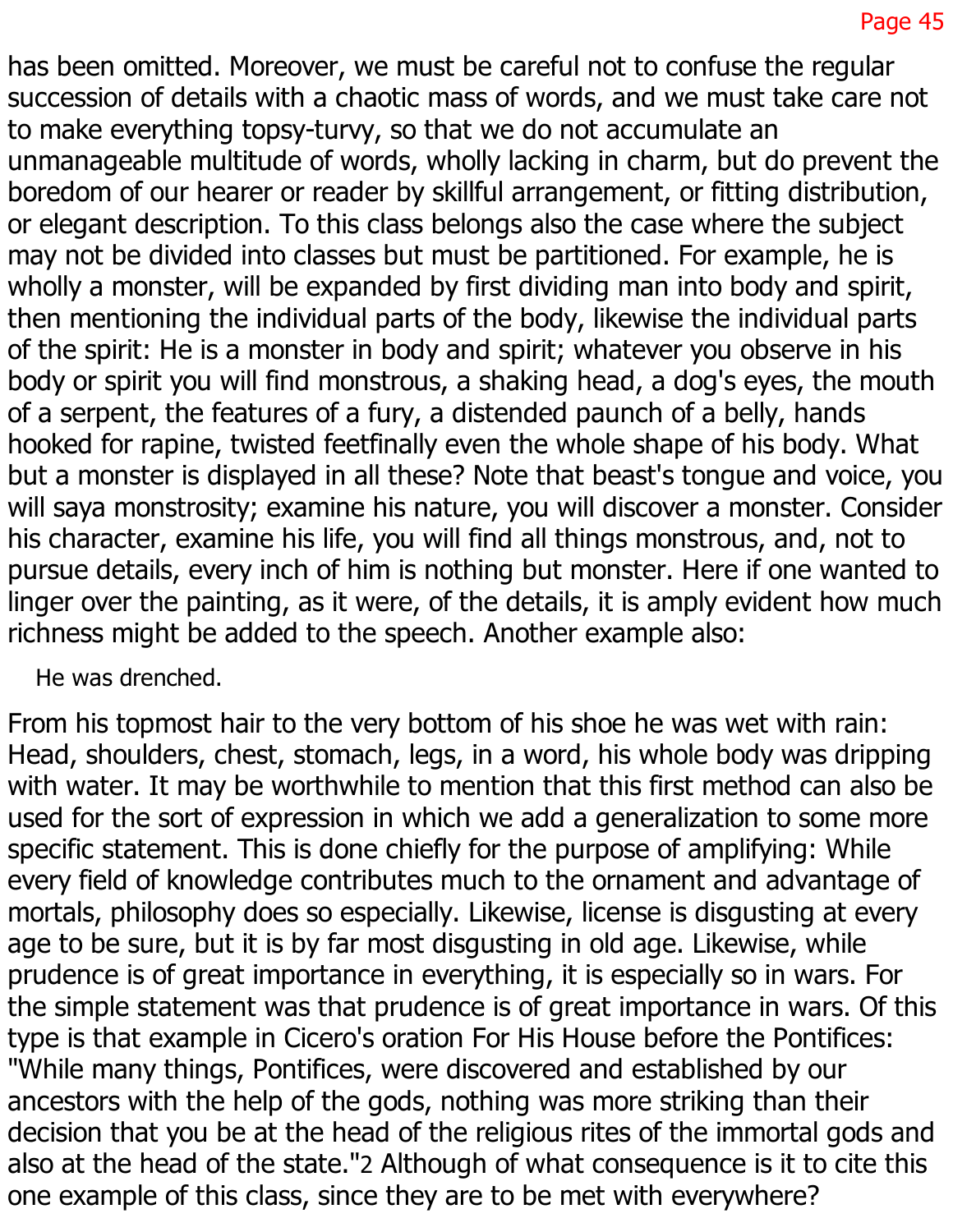Cicero For His House 1. 1.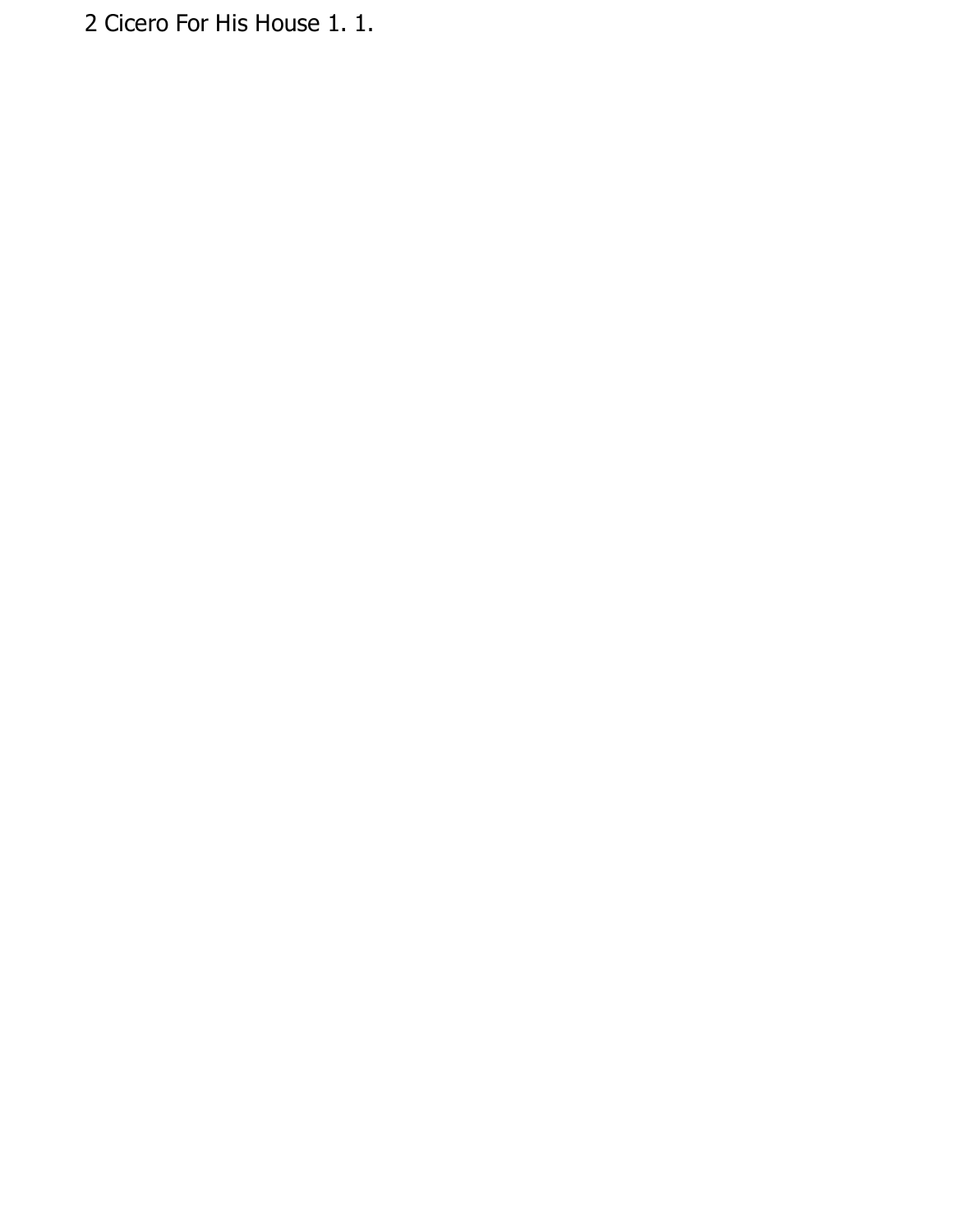# Second Method of Varying

The second method of varying is closely related to the first. Whenever we are not content to set forth briefly the conclusion of a matter, allowing the various things that lead up to it to be understood of themselves, we relate them one by one. The following will serve as an example of this precept: Cicero suppressed the undertakings of Catiline. You will enrich this thus: The nefarious undertakings of Catiline, who with the aid of the most abandoned young men plotted the destruction and extermination of the whole Roman state, Marcus Tullius Cicero, Consul, straightway suspected by his sagacity, investigated with singular vigilance, apprehended with greatest good judgment, revealed with wondrous zeal for the republic, proved clearly with incredible eloquence, put down with most weighty authority, destroyed with arms, abolished with great good fortune.

Likewise another: He was the father of a son by this girl. You may expand in this way: He was madly in love with this girl because she was of singular beauty. Then impatient of love, he tempted the mind of the simple girl with promises, enticed her with gifts, cajoled her with flattery, seduced her into mutual love by his favors, overcame her by wickedness, and finally had intercourse with her and deflowered her. Some time later the womb of the girl began to swell, a child doubtless having been conceived. At length in exactly nine months she was in labor and brought forth a boy.

Likewise another example: He took the city. This can be amplified thus: First, Fetiales are sent to demand restitution, and also to offer terms of peace; when the townspeople reject them, he levies troops everywhere, accumulates a very great force of military machines, moves the army together with the machines to the walls of the city. Those on the other side sharply repel the enemy from the walls, but at length he, superior in the fight, scales the walls, invades the city, and takes possession.

## Third Method

From the second method again, the third method of amplification of speech does not differ a very great deal. In this one we do not just set forth a bare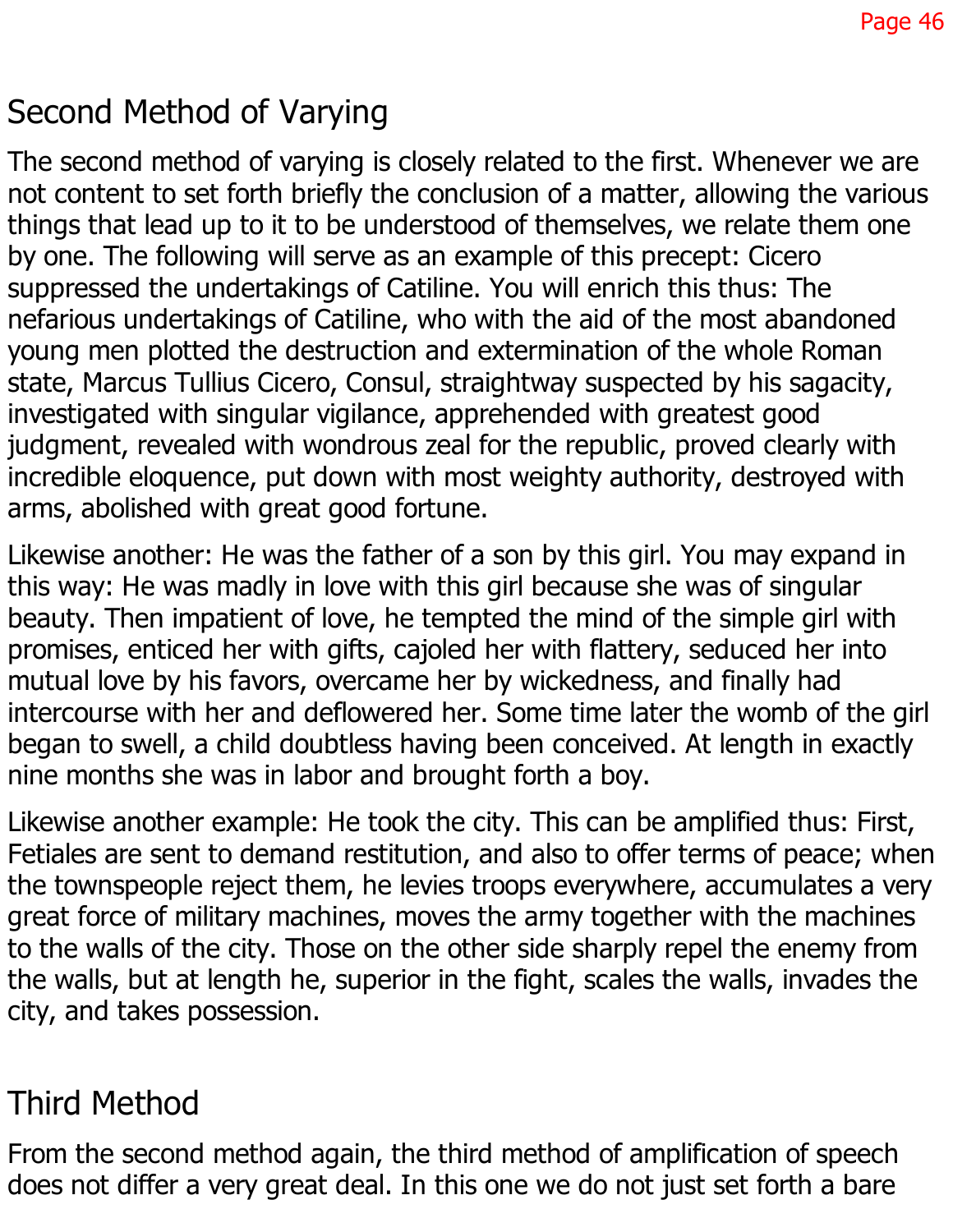fact, but recount also the underlying causes, the beginnings from which it developed; as if it should not be sufficient for anyone to have said that he had waged war with the Neapolitan Gauls, but likewise he should add what the causes of hostility were, who the instigator, what the occasion for the outbreak of the war, what the hope of conquering, what the confidence on each side. This precept is so clear as not to need illustration and it would be difficult to give an example except in a great many words. Therefore we shall omit it and refer the reader to Sallust and Livy.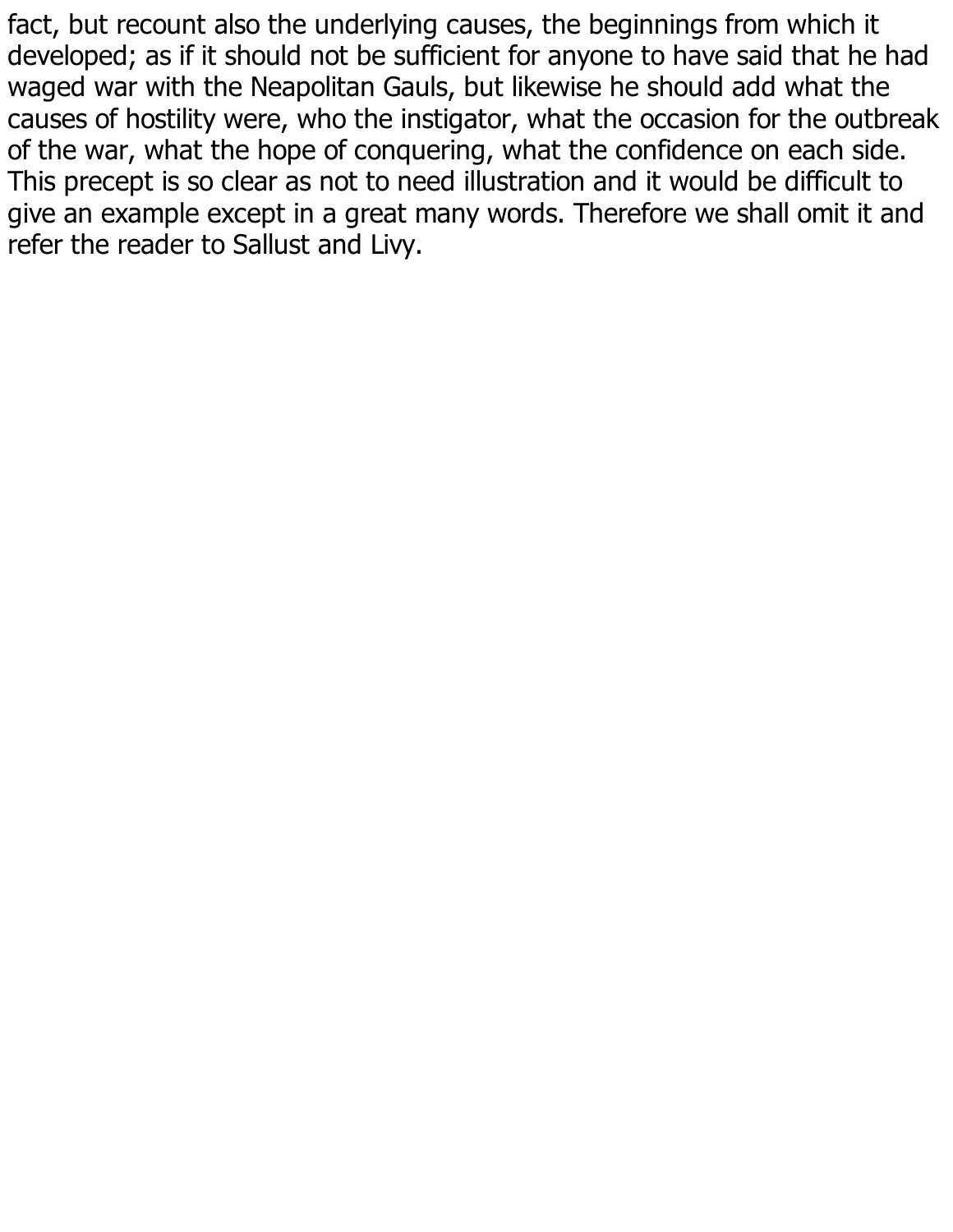# Fourth Method

And now greatly varying from the above methods is the fourth method of amplification: whenever we do not relate a matter simply, but enumerate likewise the concomitant or resultant circumstances. Suppose the general statement to be: We will charge the war to your account. You will be able to expand it in this way: A treasury exhausted against barbarian soldiers, a youth broken by hardships, crops trampled underfoot, herds driven off, burned villages and farms everywhere, fields lying waste, overturned walls, looted homes, pillaged shrines, so many childless old people, so many orphaned children, so many widowed matrons, so many virgins shamefully outraged, the character of so many young people ruined by license, such great sorrow, such great grief, so many tears, and moreover, the extinction of the arts, oppressive laws, the obliteration of religion, the chaos of all things human and divine, the government of the state corrupted, this whole array of evils that arises from war, I say, we shall lay to your charge alone, since indeed you were the author of the war.

# Fifth Method

The fifth method of amplification concerns  $\frac{\partial u}{\partial x}$  which is translated Evidentia. We use this whenever, for the sake of amplifying, adorning, or pleasing, we do not state a thing simply, but set it forth to be viewed as though portrayed in color on a tablet, so that it may seem that we have painted, not narrated, and that the reader has seen, not read. We will be able to do this well if we first conceive a mental picture of the subject with all its attendant circumstances. Then we should so portray it in words and fitting figures that it is as clear and graphic as possible to the reader. In this sort of excellence all the poets are eminent but especially Homer, as we shall point out in the proper places. The method consists chiefly of the description of things, times, places, and persons.

### Description of a Thing

We shall enrich speech by description of a thing when we do not relate what is done, or has been done, summarily or sketchily, but place it before the reader painted with all the colors of rhetoric, so that at length it draws the hearer or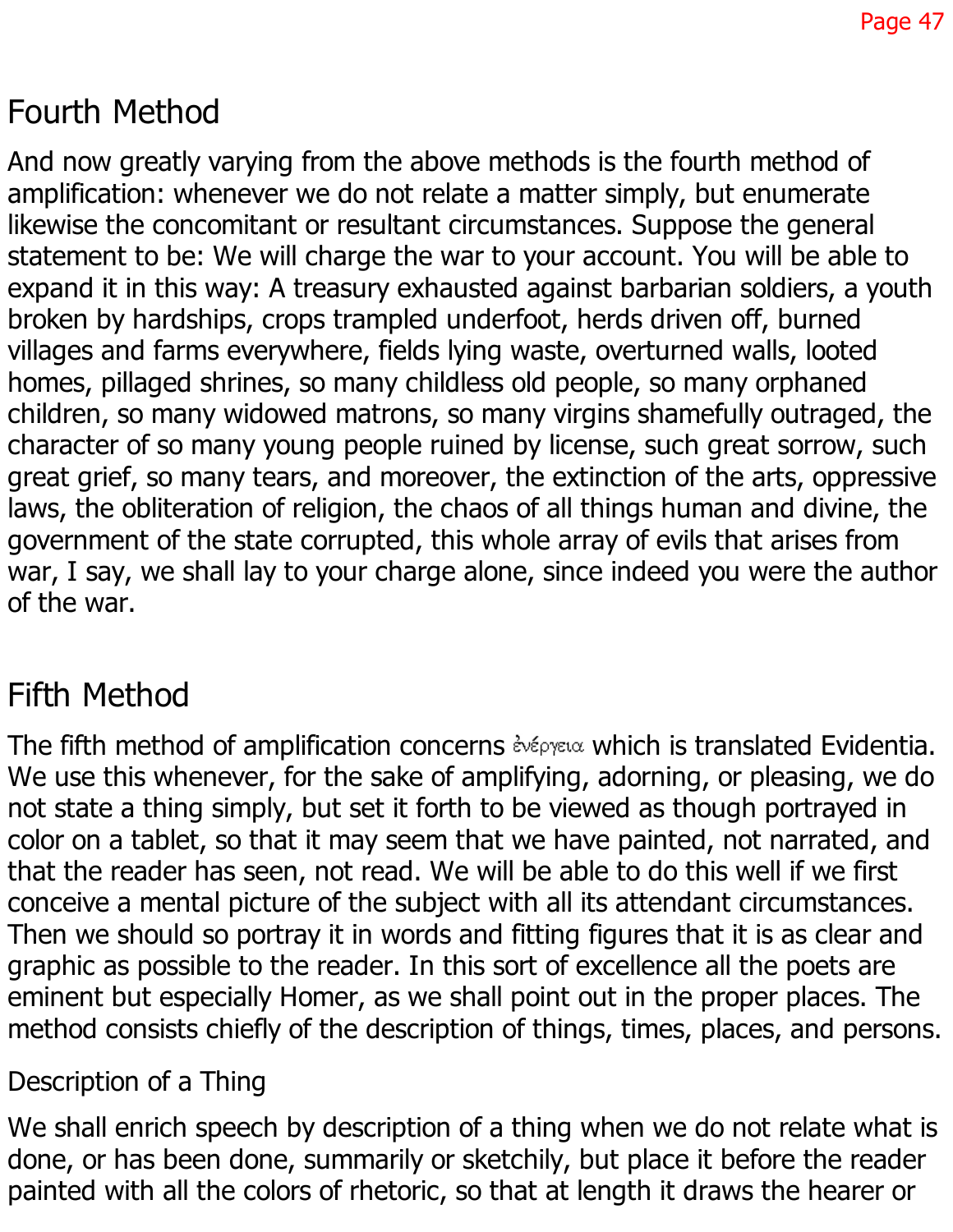reader outside himself as in the theatre. The Greeks call this *υποτύπωσις* from painting the picture of things. This word is commonly used, likewise, for whatever is brought before the eyes. For example, to quote from Quintilian, ''if someone should say that a city was captured, he doubtless comprehends in that general statement everything that attends such fortune, but if you develop what is implicit in the one word, flames will appear pouring through homes and temples; the crash of falling buildings will be heard, and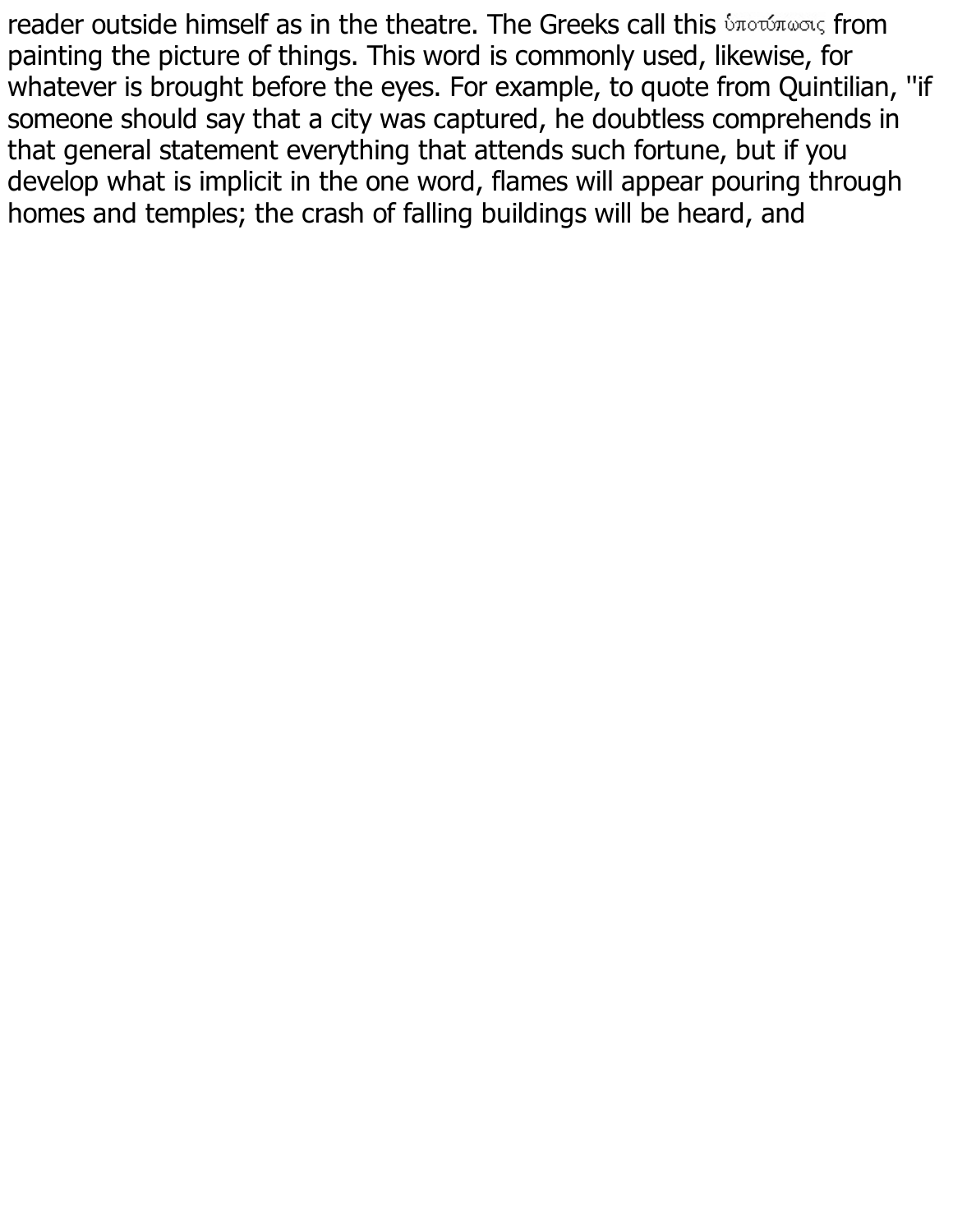one indefinable sound of diverse outcries; some will be seen in bewildered flight, others clinging in the last embrace of their relatives; there will be the wailing of infants and women, old people cruelly preserved by fate till that day, the pillaging of profane and sacred objects, the running about of those carrying off booty and those seeking it, prisoners in chains before their captors, and the mother struggling to keep her infant, and fighting among the victors wherever there is greater plunder. For although the overthrow of a city involves all these things, it is nevertheless less effective to tell the whole at once than it is to relate all the particulars."3 Thus far Quintilian. Likewise as illustration of this he cites this example from Caelius' Against Antony: "For they found him sunk in a drunken stupor, snoring with all his might, repeatedly belching, while the most beautiful of his dinner companions leaned toward him from all their various couches and the others lay about here and there. Half-dead with fright, having learned of the approach of the enemy, they were trying to arouse Antony. In vain they were shouting his name and raising his head; one whispered gently in his ear while another slapped him forcibly. But whenever he became aware of their voice and touch, he sought to embrace the neck of the nearest; having been aroused, he was unable to sleep, and being too drunk, he was unable to awaken, but was thrown about in a semiconscious sleep in the arms of his centurions and concubines."4 Nothing, says Quintilian, could be painted more credibly than this, nor could any reproach be more forceful, nor anything be pictured more clearly. He also presents a description of a luxurious banquet. "I seemed, " he said, "to see some people entering, while others were going out, some reeling from wine, some sluggish from yesterday's drinking. The ground was filthy, muddy with wine, covered with withered garlands and the bones of fishes."5 But there is a great abundance of this sort of example everywhere, especially in the poets, as has been said, and next to poets, in historians. But especially are the narratives of messengers in tragedies remarkably rich in this excellence, because they are presented instead of the spectacle and they report the things which it is either impossible or inappropriate to present on the stage. As when in Euripides' Hecuba, Talthybius relates to Hecuba how Polyxena was slain; and in the Iphigenia in Aulis the messenger tells how Iphigenia was killed. In the Troades of Seneca, the messenger reports to Andromache how her son Astyanax had perished. Enough examples have been pointed out, since all tragedies abound in narrations of this kind. Nor does it matter for this purpose whether they are true or false, as in the Electra of Sophocles, the old man tells Clytem-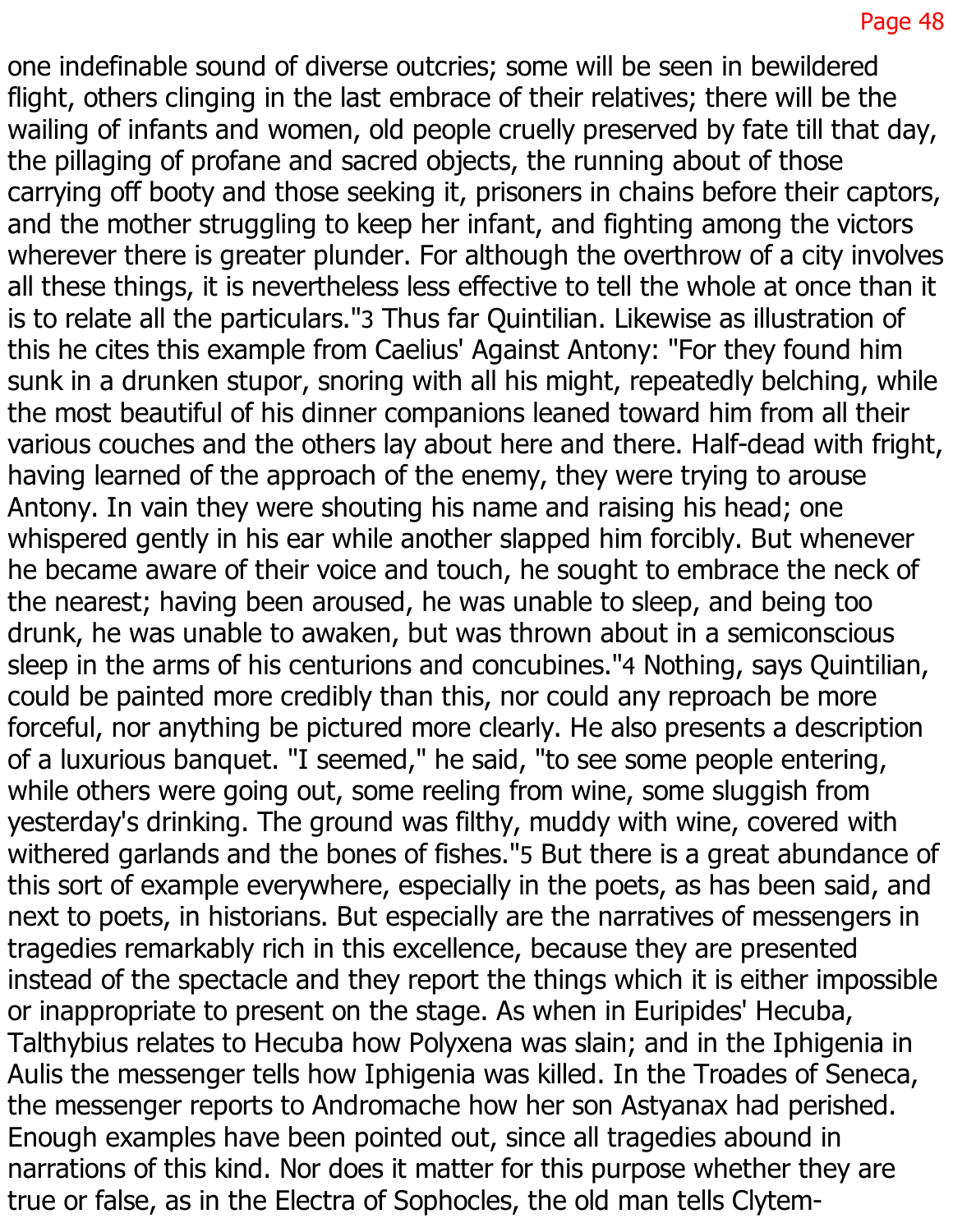Quintilian viii. 3. 67. Quintilian iv. 2. 123. Quintilian viii. 3. 66.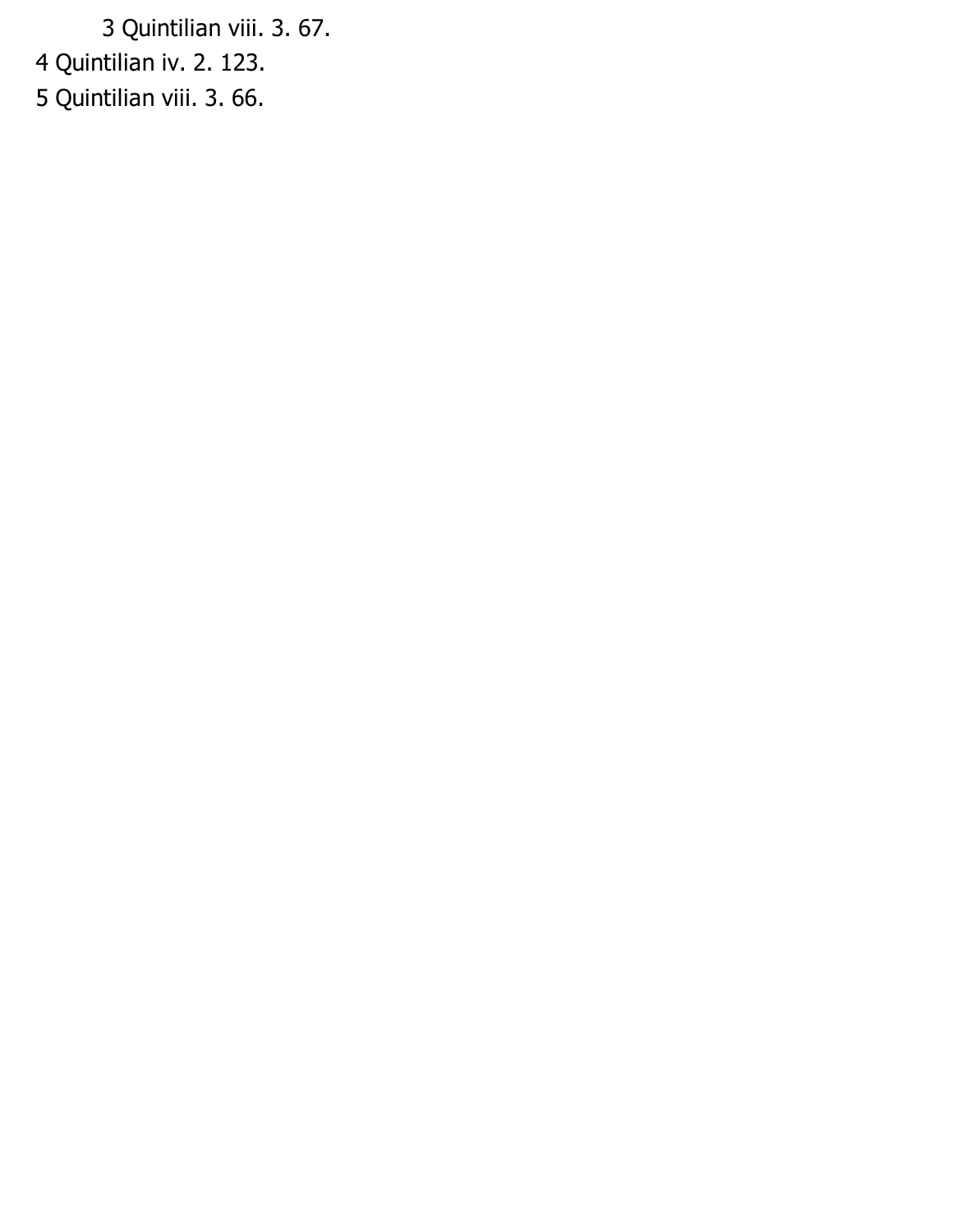nestra falsely how Orestes had perished in battle. Also Cicero is an admirable craftsman in this technique. I think it should be pointed out that this type of description consists chiefly in an exposition of details, of those in particular that most forcefully bring a thing before one's eyes, and produce an arresting narrative, and yet collationes, similes, dissimilia, imagines, metaphors, allegories and whatever other figures illustrate the matter may be advantageously employed. Even epithets are very effective for this purpose. As when we say lofty crags, turreted cities, cerulean or glassy sea, bending ploughman, proud philosopher, spreading beech, dark chasm, and, in Homer, hateful war, and Hector with glancing helm, Ares, bane of men, and stormer of walls. The poet nowhere has any lack of this type. And in a description we do not include only what has preceded, what was contemporary with, and what followed an event, but likewise point out what did not happen or what could have happened if this or that had happened, or what can happen, as if someone should say, "See to what a crisis you have led the state, you who have rashly joined battle with the enemy." For indeed if by any chance of fortune the enemy had conquered, these things, and these would have happened. Or if someone should speak against monarchy, he would by description set before the eyes of his hearers all the tragedy of tyranny; from time to time he would admonish his audience to imagine that they actually saw all these things that would happen as soon as they changed democracy to monarchy. Furthermore, if it is a question of a serious matter, then  $\delta \pi$  or  $\delta \sigma$ i.e., delineations, should be employed in so far as they are profitable. But when the whole thing looks to pleasure, as is generally the case in poetry, one may indulge more freely in artifices of this sort, in  $\frac{\delta}{\delta m}$  $\delta \delta \frac{\delta \epsilon}{\delta m}$  i.e., in demonstrations, and those things that are treated for the exercise or display of genius. To this class belong the descriptions of Homer, when he arms his gods or heroes, or describes the banquet, the battle, the rout, the council. For what he does not set before the eyes by suitable details, which although they sometimes seem minute, nevertheless, I know not how, bring the thing before your eyes in a marvelous manner, he does by epithets, as well as by use of similes. Then there are descriptions of whirlwinds, of storms, or of shipwrecks, such as occur in many places in Homer, in the first book of Vergil's Aeneid, in the eleventh book of Ovid's Metamorphoses; of barbarian combat in Juvenal, of pestilence, as in the third book of Vergil's Georgics, in Ovid, in Seneca's Oedipus, and in Thucydides; and of famine, of which type there is a brilliant example in a certain declamation of Quintilian; and of portents, eclipses of the sun, and of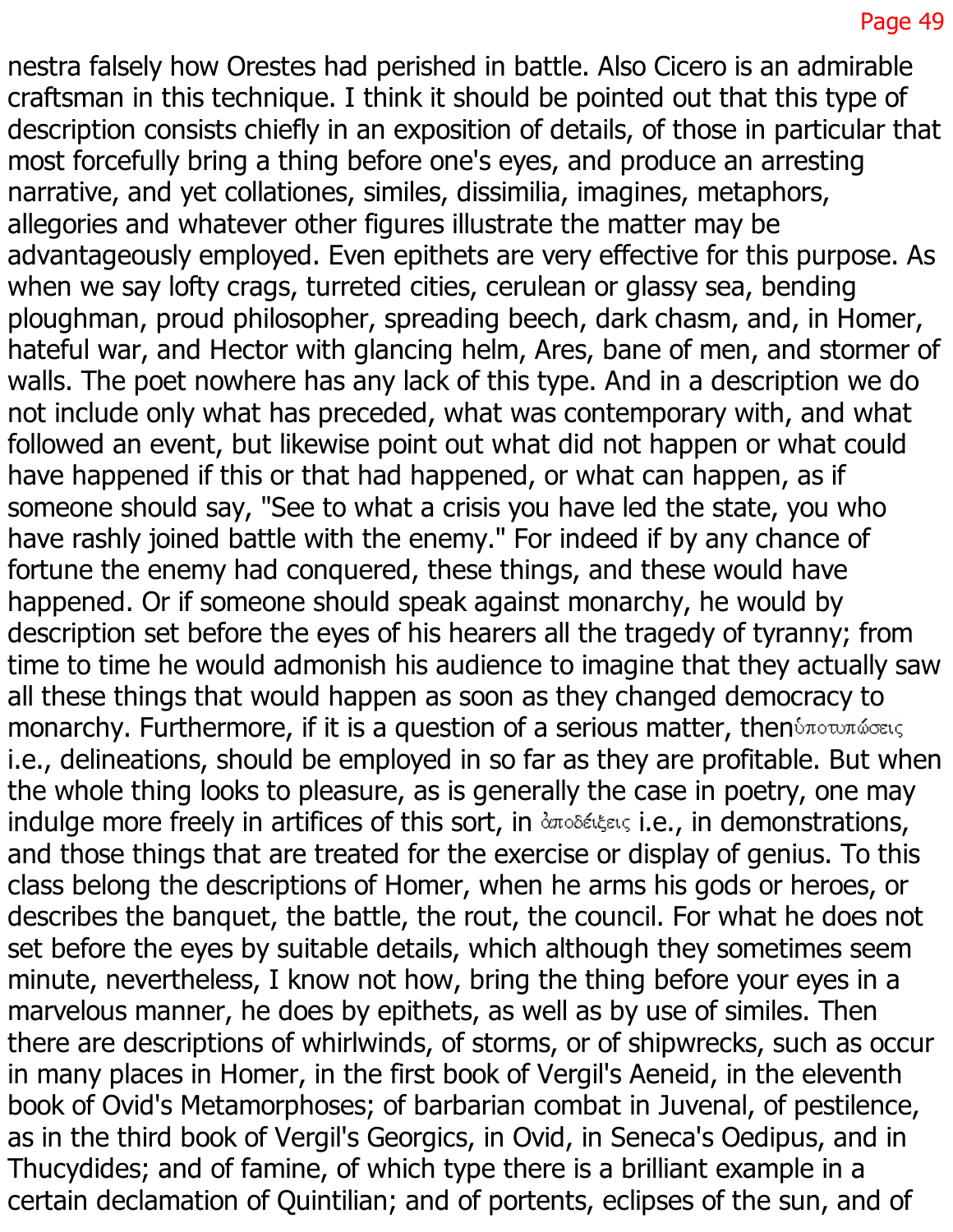snow, rain, rivers, thunders, earthquakes, fires, floods, which sort is Ovid's description of the flood of Deucalion; of seditions, armies,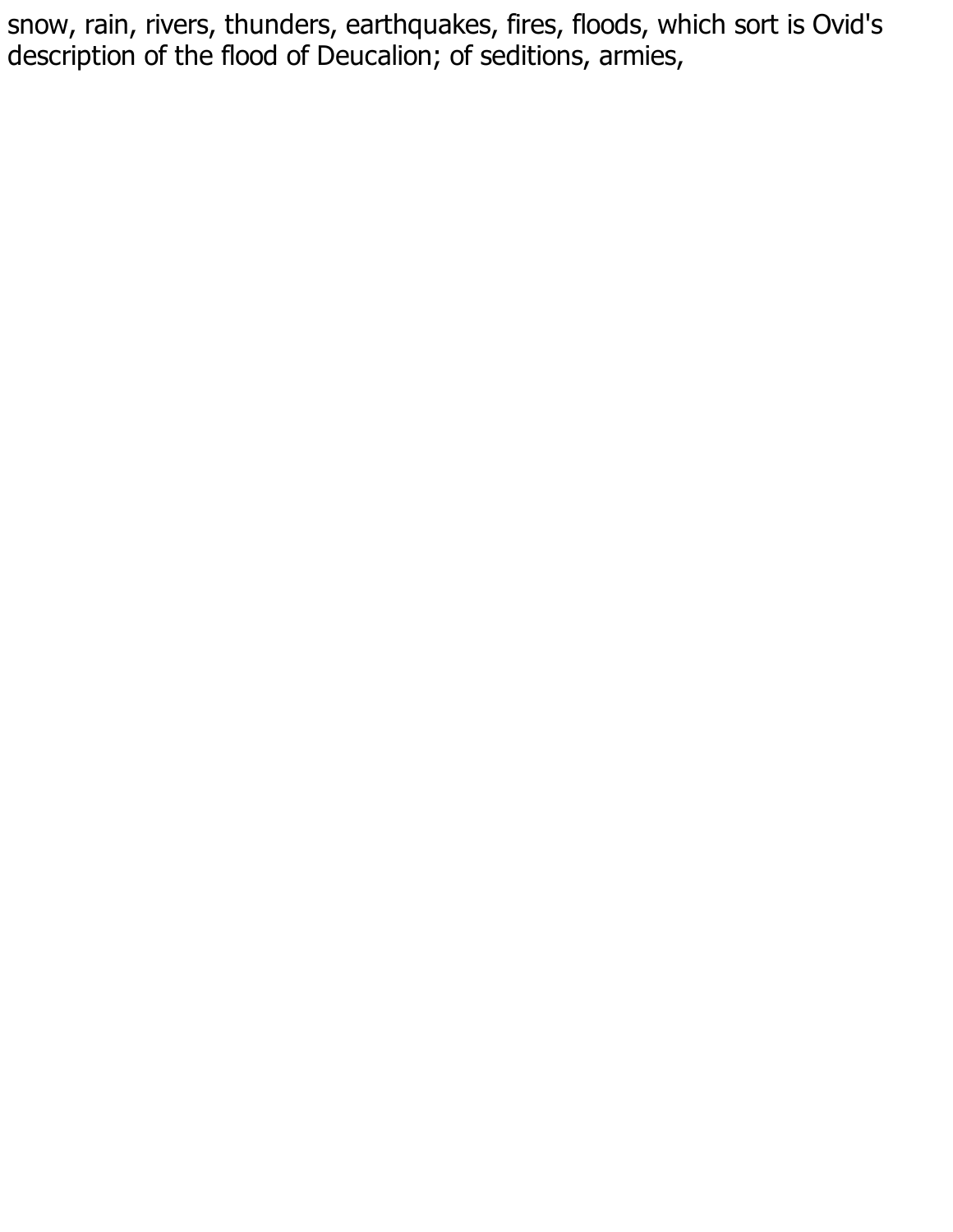#### Page 50

battles, massacres, destruction, pillagings, single combat, naval warfare, such as in Lucan's third book; of a feast, banquets, weddings, funerals, triumphs, games, processions, of which kind is the description in Plutarch in his Life of Antony of the ship of Cleopatra; of sacred things, of ceremonies, incantations, of evil deeds as in the sixth book of Lucan. Likewise in Horace, in the Satires, in the role of Priapus telling what he has seen; of hunts, such as that of Cardinal Adrian, although scholars deny that the poem is his. Likewise of living things, such as the description of the electric ray and the porcupine in Claudian, and in the same author and likewise in Lactantius, of a Phoenix; of a parrot in Ovid's Amores and in Statius; of serpents in the ninth book of Lucan; of many fishes in Oppius; in Pliny, the description not only of numberless living things, their natures, conduct, battles, unions, but especially of a gnat; in Martial, the description of a horse and an ox, and an admirable one of bees; likewise of statues, e.g., the statute of an old man, as the one in the Letters of Pliny; of paintings and pictures such as that of Hercules Gallicus in Lucian; in Philostratus' various accounts of pictures; and similar accounts of woven things, and sculptures or like works of which there are innumerable examples in the poets and historians, as Arachne's web in Ovid's sixth book of the Metamorphoses, or the shield of Achilles, described by Homer, and of Aeneas by Vergil. Add to these, descriptions of a ship, garments, a panoply, a machine, a chariot, a colossus, a pyramid, or of any other similar things, the description of which would give pleasure. In my opinion this class should include descriptions of kinds of people and ways of life: as though one should place before your eyes a picture of the Scyths, the Androphagi, the Indians, the Troglodytes, or similar peoples. Or if you should paint a picture of the military life, the philosophic, the courtly, the rustic, the private, or the kingly. However, to express these things well, not only is art and genius necessary, but also it is of paramount importance to have actually seen what you wish to describe.

Also there are fabulous descriptions which nevertheless deal with actual things: such as descriptions of the golden age, of the silver, of the iron. Of this sort also is the picture of human life in Cebetes; of the court, of calumny, of education and several others in Lucian; of Rumor, Mischief, and the Prayers in Homer; of hunger and malice in Ovid; in the same author and likewise in Vergil, of Rumor. But if one prefers to classify these as descriptions of a person, concerning which I shall speak directly, I certainly do not greatly object.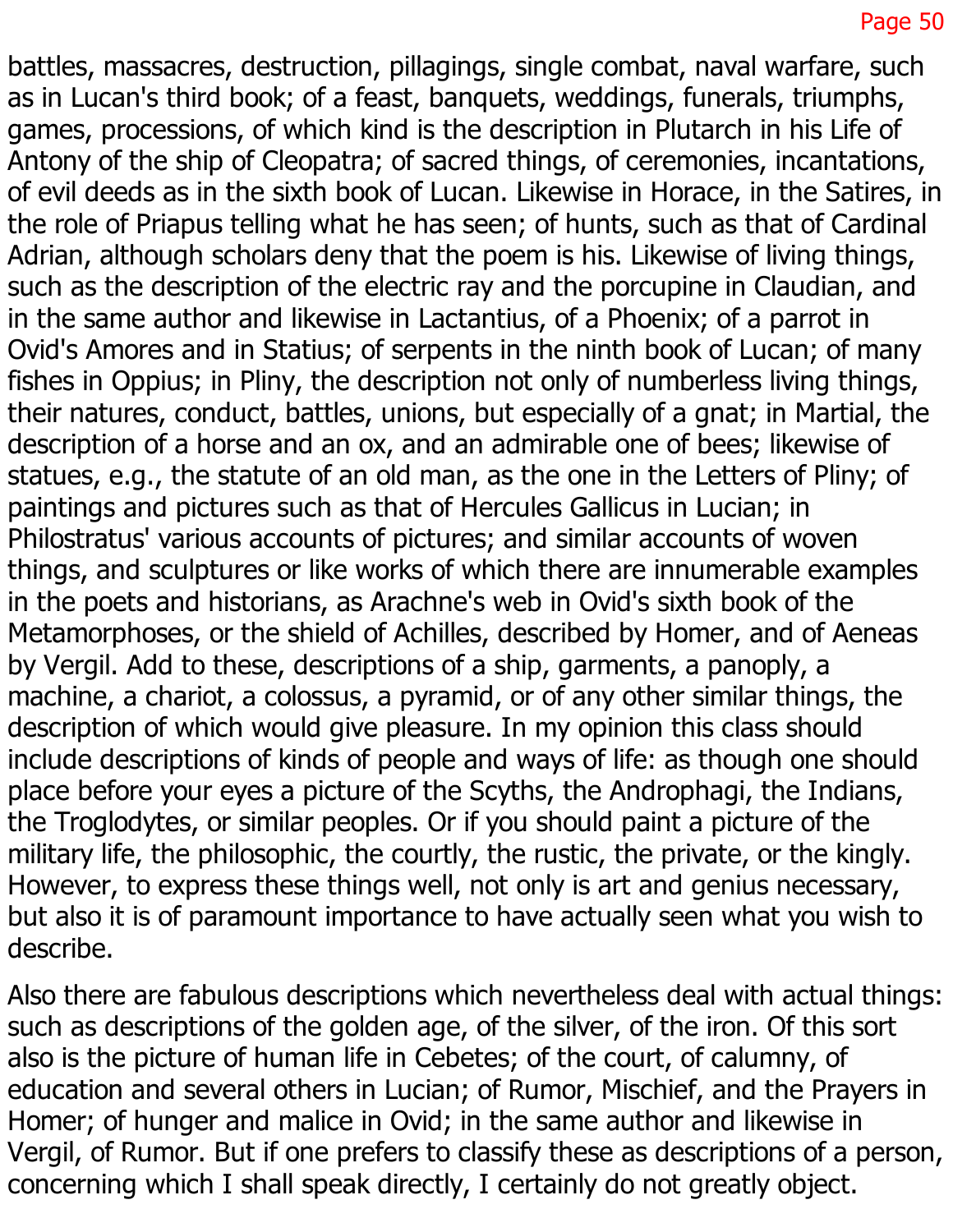Description of a Person

After this comes description of persons, which is called prosopo-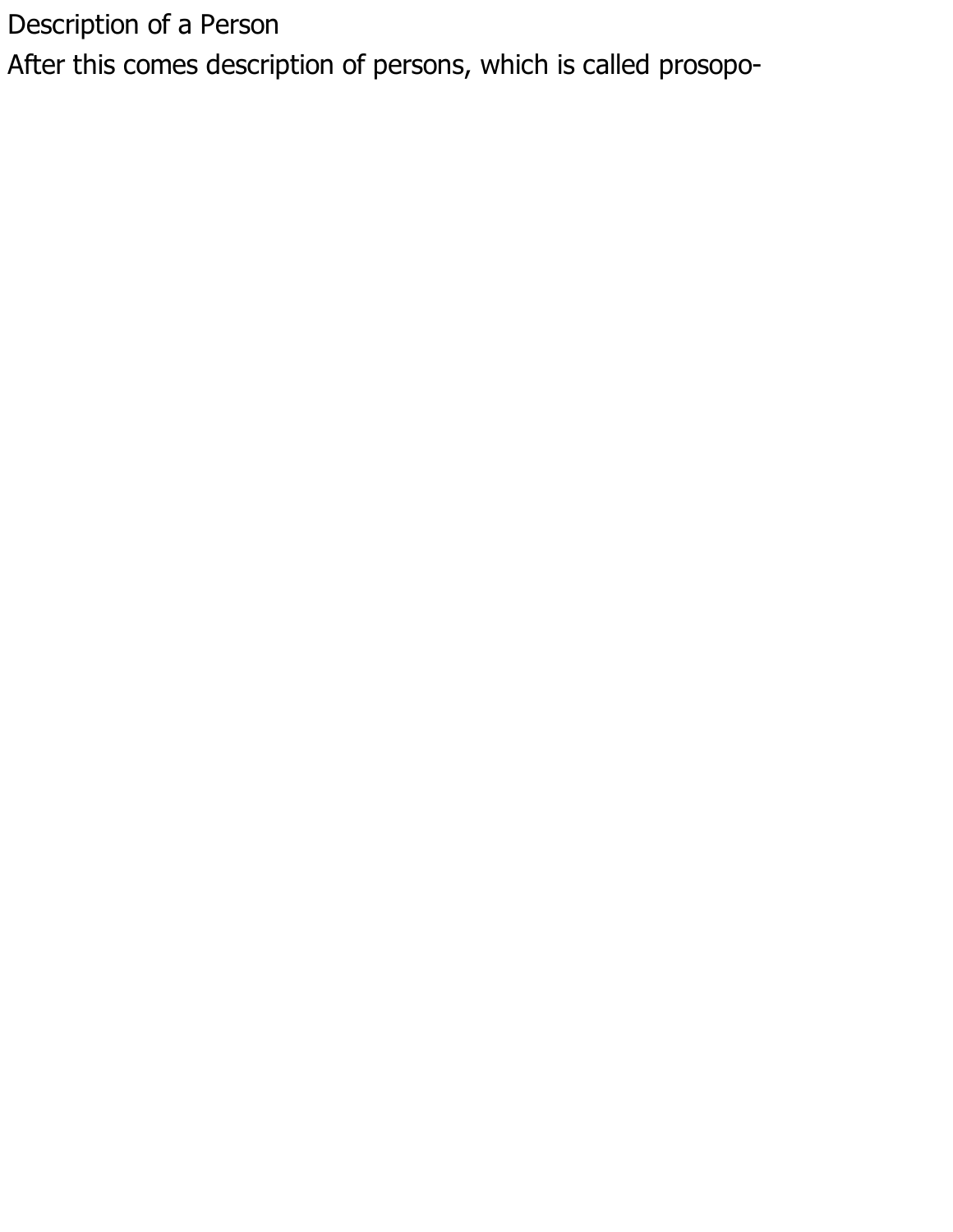poeia, although prosopographia or what is widely known by this name, is somewhat different from it. You might as well call those examples just mentioned concerning hunger and also envy and sleep prosopographia. For each is presented as a sort of personification. And to this class belong the figures of virtue and of pleasure that, according to Xenophon, Prodicus the Sophist represents in his Hercules as disputing with one another; and of death and life, that Ennius (according to Quintilian) introduces in his Satires as contestants. Likewise the figure of calumny, in Lucian, and in the same author, of learning, and of statuary; of opportunity, in Ausonius; of fortune, in Horace in the Odes, and in Q. Curtius; of greed, in Moschus; of poverty and wealth, in Aristophanes; of justice, in Chrysippus, according to Gellius; of philosophy, in Boethius; of a vampire, in Politian. Likewise of the muses, graces, furies, Bellona, the Sphinx, Scylla, Charybdis, and similar ones in the poets.

There are some closer to actuality, but yet quite suitable for display. Of this sort is the description of Hippias in Lucian and of the same person in Apuleius' Florida; but notatio is more suitable for the orator. For notatio is the name of these character sketches of a voluptuous lover, a miser, a glutton, a drunkard, a sluggard, a garrulous person, a braggart, a show off, an envious person, a sycophant, a parasite or a pimp. There is an example of this type in Book IV of the Rhetoric for Herennius, where a pseudomillionaire is depicted through his distinctive characteristics as a boaster of riches, although he was a pauper. In addition, one may take as many examples as he wishes from comedies. For comedy is concerned with nothing else. There exist, moreover, sketches useful for this purpose under the name of Theophrastus, although they seem to me to be the work of some grammaticus rather than of a philosopher. Hence, material for the portrait is drawn from all circumstances, but especially from these: From nationality or country, as if you should describe the appearance, culture, speech, language, bearing, gait, religious practices, temperament, and customs of a Carthaginian, Greek, Gaul, Scythian, Irishman, Spaniard, Scot, Englishman. Moreover, a Carthaginian is to be depicted as perfidious, sly, insolent, of ostentatious manner, and likewise with the others. And citizens of various countries have distinctive characteristics, as: effeminate Athenians, more versed in speech than action; austere Romans; thrifty Florentines. Such material is also drawn from sex, a man is painted as very austere, a woman very talkative, very changeable, very superstitious; from age, we depict such things as Horace points out in the Art of Poetry; from fortune, the wealthy man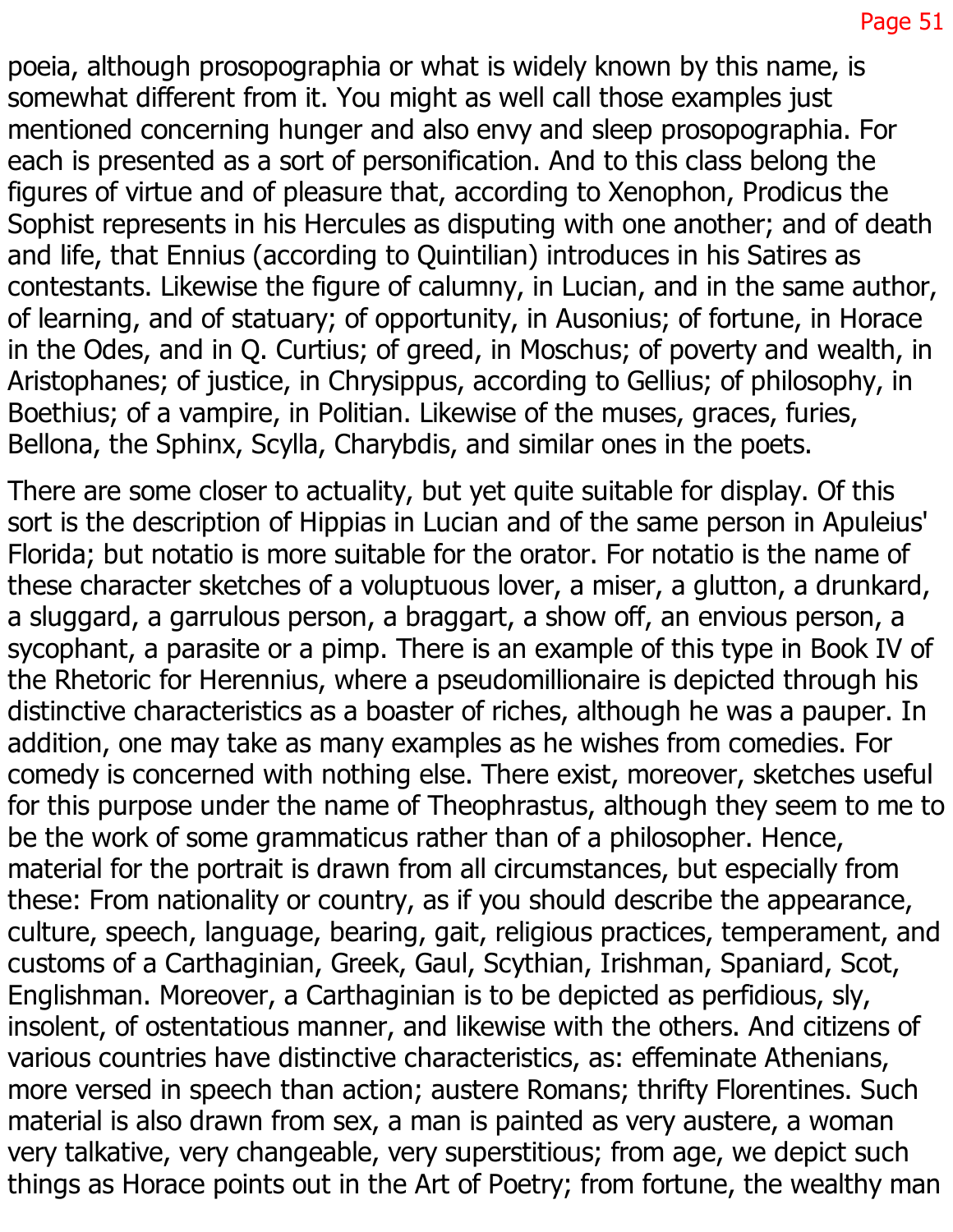is drawn as very haughty, the poor man as very humble and timid; from disposition, the soldier is made vainglorious and immoder-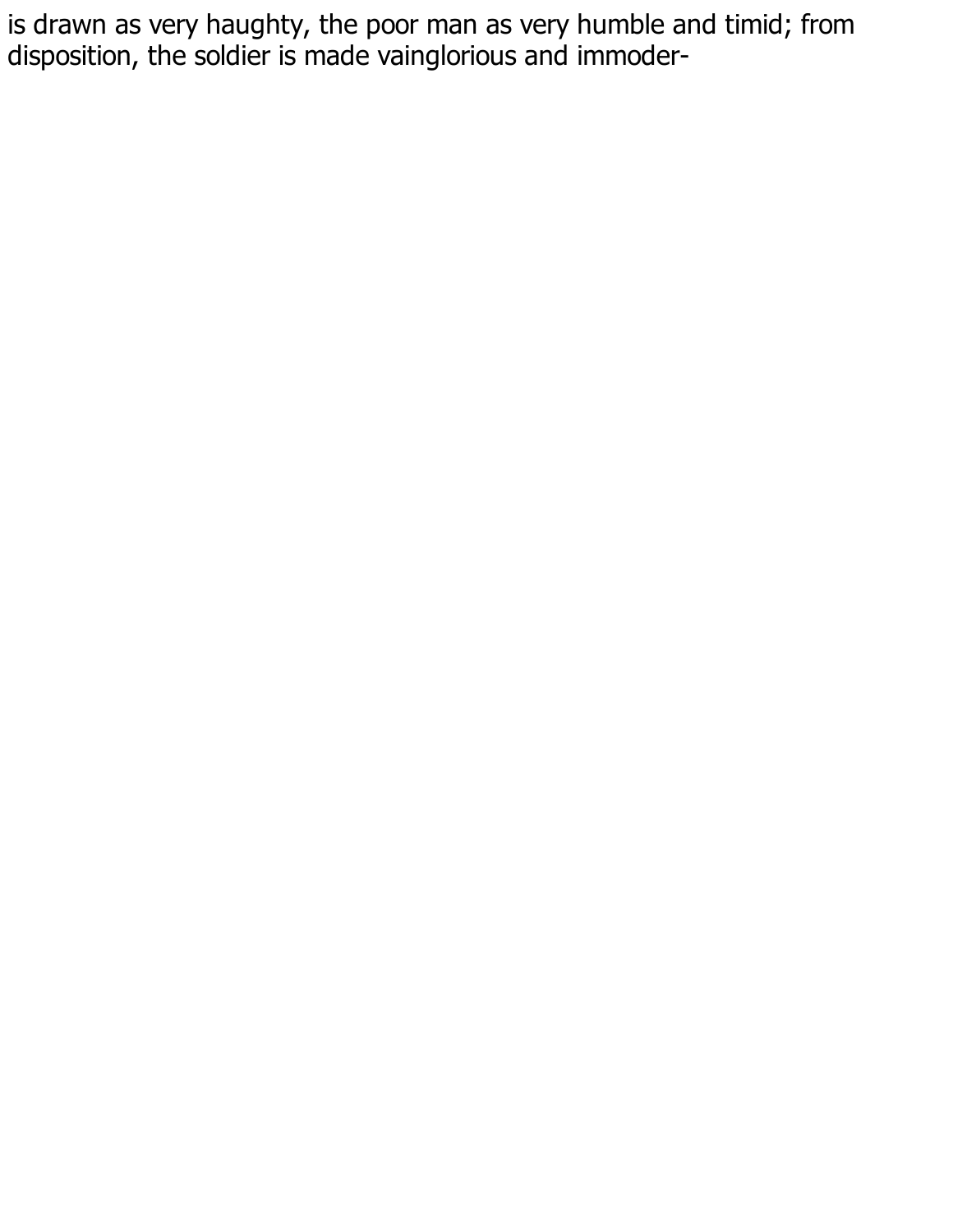#### Page 52

ately boastful of his own deeds; the pimp, perjured; the rustic, too morose; the courtier, too cringing; the city man, too soft; the doctor, too anxious for gain; the poet, too eager for renown, delighting in fountains, groves, and retreats, a despiser of wealth and worldly goods; the sophist, more talkative than wise. Nor are the common affections to be overlooked: the feeling of a father for his children, a husband for his wife, a citizen for his country, a prince for his people, the people for the nobility, and others which Aristotle recounts in great detail in his Rhetoric. Moreover, there are also peculiar differences in each of these. It is not enough to understand what is appropriate to an old man, a youth, a slave, the father of a family, a pimp; otherwise the individuals in these classes would always be treated without individuality. The comic poets especially appear to have aimed at variety in persons of the same class. For how could two people be more dissimilar than Demea and Mitio in Terence; when the latter rebukes his son most severely, the former is pleasant; when the latter is especially pleasant, the former is severe. And yet each is an old man, and to that extent brothers. Who could be more different than Chremes, always calm and civil, and Simo, vehement and suspicious or, likewise, than prudent Pamphilius, and Charinus, destitute of spirit and wisdom? Who so unlike as Phaedria fighting vice, and Chaerea completely without scruples? Likewise, is there anything in common between Davus, most pertinacious author of hope, and Byrria, messenger of nothing but desperation? Or very much between Gnathas and Phormio? And the parasites of Plautus are far different from either one, just as the prostitutes of the latter also differ greatly from those of Terence. Terence depicts courtesans almost as good womenfor example, Philotis and Bacchides in the Hecyra; Plautus, old men as loving and jovial, and cunning deceivers of their wives, although he makes Euclio extremely obstinate and suspicious of other women.

But if we treat a character used by another, the proper treatment is to be sought from those who depicted or described them before; for example, if you should treat Achilles you ought to depict him as impetuous, inexorable, frank, a foe of kings, a foe of the mendacious, swift of foot, for Homer painted him first thus; Ulysses, on the contrary, you ought to depict as crafty, deceptive, dissimulating, tolerant of everything; Agamemnon, less hard in spirit, but greedy for power, fearful of the people, more desirous of pleasure than war; Hector, sublime of spirit, careless of death and auguries, esteeming his fatherland above all things; Ajax, more prompt in deed than speech, impatient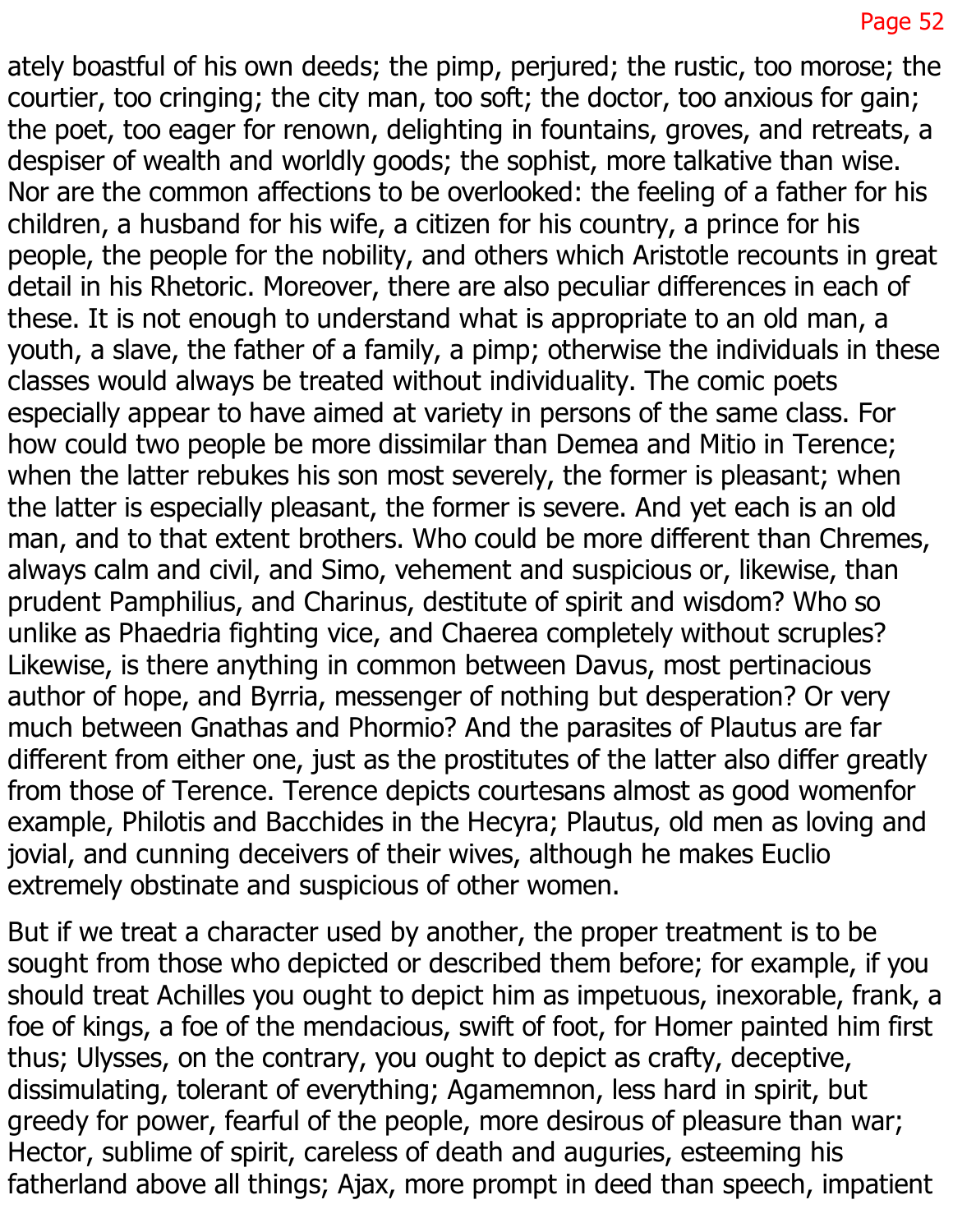of abuse and denial. In short, as Homer has depicted the character of anyone, so ought the tragic poets to represent that person. Likewise, if anyone should desire to depict Aristotle, Themistocles,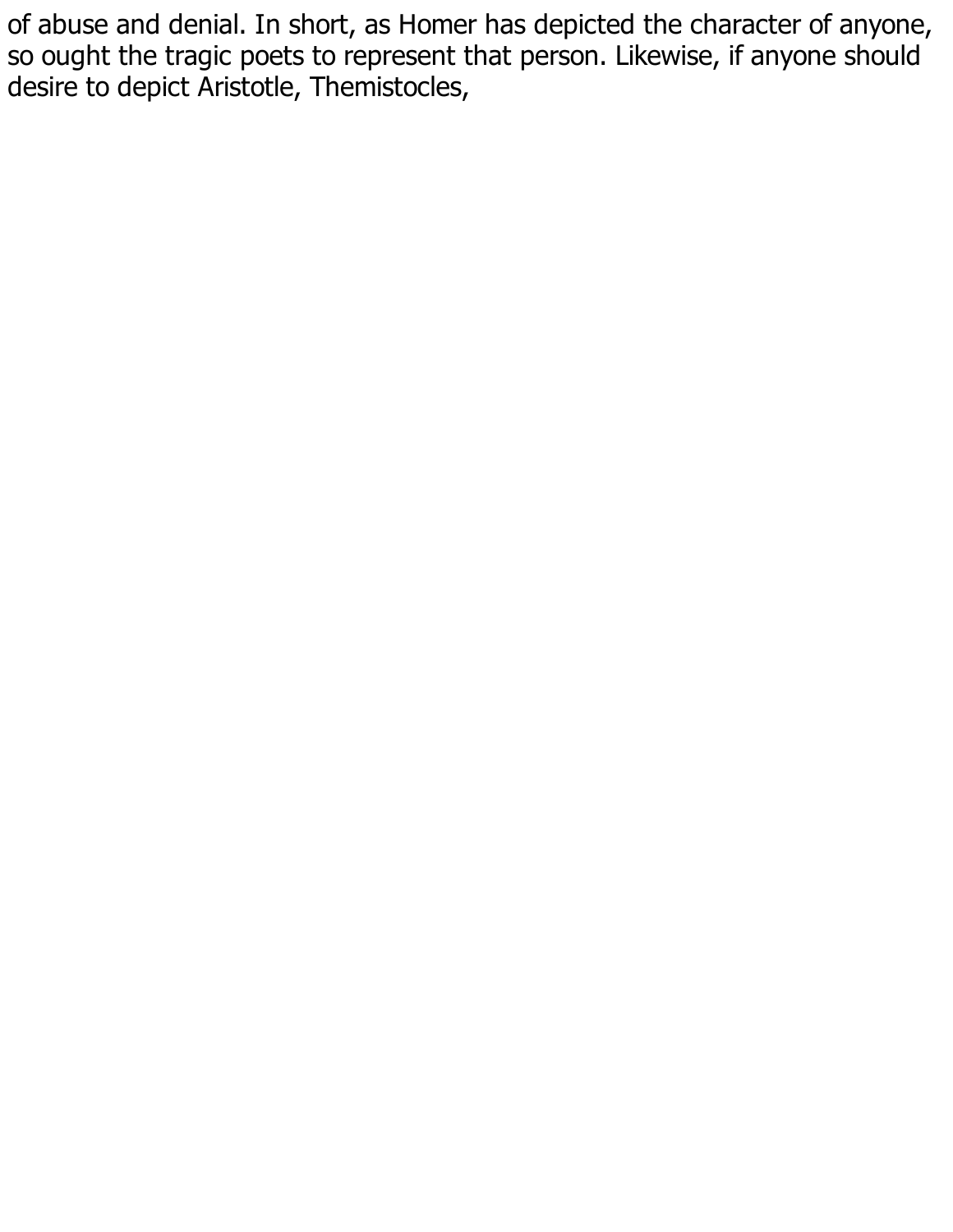Phocion, Alcibiades, Pisistratus, Julius Caesar, Fabius or Camillus, or Timo, Socrates, Plato, or Epicurus, the proper treatment should be sought from the historians. This kind of exercise seems to have been approved by those who wrote the orations and epistles of Menelaus, Phaenix, Achilles, Phalaris, Brutus, Seneca and Paul. In the same way the writer of dialogue should be careful to what characters he attributes what speech. But what is proper in fictitious characters (for example, you should represent Philosophy as of sober countenance and full of authority; the Muses, simple and charming; the Graces, holding hands, and with flowing garments; Justice, upright and with steadfast glance; and others similarly) ought to be taken from the nature of the things in question. There is also a treatment proper to fables, which no one will rightly preserve unless he knows and has considered the natures of animals, so that he knows the elephant is docile and conscientious; the dolphin, an enemy of the crocodile, a friend of man; that the eagle builds his nest in high places; the beetle customarily pushes about the muck in which he gives birth and is born, and is not seen in seasons when eagles brood; the crested lark lays its eggs in grain fields; the hedgehog enjoys conversation, and is an enemy of snakes. And these things and others more recondite are easily found in Aristotle, Pliny, and Aelian. And this type is treated even by orators. But fables which attribute speech to inanimate things such as trees or rocks, seem rather forced. Prosopographies more characteristic of orators are those in which a certain character is depicted in his own colors, as it were, and to the extent which is necessary for the purpose, as in Sallust, Catilina; in Livy, Hannibal; in Plutarch, Trajan. Effictiones, i.e., descriptions of personal appearance, are employed sometimes, but less frequently. To this class belongs any detailed description of a beautiful woman, or on the other hand, of an ugly old woman. As Homer described Thersites, and Helen, at the request of Priam, points out from the walls many of the Greek chieftains; and Vergil, imitating him, in Book VI describes several Romans. To this class especially belongs the figure  $\delta t$  and  $\delta t$  and is, sermocinatio, the attribution to an individual of language in harmony with his age, birth, country, life, purpose, spirit, and behavior. It is all right to compose speeches of this sort in history, for example; wherefore so many of the speeches of Thucydides, Sallust, Livy are composed, as well as letters and apophthegms, and, indeed, thoughts, as of the man talking with himself, although this is more common in the poets. It is properly called prosopopeia whenever, with due regard to propriety, we present the character of a man far away, or long since dead, speaking. For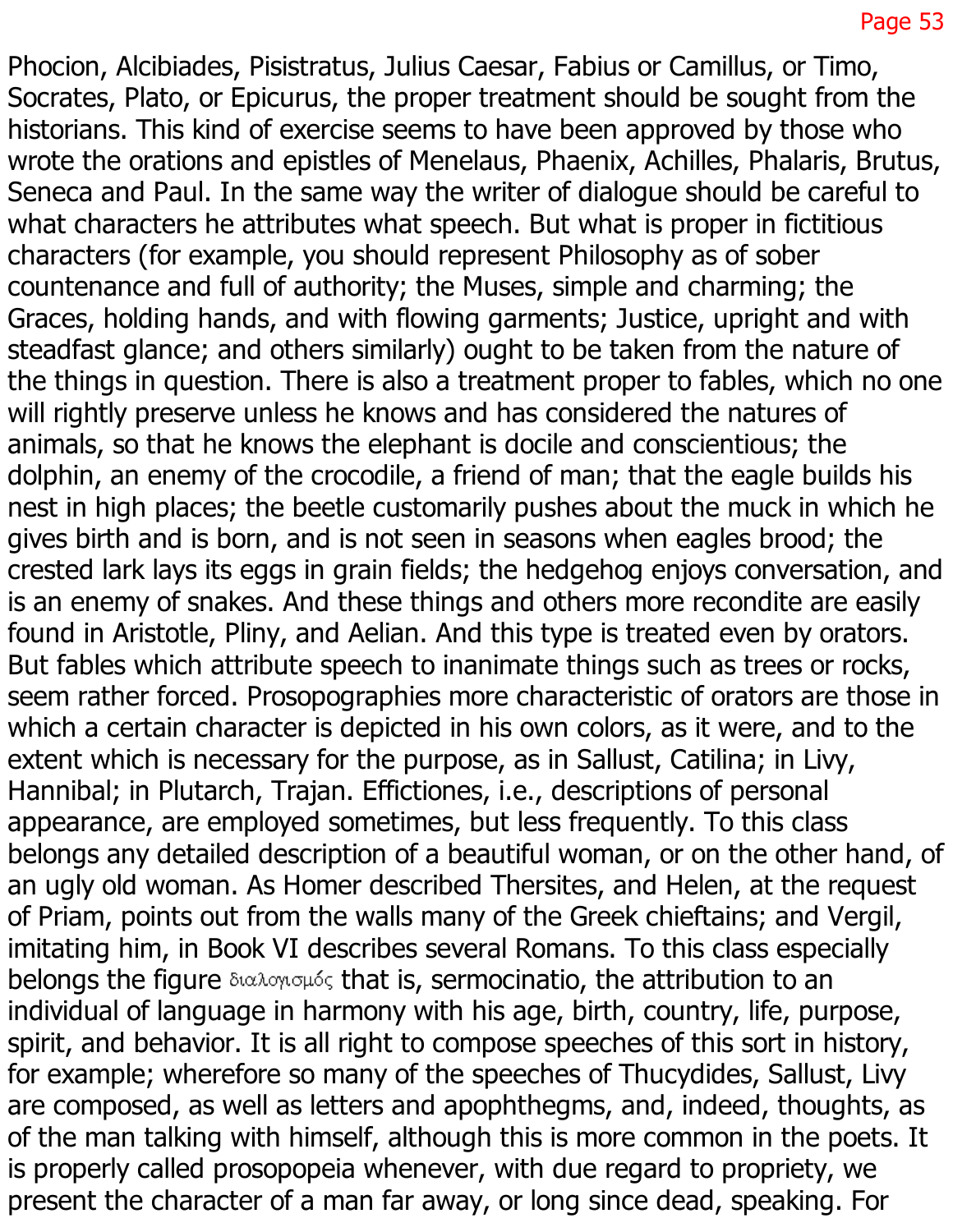example: what if we should now bring back to life the ancient noblemen of this city and they saw the morals of this generation, would they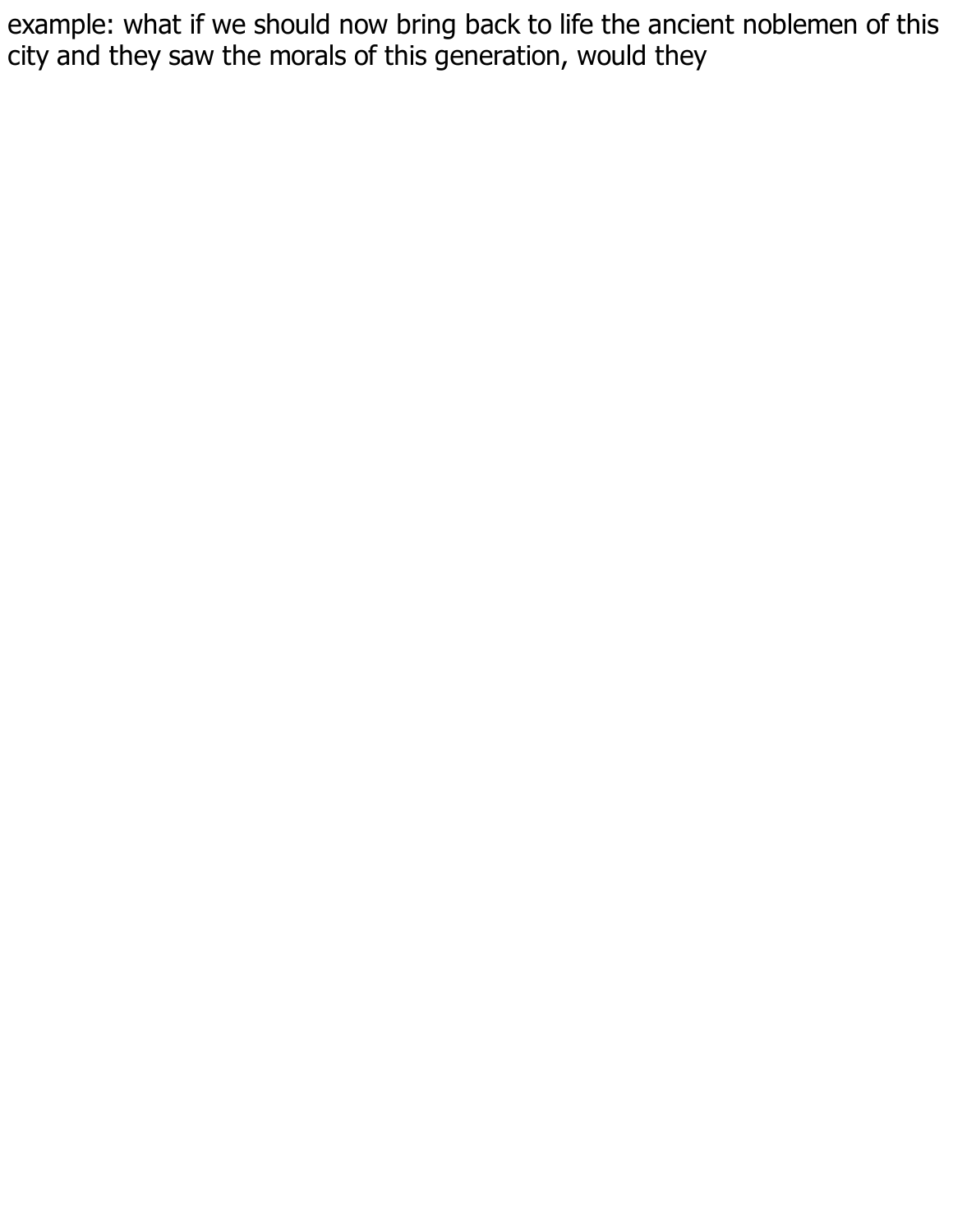not burst out in these words? Then the speech would follow. What if that ancestor of yours were here now, would he not rebuke you deservedly with these words? What if Cambillus should return to life, would he not rightly exhort us with these words? And now I seem to hear him talking to me thus. And imagine Plato himself expostulating with you in this way. Less extravagant are prosopopeia of the kind that represent people as saying those things which it is probable they would say if they were present. The figure is more strained (but nevertheless acceptable in serious orations as well as in exercises, if ever the seriousness of affairs should require it) when we represent nature or the state or the province or the fatherland as speaking. As does Cicero in his speech against Catiline: "What things and in what manner does it (the Fatherland) silently say to you Catiline?" again: "For if our country, which is far dearer to me than life, if all Italy, if the whole state, should speak thus, 'Marcus Tullius what are you doing?'"6 Socrates in Plato's Critias portrays the laws as arguing with him. It is a figure of this type whenever we attribute speech to the gods themselves, or to places, or to other things without speech. But those which are properly called prosopographia are made more effective by metaphors, similes and collationes. Among the poets there are a great number of these.

### Description of Place

Speech is enriched also by descriptions of places; the Greeks call these . Frequently they are used as an introduction to narrations not only by poets, but also by historians, and sometimes by orators. It is an example of this type whenever the whole appearance of a place is portrayed just as if it were in sight, as for example, the appearance of a city, a mountain, a region, a river, a port, a villa, gardens, an amphitheatre, a fountain, a cavern, a temple, a grove. And if these descriptions are of actual places they are to be called topographia, but if fictional, topothesia. Examples of the former are the description of the Laurentine villa in Pliny's Letters, in Statius of the Surrentine villa of Pollius and the Tiburtine villa of Manlius. Of the latter, the abode of sleep in Ovid, the home of Rumor and the palace of the sun; of the Lower Regions and the home of Cacus in Vergil; the home of Tenarus in Statius: the house in Lucian, palace of Psyche in Apuleius. To the former type should be referred, I think, the burning of Mt. Vesuvius described by Pliny the younger; of burning Aetna in Claudian; then any description of the Nile, or the cave of Sibyl, the rainbow and other things of that sort. The more unusual these things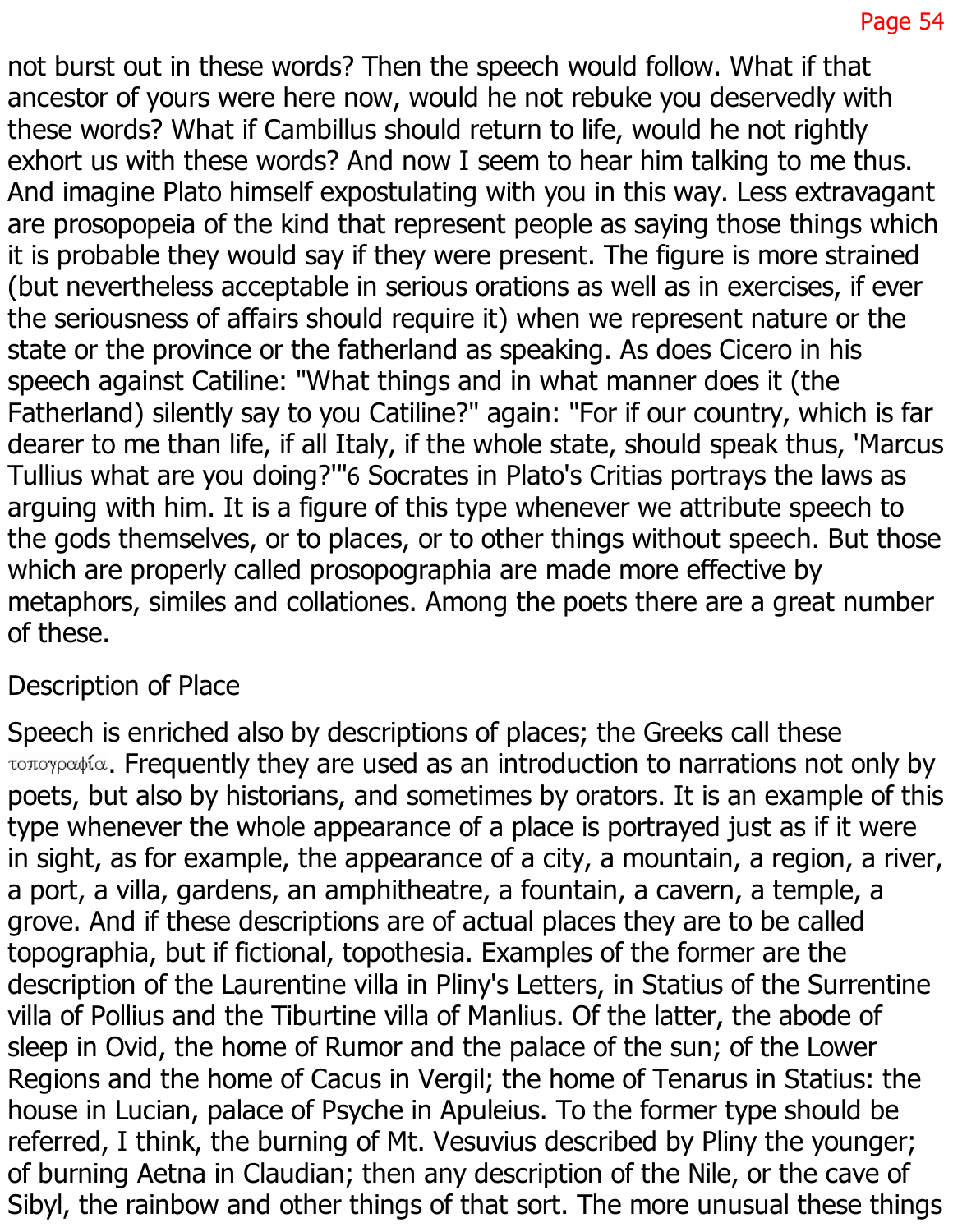are the more pleasure

6 Cicero Against Catiline 1. 7. 18 and 1. 11. 27 (Quintilian ix. 2. 32).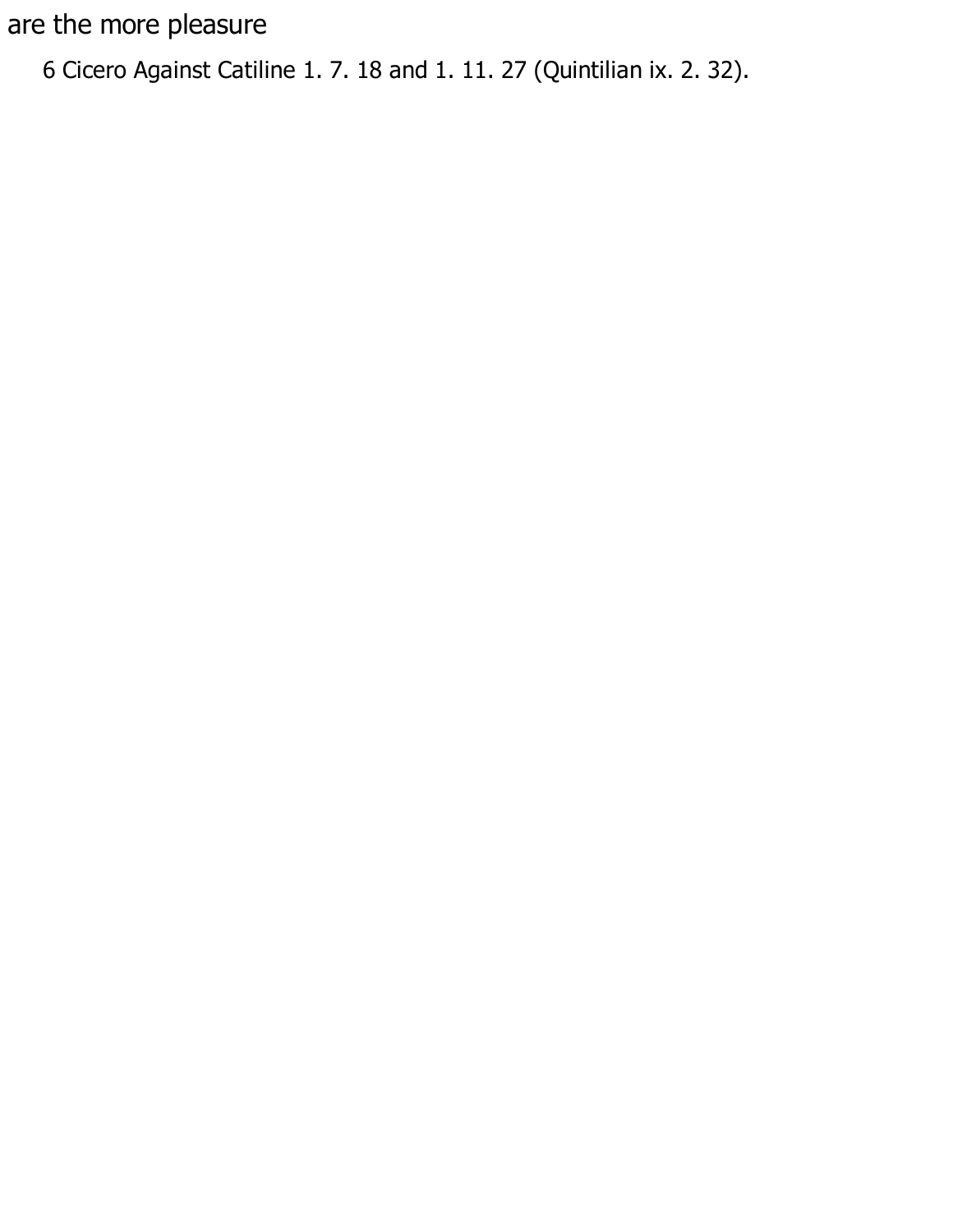they give, and one may linger longer over them, provided only that they are not wholly strange.

Description of Time

Further, we call a description of time  $x \circ y \circ y \circ \phi \circ x$ . And not infrequently this is used as a beginning. Sometimes it is employed simply for the sake of giving pleasure, for example, as the poets describe the day, the night, the dawn or the dusk, although even then another purpose ought not to be completely lacking. An example is the one in Vergil:

It was night, when the stars turn In mid-flight, when every field lies still; And tired bodies over the earth Were enjoying peaceful sleep; the woods And wild seas were still, The beasts and varicolored birds, those that far And wide haunt the limpid lakes, and fields rough With brambles, lay in sleep under the silent night, Healed their cares, and hearts forgot their toil.7

For this description of nocturnal quiet tends to emphasize the grief of Dido who was not resting even then when all things else were resting. For immediately follows:

But not the distressed Phoenician queen, not Ever was she lulled in sleep.

Descriptions of spring, winter, autumn, summer, the harvest, a holiday, the Saturnalia are of this type and they are often effective for demonstration. They are used in combination whenever we discuss the state of the times, for example, of peace, of war, of sedition, of faction, of monarchy, of democracy, when we show what virtues or vices especially would flourish then. These kinds of amplification, indeed, it is sometimes suitable for the student to compose separately as an exercise; but a complete description involves all of them. Horace, in that satire which I have just cited, for example, describes first the place, the Esquiline Hill, then the time, then the characters of Priapus and the wicked women; finally he vividly pictures the sacrifice and noisy flight of the frightened victims.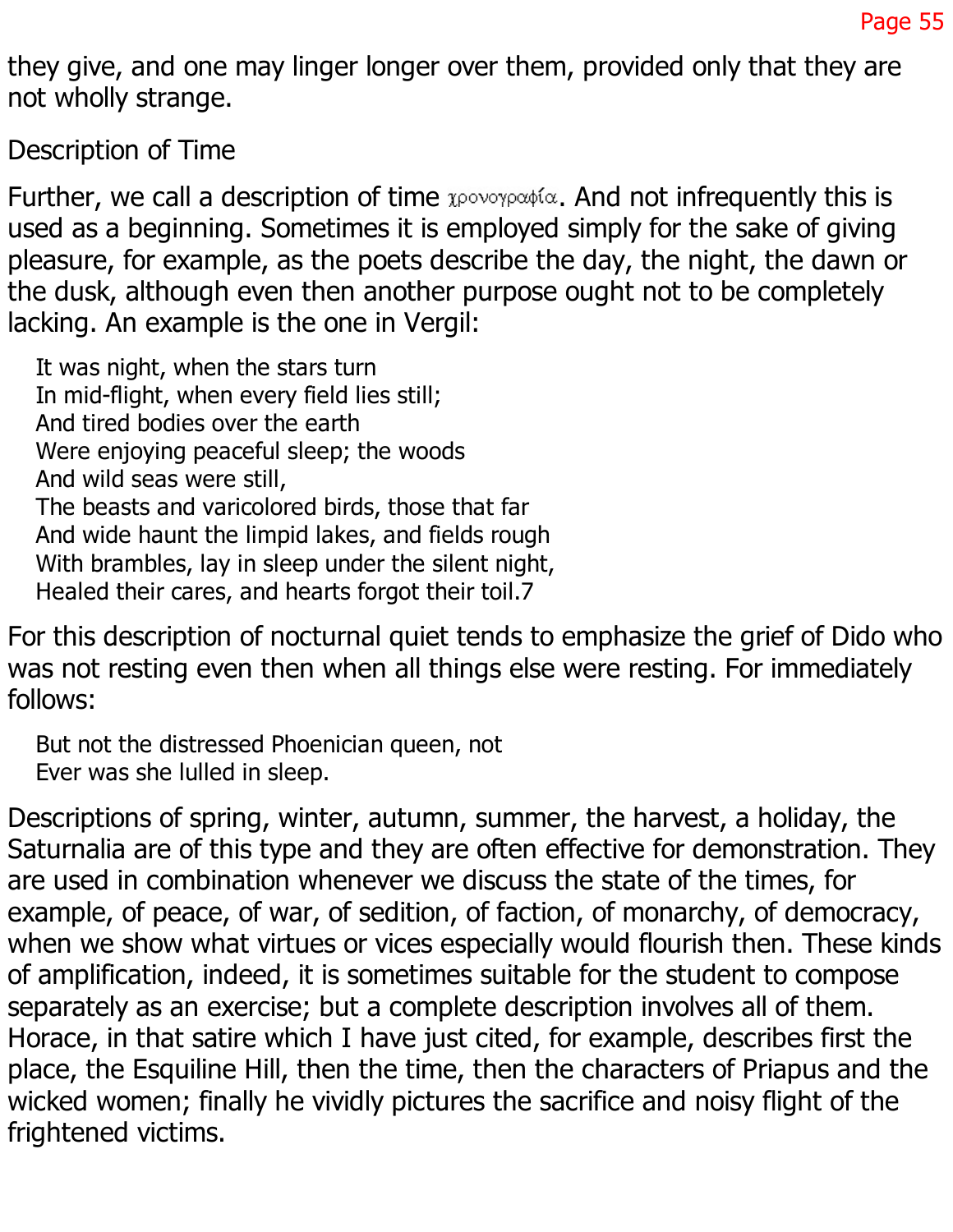# Egressio, Sixth Method of Amplifying

The sixth method of amplification connected with those above, which the Greeks call  $\pi\alpha\rho$  fix  $\beta\alpha\alpha\beta$ , some of the Romans call egressio; others, digressio; and some, excursus. It is, by the definition of Quintilian, a discussion departing from the main subject but still pertinent

7 Vergil Aeneid iv. 522 seq.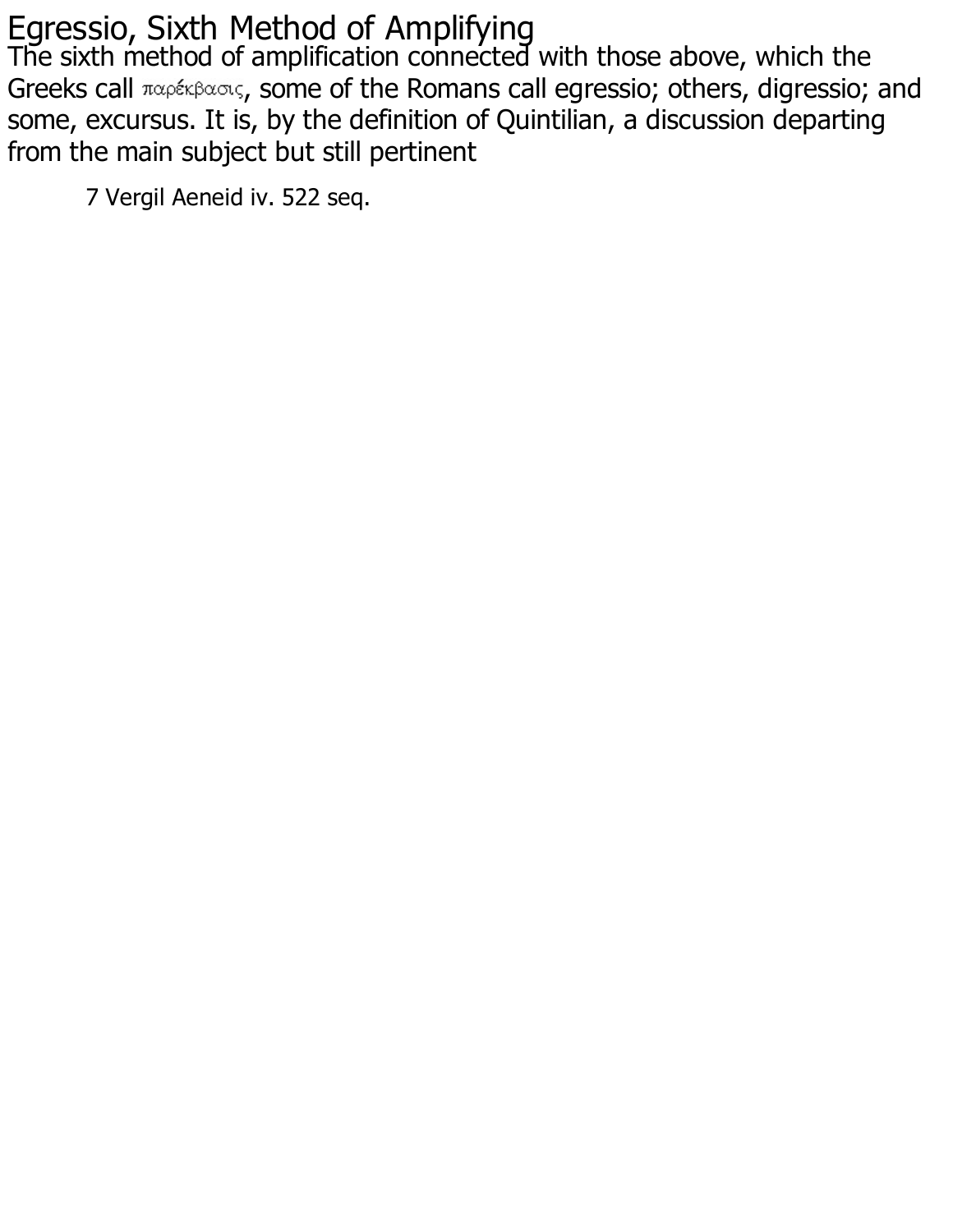#### Page 56

and useful to the case; and it is used either to praise, for example, that famous recital of the virtues of Gnaius Pompey in Cicero's For L. Cornelius in which that divine orator (for I shall use the words of Quintilian) digresses abruptly from the speech he had begun, as if the thread of the speech were broken off by the mere mention of the name of the general, or to censure, or for adornment, or to charm, or to prepare for something that follows.8 Digressions may be taken, moreover, for the most part from the same places that we have just considered. From the recounting of deeds, from the description of localities, countries, persons; likewise from the treatment of tales, fables; also from commonplaces whenever for the purpose of amplification we speak against pride, luxury, licentiousness, avarice, infamous passion, tyranny, anger and the rest of the vices, and spend time on these as though the main subject had been dropped for a time, or on the other hand, when we praise frugality, generosity, continence, the study of letters, piety and keeping silent. Those are of so much importance in speaking fluently that several famous authors have written about them; they call them  $\mathfrak{XPE}$  and there are those commonplaces not unlike the above, when we contrast the advantages of freedom with the disadvantages of slavery, the mutability of fortune with the universal inevitableness of death, the great power of money in the affairs of mortals with the brevity of human life, and innumerable similar ones. Furthermore, it is permitted to delay longer in digression either at the beginning of a speech, as for instance, the description of Hercules Gallicus in Lucian, and of the Lamiae in Politian; or at the end, at which point the now tired hearer may be refreshed; Vergil does this commonly in the Georgics. In the middle, if it is ever proper to digress, a quick return should be made to that point whence the digression occurred, unless the part of the speech already completed offers occasion for a digression, as after the narration, where the hearer may be rendered more eager for the argument that follows, or after the proof, or in general after uninteresting places where the weariness brought on by subtlety may be dispelled; or unless the matter itself freely offers an opportunity of this sort that invites to longer delay.

## Seventh Method

The seventh method of amplification is taken from epithets. Diomedes made an epithet a species of antonomasia and defined it as a distinguishing word placed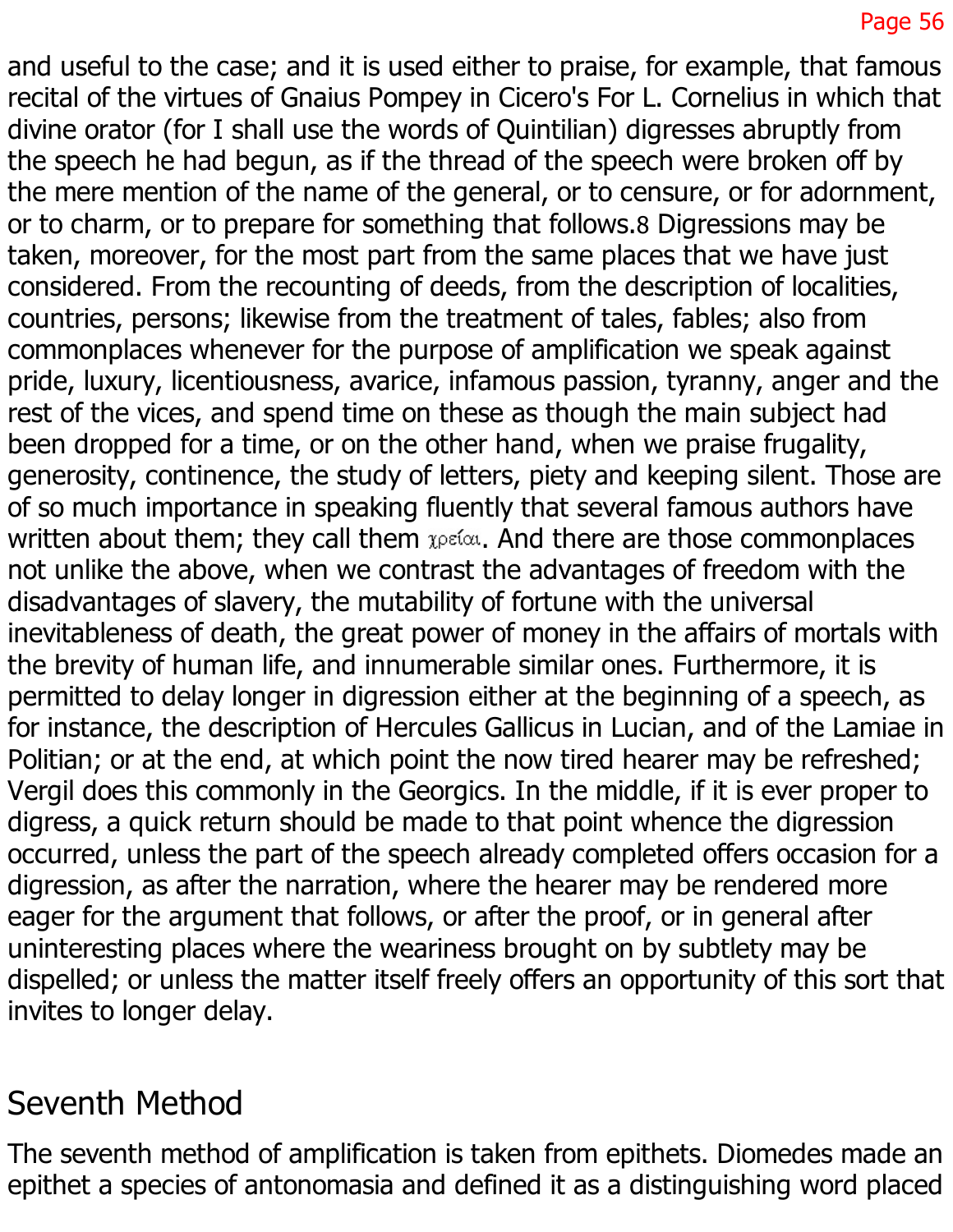in front of a proper name for purposes of praise, attack, or information: For purposes of praise, as, divine Camilla; of attack, as, Ulysses, author of wicked deeds; of information,

8 Quintilian iv. 3. 13-4.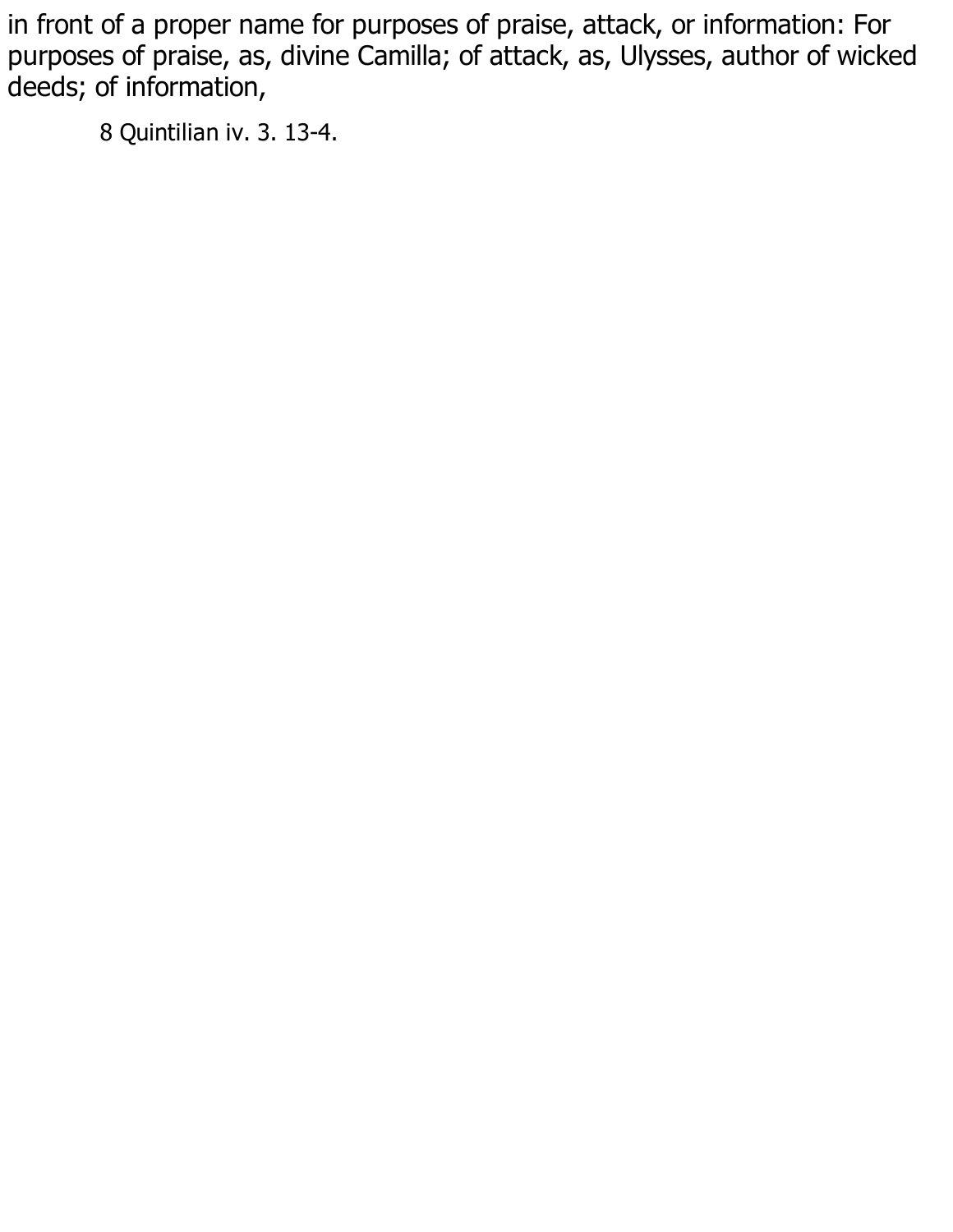as, Larissaean Achilles. Epithets are taken from the mental powers, as, Plato, wisest of philosophers; from the body, Thersites, most deformed of all Greeks; from external goods, and that not in a general way but from all the different kinds of advantage that spring from fortune; from descent, as, noblest Maecenas; from wealth, as, Croesus, wealthiest of kings; from appearance, Nireus, most beautiful; from bodily strength, Milo, strongest of athletes; from one's country, Ulysses, the Ithacan; from achievement, Hercules, conqueror of monsters; from past events, twice captured Phrygians; in short from all the goods or troubles of fortune. Nor does it matter whether epithets are adjectival terms or not, provided only a certain characteristic be attributed in some way, not only to persons, but in truth even to things, as: headlong youth; headlong and mad counsellor, love; passion, food of evil men; sullen and difficult old age; philosophy, expeller of vices; comedy, mirror of human life; history, teacher of life. In poems it is permitted to use natural epithets, as: shining white snow, flowing fountains, freezing night, winding stream, golden sun. In prose they ought not to be employed unless they have a certain emphasis and affect the main point, as: you will not gain such an unjust request from Aristides, the most just; do you dare celebrate the Floralia before Cato, the most severe censor of morals? This is done chiefly in citations of examples or sententiae: Aristarchus, most learned and likewise most diligent; Cicero, prince of eloquence; Plato, most trustworthy author.

# Eighth Method

The eighth method of enlarging is taken from circumstances, which the Greeks call  $\pi$ <sub>gplotásels</sub>. These have to do partly with things: cause, place, occasion, instrument, time, mode and so on; partly with persons, as: race, country, sex, age, education, culture, physical appearance, fortune, position, quality of mind, desire, experiences, temperament, understanding and name. Timely and appropriate use of circumstances, moreover, has many advantages: First in amplifying and disparaging, about which we will speak briefly soon; then in vivid presentation, about which we spoke just above; and in addition, in confirmation and credibility. For it results in the whole speech being sown and fortified everywhere with close and frequent arguments, which although you do not develop, you lead forth, as it were, to the battle line; but they fight of themselves and help the cause not a little, so that, as it is possible for one,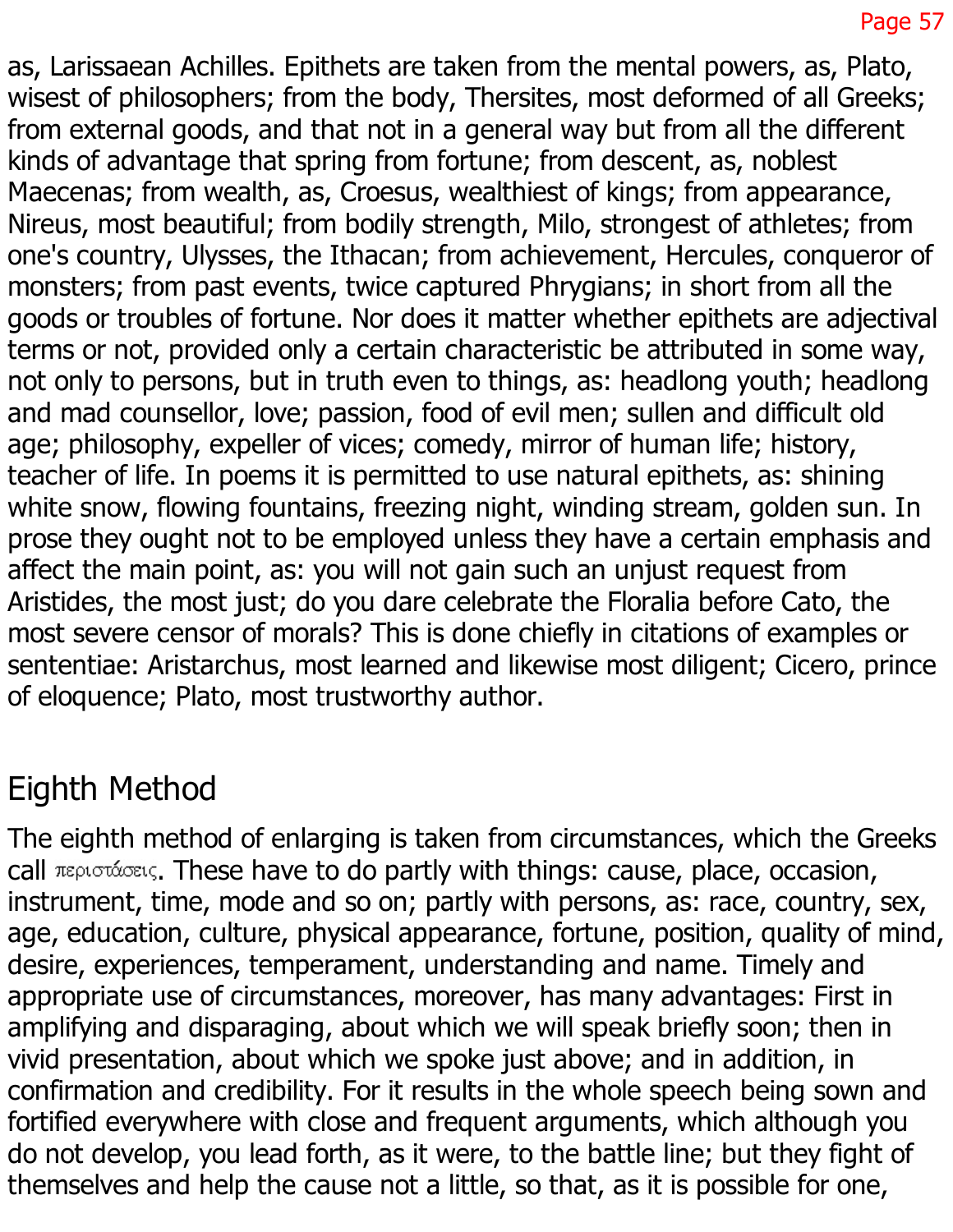although he works in another field, to recognize, nevertheless, a man skilled in wrestling or music, so you can discern a rhetor anywhere from his skillful combining of this kind. Because they are spread throughout the whole speech, the method cannot be illustrated in a brief example.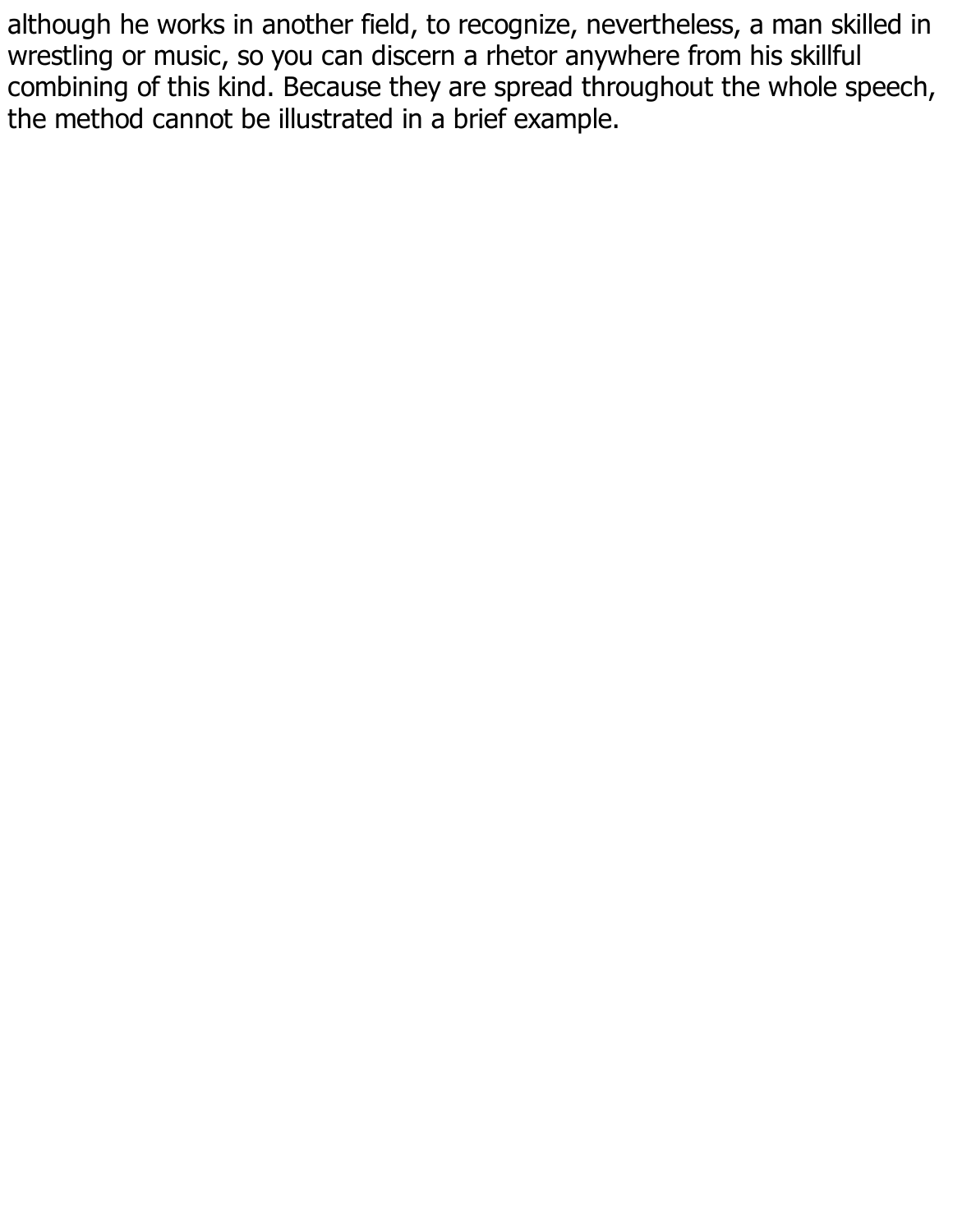# Ninth Method of Enlarging

The ninth method of enlarging is by amplification. Several forms of this are considered by Quintilian. We shall touch briefly on those that are related to our present purpose. The first method of amplification is by incrementum, when by several steps not only is a climax reached, but sometimes, in some way, a point beyond the climax. There is an example of this in Cicero's fifth speech against Verres: ''It is an offense to fetter a Roman citizen, a crime to flog him, treason to kill him, what shall I say it is to crucify him"9there is no possible expression fully suitable to so wicked a deed. To this class belongs also that case in which, with circumstances accumulated in a regular order, something increasingly important continuously follows in the context and course (of the speech). An example of this is in Cicero's second Philippic about the vomiting of Antony: "O action not only disgusting to see, but also to hear. If this had happened to you at table during those monstrous drinking bouts of yours, who would not term it disgraceful? But actually in an assembly of the Roman people, the Master of the Horse, engaged in public business, for whom it would be disgraceful to belch, covered his chest and the whole tribunal with scraps of food smelling of wine."10 Here single words carry the figure, for to vomit would have been loathsome in itself even if not in an assembly, even not an assembly of citizens, even not Romans, or even if he were not engaged in business, even if not public business, or even if he were not Master of Horse. If anyone should separate these and spend more time on the individual steps, he will certainly increase the copia of the speech, but yet he will amplify less effectively. The opposite of this is comparatio. For as incrementum looks to something higher, so comparatio seeks to rise from something lesser. Moreover, comparatio employs either a hypothetical or actual exemplum. An illustration of the hypothetical kind occurs in the first part of the example just quoted from Cicero. For he imagines this to have happened at table in private. There is also an example in the speech of the same orator against Catiline: "By Hercules, if my servants feared me the way all your fellow citizens fear you, I would think I ought to leave my house."11 When using an actual exemplum we make the matter we are amplifying seem nearly as great or equal to or even greater than it. For example, Cicero in the For Cluentius, when he had related how a certain Milesian woman had taken a bribe from the alternate heirs to cause an abortion said: "Of how much greater punishment is Oppian deserving for the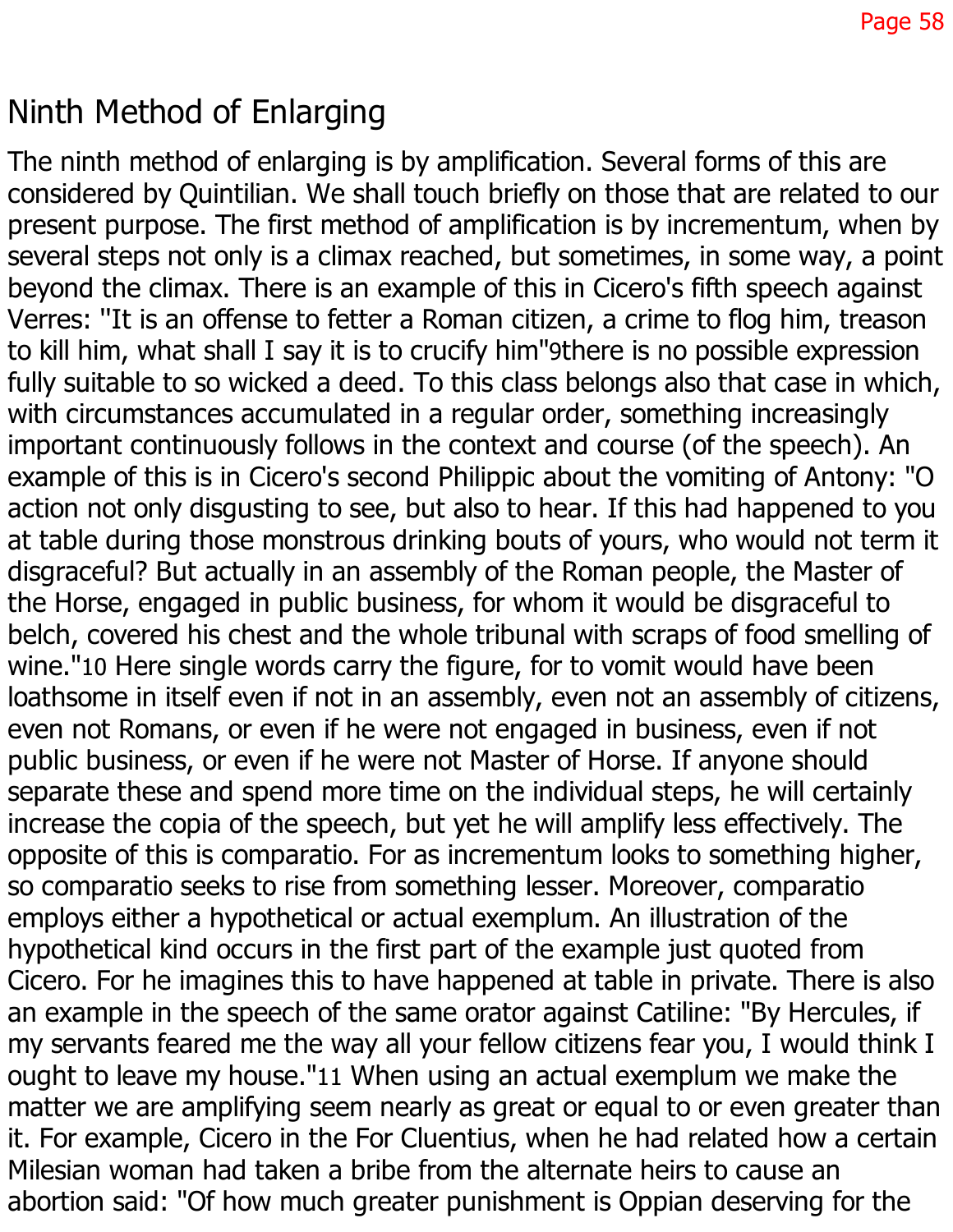same injury. Since, indeed, she had attacked with vio-

Cicero Against Verres 5. 56 (Quintilian viii. 4. 4).

Cicero Philippics 2. 25. 63 (Quintilian viii. 4. 8. and 10).

Cicero Against Catiline 1. 7. 17 (Quintilian viii. 4. 10).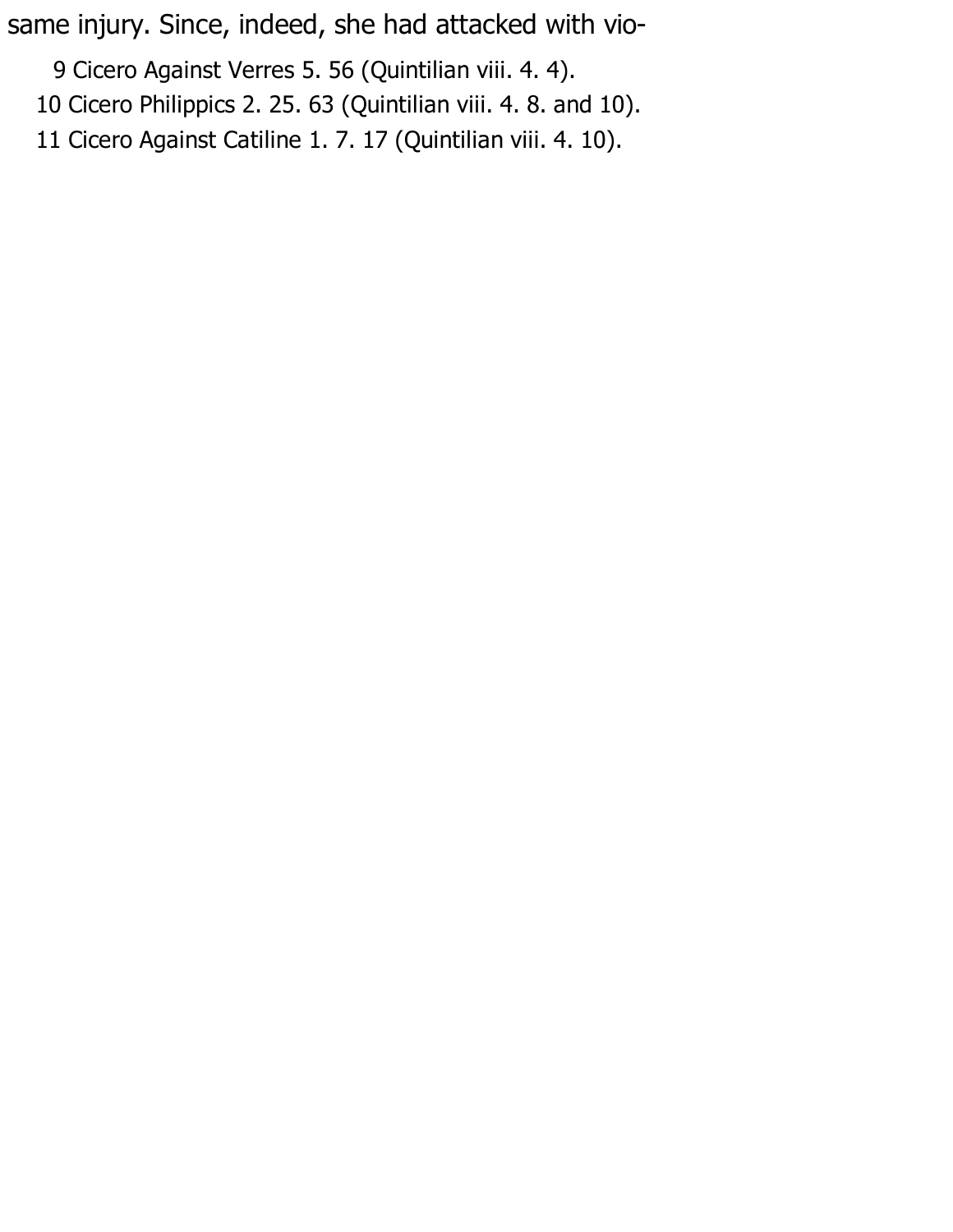lence her own body and harmed only herself; the latter, however, in committing the same offense harmed another."12 In this type not only are parts compared with wholes, but also with parts, as in this passage from Cicero's first speech against Catiline: "Or in truth shall Scipio, that distinguished man, although a private citizen, have killed Tiberius Gracchus who was only slightly disturbing the State, and shall we who are consuls tolerate Catiline, who desires to lay waste the whole world with fire and slaughter?"13 Here Catiline is compared to Gracchus, the situation of the State, to the whole world; a slight disturbance, to slaughter, fire, and laying waste; and a private citizen, to consuls. And if anyone should wish to, he can develop these fully through the use of details. And we amplify by ratiocinatio, when the one grows and the other is increased, in this way: "You, with that throat, that chest, that body with the strength of a gladiator, drank so much wine at the wedding of Hyppia that yesterday you had to vomit before the eyes of the Roman people."14 Actually how great a quantity of wine Antony drank is inferred from the fact that his body with the strength of a gladiator was not able to endure or digest it. Under this heading should be classified those examples in which we raise the most hateful things to a peak of envy; we elevate them advisedly so that what is to follow may seem so much more grave. There is an example of this in Cicero: "The captain of a ship from a most noble city bought exemption from the terror of the scourge at a price. What humanity!''15 Some extraordinarily hateful thing must be expected of him to whom these things which are atrocities seem humane and usual by comparison. And we amplify by heaping up of words and likewise of significant sententiae, which method is close to the figure or all  $\alpha$ , i.e., accumulatio, which was discussed above. Cicero uses this in his speech For Ligarius: "For what was that bared sword of yours doing on the battle front at Pharsalus, Tubero? Whose breast was that point seeking? What was the purpose of your arms? Upon what were your mind, your eyes, your hands, your bold spirit fixed? What did you desire? What were you hoping for?"16 Here the speech was enlarged as though by a heaping up. The same result is accomplished, however, by a series of words rising higher and higher in meaning, as in this example: "There was the jailer, the executioner of the praetor, the death and terror of the allies and the Roman citizens, the lictor Sextius."17 We

12 Cicero For Cluentius 11. 32 (Quintilian viii. 4. 11). 13 Cicero Against Catiline 1. 1. 3 (Quintilian viii. 4. 13).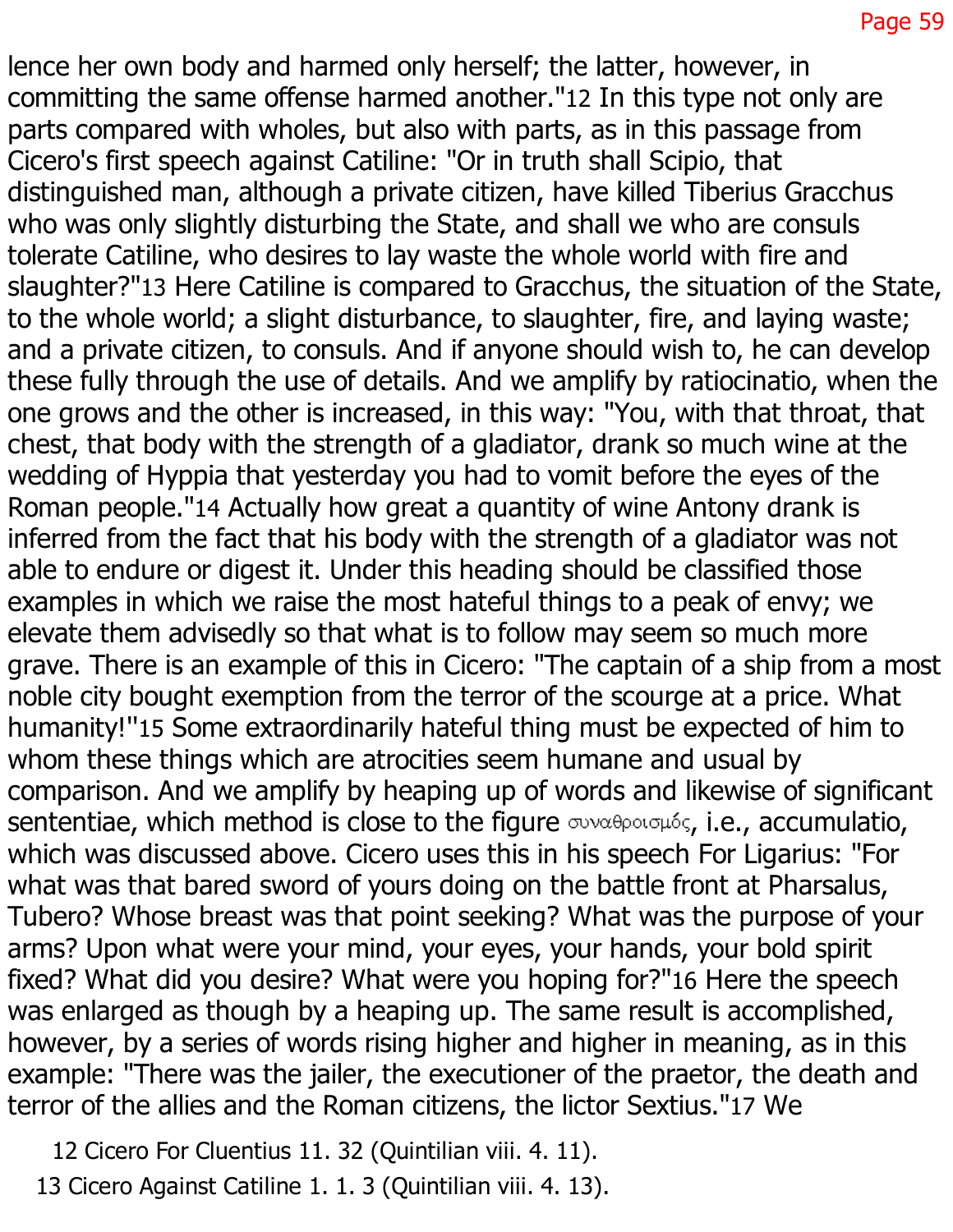Cicero Philippics 2. 25. 63 (Quintilian viii. 4. 16). Cicero Against Verres 5. 44. 177 (Quintilian viii. 4. 19). Cicero For Ligarius 3. 9 (Quintilian viii. 4. 27). Cicero Against Verres 2. 14. 118 (Quintilian viii. 4. 27).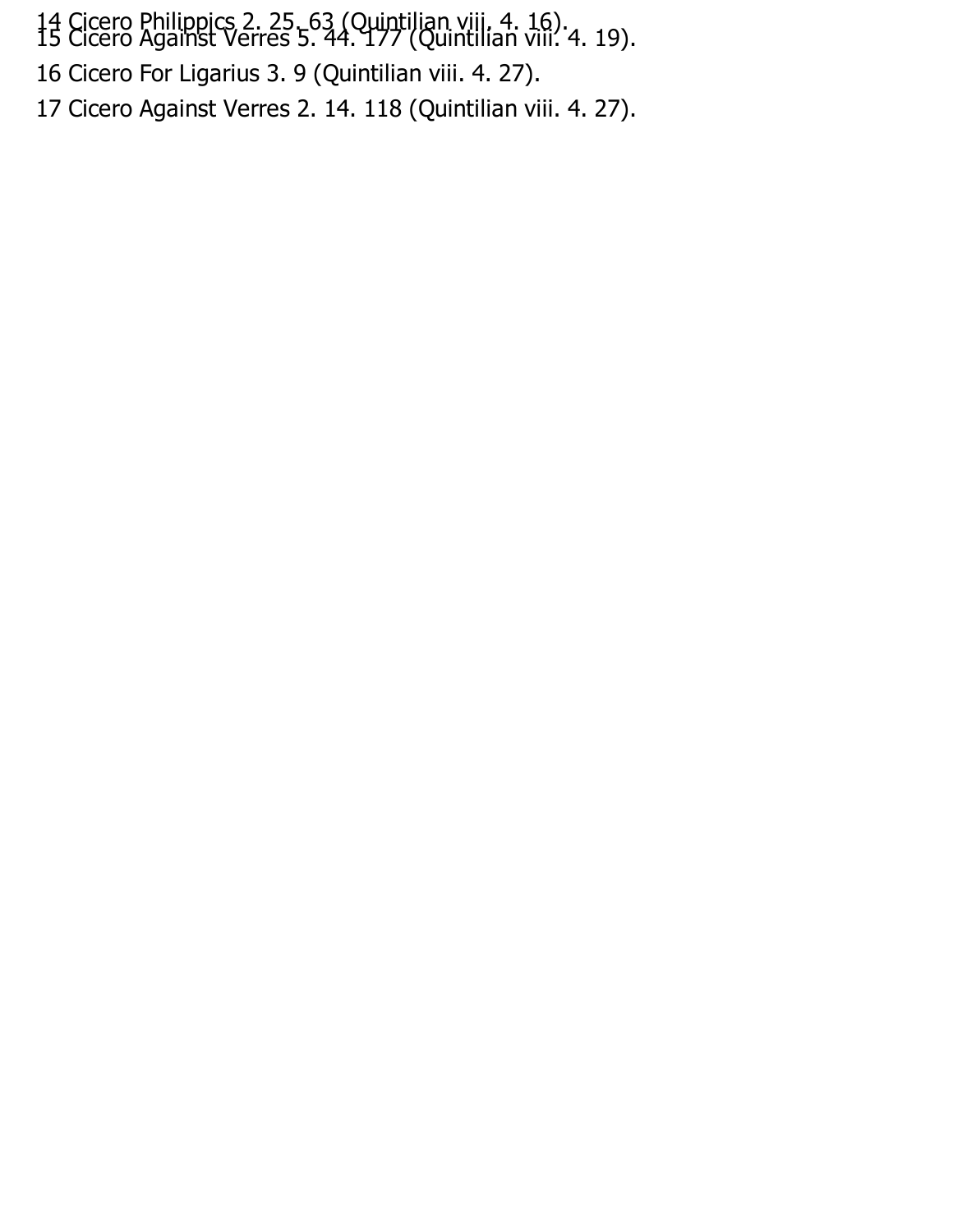amplify also by a device similar to the figure correctio, as in Cicero Against Verres: "For we have brought to your judgment not a thief, but a brigand; not an adulterer, but a violator of chastity; not an impious person, but an enemy of sacred and religious things; not an assassin, but a most cruel murderer of our fellow citizens and allies."18

Moreover, there are as many methods of attenuating as there are of amplifying. And common methods of amplification by adverbs, nouns, or other suitable parts of speech, used either in praise or attack, pertain to copia of speech: Cicero pleases me very greatly. How kindly your father-in-law behaves to you cannot be expressed in words. I should be unable to put into words how much Cicero pleases me. But we have discussed these methods of expansion in the first book.

And that method of amplifying is known and familiar in which we magnify a species contrasted with a class, as, while all the liberal disciplines gain a great deal of distinction or advantage for a man, above all does eloquence; but we touched upon this method also above.

## Tenth Method of Amplifying

The tenth method of amplifying is based on our devising the greatest possible number of propositions, i.e., rhetorical propositions, for the proof of which arguments must be offered. Now Quintilian denies that a method of devising propositions can be comprehended in a formal theory, but says that this faculty depends on natural talents and practice. And therefore it happens that although several orators who have studied the same rules will use similar types of argument, yet one devises them in greater abundance than another.19 Propositions are taken partly from those which are common to all cases and partly from those peculiar to the case in hand. An example would be this, which Quintilian liked: When Alexander destroyed Thebes he found tablets on which it was recorded that the Thebans had loaned the Thessalians one hundred talents. These tablets he gave to the Thessalians because they had been his allies in the campaign. Afterward, when they had been restored to their city by Cassander, the Thebans demanded repayment from the Thessalians. The case is tried before the Amphictyonic council. It is admitted that the Thebans had loaned the hundred talents and had not recovered them.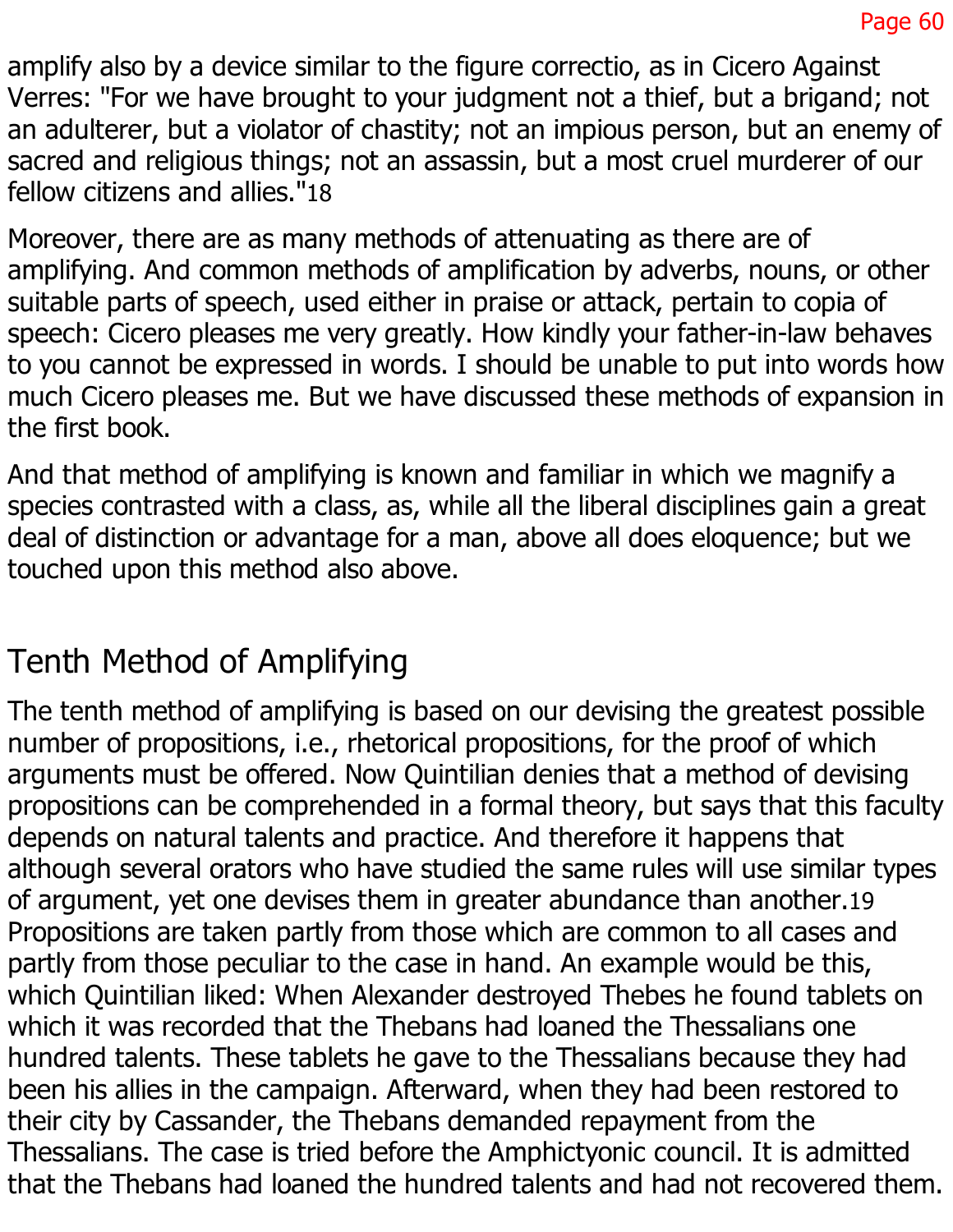The whole case depends on the fact that Alexander is alleged to have given the tablets to the Thessalians. It is also admitted that the money of the Thebans was not given to the Thessalians by Alexander. In this argument, then, propositions of this sort and their supporting arguments must be devised. The first part will be, that Alexander had done nothing by

18 Cicero Against Verres 5. 66. 70 (Quintilian viii. 4. 27). 19 Quintilian v. 10. 109.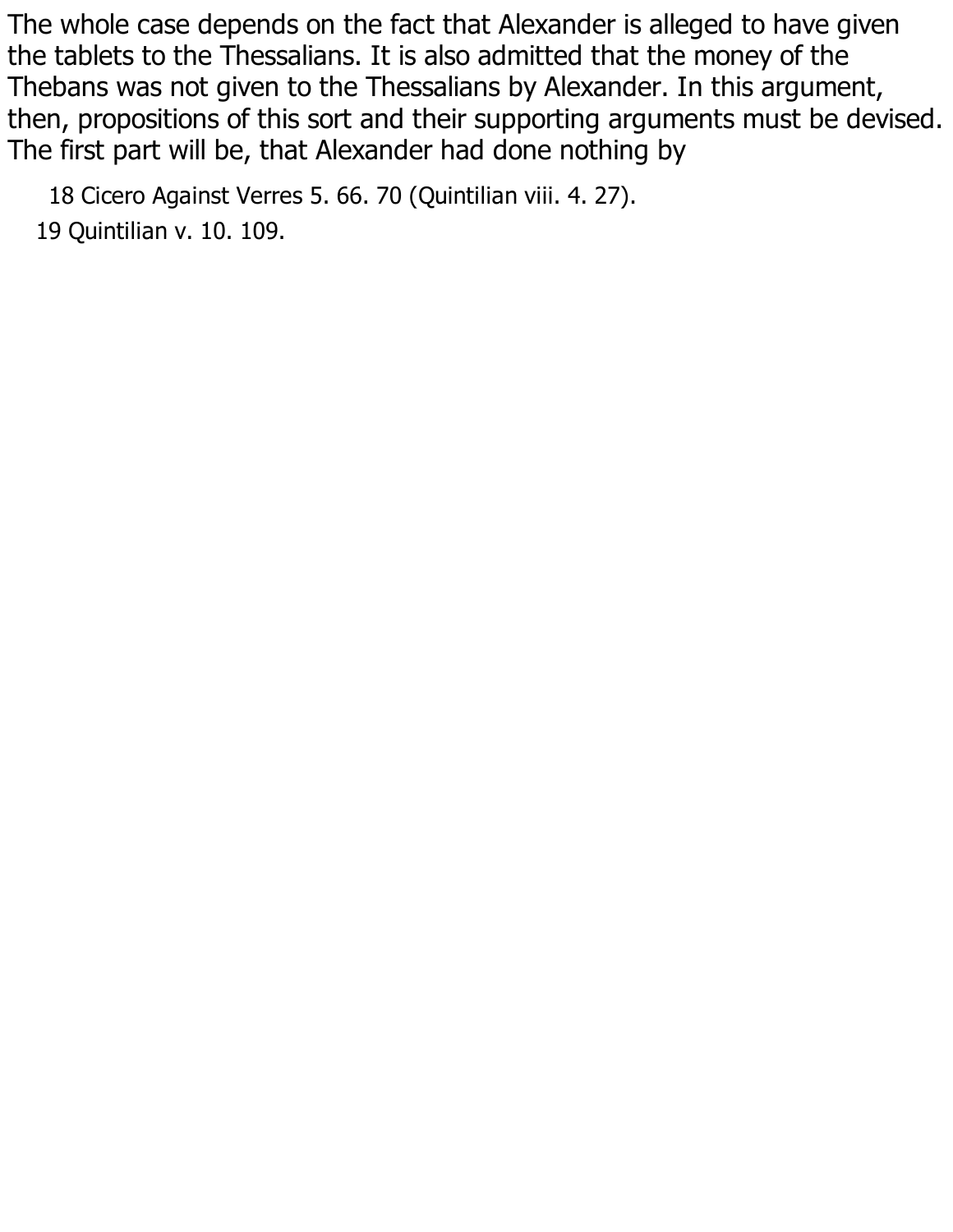giving; the second, he had not the power to give; the third, he had not given. And the first proposition of the first part assuredly will be in favor of the Thebans: It is permitted to seek to recover by law what has been taken away by violence. It will be in favor of the Thessalians that the tablets were not simply taken by ordinary violence, but in war. However, the jus belli is most powerful in human affairs; kingdoms, peoples, the boundaries of nations and cities are controlled by it. To this again the Thebans oppose another proposition, that not all things come into the power of the victor by right of war, but that for those things that can be brought before a court of justice, the right of war avails nothing; and, what has been seized by force of arms cannot be retained except by force of arms. And so where the jus belli has force, there is no judge; where there is a judge, the jus belli has no force. And this proposition, to be sure, arises out of those circumstances of the case which distinguish it from other cases. However, a similar example depends on commonplaces for proving this proposition: Prisoners of war are free when they return to their native land, because what has been won in war cannot be retained except by the same force by which it was acquired. A third proposition for the Thebans will be taken from the details peculiar to the case: It is of the utmost importance that equity be observed in this case, since it is being tried before the Amphictyonic council. For different methods are used in pleading before the centumviral court and before a private judge, even in the same cases. And so these things also are effective in making it appear that this case differs from others, in which the right of war ought to prevail. Further, a proposition of the second part for the Thebans would be: Right could not have been conferred by the victor, because only that belongs to the victor which he holds, and right, being incorporeal, cannot be held in the hand. Again, in support of this an argument from dissimile is offered: The position of an heir is one thing; that of a victor another. To the former passes right; to the latter, property. Moreover, another proposition complementary to the above may be drawn from the peculiar details of the case: Although we may grant that right with respect to other things passes to the victor, surely the right of public debt can in no way have passed to him, because whatever a people loan is owing to them all, and as long as one of them survives, he is creditor for the whole sum. But the Thebans had not all been in Alexander's power; and this indeed does not need proofs. A common proposition (i.e., one adaptable to any case) of the third part will be of this sort: Alexander did not give when he gave the tablets, for right does not reside in tablets; and this proposition can be defended by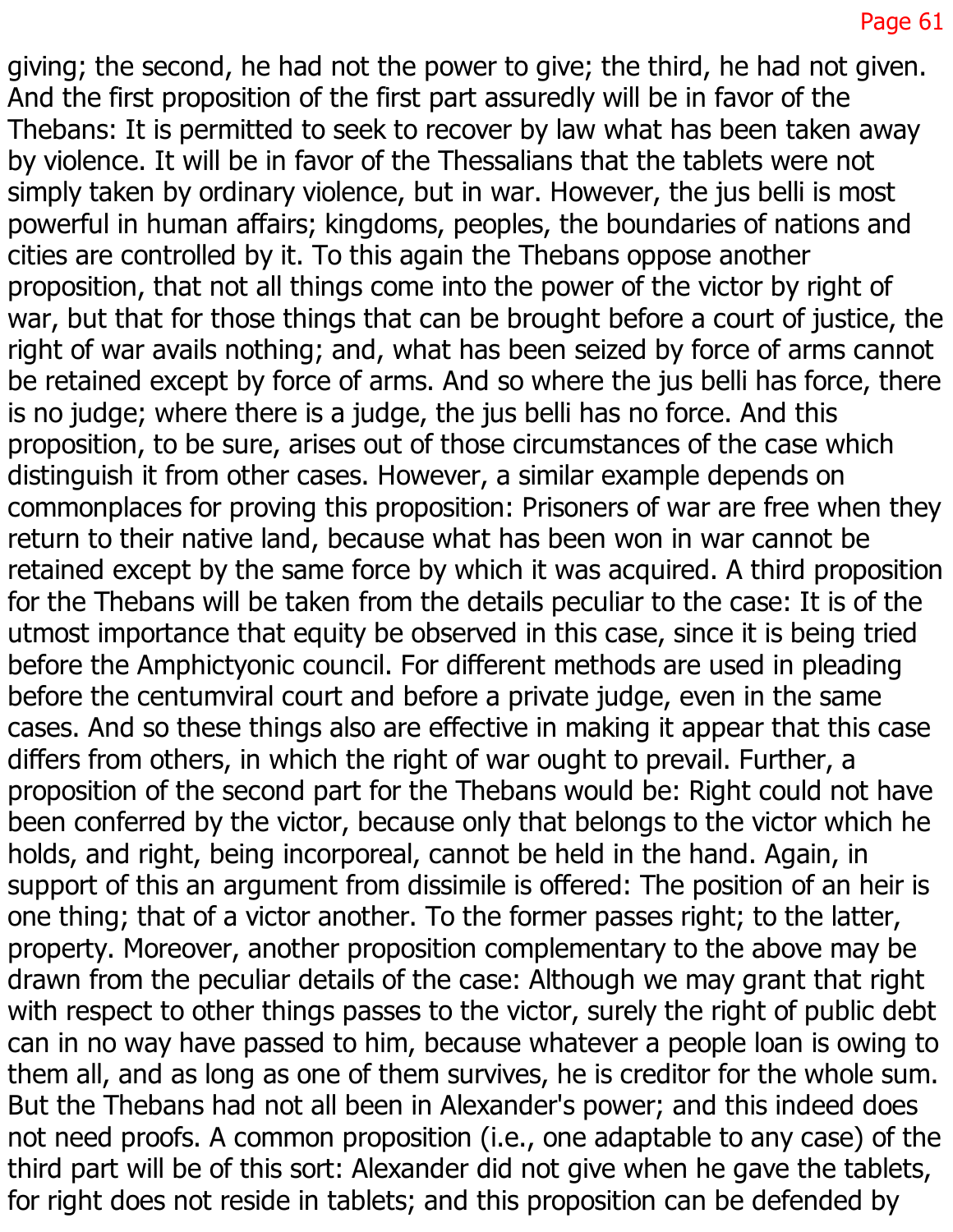many arguments. From simile: For no one has tablets of inheritance, but everyone has the right to in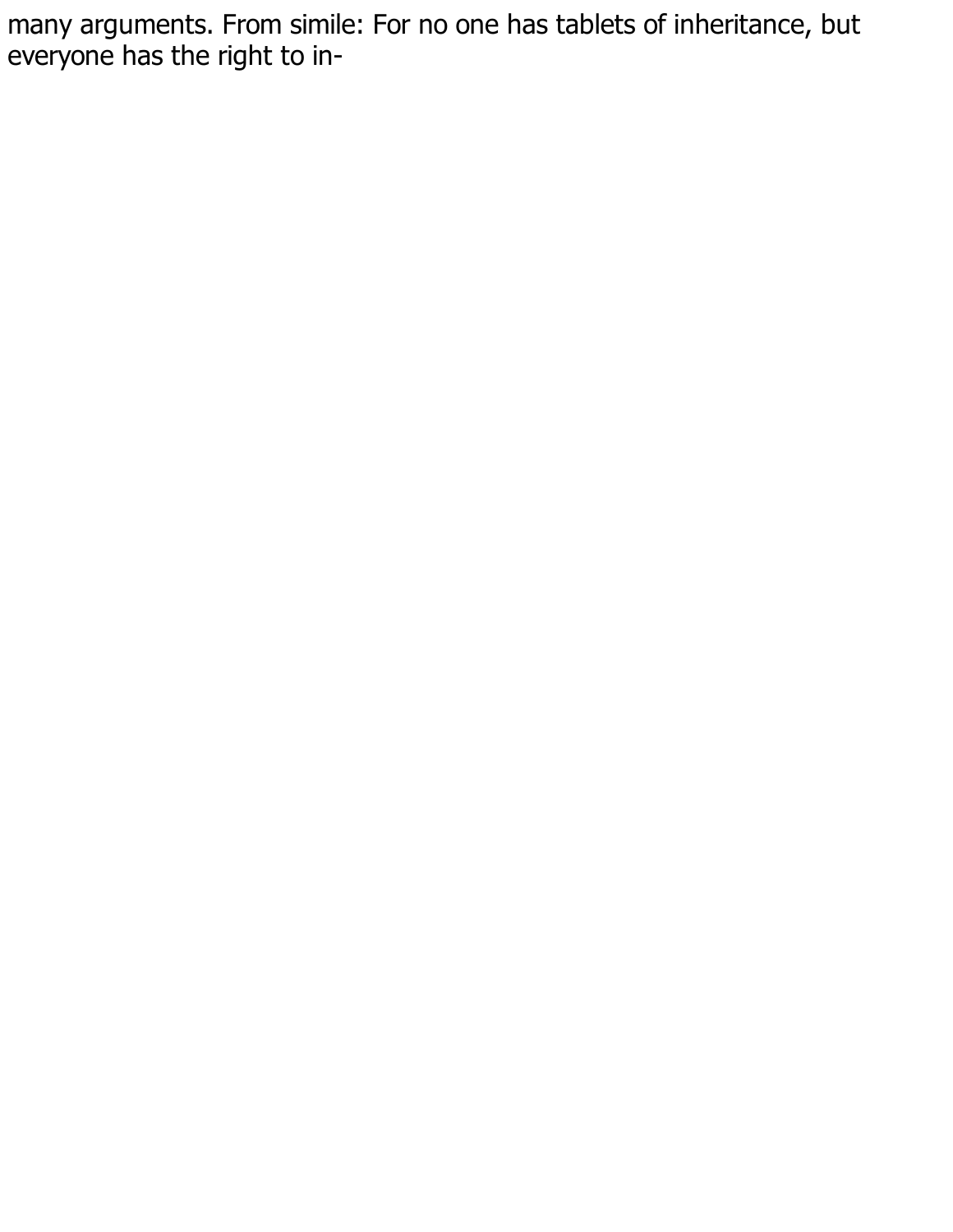herit. And if by chance a creditor lost the tablets, the debtor would not in consequence be freed of his debt. Another proposition is conjectural: Alexander's purpose in giving the Thessalians the tablets was not to honor them, but to trick them. And this ought to be supported by various inferences. The third proposition does not properly belong to this stage, but is like the beginning of a new controversy; however, it is taken from details peculiar to the subject and is of this nature: Although we grant the Thessalians everything, that the right of war has force in judgments both before these judges and in a matter of public debt, and likewise for the rest, nevertheless, if the Thebans lost anything by the conquest of Alexander, they ought to recover it through the restoration by Cassander, especially since Cassander wishes it.20

In the same way anyone urging Cicero not to accept the condition offered by Antony, namely that he might live if he burned his Philippics, could use these propositions: The preservation of life is not of such importance to any eminent man that he would give up immortal fame. A particular proposition drawn from the circumstances of the case depends on this general one: This should be especially true of Cicero who by his great exertion won for himself a most distinguished and always triumphant name and demonstrated in the many brilliant volumes which he published in great abundance that death should be scorned, and particularly since now as an old man not much of life appeared left for him. Again another major proposition will be taken from the circumstances of the case: Nothing is more unfortunate than for Cicero, the best of men, to owe his life to Antony, the worst of men. A third will be conjectural: That Antony's action is calculated, so that when the Philippics, on which he knows both his own eternal infamy and the everlasting glory of Cicero depend, have been burned, by taking Cicero's life he will blot out Cicero completely. Likewise, if you are dissuading any one from matrimony, you may use these propositions: First, if you consider piety, marriage is an obstacle for those hastening to Christ. Second, from the point of view of pleasure in life, an unhappy marriage brings with it innumerable vexations; and in this connection a broad field of comparison is immediately opened up between the advantages of celibacy and the disadvantages of marriage. Third, if freedom is a consideration, and how many place that even before life, the bond of marriage takes that away especially. Then you will come to particular propositions, which can be innumerable, as: You ought not to marry her, not at this time. Or, marriage is not for you, a pauper, an old man, a scholar, a valetudinarian (as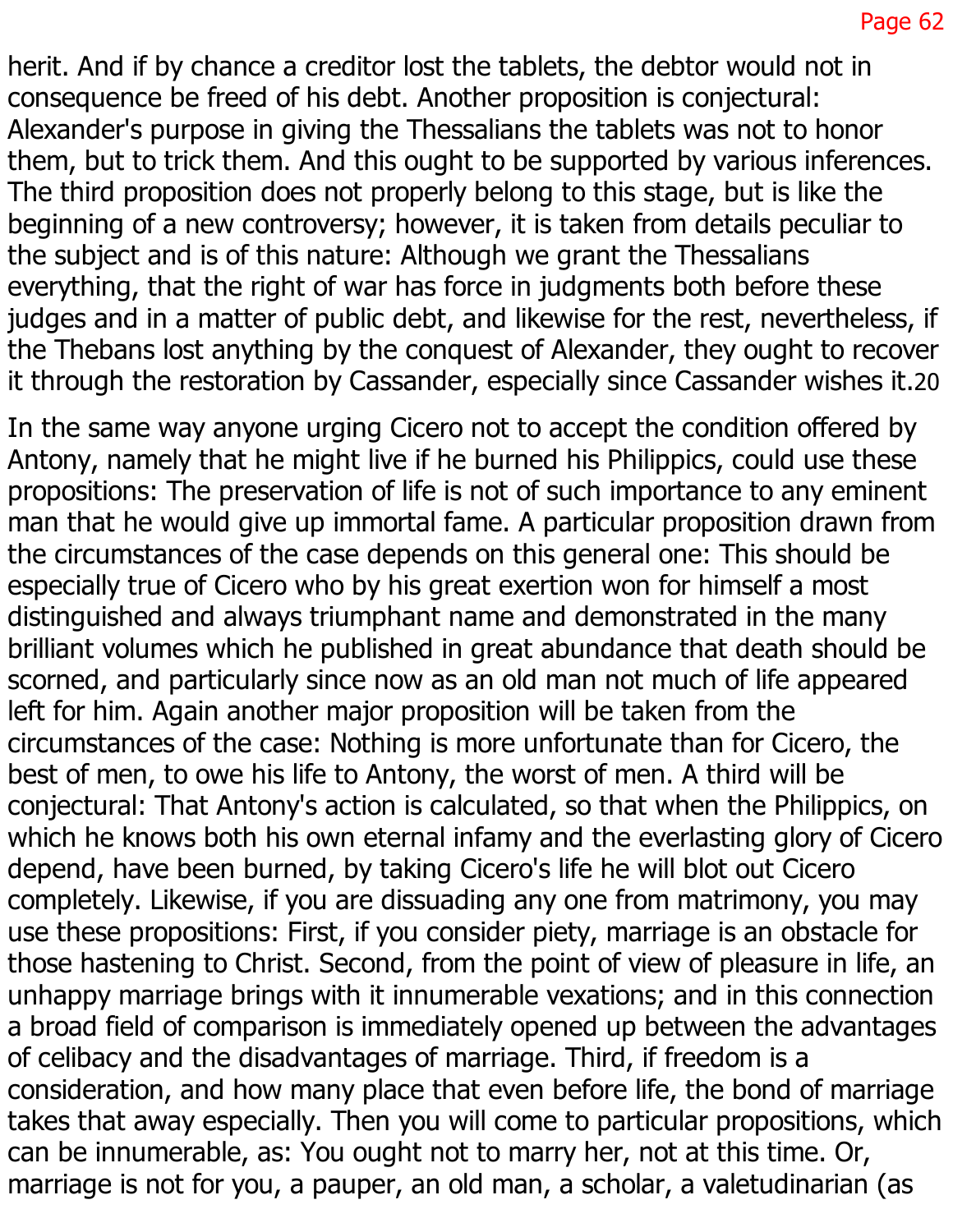### t h e

20 Quintilian v. 10. 111 seq.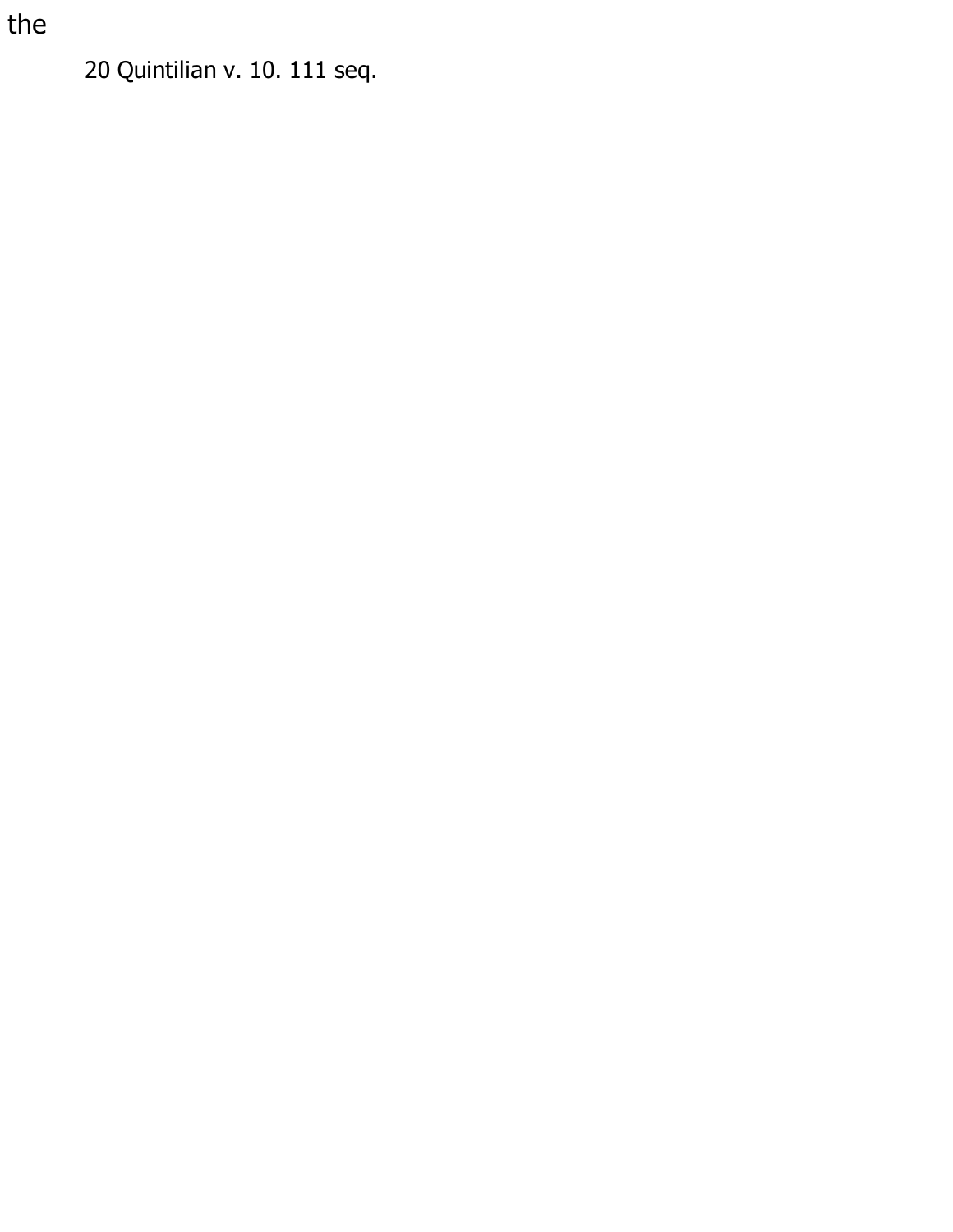case may be). Moreover, we may increase the number of propositions by the use of fictio, as Cicero does in the For Milo: Suppose that Clodius was treacherously killed by Milo, nevertheless, one who would at the risk of his own head do away with a citizen so destructive of the safety of the Republic, would appear worthy of the highest honors. Then he adds in seriousness: But he did not kill him.

Likewise, the number grows when, to prepare the way ahead, we premise, in addition to the proposition under discussion, some more difficult proposition so that the one we are trying to prove will seem less difficult by contrast with it. For example, one in consultation, eager to dissuade the Roman pontiff from an attack on the Venetians, according to the proverb which says, you must ask for what is exorbitant to get what is fair, would undermine opposition in advance, thus: There are authors, by no means to be scorned, who think that dominion and temporal authority are in no way consistent with the dignity of the supreme pontiff, the peace of the church or Christian piety, which alone, disregarding everything, he ought to consult. And this proposition, one would be able to prove readily with an abundance of arguments. Then he will come to the second, in this way: These things and many similar things another would say perhaps; in truth, we may grant that there is consistency on these points, yet it is very inconsistent with the clemency of one acting in the place of Christ, who said, "Learn from me, because I am meek and humble of heart, " to seek and seek again for this kind of dominion by arms, insurrection, slaughter, and blood. Then one will come to the third: Granted that it may be in the highest degree right, yet it is unsafe, because the outcome of war is uncertain; whence there is danger lest, while he is attempting to restore the condition of the church by temporal and uncertain means, he overturn it completely. And this also can be supported by many examples and similes. Then he digresses in connection with the third in this way: Granted that it may be fitting, permissible, and that you may conquer, yet such a flood of evils follows even a just war that not even a temporal ruler, if he is a Christian, ought to attack countries or cities with the sword, much less he who bears the title of Most Holy. Also there can be added this proposition from personal circumstances: That it might be fitting for another pontiff, but yet it is not so for Julius, if he be that Julius whose kind spirit and singular sanctity of life appear to abhor war. And after one has proved these things by arguments, then he will proceed to particular considerations in this way: Even though none of these things that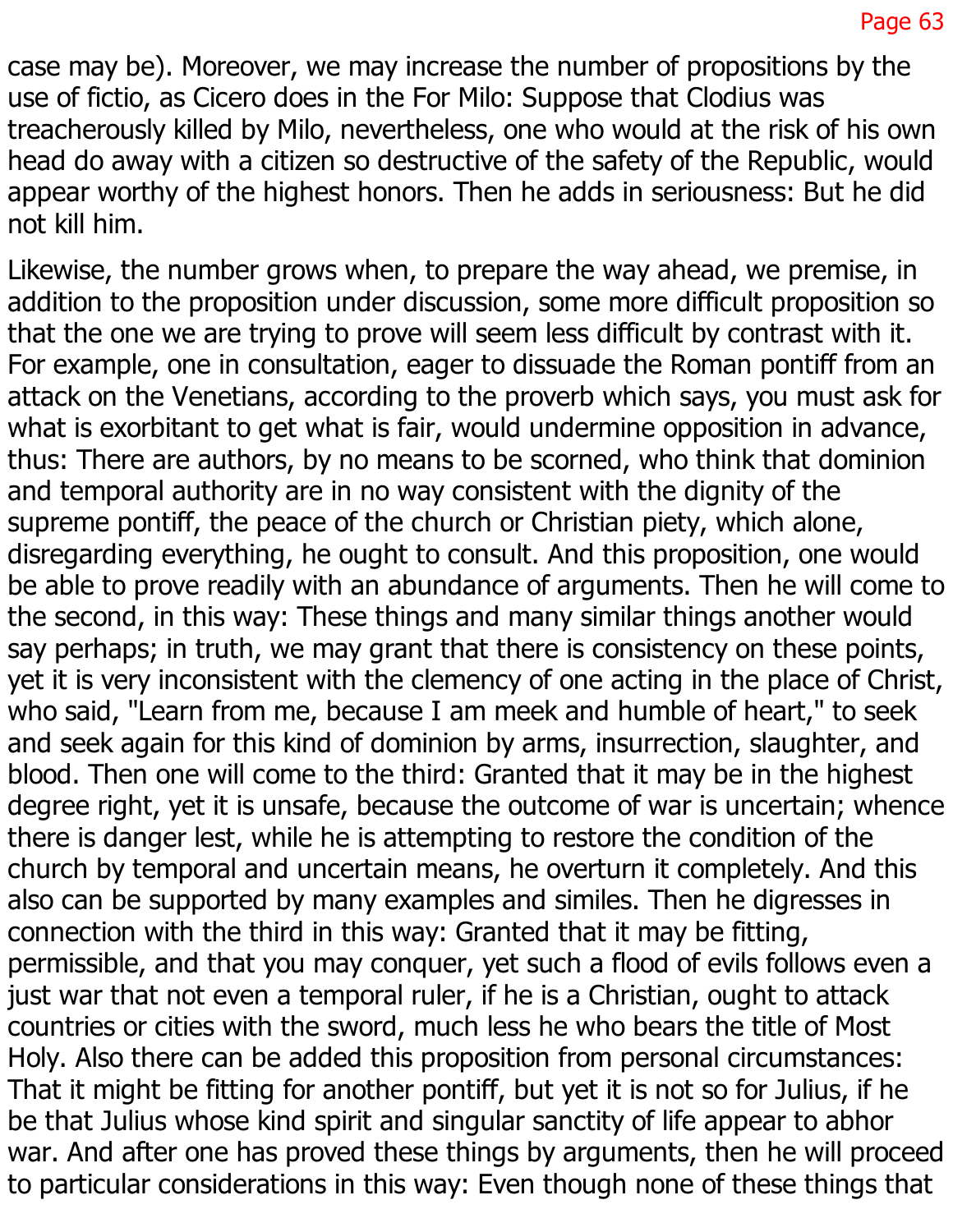we have related would deter us, yet at present it seems ill-advised to undertake war with the Venetians. And this proposition, which depends on circumstances, can be divided further: First, because this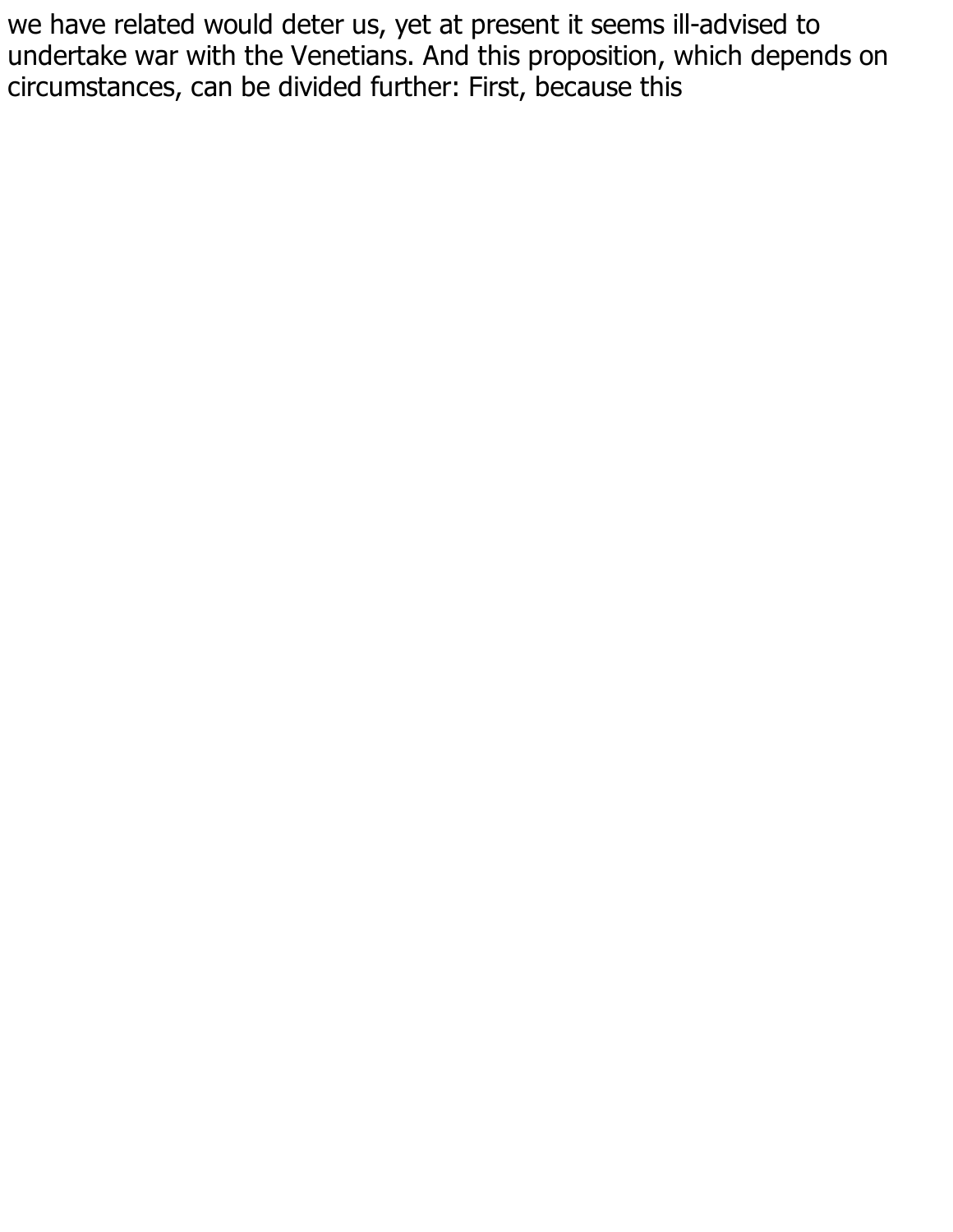war could not be undertaken without the greatest peril to Christianity; then because the Roman see, where the highest rewards have always been for pious deeds, will appear too little mindful of the dutiful acts which the successors of St. Peter often and with the greatest risk of life performed for the sake of Christianity; and finally, because there is no adequate cause for waging war against people not deserving it. Some might prefer to call these reasons rather than propositions, although nothing prevents the same expression from being both a proposition and a reason. Likewise, if anyone desired to persuade a king not to undertake a war with the most Christian king of the Gauls, he could fortify his approach to the case with these propositions: First, to engage in war is not the part of man, born to benevolence, but of brute animals to whom nature is seen to have given certain arms. This is general. The second proposition depends on it: This is not even true of all animals, but only of wild ones. On this again the third depends: And not even wild animals fight with one another in this way to the same degree as men do. For the tiger does not wage war with the tiger, nor the lion with the lion; however, man does not direct his violence against a different animal (as do the animals) but against men. Then, wild animals do not fight except to protect their young, or when driven to madness by hunger. Foolish ambition and I know not what light and affected pretexts arouse man to such bloody wars. After this, now, as a sort of new stage follows the fourth, taken from circumstances: Although some men do fight, they are barbarians not altogether different from wild animals; fighting is not for those who live by law. Add a fifth: That even if they do not engage in it, yet it is by no means the part of Christians, since indeed the Christian religion is nothing else but peace. One may add a sixth: Even if it is fitting, yet it is not expedient to undertake war, because all things considered, by far more disadvantages are incurred for the sake of war than advantages gained, even by the victor. That will then have to be developed by argument. Also a seventh will be found: Even if it is expedient, yet it is not safe; the outcome of war is uncertain. For victory is not always theirs whose cause is better, or who have the best equipment; troops sometimes even turn their arms against their own leader. But these propositions are general ones for the most part. Then one may come to particular ones, which are taken from very closely related circumstances: Although everything else is disregarded, you should not wage war, especially with such a person. And this can be divided into many: Either because you are a boy and unskilled in war, or a new king. And likewise with the rest, for I am only giving examples of the reasons. Again: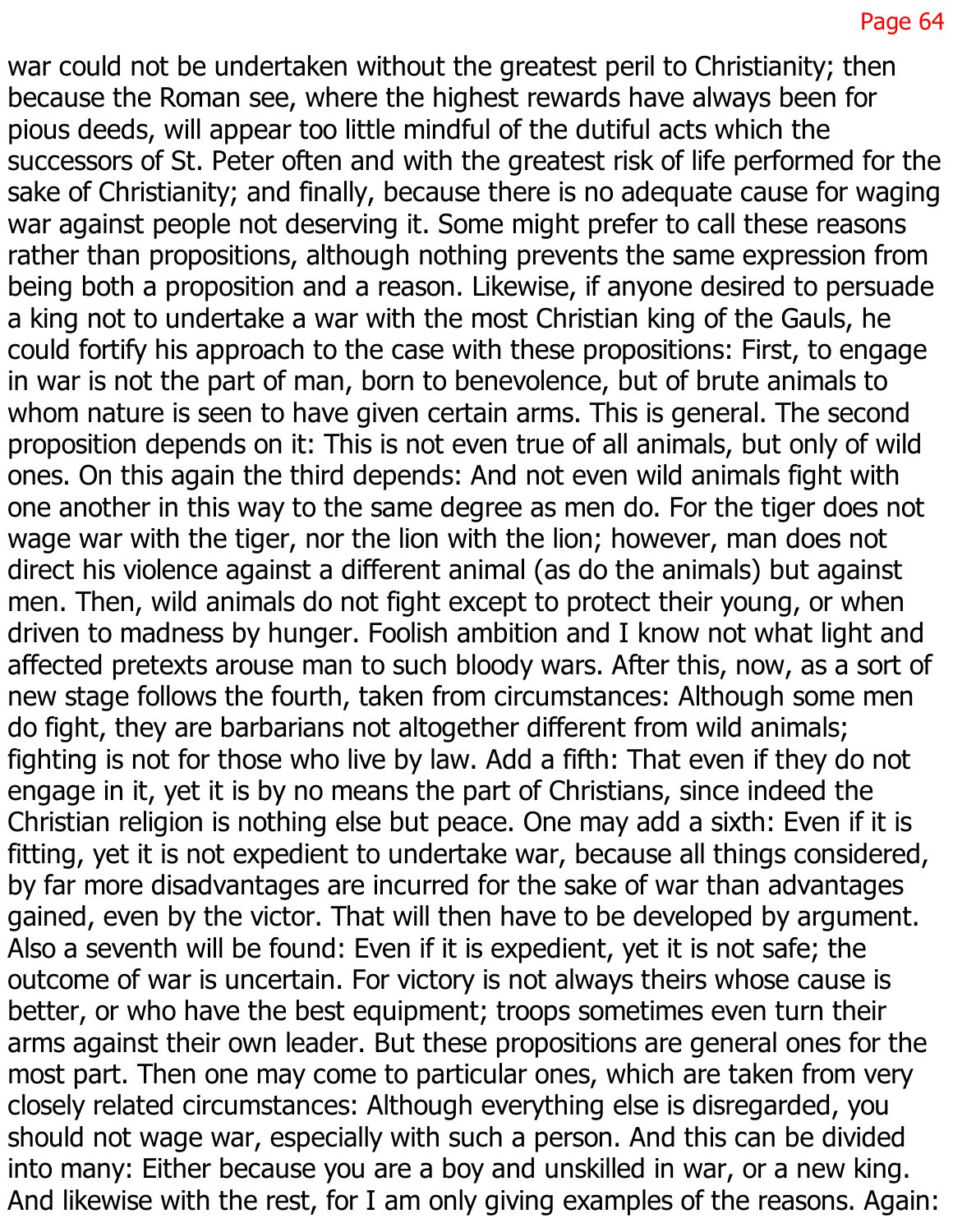War should not be waged with this king, so powerful, so deserving of good from your father, bound to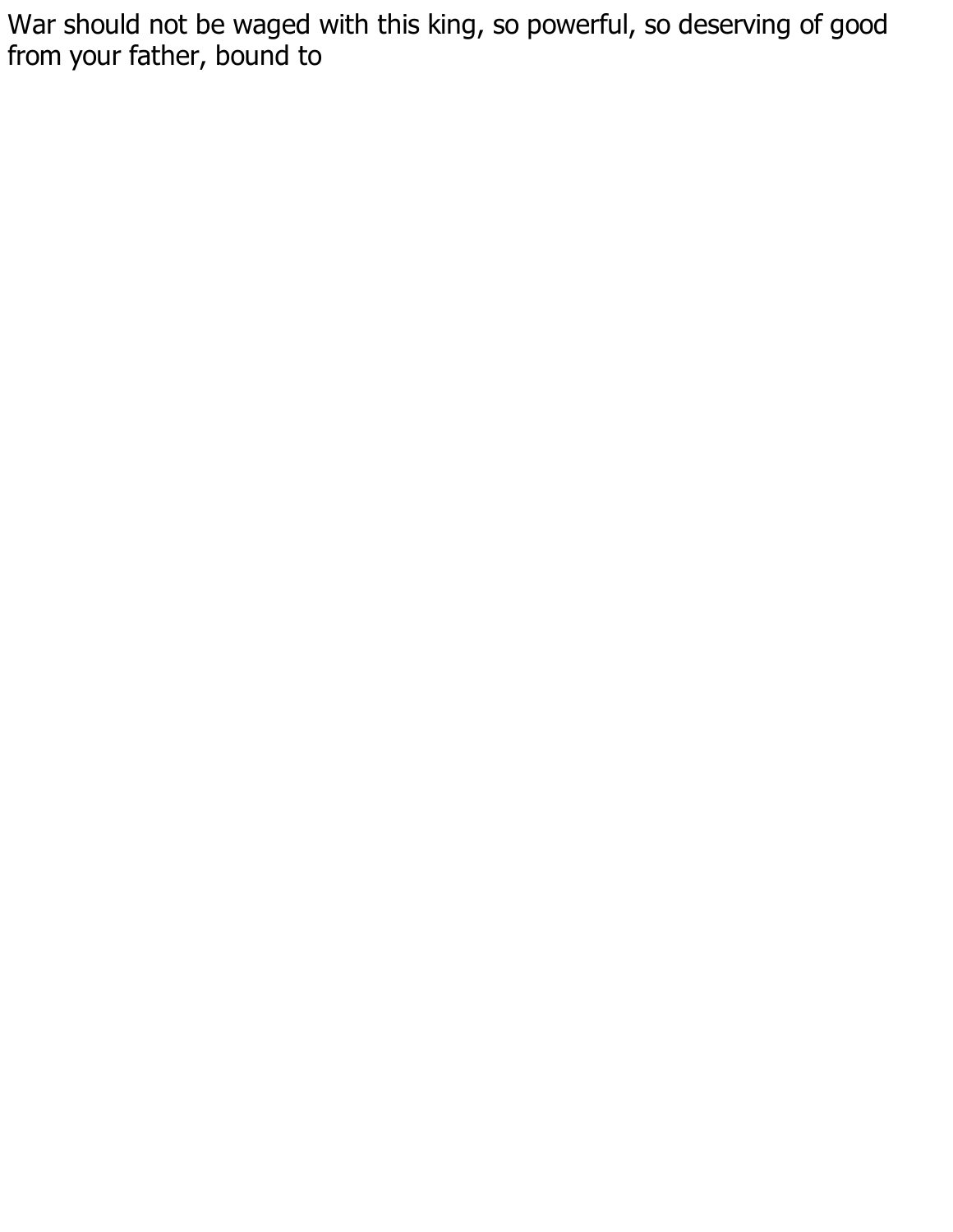#### Page 65

you by such close ties, so ready to serve even yourself, or, not on this pretext, not at this time, not with these troops. In the same way, if one is persuading someone not to study Greek literature, he will first essay this proposition: That none of this literature has much to do with Christian happiness, and even stands in the way of it. When he has proved this to be probable by arguments, then he continues with the subject in this way: Although we grant there is reason to devote time to other literature, certainly Greek literature should be avoided, either because it is so difficult that the life of mortals in any case fleeting, brief, and ephemeral, does not suffice to learn it, or if man's life should indeed be long enough, its study is not fruitful enough to compensate for the expenditure of even slight exertions on it. Finally: The fortune of overthrown and oppressed Greece, by a kind of fate attends those who have devoted themselves to literature of this kind. Or, even if it should be studied by others, it should not be studied by him. And now many propositions of the kind that depends on circumstances can be taken up. In propositions of this sort, I think care should be taken to arrange them as far as possible so that we can descend easily as if by steps from each one to the next. In this matter, indeed, Lucian is skillful, for example in the Tyrannicide, which we have made Latin: If I had only attempted so excellent a deed, at such great risk of life, I would even for that be worthy of reward. Then from this point he proceeded: Yet I not only attempted, but indeed I threw back the guards and killed the son. Shall I not bear away the rewards? Here digressing again: But I got rid of the father too, because I gave him the motive for his death. Likewise, in the Disowned, which we also have made Latin: It is not permitted to disown one whom you have once disowned and then taken back into the family again. Then: Even if it is indeed permitted, yet in this particular case, it is not permitted. Finally: Even if the cause be wholly sufficient, yet such is the magnitude of his former services, that for this reason the father should overlook his son's faults. But if we dislike a great number of propositions, we can comprehend a whole case in three or four. And then in treating each one, if it seems best we divide it into other propositions. The main points we sometimes set forth in the divisio. I call divisio the threshold of the argument as it were, where we explain briefly, in what order we are going to say what. Sometimes in the actual treatment of the case we proceed from one point to another, as if by steps, although if they are too dissimilar in nature, we connect them suitably with appropriate transitions like those found in this work. One striving for copia should take especial care to find those propositions that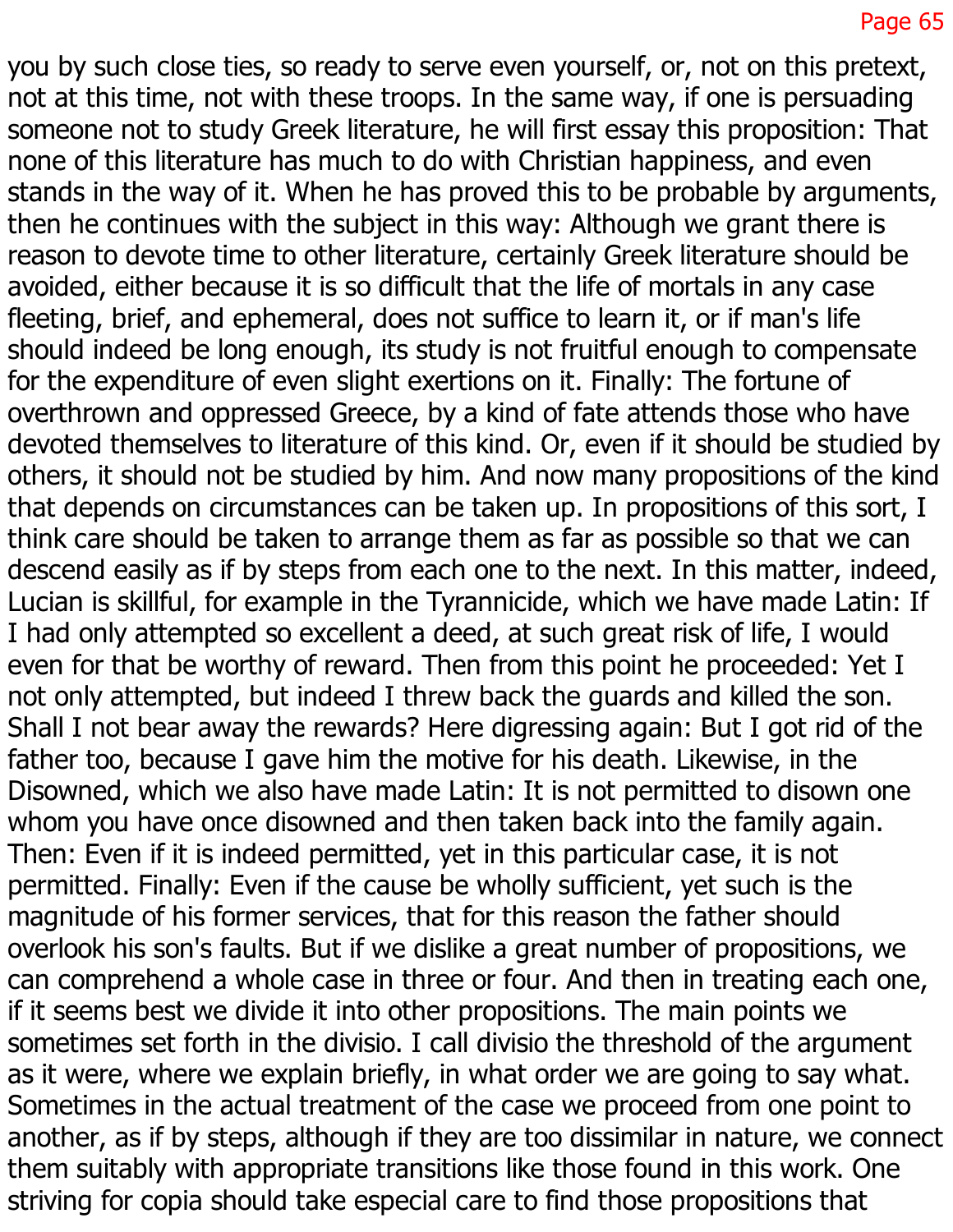comprehend the case fully, whatever it is about, then to divide them properly, and finally to arrange them in an order as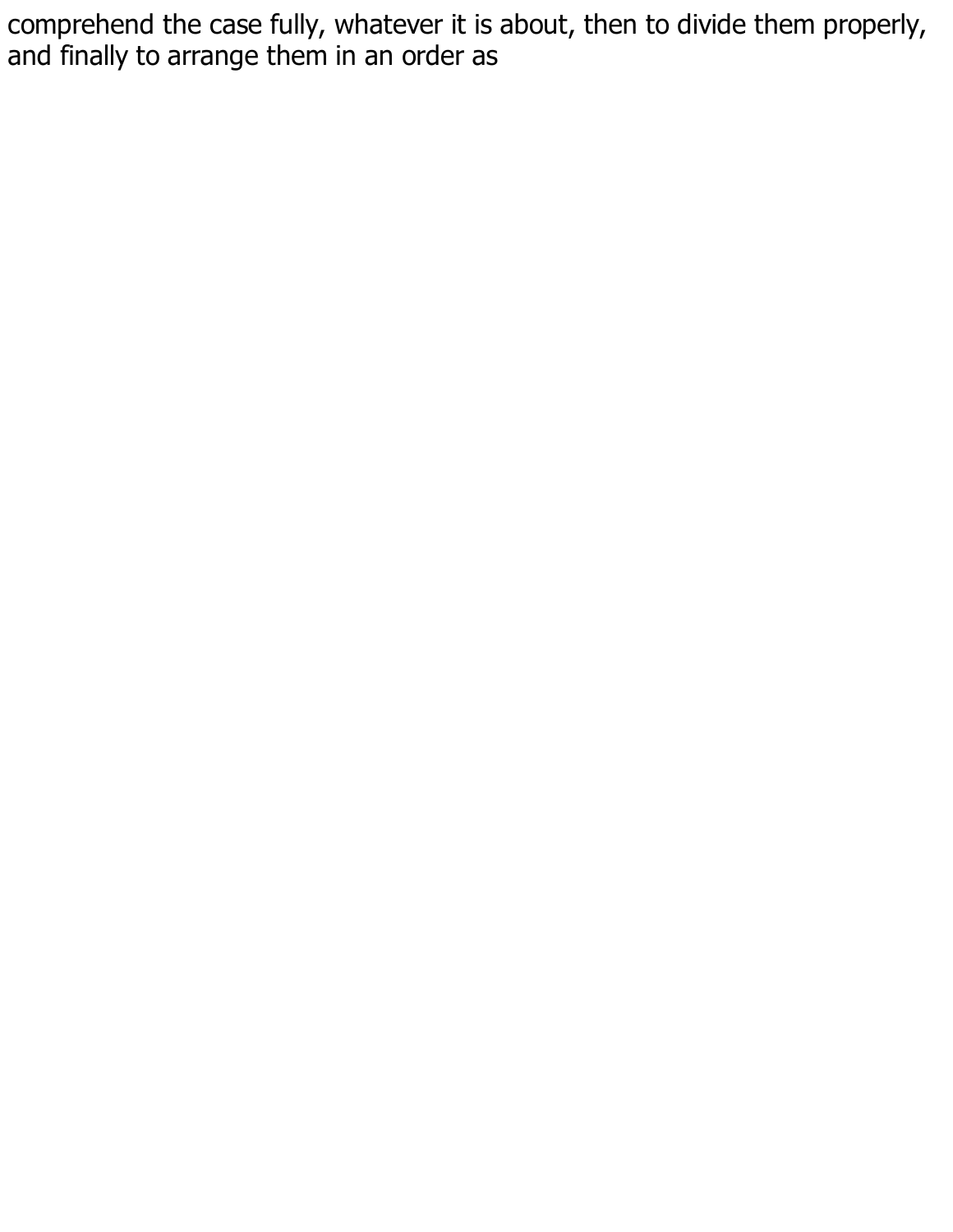#### Page 66

suitable to the case as possible. Of course it must be done in such a way that the speech is not confused with the copia of thought, and the hearer is certain throughout where to direct his attention, what he should remember, and what to expect. Then the speaker should not hesitate at any point where it is obvious whither he takes his way. But, as I have said, Quintilian denies that the invention of propositions can be expounded in a textbook, although this, nevertheless, is both very important and very difficult. However, natural ability will be of great help because it is of especial value in everything. Then jurisprudence is of value especially in forensic oratory; and a knowledge of moral philosophy, history, and a great many authors is useful in persuasive and demonstrative oratory. Finally, wide experience, training, and imitation are profitable. For from similar things comparisons or even contrasts are collected. Although general propositions can be devised according to the nature of the case, specific ones must come from a diligent consideration of the circumstances of the case. Then the precepts of the rhetors will aid the productive talent in handling the heads of cases, what Quintilian calls status, the Greeks otásis. Further, the persuasive type has its own peculiar places whence it is permitted to seek propositions, the right, praiseworthy, useful, safe, easy, necessary. The demonstrative likewise has its ownnamely the classes of goods and what is included in these.

## The Eleventh Method

The eleventh method of enriching depends on the copious accumulation of proofs and arguments which the Greeks call  $\pi$ <sup>forets</sup>. Various reasons are employed to support the same proposition, and the reasons are confirmed by varied arguments. Some proofs, moreover, are technical, Evreivol, i.e., "artificial"; some are nontechnical,  $\frac{\partial \mathbf{w}}{\partial \mathbf{w}}$ , i.e., not connected with art. Arguments of the latter kind are derived chiefly from precedents, from rumors, from evidence taken under torture, from documents, from an oath, from witnesses. Those of the former class are taken chiefly from those signs which are closely related to the nontechnical ones: Some of these require a certain conclusion and they are called **texuniple**, others are not of this nature and are called  $\sigma$ <sub>Ilest $\alpha$ ; then some are taken from arguments (for Quintilian distinguishes</sub> these from signs), some of which are credible, others highly probable, others not inconsistent. For the most part these are derived from circumstances,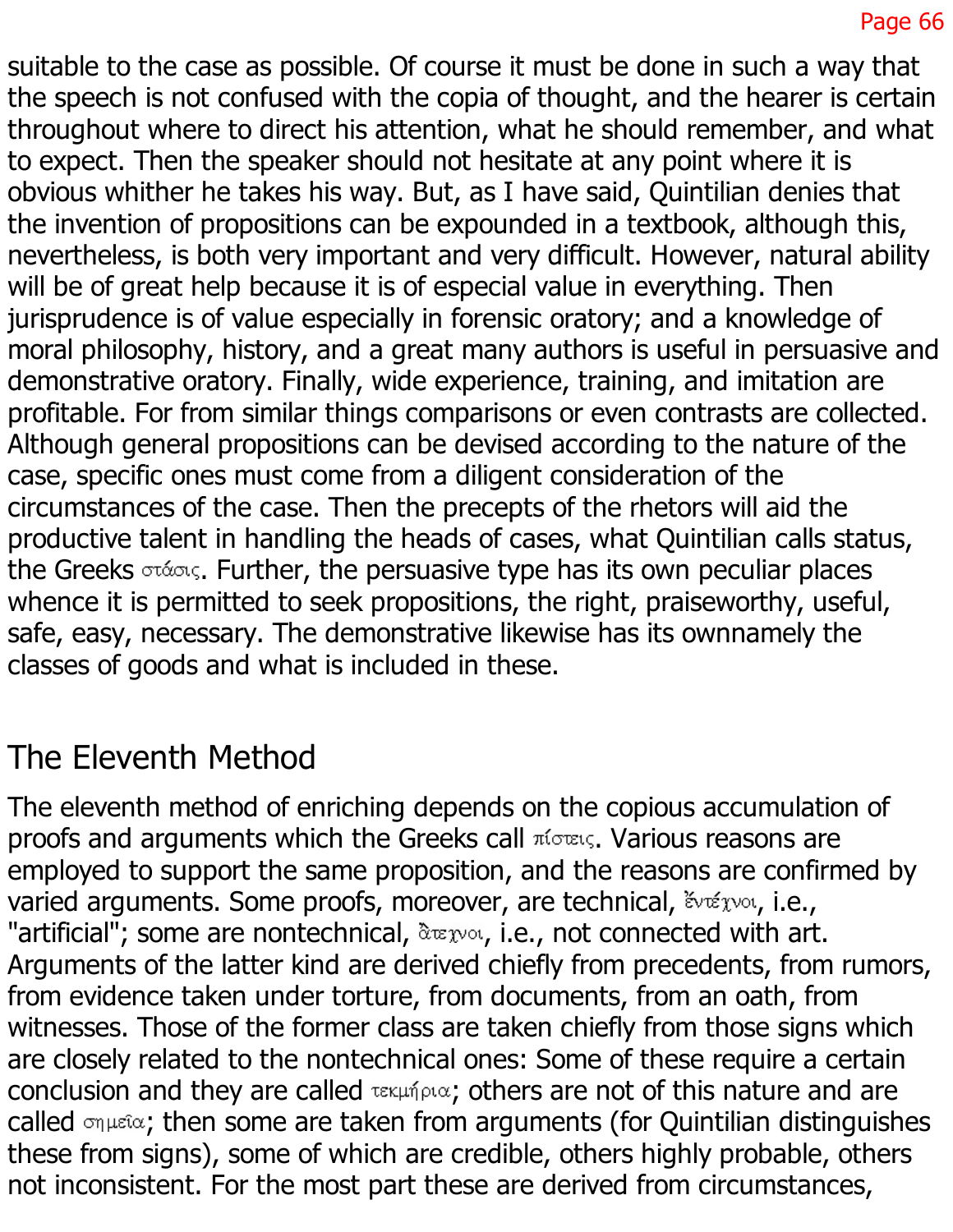which are indeed twofold in nature, pertaining to persons or things. The personal are entirely of this sort: Family, race, country, sex, age, education, physical appearance, fortune, rank, natural disposition, desires, inclinations, previous acts and sayings, passion, wisdom, name. Circumstance of things are these: Cause, place, time, oc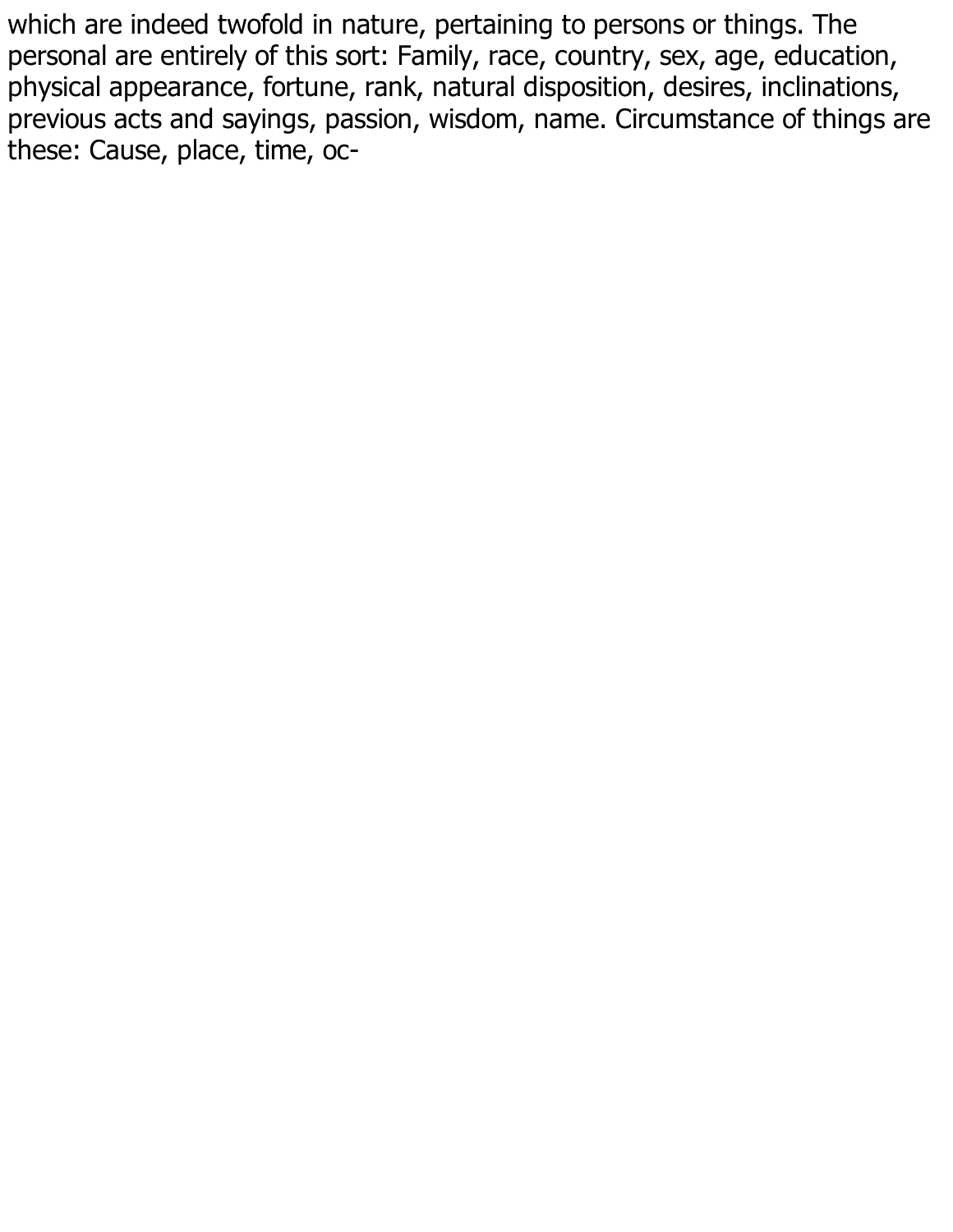casion, antecedents of the affair, collateral circumstances, consequences, opportunity, instrument, method.

### **Commonplaces**

There are, likewise, places common to general classes and also to all divisions of cases. For the above, even if they are drawn from other places, yet are very appropriate for judicial controversies, especially the conjectural kind. Moreover, arguments are in general derived from definition, from description, from etymology, which is a kind or species of definition, from those things that pertain to the nature of definition: class, species, peculiarity, differences, partition, division, whose forms are various; from the origin, the chief point, the development; from the introduction of similes and dissimilia; from contraries, contradictions, consequences; from relatives, causes, events; from comparison, which is threefold, the greater, the lesser, the equal; from derived forms and whatever others there are. There is not much agreement among writers about regular order, rhythm, or words. Aristotle and Boethius have written about them at length; Cicero, accurately enough but somewhat obscurely; and Quintilian most briefly. Whoever trains himself for eloquence ought to examine individual places and go over them in detail to see what he can elicit from them. Practice will result in their suggesting themselves automatically in a never ending series. Likewise, arguments can be based on supposition, which is common to many places, and also on the details peculiar to a case.

However, most powerful for proof, and therefore for copia, is the force of exampla, which the Greeks call  $\pi\alpha\rho\alpha\delta\epsilon\gamma\mu\alpha\tau\alpha$ . These are employed either as similes, or dissimilia, or contraries; also, in comparing the greater to the lesser, the lesser to the greater, or equals to equals. Dissimilarity and inequality are in class, measure, time, place, and most of the other circumstances that we have enumerated above. This class embraces the fabula, the apologue, the proverb, judgments, the parable, or collatio, the imago and analogy, and other similar ones. And indeed most of these are customarily used not only for producing belief but also for embellishing and illustrating, for enriching and amplifying subject matter. Therefore, if anyone is willing to collect a great number of ornaments of speech from his reading he can produce an oration as copious as he wishes; and yet it will not be a lifeless mass of words, and through its variety will avoid tedious monotony. It is not within the scope of this work to discuss how they are to be found and employed, but if anyone wishes, he may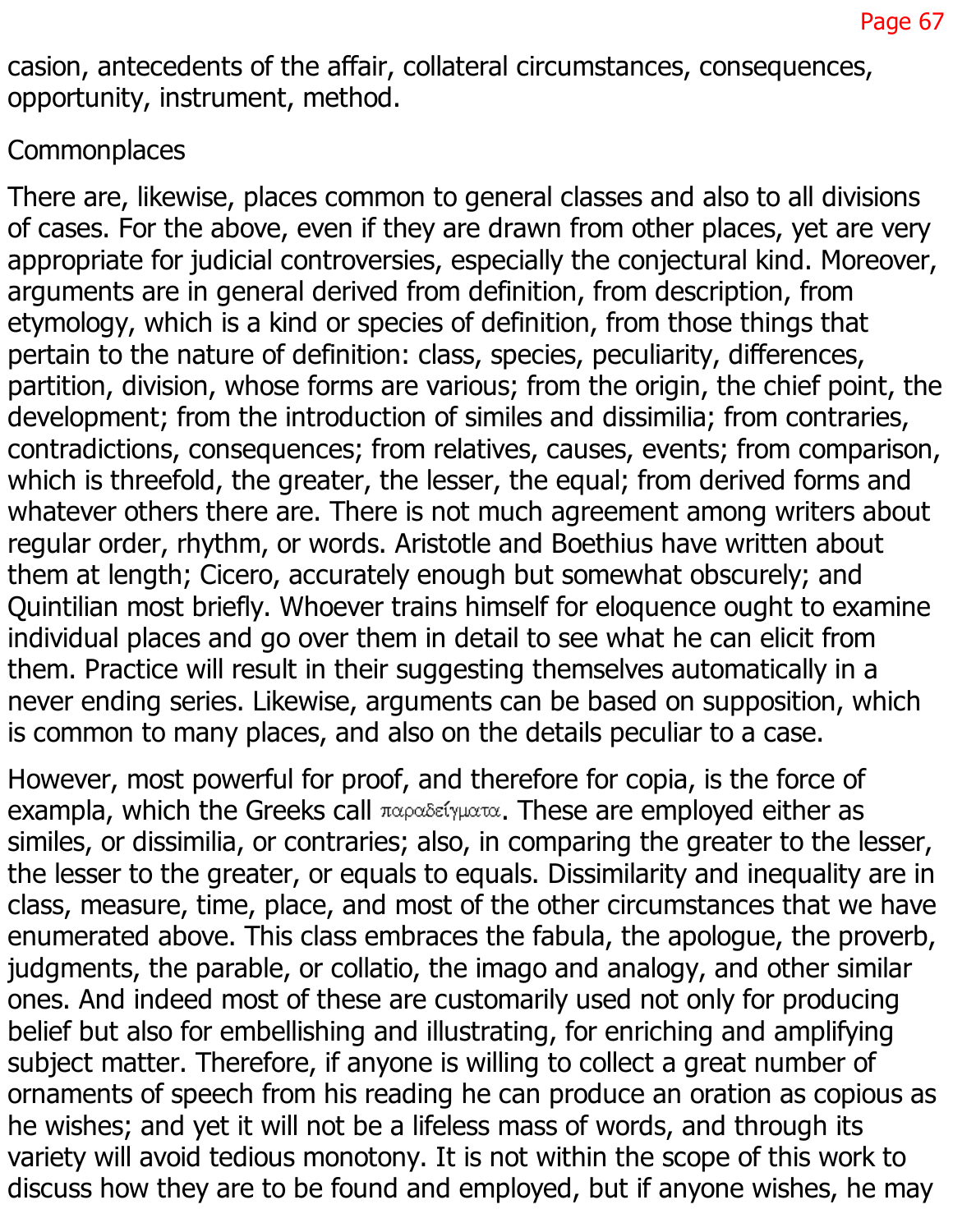refer to Aristotle, Hermogenes, and Quintilian, who have written in great detail on these matters. We shall treat those matters that pertain to copia, but briefly, lest we seem to be writing a book, not a commentary. Accordingly, in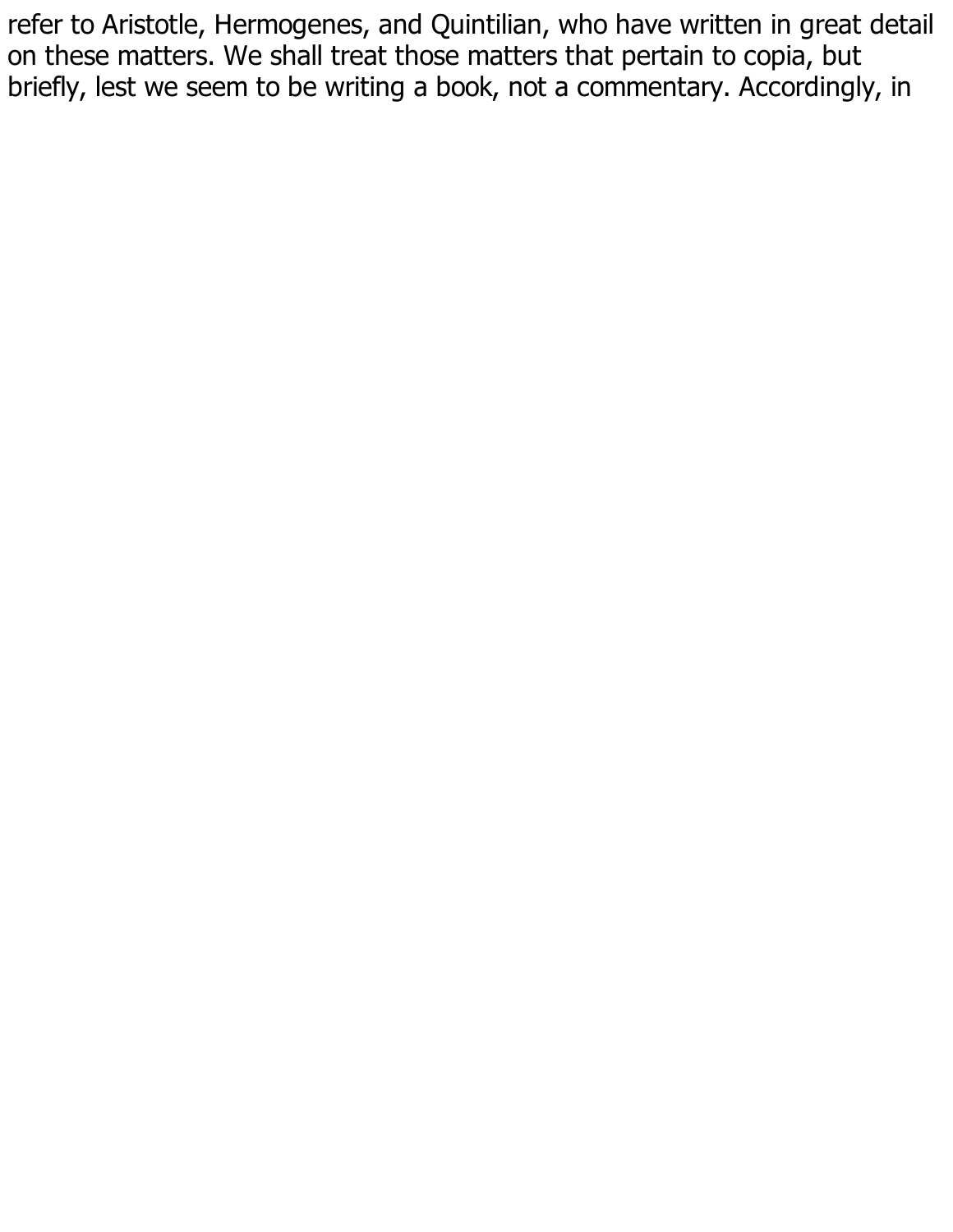achieving copia, exempla hold first place, whether you advise, or exhort, or praise, or attack, in short, whether you desire to produce belief, to move, or to entertain. Thus, as one should obtain the greatest and most varied number of these possible and have them always at hand it will be necessary to treat them in detail. The diversity of the exempla sometimes depends on their source. There are past deeds and past sayings for example; and common customs of peoples are adduced in exempla. Exempla are also drawn from the differences in authors, for example: From historians, from poets, and among the latter, from the comedians, tragic poets, epigrammatic, heroic, and bucolic poets; from the writers of philosophy, of whom there are several groups; from the theologians; from sacred volumes. From the diversity of nations: In this class are exempla of the Romans and their institutions; of the Greeks, and among the Greeks, of the Spartans, of the Cretans, of the Athenians; likewise of the Africans, Hebrews, Spaniards, Gauls, English, German. Again from the difference of times: For some things are ancient, some of moderate antiquity, some recent, and some even current. In addition, from the quality of things: For some are military, some civil, and some acts are kindly, some brave, some wise, and so on, for this indeed is endless. Finally, from the condition of persons: Some things are of princes, some of judges, some of parents, some of slaves, some of paupers, some of rich men, some of women, some of maidens, some of boys. Thus a great number and variety of these should be gathered for each one of the places, gathered not only from from every type of Greek and Latin author, but even from the annals of the barbarians, and in fact from the common talk of the crowd. For we are moved most strongly by exempla that deal with illustrious events of our own past or the present day, of our own race and people, or even with inferior subjects such as women, children, slaves, and barbarians.

### How Exempla Are To Be Treated

Furthermore, exempla are not only varied, but are also enlarged and amplified in handling. We shall point out several ways of doing this. First, they are enlarged by commendation. This for the most part depends on praise either of the thing or the author or the race whence the exemplum is derived. For example, if one should use a Spartan deed or saying, he could say by way of preface that this race had far excelled others in wisdom, and military and civil discipline, and was rich in the most noble exempla. If anyone cites an exemplum from Plutarch, he may preface it by saying that this author is one of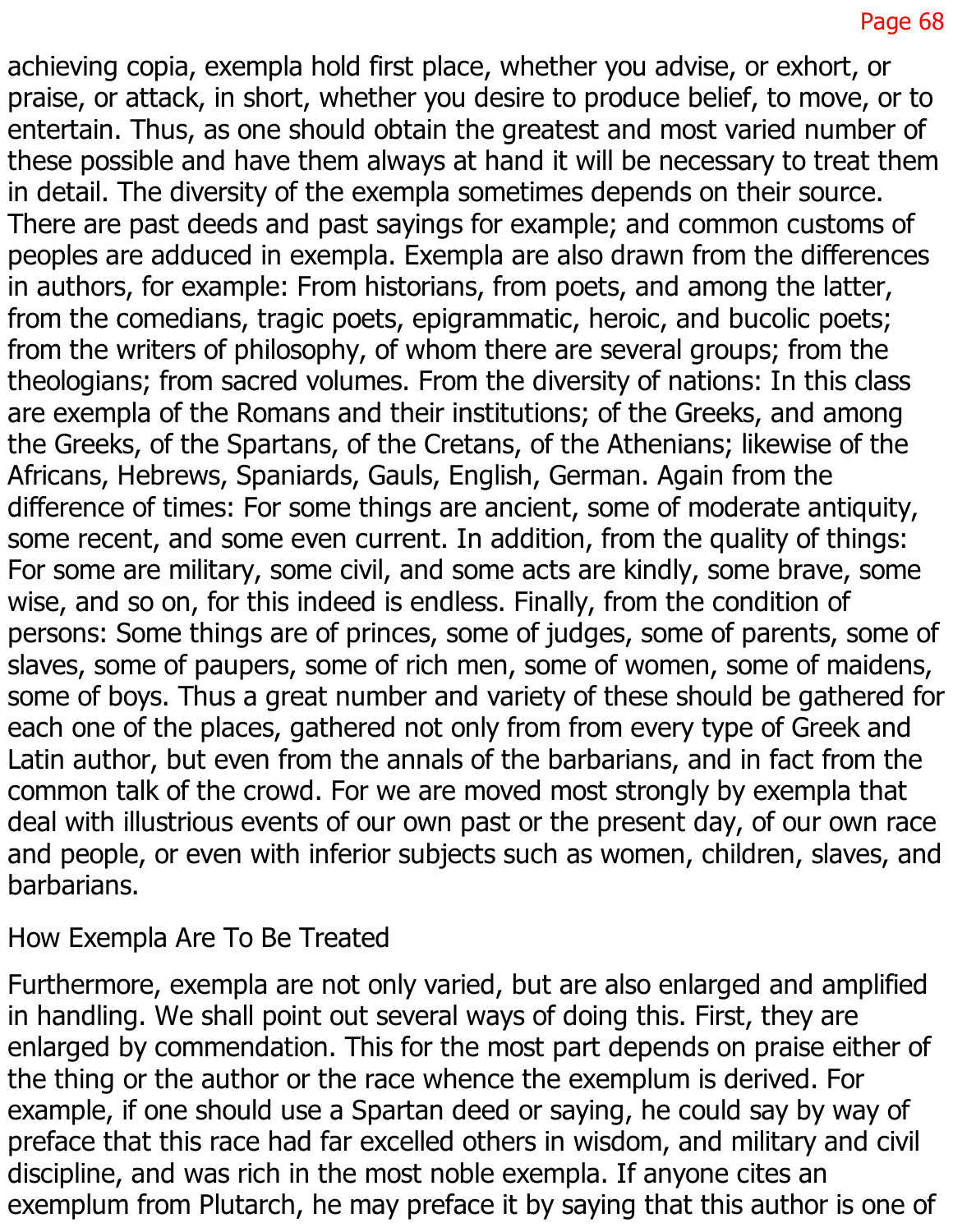the most authoritative of all, who, indeed, united the highest knowledge of philosophy with the persuasive skill of historians, so that in him one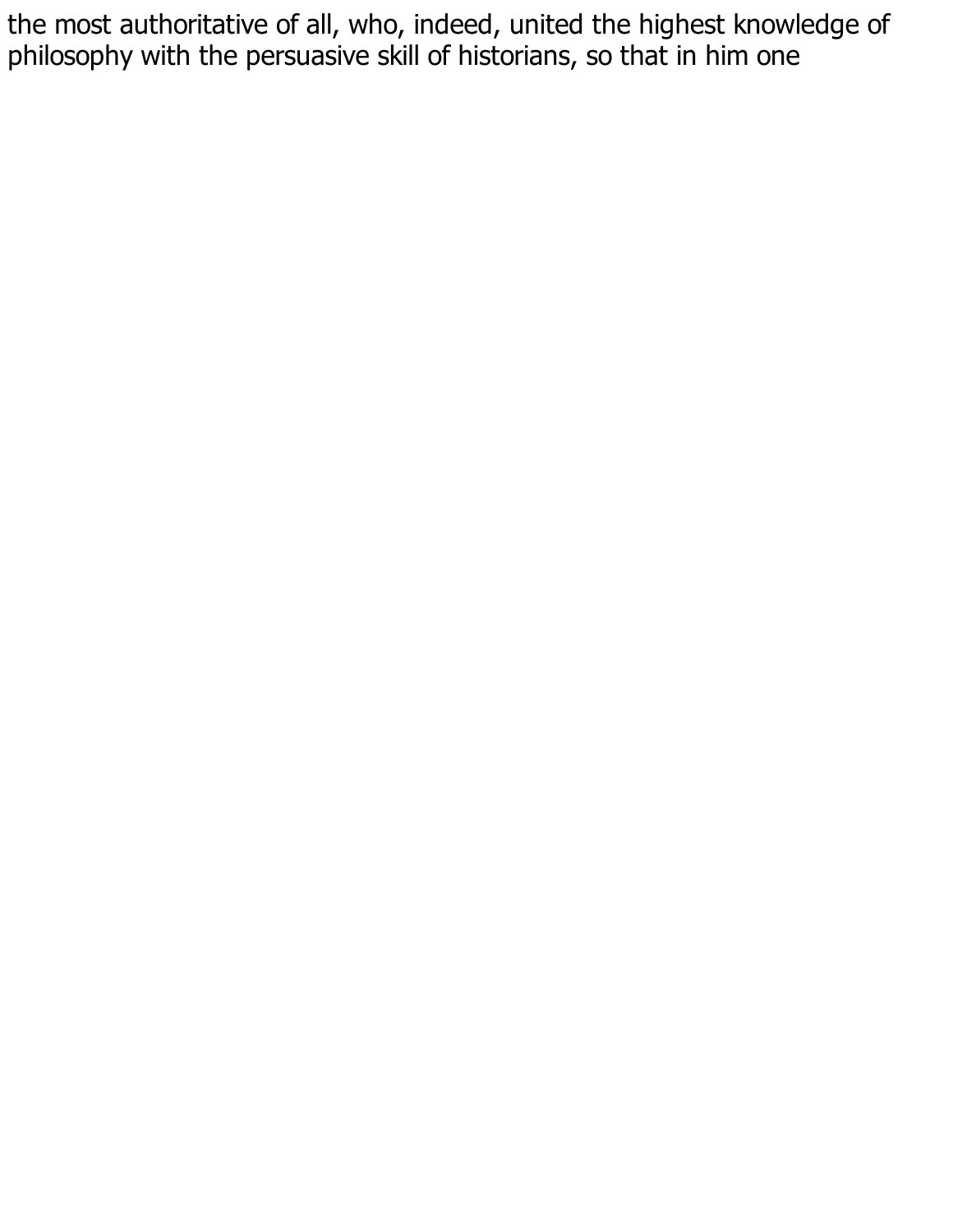must see not only the credibility of history but in truth the authority and judgment of the most august and learned philosopher. Likewise, if anyone should wish to adduce the exemplum of M. Atilius Regulus returning to the enemy, he could introduce it in this manner: Among so many noble examples of Roman virtue, no deed was ever more fine or more praiseworthy than that of M. Atilius. It is permissible to add small laudations of this sort, either longer or shorter as the passage demands. However, only those should be added that are especially appropriate to what is in question. For example, if confidence in the exemplum is desired, the author will be commended for his authority and credibility. If you wish what you are introducing to appear pious. the commendation should be based on piety; and so on.

## Second Method of Expanding Exempla

Exempla can likewise be expanded by developing them more fully or in more detail with exaggerations and amplifications. For those who desire conciseness, it will be enough to have indicated the exemplum in a word, as if it were well known. Cicero does this in the For Milo: ''For neither could the great Servilius Ahala nor Publius Nasica, nor Lucius Opimius nor the Senate in my consulship be considered other than detestable if the slaying of criminals is detestable."21

But who aspires to copia will narrate more fully what was done, as Cicero did in the same oration: "When a military tribune, a relative of the commander, indecently assaulted a soldier in the army of Gaius Marius, he was slain by the one to whom he offered violence." And he added an epiphonema: For the virtuous youth preferred to act dangerously rather than to submit shamefully, and that great hero set him free, absolved of crime."22 And in those speeches which are designed for display, it is permitted to pause longer in amplifying exempla, especially if the matter is of such a nature than any pleasing charm holds the hearer. For example, if one should want to make the point that travels, the viewing of many things, are conductive to the acquisition of wisdom he could, spending some time in praise of Solon, narrate in great detail how he left his state, and why, and what seas he traversed, and what strange peoples, at what risk of life, he visited, what men he met, and what marvelous things he saw, and how much time he was away and how much more famous and at the same time wiser he returned to his native land. Of almost the same kind are the exempla about the travels of Pythagoras and Apollo in St. Jerome, in the preface which he places before his complete text of Sacred Scripture.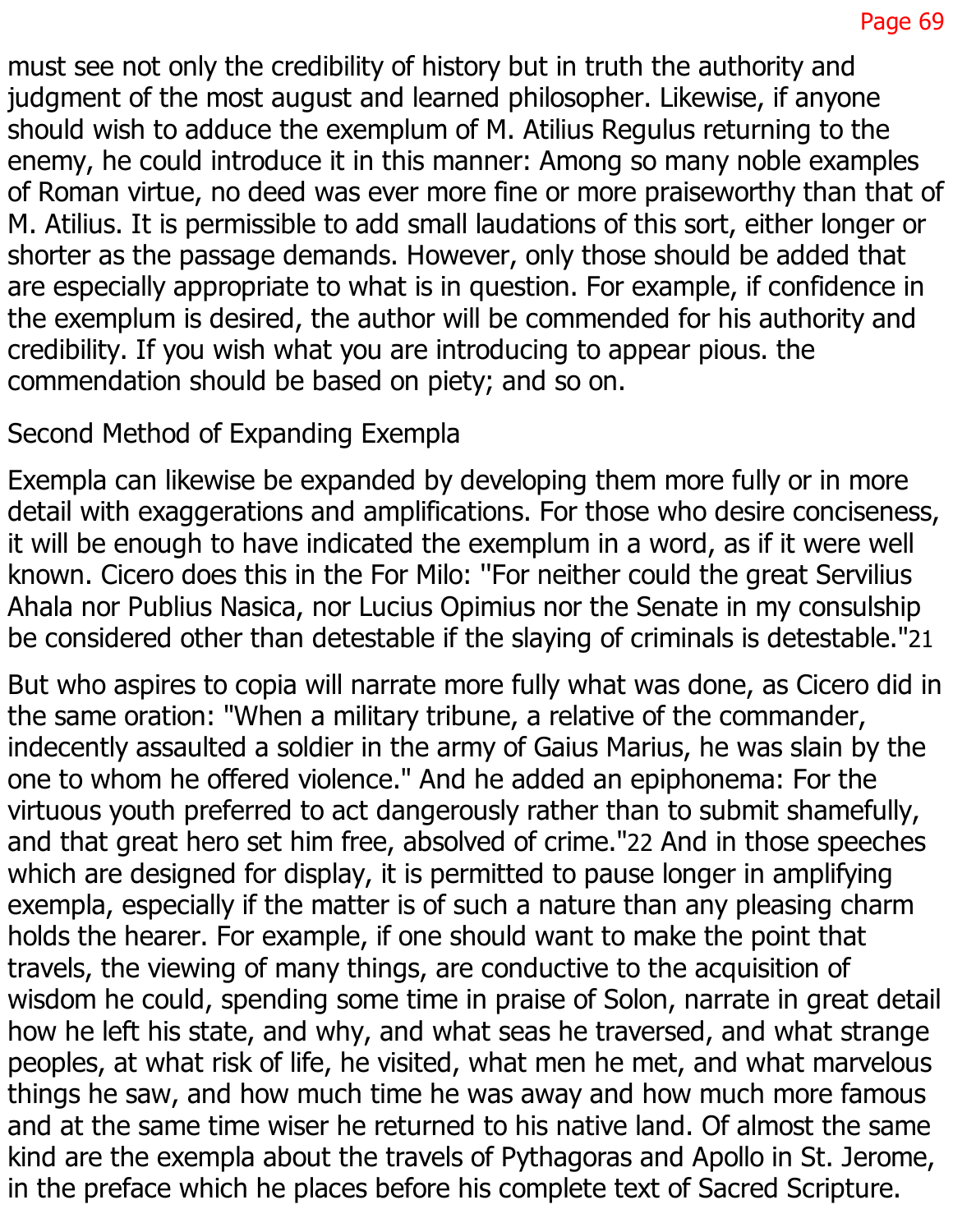Cicero For Milo 3. 8 (Quintilian v. 11. 16). Cicero For Milo 4. 9 (Quintilian v. 11. 15).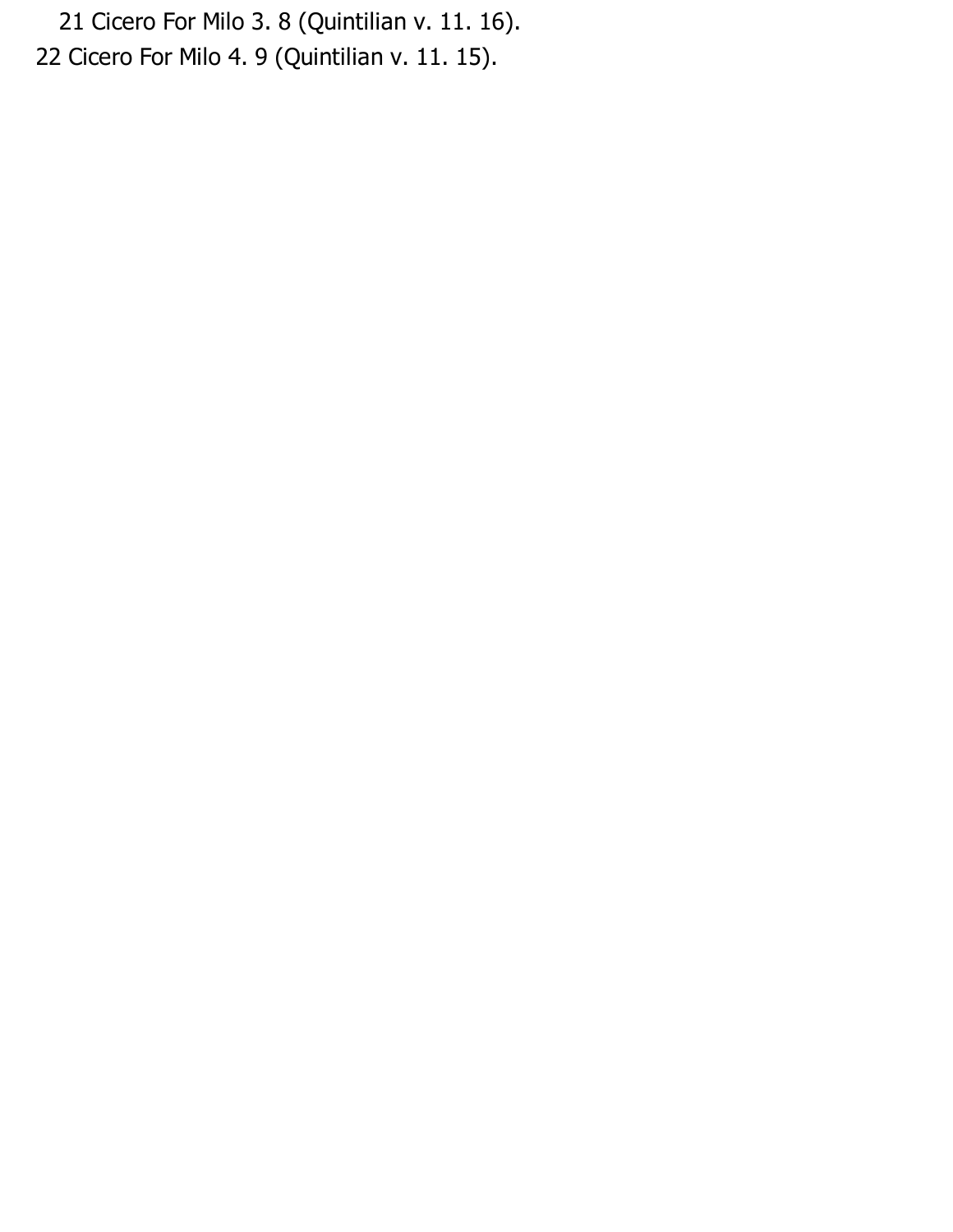### Concerning the Fabulous Exemplum

And this same method of expanding and contracting has a place also in fabulous exempla. For they can be related both fully and briefly, if circumstances and propriety allow. But in the case of those that are wholly lacking in credibility, it is well to have a preface, unless we are joking, to the effect that they were composed with good reason by the wisest men of olden time, and that not without reason have they been honored by the general agreement of men for so many ages. Then we will explain what they meant: For example, if one wished to urge that that should not be sought after which is not consistent with one's nature, he would say that the ancient and wise writers perceived this with discernment and expressed it in a most fitting composition, the traditional fable of the Giants whose rash undertakings ended unhappily. Or, if one should propose that the avaricious man does not so much have what he has, as that which he does not have, he would use the fable of Tantalus with a preface. If one should propose that the reward of a wise man is that he may control the passions of the soul by reason and judgment, he would cite the passage in the first book of Homer's Iliad about Achilles moving his hand toward the hilt of his sword and Pallas restraining him. Likewise, if one should propose that the true glory of virtue is not achieved unless one has been tossed about by adversity and tried in various perils, he would cite the Homeric Ulysses with a preface of the kind we have discussed. Moreover, although the method of allegory is not encountered everywhere to the same extent, nevertheless, it is beyond question that in the skillful authors of antiquity, in all the creations of the ancient poets, allegory is found, either historical, as in Hercules' battle with the two-mouthed Achelous; or theological, as in the example of Proteus turning himself into all kinds of shapes, or Pallas born from the brain of Jove; or scientific, as in the fable of Phaethon; or moral, as in the case of those men whom Circe turned into brute animals by a magic potion and her wand; and sometimes one type of allegory is mixed with another. In some cases it is not at all difficult to apprehend the sense of an allegory. Who does not understand (for it is more agreeable to take examples from those that pertain to character) that the story of Icarus' fall into the sea warns one not to go higher than is his destiny? Thus doubtless the fable of Phaethon teaches that one should not undertake the execution of a task beyond his powers. Likewise, the tale of Salmoneus thrown headlong into Tartarus teaches that we should not strive after what is far above our position.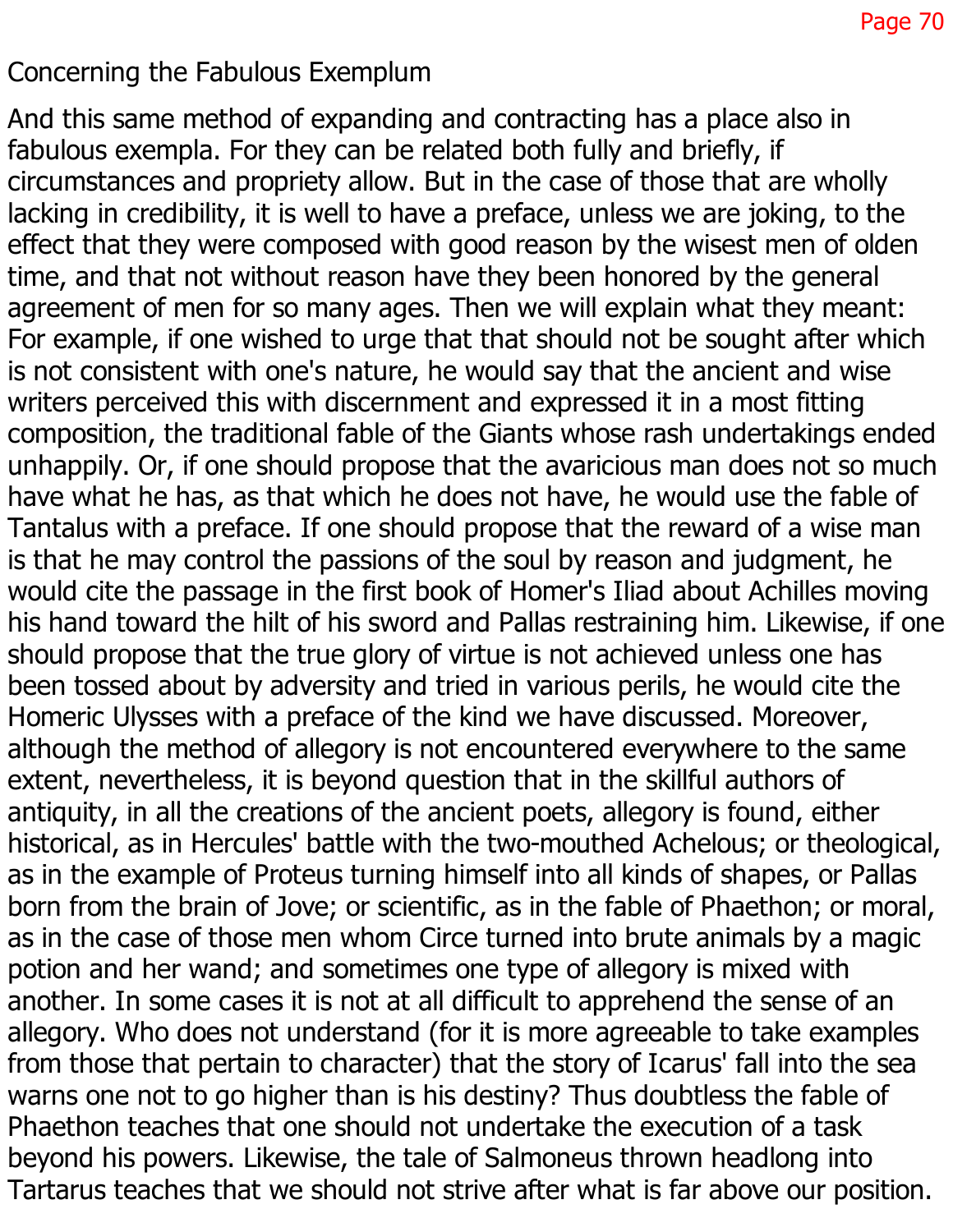The story of the flaying of Marsyas teaches that we should not contend with those more powerful than we. What else, moreover, does the story of Danae deceived by gold mean except what Horace explains: Nothing is so well fortified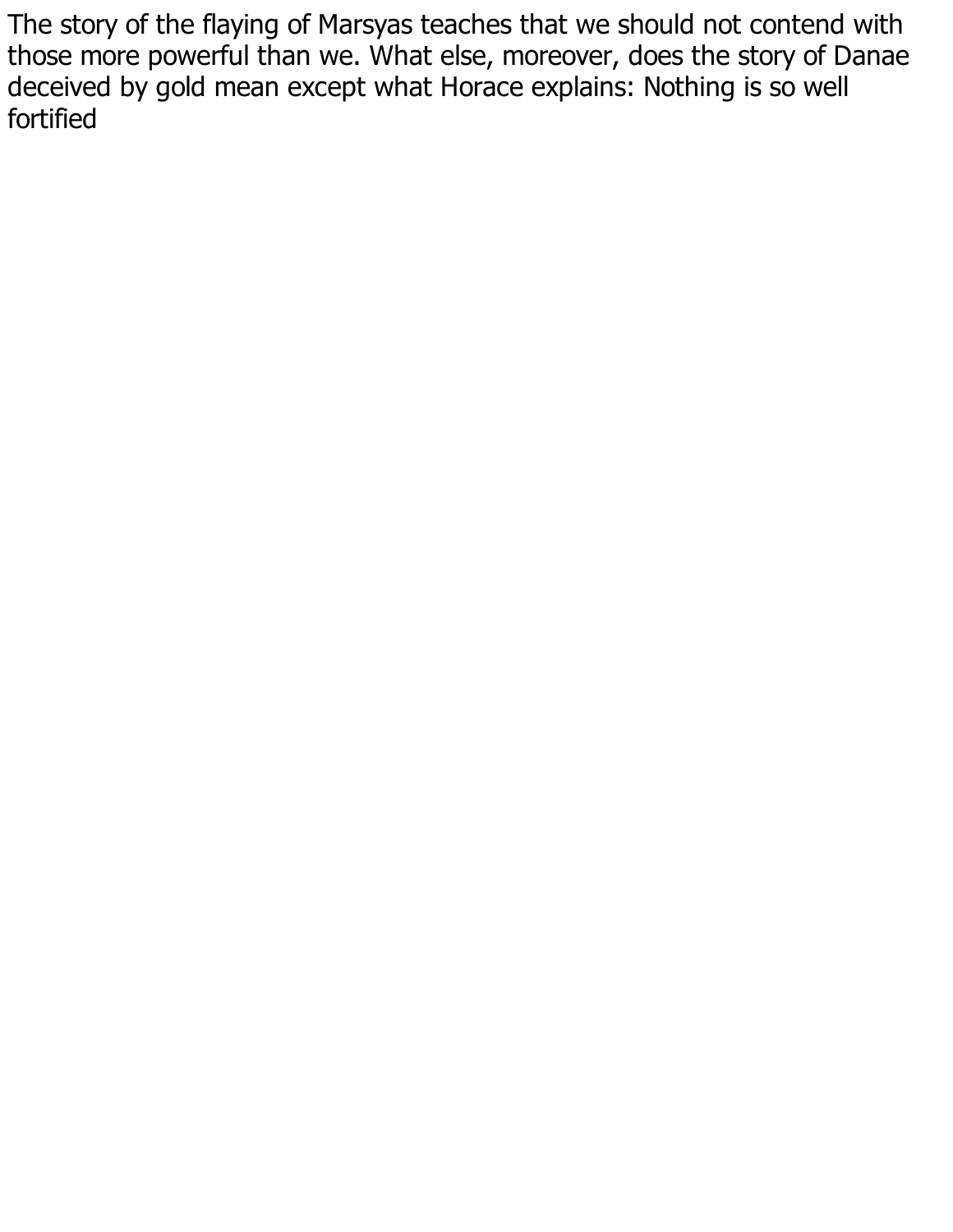as to be safe from assault by money, nothing so incorruptible that it may not be corrupted by bribes? What, the labors of Hercules, except that by sweat and helping others immortal fame is gained? What, the wish of Midas, except that the avaricious and insatiable are chocked by their very wealth itself? What Bacchus burning from a stroke of lightning, thrown into the fountains of the Nymphs, except that the flame of wine must be quenched by a sober element? And that is even asserted in a Greek epigram. What does the fable of Circe turning men into beasts by sorcery signify, except that those people who are not guided by reason, which is the special characteristic of men, but have given themselves up wholly to foul desires, have nothing of man except the name, but have degenerated to the nature of beasts, for instance, by licentiousness to bears, by sloth and idleness to swine, by ferocity to lions, and so on? But not to be too tedious, Eustathius, the Homeric commentator will supply any number of interpretations of this kind. Also we at one time in our youth treated these matters in a book that we wrote, Against the Barbarians.

Furthermore, those in this class which the poets have devised are less forced; for example, those they compose about the gods in imitation of human life, as, when Homer has Mars entrapped in chains by Vulcan, or when wily Jupiter in a dream inspired hope of capturing Troy, although he was deliberating something far different. For this is the practice of kings, to carefully spread certain rumors abroad, having purposed in their own minds something much different. And even still less forced than these, are the ones recounted in such a manner by the poets that they can be classified as history not as fables. An example of this type is Orestes, the parricide, and Pylades' friendship with him. For there are those who maintain that the thing did happen. Another example is Alcestis, by her own death warding off her husband's, which even Valerius Maximus mentions. Likewise, the death of Codrus and that of Menoeceus are included, and the death of Quintius Curtius and of the Decii. And among pairs of friends, Theseus and Pirithous, Castor and Pollux are cited. In the same class likewise belongs the story of Arion carried back to his fatherland by a dolphin, for St. Augustine affirms the story's authenticity. Certainly in Vergil and especially in Lucan, there is no doubt that many of the stories are historical. And yet many of Herodotus' are untrustworthy. And Xenophon wrote the Cyropaedia more as an example of education than as a trustworthy account of history. And if these are accepted as true, they are effective because they are believed, but if as fictions, since they have been handed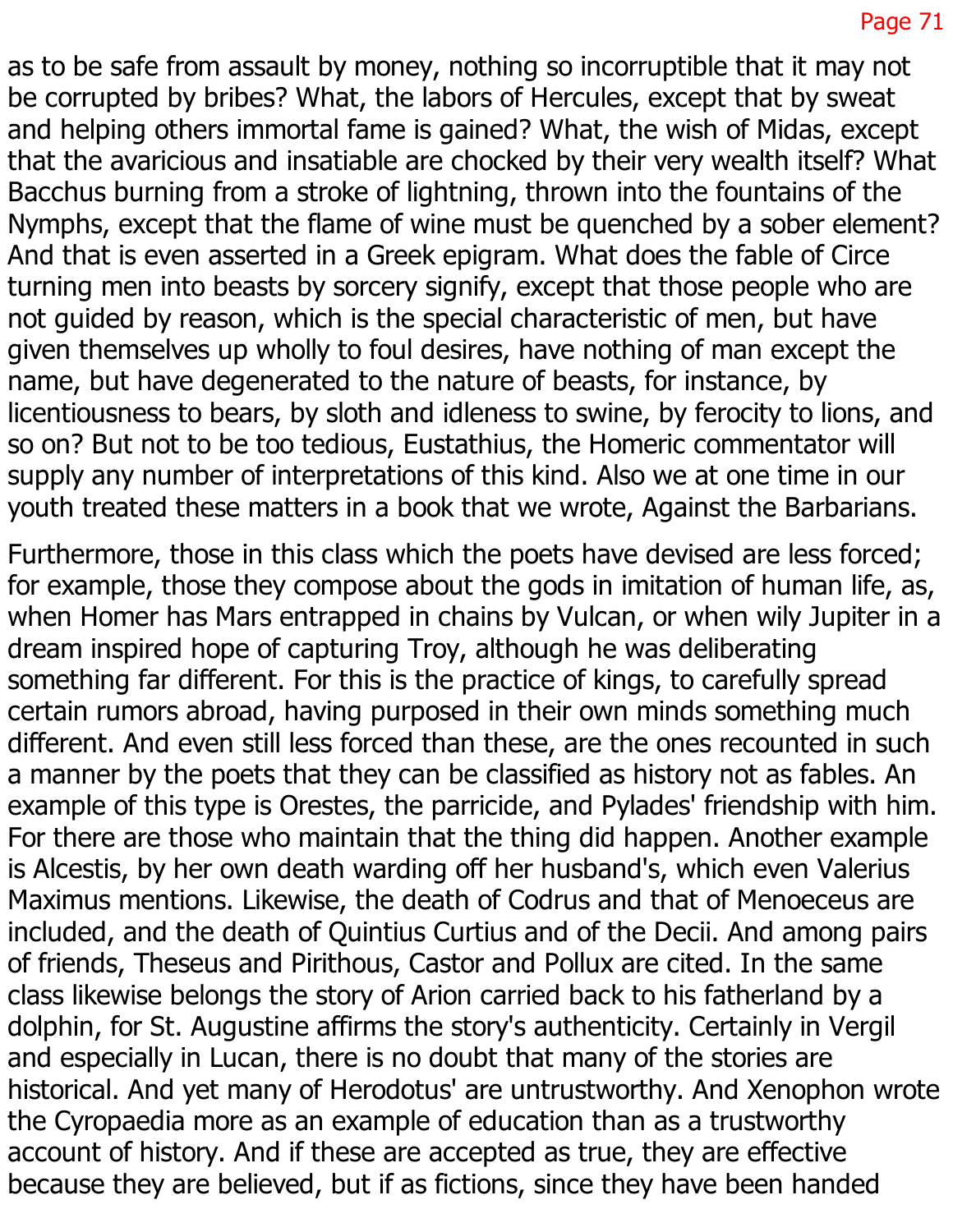down by the wisest and most approved authors, they are effective by the very fact that they have been devised by those whose authority has the force of precept. On the other hand,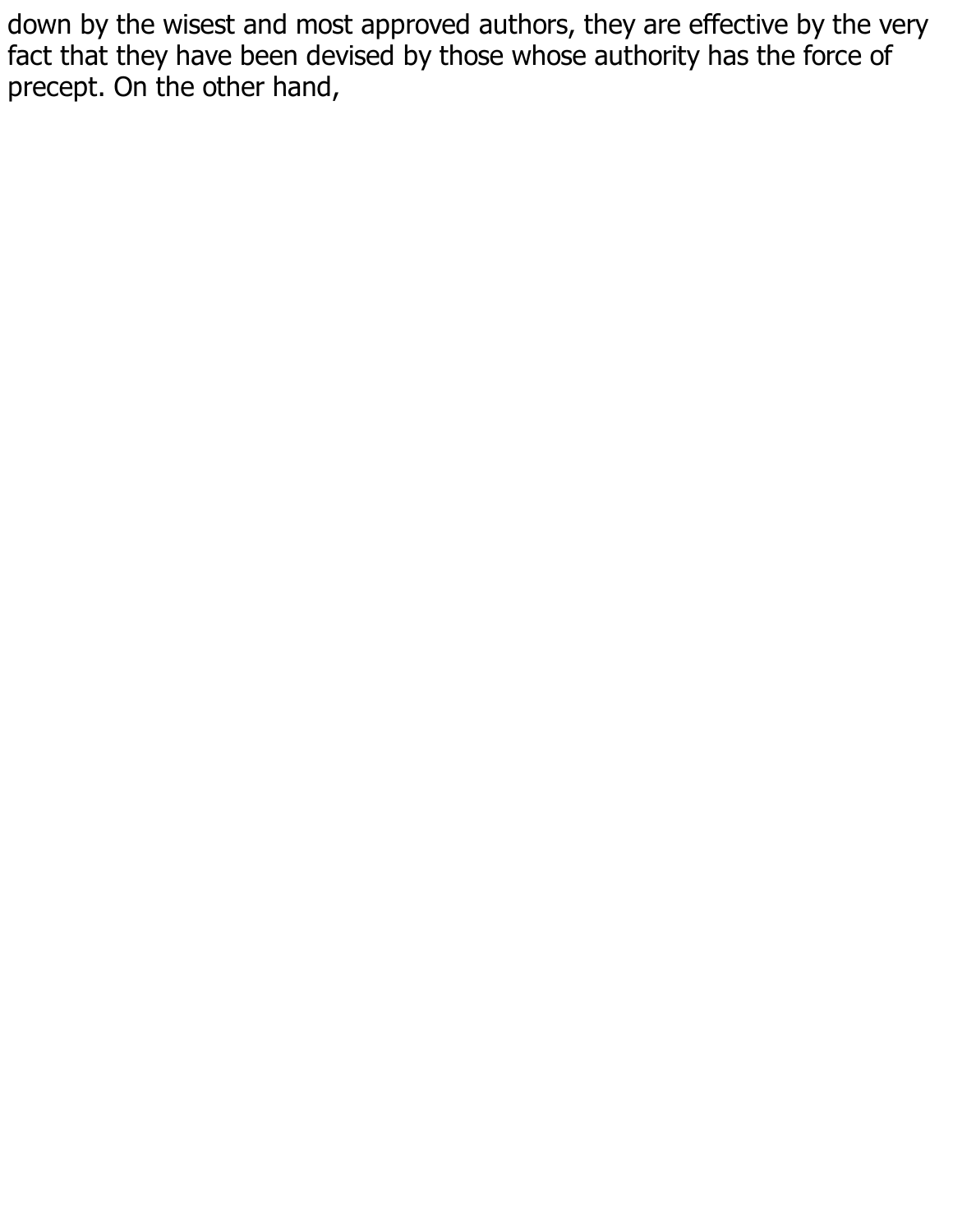there are in the poets exempla of certain and historical trustworthiness concerning Scipio, Hannibal, Augustus, Pompey, and Julius. There are, again, others with no one denies are fiction; but since it is established that they were devised for this very purpose and by great authors, they certainly have the force of exempla. Of this sort are the goddesses, Envy, Rumor, Mischief, and Prayers concerning whom mention was made above. In addition there are the characters that are introduced in plays, or mixed poems, especially comedies, with which the dialogues have much in common. For if one is urging that parents should beware if they sin, not to sin with children as witnesses, will not Clitipho inveighing against his father have the force of an exemplum when he speaks thus: "Hang it, when he has had a little to drink, what pranks of his own he tells me about. Now he says, 'Take from others the lesson that may be of advantage to yourself.' Wily man. He has no inkling to what deaf ears he tells his story."23 Or if anyone should urge according to the answer of the wise man that one should marry a wife of the same status (as himself), otherwise if a pauper married a wealthy woman, he would marry not a wife but a master, would not Chremes in the Phormio be a good example, fearing Nausistrata as he would a master. Likewise, if anyone should urge that friendship between a pauper and a wealthy man is neither firm enough nor safe, would it not be effective to cite the words of Euclio in Plautus' Aulularia, a pauper deprecating relationship by marriage with the wealthy Megadorus: "There comes to mind, etc."24 For the passage is very well known. Again, when you are asserting that parents act wrongly when they rage against delinquent children, although they themselves, old men, sin more seriously, would it not be well to cite the example of the just mentioned Nausistrata speaking thus: "Does it seem so shameful to you that your son, a young man, has a mistress when you have two wives? Are you not ashamed to reproach him thus? Answer me.''25 But surely it is silly for me to be citing this or that example, when all comedy is nothing but a mirror of human life. Likewise, I could quote from tragedies, eclogues, dialogues, and like forms. But I think in these notes I have indicated the way fully enough to the able. Indeed, I think exempla may properly be drawn not only from those places which we have mentioned, but in truth from dumb animals and even from inanimate objects. Although they seem rather to pertain to  $\delta \mu$ of  $\delta \alpha$ , i.e., similitudo. For example, if one should exhort others to work by describing and discussing the industry of ants. Or if one should stimulate men to observe laws and civil discipline by describing the polity of the bees. Or if censuring the man averse to friendship, who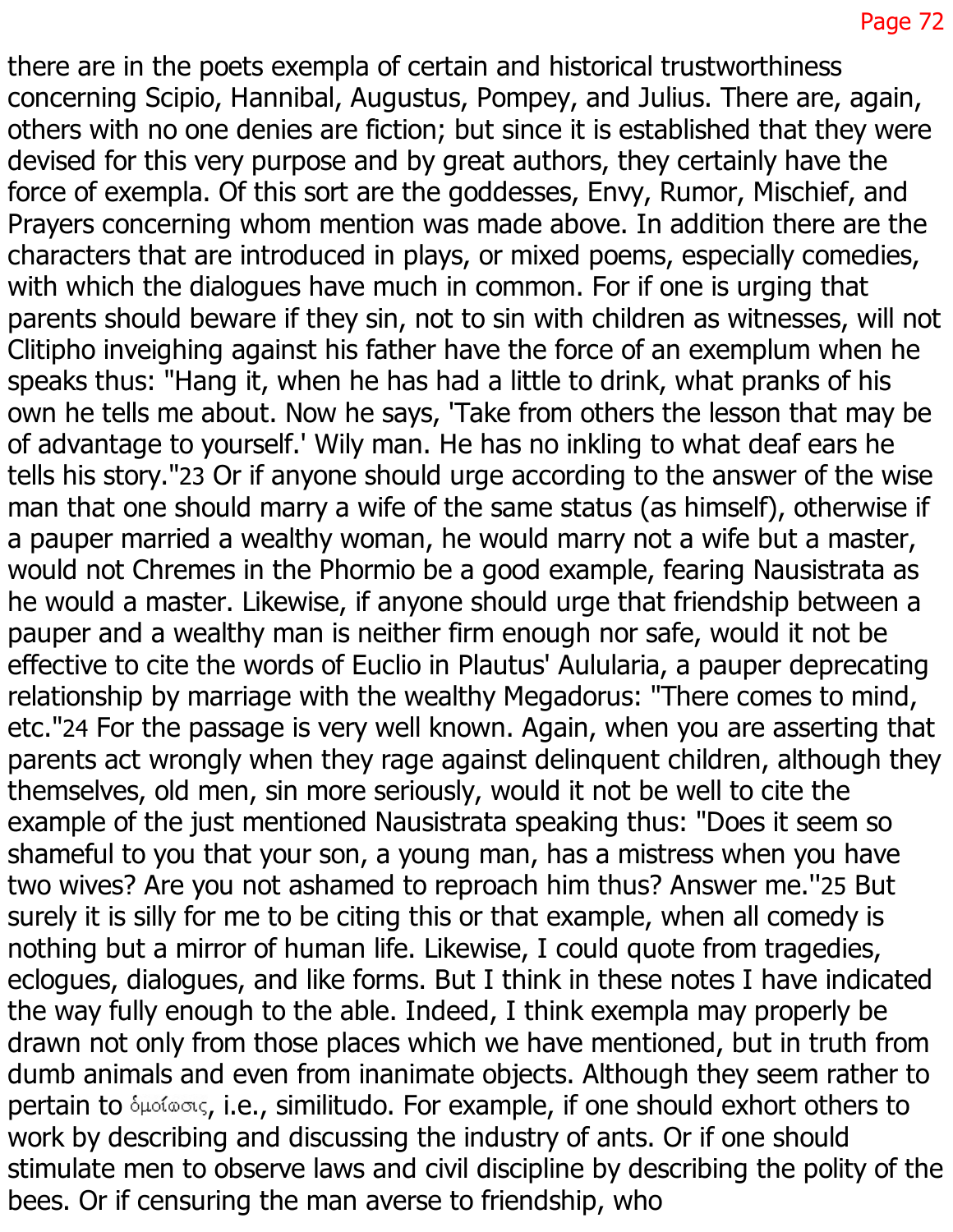Terence The Self-Tormentor 2. 220 seq. Plautus Aulularia 2. 226 seq. Terence Phormio 2. 379 seq.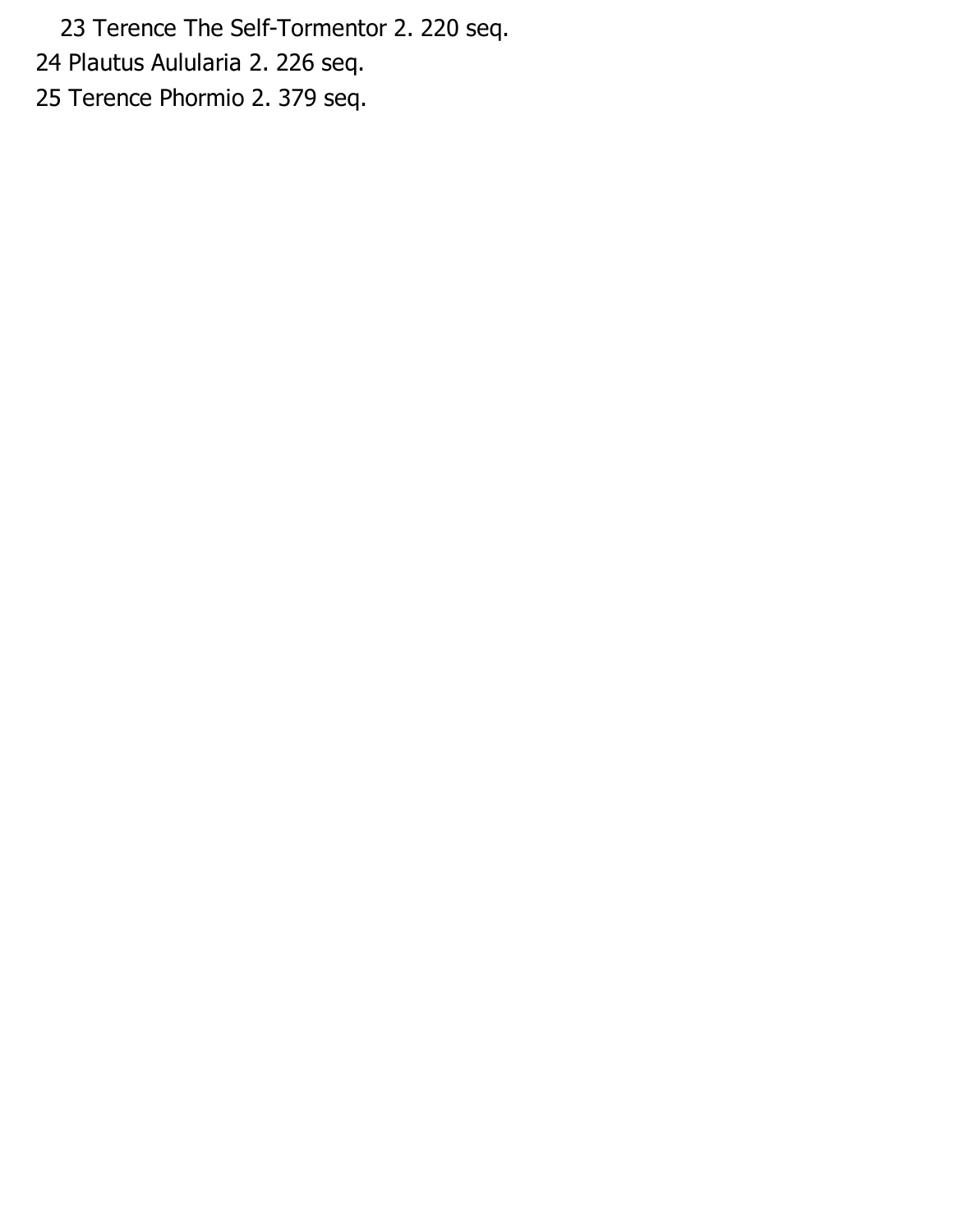neither loves anyone, nor is loved by anyone, you would cite the example of Delphinus, the boy of adamant; or of an eagle, burning with love for a virgin; or of a magnet attracting iron to itself. But of these things more perhaps, when we treat parables.

Third Method of Enriching Exempla

Besides the already mentioned ways, exempla of both types, i.e., the fabulous, as well as the historical, may be expanded by parable also, what is called  $\frac{6\pi}{60}$ (and Cicero translates as collatio), and by comparatio, or contentio. It is a parable when a suitable similitudo shows that an exemplum which is introduced is either a simile or dissimile, or contrarium. Simile, as: Just as Camillus, having driven out the barbarians by his prowess, restored the Roman state which had been oppressed by the Gauls and brought to the extreme of ruin, so Laurentius recalled Latin letters as though from the infernal regions to their pristine splendor when they had been corrupted, buried, extinguished by the ignorance of men almost barbarians. Dissimile, as: A not equal debt of gratitude is owing to Laurentius and Camillus because the latter, prompted by patriotism, at the risk of his own life liberated his country from barbarians; the former, moved by desire for fame, or rather, by eagerness to censure as many as possible, did not restore an oppressed Latin language, but brought it back to fixed laws, as it were, which he learned with much pleasure by reading eloquent authors. Marcellus restored their works of art to the Syracusans when they were our enemies; Verres stole them away when they were our allies. For restoring is the opposite of stealing, and enemies of allies. Likewise, Brutus slew his sons for plotting treachery; Manlius punished the bravery of his son by death. And in Vergil: "And he, from whom you falsely claim your birth, even Achilles, did not act thus toward his enemy Priam."26 Further, comparatio points out that something which has been introduced is either equal or less or greater. Less, as: "If cities have been overturned because of a profaned marriage, what is fitting treatment for an adulterer?"27 Likewise: "Our ancestors often waged wars on behalf of merchants or shipmasters, who had been unjustly treated; what ought to be your feelings, then, when so many thousands of Roman citizens have been slain by one command and at a single moment? Because their envoys were addressed somewhat insolently, your forefathers decided to wipe out Corinth, the light of all Greece; will you suffer to go unpunished this king who imprisoned, scourged, racked with every kind of torture and put to death a consular legate of the Roman People?"28 Equal,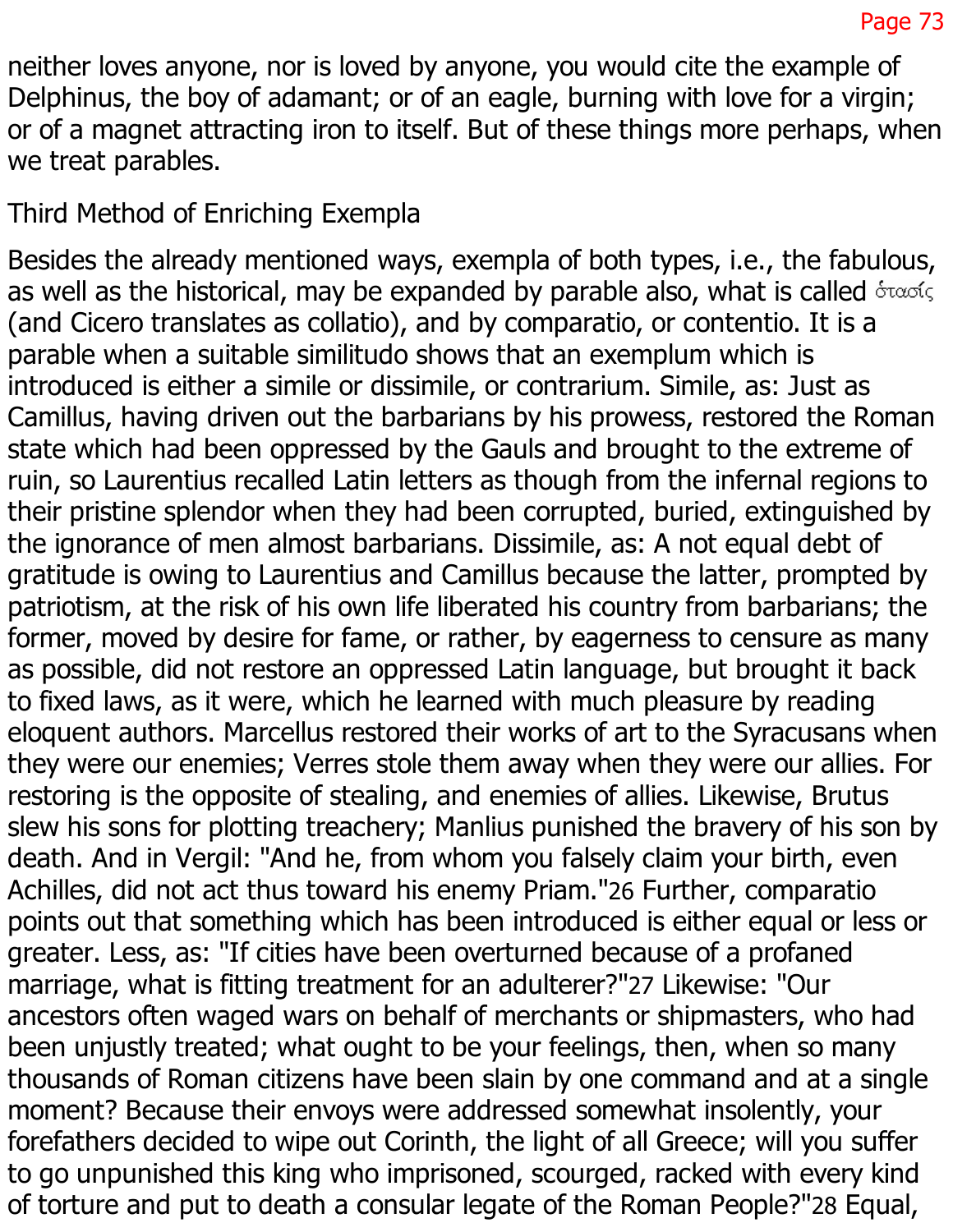as in the same

Vergil Aeneid ii. 540 (Quintilian v. 11. 14).

Quintilian v. 11. 9.

Cicero For the Manilian Law 5. 11.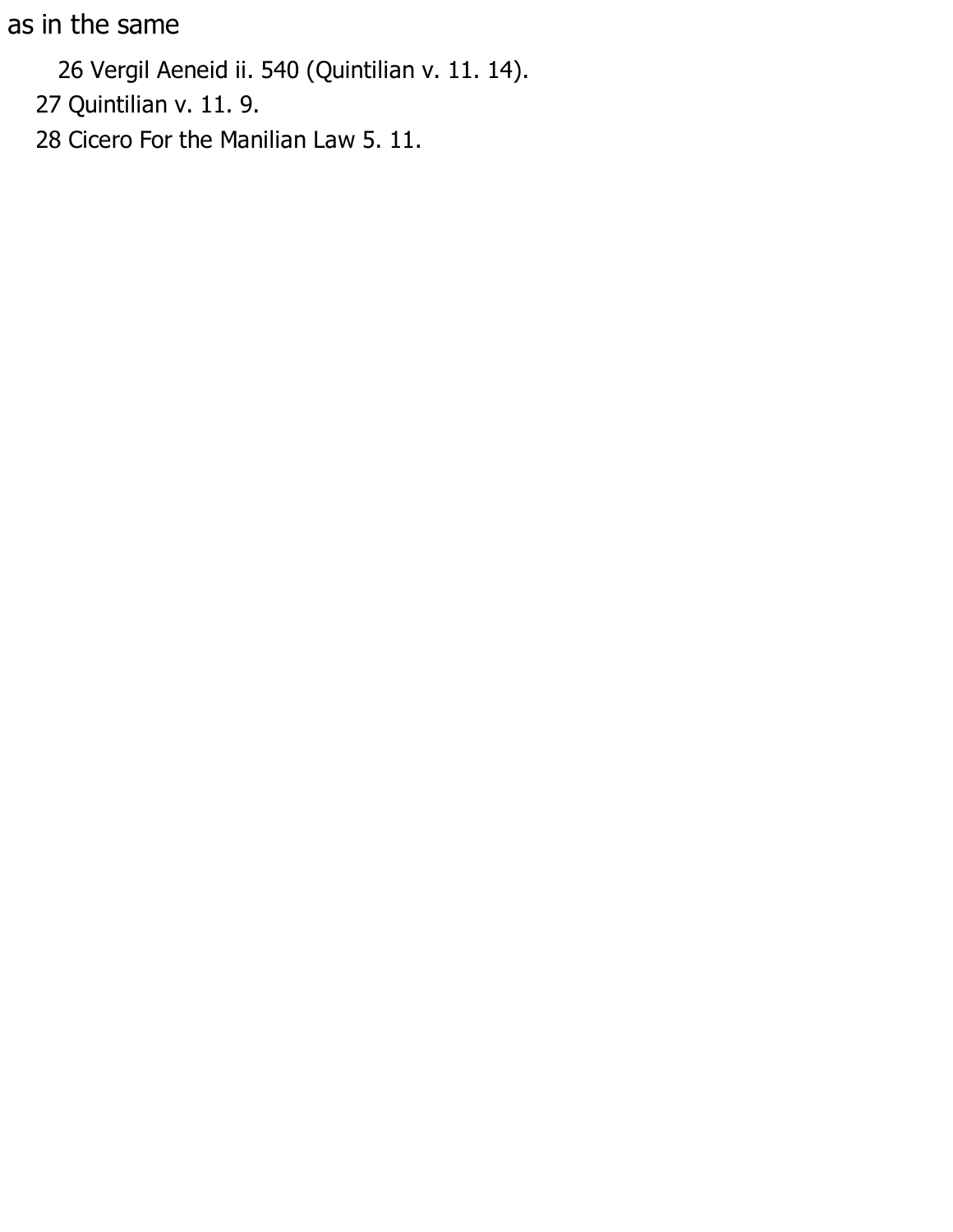### Page 74

Cicero: "For I myself happened to be a candidate with two patricians, the one a most unscrupulous person, the other a most virtuous and noble man. But yet I surpassed catiline in worth; Galba, in popularity."29 Greater, as in the For Milo: "They say that it is wrong for him who confesses that he has slain a man to look upon the light of day. In what city, pray, are men such fools as to maintain this? Why, in that one which saw as its first case on a capital charge the trial of Marcus Horatius, the bravest of men, who, although the city had not yet been freed, was acquitted by the Roman people in assembly in spite of the fact that he confessed that he had slain his sister by his own hand."30 Accordingly, in that which is properly called exemplum (there is, however, commemoratio of a deed done, or just as if done, useful in persuasion) there is either very brief exposition (an example is St. Jerome's: Memento Daretis et Entelli) or broader application through collatio, simile, dissimile, contrarium, or through pointing out what is equal, greater, or less. Now this collatio is drawn from all circumstances of things and persons. Artifice of style is useful; with words and figures suitable to the occasion, some details are purposely made light of, others are emphasized. Furthermore, whoever wishes to draw out an exemplum most fully will develop individual parts of a similitudo or dissimilitudo and compare them with one another as Cicero does in the exemplum we repeated above concerning the murdered envoy. For he places after it a collatio of the parts: "They would not tolerate encroachment on the liberty of Roman citizens; will you disregard their death? They avenged the verbal violation of the law of embassy; will you leave unnoticed the death by every torture of your ambassador? Watch out lest, as it was their greatest honor to leave to us so glorious an Empire, so it be your greatest shame to be unable to protect and preserve what you have received."31 And it is proper to do this as fully as you please, if you compare many circumstances with each other. For example, if one should urge some one to bear the death of his son with restraint, and from the exempla of the pagans should hold up as an example some woman who bravely bore the death of several children, after narrating the story, he would make his comparison thus: What a weak woman was able to bear, can not you, a bearded man, endure? She with her sex overcame a mother's emotion; will you be overcome by a different affection? She bore the loss of several children with unbroken spirit; will you lament inconsolably the death of one? Consider also the fact that all her sons perished simultaneously by shipwreck, surely a death without glory; yours fell bravely fighting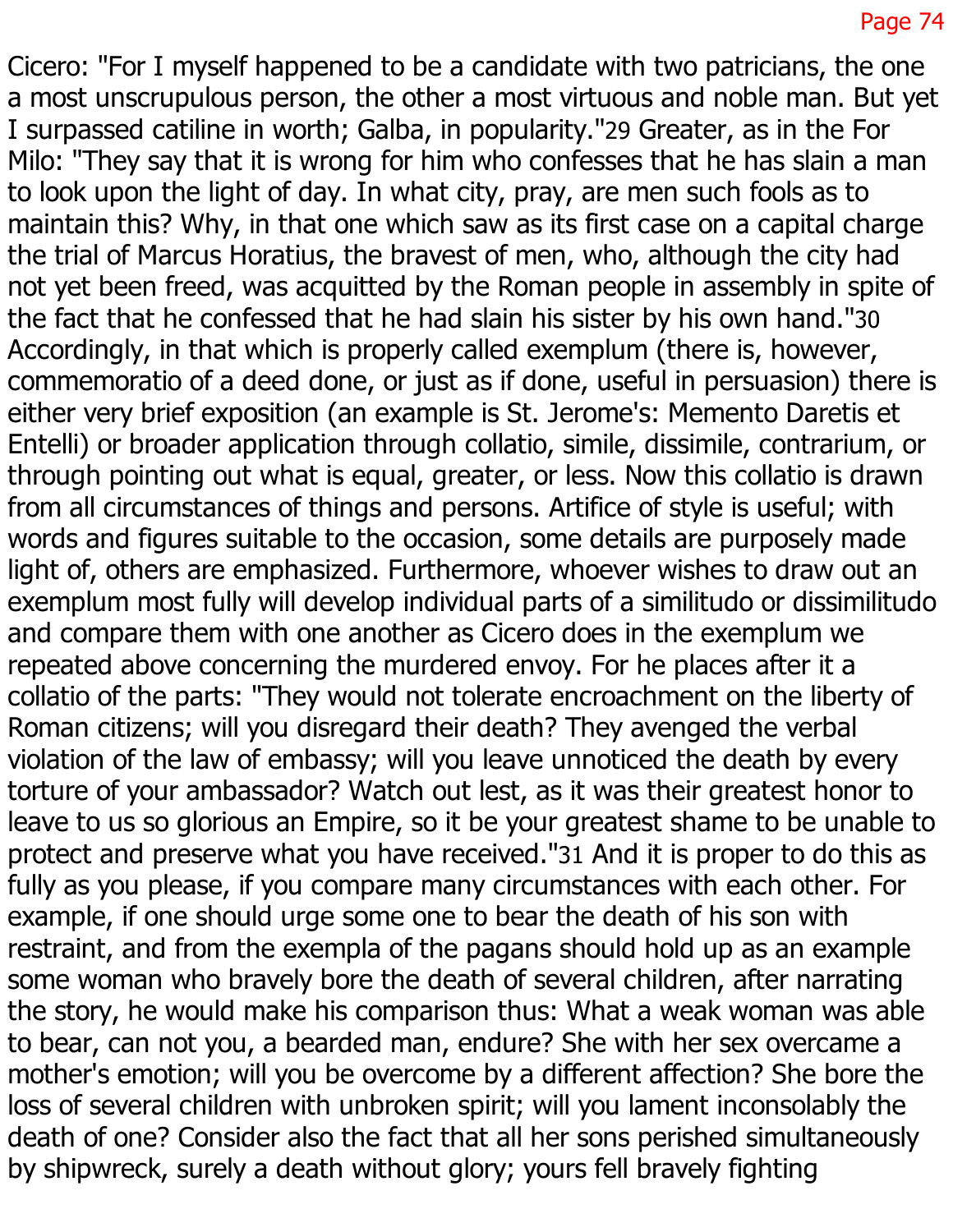Cicero For Murena 8. 17 (Quintilian v. 11. 11). Cicero For Milo 3. 7 (Quintilian v. 11. 12). Cicero For the Manilian Law 5. 11-12.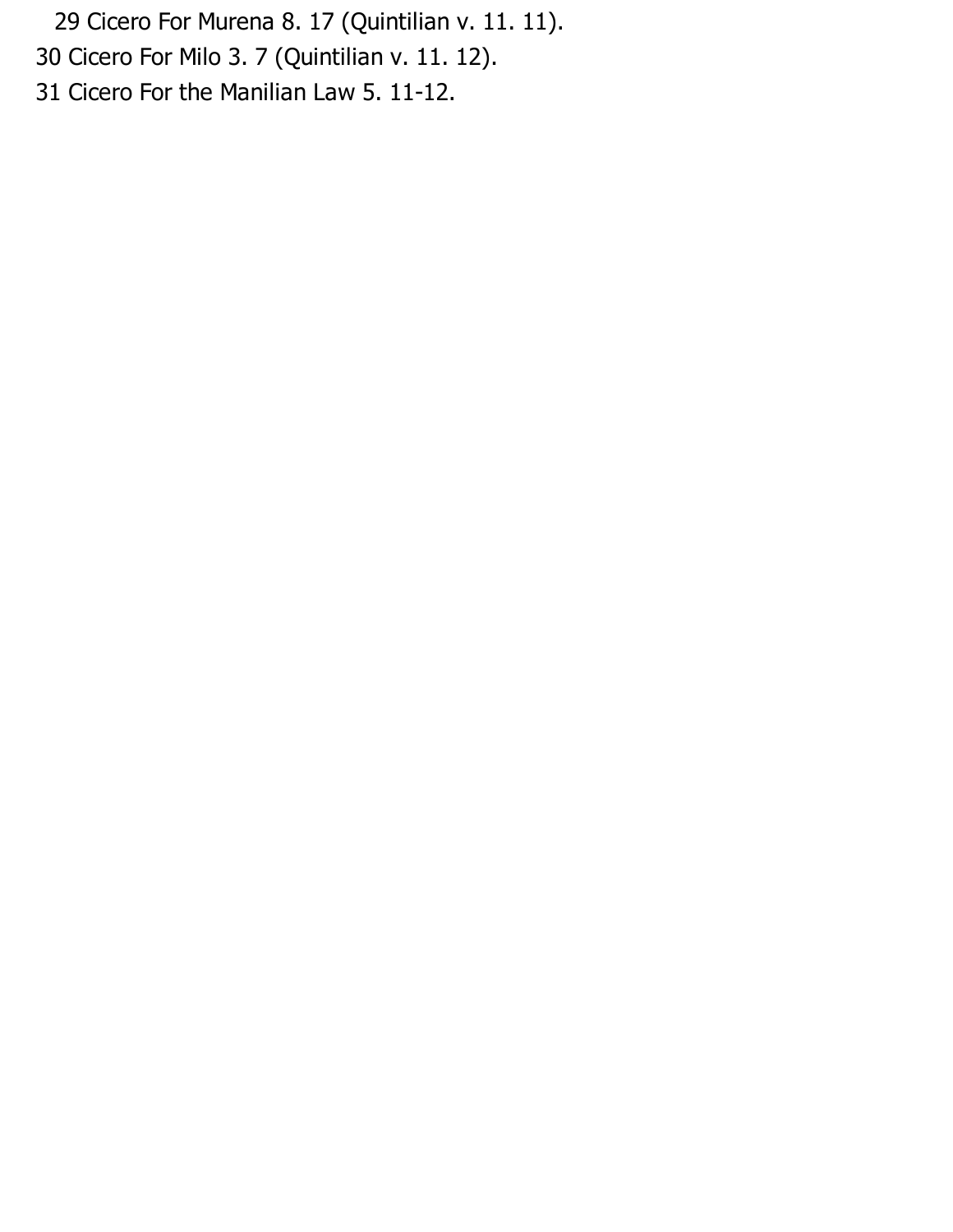### Page 75

in battle. She had nothing to which she might honorably ascribe the fate of her sons; you gave your son to your country. They in truth perished utterly; your son will live forever in immortal glory. She gave thanks to nature that she had once been the mother of so many sons; you remember only that you have lost your best son. She had no hope of replacing her loss, a task greater certainly than her womb could then accomplish; you have a fertile wife and vigor still unimpaired and hearty. Therefore, where a barbarian woman excelled, will not you, a Roman man, excel? Will what she, unskilled in letters, was able to scorn, break you, so gifted in letters, so great a professor of philosophy. Finally, that fortitude of spirit which a pagan woman showed, will not you a Christian man exhibit? Although she believed that nothing survived the funeral pyre, nevertheless she considered grief unbecoming; do you who have learned that only they truly live who have worthily departed this life cry out ceaselessly that your son has perished? And what she surrendered to nature with a calm spirit, do you not surrender to God when he takes it back? She submitted bravely; do you resist God? From this model it is sufficiently clear, I think, how exempla should be compared, although in actual cases, since there is a greater abundance of circumstances, it is easier to find various contentiones. The suggestion should be made, incidentally, that sententiae and epiphonemata can be mingled in this type of contentio with a pleasing effect. For example, in this same exemplum after the first collatio: Can not a bearded man endure what a weak woman was able to? sententiae could have been added: Nature made a distinction in sex, do you not make a distinction in spirit? No one expects superior fortitude from a woman. Unless a man is strong in spirit he is not deemed worthy the name of man. Man signifies both a more robust sex and a strong spirit. It is a disgrace for one who wears a beard to be surpassed by a woman in stoutness of heart. Likewise, after that contentioshe had nothing to which she might ascribe the fate of her son with honor; you gave your son to your countrysententiae something like this could have been added: It is a great solace for grief to have something to which one can honorably ascribe fate. A son is given to nothing more rightly or more gloriously than to one's country. Again after the contentiothey truly perished utterly; yours will live forever in immortal glorysomething like this could have been added: A life of honorable fame is far happier than one of common breath. The life of the body is both miserable and generally, even though no accident happens, short, and also something shared with beasts; the brilliant and eternal life of man carries him back to the strengthening comfort of God. In the same way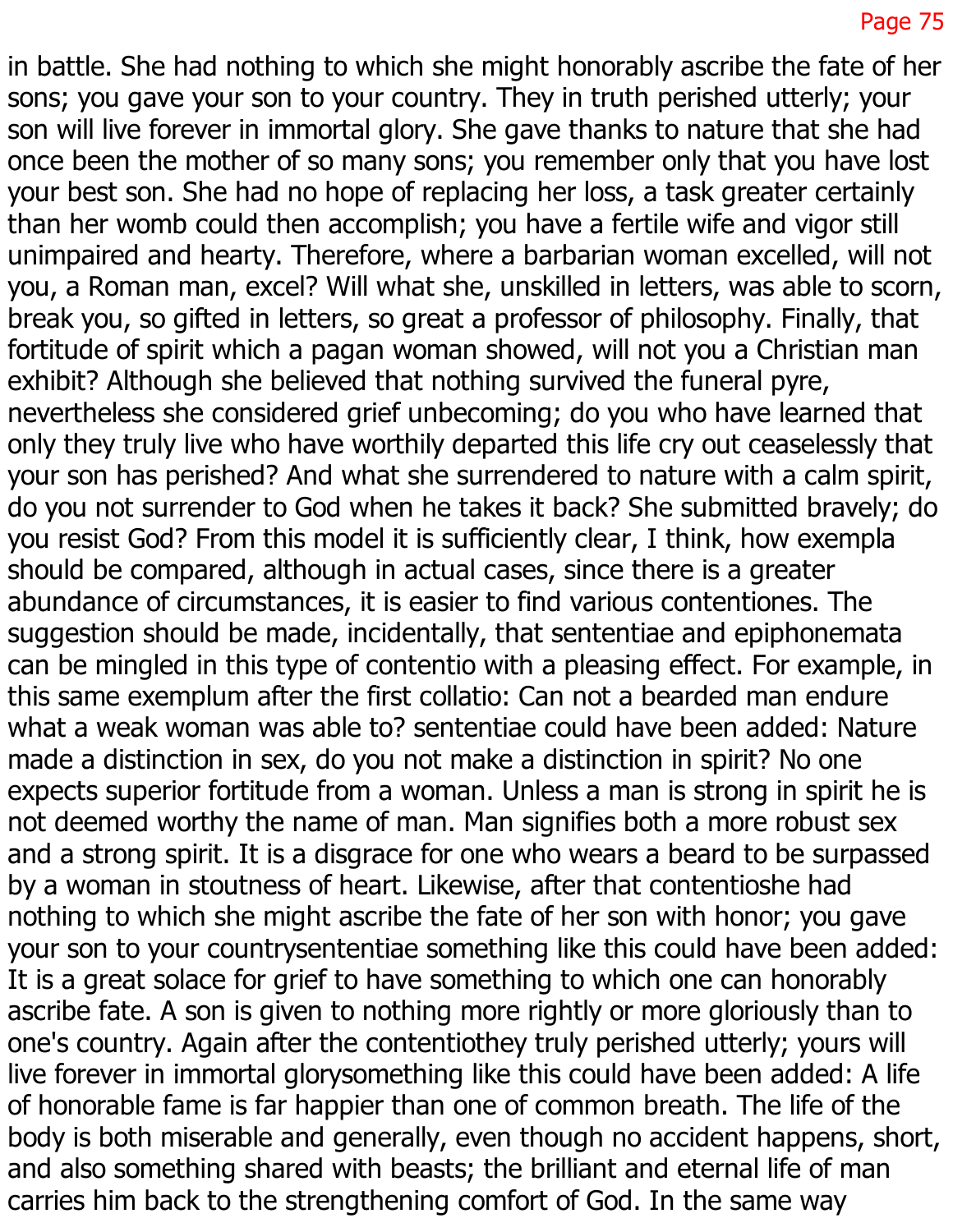sententiae could have been added to the separate parts of the collatio. But it is sufficient to have pointed these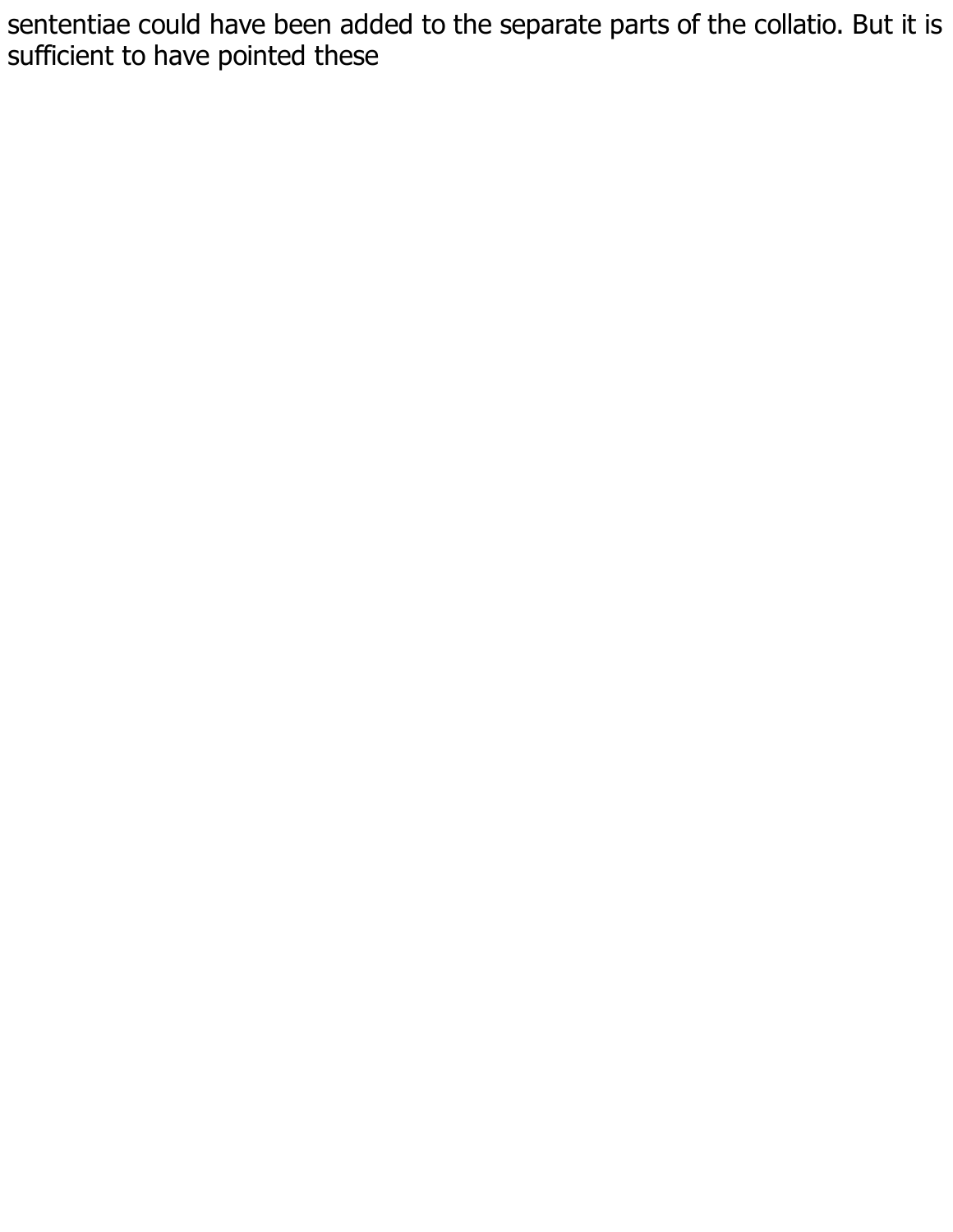out in passing, for we will speak concerning sententiae in their proper place.

# Concerning Parables

Now indeed, even if those who like to split hairs make this distinction between the parable and the exemplum, that the exemplum pertains to the deeds of particular men, while the parable is a similitudo derived from the things that are done by nature or chance or in some way related to them, for example, Atilius Regulus returning to the enemy is an exemplum that the obligations of religion and promises should be fulfilled, but a ship methodically raising or lowering its sail, shifting it from one side to the other according to the winds, is a parable teaching that the wise man should conform to circumstance and accommodate himself to current conditionsnevertheless, the method of amplification by parable is the same as we have explained for the exemplum. For sometimes, it is briefly indicated as: You don't see that your sails ought to be trimmed; or, stop drenching the side; so that it may be either an allegory or a metaphor. At other times, it is developed more fully and adapted more clearly, as Cicero does in the For Murena: "But if those who have just come into port from the deep are wont with great zeal to advise those just leaving port on the weather, pirates, and geography, because it is natural for us to befriend those who are entering upon the same perils that we have undergone, how ought I to feel, seeing land at last nearby after a great storm, toward him whom I see must undergo the greatest storms?"32 Again in the same speech: "As they say among the Greek musicians, those who are not able to sing to the cithern, sing to the flute, so we see those who are not able to rise to the status of orators, sink to the study of law."33 St. Jerome imitated the above parable of Cicero in a certain letter to Heliodorus in this way: "And I, not having ship and cargo intact and not as one ignorant of the waves and inexperienced as a sailor, utter this warning, but as one lately cast up on the shore by shipwreck, with faltering voice announce to those about to sail: On that sea the Charybdis of luxury devours salvation; there with virginal countenance the Scylla of passion, smiling, lures chastity to shipwreck. Here is a barbarian shore, here the pirate Devil with his comrades carries chains of bondage. Do not trust him; do not be careless, even if the sea smiles like the quiet waters of a lake, even if the topmost surface of the quiescent element barely curls, this plain holds great mountains; within is peril; within is the enemy. Quick with the halyards, lower the sails. Let the cross of the ship's yard be fastened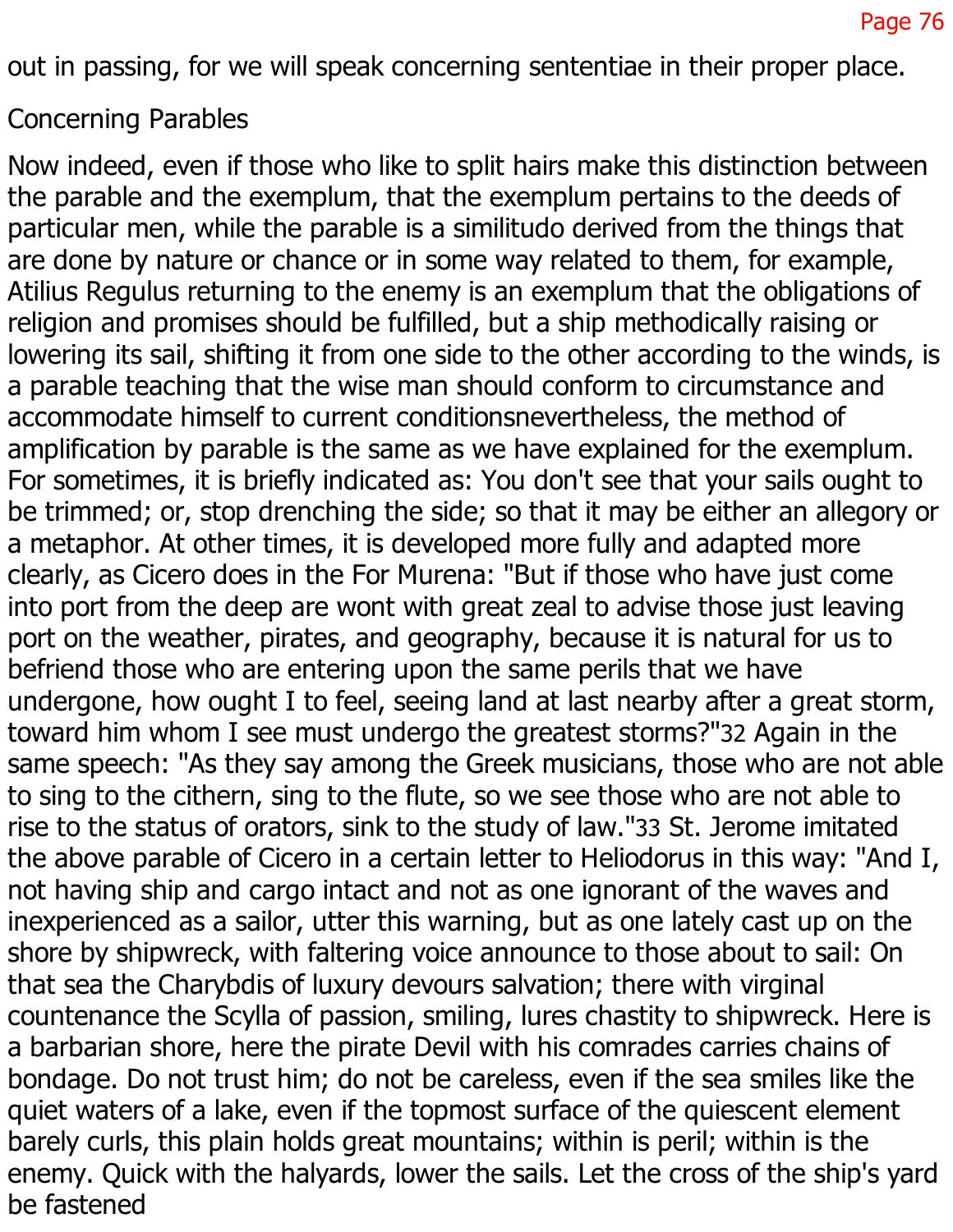Cicero For Murena 2. 4 (Quintilian v. 11. 23). Cicero For Murena 13. 29 (Quintilian viii. 3. 79).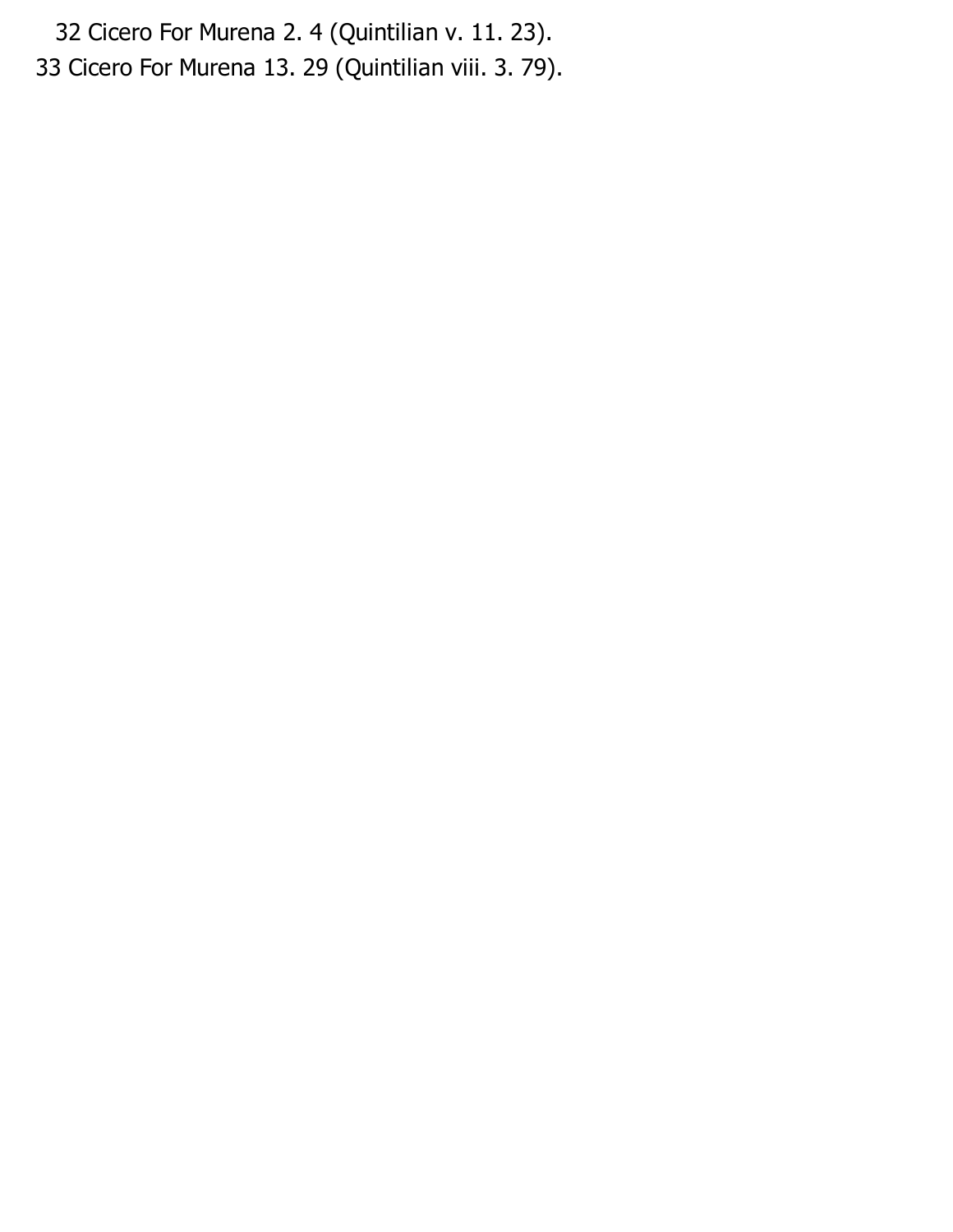### Page 77

on the bows; that calm is a storm."34 Here if anyone wishes to compare the separate perils that threaten morality through vices, or wrongdoing, or in other ways with the details that ordinarily make for crises in the life of sailors, and to point these out through comparison as greater or lesser, and through dissimile or contrarium, and finally to embellish them with suitable sententiae and epiphonemata, he will indeed copiously amplify his speech, as in this example: As the more precious a thing is, the more diligently is it wont to be guarded and the more carefully expended, so the greatest care must be taken of time, than which nothing is more precious, lest any of it pass without some profit. For truly, if guardians are customarily given to those who recklessly squander jewels and gold, what insanity will it be, then, to waste time, the most beautiful gift of immortal God, either in idleness or shamefully in dishonorable pursuits? For what do you lose when you lose time, if not life? What can be dearer than life? And when a single small gem has disappeared, you call it a loss; when a whole day has vanished, that is, a good part of it, do you not call that a loss? Especially since, when jewels are lost they can be obtained again elsewhere but the loss of time is irreparable. Moreover, when the former are lost to you, generally they are a gain to someone else; but the loss of time is not converted to the profit of anyone. There is no loss from which someone does not realize some gain, except the loss of time. Furthermore, there is the fact that loss of the former kind of wealth has often been a salvation. For riches generally provide the resources of vice, so that it is better to have squandered them rashly than to have preserved them carefully. The more honorable is the use of a thing, the more disgraceful is its waste. But there is nothing finer, nothing more splendid, than good hours well spent. Although you guard the former as carefully as possible, nevertheless, often either accident snatches them away or man carries them off, so that the loss renders you unfortunate to this extent, but not base as well. But loss of time, since it does not happen except by your own fault, renders us not only unfortunate but infamous, indeed, guilty of the worst type of infamy as the blame for it can be assigned to no one but the one who suffers the evil. With the former you could have bought property or buildings, but not a good mind. With the latter, in addition to the other ornaments of the soul, you will be able to gain immortality. There is no part of life so brief that in it some great step toward happiness could not be made. Finally, for wrongly expending the former you would perhaps have to render an account to your father, but for hours wrongly spent, to God.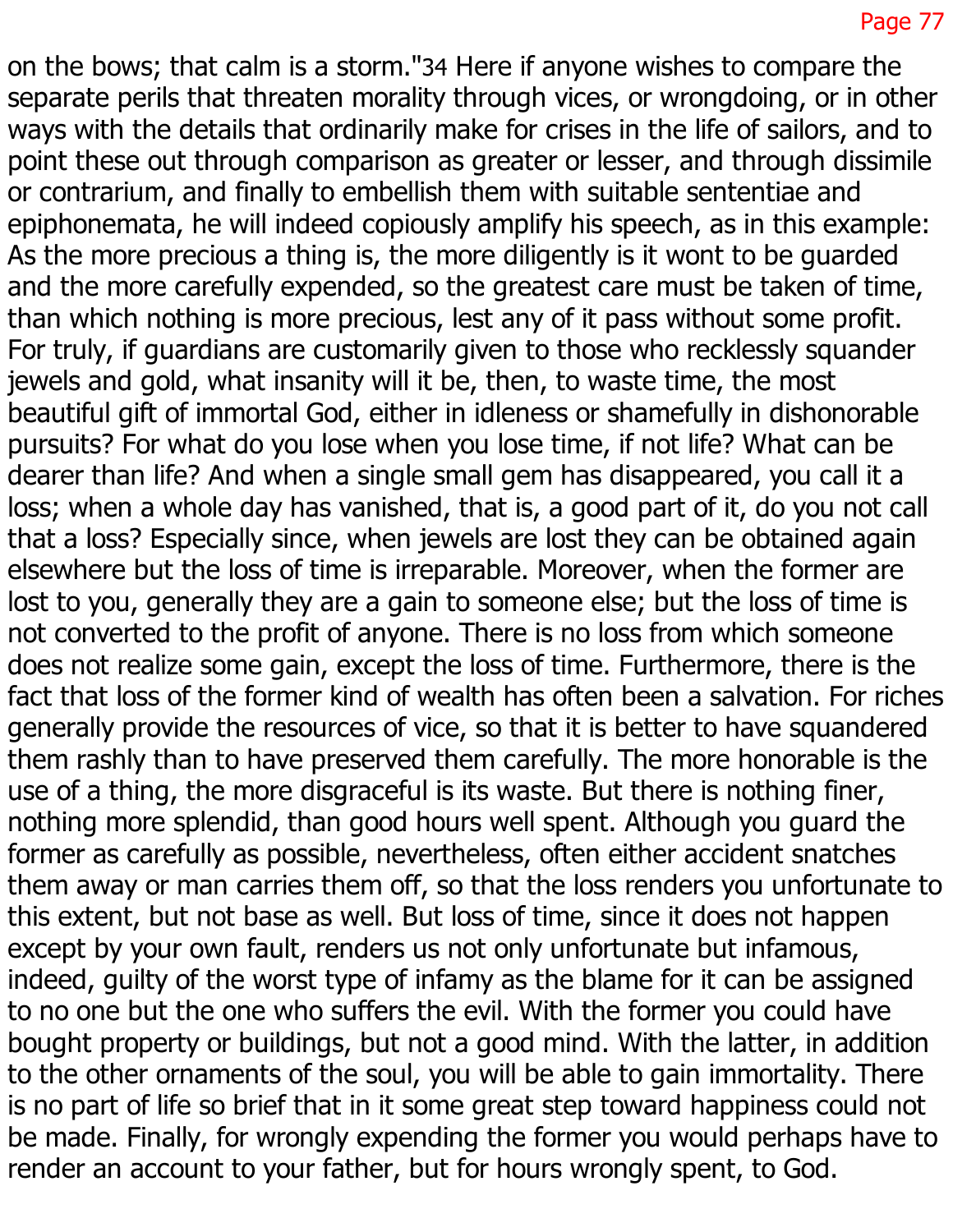St. Jerome Letters 14. 6.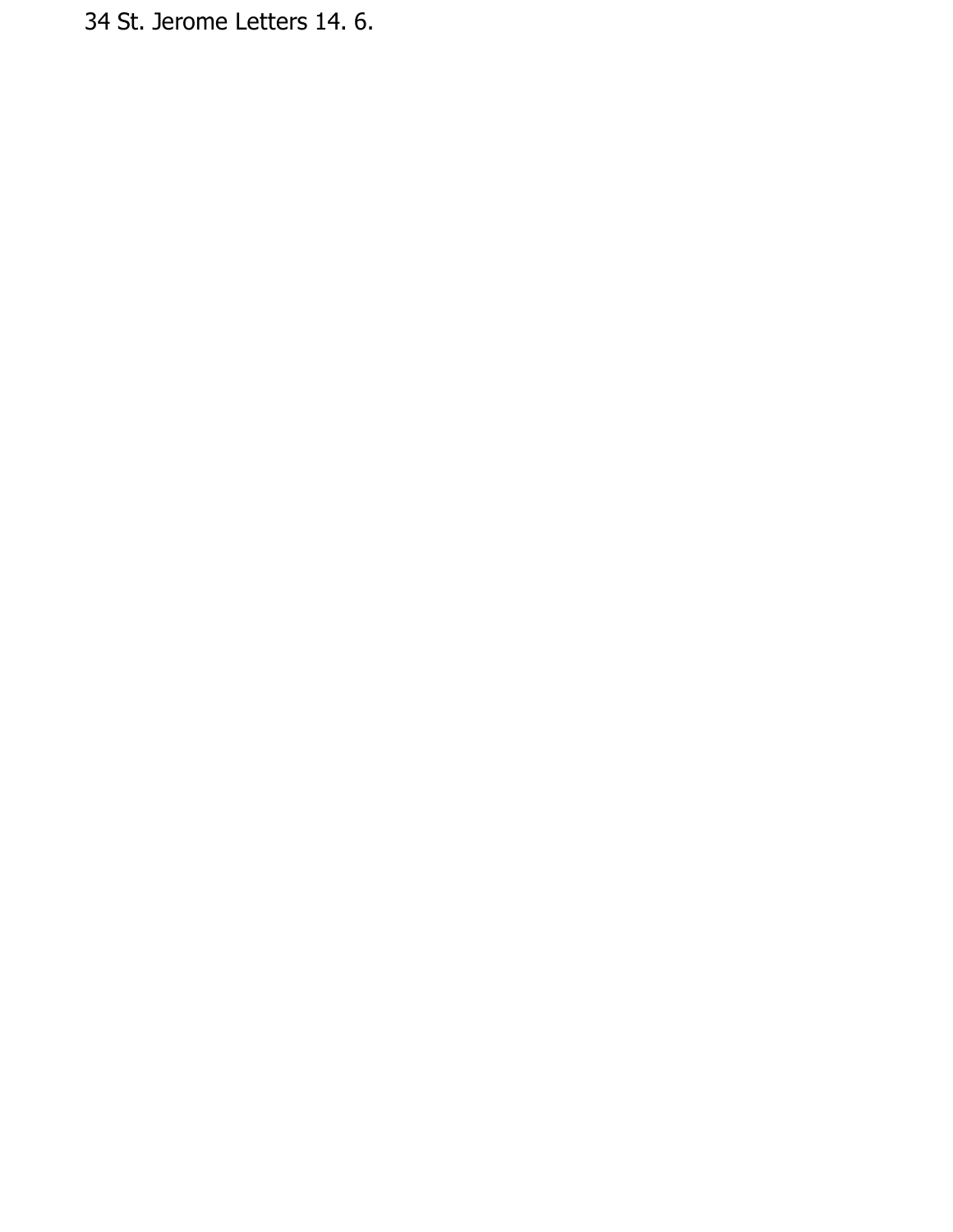But this is sufficient indication of how greatly it is possible to expand collatio if anyone wishes to compare separate circumstances in this way and embellish them. For dissimile there is the same method of treatment, of which the following is an example: For although a new ship is more useful than an old, it is not so with friendship.35 And as she is to be praised who distributes money freely to many people, it is not so with her who gives her beauty. For although in a relay race he who takes the torch is swifter than he who hands it over, in war the general who receives the army is not better than the one who turns it over to him.36 Further, the way in which collationes may be drawn from every sort of thing has been pointed out above.

# Concerning Imago

Bíkóv, which the Latins call imago, seems closely related to collatio, and if you amplify it, a collatio is the result. For example, if you should say: As an ass is not driven away from his fodder with a club unless he is glutted, so a warrior will not rest from killing until he has sated his spirit, that is collatio. But if you said someone threw himself upon the enemy like a dragon or a lion, that is etkév; or that Achilles came into battle with his arms blazing like fire or like the sun, that is imago rather than similitudo. As Homer is most prolific in both, so is he most successful. Yet  $\epsilon$ KKáv makes more for vivid presentation, or emphasis, or enjoyment of the speech, than for proof. But although the use of exempla and similes contributes to those same things, nevertheless these figures are unusually helpful in producing conviction, especially when they are employed through induction, which the Greeks call  $\frac{\partial \pi}{\partial x}$  in this type the Platonic Socrates is very rich. An exemplum is employed inductively in this way: Tell me, what profit did his brilliant eloquence finally bring to Demosthenes? As everyone knows, besides other misfortunes, a most unhappy and miserable death. Again, what reward did it bring to Tiberius and Caius Gracchus? To be sure, death, wretched and dishonorable. What, further, to that so highly praised Antony? In truth he was stabbed most cruelly by a bandit's dagger. What reward did it bring to Cicero, the father of eloquence? Was it not breath, bitter and wretched? Go now and strive through many sleepless hours of work to attain the highest glory in eloquence, which for outstanding men has ever been destruction. Simile is employed inductively in this way: Will not a sailor discuss navigation better than a doctor? or will not a doctor expound the science of healing more accurately than a painter? or will not a painter speak better than a shoemaker concerning the science of colors and shadows and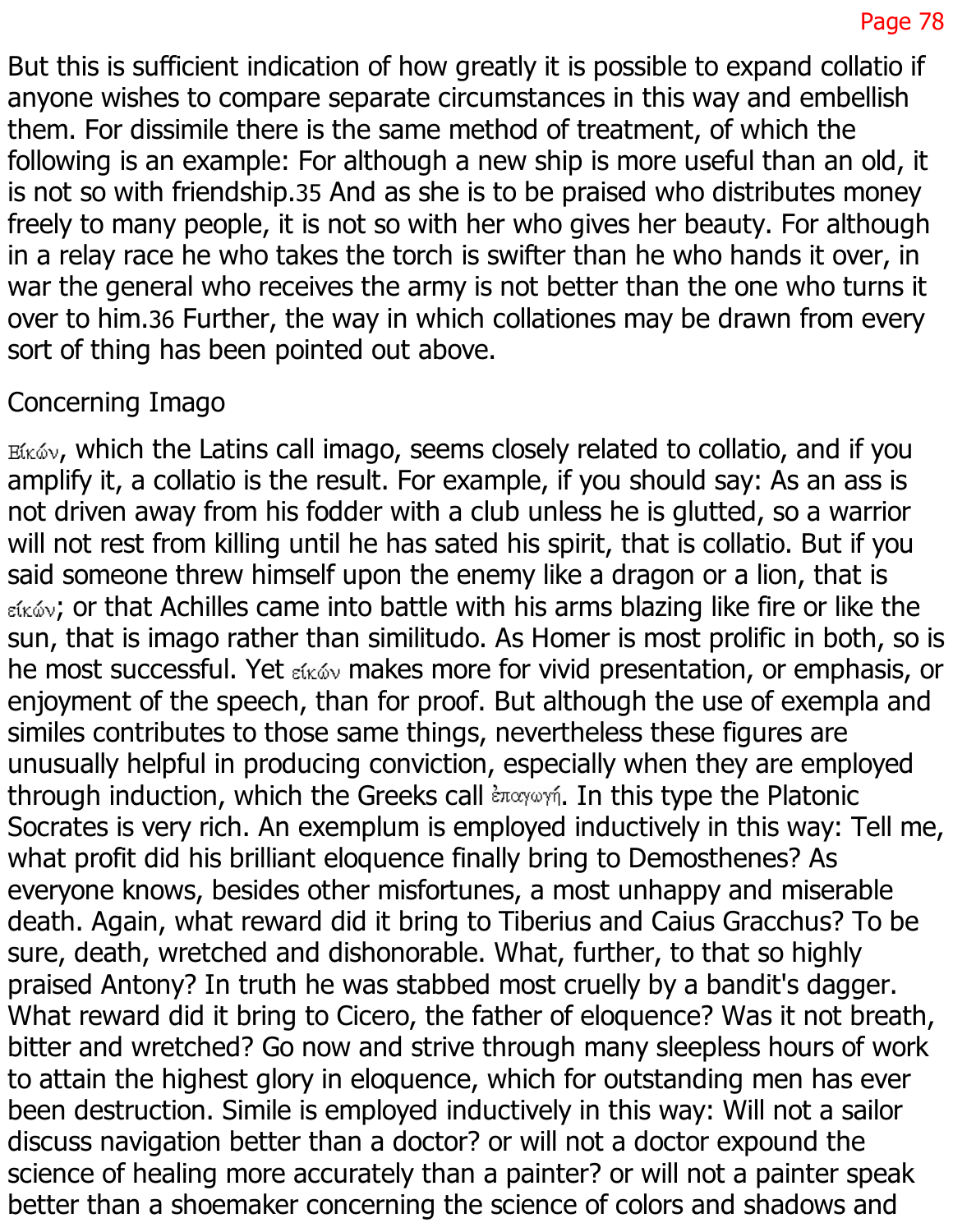lines? Will not a charioteer talk better than a sailor about how

35 Quintilian v. 11. 26. 36Rhetoric for Herennius iv. 46. 59.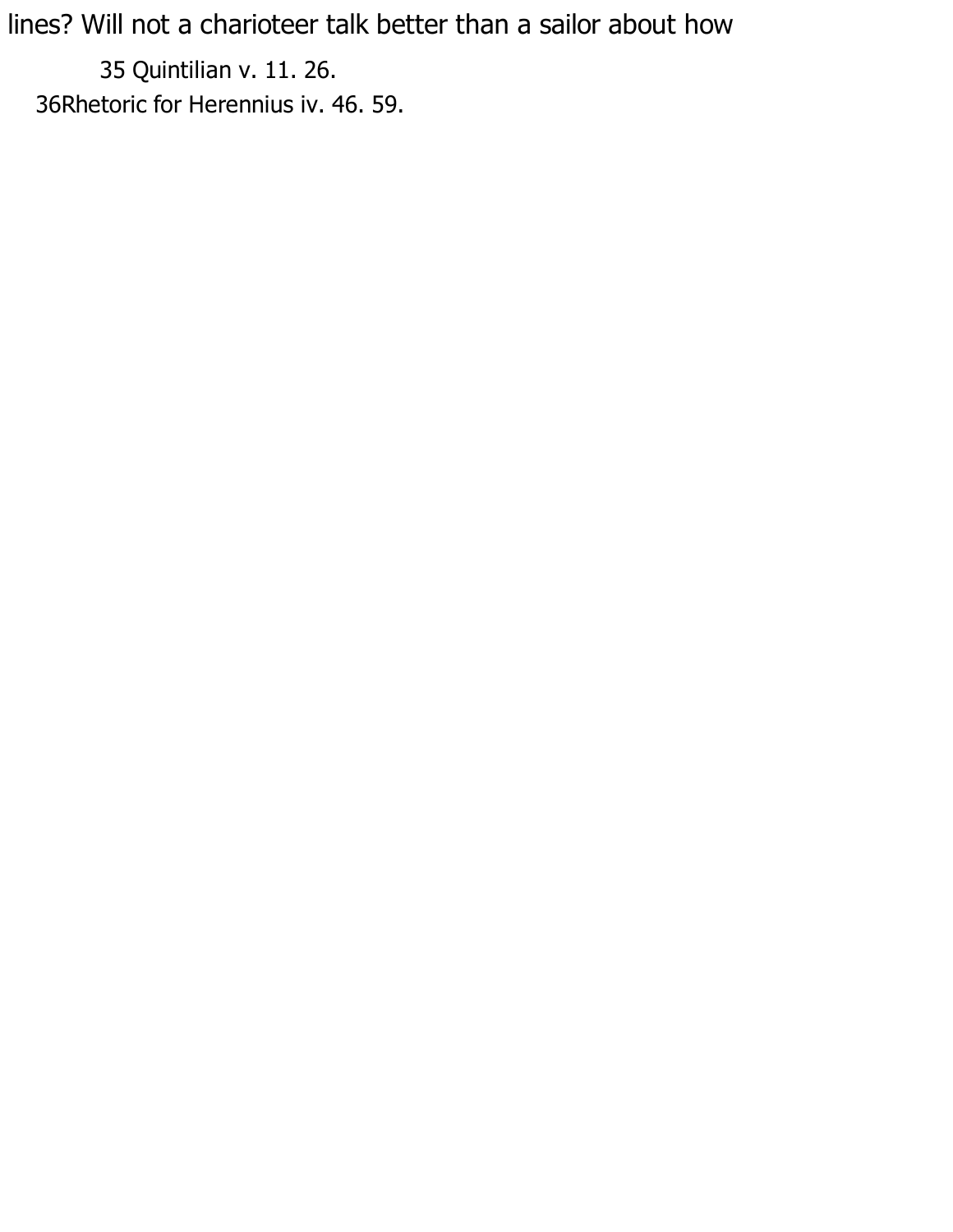to drive a chariot? And if a great many such examples are brought together, they make it seem entirely probable that everyone will speak better on that subject which he knows better. Then an appropriate similitudo is added: But what of the orator who claims that he will speak best on any subject? The exemplum about Aspasia and Aeschines is well known.37

### Concerning the Demonstrative Contentio

There is also a kind of general contentio, especially in the demonstrative type, when for the sake of praise or censure we contrast one person with another; for example, in order to praise Julius, the Roman pontiff, one might contrast him with Caius Julius Caesar and compare the good deeds of the former with those of the latter. Or on the other hand, to censure, one could compare evil deeds with evil deeds. Likewise, to praise Maximilian one could contrast him with Marcus Antonius Imperator. There is also comparatio of things. For example, someone praising history could compare its services with the good deeds of those who enlarged the state by war; or, desiring to praise poetry, might set side by side and consider its advantages and those of philosophy. There is also the comparatio of one to many. For example, if one should desire to magnify the praises of history, he would compare history with all the most esteemed studies. And here there is a double method: For either you make light of the good things about one and magnify those of the other; or you exaggerate the praises of the one, but in such a way, nevertheless, that at the same time you represent as preferable, or at least equally desirable, what you have undertaken to praise. In censuring you emphasize the faults, but in such a way that you show what you are attacking to be even worse, or equally bad. In these you must be careful that whatever is employed for the comparatio be acknowledged and notable. For example, you would compare a good prince with Trajan, or Antoninus, the Philosopher, but a bad one with Nero or Caligula; a slanderer with Zoilus or Hyperbolus, a detractor with Dipsas or Regulus; a man effeminate in his pleasure with Sardanapalus. Moreover, the copia of the comparatio will be increased if, as I have just mentioned, several persons or things are employed for the praise or censure of one person or thing. For example, to praise a prince, you would take from many princes the thing in which each especially excelled: From Julius Caesar, good fortune and presence of mind; from Alexander, magnanimity; from Augustus, affability; from Titus Senior, civility; from Trajan, moral integrity and humanity; from Antoninus, contempt of glory; and so on. A similar procedure is followed in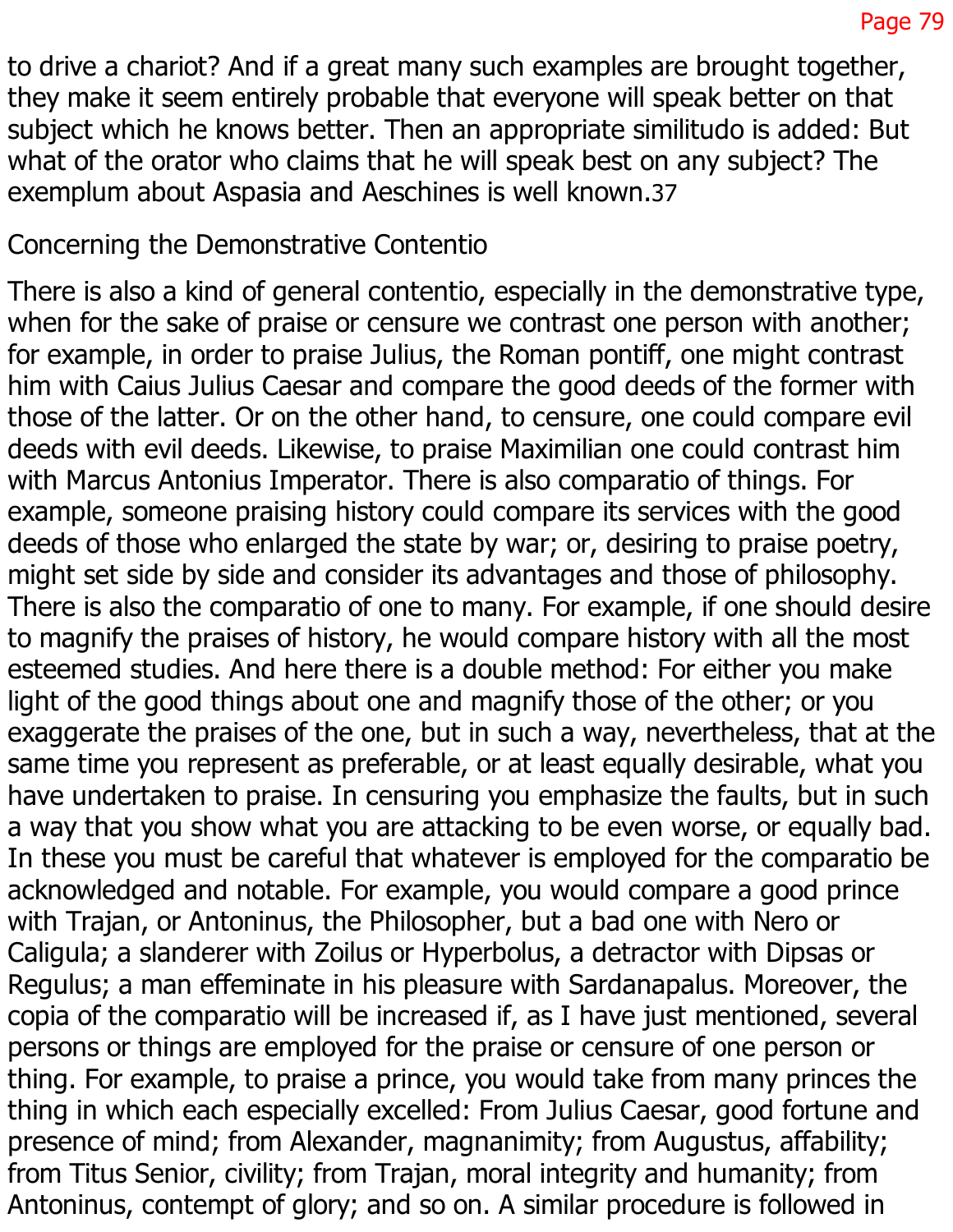censuring. Also, in denouncing

37 Quintilian v. 11. 27-9.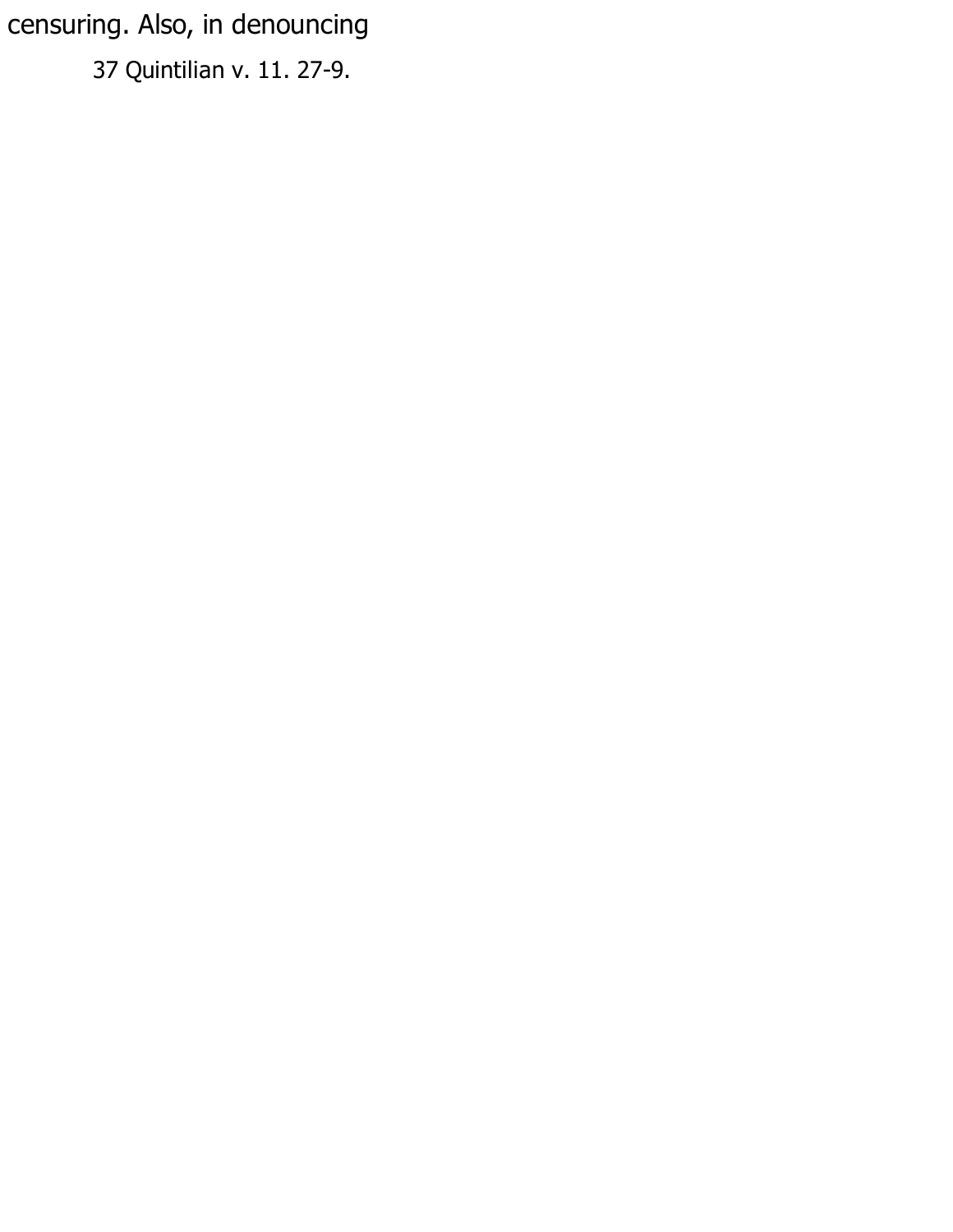### Page 80

bad temper, you would compare it with extreme drunkenness, with delirium, or with epileptic or demoniac disease; in cindemning wantonness of speech, you would compare it with the condition of a man afflicted with a pestilence, with a serpent's breath which contains a most powerful poison, or with the exhalation of certain pools or pits, which causes sudden death. Judicia, which the Greeks call xpíosus are also, as we have said, classified as exempla. And they are the sententiae of famous writers, of peoples, of wise men or renowned citizens. A great number of judicia can be collected from the celebrated poets of antiquity, and also from historians, from philosophers, and from private letters. For these again exhibit the same variety that was pointed out in exempla. Certain of the Greeks, among them Stobaeus, have worked collecting these judicia from all sources. Likewise, the apothegms of wise men are useful, of which type are the sayings of famous men repeated by Plutarch. This type is varied. For if it is a question of subject, there are the military and the philosophical; if a question of persons, there are kings, wise men, and the common people; if a question of quality, there are serious sayings, facetious sayings, and pointed sayings. To this class also belong proverbs, either those taken from authors, or popular sayings. For I do not see that public practices of peoples differ from exempla in any respect. Certainly, oracles and responses of the gods are included in judicia, just as if you should assert Socrates was a wise man, because he was so judged by the oracle of Apollo.

### Concerning Sententiae

There is a class of sententiae, not that, indeed, devised by writers, but by us for the purpose of the present work. They may be scattered through all parts of a speech; and even one place often contains several sententiae. For they may occur both in narration and in appeals to the emotions, not only in proofs, but often as a device for making transitions. And if they are employed appropriately, they contribute a no small copia to a speech, and that not without weight or charm. There are, moreover, various forms of sententiae. Some are universal in application, as: Envy is its own punishment. Others are not suitable unless related to a subject, as: Nothing is so popular as kindness.38 There are others which refer to a person, as: The prince who wishes to know all things must ignore many.39 Another type is simple, as: Love conquers all things. Another has a reason added or combined, as: In

38 Cicero For the Manilian Law 1. 31. 51.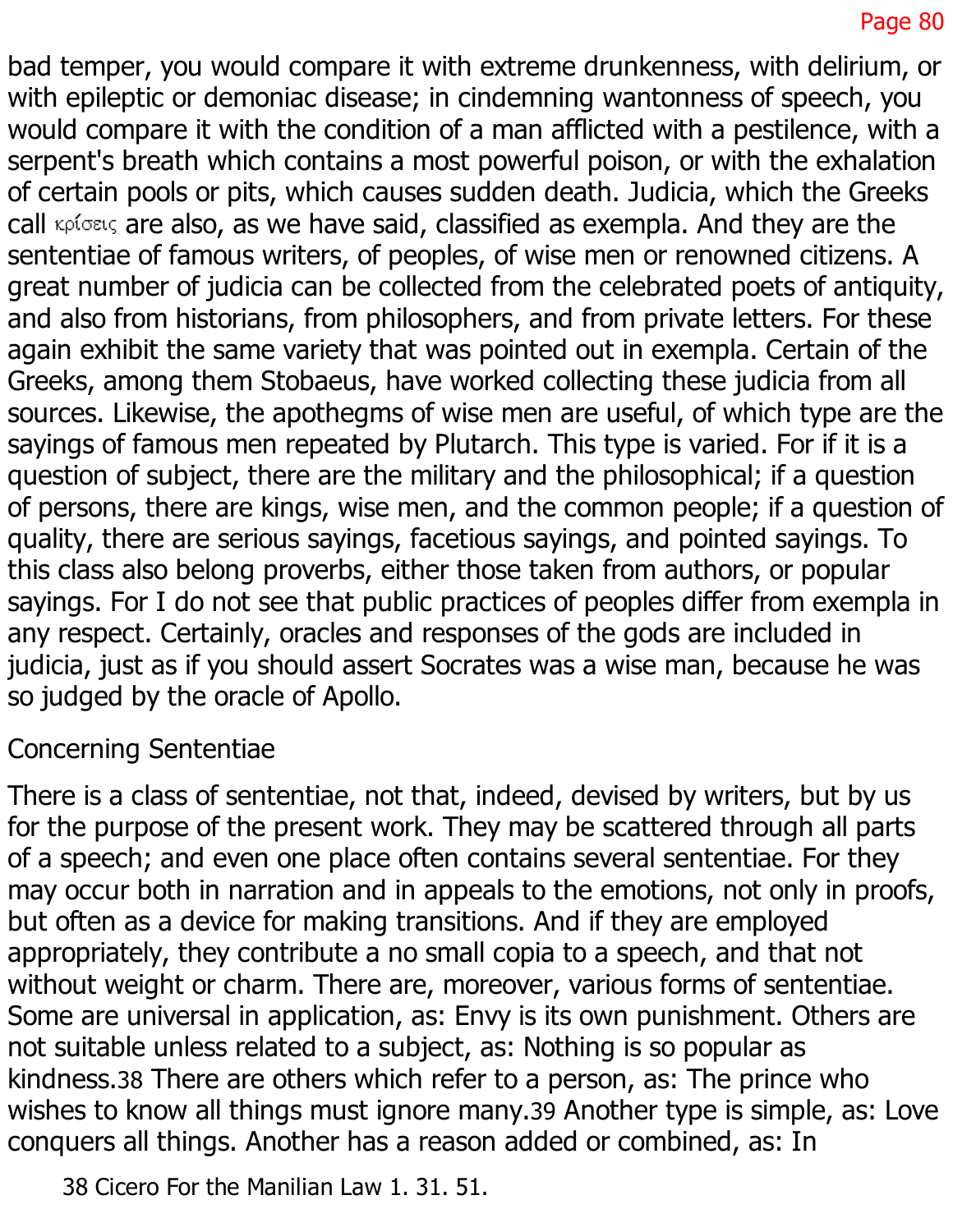39 Quintilian (quoting D. After) viii. 5. 3. Erasmus loses the point of the saying by changing Quintilian's ignoscere (ignore) to cognoscere (learn). In translating I have restored ignoscere.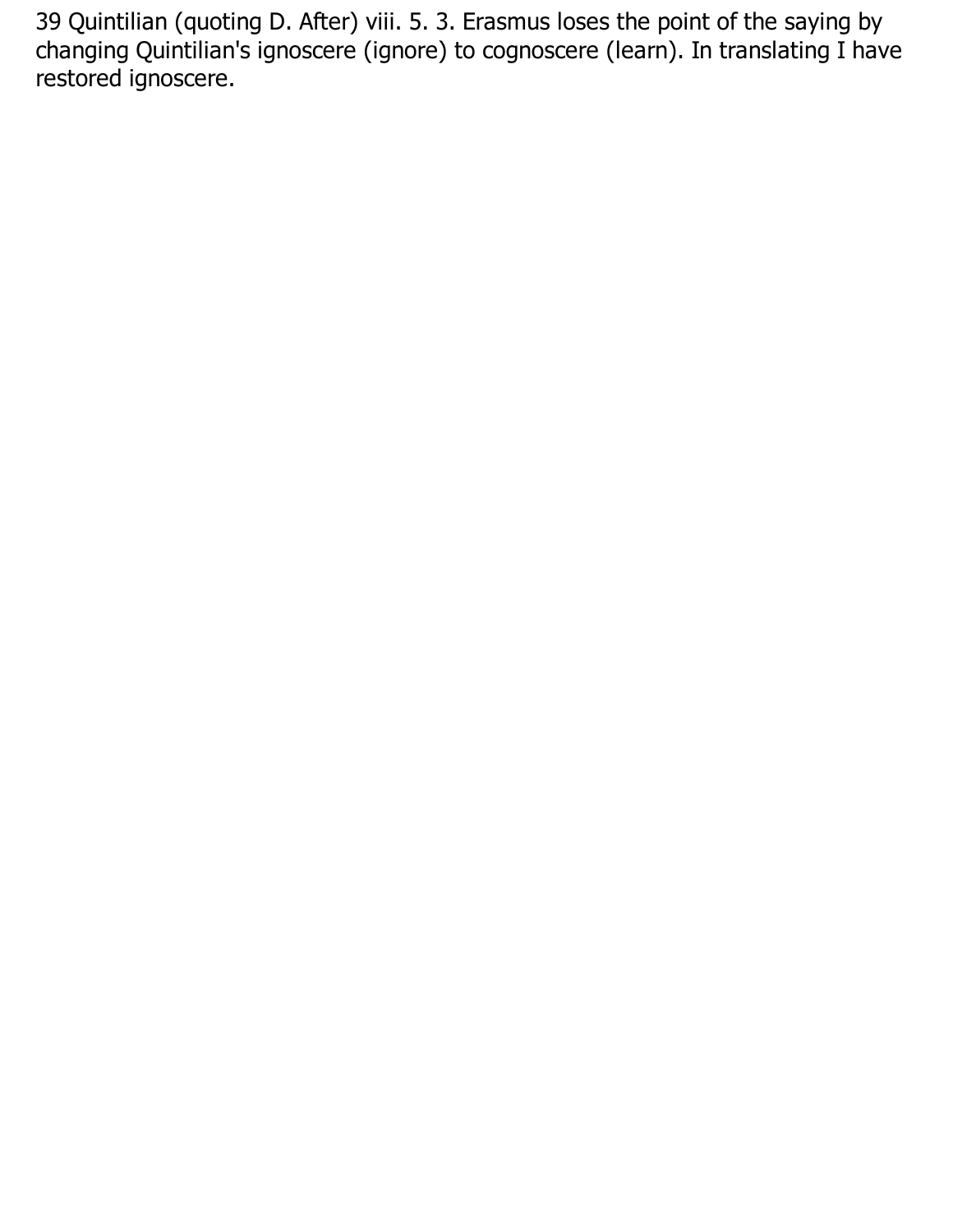every contest the more resourceful, even if he receive injury, nevertheless, because he is more powerful, seems to inflict it.40 Some are double, with opposing parts, but with no added reason, as: Complaisance makes friends; truth, hatred.41 Some are of different parts, as: Death is not miserable; the approach to death is.42 In this type if a reason be added to each part, the sententia becomes quadripartite, in this way: Those who think they ought to overlook the sins of the young, are mistaken. This is the first part of the sententia; to this a reason is appended: Because their age is an impediment to good inclinations. Then a third part will be: But those take the wise view who severely chastise youth. And again a reason is added, as: in order that they will want to acquire at the earliest age those virtues by which they can preserve all life. Although this exemplum is in the Rhetoric for Herennius, nevertheless, I do not find it at all pleasing.43 However, it is not difficult to compose another of this sort: Industry becomes youth. The reason is added: for it would be shameful to waste in idleness and in disgraceful pleasures the gifts which nature allotted to those years for acquiring useful arts. But prosperity becomes old age. To this also a reason is added: so that by it the age more destitute of nature's defences may in some measure be supported by the props of external things. Likewise another: Destitute old age is miserable; ignorant old age is disgraceful. For it is miserable to be in need at that time when natural weakness especially requires the support of money, and disgraceful to be ignorant of the best things at that time when it is not fitting to learn but rather to teach. Again a sententia may be stated directly, as: A miser lacks what he has as much as what he does not have.44 There is a figurative sententia, as: I have been able to preserve, do you ask whether I can destroy?45 In its simple form it was: It is easier to destroy than to preserve. There is a common sententia of things: As it is easy to do harm, it is more difficult to do good. There is one adapted to persons. In this case the sententia is of such a nature that it may be less immediately apparent, as is that one of Cicero: "Your fortune, Caesar, has nothing greater than the power, nor your nature anything better than the wish to preserve."46 There is also an implied and partly concealed type of sententia, as in Vergil: "And she is consumed by a hidden fire."47 For Ovid explained: "A covered fire burns hotter."48

40 Sallus Jurgurtha 10 (Quintilian viii. 5. 4.)

41 Terence Andria I. 1. 41 (Quintilian viii. 5. 4).

42 Quintilian viii. 5. 5.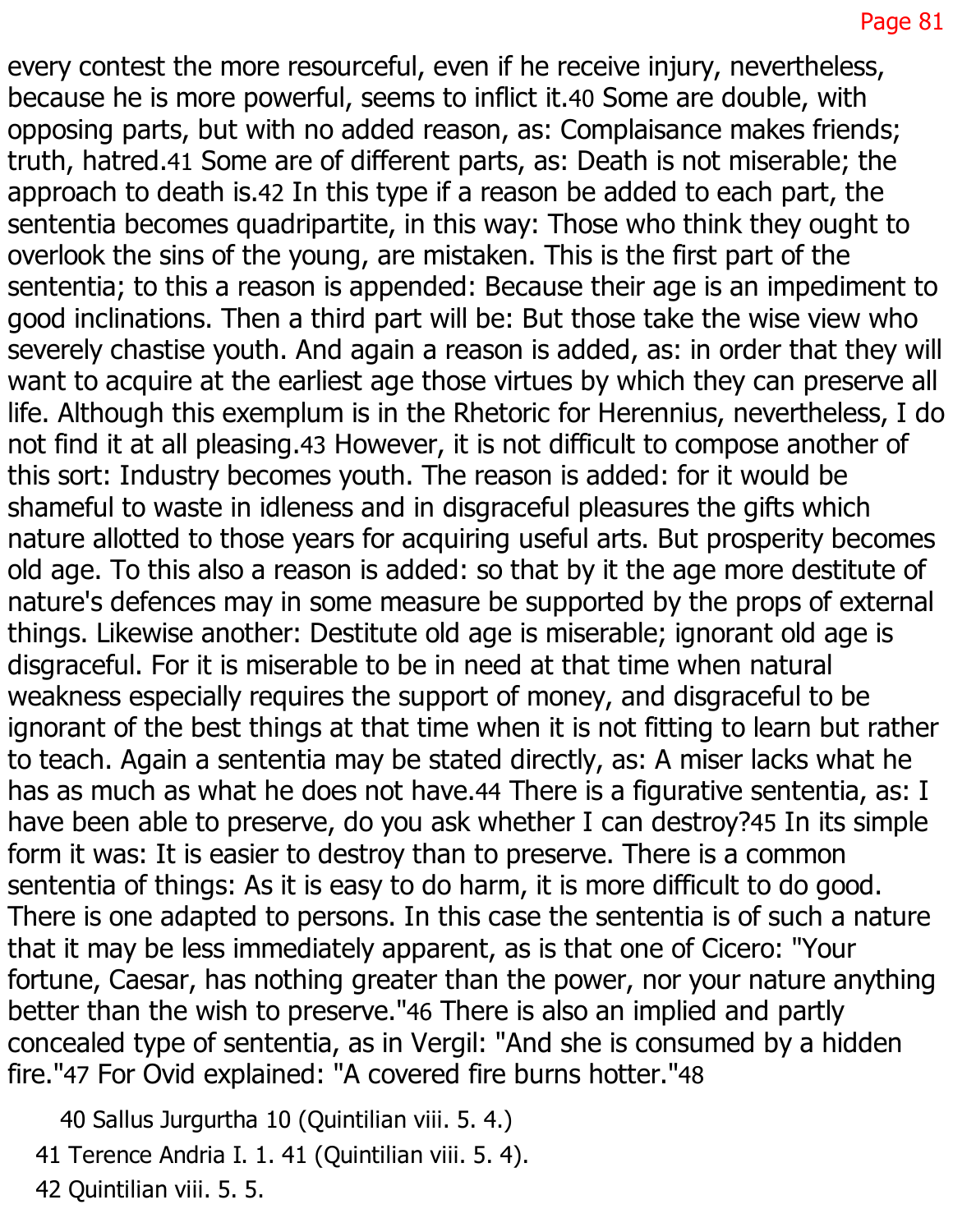43Rhetoric for Herennius iv. 17. 25. Publius Syrus Sententiae 486 (Quintilian viii. 5. 6).

Quintilian viii. 5. 6.

Cicero For Ligarius 58 (Quintilian viii. 5. 7).

Vergil Aeneid iv. 2.

Ovid Metamorphoses i. 502 (Quintilian viii. 3. 47).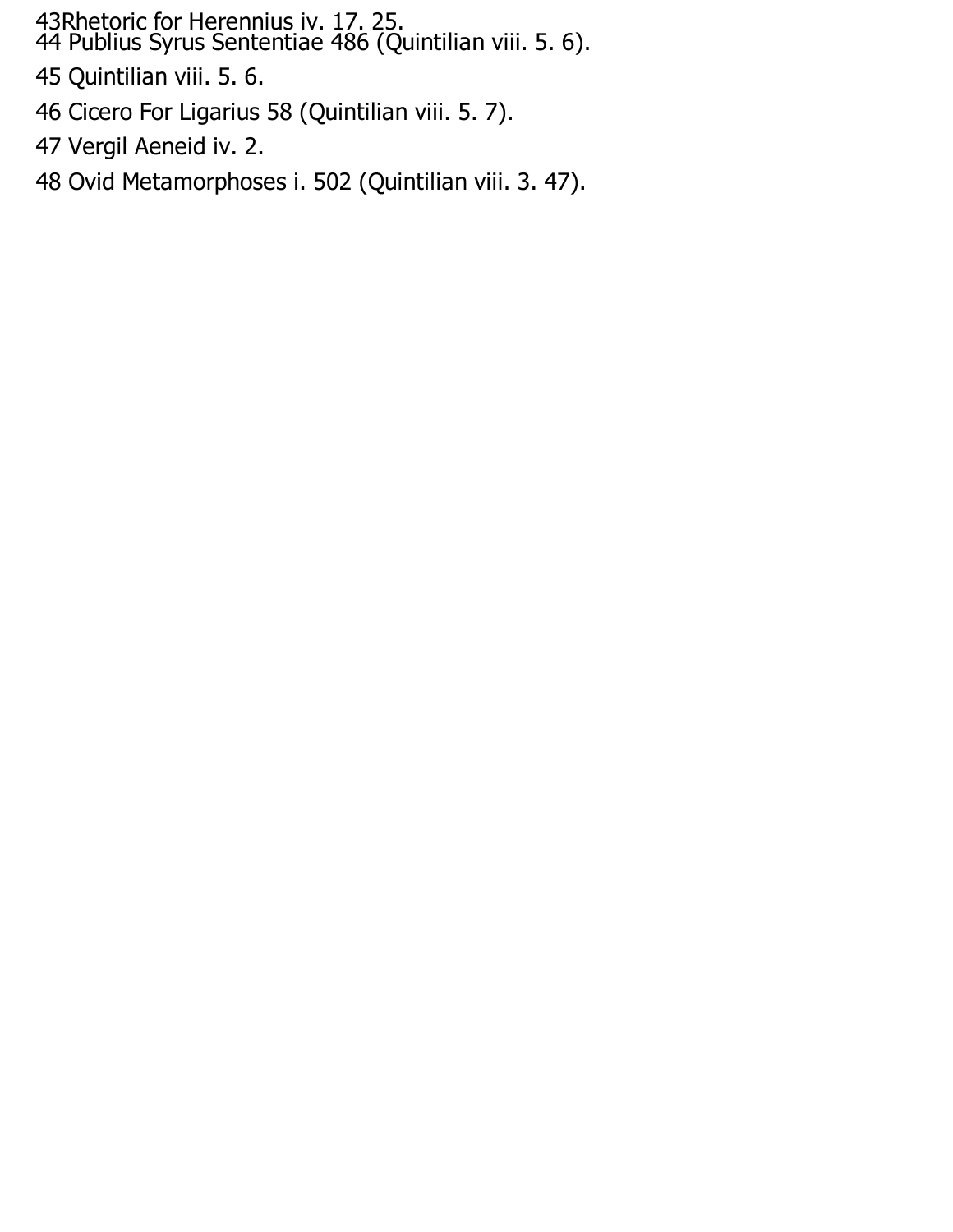Likewise, this is used in narration: The majority party overcame the better.49 You can expand this by saying: it generally happens that the majority party overcomes the better. There is another type of sententia which the Greeks call Quintilian, acclamatio. This is a climax in the form of an exclamation at the end of a narration or proof. An example of the former is found in Vergil: ''Such a great labor it was to found the Roman race";50 of the latter, in Cicero: "Does the speech, then, of those very men whose freedom from punishment is your title to clemency spur you on to cruelty?"51 And yet not every epiphonema is necessarily a sententia, although it generally is, but anything that, subtly added at the close of a period, strikes the ear, can be called an epiphonema. And this type is characteristic of epigrams, as in the epigram about the sheep giving suck to the wolf cub: Nature is never confused in her functions. Whence in Martial a poem often ends with an epiphonema, as: "Either stay awake or dream about yourself, Nasidienus."52 Likewise: "Do you want me to tell what you are? You are a great busybody."53 Also, Valerius Maximus makes frequent use of this type, and Seneca commonly concludes his letters with an epiphonema. And there have been those who considered the use of epiphonema so exceedingly agreeable that they thought it necessary to end every passage, every idea, with an acclamatio. But the use of acclamatio, as of all sententiae, ought properly to be restricted to those instances where the subject demands them, or definitely allows them. There is also the noema, a type of sententia, which is understood rather than expressed. An example of this type is the answer to the brother who brought action for retaliation because his sister had cut off his thumb while he slept, although she had often bought him off from the gladiatorial school: You deserved to have a whole hand. For, "so that you might fight again in the school" is understood.54 A similar one is that of Hortensius, if I am not mistaken, who said that he had never been restored to the good graces of his mother and sister. For it is understood that he had never had a quarrel with his mother or sister. There are recently devised types of sententiae: those that depend on the unexpected, the allusive type, those transferred from another context, those that are produced by doubling, and those from opposites.55 If anyone should want them he may find examples of these in Quintilian.56

49 Livy xxi. 4.

50 Vergil Aeneid 1. 3 (Quintilian viii. 5. 11).

51 Cicero For Ligarius 10 (Quintilian viii. 5. 10).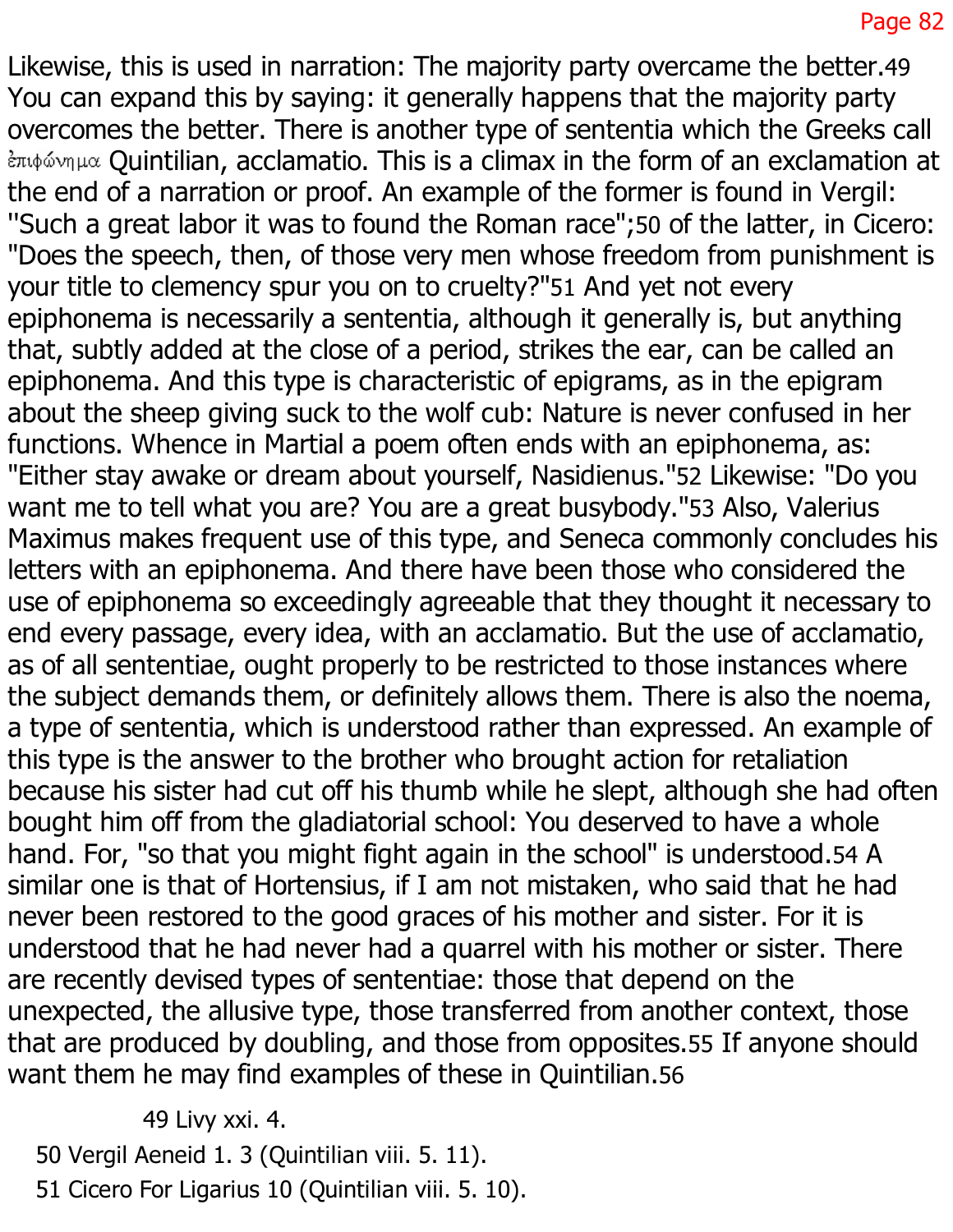Martial Epigrams vii. 54. Martial Epigrams ii. 7.

Quintilian viii. 5. 12.

 As may be seen by a study of the material cited in the preceding notes, Erasmus follows Quintilian very closely in this whole discussion of

(footnote continued on next page)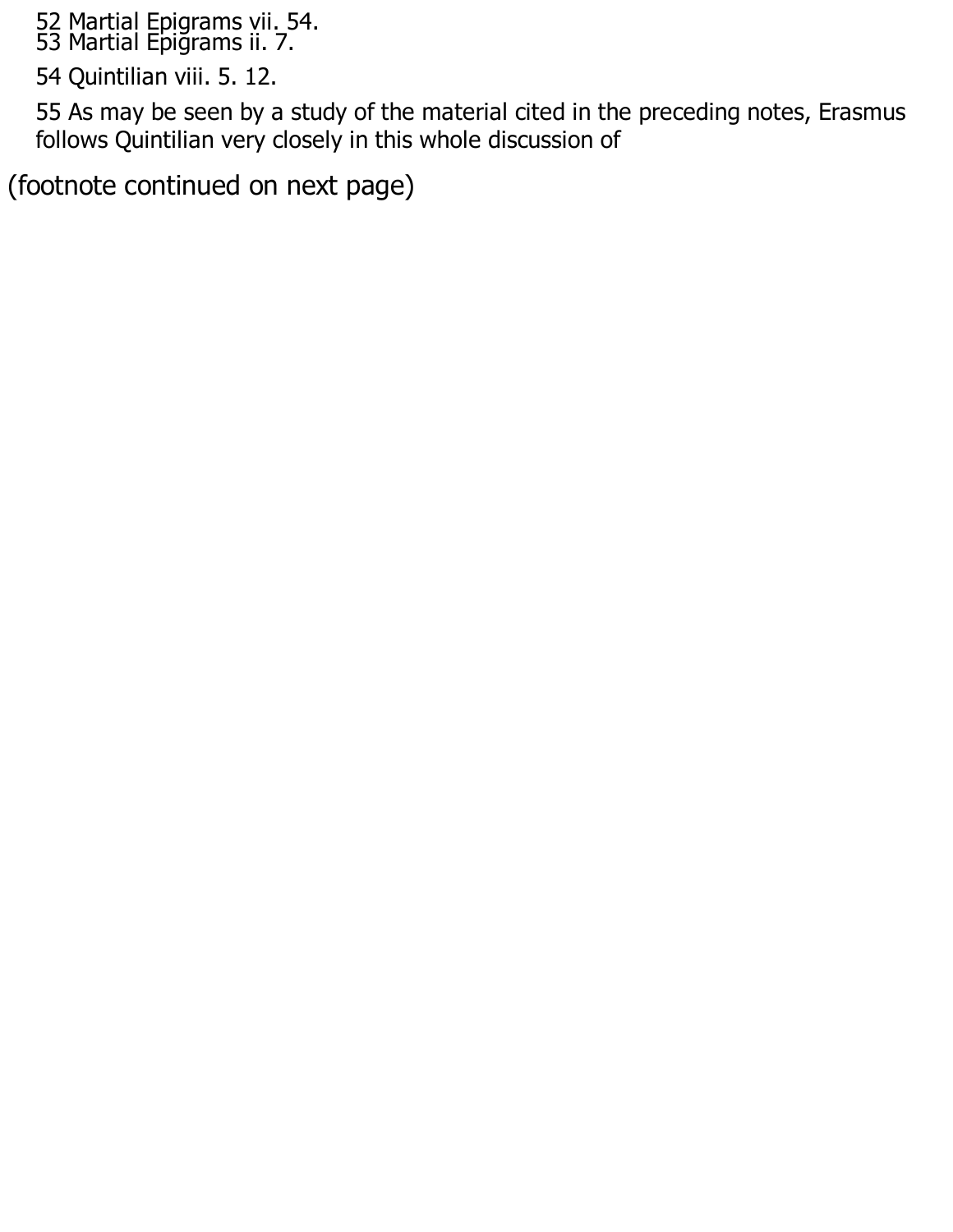# Concerning Expolitio

Expolitio seems to be related to that type of sententia which we have shown above consists of four parts. For this is the name given to the device whereby we dwell a long time on the same point, varying the same sententia in different ways, and at the same time enriching it. We may do this by changing of words, by expressing the same thing many times in different words and figures; by change in delivery, when it is expressed with different facial expression, gesture, and voice; by changes in point of view, when we have someone else say something we have just said in our own person, but have then say it a little differently; or when we express more vehemently and passionately something that has been argued rather calmly. But the most copious expolitio consists of seven parts: general statement, reason, double sententia, to which a reason also double can be added, contrarium, simile, exemplum, conclusion. For example: A wise man will shun no peril in the service of his country.57 Because it often happens that he who has been unwilling to die for his country necessarily perishes with it. And since every advantage has been accepted from his country, no disadvantage ought to be considered grievous in its service. This is the first part, in which the whole matter is set forth simply and is supported by reasons. To this is added a double sententia, augmented by as many or more reasons. Therefore, they who flee the peril that they ought to undergo in the service of their country act foolishly. This is the sententia, to which is subjoined the reason. For they are unable to escape it and are discovered to be ungrateful to the state. Then a contrasting part of the sententia is added. But those who at their own peril fend off the perils of their fatherland are to be deemed wise. Next, reasons are added: since they render to the Republic the honor they owe it, and prefer to die in defense of many rather than with many. Now the contrarium is added to this: For it is extremely unjust when you have preserved with the help of your country the life you received from nature, to render that life to nature when she requires it and not to give it to your country when she requests it, and when you are able with the greatest virtue and honor to die for your country, to prefer to live through dishonor and cowardice, and although you

(footnote continued from previous page)

sententiae. This particular sentence comes nearly verbatim (except that Erasmus does not include Quintilian's examples) from Quintilian viii. 5. 15. The phrase nova sententiarum genera, which I have translated into English as "recently devised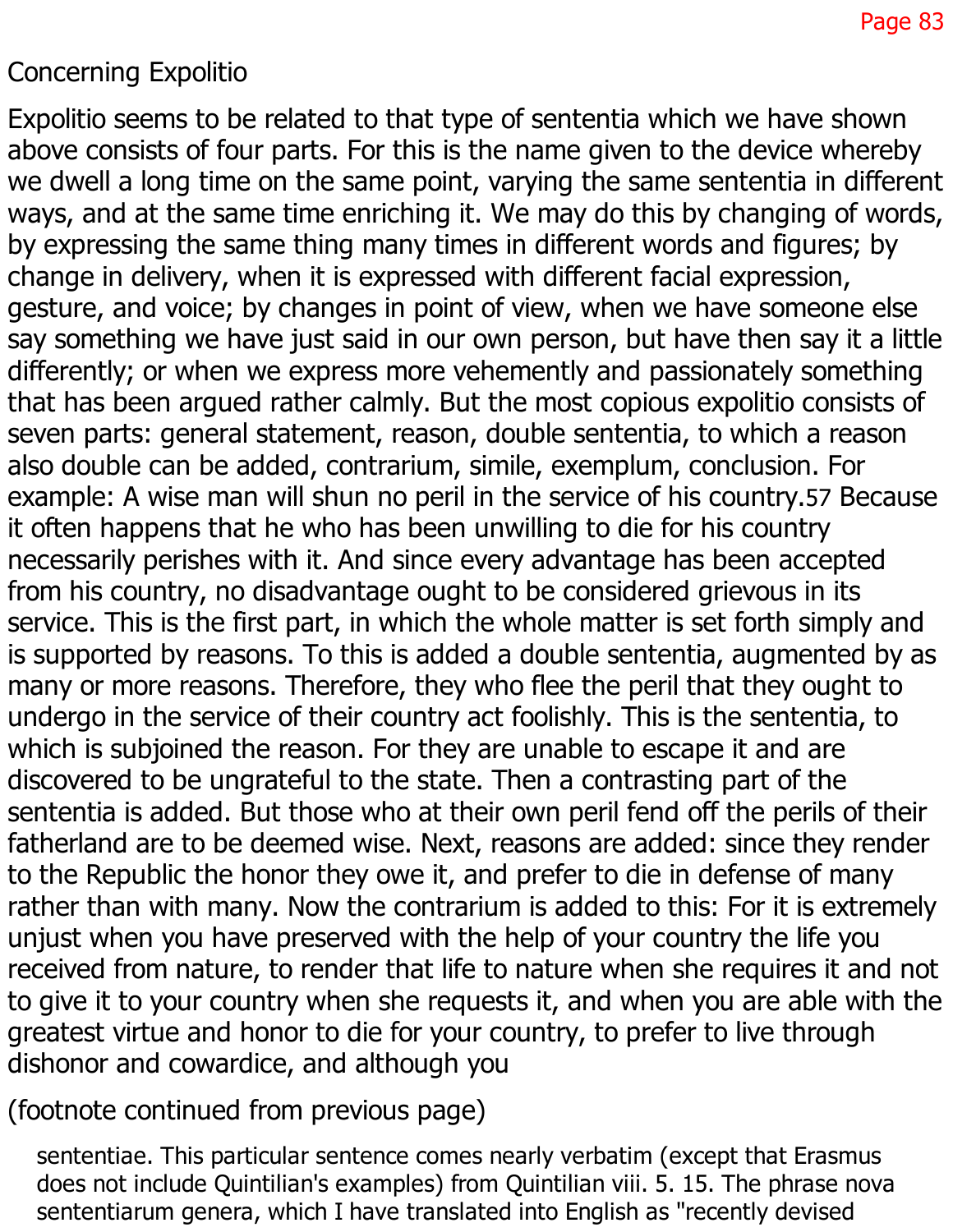types of sententiae," is Quintilian's. In transcribing from his notes on Quintilian, Erasmus evidently failed to remark the incongruity of using nova with reference to types of sententiae that were already more than a millenium old.

56 Quintilian viii. 5. 15-9.

57 This example of expolitio is taken from the Rhetoric for Herennius iv. 42. 54, and more fully iv. 44. 57.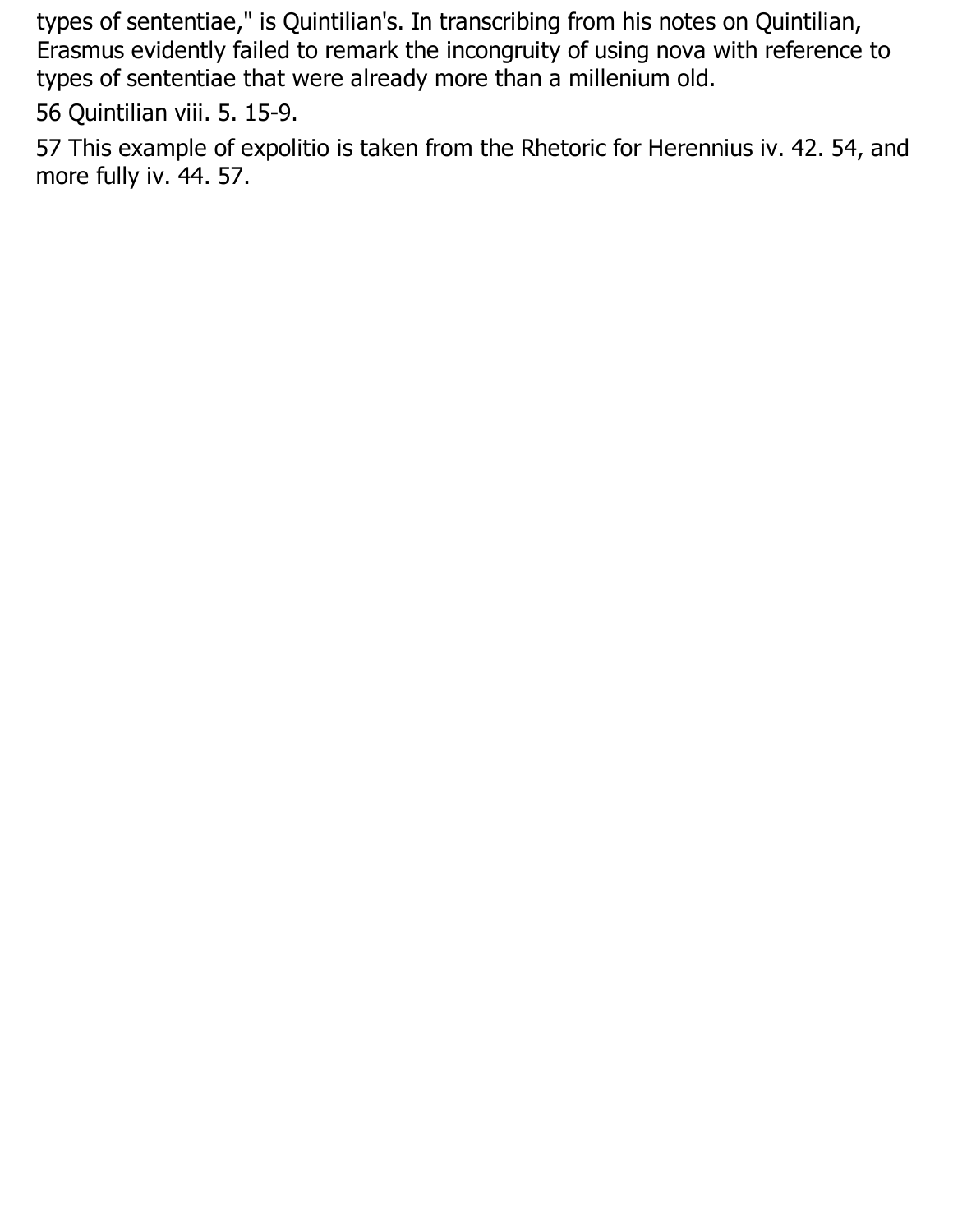### Page 84

are willing to expose yourself to peril in defense of friends, parents and other relatives, to be unwilling to go into danger in defense of your country in which both they and that most sacred name of fatherland are included. Then a simile is used: And just as he ought to be despised who in sailing puts his own safety above that of his ship, so he ought to be censured who in his country's danger consults his own rather than the common safety. A collatio of a similitudo a majore is added. Many people have been saved from shipwreck; no one is able to swim away safely from the shipwreck of his country. To this is joined exemplum: And Decius, who is said to have sacrificed himself in behalf of the legions by throwing himself into the midst of the enemy, seems to me to have understood this. To this are added sententiae: Because he gave up his life he did not perish. For he bought the noblest thing with the commonest; he gave his life, and received his country. Losing his life, he gained glory that, prolonged by age with the highest praise, becomes brighter every day. Then finally is added the conclusion, like an epilogue: Now if it has been both demonstrated by reason and confirmed by exemplum that one ought to undergo danger in defense of his country, those ought to be considered wise who shun no peril in defense of their country's safety. Accordingly, it is fitting that boys who are being instructed to acquire copia be trained with themes of this sort. However, I do not especially approve even this example from the Rhetoric for Herennius, except that it does indicate the method. But it can be treated with even greater copia if you accumulate more sententiae, reasons, similes, and exempla.

## Concerning Apologues

Apologues come very near to the class of the fabulous, except that they give greater pleasure and persuade more effectively. They give pleasure by a certain witty imitation of customs; they convince because they place the truth before your eyes as it were. Country people, the uneducated, and anyone else whose ways have a flavor of the golden age are especially captivated by them. The apologues under the name of Aesop are especially celebrated, and he has been considered one of the wise men for this very reason, although Quintilian thinks that they were written by Hesiod, and they were certainly the work of someone of unusual talent.58 Wherefore it is not to be wondered at that Menenius Agrippa recalled the Roman plebians from a most dangerous sedition by devising for that purpose an apologue about the members of the human body conspiring against the stomach, as Livy relates.59 And Themistocles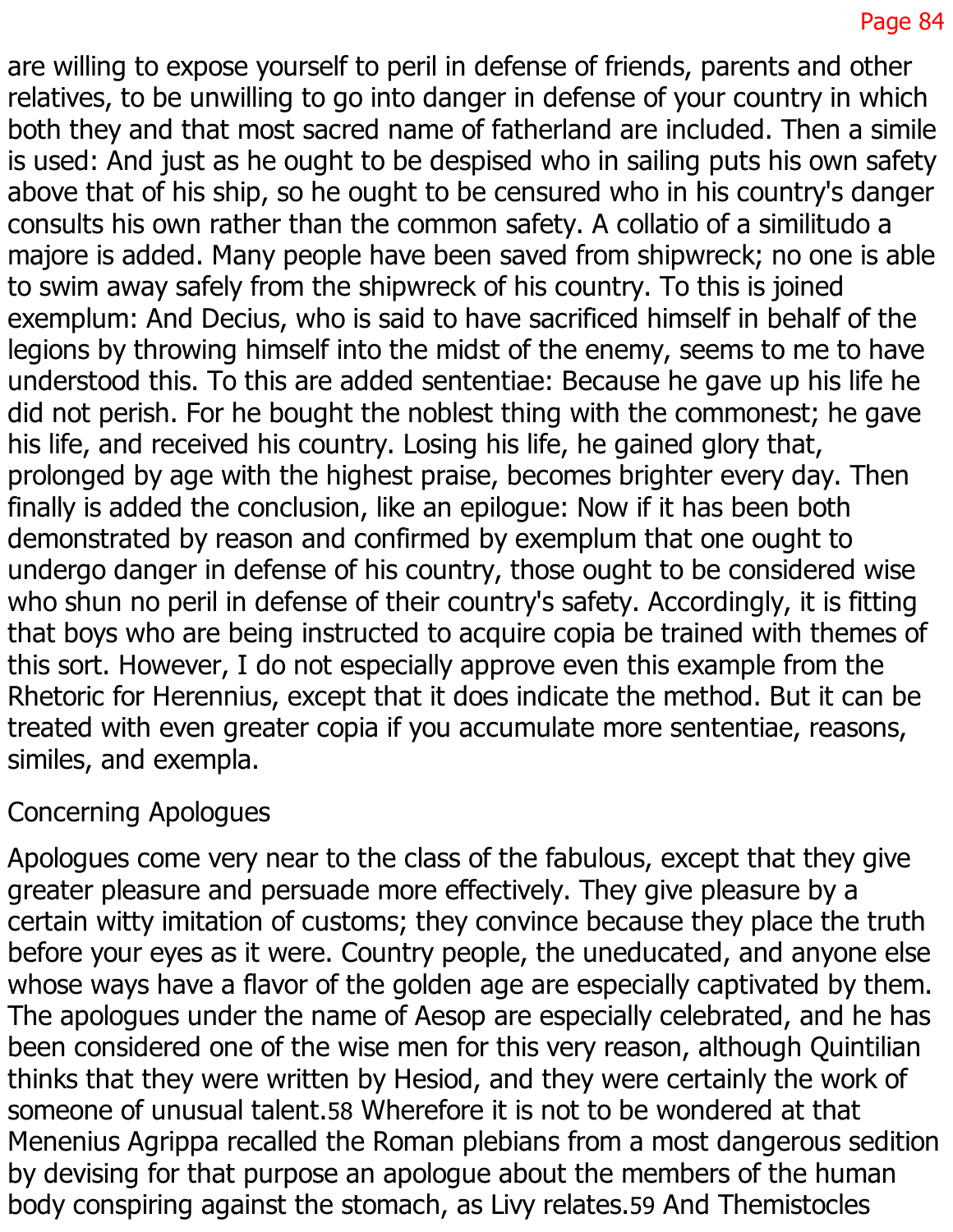persuaded the Athenians not to elect new magistrates, with the fable about the fox covered with flies. Almost

58 Quintilian v. 11. 19. 59 Livy ii. 32 (Quintilian v. 11. 19).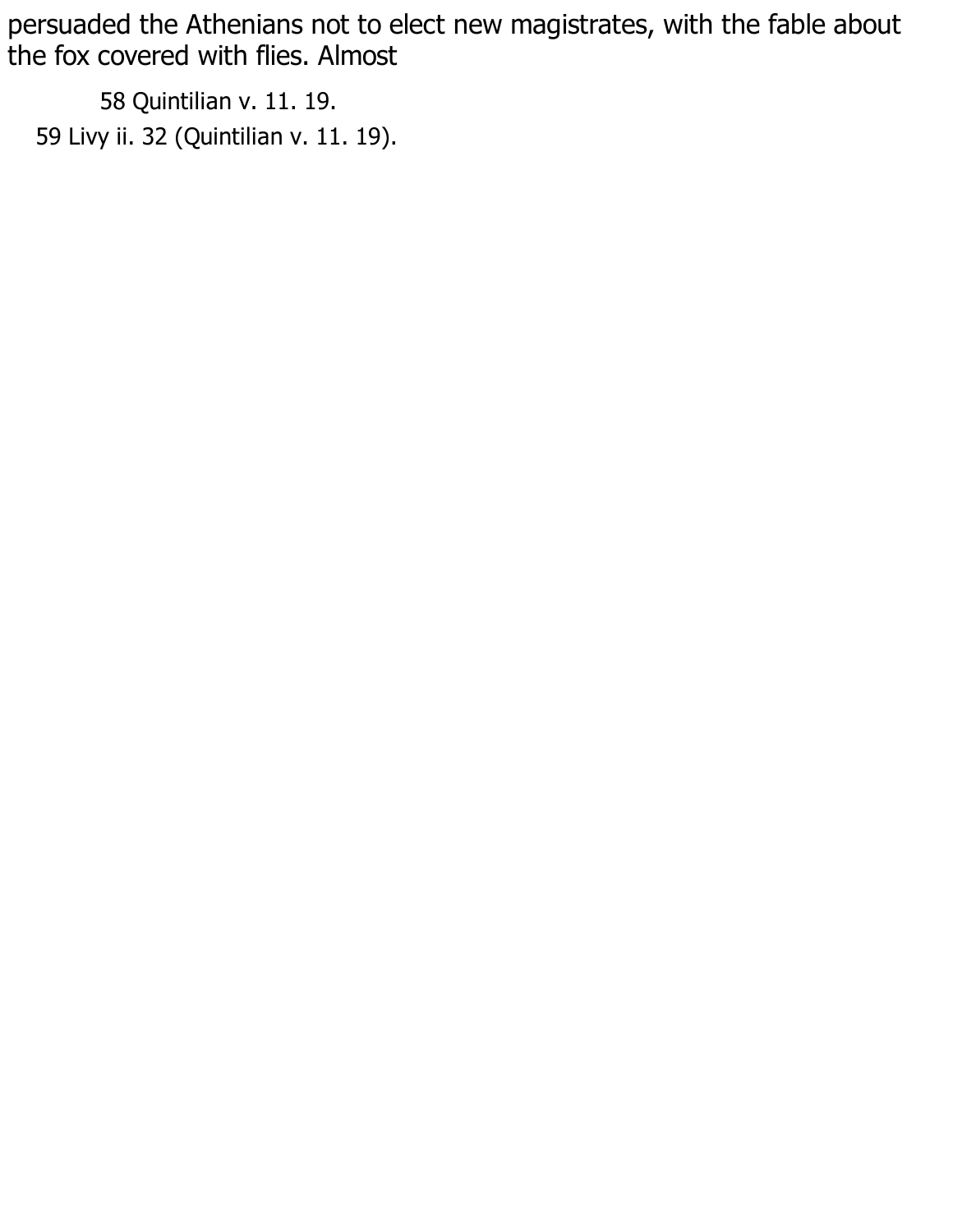#### Page 85

anyone can compose this kind of tale for a given purpose, but to compose aptly not only must you have considerable talent, but also you must have studied thoroughly the natures of living things (for they are of infinite variety). Moreover, as far as the use of apologues is concerned, they can be indicated in a word, just as exempla may, especially if the apologue is well known. For example, you may say: If uneducated people censure and condemn your writings, do not be troubled; they will certainly be approved by the most learned. For is it to be wondered at if the Aesopian cock scorns a precious stone? Or you may say: No enemy however impotent and humble should be disregarded or disdained; the Aesopian eagle did not scorn the beetle with impunity. Or this: Rely on your own good deeds, not on the glory of your ancestors, lest there happen to you what befell the little crow of Aesop. They may be amplified, moreover, by a prefatory commendation. At times we commend the author himself, at other times apologues in general. For example, Aulus Gellius in treating the fable of the crested lark: "Aesop, that Phrygian author of fables, etc."(the passage is readily accessible).60 They may also be amplified by lingering over a description of the natures and forms of the animals and things which you introduce, since, indeed, this type of description is received with pleasure and is also pertinent to liberal education. For example, you might describe the shape of a beetle, then how it is born from dung, and the way it pushes dung forward, with its hind legs erect, and other things of this nature. In the same way you might describe how the eagle holds sway over the race of birds, is the armor bearer of Jove, is not hurt by lightning, does not blink at the brightest rays of the sun, is borne beyond the clouds in swiftest flight, and whatever tends to exaggerate the lowliness of the beetle, or extoll the nobility of the eagle. This theme, in fact, we have treated for sport in proverbs. Moreover, in this matter if anything has been attributed to any animal in the stories of the poets it must not be disregarded; for example, that wolves are sprung from Lycaon and patridges from a youth, that the swan is sacred to Apollo and sings most sweetly at the hour of its death, that the raven was the messenger of the same god and was made black from white because of its laziness. Nor must the stories related in the histories about unusual actions of animals be overlooked; as for example, the one about the eagle who fell in love with a virgin, in Pliny, or the one about Bucephalus, the horse of Alexander the Great, and so on, for we are simply indicating a method. Then when we come to the apologue itself we may narrate the story somewhat fully and extensively. This will be done without tedium if by a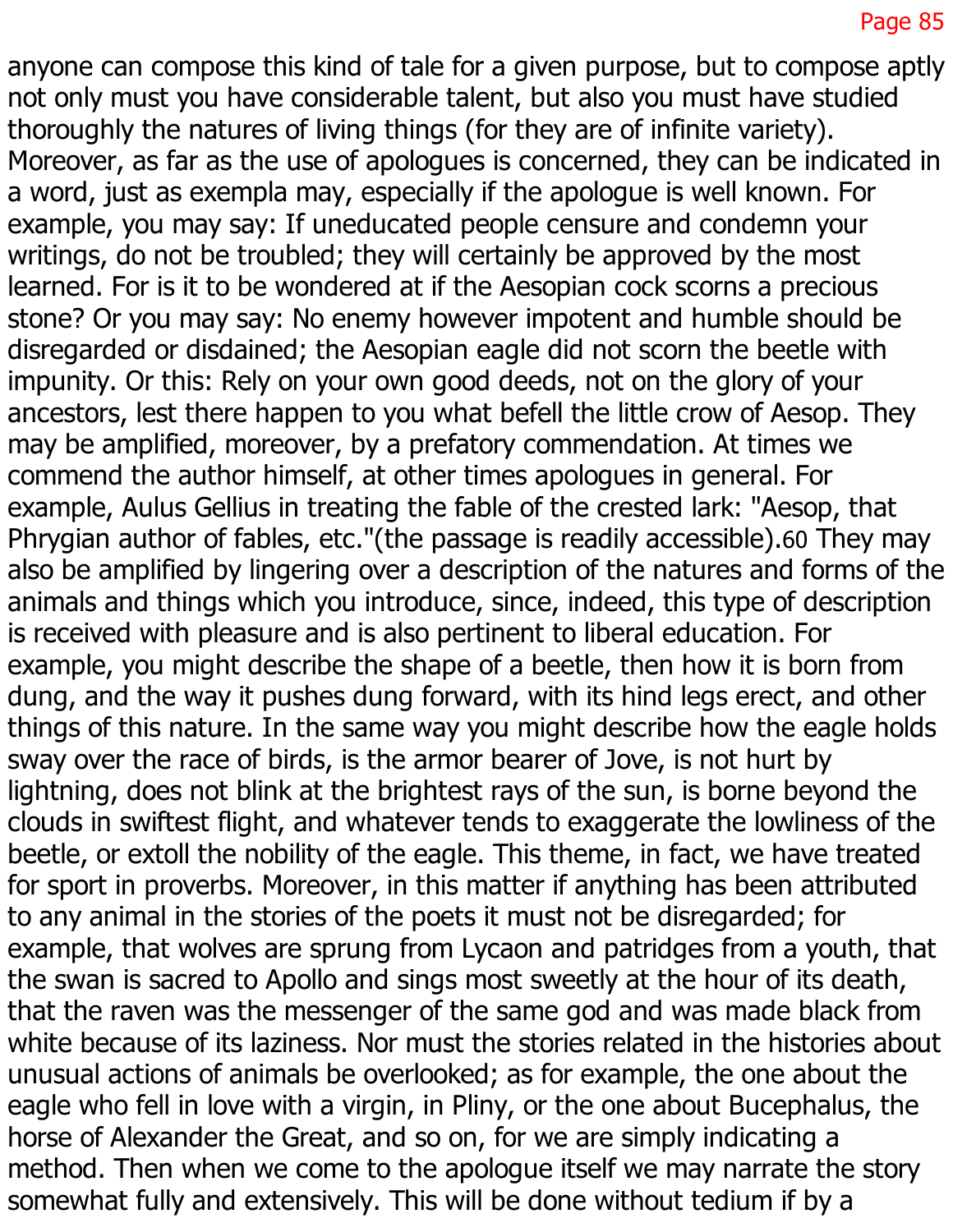Aulus Gellius Attic Nights ii. 29.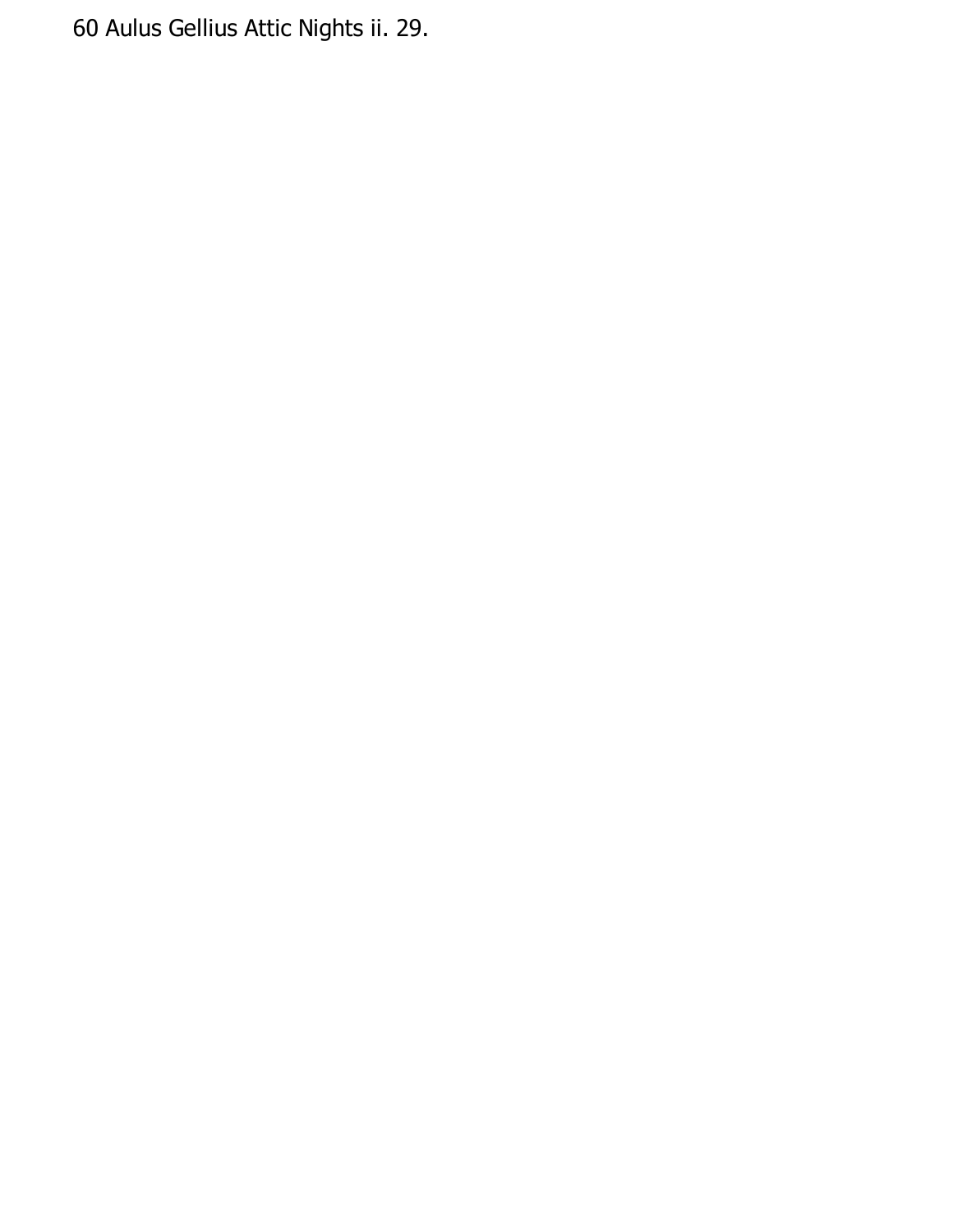kind of humorous imitation we adapt something characteristic of the life of men to the usages of the fable, and if besides we devise sermones, sententia and sayings according to the same method. There is a most apt example in Horace's Satires: "A country mouse is said to have received a city mouse in his poor hole, old host, old friend, rough and careful of his store, yet he loosed his frugal soul in hospitality, etc." (The passage is readily accessible.)61 There is also an example of an expanded apologue in Apuleius about the fox and the crow; and one in Aulus Gellius about the crested lark. On the other hand, it does not matter at all whether you place what is called  $\frac{1}{2}$ museov i.e., interpretation of a fable, at the beginning or at the end. It is permissible to begin with this and to end with it, provided only that variety of speech results.

# Concerning Dreams

Some people use dreams also, which perhaps should not be used except for display, for example, the dream of Lucian; sometimes we describe them as real visions for the sake of exhorting or deterring. Such is the composition of Prodicus about Hercules hesitating which way of life to undertake, an arduous one of virtue or an easy one of pleasure; and the similar one about Momus who found it reprehensible in man that the maker of the world had fashioned a curved heart in him, and had not added a window, in the ox, that he had not added eyes on the tops of its horns, so that it might see what it struck. The famous dream of St. Jerome about being scourged with a lash because he was a Ciceronian seems to be of this type. In our youth we also indulged in this kind of composition as a pastime.

# Concerning Fictitious Narratives

Now fictitious narratives of events, if they are presented as true for the sake of persuasion, ought to be composed with the highest possible degree of plausibility. And there are well-known examples of the rhetorician's art which have an air of probability, for example, the fable about Memmius in Cicero, and perhaps the one about Vulteius in Horace. I think that some writers have taken too much pleasure in this type, and, relying on the credulity of the people, have introduced into Christian literature as most true some extremely foolish miraculous wonders. Furthermore, as regards those that are devised for the sake of humor, the farther they are from the truth, the more they delight the spirit, provided only that they do not resemble the absurdities of old women, and can by erudite allusions capture the attention of the learned. To this class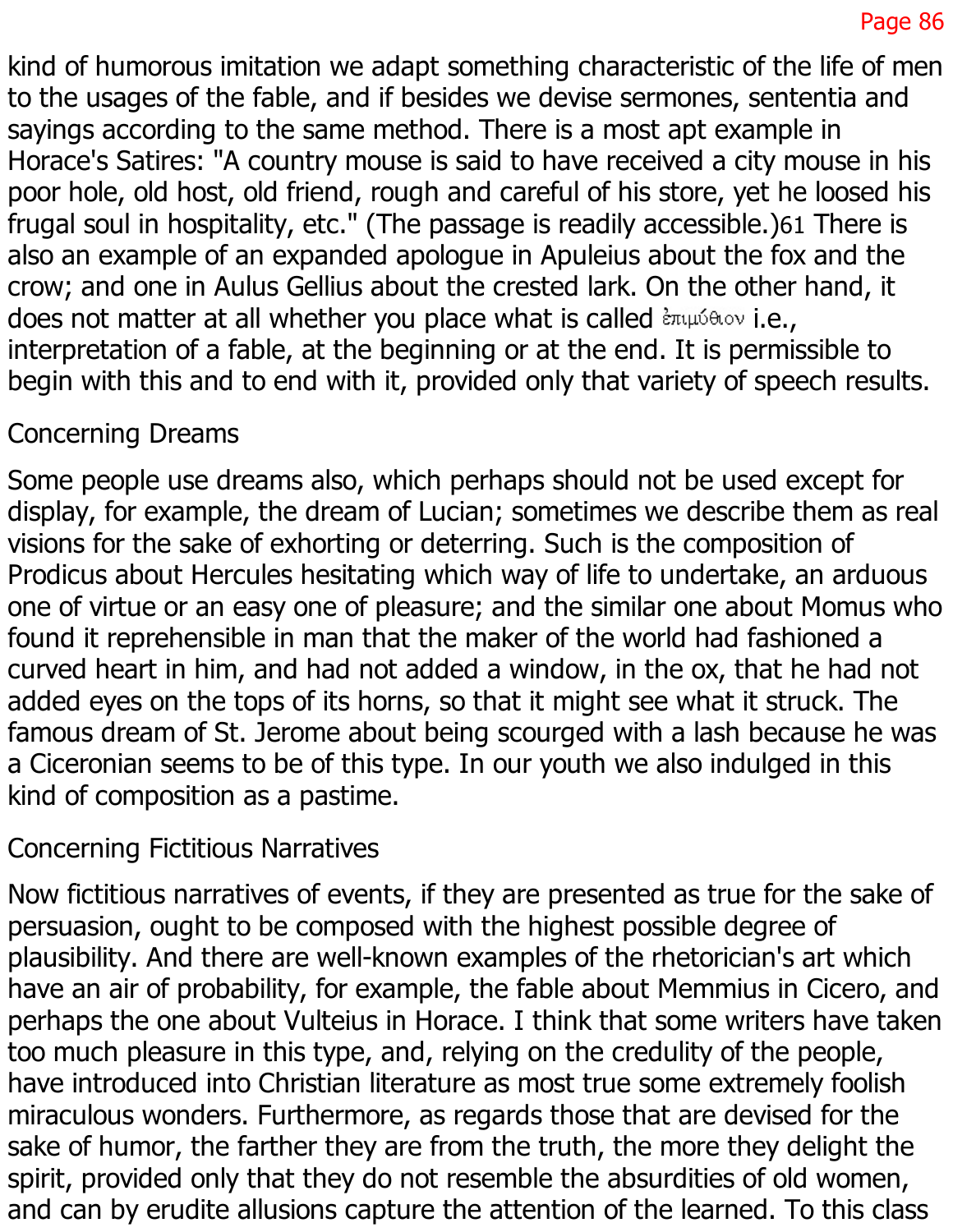belongs the True Histories of Lucian; and Apu-

61 Horace Satires ii. 6. 79-83.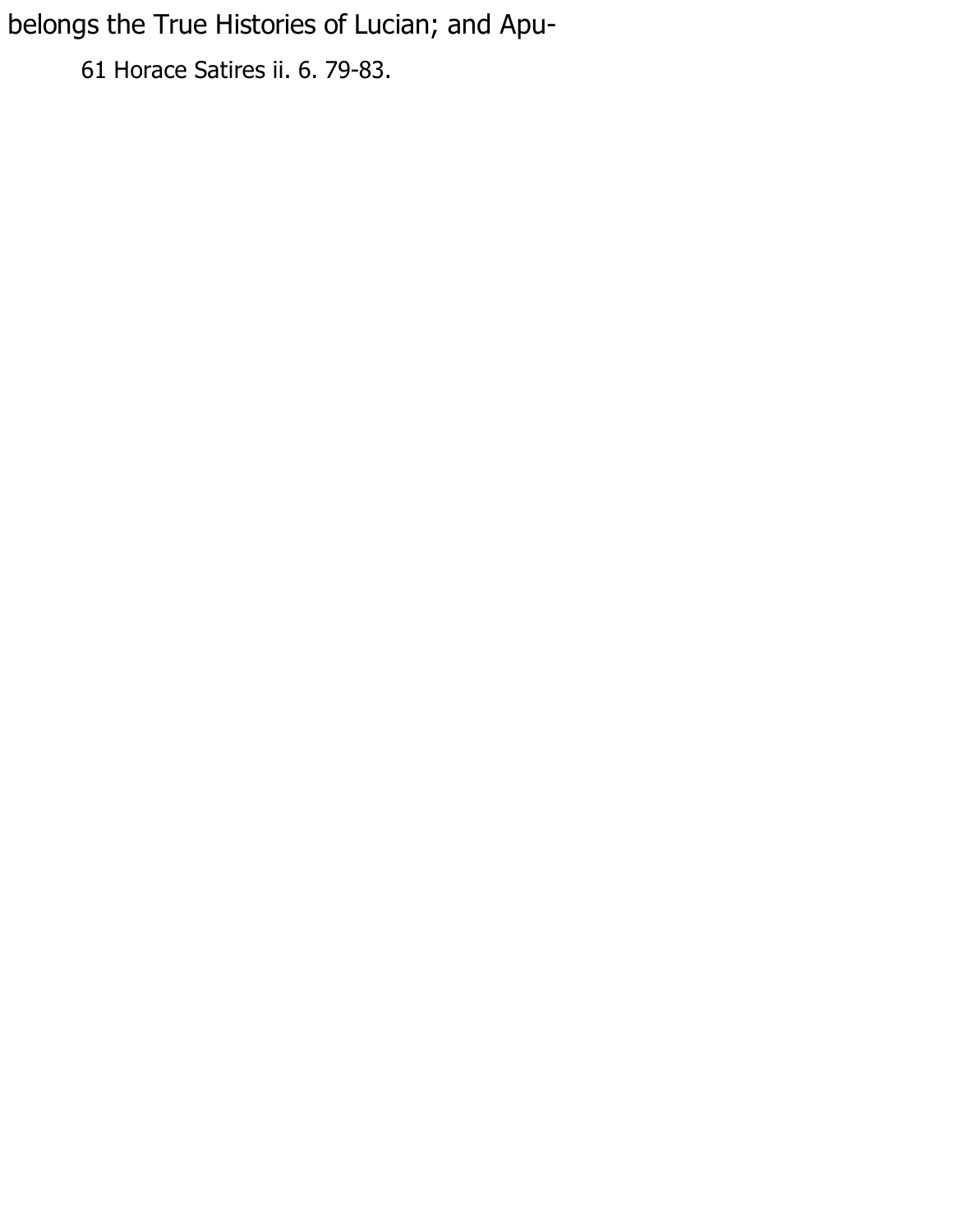leius' story of an ass is an example of it, and Icaromenippus and most of Lucian's extant works, and also almost all the arguments of the ancient comedy, which please not by imitation of reality, but by allusions and allegories. For there is no doubt that that type of fiction that presents a shadowy image of reality is related to the parable. An example of this is the story of Plato about the cave in which certain people are chained and take pleasure in shadows as though they were actual things.

# Concerning Theological Allegories

But whenever we exhort to piety, or dissuade people, exempla from the Old and the New Testament, i.e., the Gospels, will be very helpful. These can be treated variously by use of allegory and they can be adapted to the customs of men, to the body of the Church, bound to and in harmony with Christ its head, to the heavenly communion, also to the early ages of the nascent faith, and to these our own. But we will treat these matters more fully and in greater detail in a little book that we have undertaken concerning theological allegories. Almost all of these are classified as exempla, on which we have dwelled at rather great length because from this ornament especially the material of copia is derived But before we leave them it seems best to make still a few more brief suggestions.

# Method of Collecting Exempla

How any exemplum can be variously adapted by means of similitudo, contrarium, comparatio, hyperbole, epithet, imago, metaphor or allegory has been shown above. Now we shall point out the method by which we can have the greatest number of them on hand and in ready money, as it were, a plan, to be sure, not so noble as profitable; and if we had only followed it in the old days as a boy (for it occurred to us then too) I see how much of moment it would have added to our literary studies. But nevertheless, it is the part of honest genius not to begrudge youth advantages either because fortune denied them to you, or you did not gain them by diligence. Therefore, whoever has resolved to read through every type of writer (for he who wishes to be considered learned must do that thoroughly once in his life) will first collect as many topics as possible. He will take them partly from classes of vices and virtues, partly from those things that are especially important in human affairs, and that are accustomed to come up most often in persuasion; and it will be best to arrange these according to the principle of affinity and opposition. For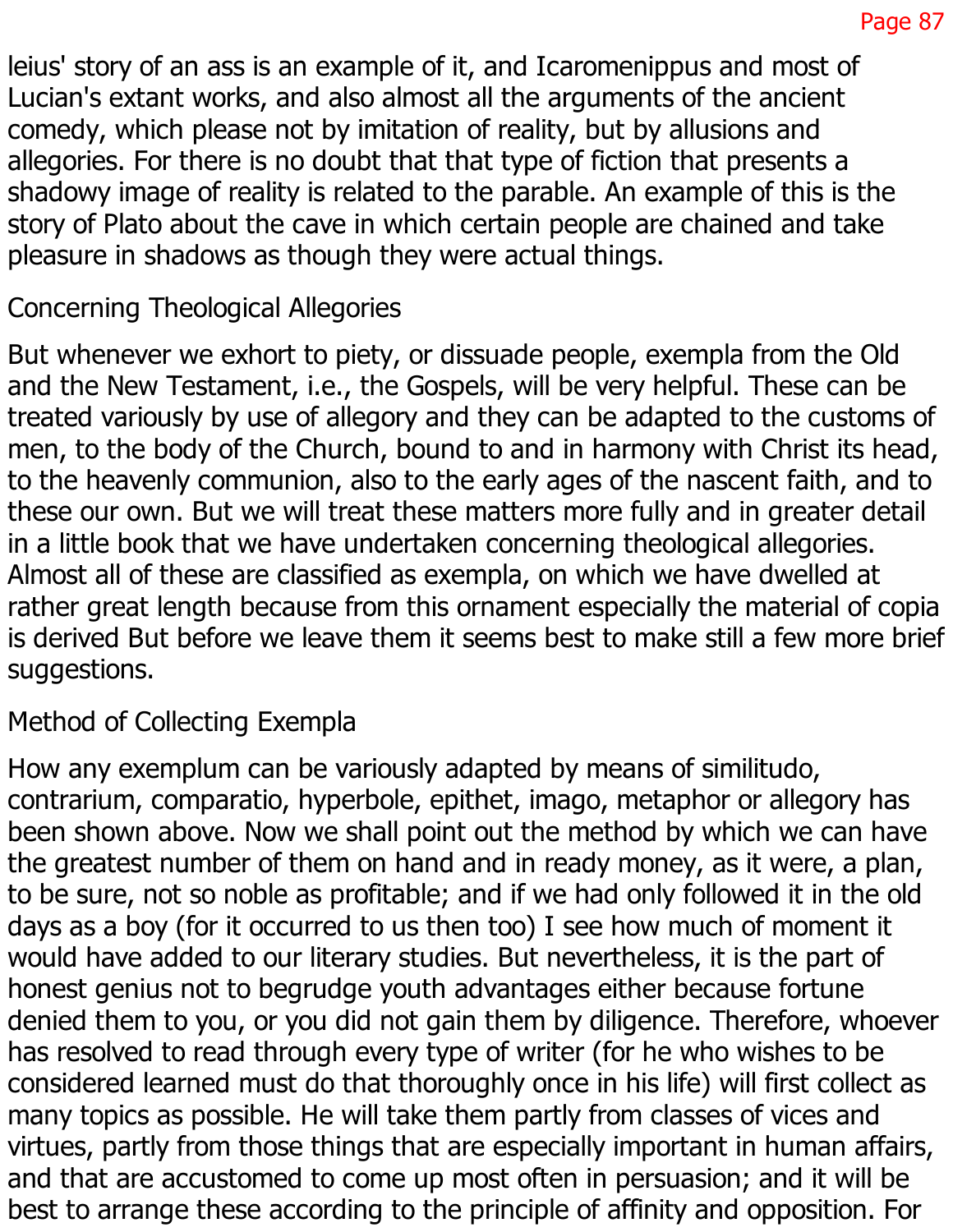those that are related to one another automatically suggest what should follow, and the same thing is true of opposites. Suppose, for example, the first general classification is Piety and Impiety. Under the former heading will be placed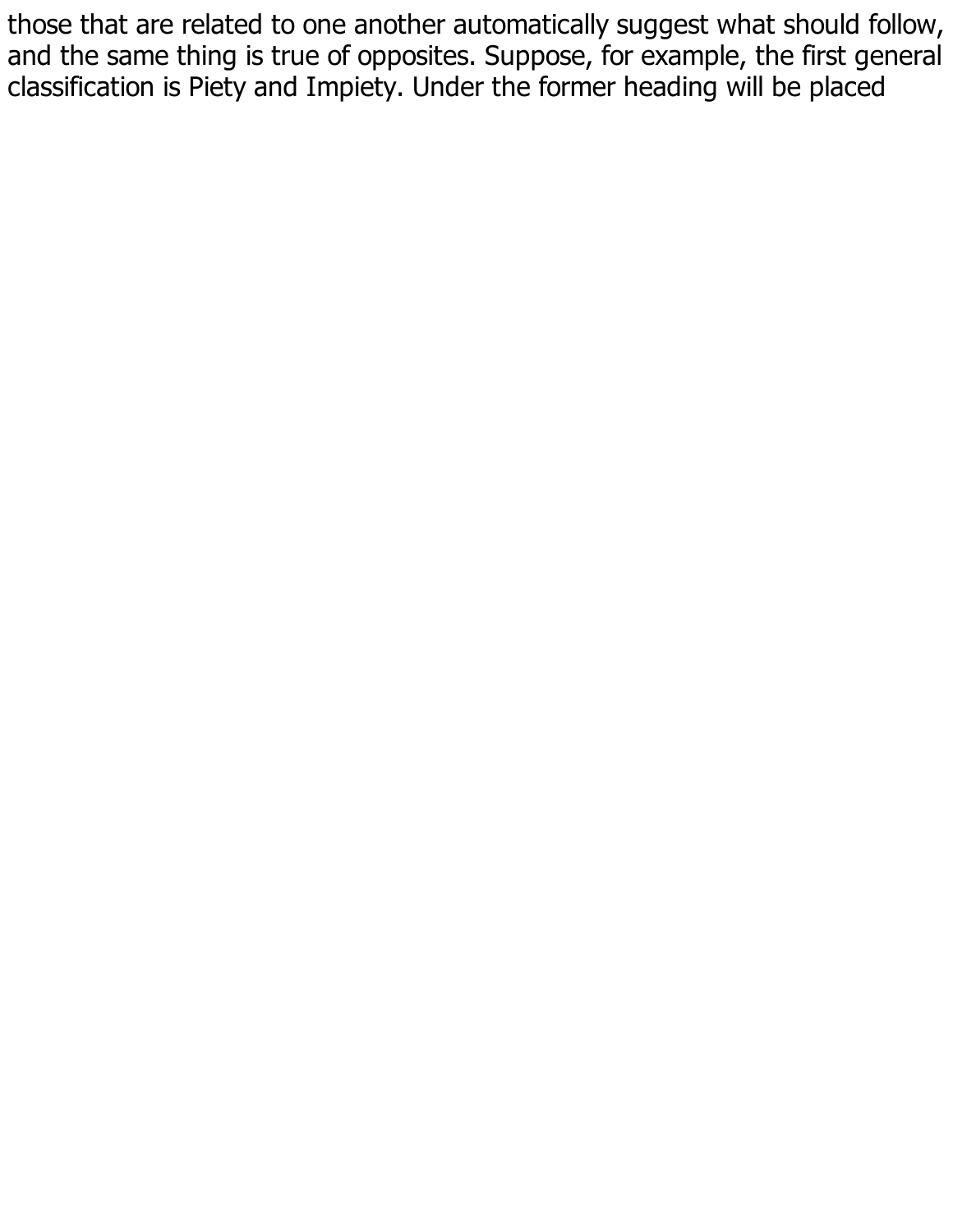the several particular kinds. First, there is piety toward God; second, toward the fatherland; third, toward parents or children, or even toward those whom we ought to honor in place of parentsas teachers and those by whose kindness we have been taken care of. The opposite of these is Impiety. Superstition is related to these and might be added here. And here a very wide field is opened up having to do with strange cults of the gods and various ceremonies of different peoples. Likewise, improper indulgence of children by parents, which is false piety.

The next title might be, if it seems suitable, Fidelity; you may divide this into its particular kinds: fidelity to God, human fidelity, fidelity to friends, servant's fidelity to their master, fidelity to enemies. There are the same number of headings for Infidelity.

Next might be the title Beneficence. When you have added under this its particular kinds, there remains Gratitude. That is not, to be sure, a subdivision of the former, nor again its opposite, but is very closely related to and like a consequence of it. All of these topics can be treated along the following lines: First, what piety is, how it differs from other virtues, what is peculiar to it, in what ways it is preserved or violated, by what things it is strengthened or corrupted, what it profits man. Here a field of exempla and judicia is opened up. But anyone may make an orderly list of the virtues and vices for himself, following his own judgment, or if he prefers, he may seek it from Cicero or Valerius Maximus or from Aristotle or from St. Thomas. Finally, if he prefers, he may follow an alphabetical order. For that is not of great importance, although I would not want him to put into his lists all the particulars of this kind, so minutely specified, but only those which seem to be required frequently in speaking. This indeed he may learn from the divisions of cases, namely demonstrative, hortatory, and forensic. In general the headings in Valerius Maximus and some in Pliny are in this class; for the rest, those general classifications selected apart from the vices and virtues are partly exempla and partly commonplaces. The former class are generally of this sort: Extraordinary longevity, vigorous old age, senile youth, unusual happiness, remarkable memory, sudden changes in fortune, sudden death, voluntary death, unnatural death, extraordinary eloquence, unusual riches, famous men of humble birth, subtlety of intellect, extraordinary physical strength, extraordinary appearance, distinguished character in a deformed body, and innumerable others of this sort. And under each of these it will be necessary to place those things that are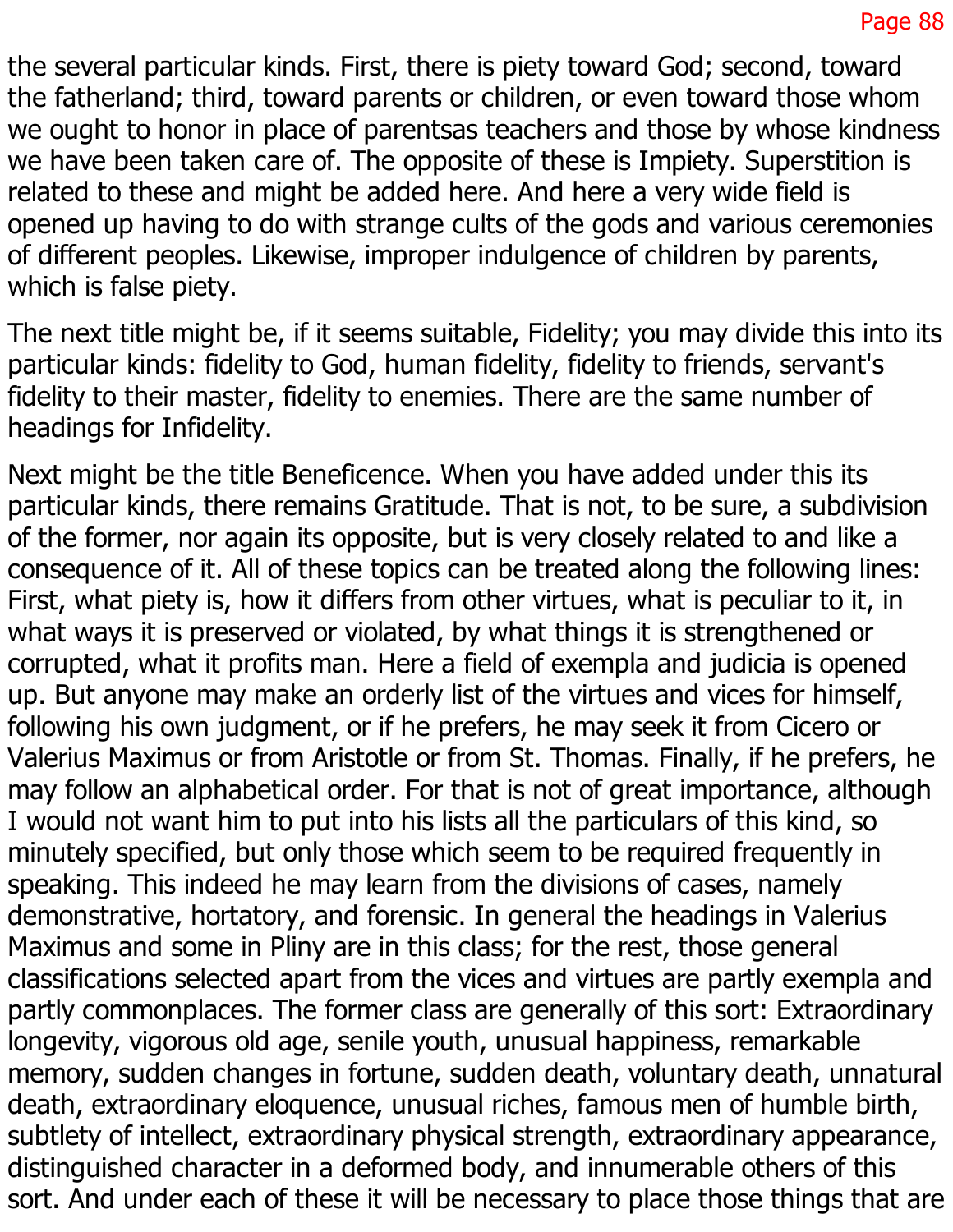opposites and those that are related. For example, the opposite of extraordinary eloquence is extraordinary inability to speak. Related topics are euphony, skill in gesturing, dramatic ability, and anything else of this sort. The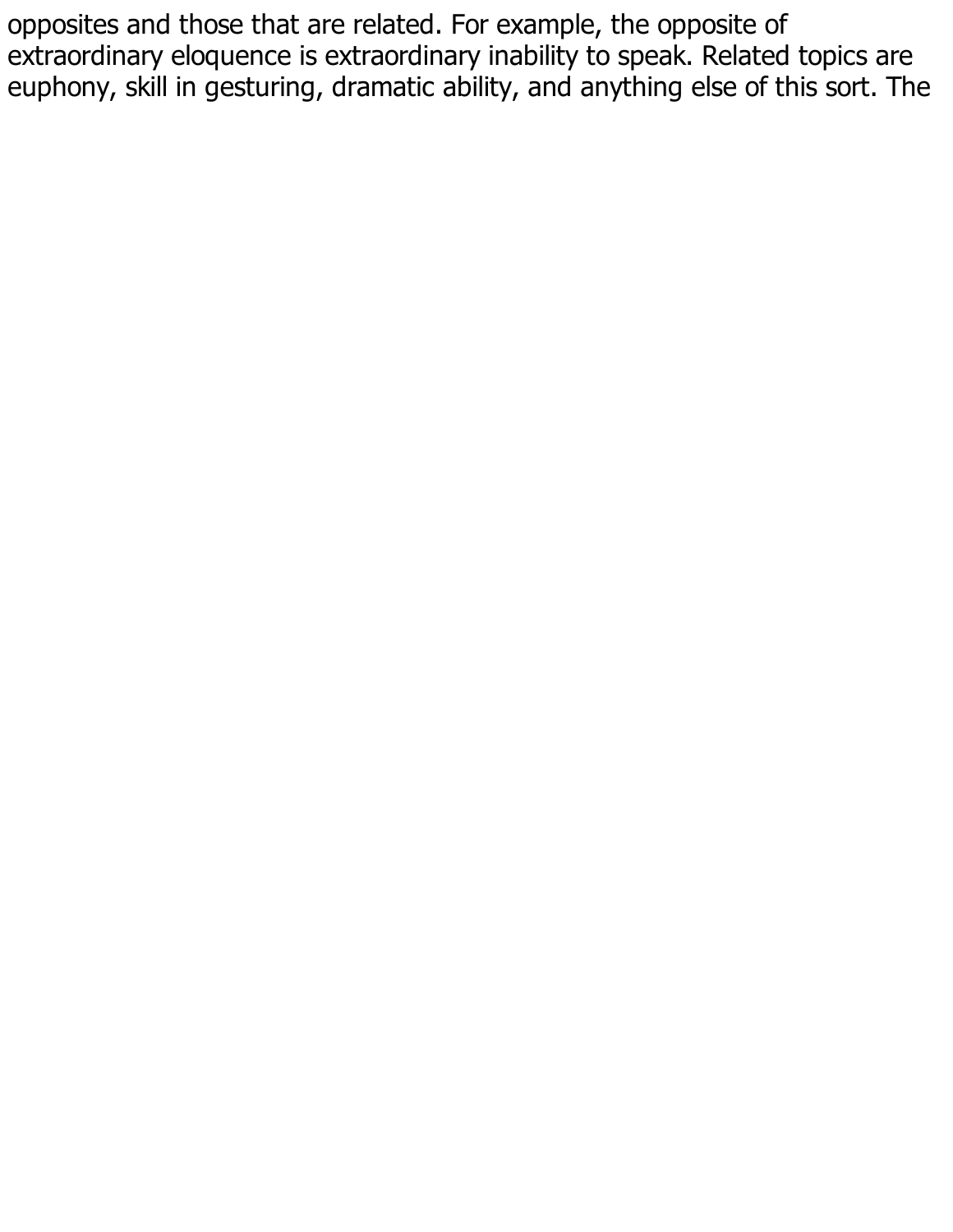#### Page 89

latter class, on the other hand, are of this sort: It makes a very great difference to what studies you become accustomed as a boy. With whom you live is of great importance. Offending anyone in the matter of his appearance is easy, reconciliation is difficult. It is safest to trust no one. Love as though on the point of hating; you will hate as though on the point of love. He gives twice who gives quickly. His own conduct determines the fortune of every man. The slow wrath of kings; the perilous friendship of princes; war attractive to the inexperienced; the unsafe fellowship of royalty; and the best viaticum of old age, learning. But why continue to enumerate when there are thousands of them? Accordingly, the student should select those which seem especially suited for speaking. To this group belong also those that depend on comparisons, whether celibacy is happier than marriage, a private life than a public one; whether a monarchy or a democracy is preferable, the life of the learned or of the uneducated. Then if any of the above seem to be related to a virtue or a vice they may be placed under the appropriate heading. For example: He gives twice who gives quickly; nothing is dearer than what is bought with prayers; he has been benefited by giving who has given to a deserving person; nothing is so lost as what is given to an ungrateful person; reproaches destroy the kindness of a good deed; and such as these can be entered under the heading of Liberality. But, lest a disorderly mass of materials produce confusion, it will be useful to divide more general classifications into several subdivisions. The classification Liberality, as we are using it, for example, may be so divided if you add under it: service promptly and quickly rendered; appropriate kindness; kindness conferred on the deserving and undeserving; reproachful kindness; mutual kindness; and any other judged suitable. For we are suggesting these simply for the sake of illustration. Then after you have collected as many headings as will be sufficient and arranged them in the order you wish, and have placed the appropriate divisions under each, and to the divisions have added the commonplaces or sententiae, then whatever you come across anywhere in any author, especially if it is very noteworthy, you will immediately mark down in its proper place whether it be a fable, an apologue, an exemplum, a strange occurrence, a sententia, a witty or otherwise unusual expression, an adage, a metaphor or a parable. This method will also have the effect of imprinting what you read more deeply on your mind, as well as accustoming you to utilizing the riches of your reading. For there are those who hold a great many things in their minds, as though stored up in the earth, although in speaking and writing they are wonderfully destitute and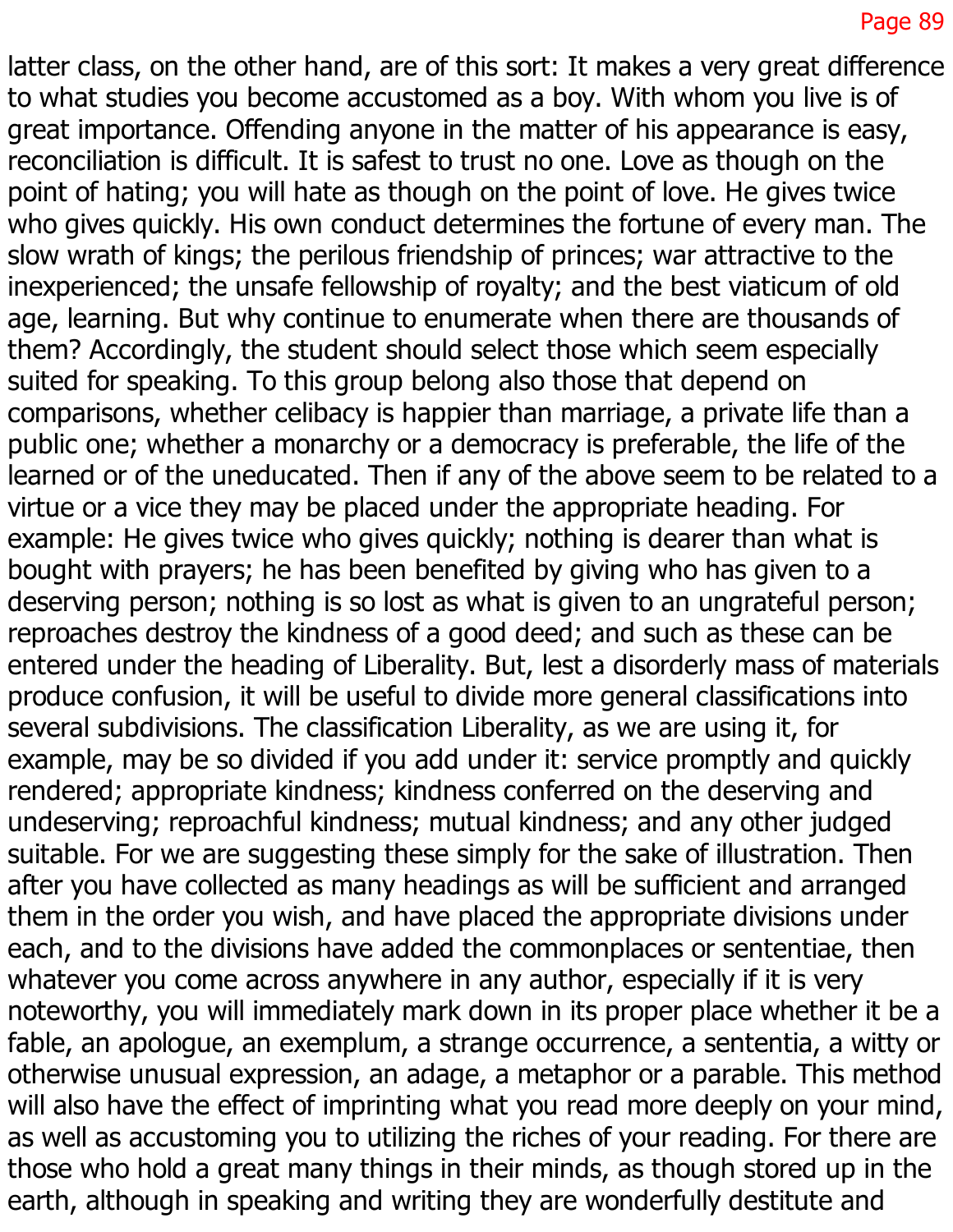bare. Finally, whenever the occasion demands, the stuff of speech will be ready to hand, as if safe nests had been built, whence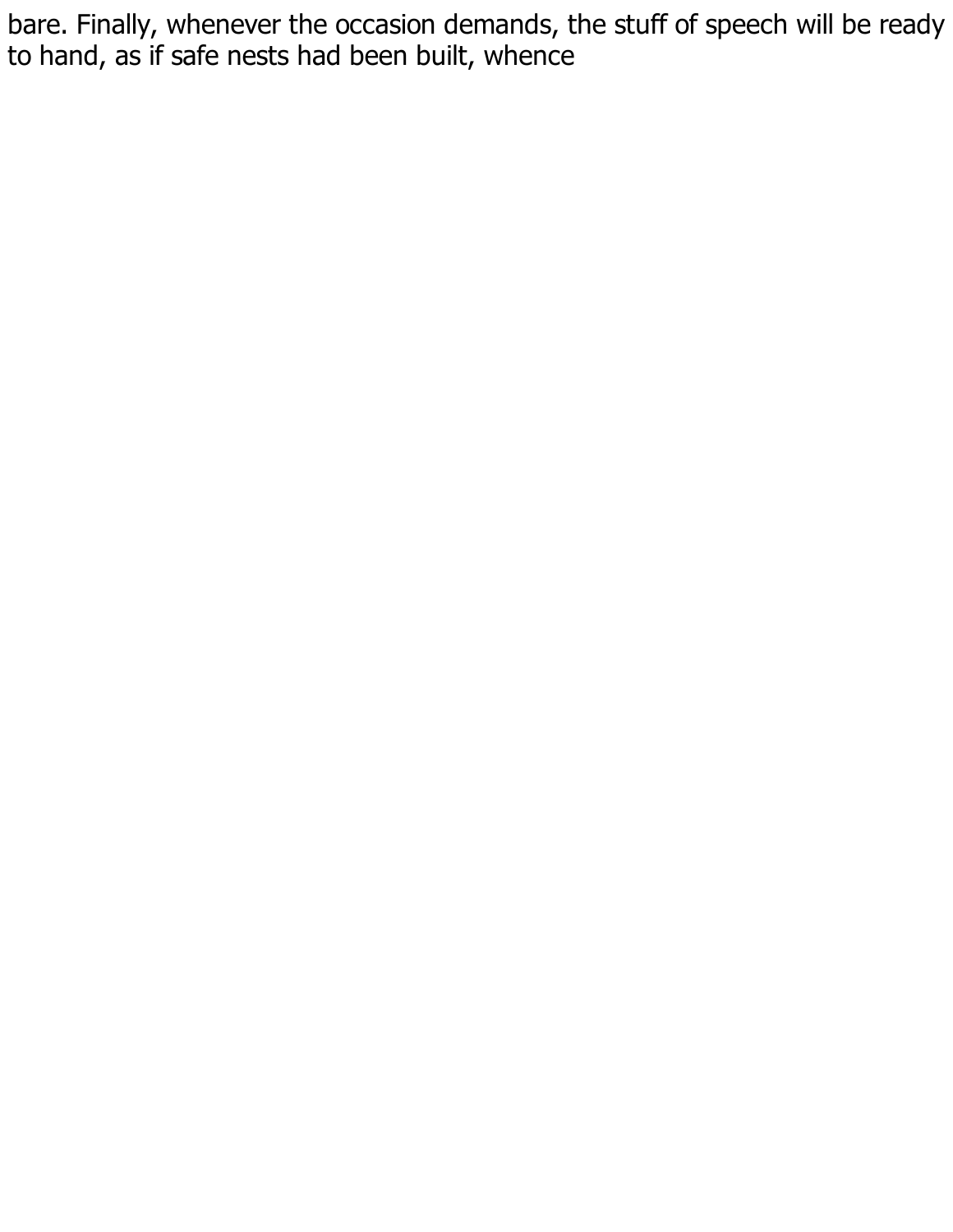you can take what you wish. Furthermore, no learning is so far removed from rhetoric that you may not enrich your classifications from it. For from mathematics, which seems to be most remote, similitudines are taken. For example, a wise man, happy in his wealth, not dependent on anyone else, constant and unmoved in his own virtue whatever way the winds of fortune blow, is compared with a sphere everywhere similar to itself and with a tetragon resting on four corners equally whithersoever it falls, to say nothing of the fact that theologians frequently take from mathematics an interpretation of mysteries, because of a certain concealed resemblance between things and numbers. From physics not only parables, but also certain exempla are taken. A parable would be this: As the lightning most often strikes the highest mountains, so the greatest power is liable to the worst calamities. Likewise, as lightning melts bronze, leaving wax untouched, so the spirit of princes ought to rage against the rebellious and the mutinous, but be clement toward others. Elephants, through modesty copulating in secret, would be an exemplum to use in a discussion of modesty in married people and concealment of passion. And dolphins accompanying their mature offspring for a long time and not allowing their young to go out unless someone older, either a pedagogue or a guardian, is present, would be an exemplum to use if one should be advising with what great care parents ought to protect and direct that first and critical age of young people. And so the student, like the industrious bee, will fly about through all the authors' gardens and light on every small flower of rhetoric, everywhere collecting some honey that he may carry off to his own hive. Since there is such a great abundance of subjects in these, a complete gleaning is not possible, and he will be sure to select the most important and adapt them to the pattern of his work. There are some which can be adapted not only for different, but even for opposite uses, and therefore should be noted down in several places. For example, if you should be treating the incurable cupidity of a miser, you would rightly adapt the fable of Charybdis. Likewise, if you were discussing insatiable gluttony, or the inexhaustible lust of a woman, the same fable would certainly be appropriate. Likewise, the apologue of Aesop about the goat and the fox going down into the pit together will be appropriate to illustrate either foresight, by which it results that you would not undertake an affair unless you have first considered within yourself by what method you can settle it, or to the kind of false friends who although they appear to be consulting the interests of a friend, are nevertheless chiefly concerned with their own interest. Moreover, the death of Socrates provides not only an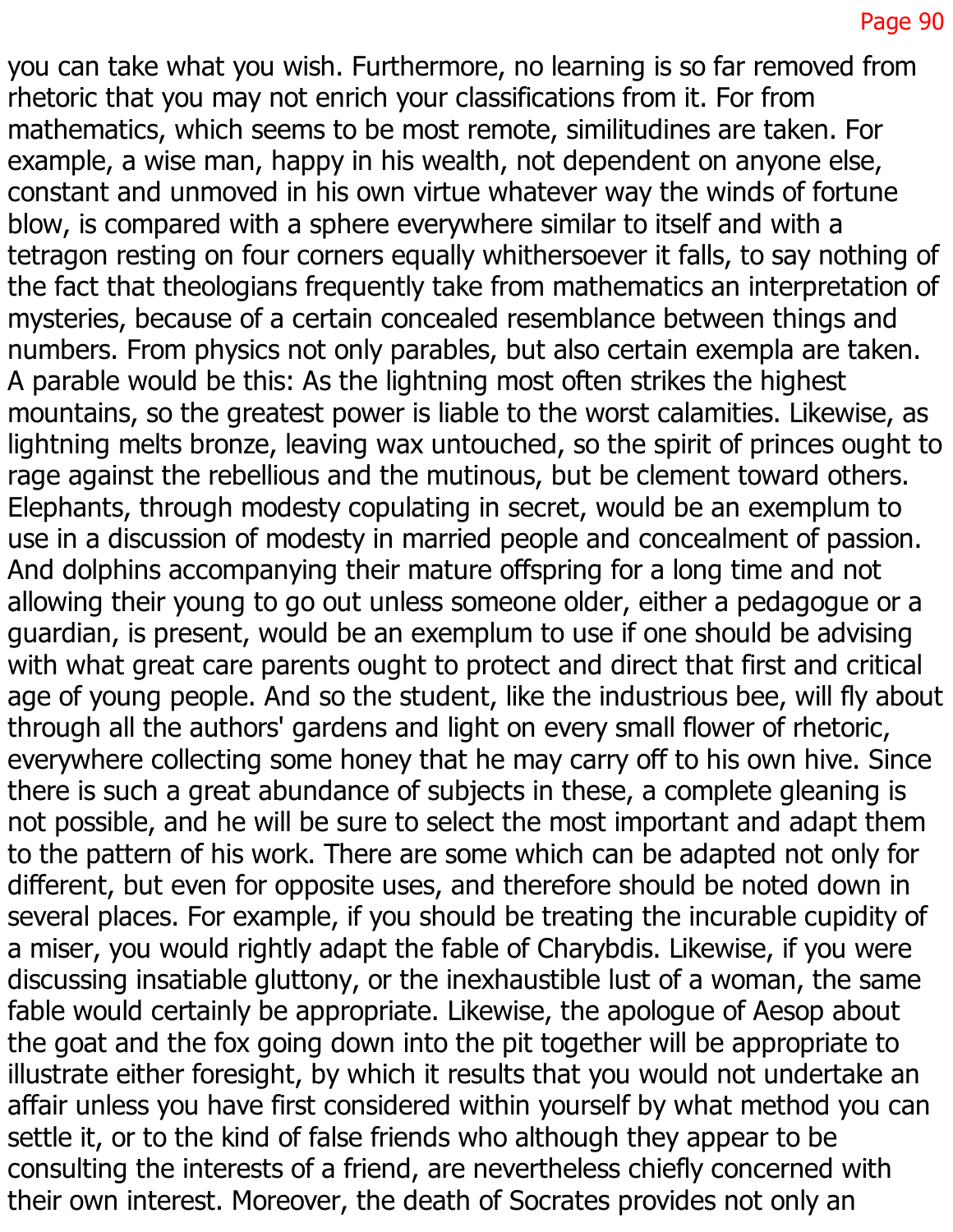exemplum that death should not be feared by the good man, since Socrates drank the hemlock with such a cheerful countenance, but also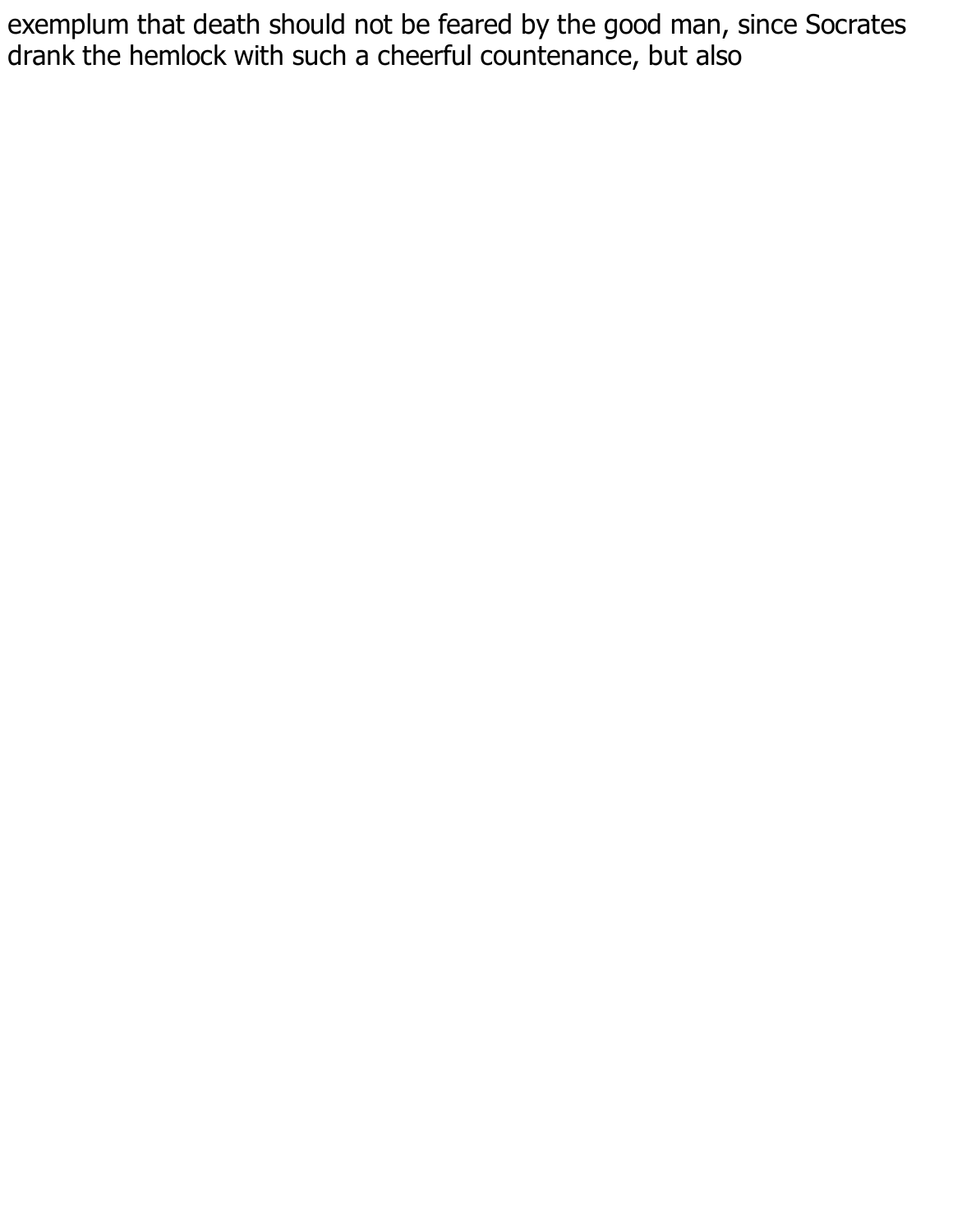#### Page 91

that virtue is liable to injury from envy and is not safe when surrounded by evil men. It also provides an exemplum that the study of philosophy is useless or even pernicious unless one conforms to the general mores. And here this fact may itself be developed both to praise Socrates and to censure him. For he should be praised who, condemned through no crime of his own but solely through envy, was so bravely indifferent to death; he should be censured who by his useless study of philosophy and neglect of the general mores brought the bitterest grief upon his friends, wife, and children, and calamity and destruction upon himself at an age when others are accustomed to be of service to their country, a protection and at the same time a source of pride to their relatives, and therefore to be truly wise, having abandoned finally the stern doctrines of wisdom to adapt themselves to the studies and opinions of the multitude and to serve the time, as the saying goes. Now if you examine the parts of the exemplum how many commonplaces may be drawn from it? He was accused through the envy of Anytus and Melitus, two of the most corrupt citizens. The commonplace is: Truth creates hatred. There is another: Outstanding virtue wins envy. And another: With judges, regard for aristocracy for the most part carries much greater weight than respect for virtues. Yet another: Nothing is more shameless than wealth if it is coupled with vicious character. For what more absurd than for those men, disgraced by every crime, to call Socrates to justice? Likewise there is another commonplace: Not anything at all is fitting to anyone whatever. Therefore, Socrates did not cast himself at the feet of the judges. And indeed, it was not right that he who had throughout his life taught that death was not to be feared unless it was shameful should now as if in fear of death be an abject suppliant. And for the same reason he did not avoid the trial or in the middle of it choose exile, nor finally, when there was an opportunity, was he willing to escape from prison, lest he seem himself to act at variance with his own principles. And from that part where, when about to die he argues so calmly and so undisturbedly, when he drinks the hemlock with the same expression he was accustomed to drink wine, when on the point of death he jokes with Phaedo, reminding him to sacrifice a cock to Aesculapius, may be drawn the commonplaces: Death is even desirable to those who are conscious of having lived a virtuous life. From the same part may be drawn the commonplace: The sort of life a man has lived is most clearly apparent at death. Likewise, there is an exemplum of a man steadfast and unalterable. For the countenance and speech which were Socrates' throughout his life were his when on the point of death. There is a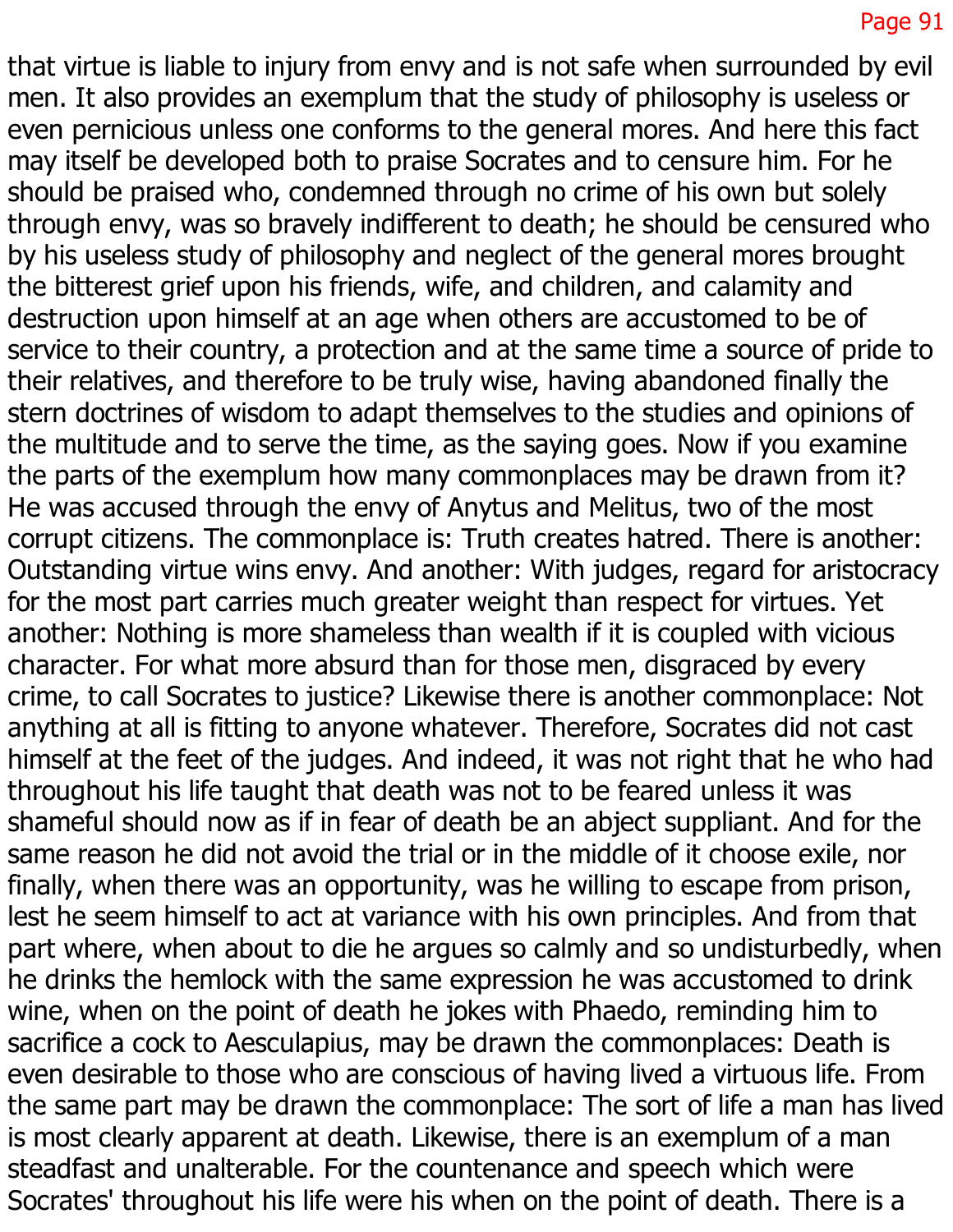third part. While Socrates is in prison, Alcibiades is never there for a visit, nor Agathon, nor Phaedrus; but Crito is, and Phaedo and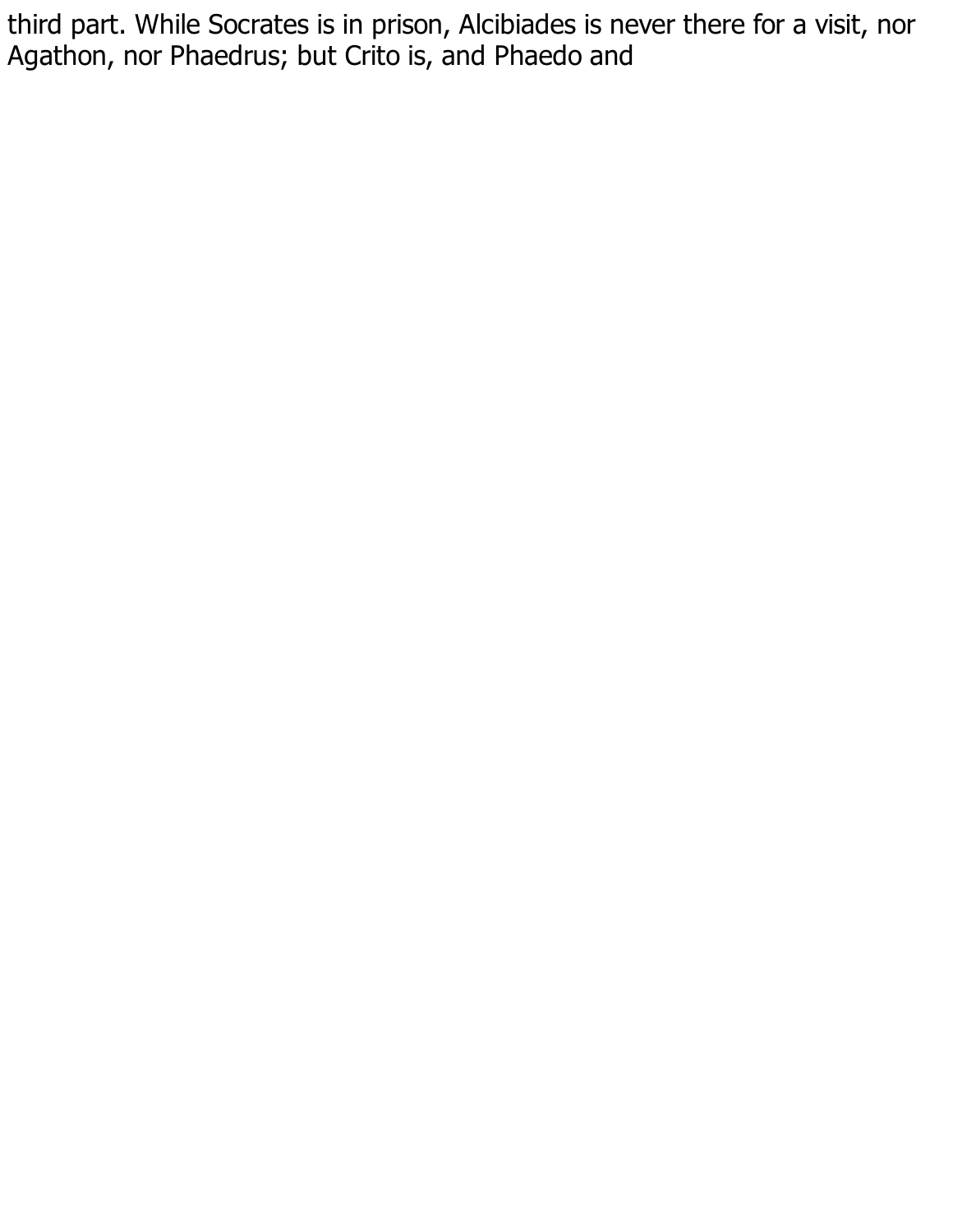#### Page 92

Simias. And this is the commonplace drawn from it: In times of danger it finally becomes clear who are true friends. For petty men consult their own interests when confronted with common duties. A fourth part is: He argues at length with his friends about the immortality of the soul; when he has spoken to his wife and children briefly he dismisses them. The commonplace is: A philosopher ought to be touched by the ordinary affections lightlythis harmonizes extraordinarily well with Christ's teaching. A fifth part is: Immediately after the death of Socrates the popular fury was turned upon his accusers; a golden statue was erected to Socrates Beloved. The commonplace will be: The crowd hates and loves thoughtlessly. Another: We hate virtue when it is present, but when it is taken away from our sight, we seek for it enviously. Likewise another: False glory perishes with life, the splendor of virtue becomes brightest after death. Here I think it is clear to how many uses this same exemplum can be adapted. A parable may be handled similarly; for instance, how many similes could be taken from sailing? As a storm makes clear who is the best pilot, so calamity makes clear who is the best leader. Likewise: As no one entrusts the helm to the most friendly, but rather to the most competent sailor, so no one will consign the direction of the Republic to him who desires it most, but rather to him whom he judges most fit. Likewise: Just as sailors take in sail when the winds are too strong, and when they are light, spread their folds more widely, so when affairs prosper exceedingly, the spirit should be tempered lest it become haughty; but when fortune is unfriendly, the spirit should then expand and be sustained by fortitude and hope of future good fortune. Likewise: Whenever it is not possible to hold a straight course through a storm, then we ought to strive by tacking back and forth to reach that place whither we wish to come. Likewise: Whenever the violence of a storm is too great for the sailors' skill, they take in the sails and throw out the anchor; in the same way it is sometimes necessary to yield to the raging multitude, until through the power of oratory it begins to be manageable. Similarly: Just as the sailor does not always keep the sail in the same position, but now raises it on high, now takes it in, now turns it to this side, now to that, in whatever way the winds demand, so the wise man ought not to pursue the same course in life everywhere, always, and under all circumstances, but ought to adapt his countenance, his speech, and his habits to existing circumstances. Likewise: Just as in great storms the most skilled sailors sometimes permit themselves to be advised by even the unskilled, because in such emergencies some things come to the mind one way, some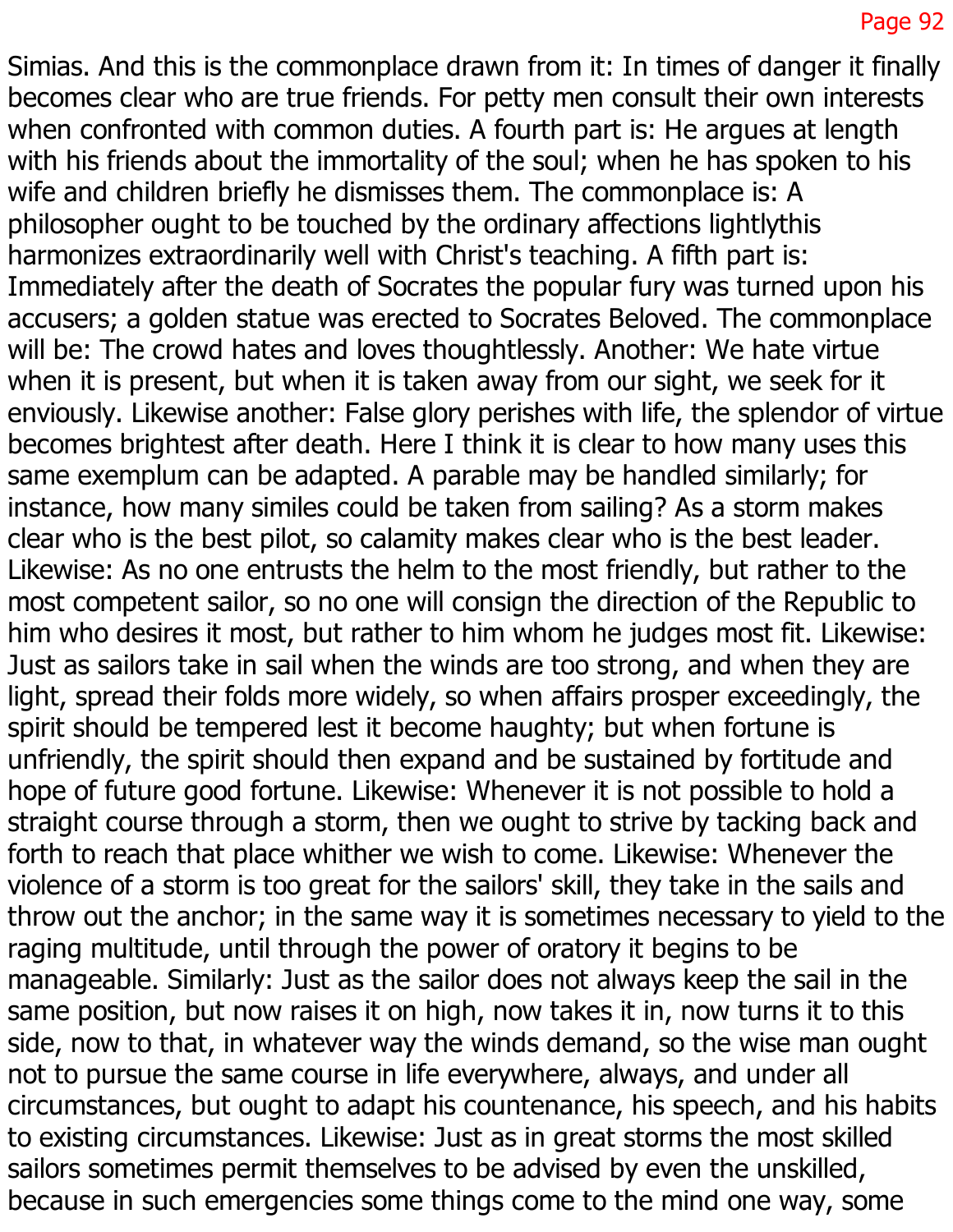another, in the same way a good king in the Republic's great perils will not refuse to hear the advice of anyone. Likewise: As in the slightest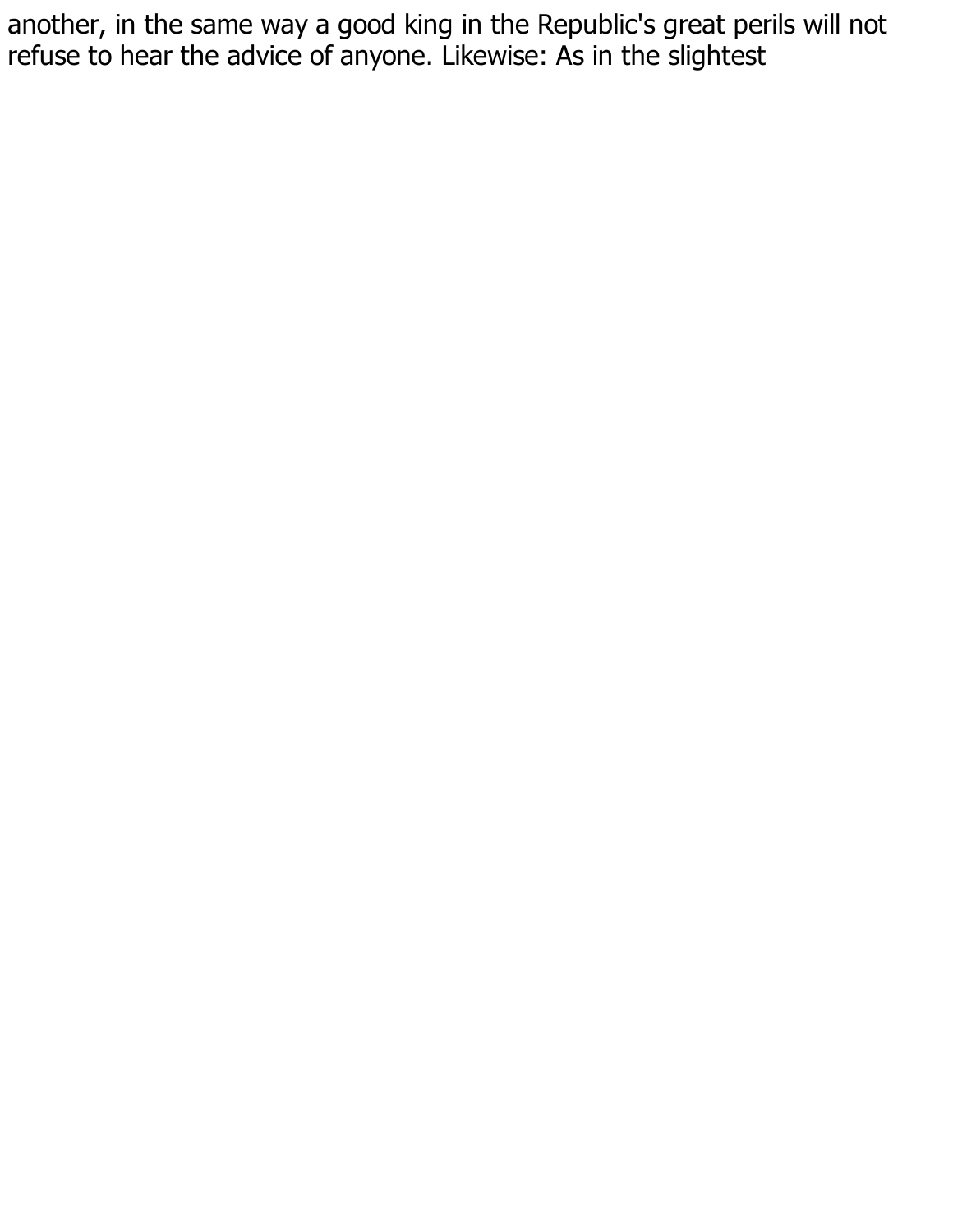danger the helm is handled by that pilot who has experienced the greatest perils, so the safest condition for a state is under that prince who has been trained in the gravest emergencies. Likewise: As he who controls the rudder does not think that he adequately performs his duty unless he looks about him and warns anyone what should be done, so he does not act like a prince who does not direct and be responsible for the duties of the lower magistrates also. Likewise: Just as a sailor would be insane if through hatred of some whom he carried on a ship he allowed the ship to be lost, since in the wreck he could not be safe himself, so he would not be of sound mind who because of partisanship did not defend the safety of his country, without the safety of which he could not himself be safe. Likewise: As sailors are accustomed to throw out the sacred anchor only in the most savage storms, so only in the gravest perils and well-nigh desperate circumstances should recourse be had to extreme remedies. But surely it is foolish for me to treat of these further, since you now see that several thousand similitudines can be derived from them. Sometimes too the same part of a collatio is developed for different purposes, for example, if you should compare the frequent changes of the moon to the vicissitudes of fortune, or to the instability of human life, or to the inconstancy of fools. Indeed the same sententia also is turned to various uses, as: An eloquent companion is as good as a vehicle on a journey. Life is more pleasant if you do not live alone, but have the companionship of a charming and agreeable friend. Again: You should always carry around some good book, by the reading of which you may dispel tedium. Likewise: if a spirit cheerful and conscious of no evil accompanies you, no part of your life will know tedium. He is the best traveling companion who speaks of cheerful things. But if he recalls to you the memory of shameful deeds, he bores you to death. The procedure for proverbs and apothegms, the uses of which we have shown in the beginning of a collection of proverbs, is the same. In the same way, some of them should be written down simultaneously in different places, or at least noted there. For it will be sufficient to have once indicated in a few words, the place in the authors where they can be found, especially if they cannot be set forth briefly. But now, so that by this example the matter may be made more clear, let the heading be Inconstancy, or inconsistency of character, and let us try how many subjects can be collected under this heading. First, from the stories of the poets, I will take Mercury, accustomed to assuming various shapes, as he is the crafty god, sometimes living among the inhabitants of the upper world, sometimes among those of the lower, sometimes among mortals, also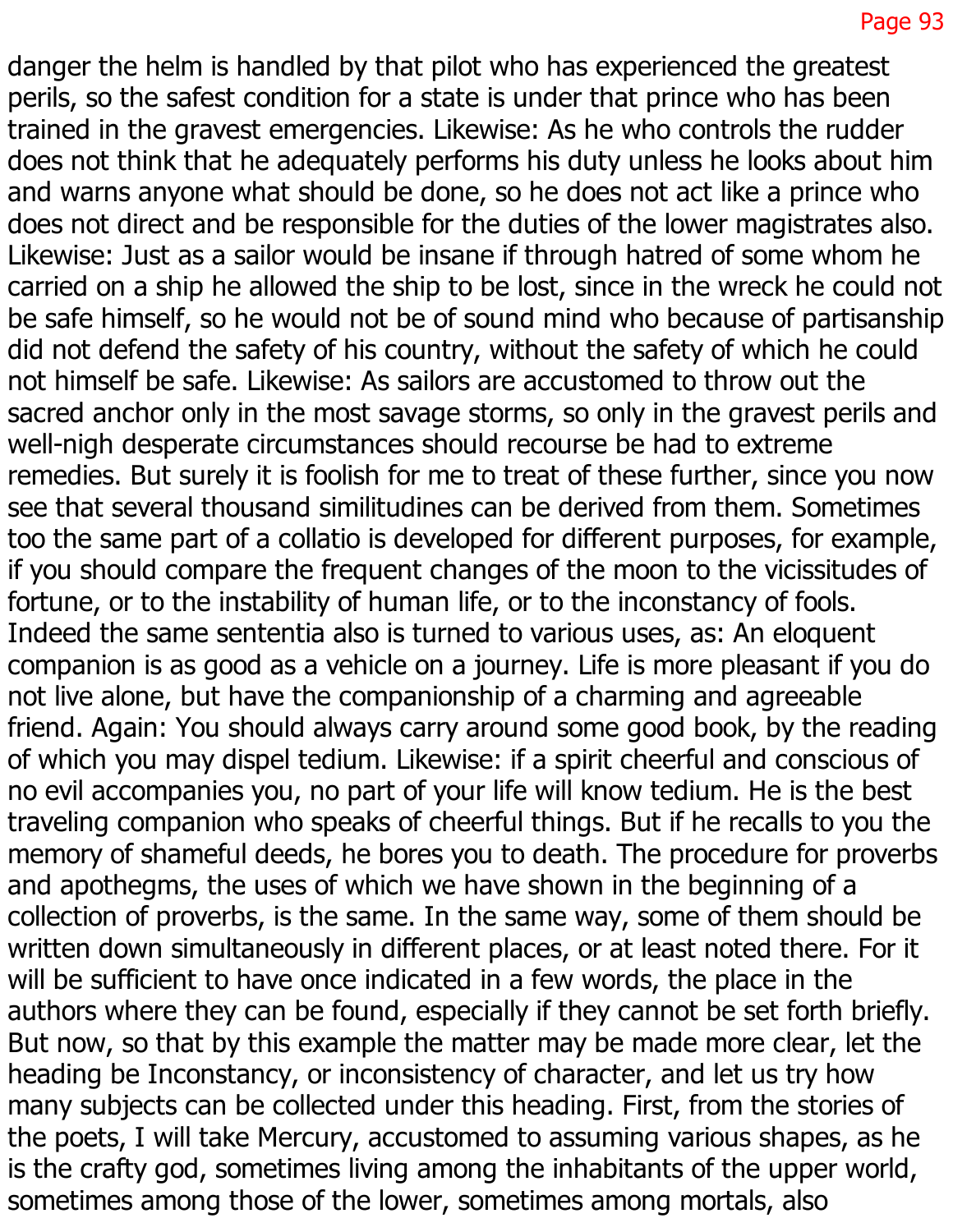performing various duties, now acting the part of Ganymede in offering the cup to Jove, now carrying messages, now leading souls down to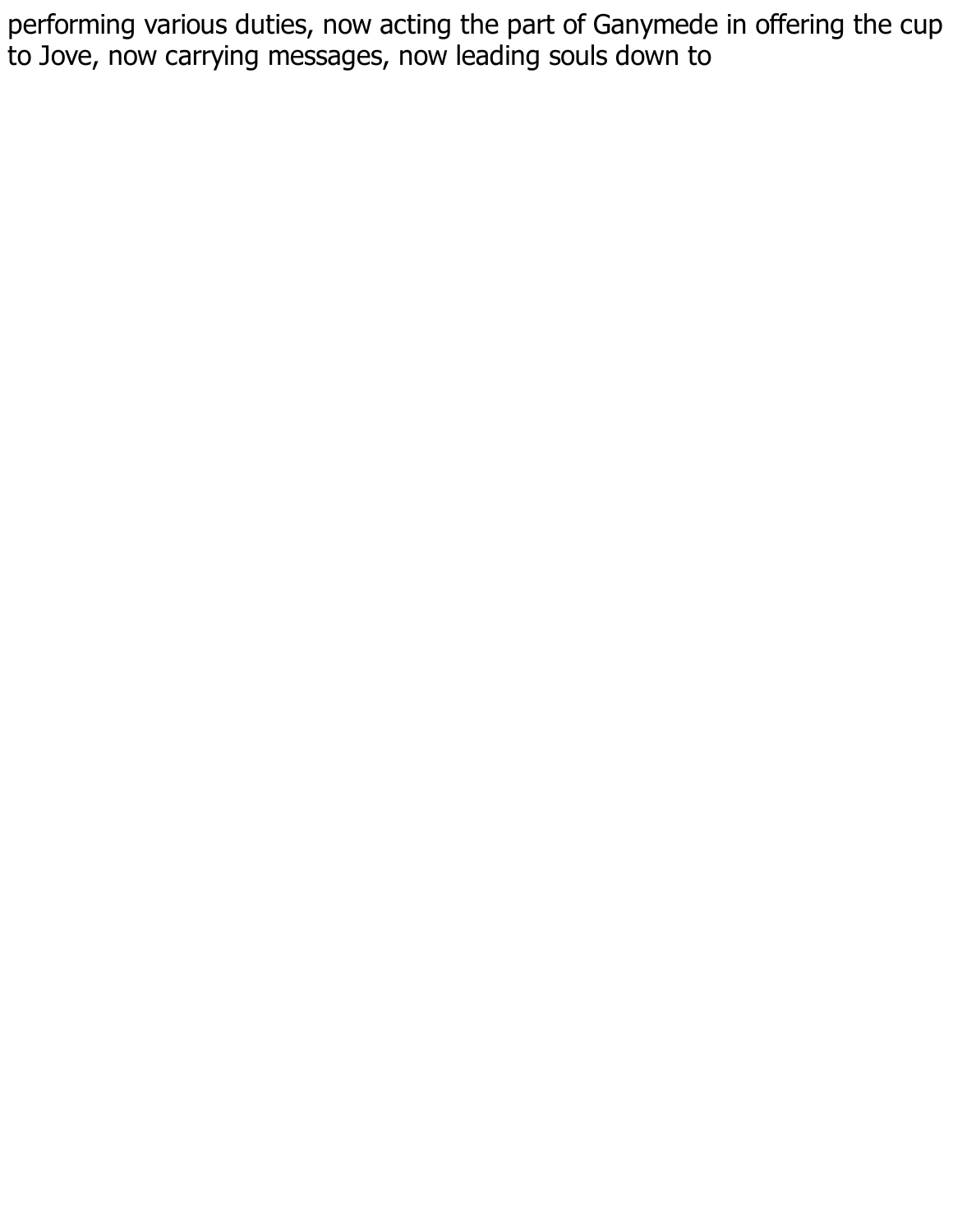Charon, now rendering service to tradesmen and advocates, sometimes holding the cithern, and sometimes wearing his two-colored striped cap, finally, delighting in many names. In Aristophanes' Pluto he is called crafty, tradesman, wily, presider over the roads, president of the games; in Homer and Hesiod, the one who leads the souls down, Argus-Slayer. Also he is called Cyllenian, and exceedingly useful. I will take Vertumnus, a god who is named because he is continually changing his shape. I will take Proteus, changing himself into every sort of strange thing. From Aristophanes' Frogs I will take Empusa, i.e., a kind of lesser divinity continually appearing under a different form. Likewise I will take Morpheus, accustomed to assume whatever appearance he wishes, and Circe with her magic potions and magic wand, turning men into shapes of various animals. For the wicked are not of unvaried character, but are driven by various desires. I will take Opportunity, a changeable god never resembling himself, and like to this one, the Rhamnusian goddess. I will take Jove, now an eagle, now a swan, now a bull, now turned into a golden shower; and also the Chimaera, with the head of a lion, the body of a maiden, the tail of a dragon; and that varied monster which Horace fashions in the very beginning of his Art of Poetry. And I will bring in two-faced Janus, and triformed Geryon, and Bacchus, to whom the poets attribute fickleness and levity of character; and such a one Aristophanes pictures him in the Frogs. And whatever others there are that convey the effect of strange variety. I will bring in Ulysses, who assumes any character at will according to circumstances. And for this reason Homer at the very beginning of his work calls him versatile in character. Then from natural philosophy I will take a similitudo of the moon, never returning to us with the same face, now half-full, now full, now waning, now waxing, now yellowish, now ruddy, now white, now coming ahead of the sun, now following it. I will take a similitudo of the vernal or autumnal sky, now cloudy, now clear, now calm, now disturbed by winds. I will take a collatio of the sea flowing down from the tidelands and returning again in constant alternation, especially the Euripus, flowing back and forth with wondrous speed seven times a day and night. I will add the Polypus, whose changeableness is proverbial. I will add the chameleon repeatedly changing its color, and the panther, with its variegated, many colored spots, or any other animal of this sort, and the slippery eel. I will add the nature of childhood which changes hourly. I will add further the peculiar inconstancy of women, and the multitude, moved by a slight disturbance, also the wondrous mobility of quick silver, a reed, bending lightly to every breath of air, the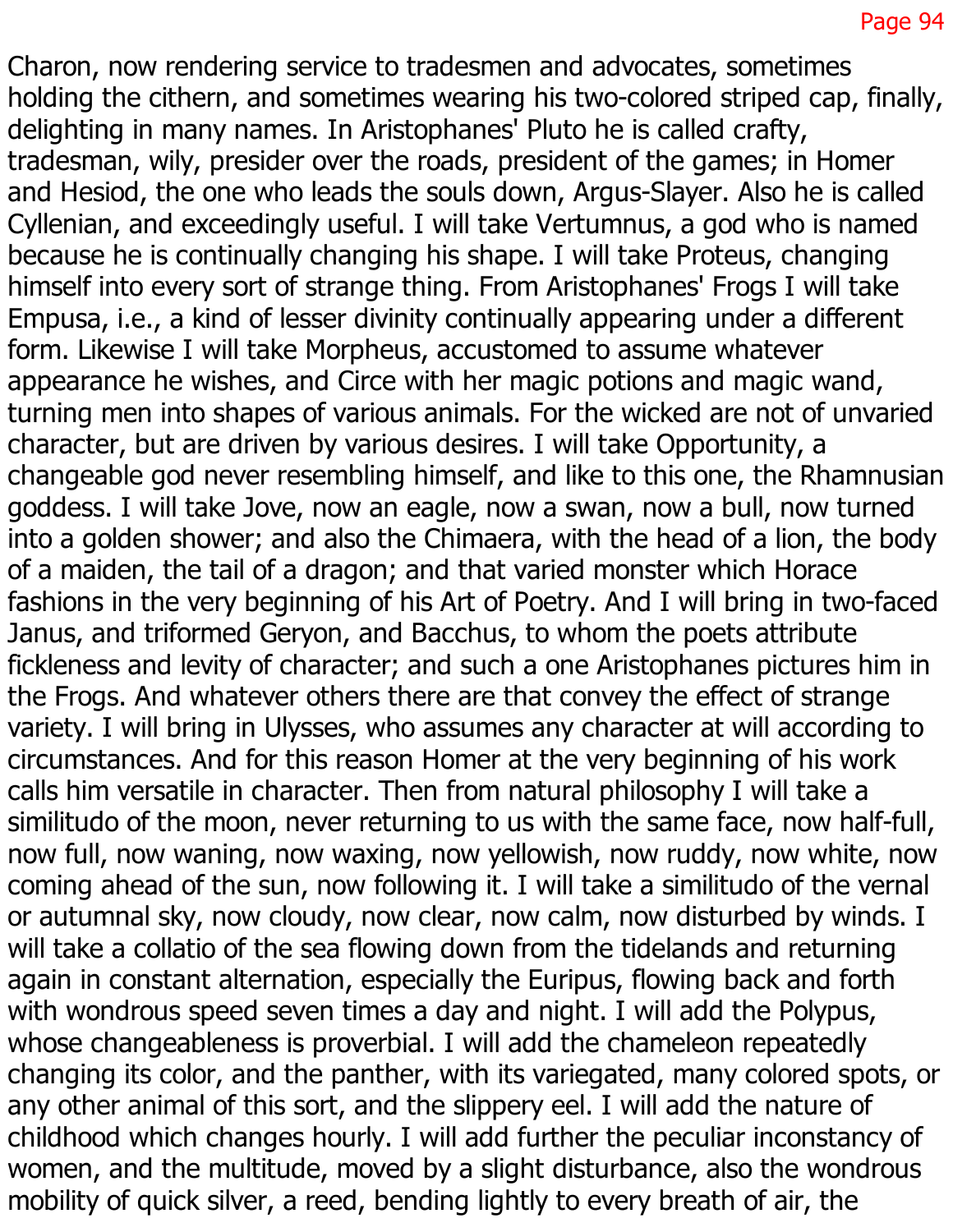lightness of dry leaves and of a bit of feather, the pliability and soft nature of wax, the changeableness of dreams, the rapid, whirling motion of a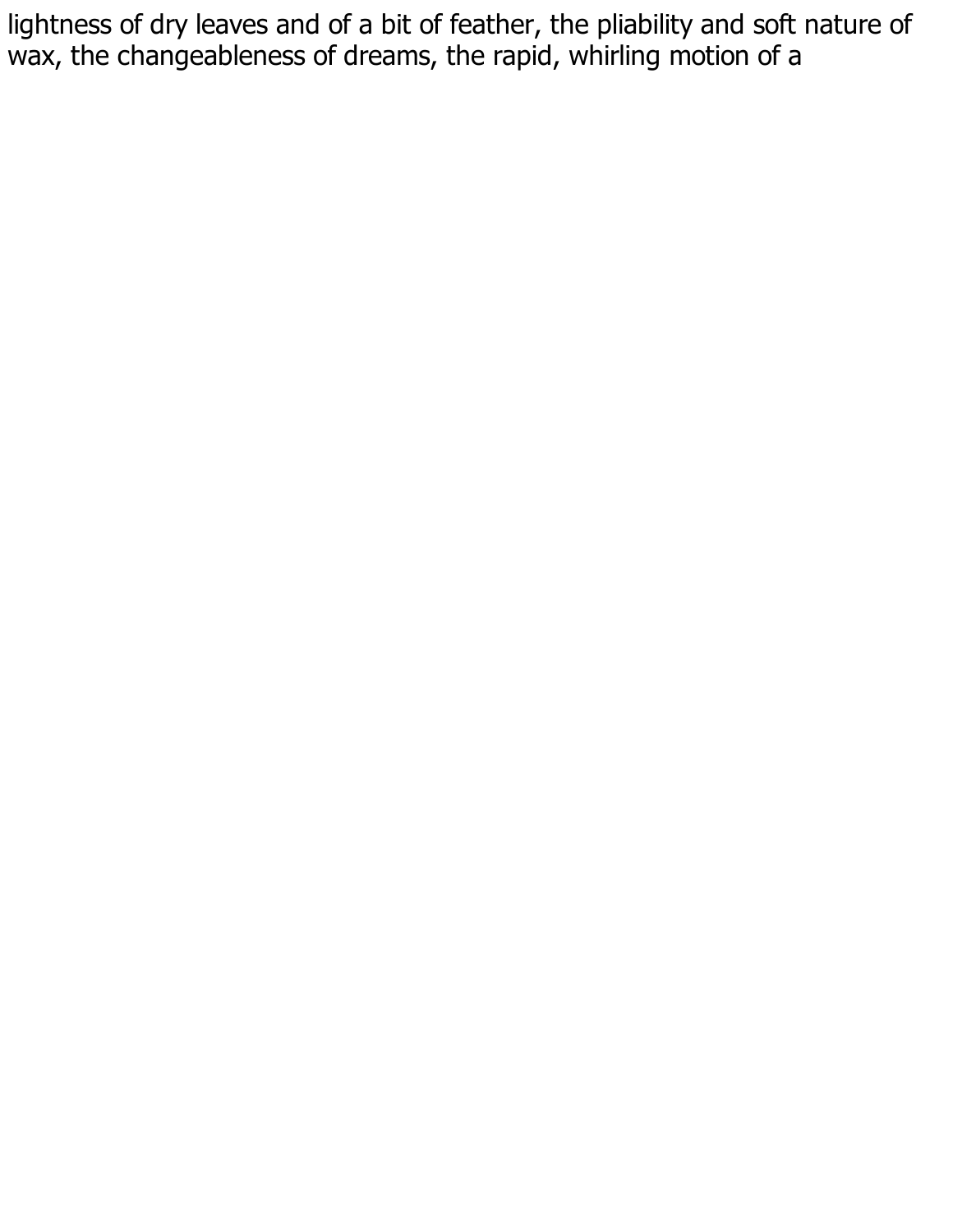wheel. I will bring in the vane that it is the custom to place on the topmost point of towers and temples where it indicates the wind by turning. I will add the scales with easy movement inclining on this side and that. I will add vermiculated mosaic work, exhibiting wondrous variety of small varicolored squares. Some are even fashioned from natural qualities; for example, one might compare the spirit of a changeable man, now thinking about this, now about that, to a polished mirror hung in the busiest forum, which shows a varying picture of countless figures, a crowd hastening hither and thither; or to glass which, whatever color you bring near it, seems to copy it; or to hanging steel, which when magnets are brought near on both sides, one of which attracts the steel to it, the other repels it, is dragged this way and that in quick movement nor ever is at rest; or to a sphere spinning on a flat surface. Then from history in turn I will take the native changeableness of the Greeks, which Juvenal describes, the perfidiousness of the Allobroges, the Carthaginians, of a like inconstancy of character, the Scythians, changing their pastures from day to day and never dwelling in a fixed abode, the staff of Moses repeatedly turned into different forms, Aristippus playing any character whatever, as (according to Horace) ''every color became him, now wearing the mantle of the cynics, now the royal purple";62 and also half-white, that one whom Lucian mentions. I will take Catiline of varied nature, from Sallust; Hannibal, from Livy; from Valerius Maximus, those whose lives followed different courses in youth and in old age. From the third Satire of Horace I will take Tigellius:

There was nothing consistent in him. Often he ran as though fleeing from the enemy. Very often he walked as if he were bearing offerings to Juno.63

From the comedies will be drawn an example of feminine inconstancy, Sostrata in the Brothers: "Ah me are you in your right mind? Do you think that this should be revealed anywhere?" and a little later: "Never in the world, I won't, I'll disclose it."64 Phaedra, returning suddenly from the country, will represent the inconstancy of lovers; Antiphus from the Phormio, childish inconstancy. But it is of no use to pursue this. From the tragedies I will borrow Phaedra, with her varying moods, now willing, now unwilling; likewise Medea, before the slaying of her sons, tormented by various emotions; Byblis and Narcissus from Ovid; from Vergil, Dido, when Aeneas is already preparing his departure. And scattered through the works of the poets there are innumerable characters of this type. From the fables I will choose that countryman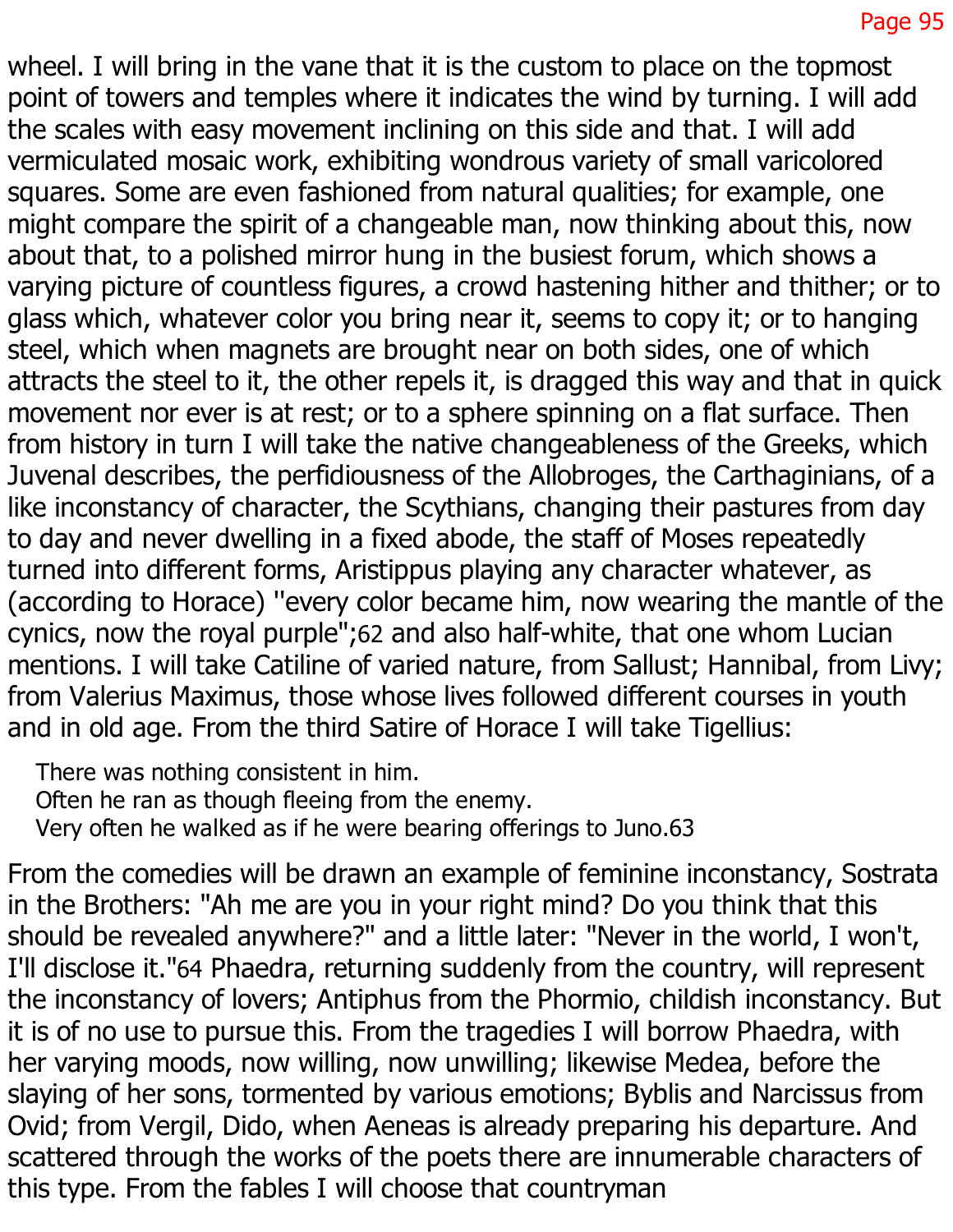Horace Epistles i. 17. 23. Horace Satires i. 3. 9. Terence Adelphae 336-37, 343 seq.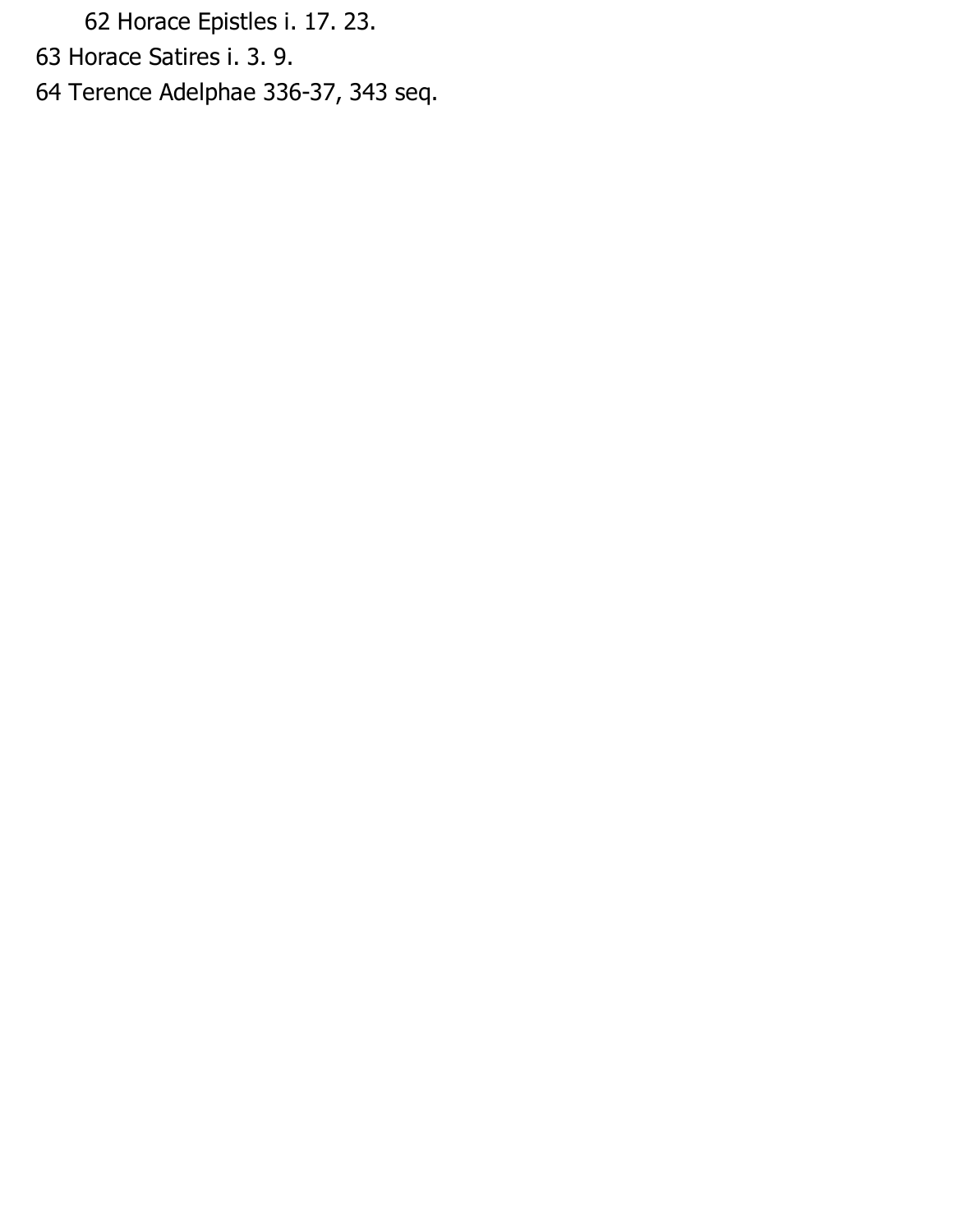who, to the Satyr's wonderment, from the same mouth used to breathe now hot, now cold; and any other there may be. For here we are only indicating the method. From proverbs I will borrow Diana, wandering over all lands; likewise, field of wind; more versatile than the buskin (the tragic actor); more varied than the hydra; Libyan beast, and others similar. For we have ourselves collected places in the proverbs whence such things can be sought: a rock which is frequently turned is not covered with moss; a tree which is often transplanted does not grow. Again, from apophthegms I will add what was said against Cicero: To sit on two chairs. And what was written against the same man by Sallust: "He says one thing while standing, another while sitting." From Homer, I will take the changeable, who adapts himself to everything. For thus he terms Mars, who is wont to change parties, and who sides now with these, now with those. From Ovid, if I am not mistaken, comes this: "And she is only constant in her fickleness."65 From Horace, "lighter than cork"; and, "he changes square to round"; and, "changeable as the wind, at Rome I love Tybur, at Tybur, Rome.''66 From Plautus: "Lighter than a water-spinner."67 From Terence's Phormio: "I will, I won't, I won't, I will, what is said is not said, " etc.68 From Euripides: "For your thoughts are changeable: now these, formerly those, presently others."69 Now it is apparent, I think, how much material of this type can be collected from so many writers. This method with sententiae is the same, and you may not only take these from authors, but also make up new ones yourself; and if you add to all of these a like number of their opposites, having added under each those closely related, you see how truly great a storehouse of speech it will be. But so varied is its use, which we shall demonstrate with more care in a work on letter writing, that there is nothing which you cannot in some way adapt to the enrichment of speech. The contraria may be used also either in irony, dissimile, or comparatio: in irony, as if someone should call Socrates, who throughout his life always appeared with the same countenance, a man never resembling himself. In dissimile, as if you should say Julius Caesar never regretted any deed. He never decreed anything which he did not straightway repeal. In comparatio, if you should say, as the great Cato whom Cicero called stubborn could not be diverted from an opinion, so this man cannot abide by one opinion. Furthermore, those that are closely related, are with slight modification adapted to allied subjects. For example, that passage of

65 Ovid Tristia v. 8. 18. Erasmus has slightly modified the text of Ovid which reads: Fortune is constant only in her fickleness.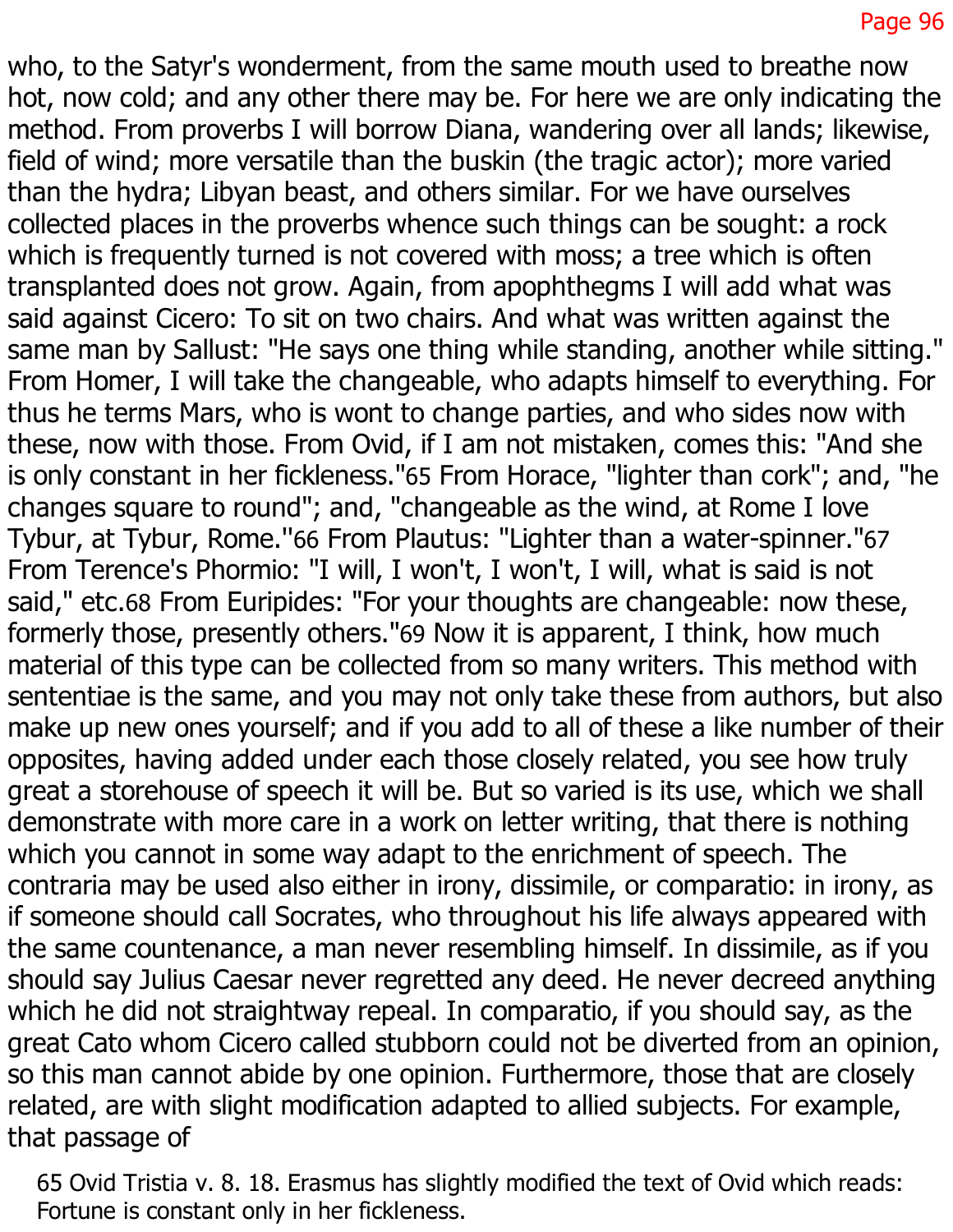Horace Odes iii. 9. 22; Epistles i. 1. 100, and i. 8. 12.

- Plautus The Persian 2. 2. 62.
- Terence Phormio 5. 950 seq.
- Euripides Iphiginia et Aulis 332.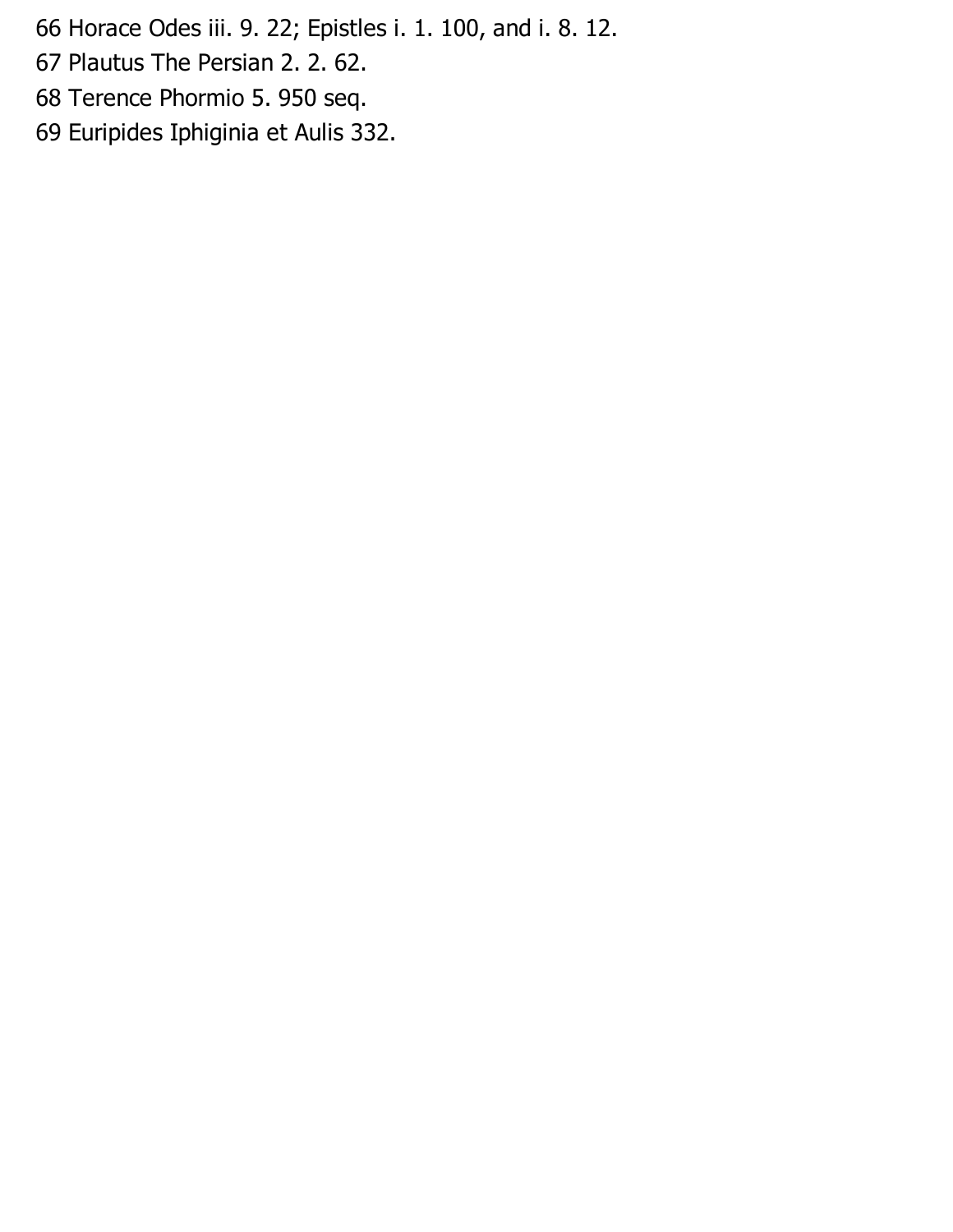Persius: "Dwell with yourself."70 For although properly it fits him who undertakes things greater than are his destiny; nevertheless, because discontent with one's destiny is related to inconstancy, it can be turned this way, especially since Seneca writes: "I consider the ability to be firm and live with oneself the most telling proof of a balanced mind."71 These same ones indeed can also be turned to praise. To praise a man well disposed at all times, versatile, and competent, you can take from your collection on the topic of inconstancy the polypus that changes its color according to the appearance of the ground under it. You can take the Euripus and say that this sea is not so versatile as the talent of this man; you can take flame, unable to remain still; you can take the sky, continually of different aspect; you can take the reed, bending whenever the breezes blow. You may say that it is the part of a wise man to change his ideas and way of life in accordance with circumstances that arise, in accordance with time and place, and that senseless rock and brute earth alone are unchangeable, but that among living creatures, the more outstanding anything is the more mobile it is. In all nature the more distinguished anything is, the farther it is from rest. The basest element is earth which does not move; but water is mobile; air more mobile; fire, yet more mobile than this; the sky most mobile of all. Hence the mind of man from ancient times has been called air and fire. On the other hand, fools, sluggards, and dullards are called stones and lead, to which the designation of constancy is especially suited. Through commonplaces of this sort you may draw many things from the material of constancy for censuring, and from that of inconstancy you may adapt many to praise. But about these we shall speak again at a more opportune occasion, since there has been but brief mention of them here. Now we shall take up the remaining methods of amplifying speech.

### On the Multiplication of the Parts of a Speech

An oration may be enlarged by increasing the number of its parts. For as he who wishes to be most brief uses as few parts as possible, so he who desires to amplify will take care to add those legitimate parts prescribed by art. For although in general the purposes of an orator are three, to instruct, to please, and to persuade, anyone who likes brevity, content with one, will only instruct, which is done by narration and adducing proof; and he who likes copia will employ everything at once, and that in all parts of the speech, not only in the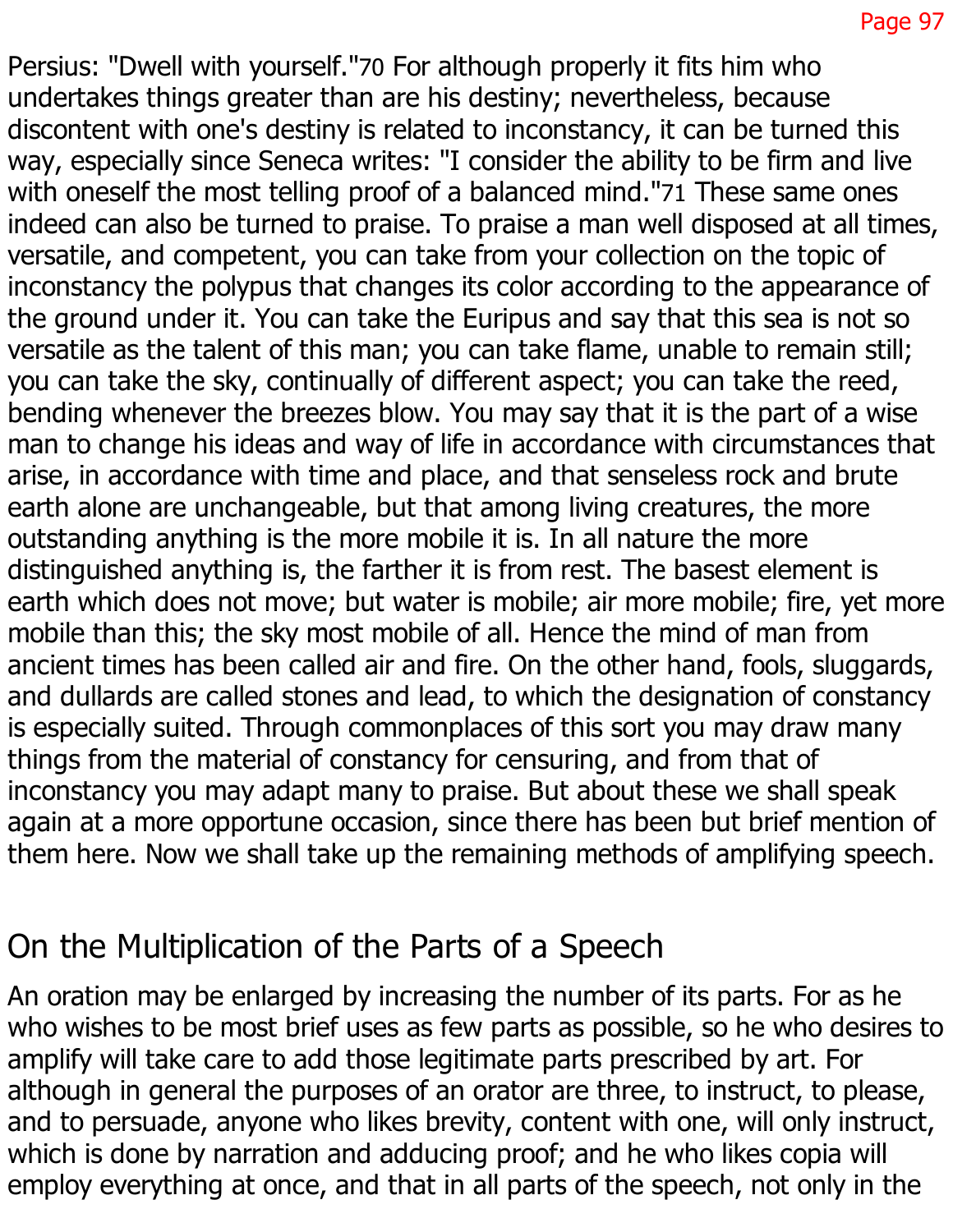peroration or exordium. Likewise, he who desires brevity can be content with the narration, or, even omitting this if the pattern of the

70 Persius Satires 4. 52 (Lactantius ii. 2. 18).

71 Seneca Moral Epistles ii. 1.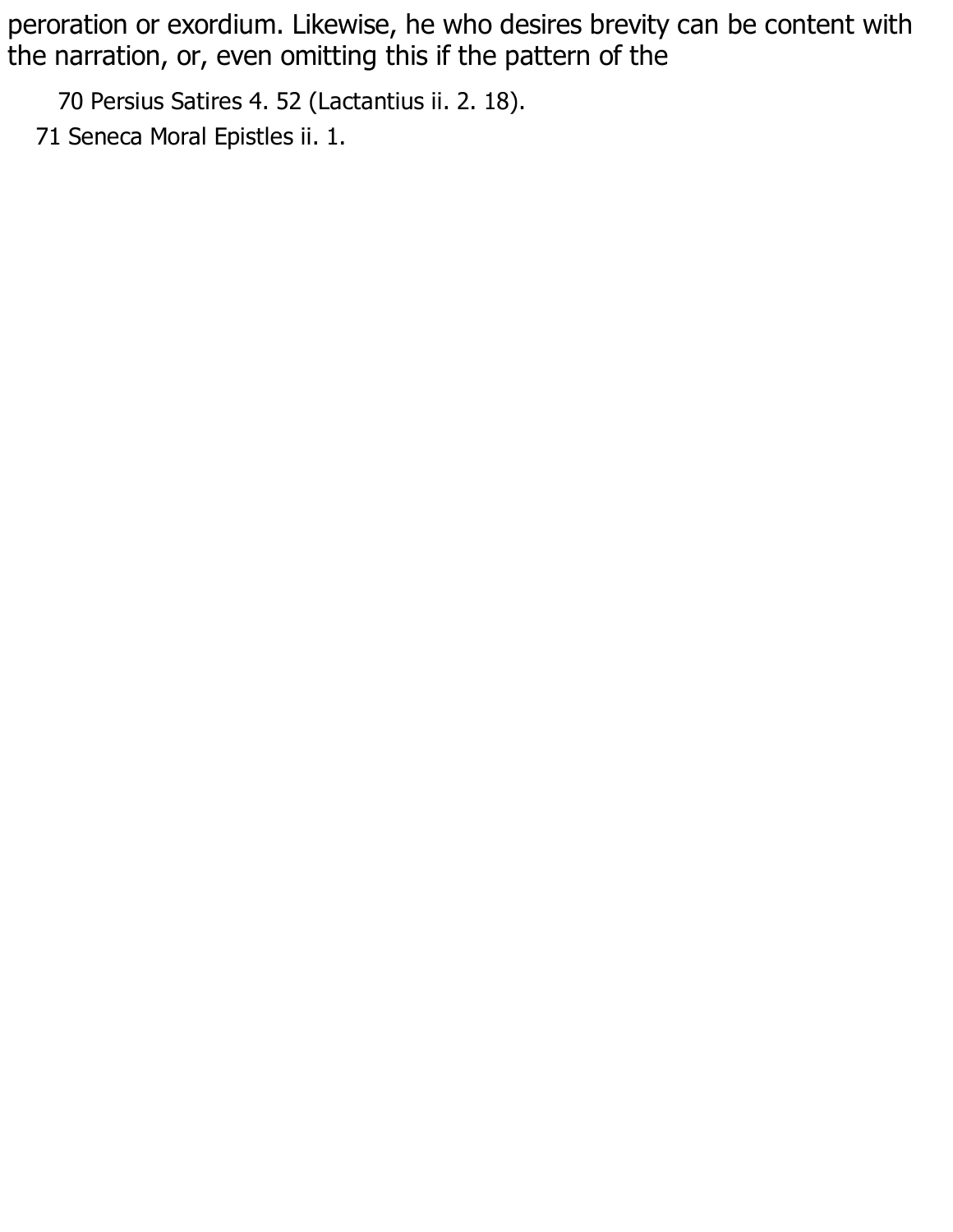case allows, with the proof alone. And this also, although it cannot be wholly omitted, yet can be abridged and limited. On the other hand, he who aims at copia not only will use those six, exordium, narration, division, proof, refutation, peroration, but also as concerns the exordium, will develop its places rather fully at the beginning of the speech and then throughout the oration, wherever the subject permits, will intermingle certain small exordia, by which he may render his audience well disposed, attentive, and receptive, or dispel tedium, or soften beforehand something he is about to say. This type, moreover, occurs very frequently. We keep our audience in a receptive mood most effectively by suitable transitions, several formulae for which we have suggested in the above commentary. An example would be: You have heard that he gained public office by bribery, corruption, bloodshed, defilement, and the foulest arts. Now I will show that what he disgracefully acquired, he has administered more disgracefully. Attention is generally renewed by these methods: These things are important, but they are trifling compared with those that I am now about to say; and, now I am coming to the very heart of the matter. Accordingly, I ask that you hear these things with the utmost possible attention. And, but perhaps I have delayed overlong on these matters; the rest I will explain briefly and clearly, if you will grant me your hearing and attention as you have done up to now. And, I will repeat in somewhat greater detail, but I am going to use such words that you will hear me with profit and pleasure. And this may be done in other ways also; for hundreds of them can be composed according to the nature of the subject. Tedium is dispelled or prevented in this way: I ask that you listen attentively. Perhaps at first appearance what I am treating seems insignificant, but if you will give me your attention for a short time, you will see that the greatest dangers to the Republic are without doubt hidden under this seeming. And, I ask your forbearance for a short time; soon I will make clear whither these things lead. And, now you will hear something unheard before this. And, you will hear something, of all things especially amusing. Good will is renewed by those same methods by which it is gained. Moreover, at times we introduce argument in the exordium, if there is anything to be refuted which would otherwise be prejudicial to one making the rest of the speech, but this is not done except by a plan based on the circumstances of the matter.

The narration can be effectively enriched by a figure which some call sermocinatio, by which we put into the mouth of one or several persons a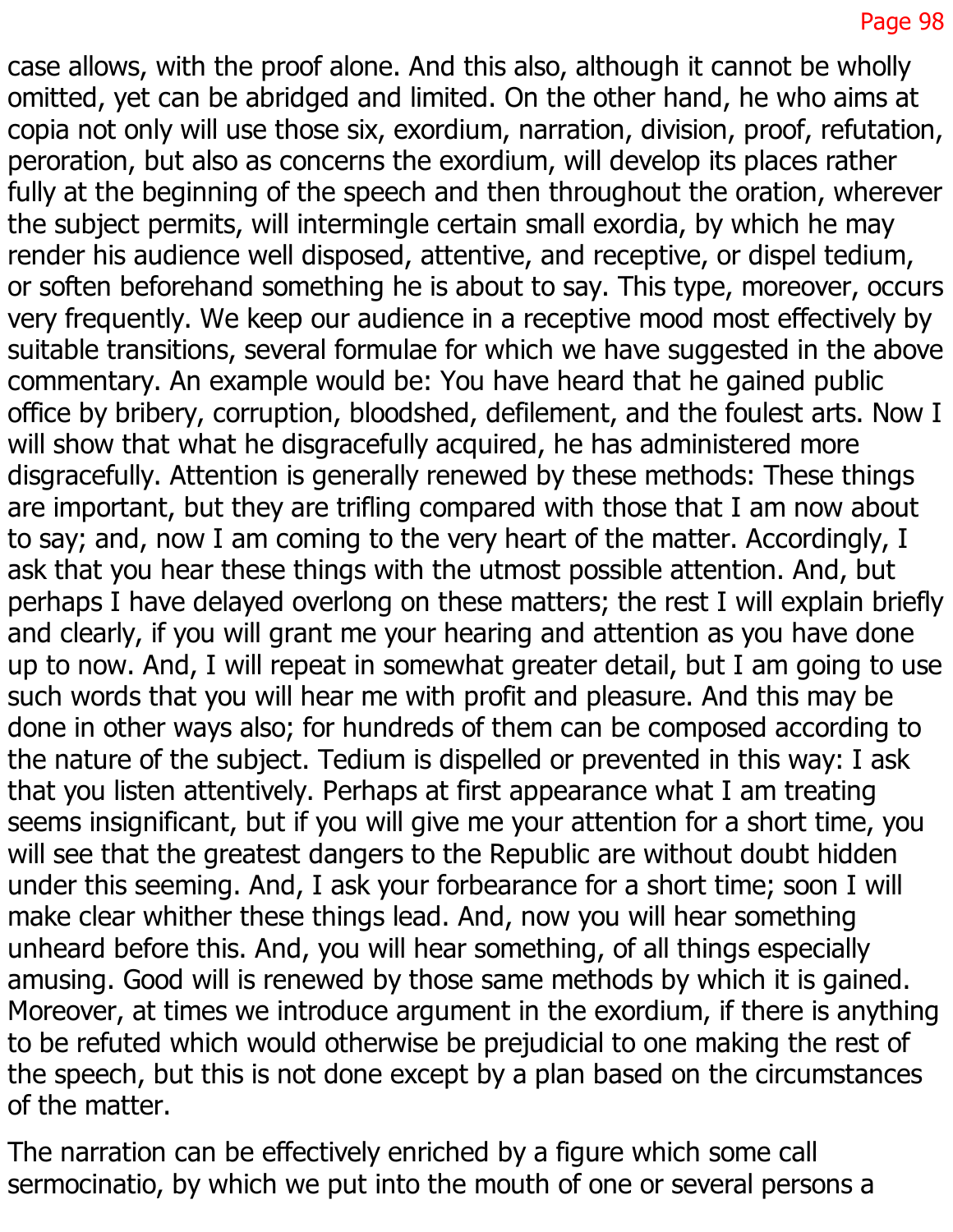fitting speech, as Homer portrays aged Priam dissuading Hector from battle, and later portrays Hecuba and Andromache, Hector's wife, discouraging him from battle, and Hector answering them,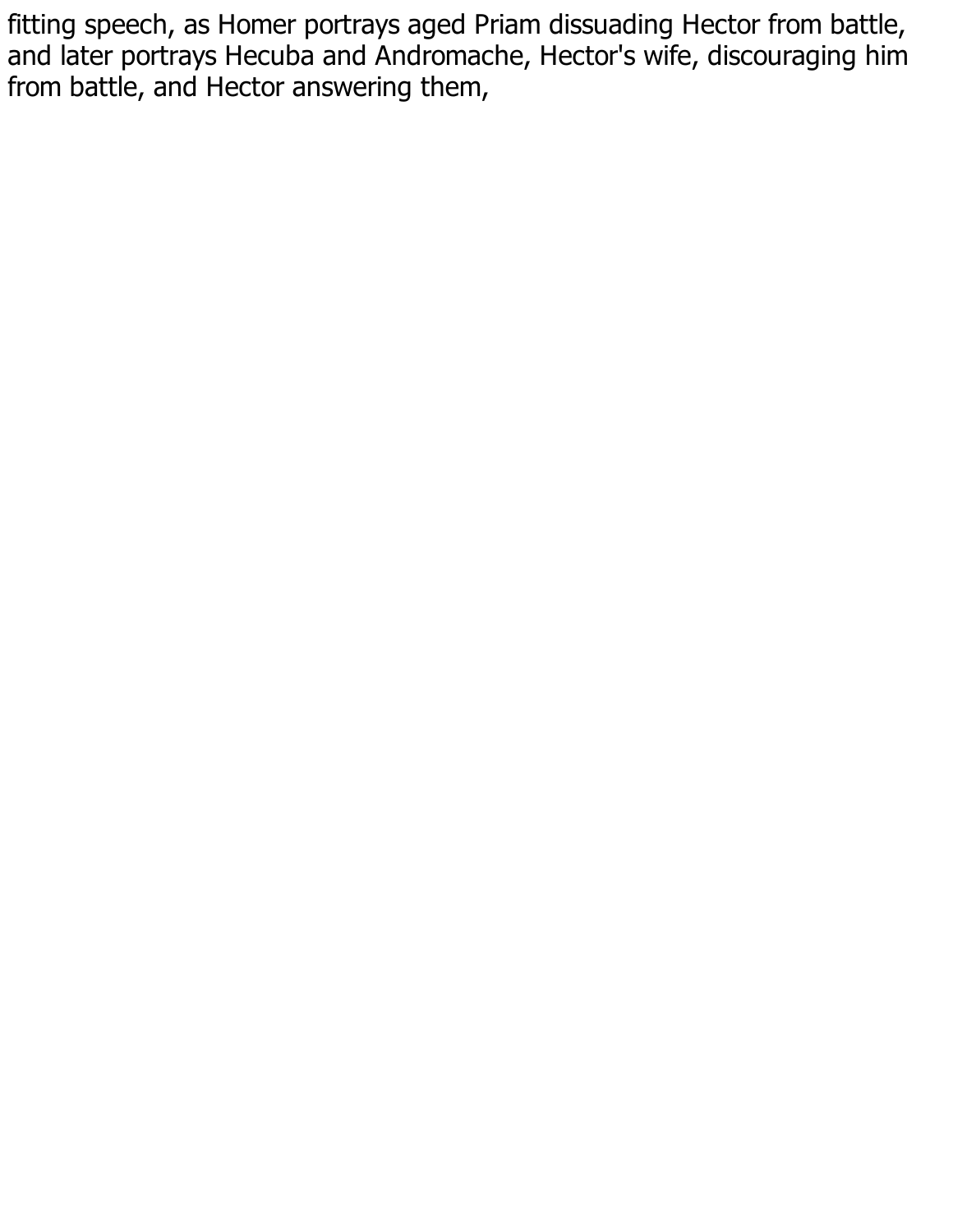with the individual traits of each character wonderfully preserved. Nor is anything more admirable in the writers of histories. For it is permitted to historians by universal consent to put speeches into the mouths of people. I speak of the pagan historians; whether the same may be permitted to Christians is doubtful, except that a similar practice is seen in the history of the seven Maccabees and is followed by others who have written the lives of the martyrs. St. Ambrose in his life of St. Agnes seems to have permitted himself the same license. The narration is filled with every kind of argument and appeal to the emotions, except that it is more fully developed elsewhere, and also is enlarged by  $\frac{\text{and } }{\text{and } }$  and  $\varsigma$ , that is, as Quintilian shows, a repetition of the narration, relating a second time more fully and with more profusion of ornament a subject that has already been set forth briefly and simply.72 This is done either to excite indignation or pity. Furthermore, the narration is also expanded by adding a digression. And Quintilian permits this if the excursus is so closely related that it is a sort of conclusion to the narration; for example, if the end of a narration has been bitter, he may develop it further as though in a spontaneous burst of indignation, and this even in serious cases and those involving risks.73 On the other hand, in a subject prepared for display, once the subject has been set forth, nothing forbids digression in any case where it is especially plausible and pleasing; by it you may at the same time banish the tedium of the narration, and by the charm of your words render your hearers more eager for the coming proof. What sort of places these may be has been pointed out above.

The proposition may be expanded in the first place if instead of the simple proposition we use the double or multiple, even if one is sufficient, because one thing gives rise to another; for example, if he had done this he was deserving of reward rather than punishment. Or, this thing is neither honest nor expedient nor can it be done without the greatest peril; but if it should be wholly honest, expedient, and safe, yet it cannot be done, as we shall show in detail. We may also expand the proposition if our statement is not entirely bare but is made interesting by arguments thrown in here and there and by appeals to the emotions. There is an example of this in Cicero's For Milo: "I have related these things, judges, exactly as they happened. A conspirator was vanquished. Violence was overcome by violence, or rather audacity was crushed by courage." Then he interposes an appeal to emotion: "I say nothing of what you, what all decent men gained; let that count not at all in favor of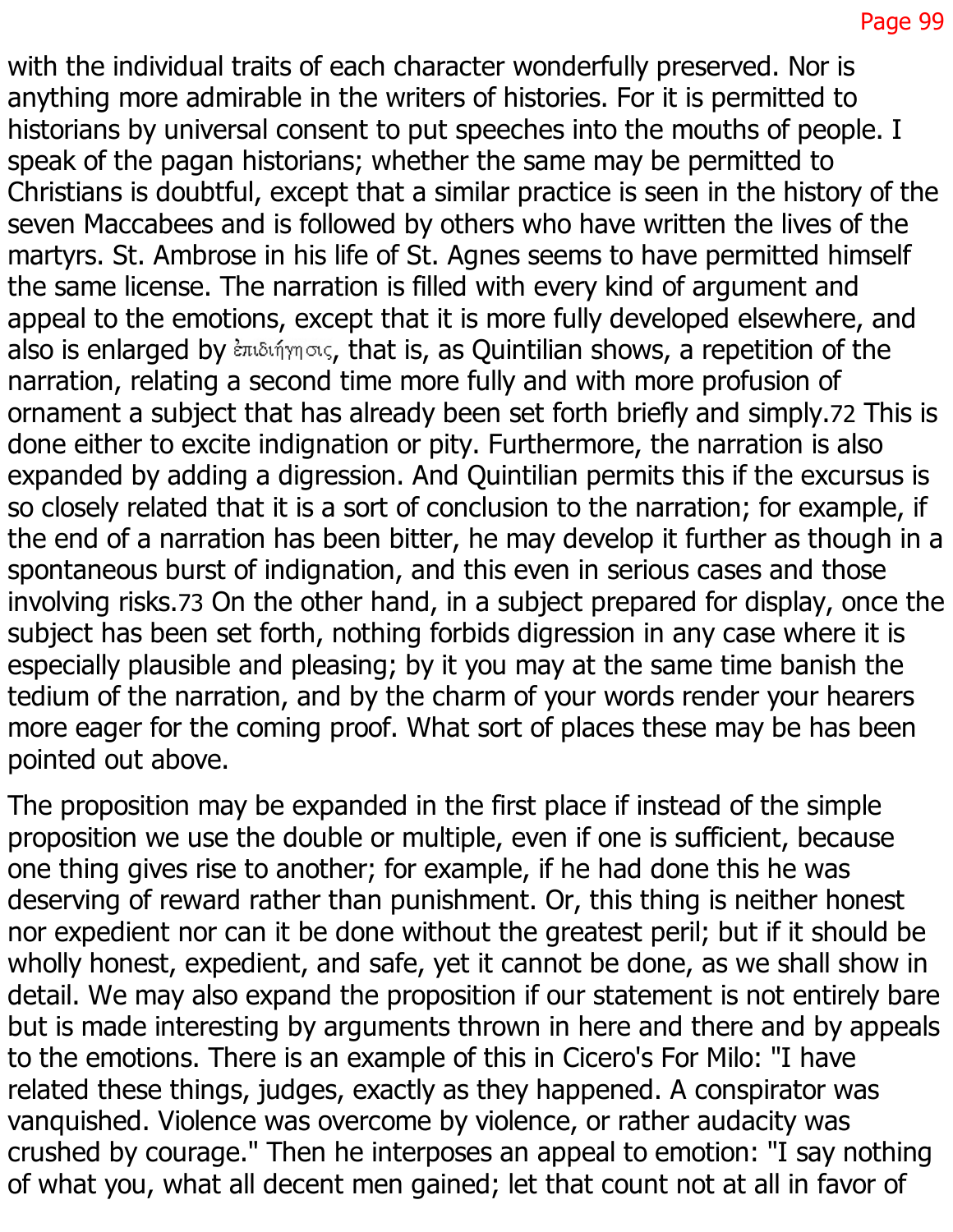Milo, who was fated when born not to save even himself without saving the Republic and you." Then he piles up argu-

72 Quintilian iv. 2. 128. 73 Quintilian iv. 3. 4 seq.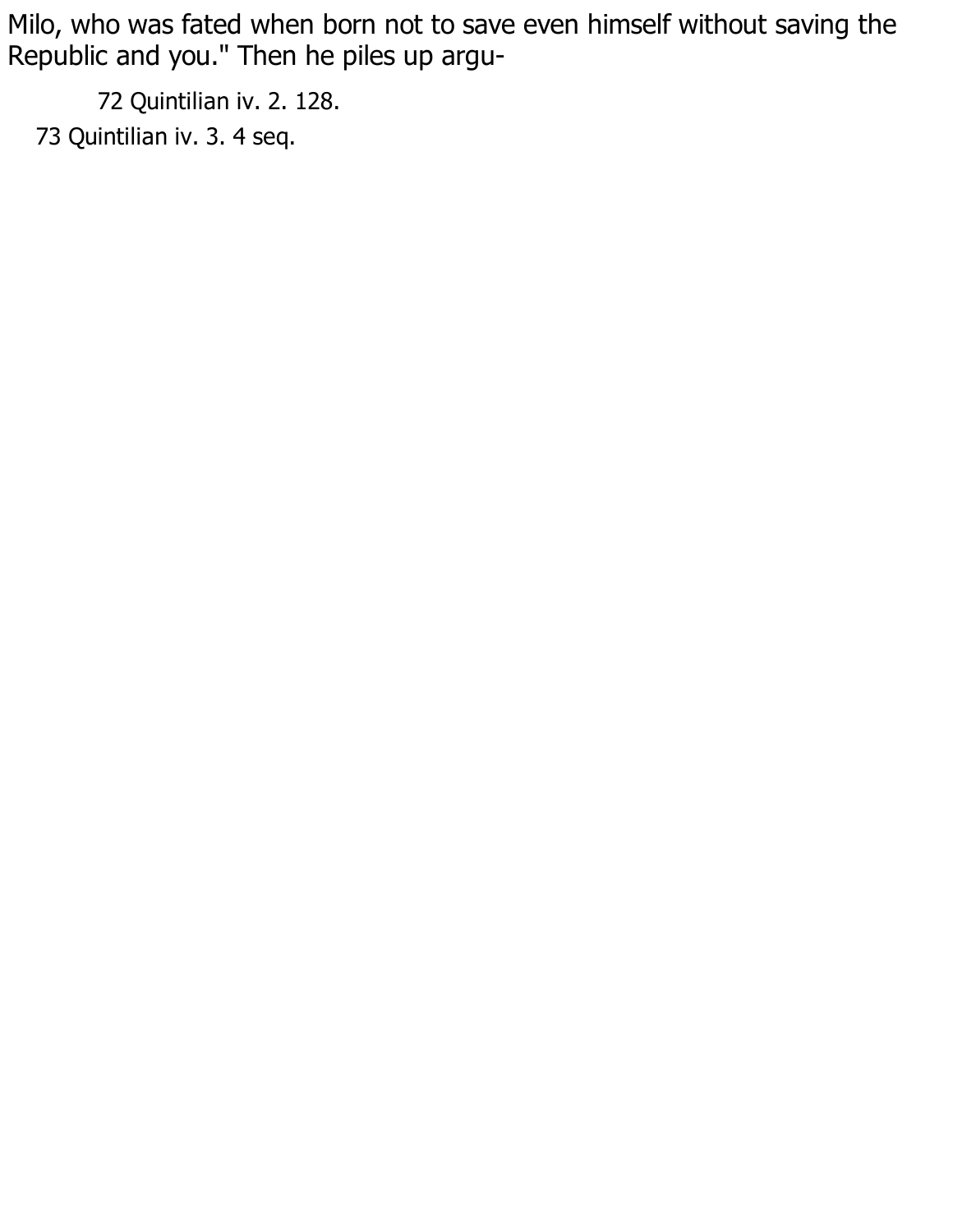#### Page 100

ments: "If this could not be justified, then I have nothing to say in his defense. But if reason commands this to learned men, and necessity to barbarians, and custom to the human race, and nature itself to wild beasts, that always by whatever means they are able they should ward off all violence from their persons, their heads, and their livesyou cannot judge this to have been a criminal act without at the same time judging that all who have attacked robbers ought to perish either by the weapons of the latter or by your votes." Straightway he returns to emotional appeal: "If he had thought so, certainly it would have been more desirable for Milo to have bared to Claudius his throat which the latter had attacked not once only, nor then for the first time, than to be slain by you for not having given himself up to be slain by Claudius."74 And likewise, in what follows in defining the controversy, (the passage is a famous one), he repeats the whole of the arguments that he had used in the exordium. Although this was more permissible for Cicero because he had treated several questions in the exordium, nevertheless, the same thing may be done elsewhere by the apt interposition of words, especially in the enumeration or exposition, which is another part of the division about which we have said something above when we were treating the proposition. For example, if in urging Cicero not to accept his life from Antony at the price of burning his Philippics, you should speak thus: First consider, my Cicero, whether for such a little time, since a long time cannot be left to such an old man, it is worthy of you by burning your most glorious title to fame to heedlessly destroy the immortal fame of your genius which you produced with such great labor as a crowning ornament to all your works. Then consider whether a brave man, who ever prized liberty above all things, should endure that he owe his life, the best of all things and that in which all things are, to that monster to whom no free man would wish to be obligated under any pretext whatever Finally, he should see it is not the part of a wise man in such a matter to trust a most treacherous enemy who has never kept faith with his friends, and not to foresee what is apparent to even a blind man, that the most crafty scoundrel, Antony, is doing nothing except to utterly destroy Cicero. For it could be set forth simply in this way: First, life is not of such value; then, it is a wretched thing to own one's life to an enemy; finally, Antony wants to ensnare not to save. But if a proposition seems rather harsh, one ought to soften this beforehand by a small exordium, as it were; for example, if you proposed to praise the teaching of Plato concerning the community of wives you would say that you do not avoid what you know offers a most absurd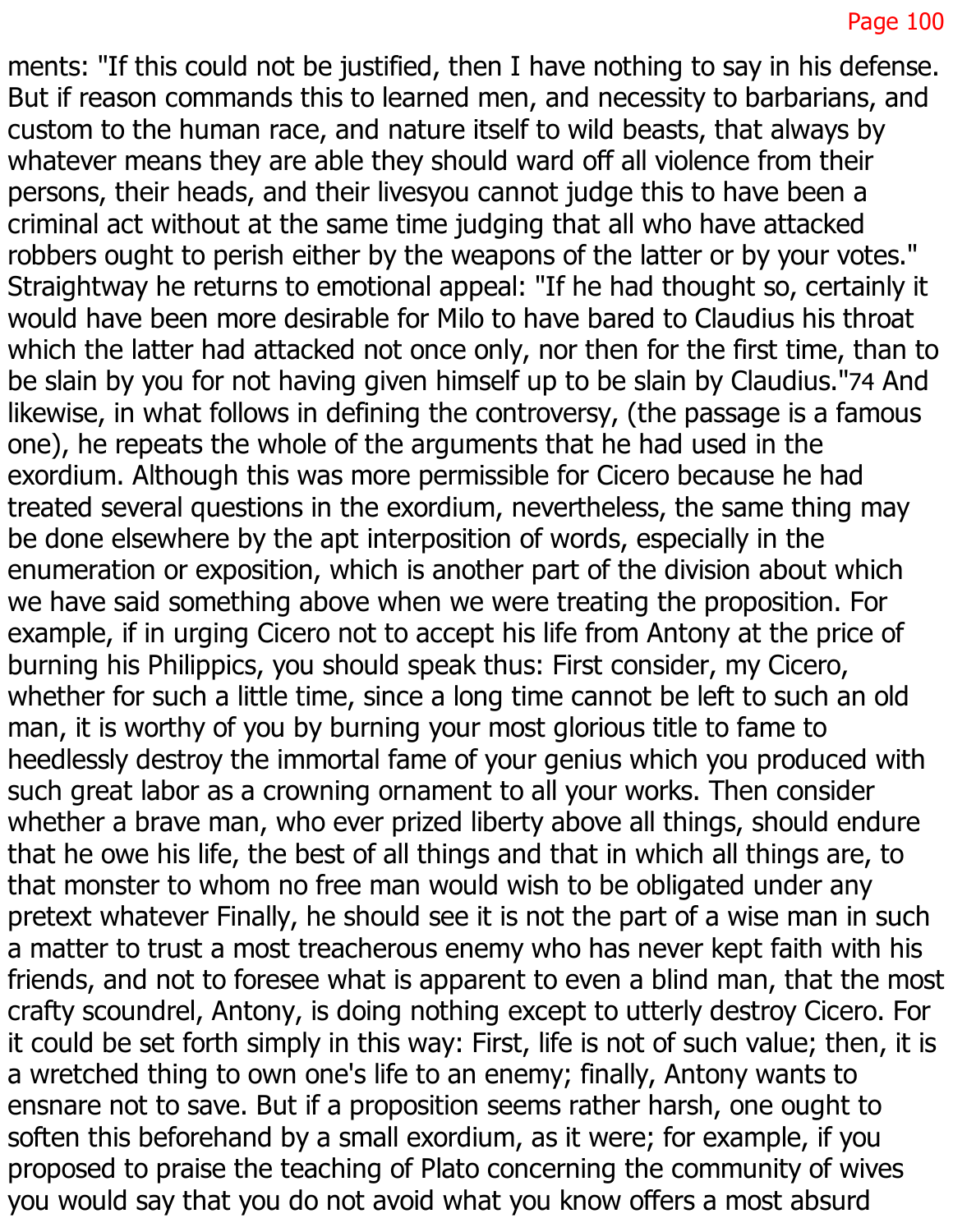subject in the opinion of everyone. You will

74 Cicero For Milo 11. 30 (Quintilian iv. 4. 2).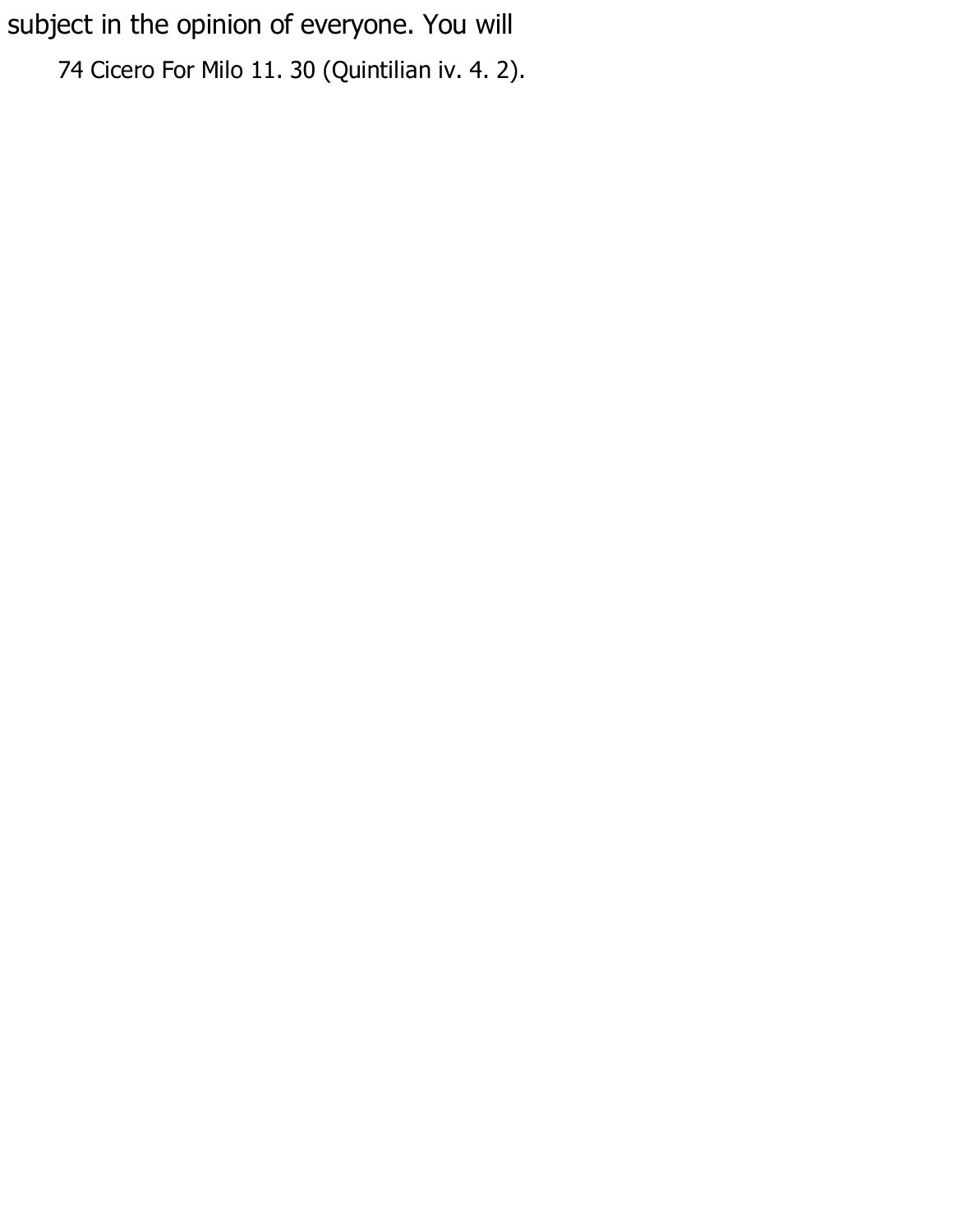request that they defer their judgment until they have heard all of the arguments, that you do not doubt but that when the matter is fully set forth they will come to a different opinion. Let them only consider that, whatever this is, it was the considered opinion of a great philosopher, and one who in other things earned the name of divine because of the excellence of his genius. But what is true regarding the appearance of men is also true in the judgment of things; if you look at certain ones casually from afar, nothing is more charmingdross, plainly deceiving the eyes. But if you observe them more closely and steadily, then that which a little before was wonderfully pleasing to the eyes begins to greatly displease them. What more ridiculous than the Sileni unless you explain them? But if you explain, what more august? So truth lies concealed in hidden places, and in judging things one ought not to follow popular report by which always the worst things are accustomed to be considered the best. Accordingly, having put aside for a little while the usual opinion and the one deeply impressed on their minds, let them weigh the subject itself carefully in judgment and not make up their minds one way or the other before they have heard all of the arguments. For there are some things which seem foolish by themselves, but if one observes their relationships with one another he will at length perceive the concord and harmony of truth. Small prefaces of this sort, suitably composed according to the nature of the subject, are sometimes useful in preparing the mind of a listener for the argument that is to follow.

Now, besides the methods of enriching we have pointed out above, proofs are amplified by undermining an opponent's argument in advance and by asseveration. We undermine an argument in two ways: First, by proposition, by which I mean not those statements that compass the whole of a subject, but, for example, the summaries of individual parts, or conclusions, which it is the habit of orators to place at the beginning of arguments and to repeat more emphatically at the end in an appeal to the emotions or as an epilogue. This type has been discussed in previous chapters. Furthermore, we can set these forth in such a way that by this figure of speech we either destroy belief or win it. An example is found in Cicero's For Milo: "But before I come to that part of my speech which deals specifically with the question before us, I think those accusations which have been constantly tossed about in the Senate by enemies and in public meetings by scoundrels, and just now even by the prosecutors, etc."75 By using the term enemies and scoundrels, he has already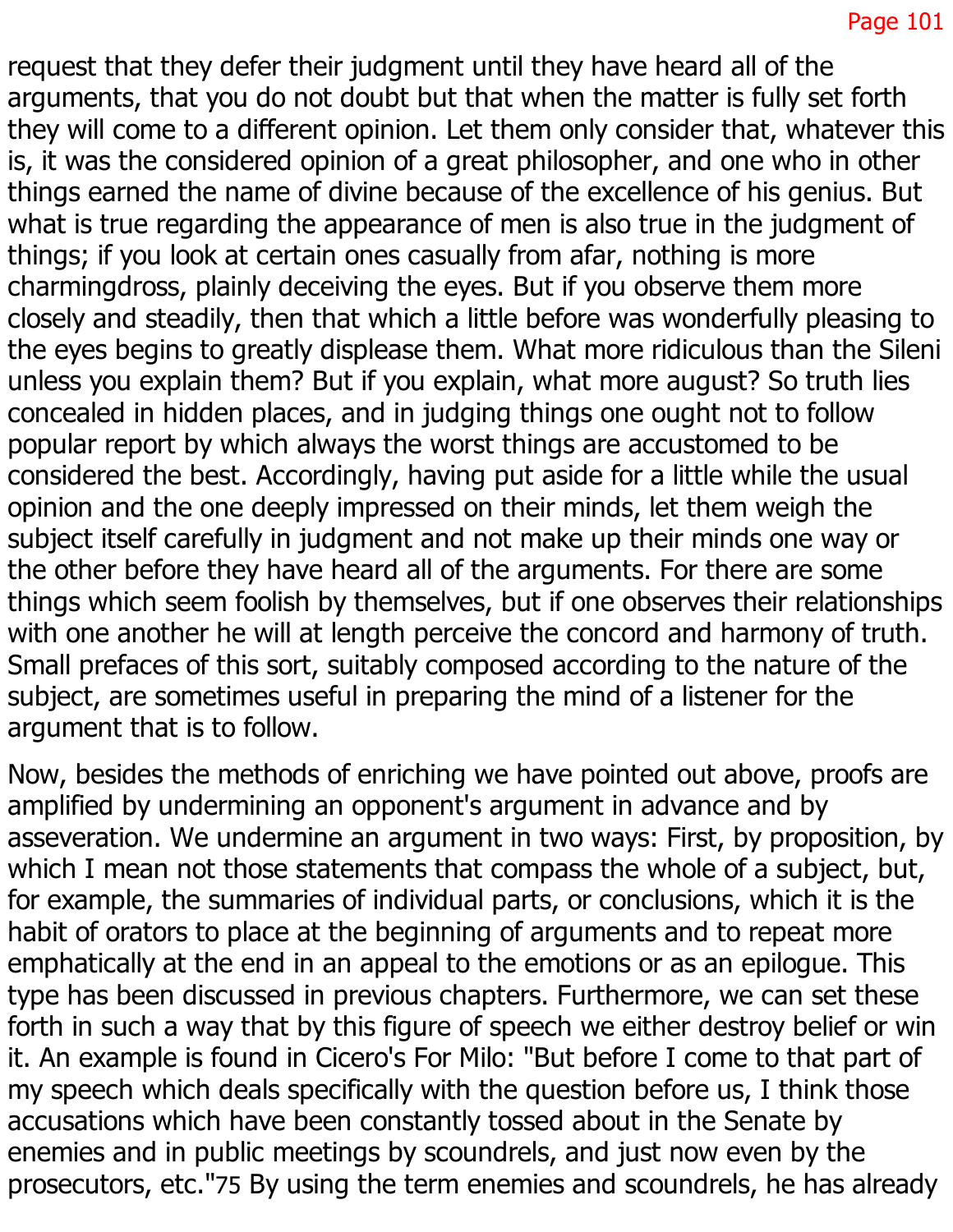destroyed much belief in his opponent's proposition. Then by use of irony he disparages the proposition itself:

75 Cicero For Milo 3. 7.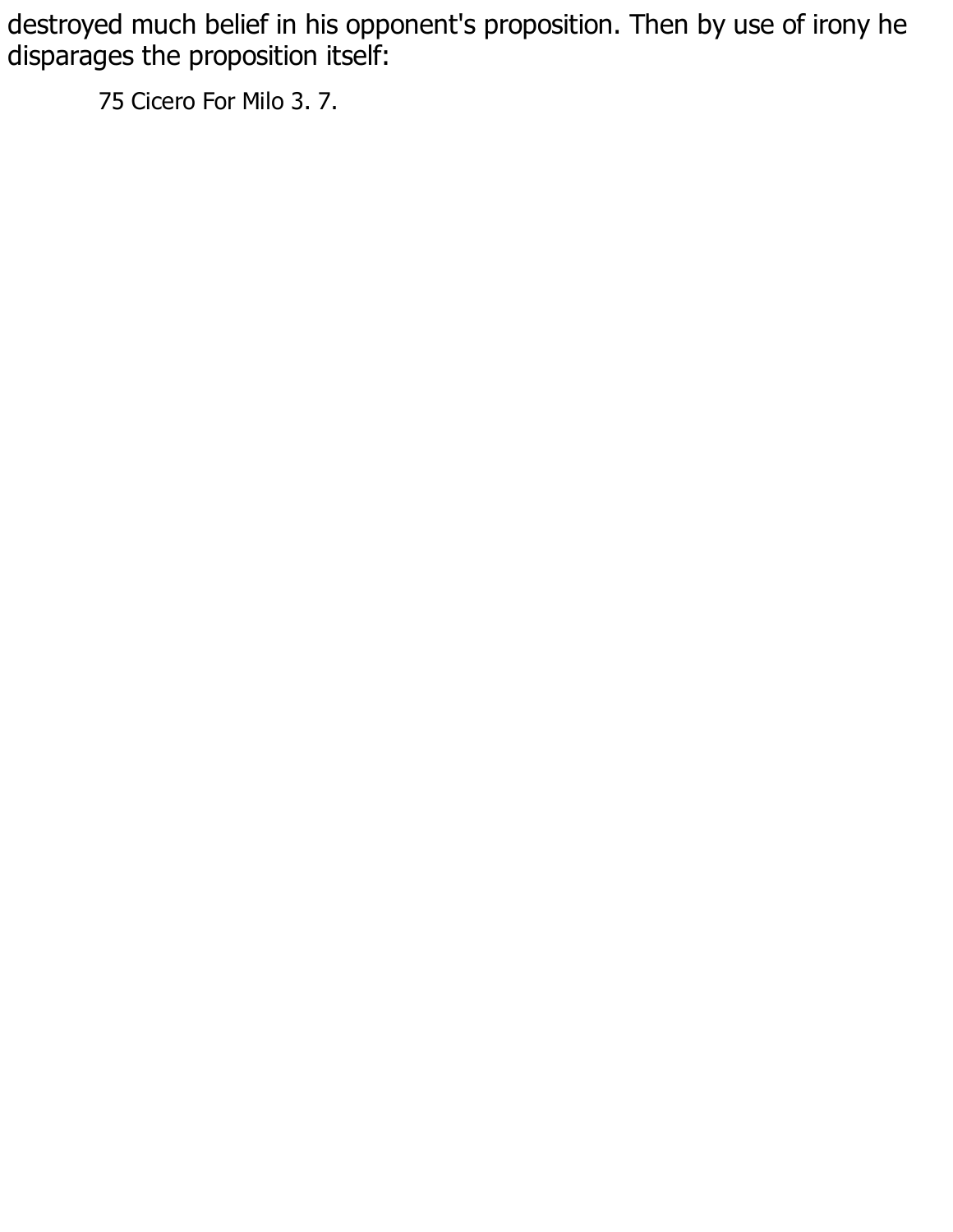#### Page 102

"They say that he who confesses the slaying of a man has no right to look upon the light of day." For those harsh words, "they say that he has no right to look upon the light of day, "76 must be uttered in mockery for "he should be punished." Secondly, preparations of this sort are joined to the separate parts of arguments: since indeed in the same place Cicero, on the point of refuting the proposition by means of exempla, prepares the way thus: "In what city, indeed, can you find men stupid enough to make this claim?'' Then he adds the exemplum of M. Horatius, who, when he had slain his sister, was acquitted. Different from these are asseverations, which although they are not arguments, yet often have the weight of an argument if they are intermingled with the proofs; as, who is so blind that he does not see this? who so shameless that he denies it? And, he is too foolish to need rebuttal, for who does not understand, etc.; and, put aside all shame; and, dare to deny; since this is the case and this after all is shamelessness, etc. Individual arguments are enriched by special epilogues which recall to the hearer in a few words the whole reasoning just brought to his attention so that the conclusion follows with greater force; this is a frequent practice of Cicero's because he develops the point of his argument in considerable detail. An example of this type would be that from his oration For the Manilian Law: "Therefore consider whether you ought to hesitate to enter with all zeal upon this war to defend the glory of your name, the safety of your allies, your greatest tribute, and the fortunes of a great number of the citizens, together with the State."77 Then those arguments are enlarged by amplification in digressions, so that we may add to individual proofs their own appeal to the emotions, for which a conclusion has been fittingly chosen. If we wish that to be copious, we may make this conclusion double, so that the chief arguments are at the same time recapitulated in an epilogue and every sort of appeal to the emotions is employed throughout. One may take these from Aristotle and Quintilian; and, indeed, the poets do this admirably. The more forceful ones, which the Greeks call  $\pi \& \theta \eta$  are abundant in Homer's Iliad and in the tragedies; less striking examples, which charm rather than move deeply, are found in Homer's Odyssey and in the comedies. Although in the Iliad and in the Greek tragedies  $\pi \& \theta$  is frequently employed (for thus the Greeks term comic appeals to the emotions), Latin tragedy uses this type more sparingly. Delectatio should be classified with appeals to emotion although this ought to be used not only in the peroration but throughout the speech whenever the subject permits. Aristotle describes at length and in detail in his classification of appeals to the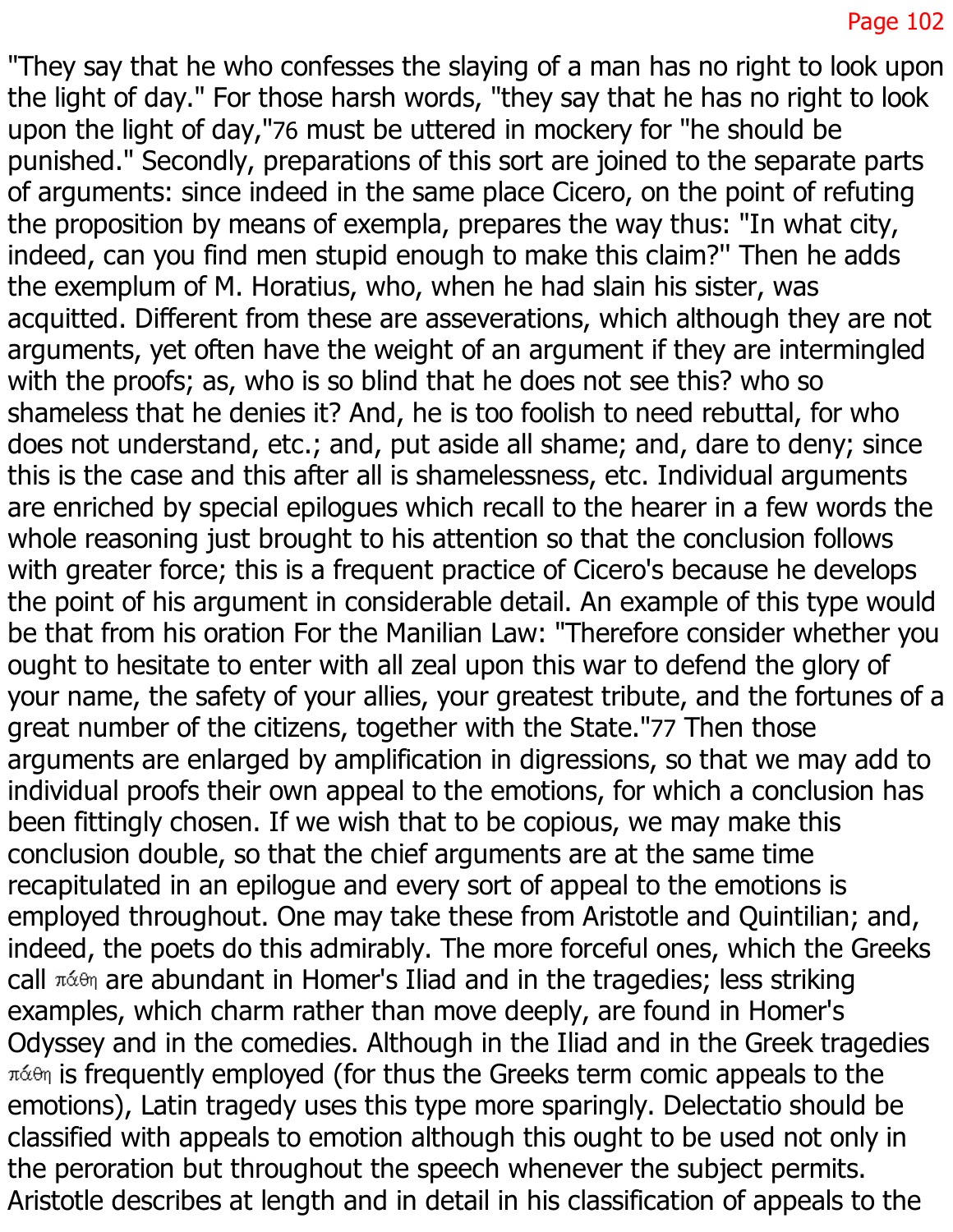emotions what is likely to

 Cicero For Milo 3. 7 (Quintilian v. 11. 12). Cicero For the Manilian Law 7. 19.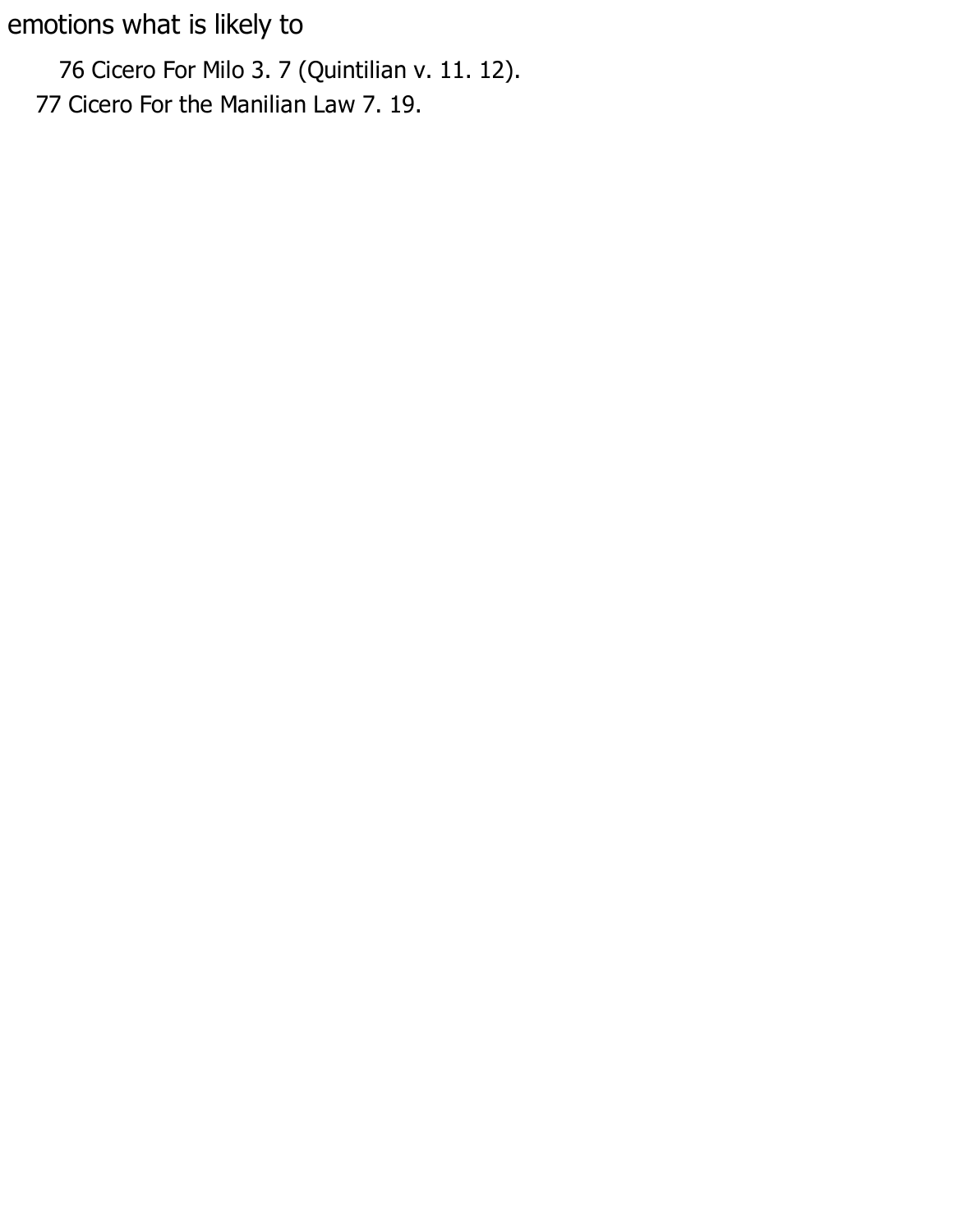please an audience; and Cicero has written concerning witticism; and Quintilian on jests, treating the methods of joking. Delectatio, which is taken from comic appeals to emotion, has a place especially in narration, either because such appeals present matter graphically or because they are appreciated by all sorts of people. For who does not read with pleasure Homer's account of how Andromache ran to meet Hector in full armor at the city gate by which he was to go forth to battle; she was not alone (for that is not becoming to modest matrons) but handmaidens accompanied her, one of them bearing in her arms Astyanax, the son of Hector, especially dear to his father and (as Homer adds) as fair as a star, wherefore through him the wife would overcome the feelings of her husband. Hector quietly smiled at the sight of the boy; Andromache, standing nearby, reached out her right hand and called him by name. Then after appropriate words on the part of each, when Hector reached for the infant to kiss him, the latter, frightened by the gleaming armor and the crest waving at him from the top of the helmet, shrank back into his nurse's arms, crying. His father and mother laughed at this. But Hector took his helmet from his head and laid it on the ground, and then embraced and kissed the child. Soon, having blessed him, Hector handed the boy to his mother who took him to her sweet smelling bosom, smiling through her tears. This moves Hector to compassion, and, supporting his wife with his hand, he consoles her, calling her by name, and then he replaces his helmet. She returns home in obedience to her husband. There the whole house is filled with the weeping of the women, who did not believe that he would return from battle; and so though he was still alive, they mourn him as dead.78 Epithets interspersed here and there add no small charm to this passage: Hector of the many colored helmet; and, famed Hector longed for his son; well-girded nurse; and, crest of horse hairs; and, beloved father and respected mother; and, gleaming helmet; and, dear son; and, beloved wife; and, as we have mentioned, sweet smelling bosom; and, crest of a horse's tail. This excellence is the chief reason why no one has his fill of reading Homer, but is led on by constant pleasure. These are the appeals to emotion concerning which Horace wrote:

And a play with characters aptly sketched, Though lacking in charm and force and art, Delights the people more and holds them better, Than verses empty of thought, and sonorous trifles.79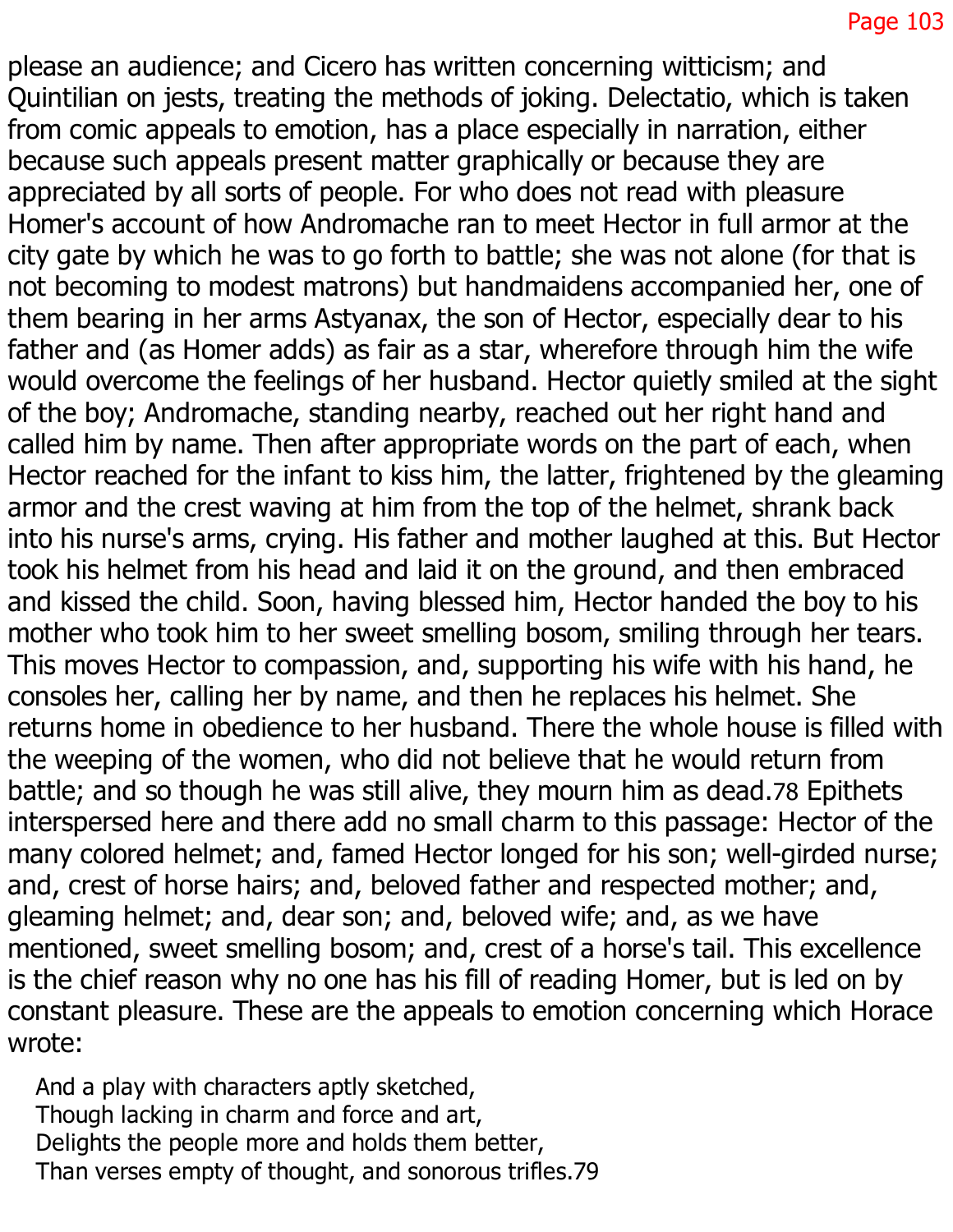There are several excellent narrations of this sort in Cicero; for example, in the Philippics, concerning Antony: "The tribune of the people

78 Homer Iliad vi. 392 seq. 79 Horace Art of Poetry 319 seq.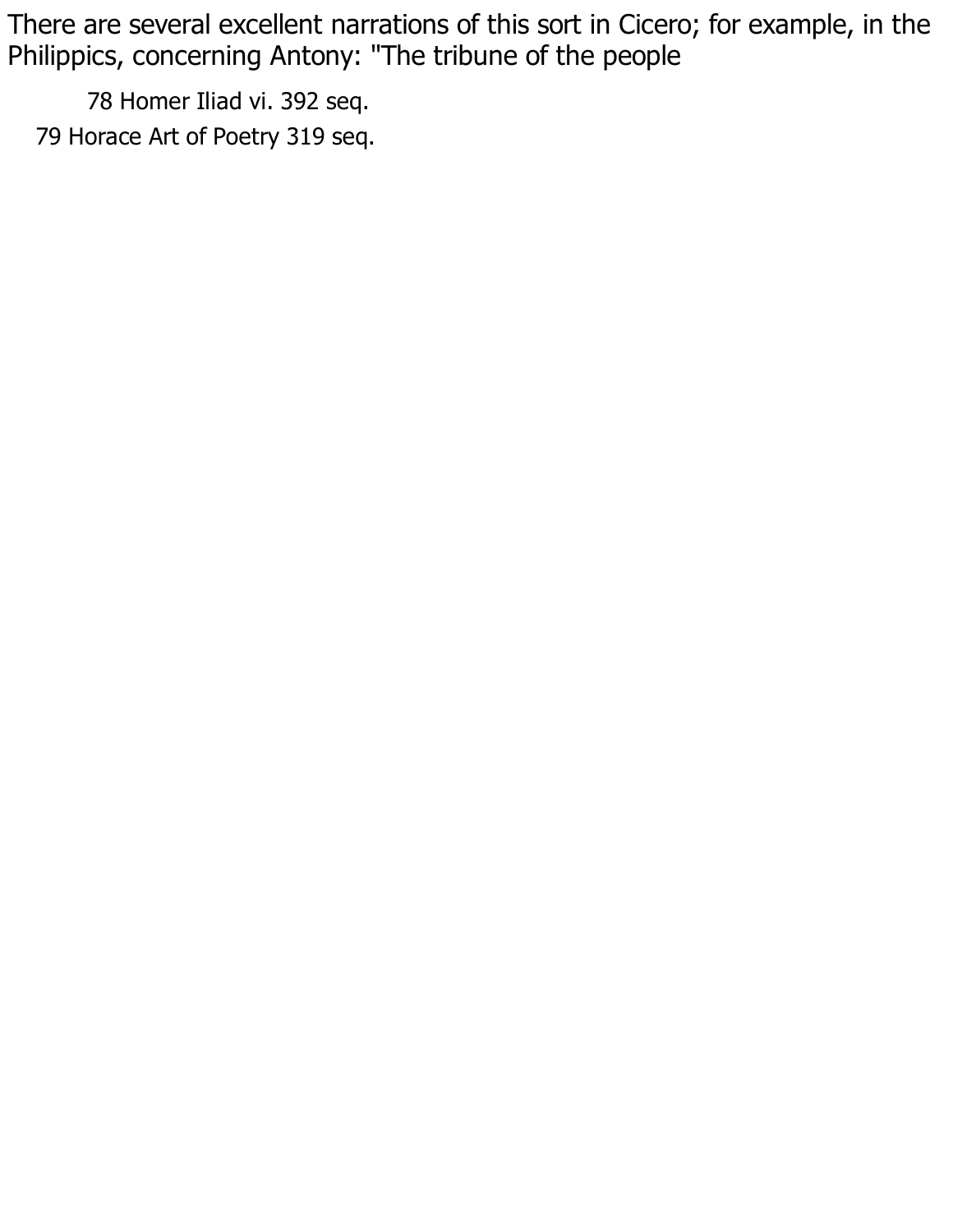rode in a war chariot; the lictors, crowned with laurel, went before him; and among them a female mimic was born in an open sedan chair, etc."80 For it is sufficient to indicate the passage. And there are others in the same oration, how with covered head he carried love letters to his mistress; how as consul he ran in the Lupercalia. And a pleasing effect is produced when not only the action but also the behavior of the actors is described. For example, in the Against Piso: "For they are written out so cleverly and learnedly that the clerk, who returned them to the treasury, when the records were written out in full, murmured to himself while scratching his head with his left hand: 'The count indeed, by Hercules, is clear, the money is gone."'81 Or that one: "You answer, one eyebrow raised to your forehead, the other lowered to your chin, that cruelty does not please you.''82 These sometimes make for belief in what is said when the details that are added as if unnecessarily have the appearance of simplicity. Quintilian admired the narration of Cicero in the For Milo: "Although Milo had been in the Senate on that day, when he was dismissed from the Senate, he went home, changed his shoes and clothes, and waited for a short time while his wife was making the usual preparations."83

There are likewise figures that are important to humor in a speech, which it is no great trouble to seek from the precepts of the art, and could not be treated by us except in many words. Allusions also give pleasure but only to those who recognize them. Also they must be used only when the occasion is suitable.

## Epilogue

Accordingly, that person to whom laconic brevity in speech is pleasing, following the example of the Attics especially, will abstain from prefaces and appeals to emotion; he will set forth his subject simply and cursorily; he will not make use of every argument, but only the chief ones, and those he will employ not developed at length, but compactly, so that there will be an argument implicit almost in each separate word if anyone wants to develop it. He will be content to have instructed; he will abstain from amplifications, asseverations, similes, exempla, sententiae, epiphonemata, fabulae, apologues, allusions, witty sayings, unless any of these is so necessary that it cannot possibly be omitted. Likewise, he will avoid all figures that make a speech full, distinguished, pointed or ornamented, or pleasing. He will not treat the same subject in several different ways and he will set forth details in words so full of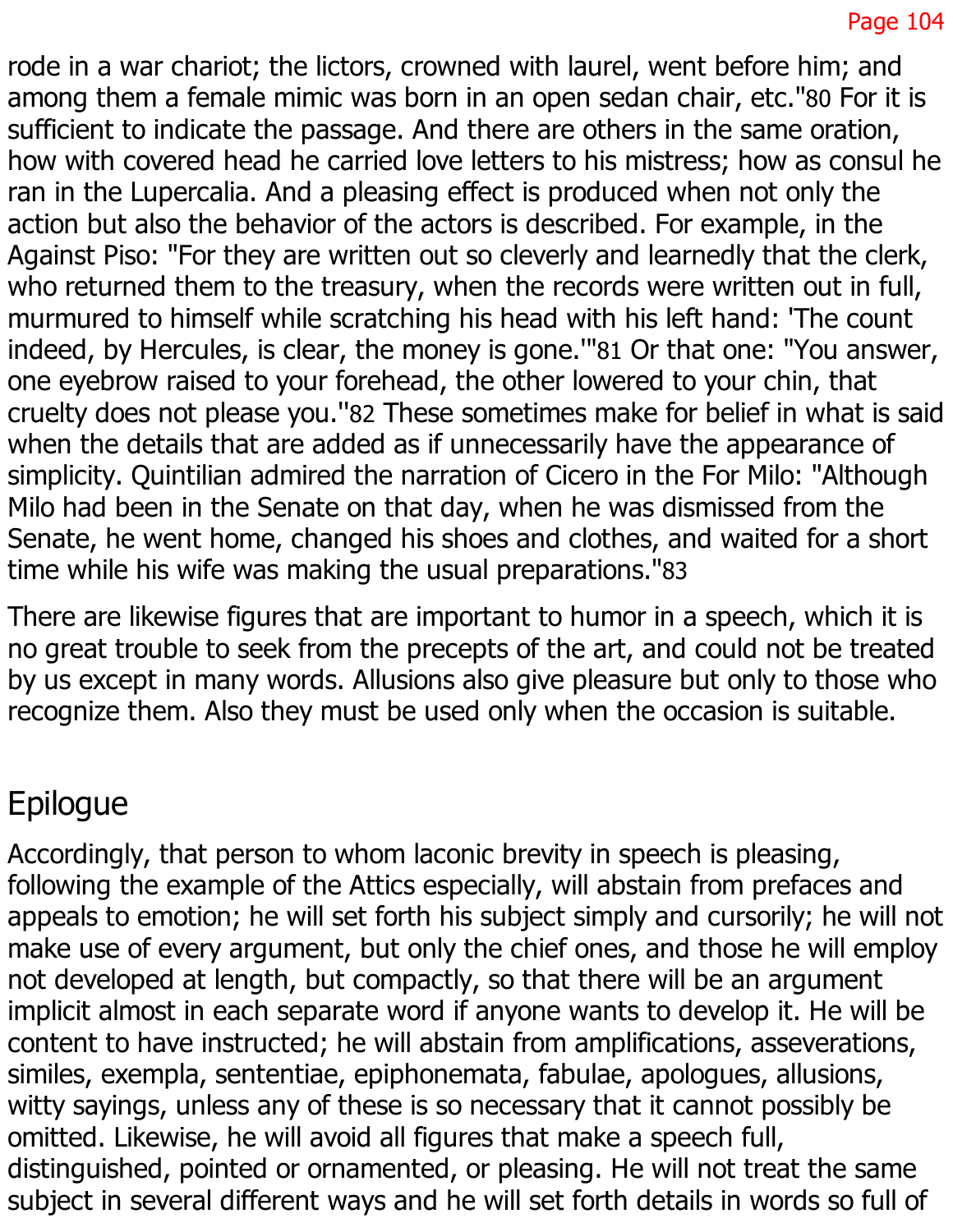meaning that much more is understood than is heard,

Cicero Philippics 2. 23. 58.

Cicero Against Piso 25. 61; Plautus Trinummus 2. 4. 17.

Cicero Against Piso 6. 14.

Cicero For Milo 10. 28 (Quintilian iv. 2. 57).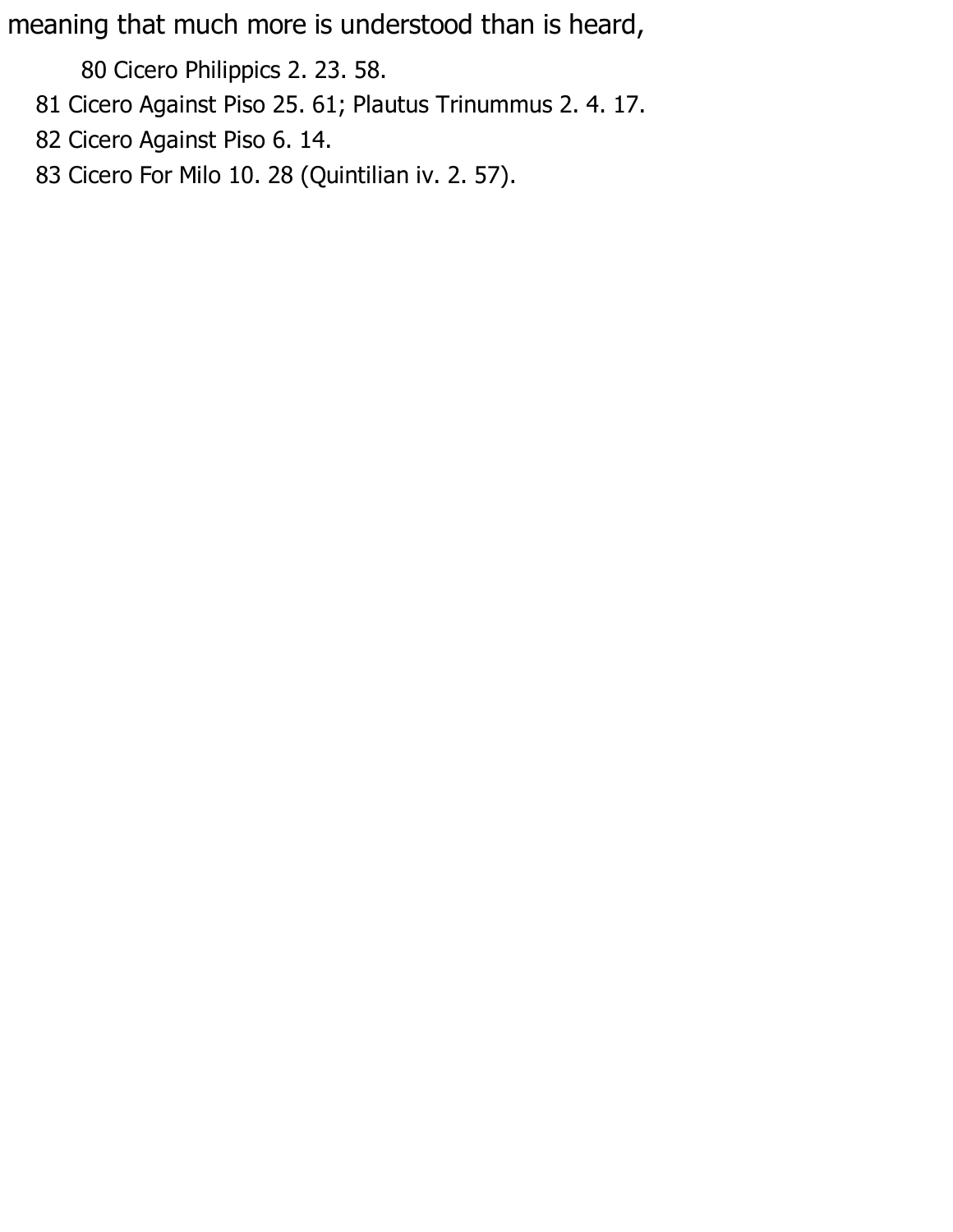and one thing can be inferred from another. On the other hand, he who pursues copia will be eager to amplify details, generally by the methods I have discussed.

What Should Be Avoided by Both

But let each beware lest in striving for his goal he fall into the closely related vice, a thing that is commonly done. Let the lover of brevity see to it that he not do only this, i.e., say few things, but let him say the best possible things in the fewest words. And he who is pleased by that Homeric expression, few indeed, let him take pleasure in this also, which immediately follows, very acutely. And who approves not verbose, should not overlook this also, which is added immediately, not random in speech. For nothing so suits brevity of speech as propriety and elegance, and if simplicity be added to this, obscurity, a vice which is wont to go hand in hand with the inclination to brevity, will be avoided. But here again care should be taken lest the speech be dull, since it is enlivened with no emotional appeals. In the same way the subject should be so clearly presented that in itself it impresses on the mind some points that are not spoken aloud; in addition, it should be seasoned with every Attic charm. Special care should be taken that in our zeal for brevity we do not omit things that should be said. On the other hand, he who seeks copia ought likewise to employ discrimination in his choice of words and subjects and figures, lest his reasons he futile; his exempla, unsuitable; his sententiae, lifeless; his digressions, too long and too inappropriate; his figures, harsh and forced. Accordingly, he ought to consider his method of arrangement and disposition of utmost importance, lest his whole speech be thrown into disorder and confused by an undigested mass of materials. And everywhere tedium should be lightened by variety, cheerfulness, and humor. Variety is most effectively gained by figures and by them also, cheerfulness; humor, from those precepts which Cicero propounded. There are, moreover, special varieties of parts not to be neglected; hence, it is useful to have formulas for a great many exordia on hand. And there are many methods of narration; there are diverse forms of arguments; nor is the nature of appeals to emotion simple; but these ought to be taken from the precepts of the rhetors. Also it should be pointed out that we do not strive for the same amount of copia everywhere. For in certain places it cannot be profitably employed. But setting aside those places which by their nature do not admit of copia, we should select the especially fruitful and tractable parts, unless perchance to make a test or display of talent it is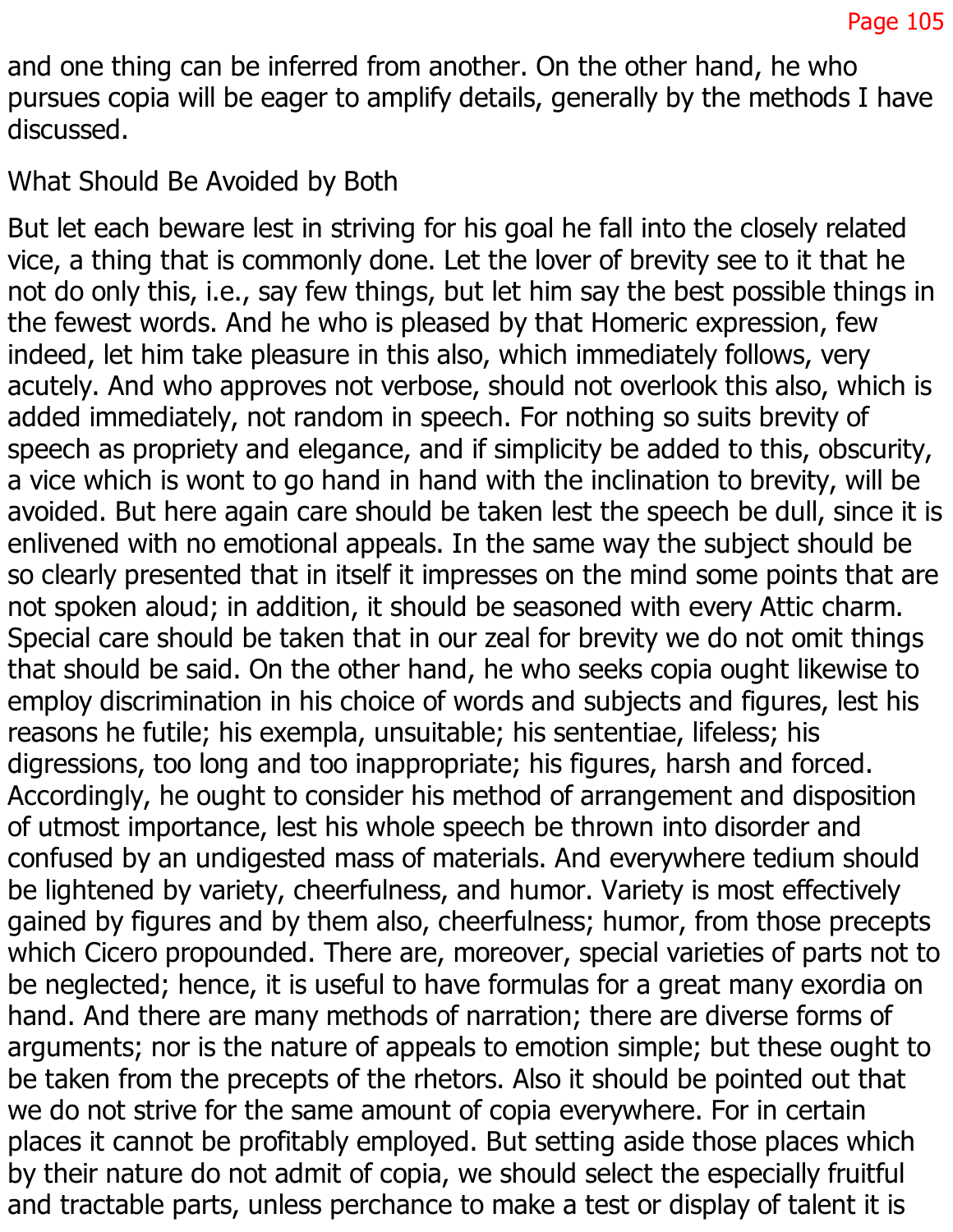desired sometimes to make an elephant from a fly, as they say. Just as Favorinus praised fever; and Sinesius, baldness; and as we have praised folly in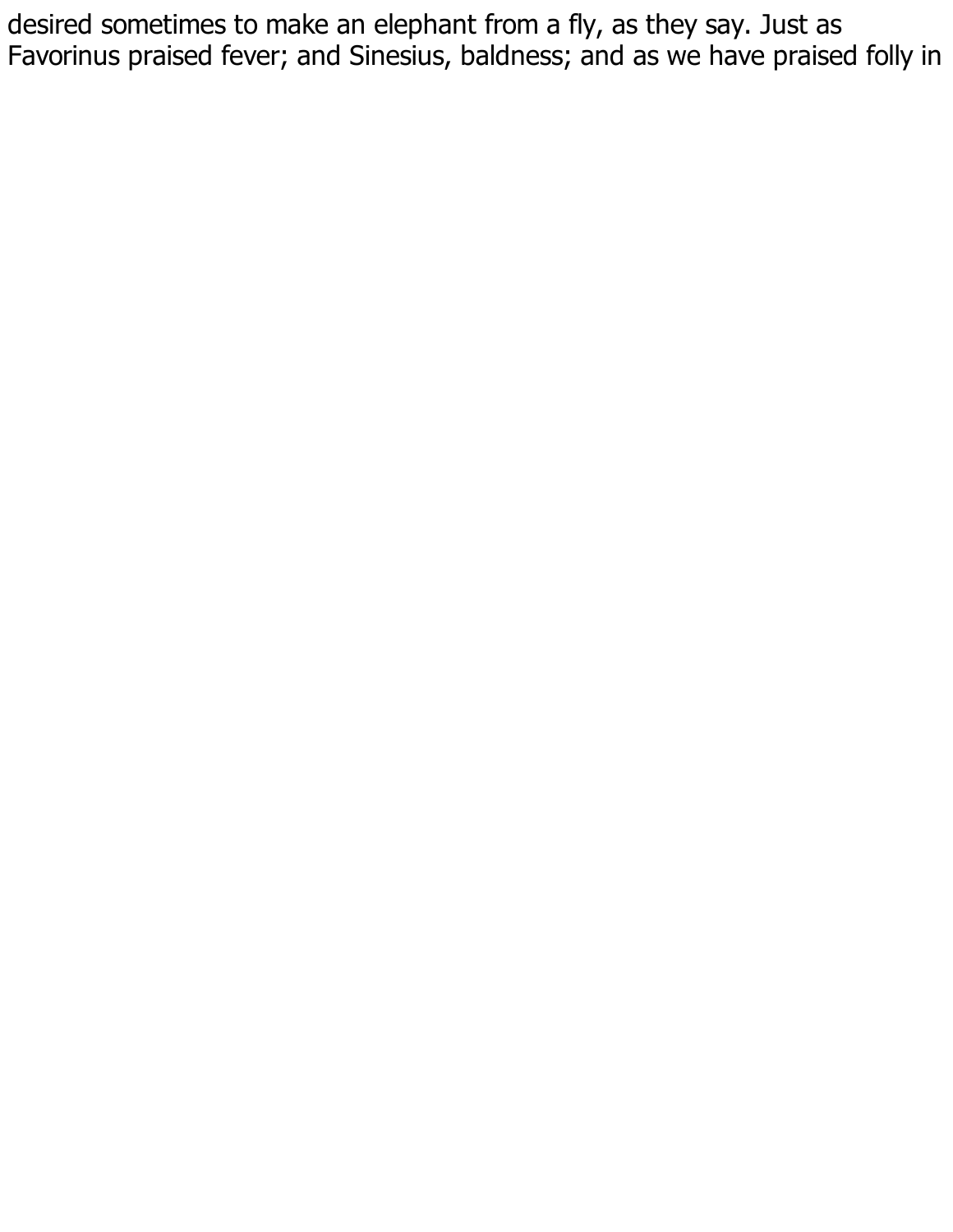an encomium, and the Aldine anchor in proverbs. Indulgence should be allowed in the classroom since youth naturally runs to excess. However, where it is not a question of practice composition, but of a serious matter where risks are involved, there, a rhetor who is not foolish, having considered the matter, will judge the proper measure of copia from its usefulness to the case.

### Peroration

I had added an example of a theme in compressed form and one of the same theme more fully developed, which I do not include here, lest the addition appear too great a burden. It is now in a book dedicated to the most illustrious younger prince William, Duke of Cleves, with the title: On the early and liberal education of youth.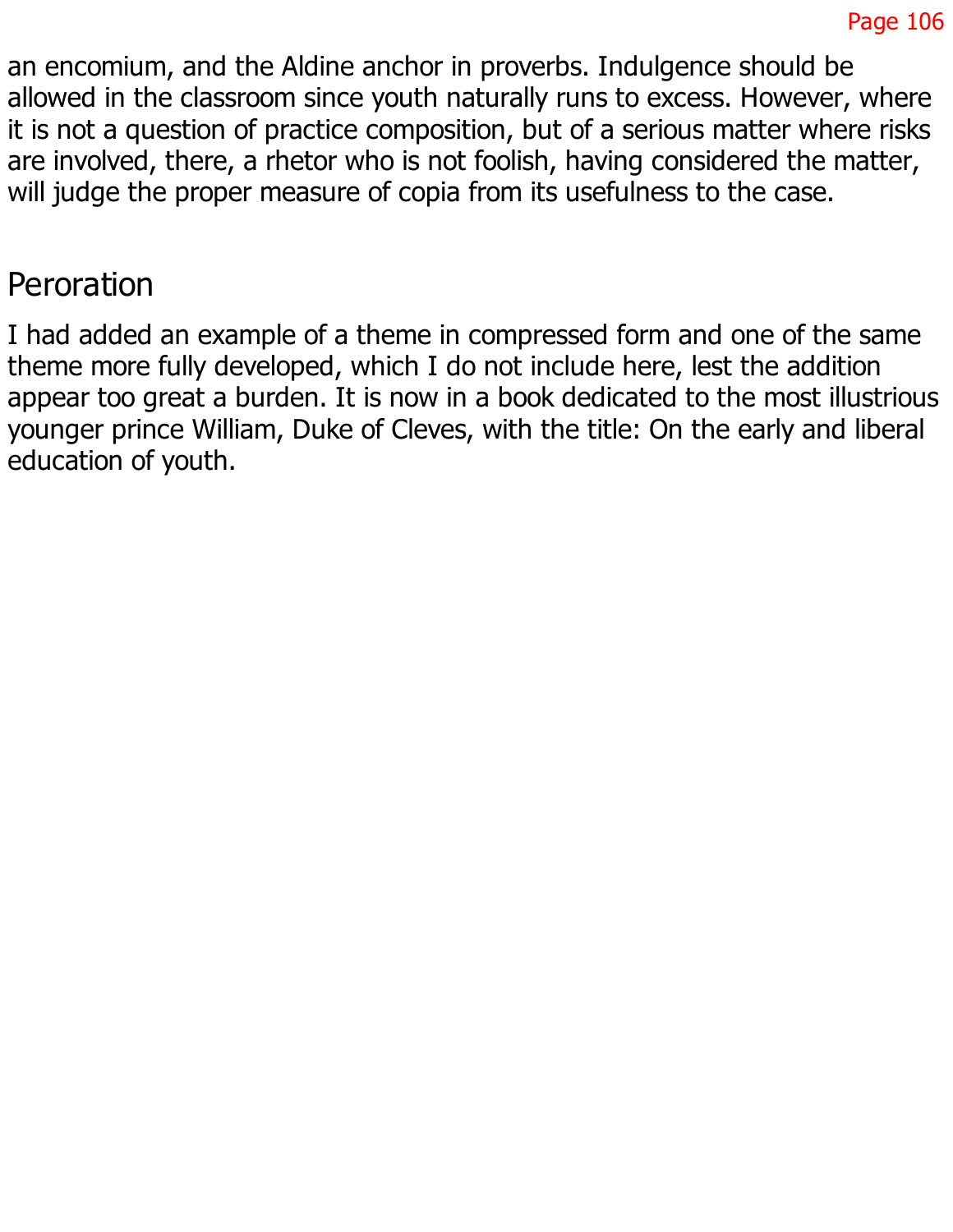# INDEX CHAPTERS AND HEADINGS

# Book I

| That the Aspiration to Copia Is Dangerous            | 11 |
|------------------------------------------------------|----|
| By Whom Copia Was Developed and by Whom<br>Practiced | 12 |
| How Authors Have Indulged in a Display of Copia      | 13 |
| To Whom Unrestrained Copia Has Been Attributed       | 14 |
| As a Fault                                           |    |
| That It Is Characteristic of the Same Artist to      | 14 |
| Speak Both Concisely and Copiously                   |    |
| Concerning Those Who Strive for Either               | 15 |
| <b>Conciseness or Copia Foolishly</b>                |    |
| That Copia Is Twofold                                | 15 |
| For What Things This Training Is Useful              | 16 |
| By What Methods of Training This Faculty May Be      | 17 |
| Developed                                            |    |
| <b>First Precept Concerning Copia</b>                | 18 |
| The First Method of Varying by Synonymia             | 19 |
| Low Words                                            | 20 |
| <b>Unusual Words</b>                                 | 21 |
| <b>Poetic Words</b>                                  | 21 |
| <b>Archaic Words</b>                                 | 21 |
| <b>Obsolete Words</b>                                | 21 |
| Harsh Words                                          | 22 |
| Foreign Words                                        | 22 |
| <b>Obscene Words</b>                                 | 22 |
| New Words                                            | 23 |
| The Words Peculiar to Different Ages                 | 24 |
| Method of Varying by Enallage or Exepagns            | 25 |
| <b>Number</b>                                        | 26 |
| Person                                               | 26 |
| Voice                                                | 26 |
| Case                                                 | 26 |
| <b>Species</b>                                       | 26 |
| Form                                                 | 27 |
| Method of Varying by Antonomasia                     | 27 |
| Method of Varying by Periphrasis                     | 27 |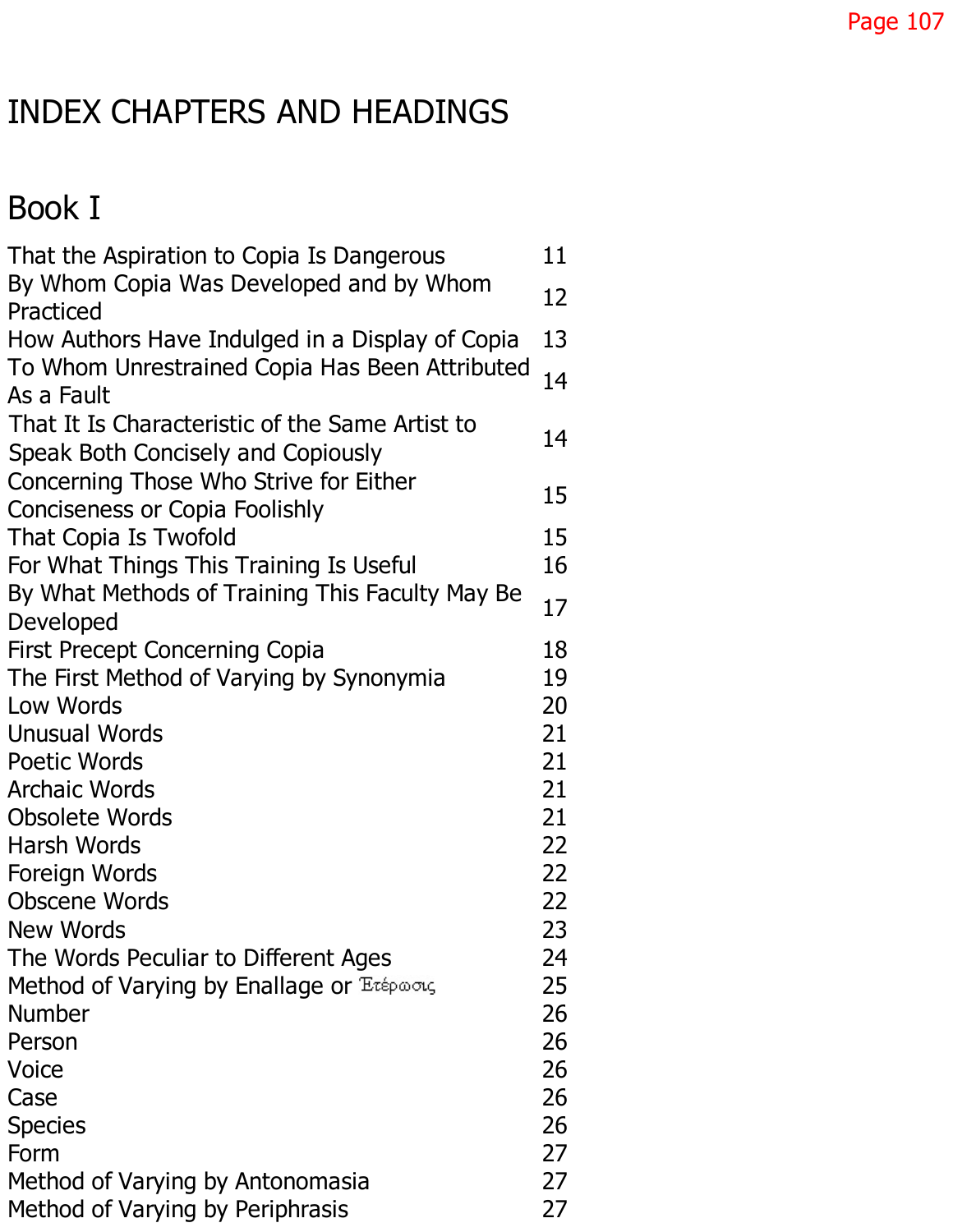| Etymologia                                      | 27 |
|-------------------------------------------------|----|
| <b>Notatio</b>                                  | 28 |
| Finitio                                         | 28 |
| Method of Varying by Metaphor                   | 28 |
| Deflexio                                        | 28 |
| From the Irrational to the Rational             | 28 |
| From the Animate to the Inanimate or Vice Versa | 28 |
| From the Animate to the Animate                 | 28 |
| From the Inanimate to the Inanimate             | 28 |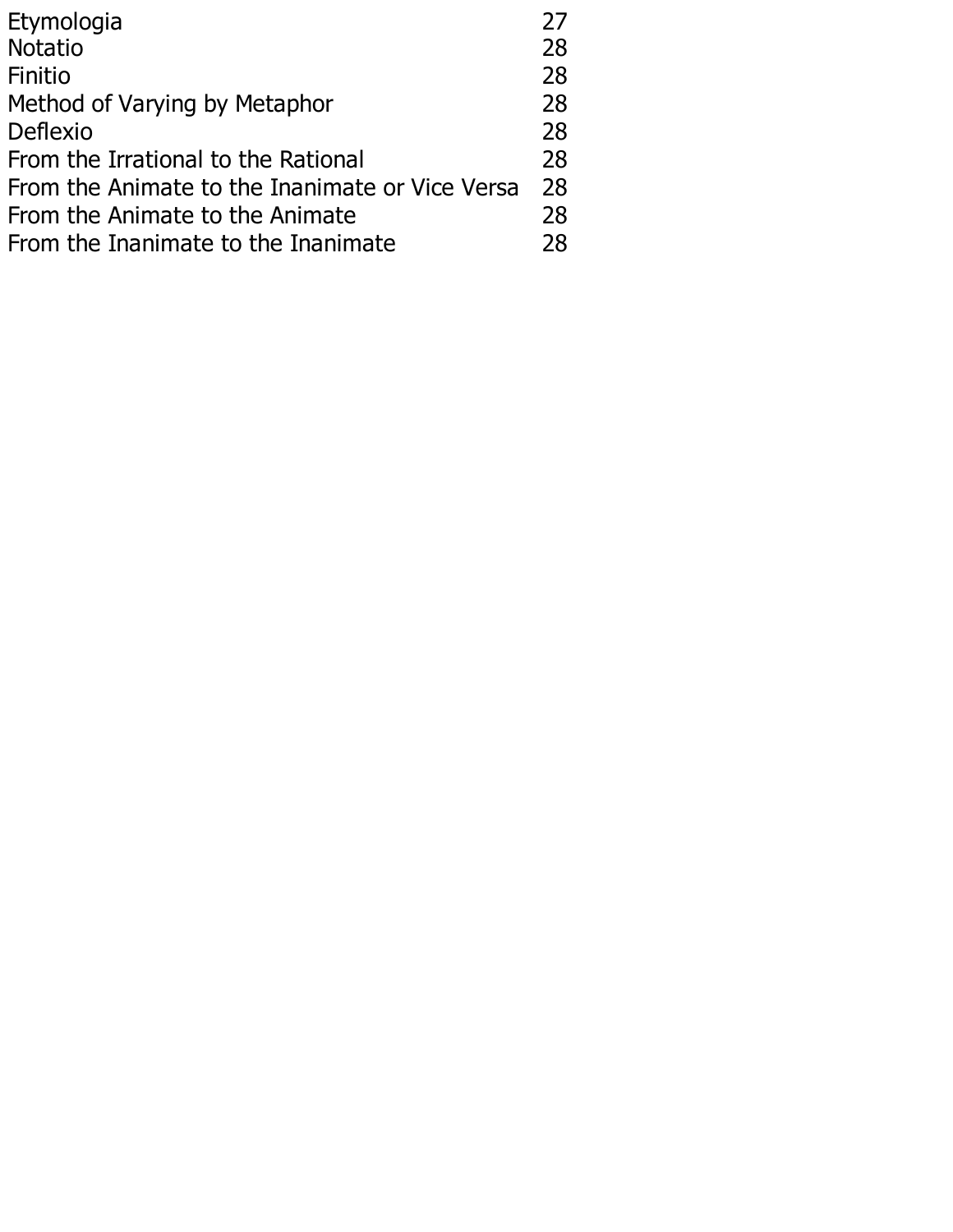| <b>Reciprocal Metaphors</b>                                                    | 29 |
|--------------------------------------------------------------------------------|----|
| Method of Varying by Allegory                                                  | 30 |
| Method of Varying by Catachresis                                               | 30 |
| Variation by Onomatopoeia                                                      | 31 |
| Method of Varying by Metalepsis                                                | 31 |
| Method of Varying by Metonymy                                                  | 32 |
| Method of Varying by Synecdoche                                                | 33 |
| Method of Varying by Aequipollentia                                            | 33 |
| Method of Varying by Comparatives                                              | 34 |
| Method of Varying by Change of Relatives                                       | 34 |
| Method of Varying by Amplification                                             | 35 |
| Method of Varying by Hyperbole                                                 | 35 |
| Method of Varying by MELOOLS                                                   | 35 |
| Method of Varying by Compositio                                                | 36 |
| Method of Varying through <i>Edivtal</i> <sub>145</sub> , i.e., Constructio 37 |    |
| Method of Varying through Changing the Figure in                               | 37 |
| <b>Various Ways</b>                                                            |    |
| Practice                                                                       | 38 |

## Book II

| First Method of Embellishing: Enumeration of<br><b>Details</b> | 43 |
|----------------------------------------------------------------|----|
| Second Method of Varying: Enumeration of<br>Antecedents        | 46 |
| <b>Third Method: Enumeration of Causes</b>                     | 46 |
| <b>Fourth Method: Enumeration of Results</b>                   | 47 |
| Fifth Method: Imaginative Description                          | 47 |
| Description of a Thing                                         | 47 |
| Description of a Person                                        | 50 |
| <b>Description of Place</b>                                    | 54 |
| <b>Description of Time</b>                                     | 55 |
| Egressio, Sixth Method of amplifying: Wise                     | 55 |
| Digression                                                     |    |
| Seventh Method: Epithets                                       | 56 |
| Eighth Method: Enumeration of Circumstances                    | 57 |
| Ninth Method of Enlarging: Amplification                       | 58 |
| Tenth Method of Amplifying: Rhetorical<br>Propositions         | 60 |
| Eleventh Method: Accumulation of Proofs                        | 66 |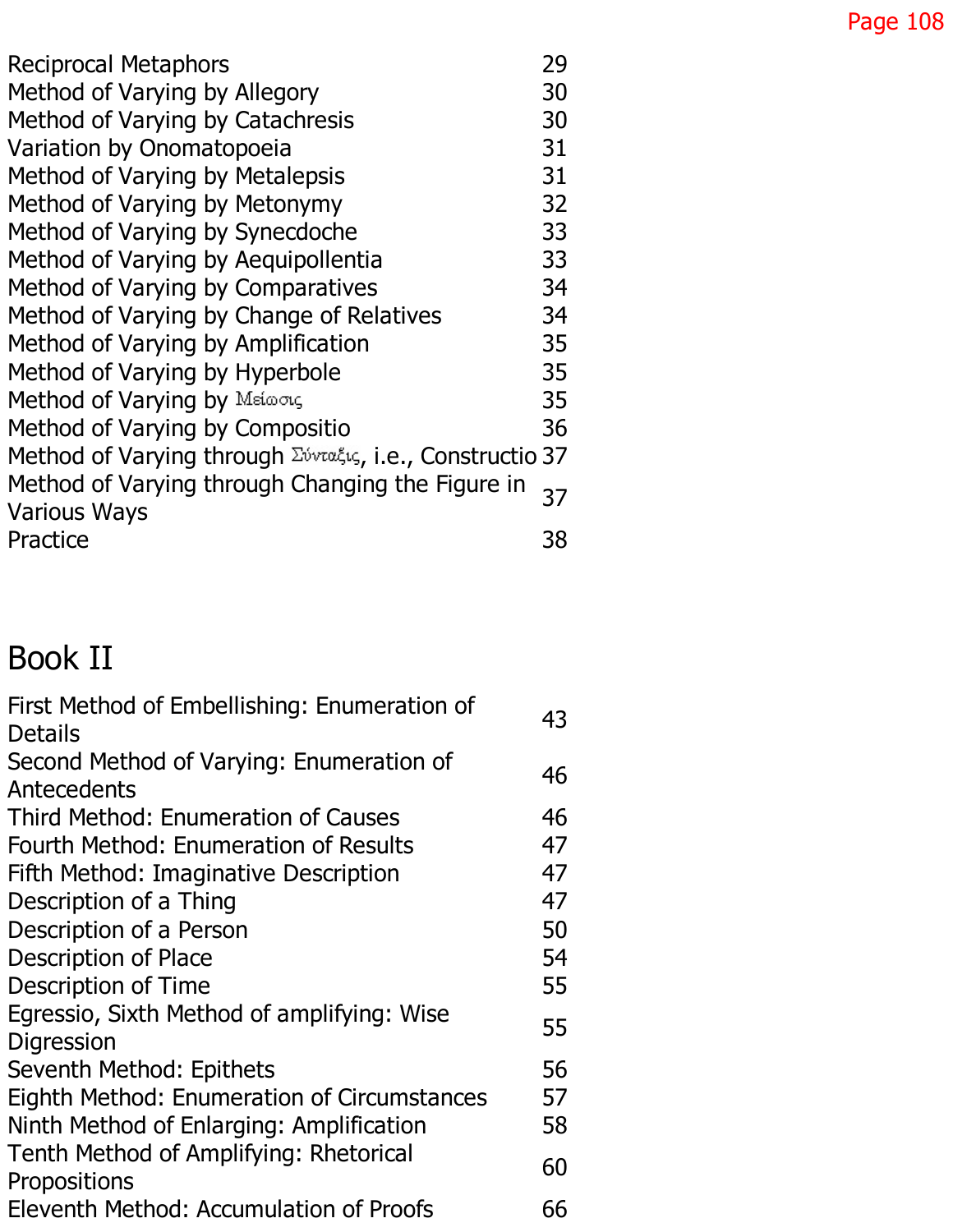| Commonplaces                       |    |
|------------------------------------|----|
| How Exempla Are To Be Treated      | 68 |
| Second Method of Expanding Exempla | 69 |
| Concerning the Fabulous Exemplum   | 70 |
| Third Method of Enriching Exempla  | 73 |
| <b>Concerning Parables</b>         | 76 |
| Concerning Imago                   | 78 |
| Concerning Demonstrative Contentio | 79 |
| <b>Concerning Sententiae</b>       | 80 |
|                                    |    |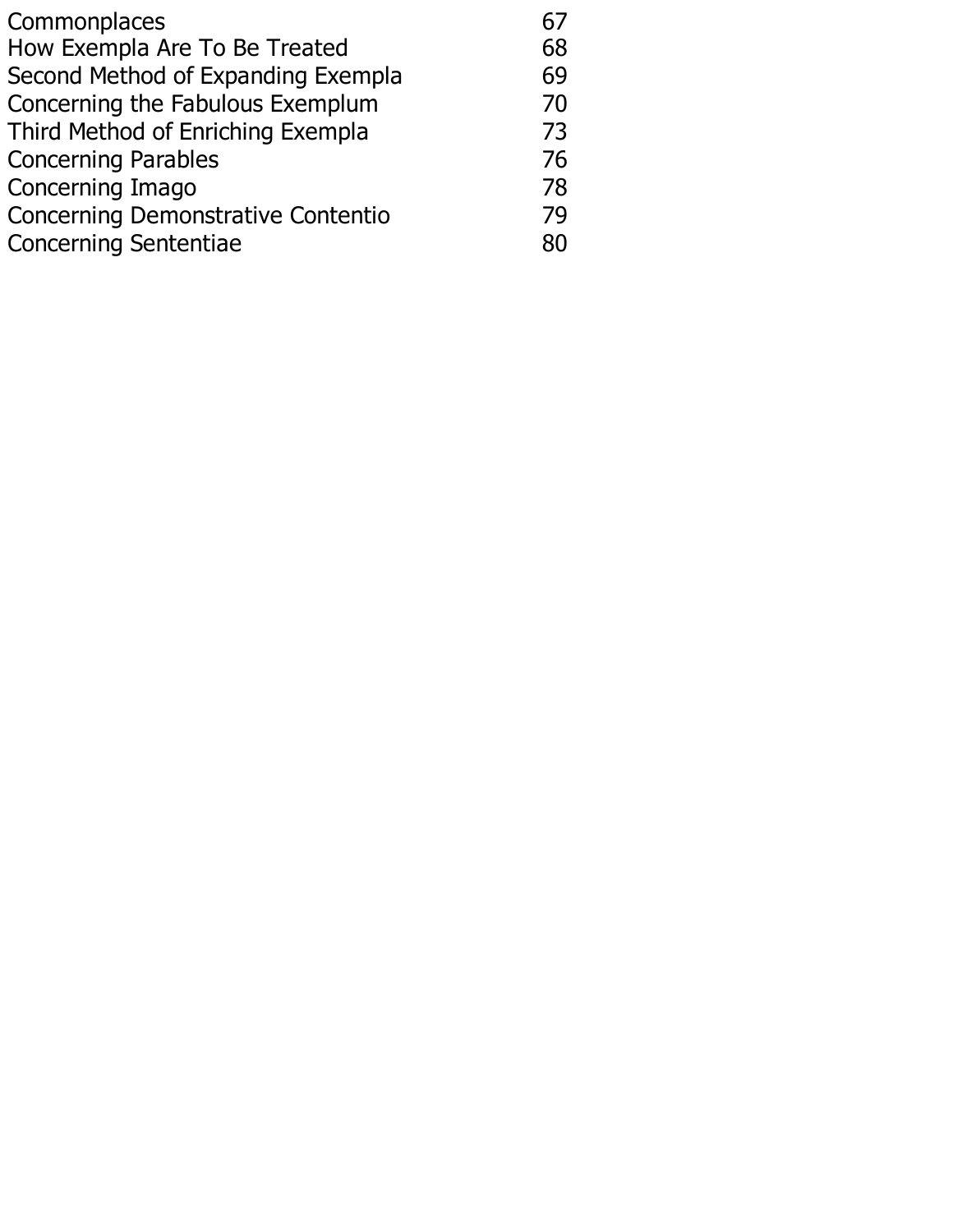| <b>Concerning Expolitio</b>                                                              | 83  |
|------------------------------------------------------------------------------------------|-----|
| <b>Concerning Apologues</b>                                                              | 84  |
| <b>Concerning Dreams</b>                                                                 | 86  |
| <b>Concerning Fictitious Narratives</b>                                                  | 86  |
| <b>Concerning Theological Allegories</b>                                                 | 87  |
| Method of Collecting Exempla                                                             | 87  |
| Twelfth Method: Multiplication of the Parts of a<br>Speech                               | 97  |
| Epiloque                                                                                 | 104 |
| What Should Be Avoided by One Desirous of<br>Brevity as Well as by One Desirous of Copia | 105 |
| Peroration                                                                               |     |
|                                                                                          |     |

## **INDEX OF FIGURES**

## English and Latin

| Abominatio     | 37         |
|----------------|------------|
| Abusio         | 30         |
| Acclamatio     | 82         |
| Accumulatio    | 59         |
| Admiratio      | 37         |
| Aequipollentia | 33         |
| Allegory       | 30         |
| Amplification  | 35         |
| Antonomasia    | 27         |
| Apologue       | 84         |
| Apostrophe     | 26         |
| Apothegms      | 80         |
| Asseveration   | 102        |
| Asyndeton      | 36         |
| <b>Auxesis</b> | 35         |
| Catachresis    | 30         |
| Circuitio      | 27         |
| Collatio       | 30, 73, 78 |
| Commemoratio   | 74         |
| Comparatio     | 58, 73     |
| Comparatives   | 34         |
|                |            |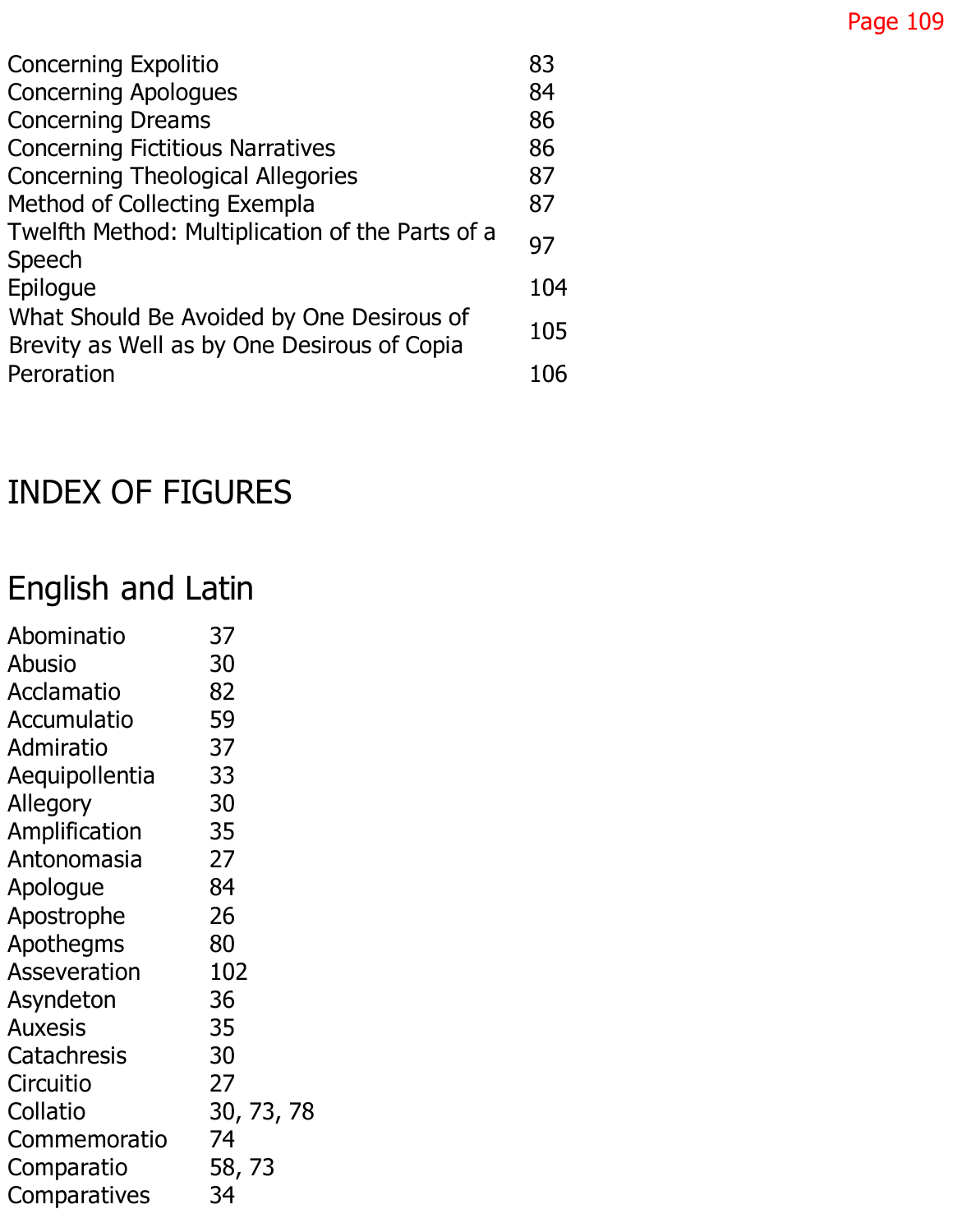| <b>E</b> 8mpositio | 36    |
|--------------------|-------|
| Contentio          | 79    |
| Contrarium         | 73,83 |
| Correctio          | 60    |
| Delectatio         | 102   |
| Deflexio           | 28    |
| Demonstration      | 49    |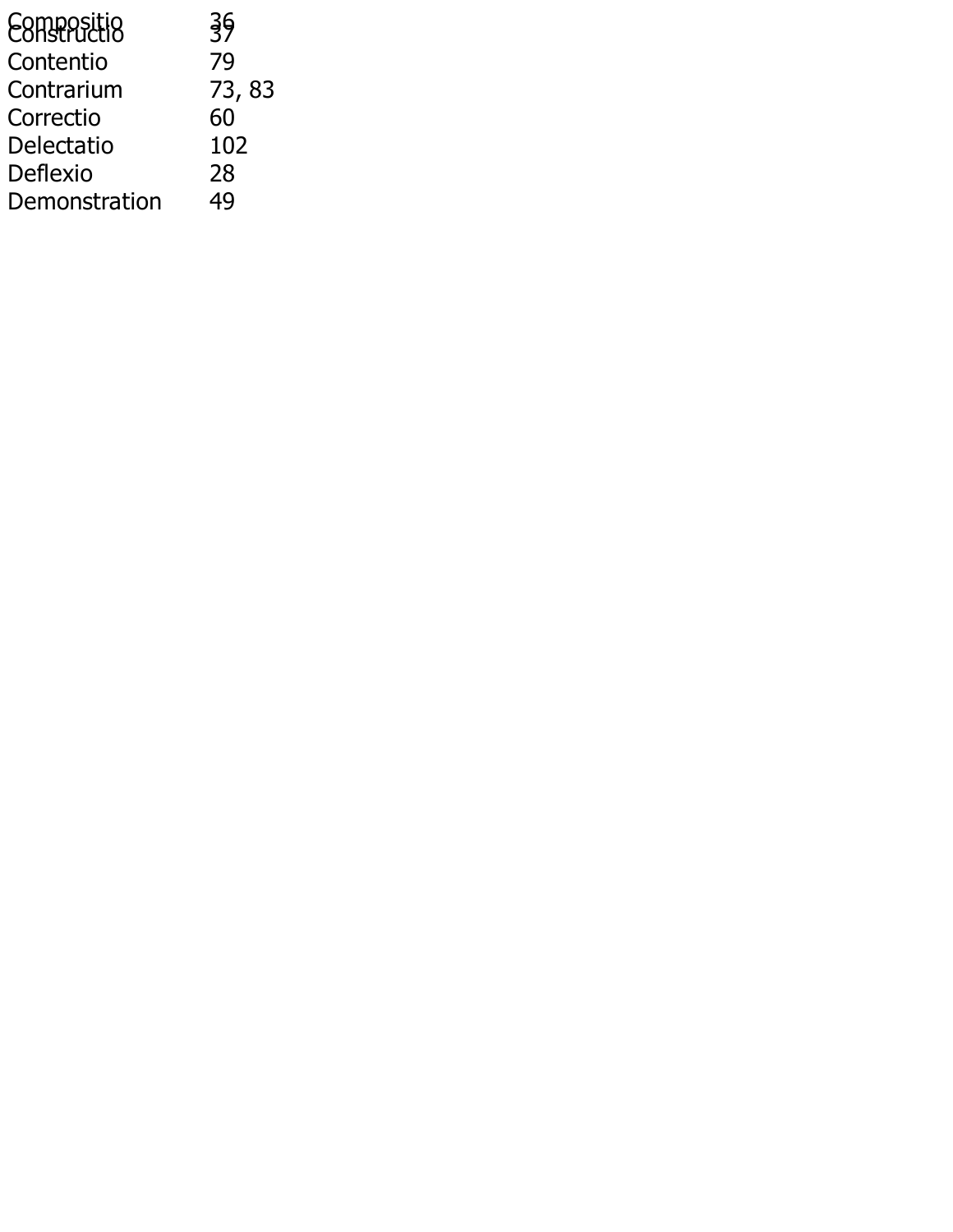| Digressio          | 55     |
|--------------------|--------|
| Diminutio          | 35     |
| Dissimile          | 73     |
| <b>Divisio</b>     | 65     |
| Dubitatio          | 37     |
| Effictio           | 53     |
| Egressio           | 55     |
| Enallage           | 25     |
| <b>Epanalepsis</b> | 36     |
| Epiphonema         | 82     |
| Etymologia         | 27     |
| Evidentia          | 47     |
| <b>Excursus</b>    | 55     |
| Exemplum           | 67     |
| <b>Expolitio</b>   | 83     |
| Fabula             | 67, 70 |
| Fictio             | 63     |
| Finitio            | 28     |
| Homologia          | 24     |
|                    | 35     |
| Hyperbole          | 78     |
| Imagio             |        |
| Incrementum        | 58     |
| Induction          | 78     |
| <b>Intellectio</b> | 33     |
| Interpretatio      | 24     |
| Iteratio           | 25     |
| Judicia            | 80     |
| <b>Metalepsis</b>  | 31     |
| Metaphor           | 28     |
| Metonymy           | 32     |
| Noema              | 82     |
| Notatio            | 28, 51 |
| Onomatopoeia       | 31     |
| Parable            | 73     |
| Paragoge           | 31     |
| Periphrasis        | 27     |
| Polysyndeton       | 36     |
| Propositions       | 60     |
| Prosopographia     | 51     |
| Prosopopoeia       | 50     |
| Ratiocinatio       | 59     |
| Relatives          | 34     |